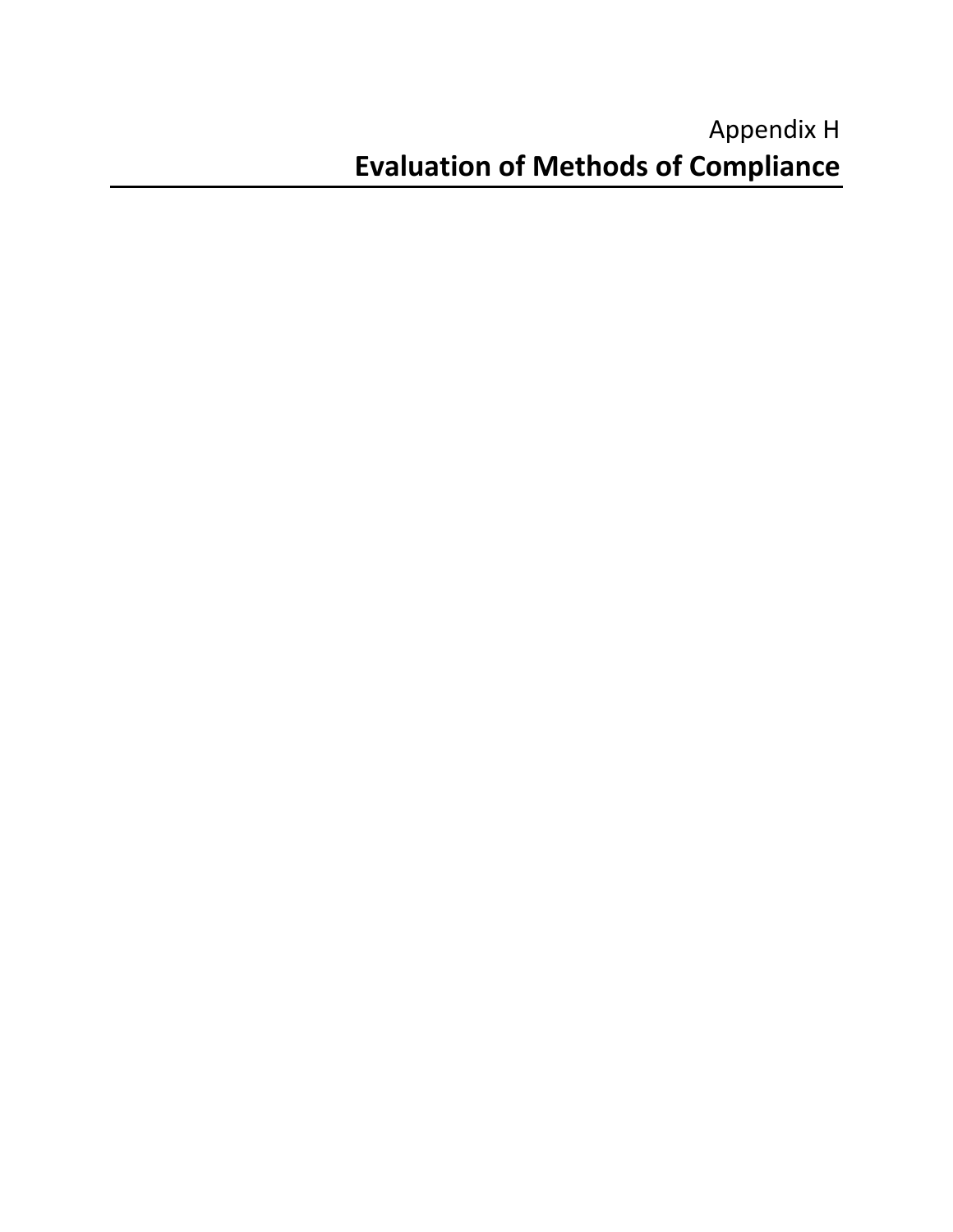## **TABLE OF CONTENTS**

| H.1   |  |
|-------|--|
| H.2   |  |
| H.2.1 |  |
| H.2.2 |  |
| H.2.3 |  |
| H.2.4 |  |
| H.3   |  |
| H.3.1 |  |
| H.3.2 |  |
| H.3.3 |  |
| H.3.4 |  |
| H.3.5 |  |
| H.4   |  |
| H.4.1 |  |
| H.4.2 |  |
| H.5   |  |
| H.6   |  |
| H.6.1 |  |
| H.6.2 |  |

Attachment 1: Environmental Considerations for South Delta Low Head Pump System

#### **Tables**

| H-1.    | Environmental Water Account Contract Sales 2002-2004 (USBR 2006a)  H-6      |  |
|---------|-----------------------------------------------------------------------------|--|
| $H-2.$  |                                                                             |  |
| $H-3$ . | Typical Well Pump Test Data in the San Joaquin Groundwater Basin H-8        |  |
| H-4.    | Pacific Gas & Electric Average Bundled Rates by Class 2007-2011 H-9         |  |
| H-5.    | Typical Agricultural Groundwater Production Costs by Hydrologic Region  H-9 |  |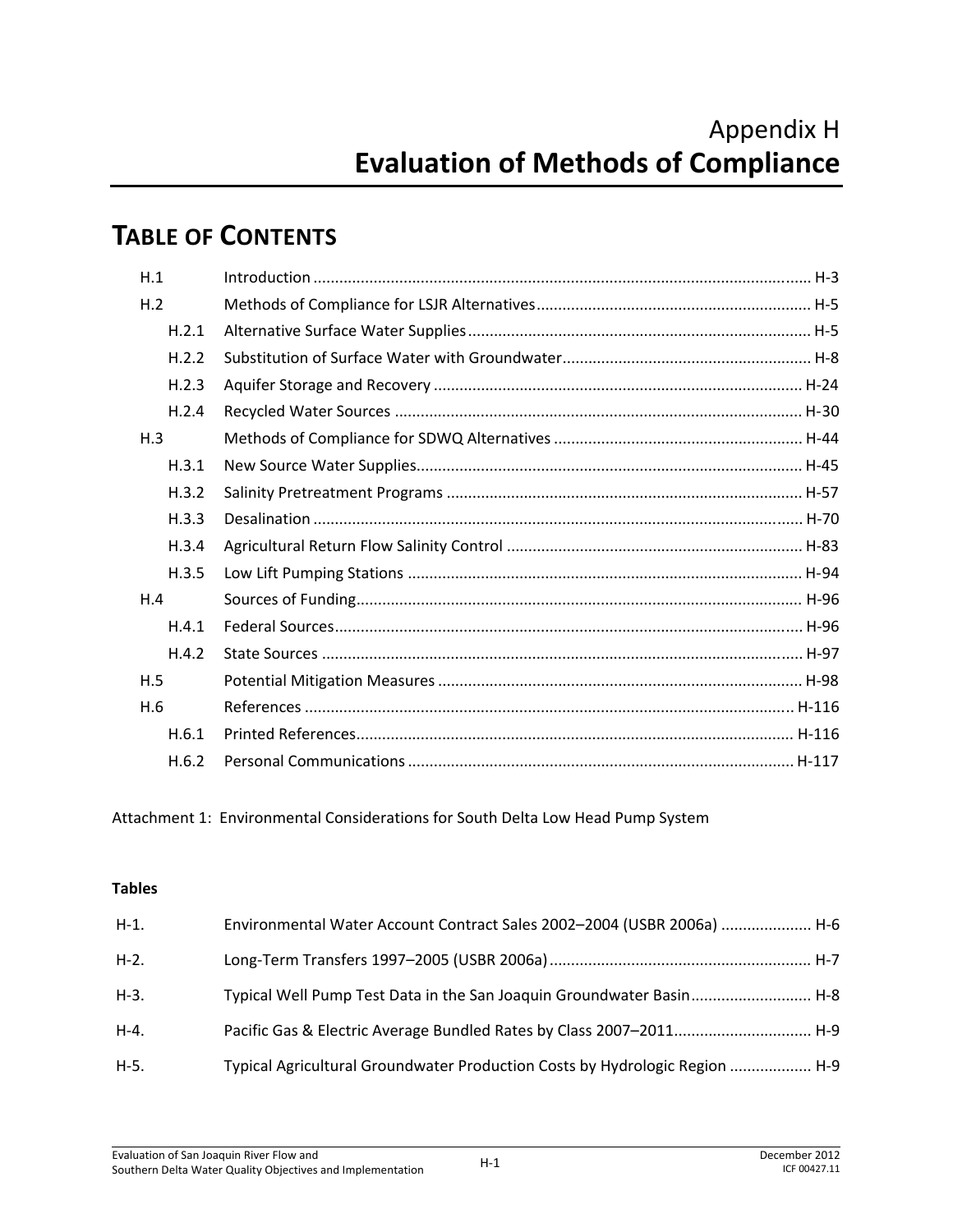| $H-6.$  | Example New Groundwater Well Projects Funded by the Department of<br>Water Resources Integrated Regional Water Management Implementation |  |
|---------|------------------------------------------------------------------------------------------------------------------------------------------|--|
|         |                                                                                                                                          |  |
| $H-7.$  | Potential Environmental Effects of Substituting Surface Water with                                                                       |  |
| $H-8.$  | Groundwater Recharge Projects Funded by the Department of Water<br>Resources Integrated Regional Water Management Implementation Grant   |  |
| $H-9.$  | Potential Environmental Effects of Aquifer Storage and Recovery H-26                                                                     |  |
| $H-10.$ | Potential Environmental Effects of Developing Recycled Water Sources  H-33                                                               |  |
| $H-11.$ | Design and Construction Costs for the Davis-Woodland Water Supply                                                                        |  |
| $H-12.$ | Potential Environmental Effects of New Source Water Supply Facilities H-48                                                               |  |
| $H-13.$ | Inland Empire Utilities Agency Water Softener Buy-Back Program Costs H-58                                                                |  |
| $H-14.$ | Los Angeles County Sanitation Districts Water Softener Buy-Back Program                                                                  |  |
| $H-15.$ |                                                                                                                                          |  |
| $H-16.$ |                                                                                                                                          |  |
| $H-17.$ | Potential Environmental Effects of Wastewater Treatment Plant                                                                            |  |
| $H-18.$ |                                                                                                                                          |  |
| $H-19.$ | Potential Environmental Effects of Agricultural Return Flow Salinity Controls H-87                                                       |  |
| $H-20.$ |                                                                                                                                          |  |
| $H-21.$ |                                                                                                                                          |  |
| $H-22.$ |                                                                                                                                          |  |
| $H-23.$ |                                                                                                                                          |  |
| $H-24.$ | Potential Mitigation Measures for Construction and Operation Activities                                                                  |  |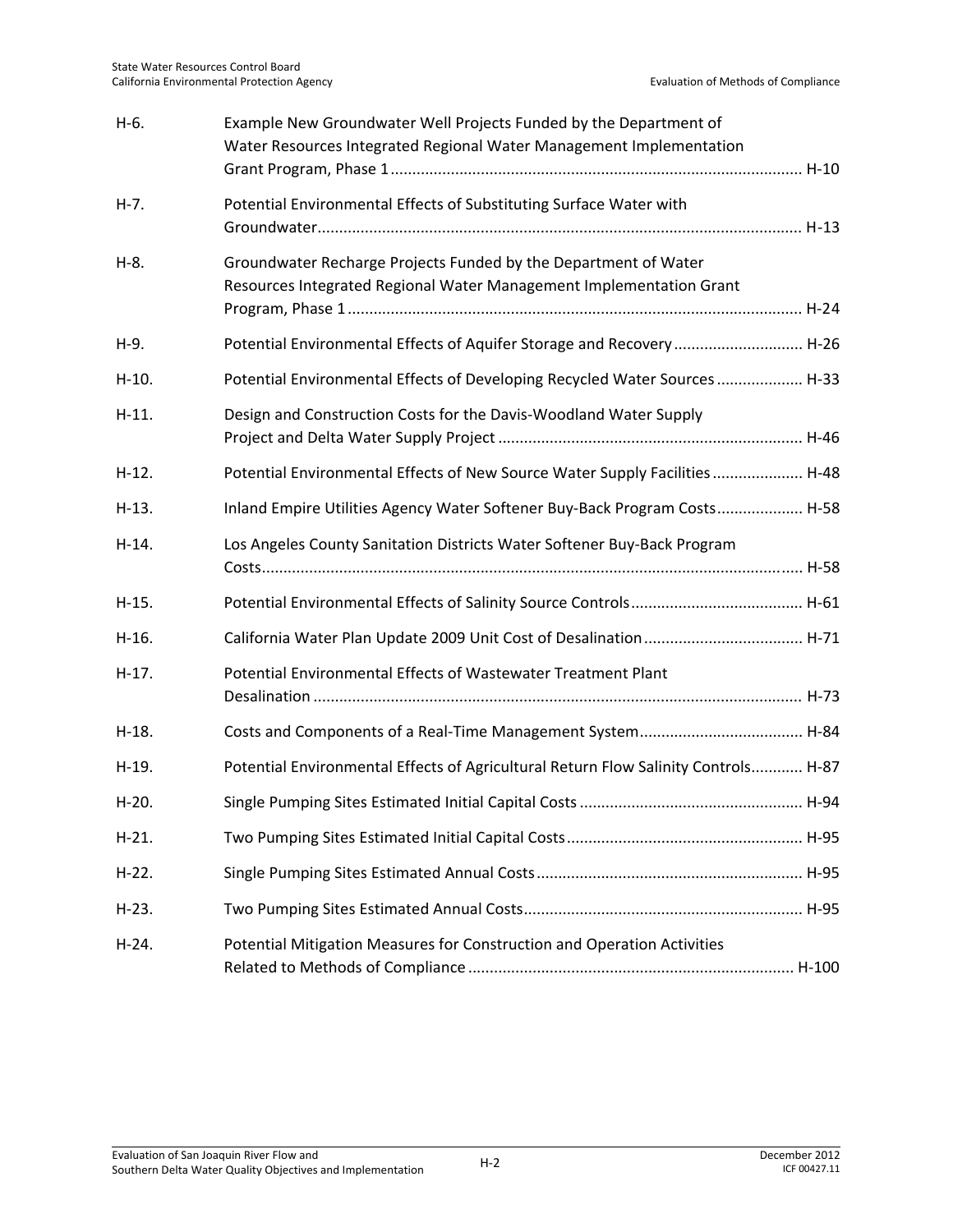# **H.1 Introduction**

When the State Water Resources Control Board (State Water Board) adopts a rule or regulation requiring the installation of pollution control equipment or establishing a performance standard or a treatment requirement, it must perform specific analyses, as described in Public Resources Code, Section 21159.

Public Resources Code, Section 21159. (a) An agency listed in Section 21159.4 shall perform, at the time of the adoption of a rule or regulation requiring the installation of pollution control equipment, or a performance standard or treatment requirement, including a rule or regulation that requires the installation of pollution control equipment or a performance standard or treatment requirement pursuant to the California Global Warming Solutions Act of 2006 (Division 25.5 (commencing with Section 38500) of the Health and Safety Code), an environmental analysis of the reasonably foreseeable methods of compliance. In the preparation of this analysis, the agency may utilize numerical ranges or averages where specific data is not available; however, the agency shall not be required to engage in speculation or conjecture. The environmental analysis shall, at minimum, include all of the following:

- (1) An analysis of the reasonably foreseeable environmental impacts of the methods of compliance.
- (2) An analysis of reasonably foreseeable feasible mitigation measures.
- (3) An analysis of reasonably foreseeable alternative means of compliance with the rule or regulation.
- (4) For a rule or regulation that requires the installation of pollution control equipment adopted pursuant to the California Global Warming Solutions Act of 2006 (Division 25.5 (commencing with Section 38500) of the Health and Safety Code), the analysis shall also include reasonably foreseeable greenhouse gas emission impacts of compliance with the rule or regulation.
- (b) The preparation of an environmental impact report at the time of adopting a rule or regulation pursuant to this division shall be deemed to satisfy the requirements of this section.
- (c) The environmental analysis shall take into account a reasonable range of environmental, economic, and technical factors, population and geographic areas, and specific sites.
- (d) This section does not require the agency to conduct a project-level analysis.
- (e) For purposes of this article, the term "performance standard" includes process or raw material changes or product reformulation.
- (f) This section is not intended, and may not be used, to delay the adoption of any rule or regulation for which an analysis is required to be performed pursuant to this section.

In addition, Section 3777 of the State Water Board's CEQA regulations, in part, implements Public Resources Code, Section 21159 by identifying the contents of a draft SED, including an environmental analysis of the reasonably foreseeable methods of compliance. (Cal. Code Regs., tit. 23, § 3777 [hereinafter Section 3777], subd. (b)(4).). This appendix is intended to meet the requirements of Public Resources Code, Section 21159 and Section 3777 of the State Water Board's regulations by identifying the reasonably foreseeable methods of compliance and analyzing the reasonably foreseeable significant adverse environmental impacts associated with the methods of compliance, the reasonably foreseeable mitigation measures that would minimize or avoid any such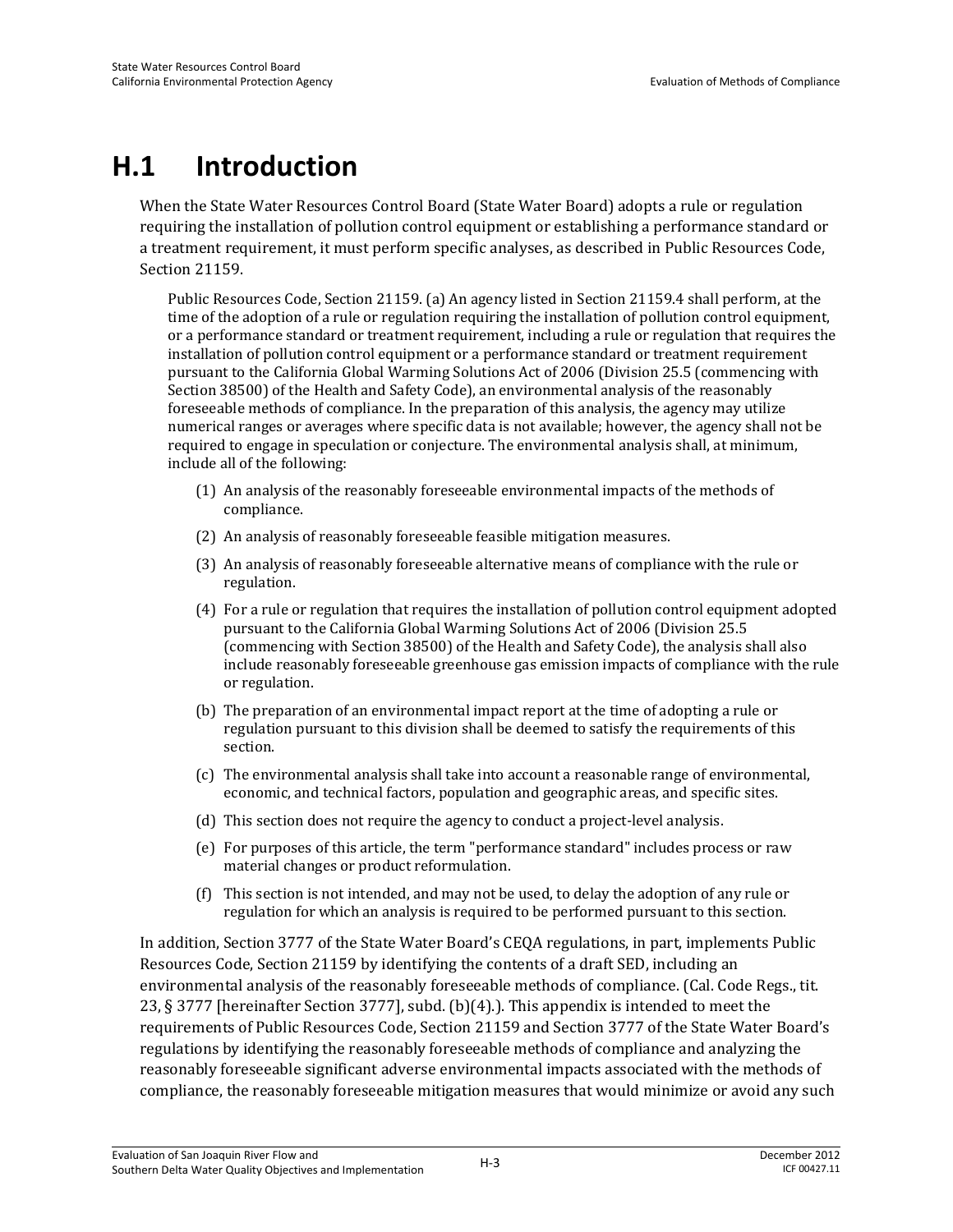impacts, and the reasonably foreseeable alternative methods of compliance that would have less significant adverse environmental effects for the Lower San Joaquin River (LSJR) and southern Delta water quality (SDWQ) alternatives. (*Id*., subd. (a)(1)-(3); Section 3777, subd. (b)(4)). This analysis also takes into account a reasonable range of factors, including economic factors. (Pub. Resources Code, § 21159, subd. (c)). A project-level analysis is not required. (*Id*., subd. (d)). The State Water Board is providing this analysis to disclose potential costs and environmental effects related to the actions the regulated community may take to comply with the LSJR or SDWQ alternatives. The evaluation in this appendix does not address the cost and environmental effects related to future actions the State Water Board would take to impose responsibility for implementing the objectives (e.g., conditioning of water rights, water quality certification through the Federal Energy Regulatory Commission [FERC] process).

Section 21159 (d) specifically states that the public agency is not required to conduct a "project level analysis." Rather, a project-level analysis must be performed by the agencies that are required to implement the objectives. (Pub. Resources Code, § 21159.2). The State Water Board does not specify the actual means by which other entities choose to comply with the revised water quality objectives. Accordingly, the actual environmental effects will necessarily depend on the compliance strategy selected by the regulated entities. Responsible entities may select among the methods of compliance identified in this evaluation, or they may employ another method of compliance with the water quality objectives.

Consistent with Section 21159 and the State Water Board's regulations, this evaluation does not engage in speculation or conjecture but rather considers the reasonably foreseeable environmental impacts of the reasonably foreseeable methods of compliance with the amendments to the Bay-Delta Plan. Any potential environmental impacts depend upon the specific compliance methods, and mitigation selected by the entities responsible for implementing site-specific projects. CEQA may require those entities to conduct a project-level analysis of the method by which they chose to comply.

This evaluation assumes that all responsible entities will conduct, as appropriate, site-specific environmental analyses to evaluate potentially adverse, project-level environmental impacts, alternatives, and mitigation measures. This evaluation also assumes that responsible entities will design, evaluate, and implement studies, pilot projects, management practices, and controls in compliance with all applicable laws, regulations, ordinances, and formally adopted municipal and/or agency codes, standards, and practices. The specific actions that could be undertaken by an entity to comply with the water quality objectives will depend on a number of factors, including feasibility, cost, flexibility, time to implement, location, and likelihood of success. Thus, the specific compliance method that an entity will select is speculative at this point. Nonetheless, the analysis below identifies various likely compliance methods and the reasonably foreseeable significant adverse environmental impacts associated with those potential methods of compliance.

This appendix is also intended to meet the Water Code, Section 13141 requirements. Prior to the implementation of an agricultural water quality control program, the State Water Board must provide an estimate of the total cost of the program together with an identification of potential sources of financing (Wat. Code, § 13141). The LSJR and SDWQ alternatives are not specifically intended to regulate agriculture; however, the associated costs and sources of financing are evaluated in Sections H.3.4, *Agricultural Return Flow Salinity Control* and H.3.5, *Low Lift Pumping Stations*.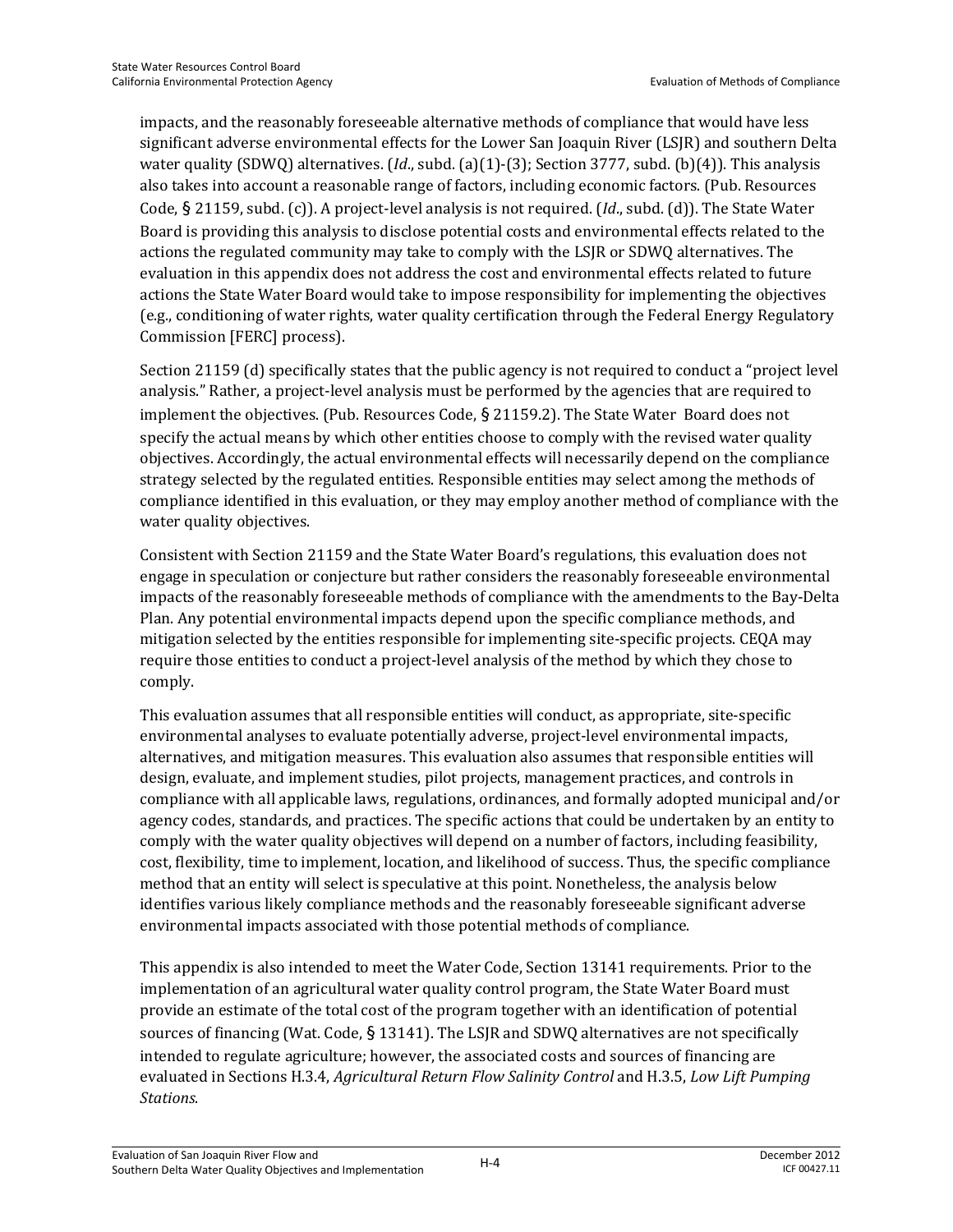# **H.2 Methods of Compliance for LSJR Alternatives**

The regulated community may choose one or a combination of alternative methods of compliance to meet potential changes in flow requirements as a result of the LSJR alternatives. The methods described in this section are aimed at obtaining alternative supplies to replace surface water that may no longer be available due to implementation of an LSJR alternative. This section analyzes the costs and potential environmental effects of the reasonably foreseeable methods for obtaining alternative supplies, through:

- surface water transfers,
- substitution of groundwater for surface water,
- aquifer storage and recovery, or
- recycled water sources.

## **H.2.1 Alternative Surface Water Supplies**

Reductions in surface water diversions are expected as a result approving the LSJR alternatives and the respective program of implementation; therefore, one reasonably foreseeable method to augment a water source is to obtain a new surface water supply from another party. The costs and potential environmental impacts associated with obtaining surface water supplies are evaluated below.

## **Cost Evaluation**

This analysis focuses on the costs to a water purveyor (e.g., irrigation or water supply district) to obtain alternative surface water supplies. For this potential method of compliance, it was assumed that a water purveyor would have either purchased water through contracts, transfers, or implementation of Water Code, Section 1485. The duration and cost for purchasing water are subject to many factors, but a useful indicator of water prices is the Environmental Water Account (EWA) Spot Price. A summary of EWA contract sales are listed in Table H-1, *Environmental Water Account Contract Sales 2002–2004* (USBR 2006a).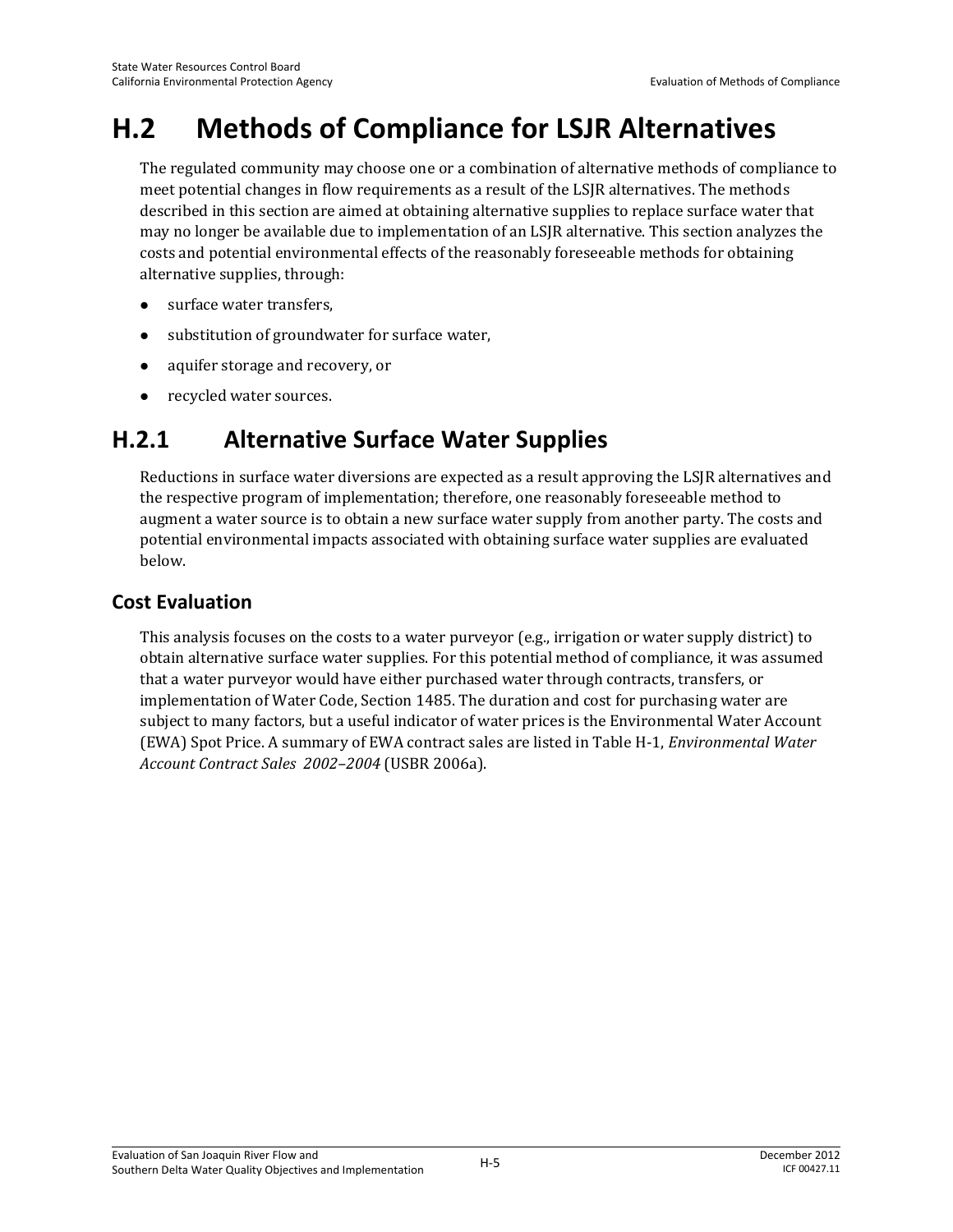|                                     |                                |                       |            | Quantity | Price            | 2010 Nominal           |
|-------------------------------------|--------------------------------|-----------------------|------------|----------|------------------|------------------------|
| Year                                | Buyer                          | Seller                | Type       | (AF)     | $(\frac{$}{AF})$ | Price $(\frac{4}{AF})$ |
| 2004                                | Westlands WD                   | Widren WD             | <b>CVP</b> | 2,990    | \$1,500          | \$1,741                |
| 2004                                | Westlands WD                   | Centinella WD         | <b>CVP</b> | 2,500    | \$1,400          | \$1,625                |
| 2003                                | West Kern WD                   | Berrenda Mesa WD      | SWP        | 6,000    | \$1,000          | \$1,161                |
| 2003                                | Lemoore Naval<br>Military Base | Tulare Lake Basin WSD | SWP        | 5,000    | \$2,150          | \$2,496                |
| 2003                                | Coachella Valley<br>WD         | Tulare Lake Basin WSD | SWP        | \$9,900  | \$2,150          | \$2,496                |
| 2002                                | City of Tracy                  | Banta Carbona ID      | <b>CVP</b> | 2,500    | \$1,000          | \$1,161                |
| 2002                                | City of Tracy                  | West Side ID          | <b>CVP</b> | 5,000    | \$1,000          | \$1,161                |
| 2002                                | Zone 7                         | Tulare Lake Basin WSD | SWP        | 400      | \$1,600          | \$1,858                |
| 2002                                | Zone 7                         | Belridge WSD          | SWP        | 2,219    | \$1,500          | \$1,741                |
|                                     |                                |                       |            |          | Average          | \$1,716                |
|                                     | Source: USBR 2006a             |                       |            |          |                  |                        |
|                                     | WD = Water District            |                       |            |          |                  |                        |
| $ID = Irrigation District$          |                                |                       |            |          |                  |                        |
|                                     | WSD = Water Storage District   |                       |            |          |                  |                        |
| <b>CVP</b> = Central Valley Project |                                |                       |            |          |                  |                        |
|                                     | SWP = State Water Project      |                       |            |          |                  |                        |
| $AF = Acre-feet$                    |                                |                       |            |          |                  |                        |

#### **Table H-1. Environmental Water Account Contract Sales 2002–2004 (USBR 2006a)**

A water transfer is a change in the way water was originally allocated. A water transfer may change the place of use, the point(s) of diversion, or the purpose of use. A water transfer cannot increase the amount of water a diverter is permitted to use, nor can it change the season when water is diverted. Long-term water transfers can be for any period in excess of one year. Water Code, Section 1735 and the California Code of Regulations, Section 811 et. seq. allow a water right permittee, licensee, or adjudicated water right holder to file a petition for a long-term transfer of water with the State Water Board. A summary of long-term transfers are listed in Table H-2, *Long Term Transfers 1997– 2005*. (USBR 2006a).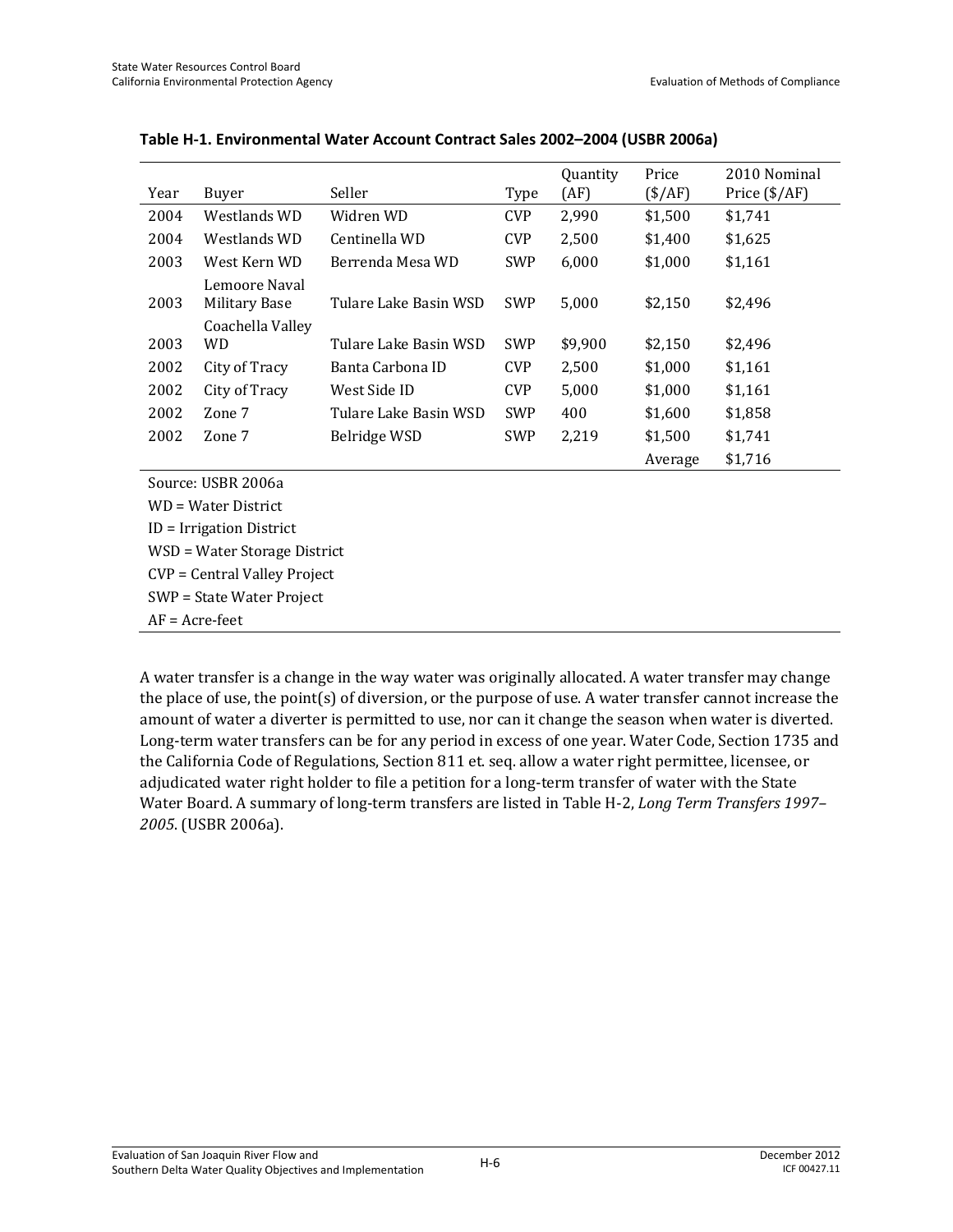|                    |                                                      |                                             | Water      |                | Quantity | Price            | 2010<br>Nomina |
|--------------------|------------------------------------------------------|---------------------------------------------|------------|----------------|----------|------------------|----------------|
| Year               | Buyer                                                | Seller                                      | Source     | Length         | (AFY)    | $(\frac{$}{AF})$ | l Price        |
| 2003               | City of Lodi                                         | Woodridge ID                                | <b>NOD</b> | 40<br>years    | 6,000    | \$200            | \$238          |
| 2003               | Cities of Tracy,<br>Lathrop, Manteca,<br>and Escalon | South San<br>Joaquin ID                     | <b>SOD</b> | 30<br>years    | 43,090   | \$191            | \$228          |
| 2003               | Newhall Land &<br>Farming Co.                        | Nickel Family                               | <b>SOD</b> | 30<br>years    | 1,600    | \$475            | \$566          |
| 2000               | Contra Costa WD                                      | East Contra Costa<br>ID                     | <b>NOD</b> | Perma-<br>nent | 8,200    | \$25             | \$32           |
| 2000               | Northridge WD                                        | <b>Placer County</b><br><b>Water Agency</b> | <b>NOD</b> | 15<br>years    | 12,000   | \$435            | \$565          |
| 1997               | Metropolitan WD                                      | Arvin Edison<br>WSD                         | SOD        | 25<br>years    | 50,000   | \$165            | \$233          |
|                    |                                                      |                                             |            |                |          | Average          | \$310          |
| Source: USBR 2006a |                                                      |                                             |            |                |          |                  |                |
|                    | $NOD = North$ of the Delta                           |                                             |            |                |          |                  |                |
|                    | $SOD = South of Delta$                               |                                             |            |                |          |                  |                |
|                    | $AFY = acre-freet per year$                          |                                             |            |                |          |                  |                |

#### **Table H-2. Long-Term Transfers 1997–2005 (USBR 2006a)**

Based on the nominal prices shown in Tables H-1 and H-2, a reasonable cost of \$1,716 per acre-foot (AF) is assumed for an EWA contract sale or \$310 per AF for a long-term transfer. These cost estimates are based solely on the projected cost of surface water and do not include capital costs (e.g., conveyance of water from source to point of use, etc.), administrative, engineering, or legal costs related to securing the water supply.

## **Environmental Evaluation**

#### **Summary of Potential Action**

A new surface water transfer would involve transferring a volume of water from one party to another based upon an agreed upon price and subject to California Water Code and State Water Board regulations.

## **Potential Environmental Effects**

Since the program of implementation would result in conditioning water rights to meet the LSJR alternatives, it is not expected that additional intakes or other construction activities would occur because the overall volume of water in the watersheds available for surface water diversions would be reduced and such transfers would likely use existing infrastructure. Only water that is available under applicable operational restrictions (i.e., water rights) can be transferred, and such transfers would require an analysis of environmental impacts by the agency(ies) selling and transferring water. The State Water Board would be a responsible agency and would review and approve (i.e., issue a Notice of Determination) the environmental analysis. Any transfer deemed to have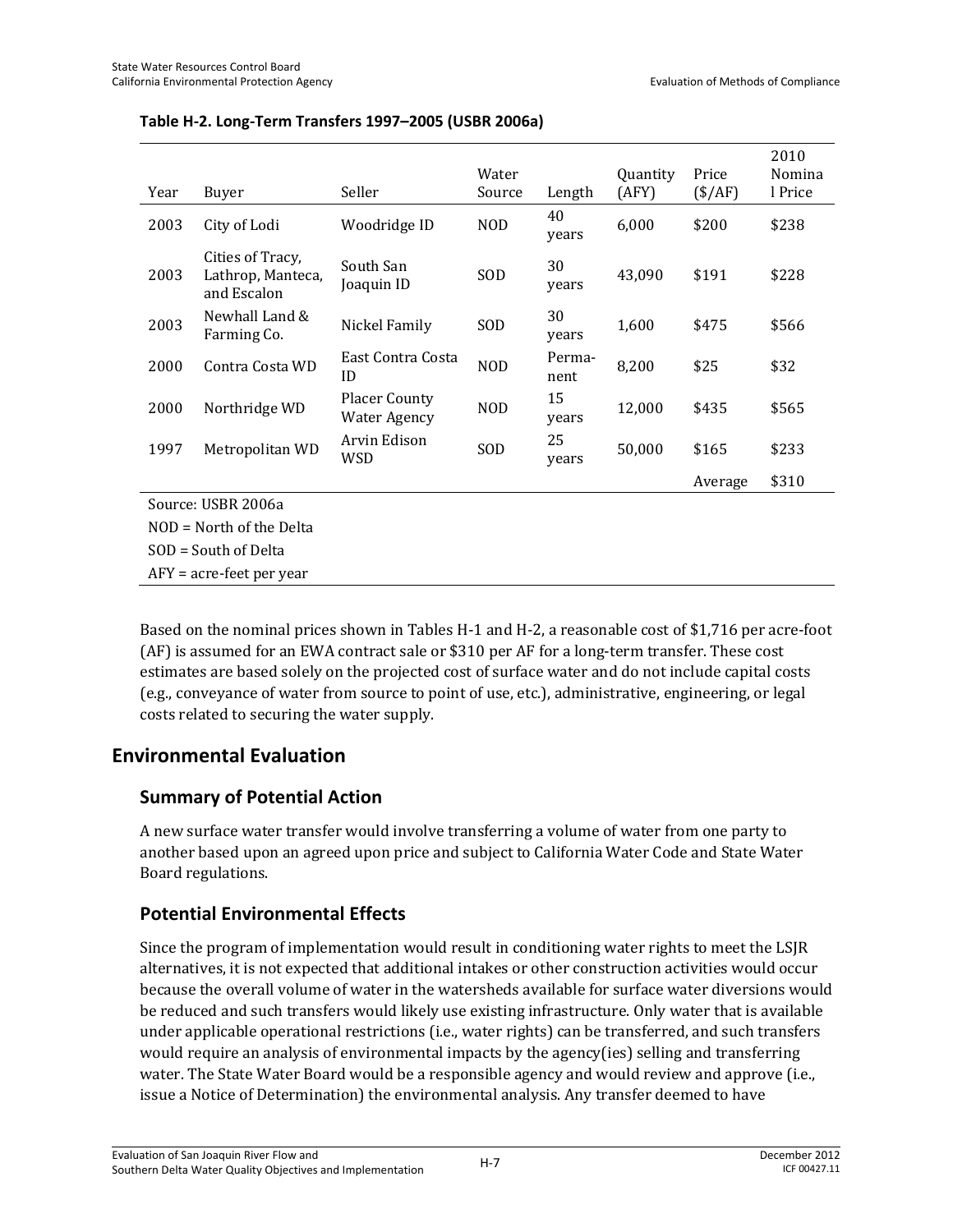significant environmental impacts that could not be mitigated by the State Water Board would not be approved. Therefore, there would be no potentially significant environmental impacts.

## **H.2.2 Substitution of Surface Water with Groundwater**

Reductions in surface water diversions are expected as a result approving the LSJR alternatives and the respective program of implementation; therefore, another reasonably foreseeable method to augment a water source is to obtain more water from groundwater supplies. This would include more pumping from existing wells or the development of new groundwater wells. The costs and potential environmental impacts associated with obtaining more water from groundwater supplies are evaluated below.

### **Cost Evaluation**

Groundwater well characteristics are varied throughout the plan area. Groundwater well data is also private information protected in the State and thus hard to obtain. Major variables in developing groundwater resources include: soil type, intended use, distance to distribution system, design flow, depth to standing water, and pumping plant efficiency (Burt 2011). These variables then determine specific groundwater well characteristics, such as what type of well to construct, what type of pump is needed, and what level of water treatment is needed. Table H-3, *Typical Well Pump Test Data in the San Joaquin Groundwater Basin*, is a description of typical groundwater well characteristics in the plan area.

| Parameter                                                      | Value                    |  |
|----------------------------------------------------------------|--------------------------|--|
| Average Input Power                                            | 56 kW                    |  |
| Average Weighted Power per Acre-foot Pumped                    | 478 kWh per AF           |  |
| Average Weighted Total Dynamic Head                            | 260 feet                 |  |
| Average Weighted Flow Rate                                     | 1,099 gallons per minute |  |
| Average Weighted Depth from Surface to Standing Water Level    | 189 feet                 |  |
| Average Weighted Motor Horsepower                              | 116 horsepower           |  |
| Average Weighted Overall Pumping Plant Efficiency              | 57%                      |  |
| Source: Table is reproduced from data presented by Burt 2011.  |                          |  |
| All weighted values are weighted by input power (kW).<br>Note: |                          |  |
| $kW = kilowatt$                                                |                          |  |
| kWh = kilowatt hour                                            |                          |  |
| $AF = acre-free$                                               |                          |  |

#### **Table H-3. Typical Well Pump Test Data in the San Joaquin Groundwater Basin**

Groundwater well operations and maintenance costs are highly variable and depend on pump efficiency, depth of the water, cost of electricity, volumetric flow, cost of maintenance, proximity to water distribution system, and staff needed to maintain equipment and facilities. The ideal scenario is one where very efficient pumps (above 70 percent efficiency), require little maintenance and pump from relatively shallow wells.

One of the dominant cost categories in the operations and maintenance budget for groundwater wells is the cost for electricity. Energy costs in the plan area are published annually by the California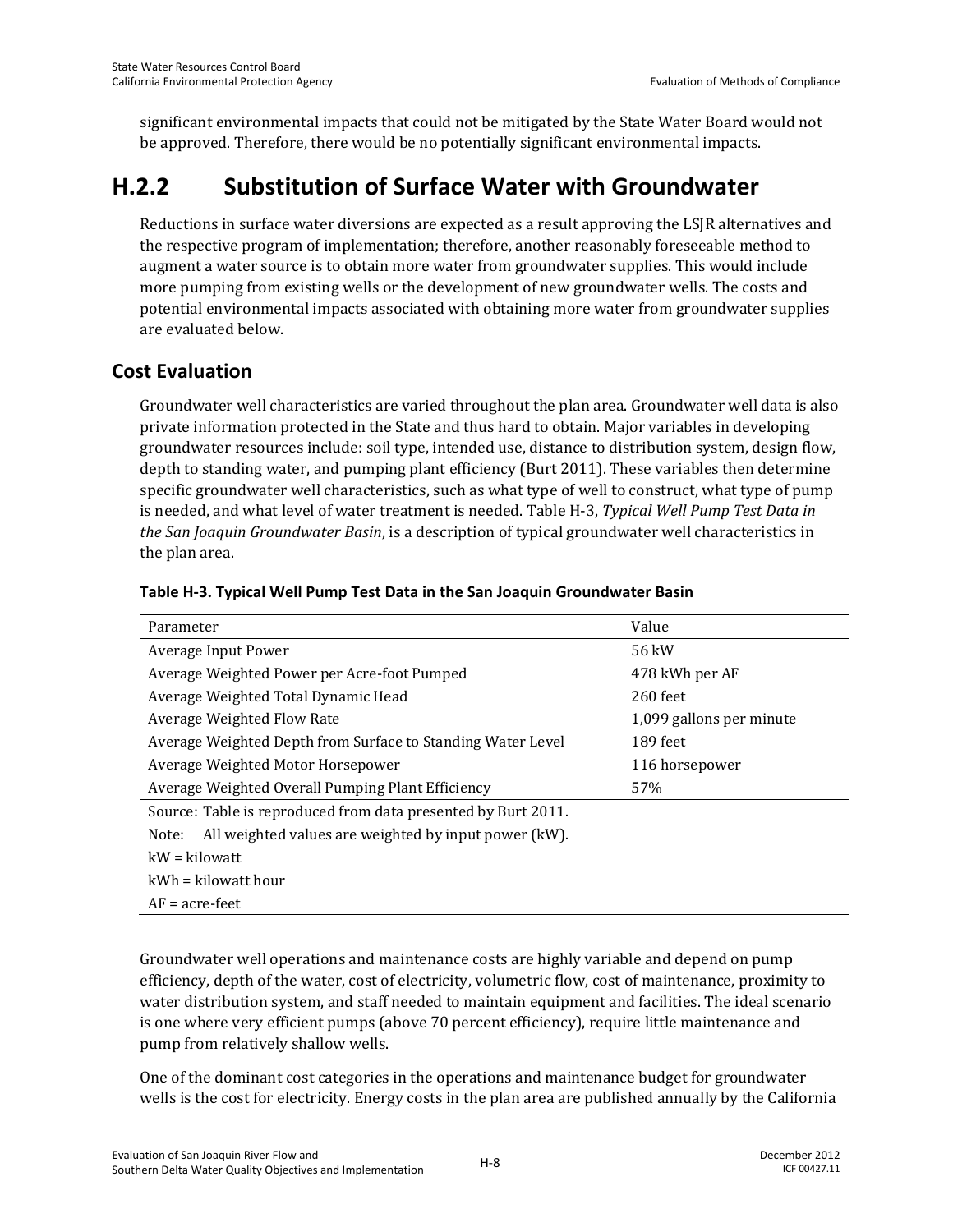Public Utilities Commission (CPUC). The primary electrical service provider in the plan area is Pacific Gas and Electric (PG&E). PG&E's historical electric rates are shown in Table H-4, *Pacific Gas & Electric Average Bundled Rates by Class 2007–2011*, (CPUC 2011).

|                                 |      | Cents per kWh |      |      |        |         |
|---------------------------------|------|---------------|------|------|--------|---------|
| Rate Payer Class                | 2007 | 2008          | 2009 | 2010 | - 2011 | Average |
| Agricultural                    | 12.4 | 13.2          | 14.2 | 14.2 | 14.6   | 13.7    |
| Small/Medium Commercial         | 15.1 | 14.7          | 16.4 | 16.9 | 16.8   | 16.0    |
| Large Commercial and Industrial | 11.5 | 10.7          | 124  | 12.6 | 12.6   | 12.0    |
| OMIAA4<br>$\sim$                |      |               |      |      |        |         |

#### **Table H-4. Pacific Gas & Electric Average Bundled Rates by Class 2007–2011**

Source: CPUC 2011

Note: Table is a summary of data presented by the California Public Utilities Commission. Data omitted was for non-pertinent ratepayer classes (e.g. residential) and data from 2000–2006. kWh = Kilowatt hour

To estimate average electricity costs, average weighted power per AF pumped from Table H-3 is multiplied by the average cost per kilowatt hour (kWh) shown in Table H-4. Based on information presented in these tables, it is reasonably estimated that groundwater pumping electrical costs in the plan area are between \$57.36 and \$76.48 per AF. This estimate is for a groundwater well with the characteristics in Table H-3. However, pumps that are more efficient or pump from more shallow wells would have a lower electrical cost per AF pumped. Conversely, more inefficient pumps pumping from deeper wells would have a higher cost per AF pumped.

Energy costs may represent 50-75 percent of a water utility's budget (Flex Your Power 2012), and sing the upper end electricity cost calculated above (\$76.48 per AF), one can reasonably estimate from this relationship that the total operations and maintenance cost of a groundwater project would be between \$101.97 and \$152.96 per AF annually.

As part of the California Water Plan Update 1994, the Department of Water Resources (DWR) analyzed agricultural groundwater production costs. This analysis described the average costs at specific locations within a region, including capital, operations, maintenance, and replacement costs. These costs are presented in Table H-5, *Typical Agricultural Groundwater Production Costs by Hydrologic Region*, in 1992 dollars and calculated 2010 dollars (DWR 1994).

#### **Table H-5. Typical Agricultural Groundwater Production Costs by Hydrologic Region**

| Groundwater Basin                                                                                                                    | 1992 Groundwater Costs (\$/AF) | 2010 Groundwater Costs<br>(S/AF) |  |  |
|--------------------------------------------------------------------------------------------------------------------------------------|--------------------------------|----------------------------------|--|--|
| San Joaquin                                                                                                                          | $$30 - $40$                    | $$48 - $64$                      |  |  |
| Tulare Lake                                                                                                                          | $$40 - $80$                    | $$64 - $127$                     |  |  |
| Sacramento River                                                                                                                     | $$30 - $60$                    | $$48 - $95$                      |  |  |
| Source: DWR 1994                                                                                                                     |                                |                                  |  |  |
| From DWR Bulletin 160-93 Table 7-10, California Water Plan Update Oct 1994; costs<br>Note:<br>normalized by State Water Board staff. |                                |                                  |  |  |
| $AF = acre-free$                                                                                                                     |                                |                                  |  |  |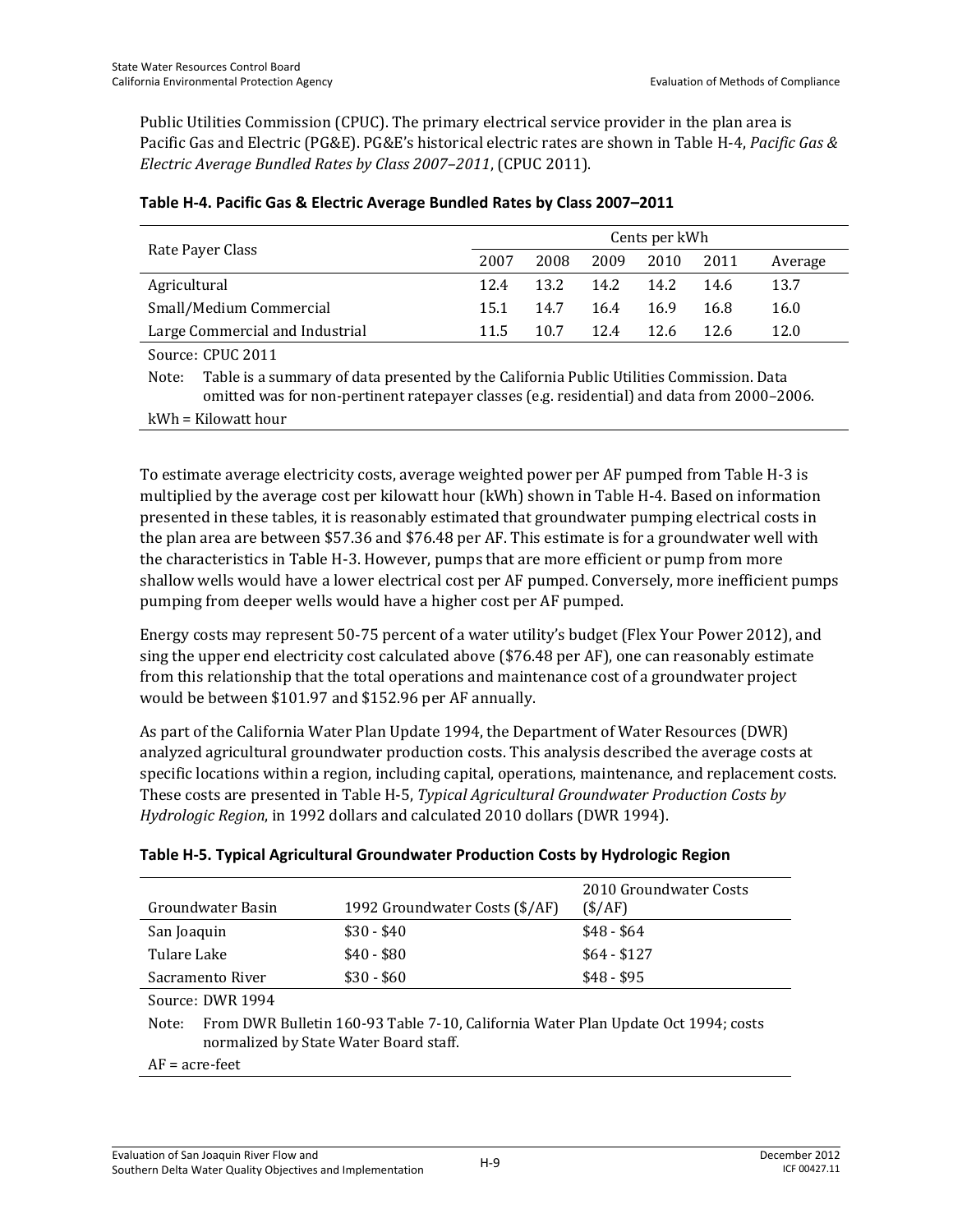Agricultural and municipal groundwater production costs are not the same. Costs to municipal water users will likely be higher due to treatment, permitting, overhead, and labor costs not normally realized by agricultural users. Below is a summary of representative groundwater projects funded by the Proposition 84 Integrated Regional Water Management Implementation Grant Program, Phase 1 (IRWM). These projects generally construct a new groundwater well and the associated facilities to connect the well to a municipal water distribution system. Cost estimates also include soft costs, such as the cost of planning, design, permitting, and administration. These projects were awarded funding in 2011, but costs are represented in 2010 dollars (DWR 2012a).

| Applicant                                       | Project                                                                                       | Project Cost | Operations &<br>Maintenance<br>Budget [\$/year] | Production<br>[AFY] | 20-Year<br>Amortized<br>Cost [\$(AFY] |
|-------------------------------------------------|-----------------------------------------------------------------------------------------------|--------------|-------------------------------------------------|---------------------|---------------------------------------|
| City of<br>Sacramento                           | E.A. Fairbairn<br>Groundwater<br>Well Project                                                 | \$1,578,454  | \$240,000                                       | 2,250               | \$142                                 |
| Sacramento<br>Suburban Water<br><b>District</b> | Coyle Avenue and<br>Roseview Park<br><b>Pump Stations</b><br>and Treatment<br>Systems Project | \$5,735,537  | \$68,000                                        | 5,750               | \$62                                  |
| $C_{\text{OMR}}$ DMD $2012$                     |                                                                                               |              |                                                 |                     |                                       |

#### **Table H-6. Example New Groundwater Well Projects Funded by the Department of Water Resources Integrated Regional Water Management Implementation Grant Program, Phase 1**

Source: DWR 2012a

Note: All projects generally construct new groundwater wells and associated pumps and facilities to pump groundwater. Sacramento Suburban Water District's project proposes to construct two wells (one 2,250 AFY and one 3,500 AFY well).

AFY = acre-feet per year

Within the plan area, there are many water suppliers that rely on groundwater to meet water demands. The City of Merced relies completely on groundwater to meet municipal water demands. The City of Merced operates 22 active groundwater wells, 340 miles of distribution pipelines, 4 major water storage tanks, and supplies 7 billion gallons of water to its customers annually. The City of Merced's 2010–2011 budget for water services and infrastructure was \$41,621,784 (Merced 2010). Based on the entire operating budget and total groundwater production, this equates to \$1,937.50 per AF.

The City of Merced's groundwater pumping costs represent the high end of costs for this potential method of compliance because these costs include water treatment, maintenance of a significant transmission system, funding a significant capital improvement plan, and 29 staff to plan, manage, operate, and maintain the entire water infrastructure for a city of more than 80,000 people (Merced 2010). Smaller water systems, such as those operated by smaller water suppliers and agricultural users, are likely to be more efficient and cost less per AF produced.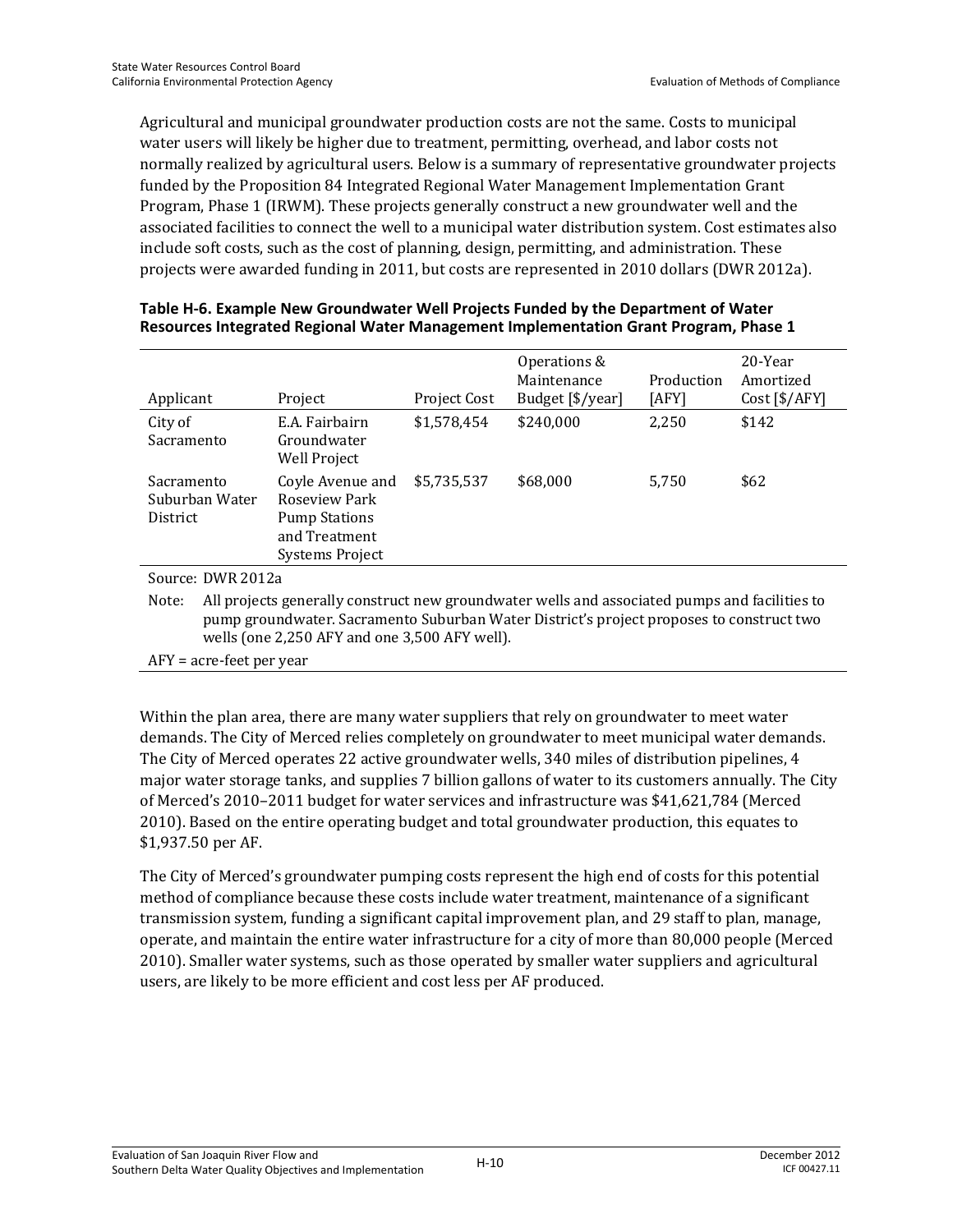## **Environmental Evaluation**

#### **Summary of Potential Action**

While it is unknown exactly how surface water users would respond to a reduction in their surface water supply as a result of the program of implementation which could condition their water rights, it is reasonable to assume that some amount of groundwater would replace some amount of surface water use. This is because irrigation districts currently pump groundwater during dry years to supplement surface water diversions. Additionally, municipalities in the watersheds (except within Stockton East Water District service area) primarily rely on groundwater but augment their supplies with surface water.

Assuming groundwater pumping is increased, it is possible that some irrigators/irrigation districts and some municipalities may need to construct and operate new groundwater wells. New agricultural or municipal groundwater wells and associated pipelines and distribution systems could be constructed and operated by existing irrigation districts (e.g., South San Joaquin Irrigation District, Oakdale Irrigation District, Modesto Irrigation District, Turlock Irrigation District, Merced Irrigation District), water districts (e.g., Stockton East Water District, Central San Joaquin Water Conservation District, City of Merced, City of Modesto, City of Escalon, City of Ripon, City of Lathrop, County of Stockton, Stevinson Water District), or individual agricultural users. Both the irrigation districts and water districts provide water to agricultural users for irrigating agricultural land and municipal users for domestic, municipal and industrial purposes. It is not possible to estimate the location, timing of construction, details of operation, and number of groundwater wells and associated distribution system that may be constructed, if any, in the future. However, it is reasonable to assume that agricultural groundwater wells would be constructed close to the location of use (e.g., agricultural fields). It is likely these would be operated using electricity, though some of them could use diesel. It is assumed municipal groundwater wells would be located within urban or suburban areas to be located near the existing municipal distribution system. They would be operated using electricity and would be required to follow existing drinking water treatment standards for public distribution.

#### **Potential Environmental Effects**

Construction of either agricultural groundwater wells for primarily agricultural purposes or municipal groundwater wells for domestic, industrial, and commercial purposes may result in minor, temporary, and highly localized effects typically associated with construction activities, including dust and air quality effects and ground disturbance. Wells would most likely be placed in areas that are already disturbed through agricultural practices or urban development, so the potential natural and cultural resources effects would be minimal.

It is reasonable to assume that any new wells would be professionally installed by municipal water purveyors or agricultural users using best management practices (BMPs) typically used in drilling new wells, thereby eliminating cross-connection of aquifers and related potential effects associated with water quality and hazardous materials. Wells are commonly constructed and operated in both rural and urban areas, are a common land use, and are part of the landscape. Well construction may result in very minor increases in uses of electricity and fuels; however these increases would largely be offset because surface water diversions often involve the use of pumps to lift water into canals, and any reduction in surface water diversions would result in reduced use of electricity and fuels.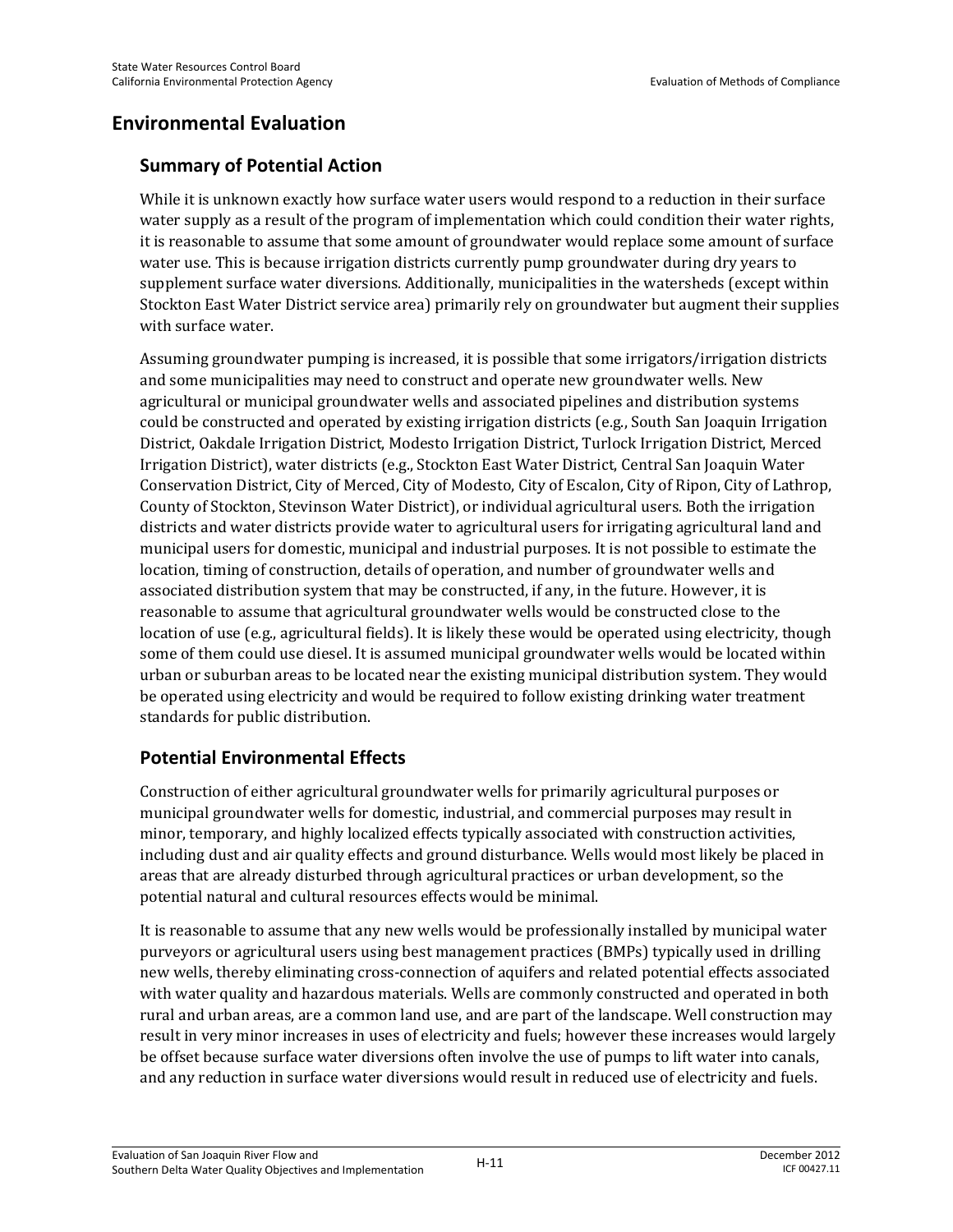Table H-7 summarizes the potential environmental effects associated with new groundwater supplies. Table H-24, *Potential Mitigation Measures for Construction and Operation Activities Related to Methods of Compliance*, at the end of this appendix, lists potential mitigation measures associated with the construction or operation of the methods of compliance and is referenced in Table H-7 where appropriate.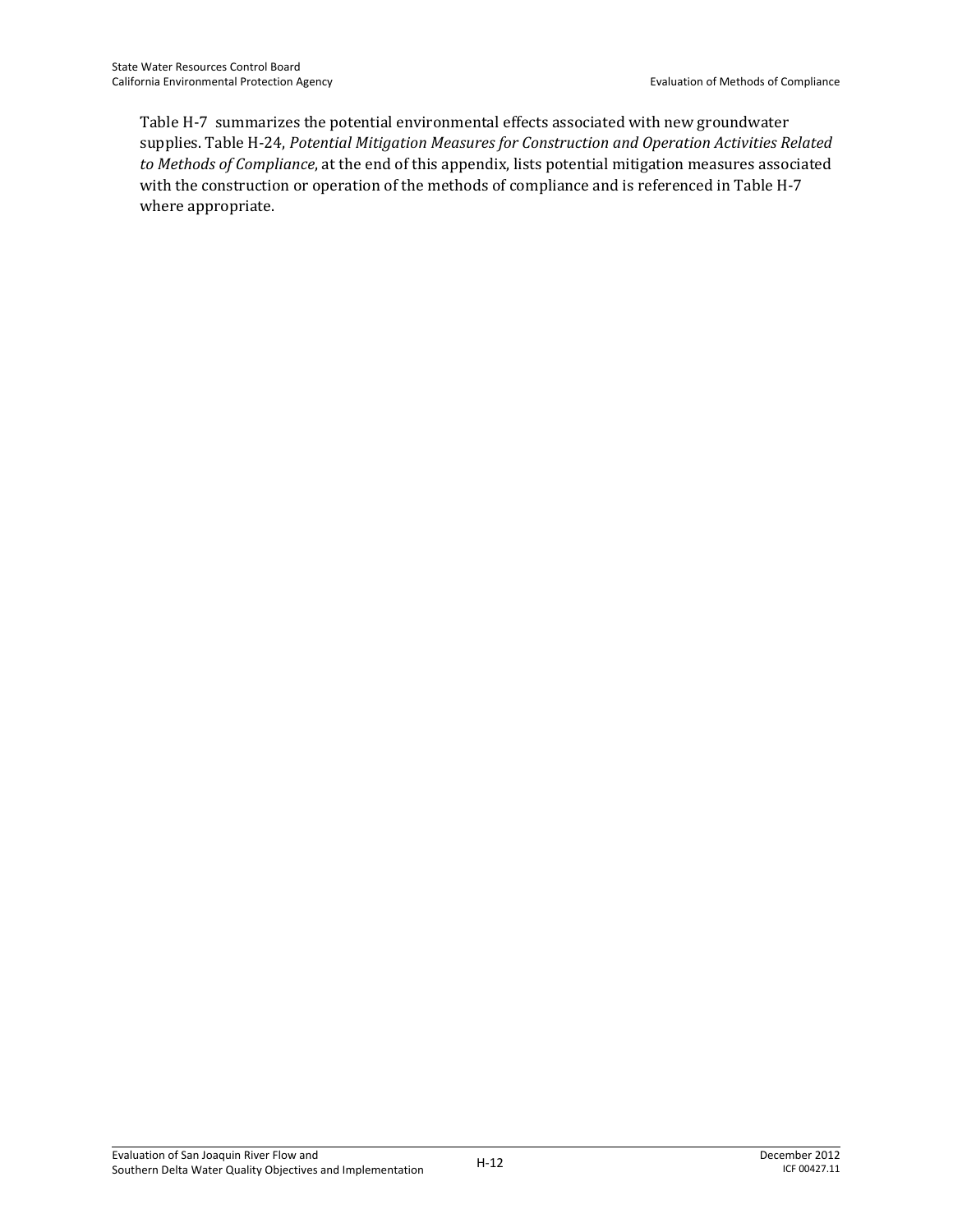| Resource                  | Discussion                                                                                                                                                                                                                                                                                                                                                                                                                                                                                                                                                                                                                                                                                                                                                                                                                                                                                                                                                                                                                                                                                                                                                                                                                                                                                                                                                                                                                                                                                             |
|---------------------------|--------------------------------------------------------------------------------------------------------------------------------------------------------------------------------------------------------------------------------------------------------------------------------------------------------------------------------------------------------------------------------------------------------------------------------------------------------------------------------------------------------------------------------------------------------------------------------------------------------------------------------------------------------------------------------------------------------------------------------------------------------------------------------------------------------------------------------------------------------------------------------------------------------------------------------------------------------------------------------------------------------------------------------------------------------------------------------------------------------------------------------------------------------------------------------------------------------------------------------------------------------------------------------------------------------------------------------------------------------------------------------------------------------------------------------------------------------------------------------------------------------|
| Aesthetics                | • Construction and operation of agricultural wells would not be expected to significantly affect the visual character or<br>quality of agricultural areas because groundwater wells currently exist in agricultural areas and are part of the visual<br>character of agricultural areas. Wells are generally low to the ground and are typically not located in areas where there<br>are sensitive receptors (e.g., recreationists), which would be affected by changes in views or visual character and quality.<br>Furthermore, agricultural wells are not expected to have operational lights that would generate substantial light or glare.                                                                                                                                                                                                                                                                                                                                                                                                                                                                                                                                                                                                                                                                                                                                                                                                                                                       |
| Agriculture and           | • Construction and operation of municipal groundwater wells would not be expected to significantly affect the visual<br>character or quality of municipal areas because groundwater wells are generally low to the ground, may be contained<br>within a small structure to protect above-ground piping infrastructure, and would likely be fenced for security, which<br>could prevent direct views. Operation of municipal groundwater wells may have operational and safety lights. Impacts<br>would depend on the location of sensitive receptors to potential lighting; however, lights would be expected to follow<br>lighting guidelines and lighting plans of local jurisdictions approving the construction and operation of the wells. In<br>addition, municipal groundwater wells would likely be located adjacent to existing municipal water supply infrastructure,<br>which may already have operational and safety lighting and thus may not represent a substantial change to the visual<br>character or quality of an area. Table H-24, Potential Mitigation Measures for Construction and Operation Activities Related<br>to Methods of Compliance, identifies potential mitigation measures lead agencies (e.g., municipal water purveyors) can<br>and should implement to reduce potentially significant environmental effects associated with lighting.<br>• Construction and operation of new agricultural groundwater wells would be used to support agricultural resources, and |
| <b>Forestry Resources</b> | any conversion of agricultural land to support the groundwater wells would be expected to be minimal (less than a<br>quarter of an acre per well).<br>• Construction and operation of new municipal groundwater wells would not be expected to be located on lands used for                                                                                                                                                                                                                                                                                                                                                                                                                                                                                                                                                                                                                                                                                                                                                                                                                                                                                                                                                                                                                                                                                                                                                                                                                            |
|                           | agriculture but rather close to the urban and suburban uses they supply and within proximity to existing water supply<br>infrastructure. If municipal groundwater wells were located on agricultural land, they would be located on relatively<br>small areas of land and thus would represent only a very small fraction of the existing agricultural land to be converted to<br>a nonagricultural use.                                                                                                                                                                                                                                                                                                                                                                                                                                                                                                                                                                                                                                                                                                                                                                                                                                                                                                                                                                                                                                                                                               |
| Air Quality               | • The agricultural or municipal groundwater wells would likely be located in the San Joaquin Valley Air Basin (SJVAB),<br>which generally covers San Joaquin, Stanislaus, Merced, and Madera Counties because the water supplied by the wells<br>would support agricultural and municipal uses in these areas. PM10, PM2.5, and ozone are of particular concern in the<br>basin. The State of California has classified the SJVAB as being a severe nonattainment area for ozone and a<br>nonattainment area for particulate matter (PM10 and PM2.5). The San Joaquin Valley Air Pollution Control District<br>(SJVAPCD) has adopted an air quality improvement plan that addresses nitrous oxides ( $NOX$ ) and reactive organic gases<br>(ROG), both of which are ozone precursors and contribute to the secondary formation of PM10 and PM2.5. SJVAPCD's<br>published guidelines, Guide for Assessing Air Quality Impacts (SSJVAPCD 2002) do not require the quantification of<br>construction emissions. Rather, the guidelines require implementation of effective and comprehensive feasible control                                                                                                                                                                                                                                                                                                                                                                                             |

#### **Table H-7. Potential Environmental Effects of Substituting Surface Water with Groundwater**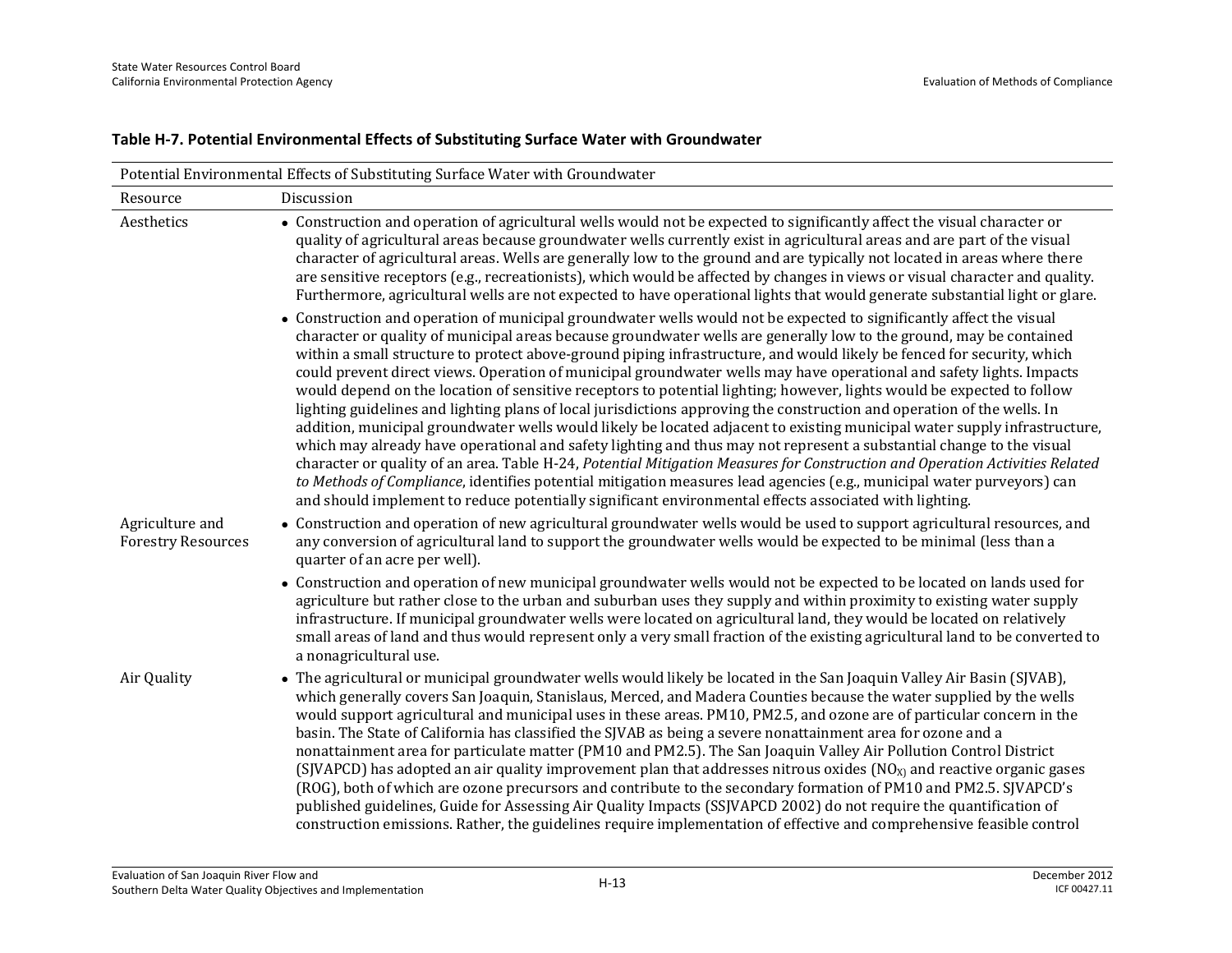|          | Potential Environmental Effects of Substituting Surface Water with Groundwater                                                                                                                                                                                                                                                                                                                                                                                                                                                                                                                                                                                                                                                                                                                                                                                                                                                                                                                                                                                                                                                                                                                                                                                                                                                                                                                                                                                                                                                |
|----------|-------------------------------------------------------------------------------------------------------------------------------------------------------------------------------------------------------------------------------------------------------------------------------------------------------------------------------------------------------------------------------------------------------------------------------------------------------------------------------------------------------------------------------------------------------------------------------------------------------------------------------------------------------------------------------------------------------------------------------------------------------------------------------------------------------------------------------------------------------------------------------------------------------------------------------------------------------------------------------------------------------------------------------------------------------------------------------------------------------------------------------------------------------------------------------------------------------------------------------------------------------------------------------------------------------------------------------------------------------------------------------------------------------------------------------------------------------------------------------------------------------------------------------|
| Resource | Discussion                                                                                                                                                                                                                                                                                                                                                                                                                                                                                                                                                                                                                                                                                                                                                                                                                                                                                                                                                                                                                                                                                                                                                                                                                                                                                                                                                                                                                                                                                                                    |
|          | measures to reduce PM10 emissions (SSJVAPCD 2002). SJVAPCD considers PM10 emissions to be the greatest pollutant of<br>concern when assessing construction-related air quality impacts and has determined that compliance with its Regulation<br>VIII, including implementation of all feasible control measures specified in its Guide for Assessing Air Quality Impacts<br>(SJVAPCD 2002), constitutes sufficient mitigation to reduce construction-related PM10 emissions to less-than-significant<br>levels and minimize adverse air quality effects. All construction projects must abide by Regulation VIII. This would<br>include the implementation of a Dust Control Plan (Siong pers. comm.). Further consultation with SJVAPCD staff indicates<br>that though explicit thresholds for construction-related emissions of ozone precursors are not enumerated in the Guide<br>for Assessing and Mitigating Air Quality Impacts, SJVAPCD considers a significant impact to occur when construction or<br>operational emissions of ROG or NOX exceed 10 tons per year or if PM10 or PM2.5 emissions exceed 15 tons per year<br>(Siong pers. comm.).                                                                                                                                                                                                                                                                                                                                                                    |
|          | • Construction of new agricultural or municipal groundwater wells would likely result in emissions associated with<br>construction equipment and construction vehicles, as well as fugitive dust emissions from ground disturbance. The<br>quantity, duration, and the intensity of construction activity have an effect on the amount of construction emissions and<br>related pollutant concentrations occurring at any one time. As such, more emissions are typically generated by relatively<br>large amounts of relatively intense construction. However, if construction is delayed or takes place over a longer time<br>period, emissions could be reduced because of (1) a more modern and cleaner-burning construction equipment fleet mix,<br>and/or (2) a less intensive buildout schedule (i.e., fewer daily emissions occurring over a longer time interval). Since<br>construction of groundwater wells would be limited in duration and activities, it is not expected they would result in<br>potentially significant environmental effects. Furthermore, construction emissions generated would need to comply with<br>the SJVAPCD regulations described above and thus are not expected to exceed thresholds established by SJVAPCD. Lead<br>agencies (e.g., irrigation districts or municipal water purveyors) can and should implement potential mitigation measures<br>identified in Table H-24 to reduce potentially significant environmental effects on air quality associated with<br>construction. |
|          | • Operation of municipal groundwater wells would likely be electric because of their expected locations in urban and<br>suburban areas and the expected location in close proximity to existing water supply infrastructure. They may use<br>nonelectric back up during intermittent emergency situations. Operations could include facility inspection and<br>maintenance activities and are expected to require similar or less inspection and maintenance than existing municipal<br>الالتانية والمستحدث والمواردة والمستحدث المستقات المستقاة والمستقاة والمستقاة والمستقاة والمستقاة والمستقاة والمستقاة                                                                                                                                                                                                                                                                                                                                                                                                                                                                                                                                                                                                                                                                                                                                                                                                                                                                                                                 |

groundwater wells. Thus they would generally require very little maintenance once construction is completed and only on an as-needed basis; emissions generated once operational would be minimal and are not anticipated to exceed SJVAPCD thresholds.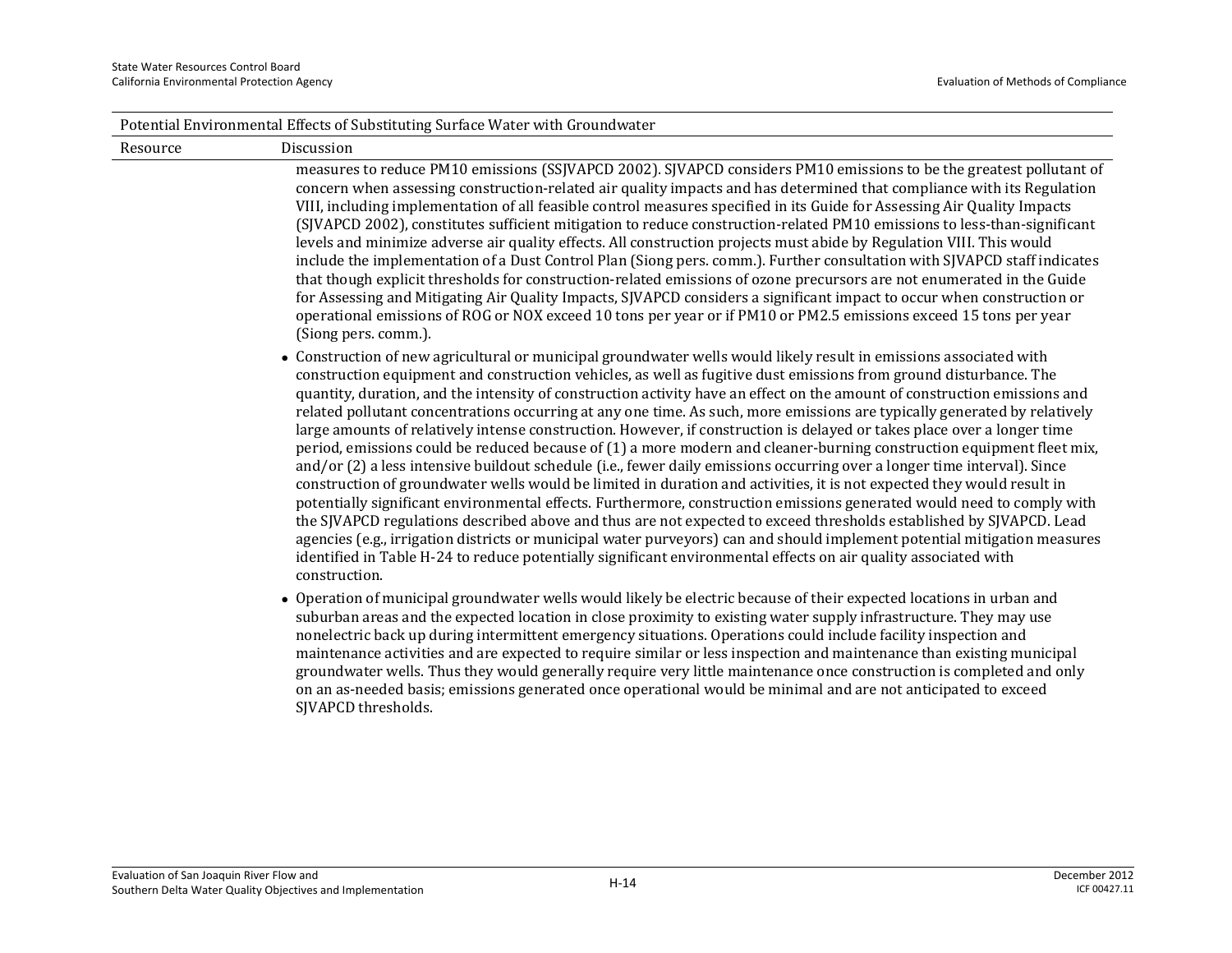| Potential Environmental Effects of Substituting Surface Water with Groundwater |                                                                                                                                                                                                                                                                                                                                                                                                                                                                                                                                                                                                                                                                                                                                                                                                                                                                                                                                                                                                                                                                                                                                                                                                           |  |  |  |
|--------------------------------------------------------------------------------|-----------------------------------------------------------------------------------------------------------------------------------------------------------------------------------------------------------------------------------------------------------------------------------------------------------------------------------------------------------------------------------------------------------------------------------------------------------------------------------------------------------------------------------------------------------------------------------------------------------------------------------------------------------------------------------------------------------------------------------------------------------------------------------------------------------------------------------------------------------------------------------------------------------------------------------------------------------------------------------------------------------------------------------------------------------------------------------------------------------------------------------------------------------------------------------------------------------|--|--|--|
| Resource                                                                       | Discussion                                                                                                                                                                                                                                                                                                                                                                                                                                                                                                                                                                                                                                                                                                                                                                                                                                                                                                                                                                                                                                                                                                                                                                                                |  |  |  |
|                                                                                | • Operation of agricultural wells are also expected to be electric because it often is a cheaper source of power when<br>compared to fuel for agricultural purposes; however if nonelectric wells are used, they could emit air quality pollutants<br>associated with the use of diesel (e.g., PM10).                                                                                                                                                                                                                                                                                                                                                                                                                                                                                                                                                                                                                                                                                                                                                                                                                                                                                                     |  |  |  |
|                                                                                | • SJVAPCD has determined some common types of facilities that have been known to produce odors in the SJVAB. Some of<br>these facilities are wastewater treatment facilities, sanitary landfills, transfer stations, composting facilities, petroleum<br>refineries, asphalt batch plants, chemical manufacturing facilities, fiberglass manufacturing facilities, painting/coating<br>operations, food processing facilities, feed lots/dairies, and rendering plants (SJVAPCD 2002). Construction and operation<br>of agricultural or municipal groundwater wells would not involve the type of facility identified by SJVAPCD as a known<br>odor source. Consequently, it is expected groundwater wells would not create objectionable odors affecting a substantial<br>number of people.                                                                                                                                                                                                                                                                                                                                                                                                              |  |  |  |
| <b>Biological Resources</b>                                                    | • It is expected that construction and operation of agricultural groundwater wells would be in agricultural lands or adjacent<br>to agricultural lands. Agricultural lands generally have a low potential for special-status plant species, animal species, and<br>habitat because they are actively managed and are modified and disturbed regularly by agricultural activities.<br>Furthermore, because agricultural groundwater wells have a relatively small footprint (e.g., less than 1/4 of an acre) it is<br>expected the wells could be located to avoid special-status plant species, animal species, or habitat if needed. Because of<br>this, there is a low potential for construction and operation of agricultural groundwater wells to result in a conflict with<br>local policies or adopted habitat conservation plans or natural community conservation plans. Table H-24 lists potential<br>mitigation measures lead agencies (e.g., irrigation districts) can and should implement in the unlikely circumstance that<br>special-status biological species are present to reduce potentially significant environmental effects on special-status<br>biological resources and habitat. |  |  |  |
|                                                                                | • It is expected that construction and operation of municipal groundwater wells would be in urban and suburban areas to<br>be close to existing municipal water supply systems (e.g., wells, distribution pipelines and infrastructure, and water<br>supply treatment facilities). These areas are expected to have a low potential for special-status plant species, animal<br>species, and habitat to occur because they are typically developed with impervious surfaces that generally do not support<br>the habitat used by these species. Furthermore, because municipal groundwater wells would have a relatively small<br>footprint (e.g., between 1/4 and 1 acre), it is expected the wells could be located to avoid sensitive plant species, animal<br>species, or a habitat if needed. Table H-24 lists potential mitigation measures lead agencies (e.g., municipal water<br>purveyors) can and should implement to reduce potentially significant environmental effects on special-status biological<br>resources and habitat. Therefore, there is a low potential for construction and operation of municipal groundwater wells                                                            |  |  |  |

to conflict with local policies or adopted habitat conservation plans or natural community conservation plants.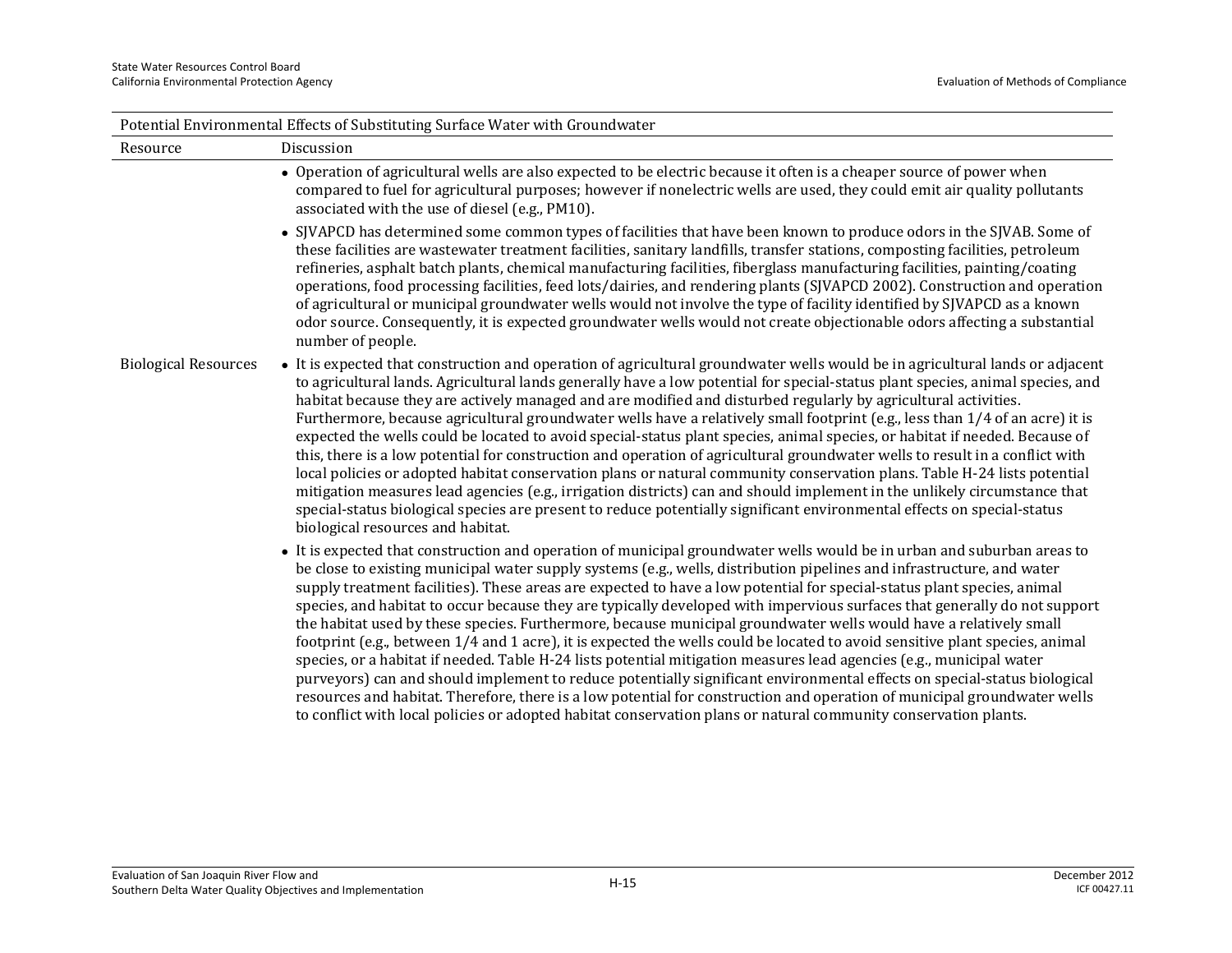|                           | Potential Environmental Effects of Substituting Surface Water with Groundwater                                                                                                                                                                                                                                                                                                                                                                                                                                                                                                                                                                                                                                                                                                                                                                                                                                                                                                                                                                                                                                                                                                                                                                                                                                                                                                                                                                                                                   |
|---------------------------|--------------------------------------------------------------------------------------------------------------------------------------------------------------------------------------------------------------------------------------------------------------------------------------------------------------------------------------------------------------------------------------------------------------------------------------------------------------------------------------------------------------------------------------------------------------------------------------------------------------------------------------------------------------------------------------------------------------------------------------------------------------------------------------------------------------------------------------------------------------------------------------------------------------------------------------------------------------------------------------------------------------------------------------------------------------------------------------------------------------------------------------------------------------------------------------------------------------------------------------------------------------------------------------------------------------------------------------------------------------------------------------------------------------------------------------------------------------------------------------------------|
| Resource                  | Discussion                                                                                                                                                                                                                                                                                                                                                                                                                                                                                                                                                                                                                                                                                                                                                                                                                                                                                                                                                                                                                                                                                                                                                                                                                                                                                                                                                                                                                                                                                       |
| <b>Cultural Resources</b> | • Construction of agricultural and municipal groundwater wells would result in ground disturbing activities. Ground<br>disturbing activities have the potential to affect significant unknown cultural resources (e.g., buried archeological<br>resources or paleontological resources) if they exist at the groundwater well site.                                                                                                                                                                                                                                                                                                                                                                                                                                                                                                                                                                                                                                                                                                                                                                                                                                                                                                                                                                                                                                                                                                                                                              |
|                           | • Construction and operation of agricultural groundwater wells would likely be located in existing agricultural lands or<br>adjacent to active agricultural lands. Active agricultural lands are regularly disturbed, are considered permanently<br>disturbed after a period of time, and thus would have a low potential to have existing unknown significant cultural<br>resources because such cultural resources would likely have been destroyed by previous active agricultural practices.<br>Operation of the agricultural groundwater wells has a very low potential to affect cultural resources because the wells<br>would simply be distributing water to agricultural fields.                                                                                                                                                                                                                                                                                                                                                                                                                                                                                                                                                                                                                                                                                                                                                                                                        |
|                           | • Construction and operation of municipal groundwater wells would likely exist in urban and suburban areas adjacent or<br>within close proximity to existing water supply infrastructure. While it is unknown if cultural resources exist, urban and<br>suburban areas also would likely have been previously disturbed, reducing the potential for significant unknown cultural<br>resources to exist. Operation of municipal groundwater wells has a very low potential to affect cultural resources because<br>the wells would simply be distributing potable water in distribution systems.                                                                                                                                                                                                                                                                                                                                                                                                                                                                                                                                                                                                                                                                                                                                                                                                                                                                                                  |
|                           | • As described above, it is expected the groundwater well sites would have been previously disturbed. The depth of<br>sediment disturbance would generally be minimal (e.g., less than 5 feet), with the exception of the exact location of each<br>well, which could disturb sediment up to the depth of the well (e.g., 35-400 feet). Therefore, it is highly unlikely human<br>remains, typically buried at depths of 6 feet, would be disturbed during construction. If, in the highly unlikely event<br>human remains are uncovered during construction, compliance with the State Health and Safety Code would be required.<br>As specified by Section 7050.5, no further disturbance would occur until the county coroner has made the necessary<br>findings as to origin and disposition pursuant to Public Resources Code 5097.98. If there is such a discovery, excavation<br>or construction would halt in the area of the discovery, the area would be protected, and consultation and treatment<br>would ensue as prescribed by law. If the coroner recognizes the remains to be Native American, he or she would contact<br>the Native American Heritage Commission, which would appoint the Most Likely Descendent. Additionally, if the bones<br>are determined to be Native American, a plan would be developed regarding the treatment of human remains and<br>associated burial objects, and the plan shall be implemented under the direction of the Most Likely Descendent. |
| Geology and Soils         | • There are no impact mechanisms associated with operating agricultural or municipal groundwater wells that could result<br>in an impact on or be affected by: Alquist-Priolo faults, strong seismic shaking, seismic-related ground failure, expansive<br>soils, soil erosion, loss of topsoil, or landslides. Furthermore, changing the volume of groundwater pumped would not<br>substantially increase the number of people exposed to the risk of earthquakes or geologic hazards because it would not<br>draw people to earthquake areas or hazard locations not already frequented. Construction of agricultural or municipal<br>groundwater wells would result in limited ground-disturbing activities that could cause soil erosion or loss of topsoil;<br>however, ground-disturbing activities would be limited in duration and geography. Furthermore, ground-disturbing<br>activities on 1 acre or greater would require the need for preparation and implementation of a Stormwater Pollution<br>Prevention Plan (SWPPP), as required by the Central Valley Regional Water Quality Control Board (Central Valley Water<br>Board). The SWPPP would require soil and erosion control mechanisms. Table H-24 also lists potential mitigation                                                                                                                                                                                                                                          |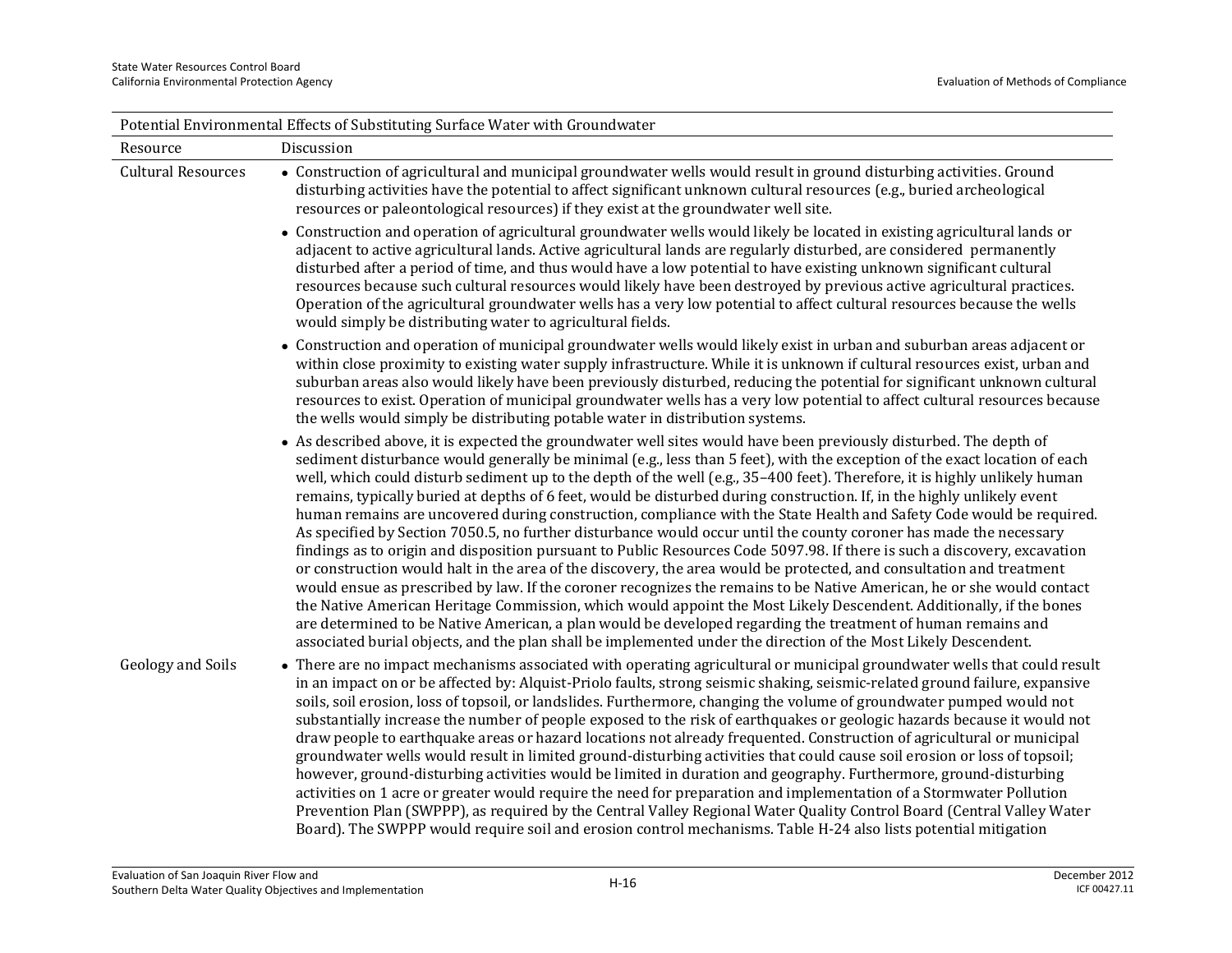| Potential Environmental Effects of Substituting Surface Water with Groundwater |                                                                                                                                                                                                                                                                                                                                                                                                                                                                                                                                                                                                                                                                                                                                                                                                                                                                                                                                                                                                                                                                                                                                                                                                                                                                                                                                                                                                                                                                                                                                                                                                                                                                                                                                                                                                                                                          |  |  |
|--------------------------------------------------------------------------------|----------------------------------------------------------------------------------------------------------------------------------------------------------------------------------------------------------------------------------------------------------------------------------------------------------------------------------------------------------------------------------------------------------------------------------------------------------------------------------------------------------------------------------------------------------------------------------------------------------------------------------------------------------------------------------------------------------------------------------------------------------------------------------------------------------------------------------------------------------------------------------------------------------------------------------------------------------------------------------------------------------------------------------------------------------------------------------------------------------------------------------------------------------------------------------------------------------------------------------------------------------------------------------------------------------------------------------------------------------------------------------------------------------------------------------------------------------------------------------------------------------------------------------------------------------------------------------------------------------------------------------------------------------------------------------------------------------------------------------------------------------------------------------------------------------------------------------------------------------|--|--|
| Resource                                                                       | Discussion                                                                                                                                                                                                                                                                                                                                                                                                                                                                                                                                                                                                                                                                                                                                                                                                                                                                                                                                                                                                                                                                                                                                                                                                                                                                                                                                                                                                                                                                                                                                                                                                                                                                                                                                                                                                                                               |  |  |
|                                                                                | measures that lead agencies (e.g., irrigation districts or municipal water purveyors) can and should implement to reduce<br>potentially significant impacts on geologic resources.                                                                                                                                                                                                                                                                                                                                                                                                                                                                                                                                                                                                                                                                                                                                                                                                                                                                                                                                                                                                                                                                                                                                                                                                                                                                                                                                                                                                                                                                                                                                                                                                                                                                       |  |  |
|                                                                                | • The construction and operation of agricultural or municipal groundwater wells would not involve constructing or<br>operating septic tanks and, therefore, septic tanks would not be affected by soils incapable of supporting the use of them<br>or other alternative wastewater disposal systems.                                                                                                                                                                                                                                                                                                                                                                                                                                                                                                                                                                                                                                                                                                                                                                                                                                                                                                                                                                                                                                                                                                                                                                                                                                                                                                                                                                                                                                                                                                                                                     |  |  |
| Greenhouse Gas<br>Emissions                                                    | • Construction and operation of new agricultural and municipal groundwater wells would likely result in increased use of<br>electricity and fuels. While these could be largely offset by the fact that surface water diversions often involve the use of<br>pumps to lift water into canals, and any reduction in surface water diversions would result in reduced use of electricity<br>and fuels, impacts could also be similar to those described in Chapter 14, Energy Resources and Climate Change.                                                                                                                                                                                                                                                                                                                                                                                                                                                                                                                                                                                                                                                                                                                                                                                                                                                                                                                                                                                                                                                                                                                                                                                                                                                                                                                                                |  |  |
| Hazards and<br><b>Hazardous Materials</b>                                      | • Construction of agriculture or municipal groundwater wells would be short term in nature and may involve the limited<br>transport, storage, use, and disposal of hazardous materials such as fuel and lubricating grease for motorized heavy<br>equipment. Some examples of typical hazardous materials handling are fueling and servicing construction equipment on<br>the site, and transporting fuels, lubricating fluids, solvents, and bonding adhesives. These types of materials are not<br>acutely hazardous, and storage, handling, and disposal of these materials is regulated by local, county, and state laws.<br>Furthermore, the quantities of these materials used during construction would be minimal (e.g., less than 100 gallons)<br>because construction would be limited in duration. Therefore, if a spill occurred, it could be readily and easily contained.<br>Table H-24 also lists potential mitigation measures that lead agencies (e.g., irrigation districts or municipal water<br>purveyors) can and should implement to reduce potentially significant impacts related to construction activities and<br>hazardous materials.                                                                                                                                                                                                                                                                                                                                                                                                                                                                                                                                                                                                                                                                                         |  |  |
|                                                                                | • Operation of new agricultural wells would likely not use hazardous materials because agricultural well water does not<br>need to be treated or meet those water quality standards similar to drinking water wells.                                                                                                                                                                                                                                                                                                                                                                                                                                                                                                                                                                                                                                                                                                                                                                                                                                                                                                                                                                                                                                                                                                                                                                                                                                                                                                                                                                                                                                                                                                                                                                                                                                     |  |  |
|                                                                                | • Operation of new municipal groundwater wells could use a disinfection system, which could require the routine<br>transport, use, storage, and disposal of hazardous materials, such as chlorine, sodium hypochlorite, or ammonia.<br>Depending on the location of the new municipal groundwater wells, these materials could be used within 1/4 mile of a<br>school because municipal groundwater wells would likely be within urban and suburban areas to serve existing water<br>users. These materials are commonly used by water purveyors to disinfect groundwater prior to release in the<br>distribution system and comply with safe drinking water standards. Sodium hypochlorite (solution of 12.5 percent) is a<br>nonflammable and noncombustible liquid and, therefore, has no potential for explosion (HASA MSDS 2011). Its primary<br>potential routes of entry to humans is dermal (skin contact), and it can cause skin and eye irritation or burns (HASA MSDS<br>2011). It is unlikely to be inhaled and is not typically anticipated to be ingested; however, vapor may cause irritation to<br>the upper respiratory tract if inhaled (HASA MSDS. 2011). It is not listed by the Occupational Safety and Health<br>Administration (OSHA) as a carcinogen (HASA MSDS 2011). Ammonia (solution of 29 percent) is a noncombustible,<br>nonflammable liquid and, therefore, has no potential for explosion (MSDS 2011). However, ammonia vapors are released<br>if the chemical is heated (MSDS 2011). Primary potential routes of entry to humans are dermal (skin) contact and<br>respiratory (breathing). Ammonia vapors are known to be a strong irritant to the eyes, skin, and respiratory tract (MSDS<br>2011). Generally, municipal wells that use these types of chemicals have double containment systems and are located in a |  |  |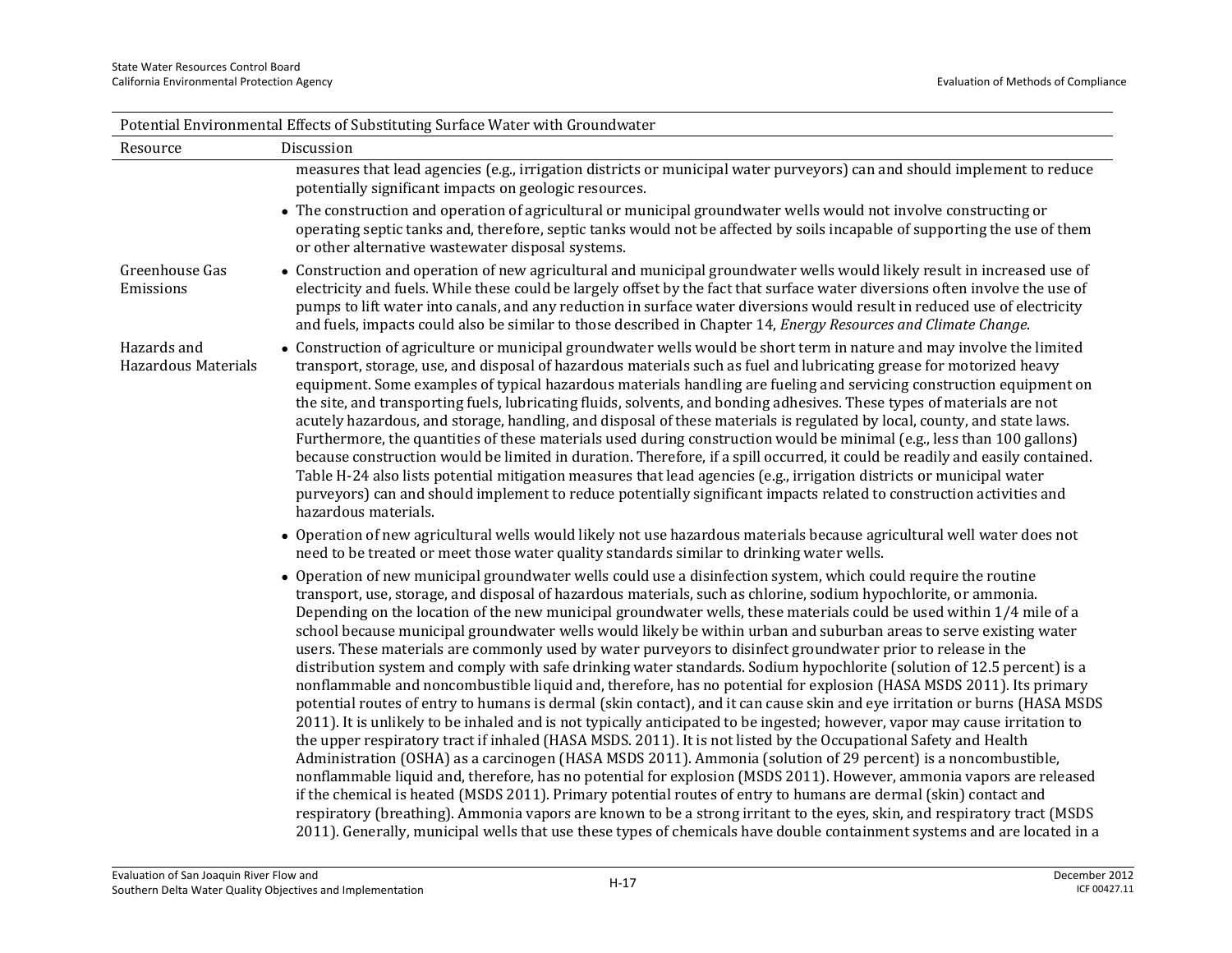| Potential Environmental Effects of Substituting Surface Water with Groundwater |                                                                                                                                                                                                                                                                                                                                                                                                                                                                                                                                                                                                                                                                                                                                                                                                                                                                                                                                                                                                                                                                                                                                                                                                                                                                                                                                                                                                                                                                                                                                                                                                                                                                                                                                                                                                                                                                                                                                                                                                                        |  |
|--------------------------------------------------------------------------------|------------------------------------------------------------------------------------------------------------------------------------------------------------------------------------------------------------------------------------------------------------------------------------------------------------------------------------------------------------------------------------------------------------------------------------------------------------------------------------------------------------------------------------------------------------------------------------------------------------------------------------------------------------------------------------------------------------------------------------------------------------------------------------------------------------------------------------------------------------------------------------------------------------------------------------------------------------------------------------------------------------------------------------------------------------------------------------------------------------------------------------------------------------------------------------------------------------------------------------------------------------------------------------------------------------------------------------------------------------------------------------------------------------------------------------------------------------------------------------------------------------------------------------------------------------------------------------------------------------------------------------------------------------------------------------------------------------------------------------------------------------------------------------------------------------------------------------------------------------------------------------------------------------------------------------------------------------------------------------------------------------------------|--|
| Resource                                                                       | Discussion                                                                                                                                                                                                                                                                                                                                                                                                                                                                                                                                                                                                                                                                                                                                                                                                                                                                                                                                                                                                                                                                                                                                                                                                                                                                                                                                                                                                                                                                                                                                                                                                                                                                                                                                                                                                                                                                                                                                                                                                             |  |
|                                                                                | spill containment area as required by local fire departments for the management and handling of these types of chemicals.<br>Furthermore, they would likely be in a locked building, and the water purveyors would be expected to conduct regularly<br>scheduled inspection and maintenance of disinfection systems as they currently do on other municipal wells. Because of<br>these precautionary design features, it is highly unlikely a spill of the sodium hypochlorite or ammonia would occur.<br>However, in the unlikely event of a spill, the primary hazard to humans would be direct contact with skin and respiratory<br>irritation as it currently is with the existing disinfection system. Table H-24 also lists potential mitigation measures that<br>lead agencies (e.g., municipal water purveyors) can and should implement to reduce potentially significant impacts<br>related to operational activities and hazardous materials.                                                                                                                                                                                                                                                                                                                                                                                                                                                                                                                                                                                                                                                                                                                                                                                                                                                                                                                                                                                                                                                               |  |
|                                                                                | • The U.S. Department of Transportation (USDOT), the Federal Highway Administration, and the Federal Railroad<br>Administration are the three entities that regulate the transport of hazardous materials at the federal level. The<br>Hazardous Materials Transportation Act governs the transportation of hazardous materials. The regulations under this<br>act are promulgated by the USDOT and enforced by the U.S. Environmental Protection Agency (USEPA). Therefore, all<br>hazardous material deliveries would be tracked, and vehicles would be required to use roadways approved for the<br>transportation of hazardous materials. Table H-24 also lists potential mitigation measures that lead agencies (e.g.,<br>municipal water purveyors) can and should implement to reduce potentially significant impacts related to operational<br>activities and hazardous materials.                                                                                                                                                                                                                                                                                                                                                                                                                                                                                                                                                                                                                                                                                                                                                                                                                                                                                                                                                                                                                                                                                                                             |  |
|                                                                                | • As specified in California Code of Regulations, Title 19, Division 2, Chapter 4.5, Articles 1-11, all businesses that handle<br>specific quantities of hazardous materials are required to prepare a California Accidental Release Prevention Program<br>Risk Management Plan (CalARP RMP). The CalARP RMP is the state equivalent of the federal RMP. CalARP RMPs include<br>the preparation of an offsite consequence analysis of worst-case release of the stored chemicals and the preparation of<br>emergency response plans, including coordination with local emergency response agencies. CalARP RMPs are required to<br>be updated at least every 5 years and when there are significant changes to the stored chemicals. Furthermore, water<br>purveyors using these types of chemicals for their disinfection systems would be subject to the Hazardous Materials<br>Release Response Plans and Inventory Act (also known as the Business Plan Act), which requires an entity or business<br>using hazardous materials to prepare a business plan describing the facility, inventory, emergency response plans, and<br>training programs. These plans must be submitted to the local Certified Unified Program Agency (CUPA) (e.g., San Joaquin<br>County, Stanislaus County, or Merced County, or local fire departments). Water purveyors must also comply with the<br>CalARP Program and prepare an RMP if required per CalARP. The RMP is a detailed analysis of the potential accident<br>factors and mitigation measures that can be implemented to reduce accident potential. The RMP may include items such<br>as safety information, hazard review, operating procedures, emergency response plan, training requirements, and<br>compliance audits. Table H-24 also lists potential mitigation measures that lead agencies (e.g., municipal water<br>purveyors) can and should implement to reduce potentially significant impacts related to operational activities and<br>hazardous materials. |  |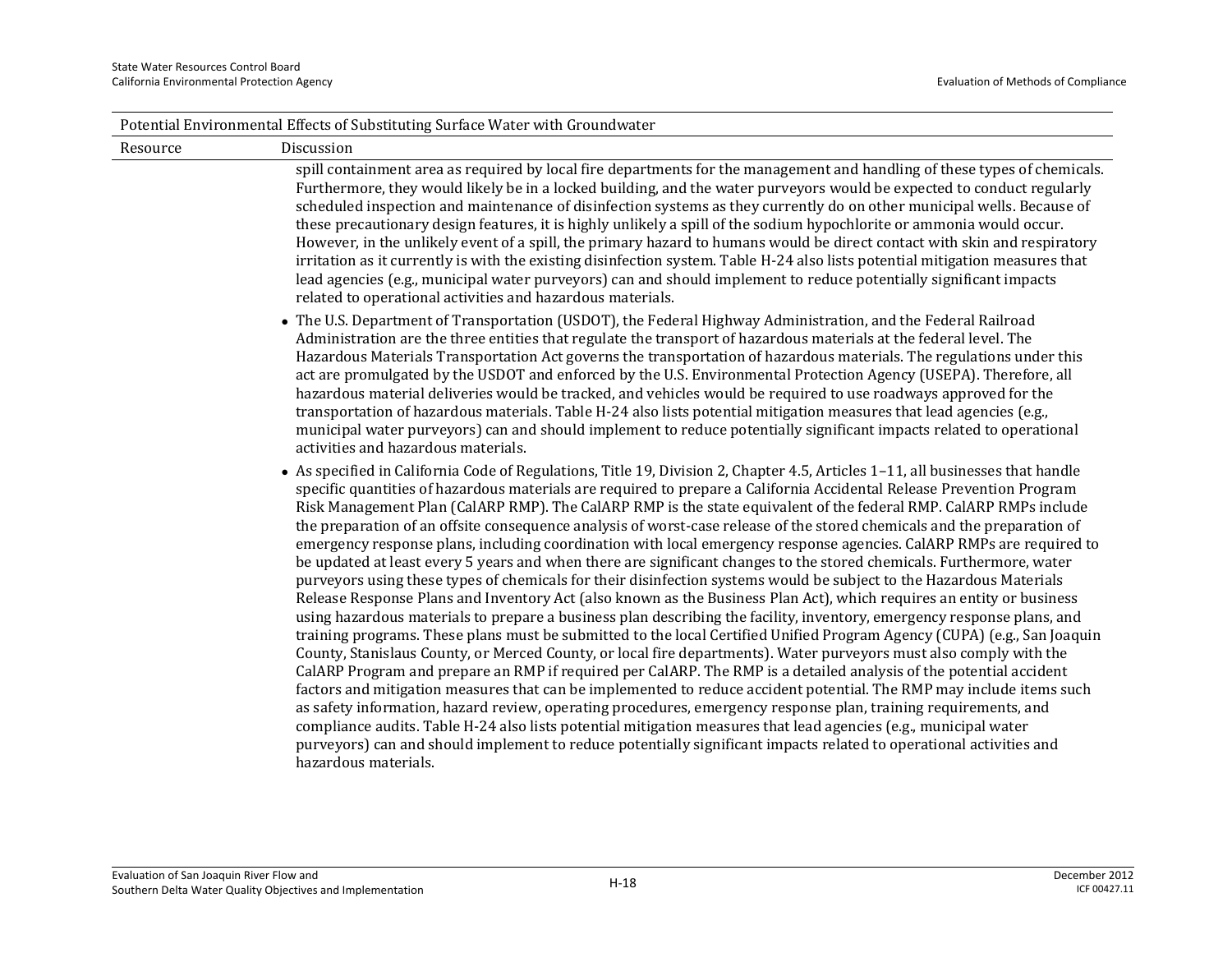| Potential Environmental Effects of Substituting Surface Water with Groundwater |                                                                                                                                                                                                                                                                                                                                                                                                                                                                                                                                                                                                                                                                                                                                                                                                                                                                                                                                                                                                                                                                                                                                                                                                                                                                                                                                                                                                                                                                                                                                                                                                                                                                                                                                                                       |  |  |
|--------------------------------------------------------------------------------|-----------------------------------------------------------------------------------------------------------------------------------------------------------------------------------------------------------------------------------------------------------------------------------------------------------------------------------------------------------------------------------------------------------------------------------------------------------------------------------------------------------------------------------------------------------------------------------------------------------------------------------------------------------------------------------------------------------------------------------------------------------------------------------------------------------------------------------------------------------------------------------------------------------------------------------------------------------------------------------------------------------------------------------------------------------------------------------------------------------------------------------------------------------------------------------------------------------------------------------------------------------------------------------------------------------------------------------------------------------------------------------------------------------------------------------------------------------------------------------------------------------------------------------------------------------------------------------------------------------------------------------------------------------------------------------------------------------------------------------------------------------------------|--|--|
| Resource                                                                       | Discussion                                                                                                                                                                                                                                                                                                                                                                                                                                                                                                                                                                                                                                                                                                                                                                                                                                                                                                                                                                                                                                                                                                                                                                                                                                                                                                                                                                                                                                                                                                                                                                                                                                                                                                                                                            |  |  |
|                                                                                | • It would be highly unlikely that a well for potable water purposes would be drilled on a hazardous materials site because<br>prior to drilling the well, the lead agency (e.g., water purveyors) would need to do subsurface studies to determine the<br>location of the well and would test the soil and groundwater for contamination.<br>Construction and operation of new agricultural or municipal groundwater wells would not be a hazard or provide safety<br>concerns to airports due to the low profile of the wells.                                                                                                                                                                                                                                                                                                                                                                                                                                                                                                                                                                                                                                                                                                                                                                                                                                                                                                                                                                                                                                                                                                                                                                                                                                      |  |  |
|                                                                                | • Construction and operation of new agricultural or municipal groundwater wells would not physically interfere with an<br>adopted emergency response plan because they would not be located in roadways, and groundwater wells would not<br>expose people or structures to wildland fires.                                                                                                                                                                                                                                                                                                                                                                                                                                                                                                                                                                                                                                                                                                                                                                                                                                                                                                                                                                                                                                                                                                                                                                                                                                                                                                                                                                                                                                                                            |  |  |
| Hydrology and Water<br>Quality                                                 | • Construction of agricultural or municipal groundwater wells could result in temporary changes to drainage, erosion, or<br>runoff associated with typical construction activities, such as grading or preparation of land. Operation of agricultural<br>groundwater wells or municipal wells would likely not modify drainages, increase erosion, or increase runoff because<br>they would likely not result in substantial increases in impervious surfaces (e.g., concrete or cement), which are typically<br>associated with modification of drainages, erosion, and runoff. Furthermore, as discussed earlier in this table (Geology<br>and Soils), for soil disturbance of over 1 acre, water purveyors would be required to prepare and implement a SWPPP.<br>Table H-24 also lists potential mitigation measures that lead agencies (e.g., irrigation districts or municipal water<br>purveyors) can and should implement to reduce potentially significant impacts on hydrology and water quality.<br>• The location of agricultural and municipal groundwater wells are unknown, but if they are located in a flood hazard area,<br>the wells and any structure protecting the wells would be relatively low profile; thus, they would have very low potential<br>to impede or redirect flood flows. Furthermore, the wells would not substantially increase the number of people exposed<br>to the risk of flooding because they would not draw people to flood hazard locations. Construction of agricultural and<br>municipal wells would not result in flooding or otherwise cause flooding.                                                                                                                                                            |  |  |
|                                                                                | • Well construction is regulated by the Department of Water Resources (DWR 2012b). The legislature authorized the<br>establishment of well standards (DWR Bulletins 74-81 and 74-90) and regulations pertaining to the construction,<br>alteration, and destruction of wells. California Water Code, Section 13750.5 requires that those responsible for the<br>construction, alteration, or destruction of water wells, cathodic protection wells, groundwater monitoring wells, or<br>geothermal heat exchange wells possess a C-57 Water Well Contractor's License. This license is issued by the Contractors<br>State License Board. California Water Code, Section 13751 requires that anyone who constructs, alters, or destroys a<br>water well, cathodic protection well, groundwater monitoring well, or geothermal heat exchange well must file with DWR<br>a report of completion within 60 days of the completion of the work. Furthermore, most counties and some cities have<br>adopted ordinances to protect groundwater quality (e.g., where groundwater wells would likely be drilled in San Joaquin,<br>Stanislaus, and Merced Counties). These ordinances require permits to be issued before a well can be drilled or modified.<br>Thus, proper well drilling procedures are established to avoid cross connections between aquifers. This avoidance<br>ensures the wells and the aquifers are appropriately protected and do not result in groundwater contamination.<br>Construction would not result in a substantial depletion of groundwater supply because it would not use substantial<br>amounts of water; construction of a single well only requires the water to drill it and the water to test it prior to<br>operation. (DWR 2012b.) |  |  |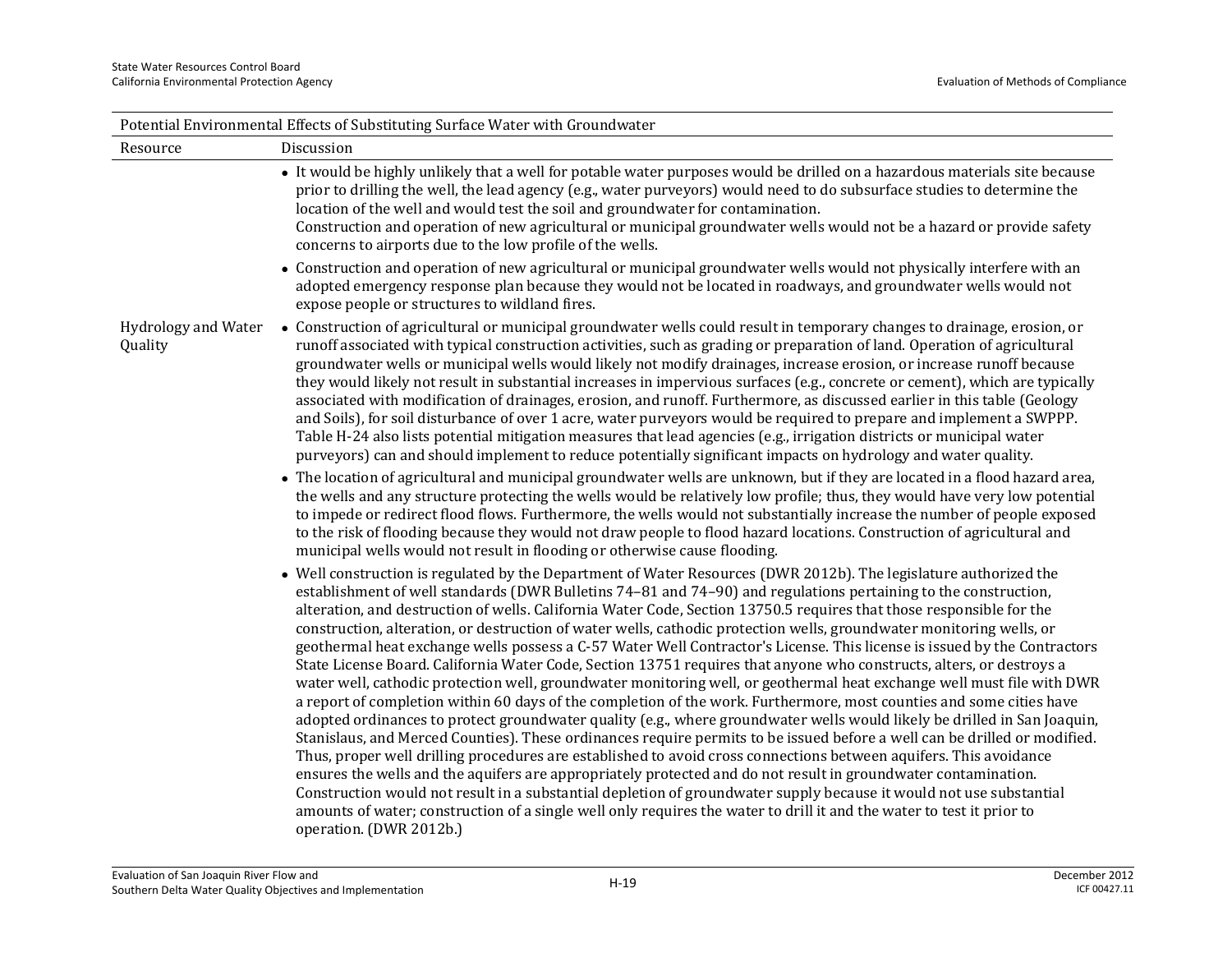| Potential Environmental Effects of Substituting Surface Water with Groundwater |                                                                                                                                                                                                                                                                                                                                                                                                                                                                                                                                                                                                                                                                                                                                                                                           |  |
|--------------------------------------------------------------------------------|-------------------------------------------------------------------------------------------------------------------------------------------------------------------------------------------------------------------------------------------------------------------------------------------------------------------------------------------------------------------------------------------------------------------------------------------------------------------------------------------------------------------------------------------------------------------------------------------------------------------------------------------------------------------------------------------------------------------------------------------------------------------------------------------|--|
| Resource                                                                       | Discussion                                                                                                                                                                                                                                                                                                                                                                                                                                                                                                                                                                                                                                                                                                                                                                                |  |
|                                                                                | • The California Department of Public Health regulates drinking water supplies in the state of California, including<br>municipal groundwater wells. Drinking water related statutes are from the Education Code, Food and Agricultural Code,<br>the Government Code, the Health and Safety Code, the Public Resources Code, and the Water Code. Regulations are from<br>Title 17 and Title 22 of the California Code of Regulations. The California Department of Public Health permits all water<br>purveyors in the state with water supply permits. Therefore, municipal wells are not expected to results in a reduction or<br>change in water quality.                                                                                                                              |  |
|                                                                                | • Groundwater wells are typically not located on the side of steep slopes, so new agricultural or municipal groundwater<br>wells would be located in areas of flat relief. Therefore, the locations would not support mudflows, which typically need<br>very steep slopes and large amounts of precipitation to occur. Furthermore, the wells would not be adjacent to the ocean<br>and, therefore, would not be affected by tsunamis.                                                                                                                                                                                                                                                                                                                                                    |  |
|                                                                                | • Increases in groundwater pumping could occur; however, these impacts on groundwater and geologic resources would be<br>similar to those as discussed in Chapter 9, Groundwater Resources.                                                                                                                                                                                                                                                                                                                                                                                                                                                                                                                                                                                               |  |
| Land Use and<br>Planning                                                       | • Construction and operation of agricultural or municipal groundwater wells would not physically divide an established<br>community because wells and well fields are generally relatively small in scale (e.g., less than 1 acre) and would likely be<br>located in existing vacant land (e.g.7, existing agricultural lands and/or areas owned/operated by water purveyors).                                                                                                                                                                                                                                                                                                                                                                                                            |  |
|                                                                                | • Agriculture and municipal infrastructure, such as groundwater wells, are typically allowed in different land use<br>designations (e.g., public facilities, residential, industrial) and different zoning designations. If the groundwater wells<br>were inconsistent with applicable land use plans, policies, or regulations, an amendment or variant from the local<br>jurisdiction approving the discretionary action associated with the groundwater wells would be required by the project<br>proponent prior to project approval and construction. If no discretionary action were to occur as a result of the<br>construction or operation of the groundwater wells, then it is assumed it would not result in a conflict with local land use<br>plans, policies or regulations. |  |
|                                                                                | • Potential conflictss with habitat conservation plans, natural community conservation plans, or other plans, policies and<br>regulations protecting biological species and resources are evaluated in Biological Resources.                                                                                                                                                                                                                                                                                                                                                                                                                                                                                                                                                              |  |
| <b>Mineral Resources</b>                                                       | • Construction and operation of agriculture or municipal groundwater wells would have a very low potential to result in<br>the removal or inability to access state or locally designated mineral resource areas. This is because the groundwater well<br>sites would be relatively small, and they are expected to be located either within or in close proximity to agricultural<br>lands or within urban and suburban areas. Furthermore, if the groundwater wells are located within a state or locally<br>designated mineral resource area, the drilling and operation of a groundwater well would not permanently remove access<br>to a mineral resource as there would be other locations around the groundwater well that could provide access to the<br>mineral resource.        |  |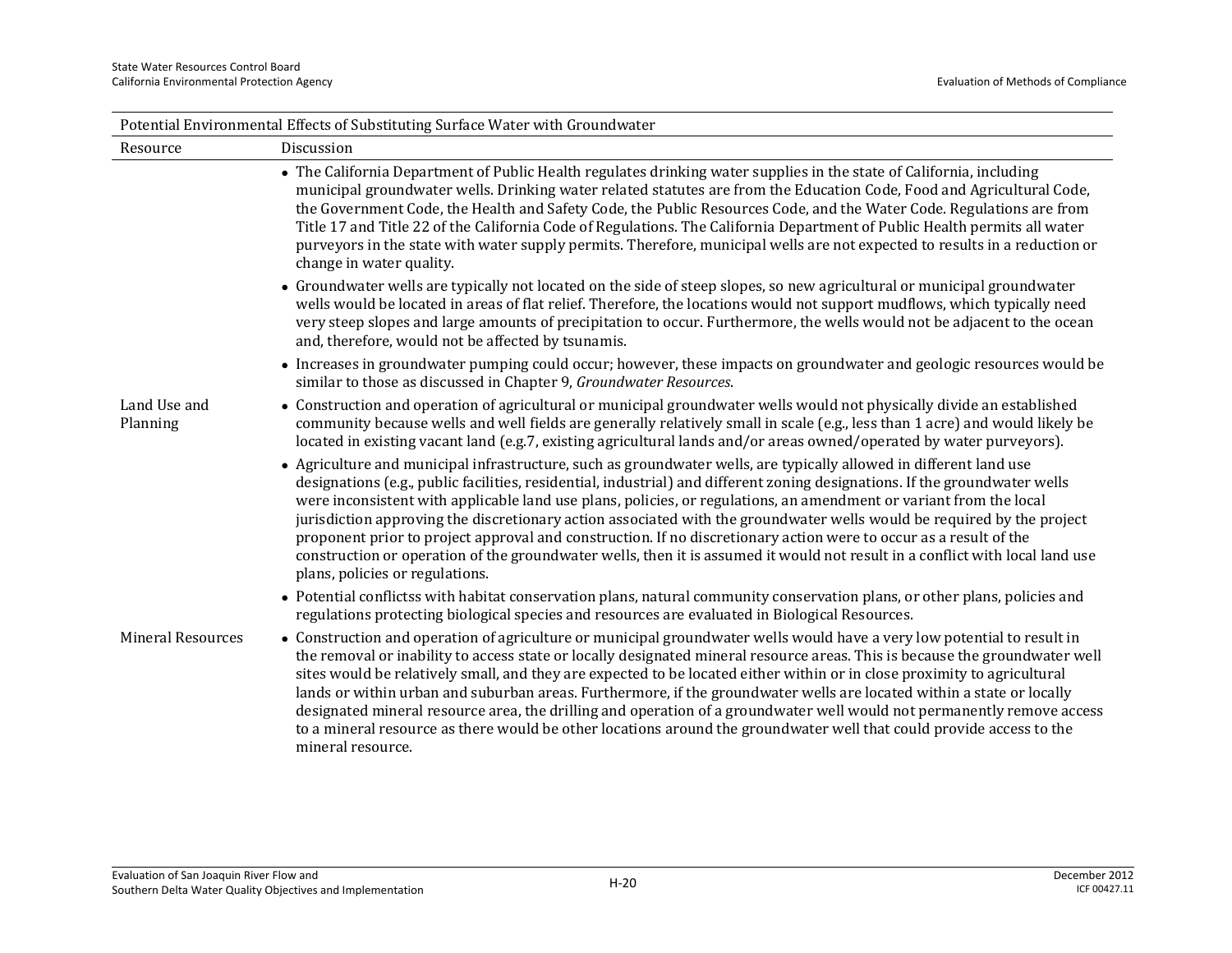| Potential Environmental Effects of Substituting Surface Water with Groundwater |                                                                                                                                                                                                                                                                                                                                                                                                                                                                                                                                                                                                                                                                                                                                                                                                                                                                                                                                                                                                                                                                                             |  |
|--------------------------------------------------------------------------------|---------------------------------------------------------------------------------------------------------------------------------------------------------------------------------------------------------------------------------------------------------------------------------------------------------------------------------------------------------------------------------------------------------------------------------------------------------------------------------------------------------------------------------------------------------------------------------------------------------------------------------------------------------------------------------------------------------------------------------------------------------------------------------------------------------------------------------------------------------------------------------------------------------------------------------------------------------------------------------------------------------------------------------------------------------------------------------------------|--|
| Resource                                                                       | Discussion                                                                                                                                                                                                                                                                                                                                                                                                                                                                                                                                                                                                                                                                                                                                                                                                                                                                                                                                                                                                                                                                                  |  |
| Noise                                                                          | • Construction of agricultural groundwater wells could generate temporary noise. There is a very low probability that<br>sensitive receptors (e.g., residential homes, hospitals, schools) would be located within close proximity to experience the<br>temporary noise generated by the drilling of a groundwater well because these wells would be constructed either within<br>agricultural lands or immediately adjacent to the lands. Furthermore, construction of these wells would not result in<br>groundborne vibrations because vibrations are typically associated with pile driving or heavy industrial processes, and<br>construction of groundwater wells do not require these types of activities.                                                                                                                                                                                                                                                                                                                                                                           |  |
|                                                                                | • Construction of municipal groundwater wells could generate temporary noise. It is likely new municipal wells would be<br>drilled in areas with suitable land use designations and zoning for infrastructure (e.g., agriculture or public facilities).<br>However, the location of any new well would be speculative and it is unknown if they would be located near receptors<br>sensitive to noise (e.g., residential homes, hospitals, etc.). Table H-24 lists potential mitigation measures that lead<br>agencies (e.g., municipal water purveyors) can and should implement to reduce potentially significant impacts related to<br>noise.                                                                                                                                                                                                                                                                                                                                                                                                                                            |  |
|                                                                                | • The operation of agricultural groundwater or municipal groundwater wells may generate temporary noise when the<br>groundwater well is pumping. However, the wells do not pump continuously. Furthermore, it is anticipated there would<br>be a very low probability that sensitive receptors (e.g. residential homes, hospitals, schools) would be located within close<br>proximity to experience the temporary operating noise generated. Municipal groundwater wells are often enclosed in<br>some type of small low-profile structure and/or enclosed by a fence that would act to mute the temporary operating noise<br>of the well. However, the location of any new agricultural or municipal well would be speculative and it is unknown if it<br>would be located near receptors sensitive to noise (e.g., residential homes, hospitals, schools, parks). Table H-24 lists<br>potential mitigation measures that lead agencies (e.g., irrigation districts or municipal water purveyors) can and should<br>implement to reduce potentially significant impacts related to noise. |  |
|                                                                                | • The construction and operation of agricultural or municipal groundwater wells would not bring people within close<br>proximity to an airport or expose people to airport noise.                                                                                                                                                                                                                                                                                                                                                                                                                                                                                                                                                                                                                                                                                                                                                                                                                                                                                                           |  |
| Population and<br>Housing                                                      | • The construction and operation of agricultural or municipal groundwater wells would not involve the construction of new<br>homes or businesses, the extension of roads, or other actions that may induce substantial property growth in an area.<br>Furthermore, they would not develop any amenities (e.g., malls, amusement parks, hotels, recreation areas) that would<br>attract people to the plan area. Finally, they would be constructed and operated to replace a water source that was<br>reduced (e.g. surface water) rather than increasing capacity to serve new water supply users.                                                                                                                                                                                                                                                                                                                                                                                                                                                                                         |  |
|                                                                                | • The construction and operation of agricultural or municipal groundwater wells would not displace substantial numbers<br>of people and necessitate the construction of replacement housing elsewhere because they would be in relatively small,<br>isolated areas and likely be located on existing vacant land (e.g., within or in close proximity to agricultural lands or<br>within or adjacent to existing drinking water supply infrastructure).                                                                                                                                                                                                                                                                                                                                                                                                                                                                                                                                                                                                                                      |  |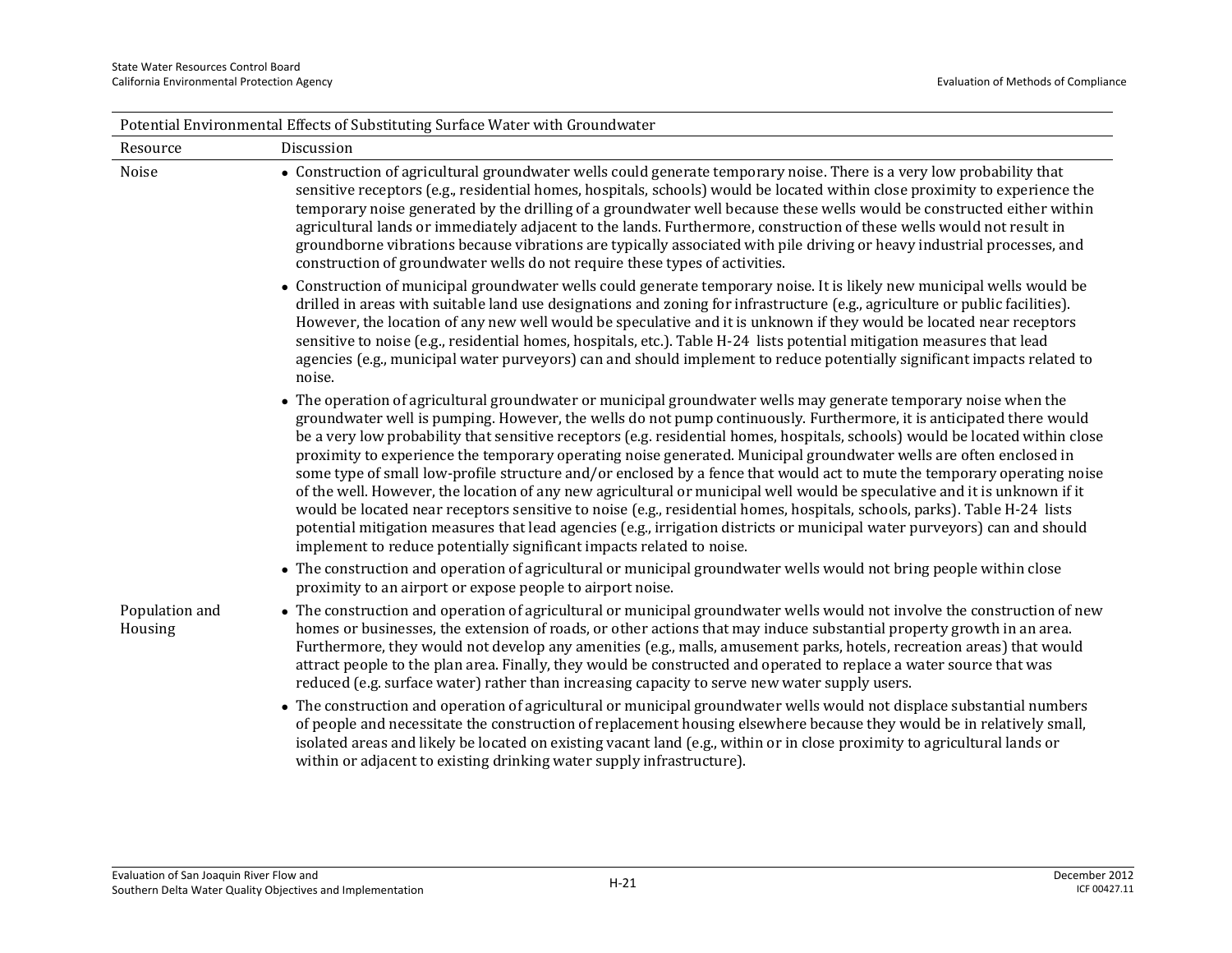| Potential Environmental Effects of Substituting Surface Water with Groundwater |                                                                                                                                                                                                                                                                                                                                                                                                                                                                                                                                                                                                                                                                                                                                                                                                                                                                                                                                                              |  |
|--------------------------------------------------------------------------------|--------------------------------------------------------------------------------------------------------------------------------------------------------------------------------------------------------------------------------------------------------------------------------------------------------------------------------------------------------------------------------------------------------------------------------------------------------------------------------------------------------------------------------------------------------------------------------------------------------------------------------------------------------------------------------------------------------------------------------------------------------------------------------------------------------------------------------------------------------------------------------------------------------------------------------------------------------------|--|
| Resource                                                                       | Discussion                                                                                                                                                                                                                                                                                                                                                                                                                                                                                                                                                                                                                                                                                                                                                                                                                                                                                                                                                   |  |
| <b>Public Services</b>                                                         | • The need for additional public services (e.g., fire protection, police protection, libraries, schools) or the deterioration of<br>existing public services typically results from an increase in population. As a location's population increases, the need for<br>additional or new public services and public service facilities generally increases. As discussed above, the construction<br>and operation of agricultural or municipal groundwater wells would not involve an increase in population or housing. In<br>addition, these projects would not include proposals for new housing, and thus would not generate students or increase<br>demands for school services or facilities.                                                                                                                                                                                                                                                            |  |
| Recreation                                                                     | • Recreational facilities are not typically located in agricultural fields, and thus the construction and operation of an<br>agricultural groundwater well would not result in impacts on or lead to the construction of recreational facilities.                                                                                                                                                                                                                                                                                                                                                                                                                                                                                                                                                                                                                                                                                                            |  |
|                                                                                | • The location of the construction and operation of new municipal groundwater wells is unknown at this time; however,<br>they would likely be located within close proximity to existing municipal wells or existing municipal distribution systems<br>so that potable water can be distributed. If recreational facilities were located within very close proximity to the<br>construction location, construction of municipal wells may affect the recreational facilities (e.g., construction noise, dust);<br>however, it is expected that construction would be limited in duration (e.g., less than 3 months) and limited in space<br>because municipal wells typically have small dimensions. Construction and operation of municipal groundwater wells<br>would not increase the use of existing parks or recreational facilities and does not result in the construction of actual<br>recreational facilities.                                      |  |
| Transportation and<br>Traffic                                                  | • Construction of agricultural groundwater or municipal groundwater wells could result in some additional trips associated<br>with construction workers. Agricultural wells would likely be located in agricultural lands or adjacent to agricultural<br>lands and generally these areas do not experience traffic congestion. Municipal groundwater wells may be located in<br>urban and suburban areas that could already experience some congestion. However, the temporary increased traffic<br>during construction would have a low probability of exceeding a local or regional road threshold because of the relatively<br>few trips anticipated and the relatively short construction time. Table H-24 lists potential mitigation measures that lead<br>agencies (e.g., irrigation districts or municipal water purveyors) can and should implement to reduce potentially<br>significant transportation and traffic impacts related to construction. |  |
|                                                                                | • Operation of agricultural groundwater wells would not generate additional trips beyond those required to maintain and<br>farm the active agricultural lands. Municipal groundwater wells may generate maintenance trips, but it is likely they<br>would not be a substantial addition to the trips already being incurred by the road system by water purveyors who<br>maintain wells.                                                                                                                                                                                                                                                                                                                                                                                                                                                                                                                                                                     |  |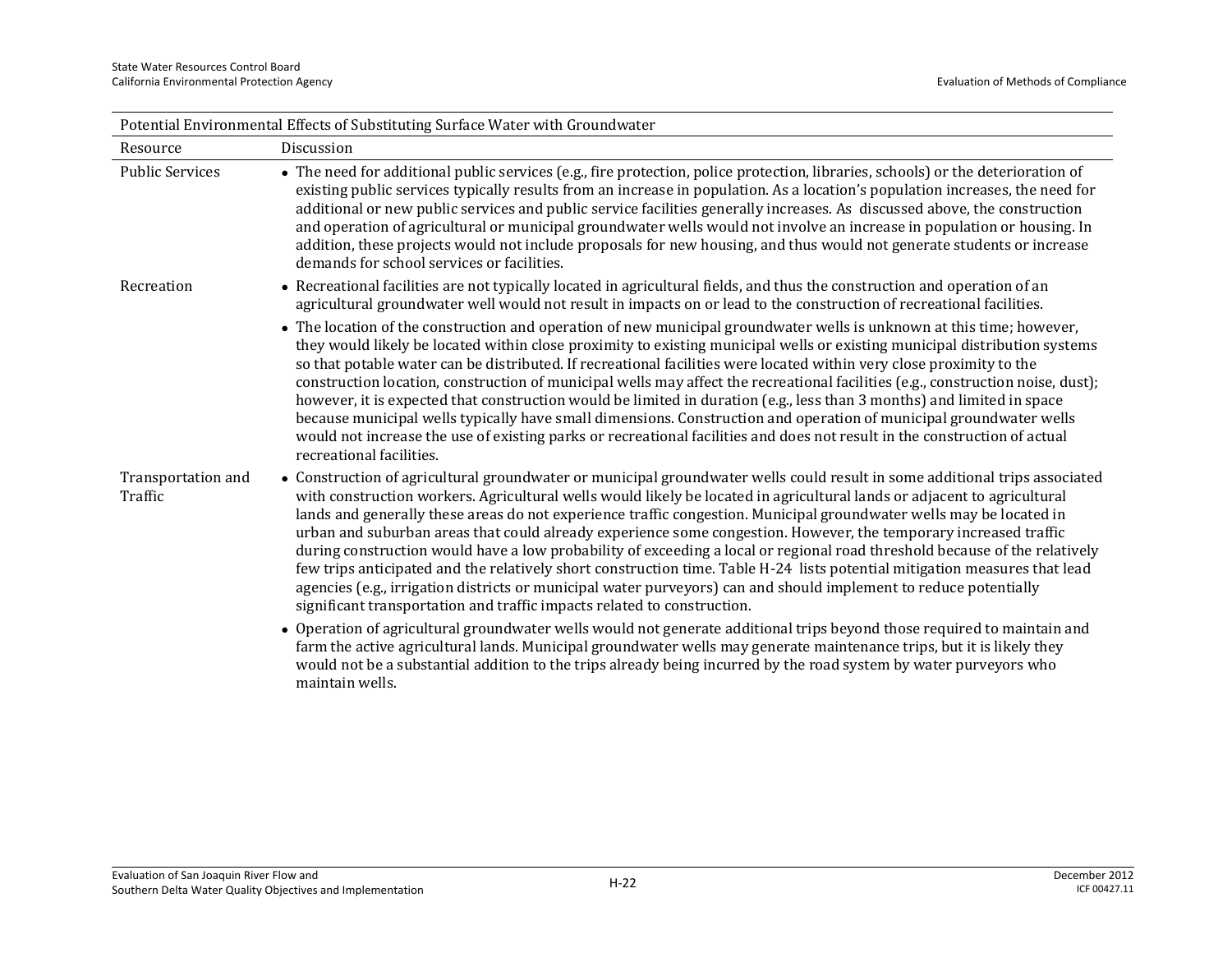| Potential Environmental Effects of Substituting Surface Water with Groundwater |                                                                                                                                                                                                                                                                                                                                                                                                                                                                                                                                                                                           |  |
|--------------------------------------------------------------------------------|-------------------------------------------------------------------------------------------------------------------------------------------------------------------------------------------------------------------------------------------------------------------------------------------------------------------------------------------------------------------------------------------------------------------------------------------------------------------------------------------------------------------------------------------------------------------------------------------|--|
| Resource                                                                       | Discussion                                                                                                                                                                                                                                                                                                                                                                                                                                                                                                                                                                                |  |
| Utilities and Service<br>Systems                                               | • Construction and operation of agricultural or municipal groundwater wells would not exceed wastewater treatment<br>requirements of the Central Valley Water Board because the wells would not involve the discharge of treated effluent<br>from a wastewater treatment plant (WWTP). Additionally, because a well does not involve wastewater treatment, a well<br>would not require the construction of a WWTP and thus would not result in a determination by the wastewater treatment<br>provider that it has inadequate capacity to serve.                                          |  |
|                                                                                | • Construction and operation of agricultural or municipal groundwater wells could involve the construction of water<br>treatment facilities in the form of wellhead treatment at municipal wells; environmental effects associated with this are<br>discussed in this table for all resources (i.e., Aesthetics through Transportation and Traffic). Table H-24 lists potential<br>mitigation measures that lead agencies (e.g., irrigation districts or municipal water purveyors) can and should implement<br>to reduce potentially significant impacts on all environmental resources. |  |
|                                                                                | • The construction and operation of agricultural or municipal groundwater wells would not need the construction of<br>additional stormwater drains because the amount of impervious surfaces that could generate stormwater runoff is<br>anticipated to be very small.                                                                                                                                                                                                                                                                                                                    |  |
|                                                                                | • The construction and operation of agricultural or municipal groundwater wells is not expected to generate substantial<br>volumes of solid waste and would comply with all state requirements regulating solid waste.                                                                                                                                                                                                                                                                                                                                                                    |  |

Potential Environmental Effects of Substituting Surface Water with Groundwater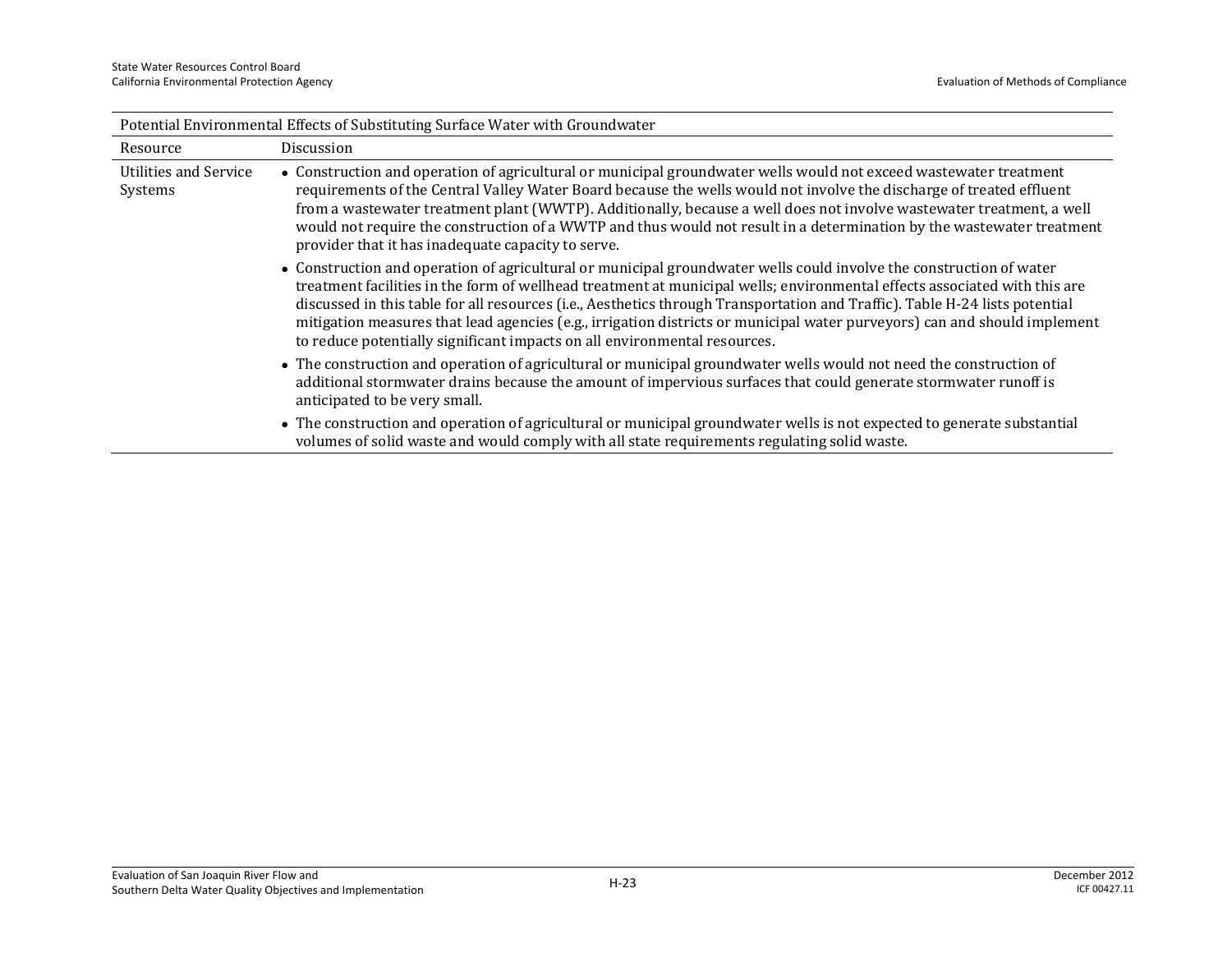## **H.2.3 Aquifer Storage and Recovery**

Reductions in surface water diversions are expected as a result of approving the LSJR alternatives and the respective program of implementation; therefore, another reasonably foreseeable method to augment a water source is to utilize more aquifer storage and recovery. Aquifer storage and recovery is the process of storing surface water in a groundwater basin so it is available for extraction and beneficial use later. This process augments groundwater basins by effectively allowing storage of any excess available surface water so it can be used later when it would otherwise be unavailable. Typical storage components are gravity recharge basins or injection wells that move water under pressure from the surface to an underground aquifer. Typical water extraction components are wells that pump groundwater from the aquifer and send the water to an existing treatment plant or directly into a distribution system for beneficial use. Aquifer storage and recovery may also be a source of water for underground storage and surface water diverted under a specific basis of right. The costs and potential environmental impacts associated with obtaining more water from aquifer storage and recovery are evaluated below.

### **Cost Evaluation**

Table H-8 identifies recently funded groundwater recharge projects. These projects are from the IRWM. The costs identified in Table H-8 include planning, design, permitting, land acquisition/rights of way, construction, and administrative costs in 2010 dollars (DWR 2012a).

| Applicant                                     | Project                                                                 | Project Cost | Operations &<br>Maintenance<br>Budget [\$/year] | Production<br>[AFY] | 20-Year<br>Amortized<br>Cost<br>\$/AFY] |
|-----------------------------------------------|-------------------------------------------------------------------------|--------------|-------------------------------------------------|---------------------|-----------------------------------------|
| Joshua Basin<br><b>Water District</b>         | Joshua Basin<br><b>Water District</b><br>Recharge Basin<br>and Pipeline | \$8,028,000  | \$75,000                                        | 2,000               | \$238                                   |
| Consolidated<br><i>Irrigation</i><br>District | South and<br>Highland Basin<br>Project                                  | \$4.627.000  | \$164.500                                       | 2.500               | \$158                                   |
| Source: DWR 2012a                             |                                                                         |              |                                                 |                     |                                         |
| $AFY = acre-free$ per year                    |                                                                         |              |                                                 |                     |                                         |

**Table H-8. Groundwater Recharge Projects Funded by the Department of Water Resources Integrated Regional Water Management Implementation Grant Program, Phase 1** 

## **Environmental Evaluation**

#### **Summary of Potential Action**

A standard aquifer storage and recovery approach could utilize existing irrigation canals and existing agricultural fields (primarily during the off-irrigation season of October–March, when the canals and fields have capacity) to release an unspecified volume of water such that it would percolate through the unlined canals and soil in the fields to recharge the groundwater. It is expected there would be no construction associated with this type of aquifer storage approach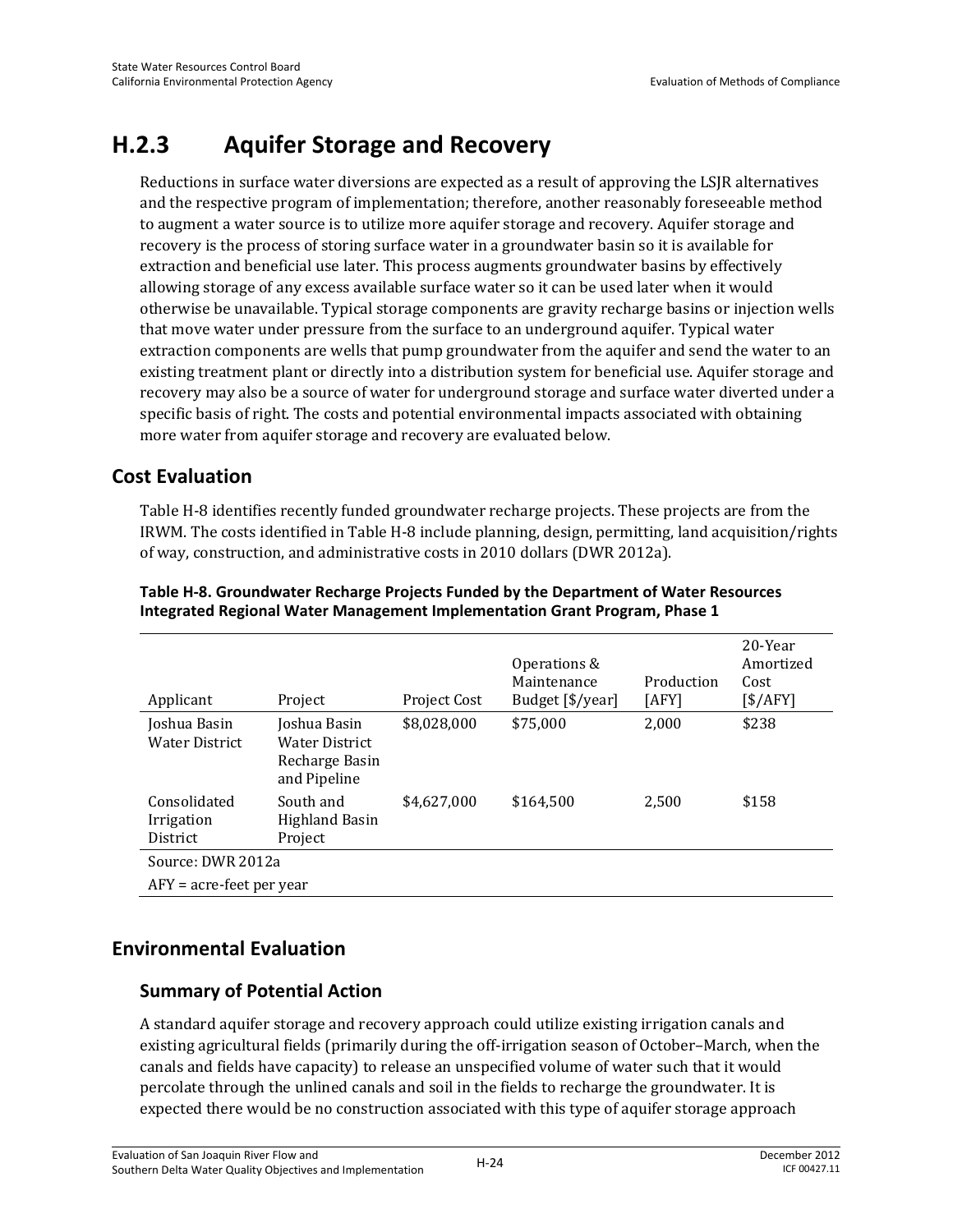because existing canals and agricultural fields are suitable for allowing water to percolate into the ground and existing groundwater wells would be suitable for extraction. Excess surface water would be used to recharge the aquifer in certain months or water year types. It is anticipated that this type of standard aquifer storage and recovery approach could be instituted by agreements between irrigation districts and their members who privately own agricultural land or irrigation districts, members who own agricultural land, and local governments, local water purveyors, or groundwater management districts.

Another aquifer storage and recovery approach could also be established using active groundwater recharge with storage components, such as wells that move water under pressure from the surface to an underground aquifer, and extraction components, such as wells that pump groundwater from the aquifer and send the water to an existing treatment plant or directly into a distribution system for beneficial use. Assuming active groundwater recharge is used, the activities and infrastructure associated with an aquifer storage and recovery program would be similar to the activities described in Section H.2.2, *Substitution of Surface Water with Groundwater*. Although aquifer storage projects sometimes include infiltration basins specifically designed and constructed to facilitate rapid infiltration to underground storage, constructing infiltration basins would likely remove agricultural land from production and, therefore, is not an anticipated method of compliance and the environmental effects of constructing infiltration basins are not analyzed.

#### **Summary of Potential Environmental Effects**

Development of a more standard aquifer storage and recovery program would further reduce any changes in groundwater levels and would not be anticipated to require new facilities to recover the stored water.

Development of an active groundwater recharge approach would result in impacts similar to those identified in Section H.2.2, *Substitution of Surface Water with Groundwater*, and Table H-7, *Potential Environmental Effects of Substituting Surface Water with Groundwater*. This is because active groundwater recharge would require the construction and operation of groundwater wells and distribution pipeline, resulting in similar environmental effects to those described in Table H-7 for the construction and operation of municipal groundwater wells.

Potential environmental effects associated with the development of a standard aquifer storage and recovery approach are described in Table H-9, *Potential Environmental Effects of Aquifer Storage and Recovery*. Table H-24, *Potential Mitigation Measures for Construction and Operation Activities Related to Methods of Compliance*, at the end of this appendix, lists potential mitigation measures associated with the development of this method of compliance and is referenced in the table below where appropriate.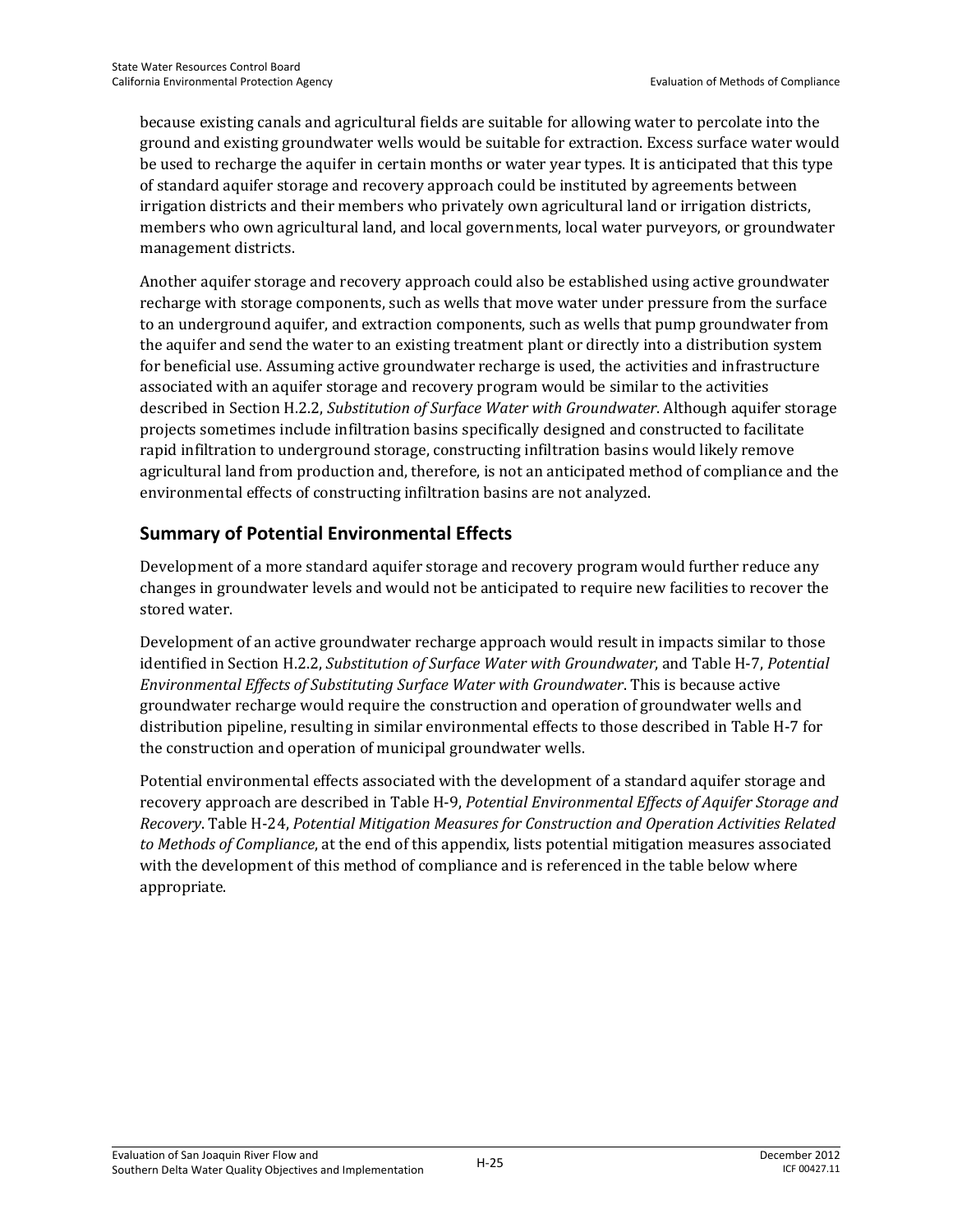#### **Table H-9. Potential Environmental Effects of Aquifer Storage and Recovery**

| Potential Environmental Effects of Aquifer Storage and Recovery |                                                                                                                                                                                                                                                                                                                                                                                                                                                                                                                                                                                                                                                                                                                                                                                                     |  |
|-----------------------------------------------------------------|-----------------------------------------------------------------------------------------------------------------------------------------------------------------------------------------------------------------------------------------------------------------------------------------------------------------------------------------------------------------------------------------------------------------------------------------------------------------------------------------------------------------------------------------------------------------------------------------------------------------------------------------------------------------------------------------------------------------------------------------------------------------------------------------------------|--|
| Resource                                                        | Discussion                                                                                                                                                                                                                                                                                                                                                                                                                                                                                                                                                                                                                                                                                                                                                                                          |  |
| Aesthetics                                                      | • Aquifer storage would not necessarily involve a physical alteration to existing agricultural lands or canals. It could change<br>the volume of water in canals and on agricultural lands during the winter season. This would not represent a substantial<br>degradation to the visual character or quality of agricultural lands because viewers are frequently subjected to change<br>under active agricultural practices. Aquifer storage and recovery is not anticipated to involve lights or glare.                                                                                                                                                                                                                                                                                          |  |
| Agriculture and<br><b>Forestry Resources</b>                    | • Aquifer storage would involve adding water to canals or flooding agricultural lands in the winter. The agricultural lands<br>are already used for agricultural purposes, and using them for groundwater recharge during the winter would not modify<br>or remove them from production as it would still be possible to farm them during the irrigation season (generally April-<br>September). Additionally, the groundwater recharge would support agricultural lands because the recharge would allow<br>the pumping of groundwater for irrigating agricultural fields during the irrigation season.                                                                                                                                                                                            |  |
| Air Quality                                                     | • Aquifer storage and recovery is not expected to affect air quality because aquifer storage would not include activities (e.g.,<br>construction activities) that generate air quality emissions. Changing the timing and/or volume of water in existing canals<br>and agricultural fields would not have the potential to generate air quality emissions. While there may be some energy<br>required as part of lift pumps and stations, the additional energy would not be beyond what is currently experienced<br>when operating the canals.                                                                                                                                                                                                                                                     |  |
|                                                                 | • SJVAPCD has determined some common types of facilities that have been known to produce odors in the SJVAB. Some of<br>these facilities are wastewater treatment facilities, sanitary landfills, transfer stations, composting facilities, petroleum<br>refineries, asphalt batch plants, chemical manufacturing facilities, fiberglass manufacturing facilities, painting/coating<br>operations, food processing facilities, feed lots/dairies, and rendering plants. Construction and operation of an aquifer<br>storage and recovery project would not involve the type of facility identified by SJVAPCD as a known odor source<br>(SJVAPCD 2002). Consequently, it is expected aquifer storage and recovery would not create objectionable odors affecting<br>a substantial number of people. |  |
| <b>Biological Resources</b>                                     | • Aquifer storage would likely occur during wet years when there is extra water and during the winter when fish spawning<br>is generally not occurring. Therefore, aquifer storage is not anticipated to affect special-status fish species or their habitat<br>or the migration of such species. Therefore, aquifer storage is not anticipated to conflict with local policies or ordinances<br>protecting special-status fish species or adopted habitat conservation plans or natural community conservation plans.                                                                                                                                                                                                                                                                              |  |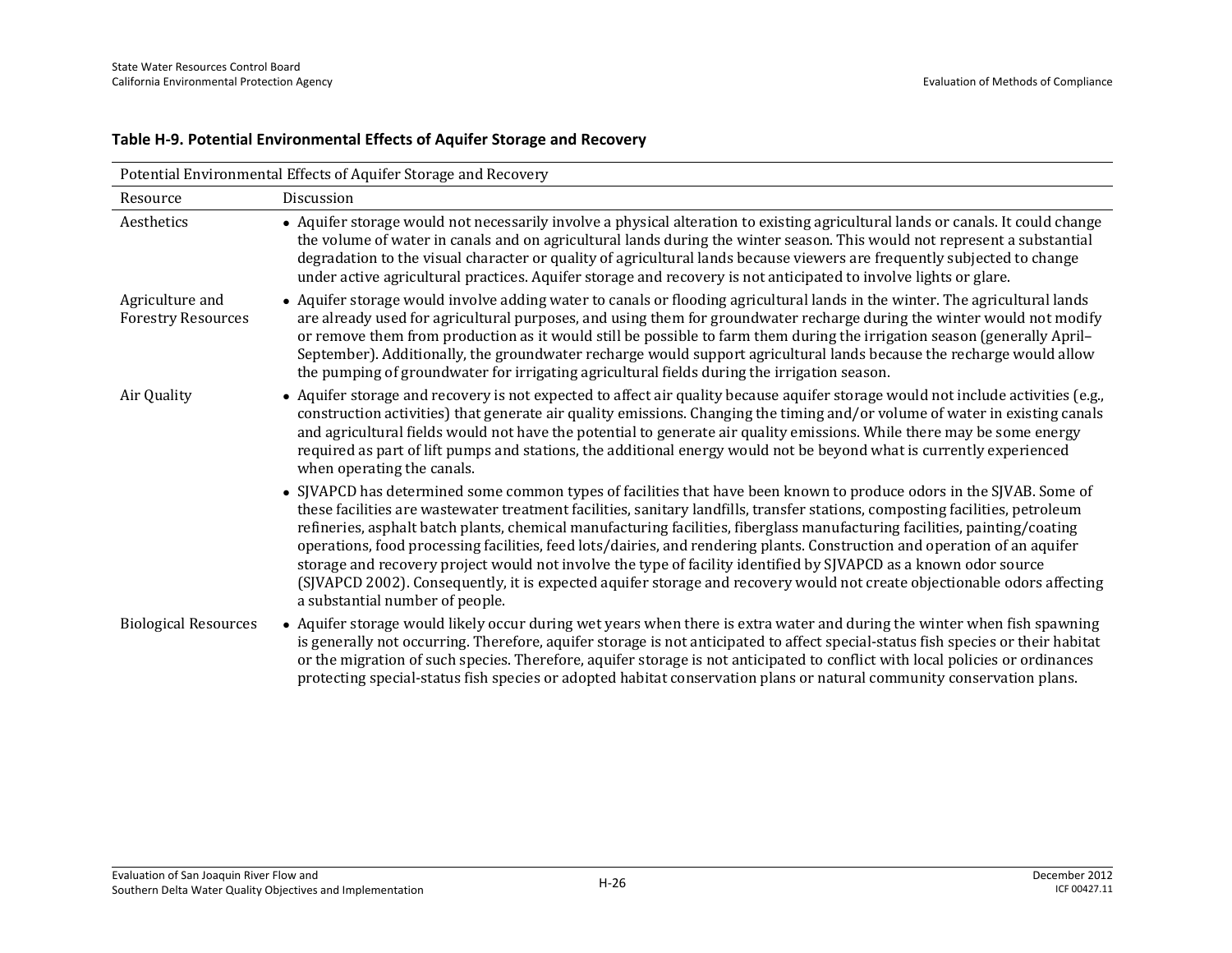| Potential Environmental Effects of Aquifer Storage and Recovery |                                                                                                                                                                                                                                                                                                                                                                                                                                                                                                                                                                                                                                                                                                                                                                                                                                                                                                                                                                                                                                                                                           |  |  |
|-----------------------------------------------------------------|-------------------------------------------------------------------------------------------------------------------------------------------------------------------------------------------------------------------------------------------------------------------------------------------------------------------------------------------------------------------------------------------------------------------------------------------------------------------------------------------------------------------------------------------------------------------------------------------------------------------------------------------------------------------------------------------------------------------------------------------------------------------------------------------------------------------------------------------------------------------------------------------------------------------------------------------------------------------------------------------------------------------------------------------------------------------------------------------|--|--|
| Resource                                                        | Discussion                                                                                                                                                                                                                                                                                                                                                                                                                                                                                                                                                                                                                                                                                                                                                                                                                                                                                                                                                                                                                                                                                |  |  |
|                                                                 | • An aquifer storage and recovery project is expected to flood agricultural lands that might not otherwise be flooded during<br>certain times of year (e.g., nonactive agricultural seasons, such as the winter). Additionally, it could use existing canals<br>that may have additional capacity during the irrigation season, typically April-September. Agricultural lands generally<br>have a low potential for special-status plant species, animal species, and habitat because they are actively managed and<br>are modified and disturbed regularly by agricultural activities. Furthermore, the flooding of agricultural fields during the<br>nonactive agricultural seasons would be expected to provide habitat to bird species that might be migrating during this<br>time, so it is expected to provide a benefit to migrating bird species. Therefore, aquifer storage is not anticipated to<br>conflict with local policies or ordinances protecting biological resources or conflict with an adopted habitat conservation<br>plan or natural community conservation plan. |  |  |
| <b>Cultural Resources</b>                                       | • Aquifer storage and recovery assumes no construction and therefore no ground disturbance. Aquifer storage and<br>recovery would use existing canals and fields and result in flooding such that water could percolate into the ground and<br>recharge existing groundwater basins. This is expected to change the volume of water in existing irrigation canals and<br>fields. There is a very low potential for cultural resources to exist in these locations due to excessive and regular<br>disturbance of land in the agricultural fields and due to the primary use of the canals to convey irrigation water.<br>• Since aquifer storage and recovery would have no ground disturbing activities, it would not result in disturbance of                                                                                                                                                                                                                                                                                                                                           |  |  |
|                                                                 | unknown or known human remains.                                                                                                                                                                                                                                                                                                                                                                                                                                                                                                                                                                                                                                                                                                                                                                                                                                                                                                                                                                                                                                                           |  |  |
| Geology and Soils                                               | • There are no impact mechanisms associated with changing the volume of water in a canal or on agricultural land that<br>could result in an impact on or be affected by: Alquist-Priolo faults, strong seismic shaking, seismic-related ground failure,<br>unstable geologic units, expansive soils, or landslides. Furthermore, changing the volume of water in a canal or on<br>agricultural land would not substantially increase the number of people exposed to the risk of earthquakes or geologic<br>hazards because it would not draw people to earthquake areas or hazard locations not already frequented.                                                                                                                                                                                                                                                                                                                                                                                                                                                                      |  |  |
|                                                                 | • The purpose of aquifer storage would be to keep the water in the canals and agricultural lands such that it would<br>percolate into the groundwater; thus, excessive amounts of water that could result in soil erosion would not be released,<br>and the water released would be of an appropriate volume and timing to allow for groundwater recharge. Therefore,<br>water erosion and runoff is unlikely to occur.                                                                                                                                                                                                                                                                                                                                                                                                                                                                                                                                                                                                                                                                   |  |  |
|                                                                 | • Aquifer storage and recovery would not involve constructing or operating septic tanks and, therefore, septic tanks would<br>not be affected by soils incapable of supporting the use of them or other alternative wastewater disposal systems.                                                                                                                                                                                                                                                                                                                                                                                                                                                                                                                                                                                                                                                                                                                                                                                                                                          |  |  |
| Greenhouse Gas<br>Emissions                                     | • It is not expected that aquifer storage and recovery would generate greenhouse gas emissions because it would not<br>involve physical changes (i.e., construction) and is not expected to result in activities that would generate greenhouse<br>gases. While there may be some energy required as part of lift pumps and stations, the additional energy would not be<br>beyond what is currently experienced when operating the canals.                                                                                                                                                                                                                                                                                                                                                                                                                                                                                                                                                                                                                                               |  |  |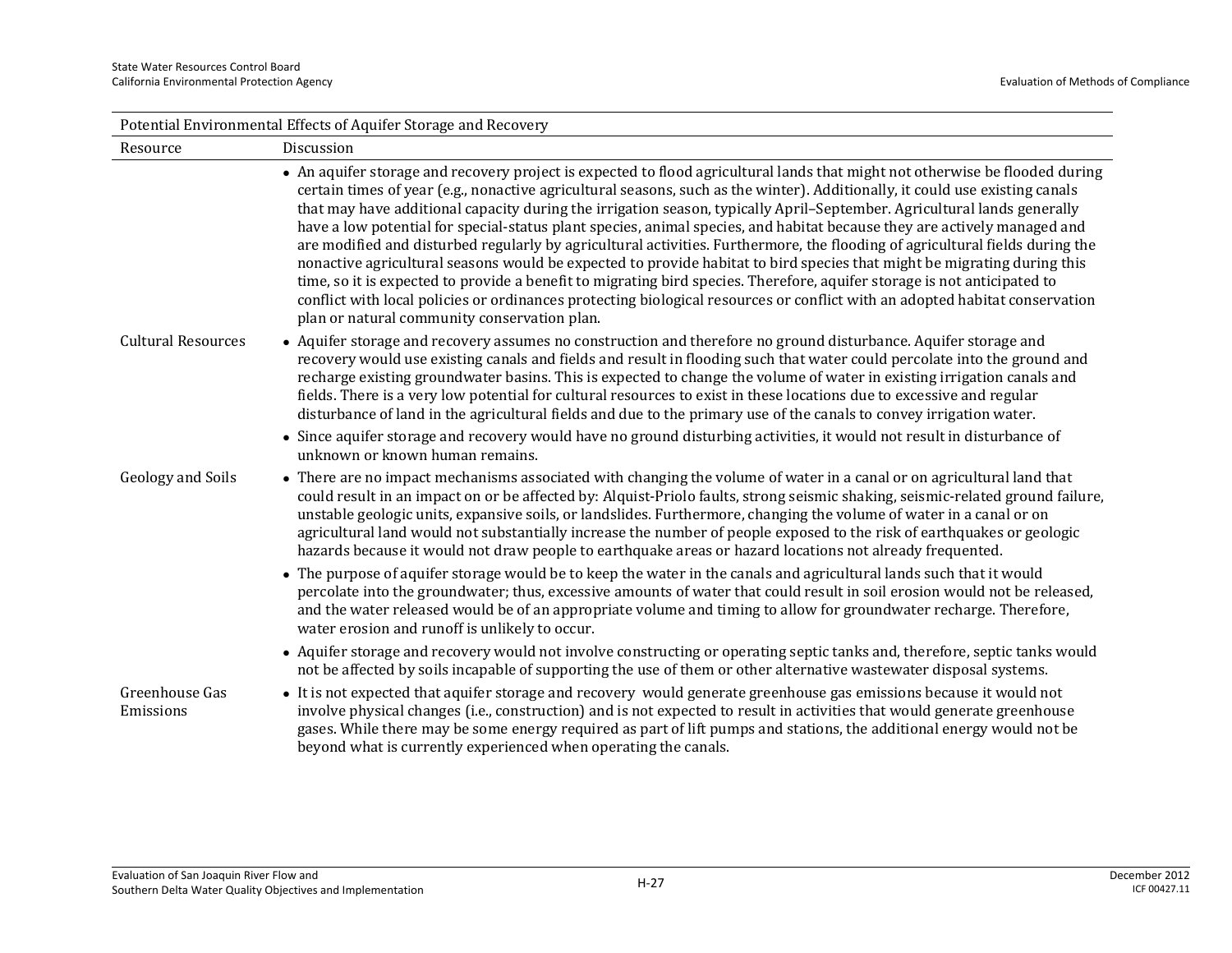| Potential Environmental Effects of Aquifer Storage and Recovery |                                                                                                                                                                                                                                                                                                                                                                                                                                                                                                                                                                                                                                                                                                                                                                                                                                                                                                                                                                                                                                                                               |  |
|-----------------------------------------------------------------|-------------------------------------------------------------------------------------------------------------------------------------------------------------------------------------------------------------------------------------------------------------------------------------------------------------------------------------------------------------------------------------------------------------------------------------------------------------------------------------------------------------------------------------------------------------------------------------------------------------------------------------------------------------------------------------------------------------------------------------------------------------------------------------------------------------------------------------------------------------------------------------------------------------------------------------------------------------------------------------------------------------------------------------------------------------------------------|--|
| Resource                                                        | Discussion                                                                                                                                                                                                                                                                                                                                                                                                                                                                                                                                                                                                                                                                                                                                                                                                                                                                                                                                                                                                                                                                    |  |
| Hazards and<br>Hazardous Materials                              | • Aquifer storage and recovery would not involve transporting, using, or disposing of hazardous materials nor would it<br>emit hazardous emissions because water and changing the volume of water in different areas is not considered<br>hazardous. Aquifer storage and recovery has no potential to affect airports or airport safety because it would not result in<br>building structures near airports or flooding airports. Aquifer storage and recovery would not involve the building of<br>structures, so there would be no wildland fire threat to people or structures. Canals and fields are located in agricultural<br>areas that typically do not have emergency response plans or emergency evacuation plans. Aquifer storage would not use<br>hazardous materials but only require a change in the timing or location of water; therefore, it would not result in the<br>reasonably foreseeable upset or accident conditions associated with hazardous materials.                                                                                             |  |
| Hydrology and Water<br>Quality                                  | • While aquifer storage could result in a change in drainage such that inundation of agricultural lands may occur more<br>frequently, aquifer storage would likely not generate more runoff because holding water for infiltration is designed such<br>that agricultural lands hold the water so it can percolate into the groundwater basin. The appropriate amount of water<br>would be applied so it would not generate runoff. Aquifer storage and recovery would not involve the construction or<br>operation of new structures; it is anticipated it would use existing infrastructure to release surface water during wet<br>years into agricultural lands and canals that would not be altered to increase infiltration rates. It would inundate<br>agricultural lands otherwise not inundated, but the release would be controlled by design because the purpose would be<br>to recharge in the area of release and not to flood other areas. Therefore, aquifer storage is not expected to result in<br>flooding or result in a flood risk to people or structures. |  |
|                                                                 | • Aquifer storage would be located in areas of flat relief because active agricultural lands and canals are typically not<br>located on the side of steep slopes. Therefore, the locations would not support mudflows, which typically need very steep<br>slopes and large amounts of precipitation to occur. Furthermore, these areas would not be adjacent to the ocean and,<br>therefore, they would not be affected by tsunamis.                                                                                                                                                                                                                                                                                                                                                                                                                                                                                                                                                                                                                                          |  |
| Land Use and<br>Planning                                        | • Aquifer storage and recovery is not expected to physically divide an established community because the canals and<br>agricultural lands already exist. It is anticipated that aquifer storage and recovery would support agricultural land use<br>and zoning designations as it would not remove agricultural land from production. If aquifer storage and recovery was<br>inconsistent with local land use plans, policies, or regulations, and required a discretionary action by a local government<br>agency, it would obtain an amendment or variant from the local jurisdiction prior to operation.                                                                                                                                                                                                                                                                                                                                                                                                                                                                   |  |
|                                                                 | • Potential conflicts with habitat conservation plans, natural community conservation plans, or other plans, policies and<br>regulations protecting biological species and resources are evaluated in Biological Resources.                                                                                                                                                                                                                                                                                                                                                                                                                                                                                                                                                                                                                                                                                                                                                                                                                                                   |  |
| <b>Mineral Resources</b>                                        | • Aquifer storage would not result in the removal or inability to access state or locally designated mineral resource areas<br>because aquifer storage would be located within existing canals and agricultural use areas. Furthermore, if existing canals<br>and agricultural uses are located in a mineral resource area, the periodic flooding of agricultural lands would not<br>permanently remove access to a mineral resource as there would be other locations and times of year that could provide<br>access to the mineral resource.                                                                                                                                                                                                                                                                                                                                                                                                                                                                                                                                |  |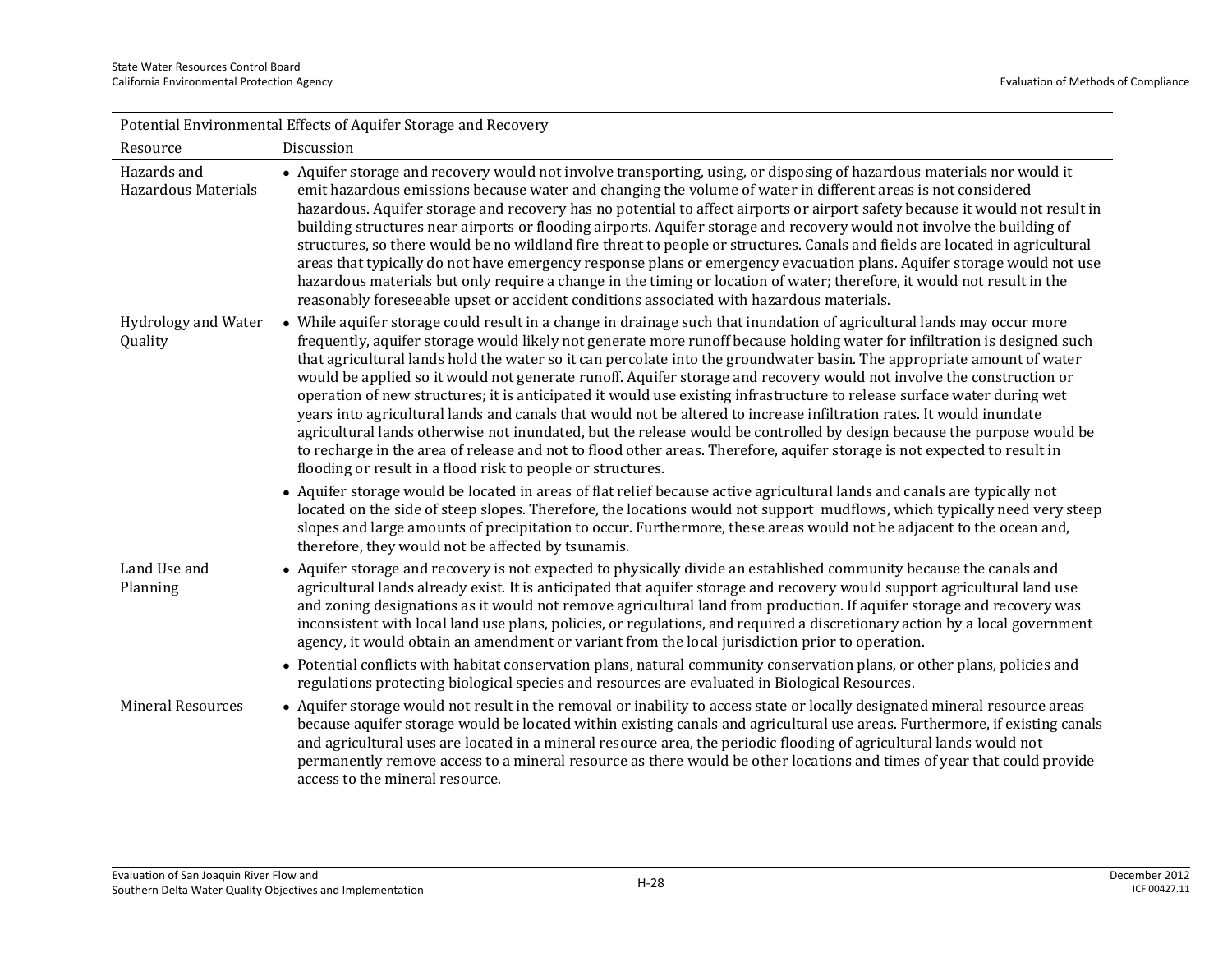| Potential Environmental Effects of Aquifer Storage and Recovery |                                                                                                                                                                                                                                                                                                                                                                                                                                                                                                                                                                                                                                             |  |
|-----------------------------------------------------------------|---------------------------------------------------------------------------------------------------------------------------------------------------------------------------------------------------------------------------------------------------------------------------------------------------------------------------------------------------------------------------------------------------------------------------------------------------------------------------------------------------------------------------------------------------------------------------------------------------------------------------------------------|--|
| Resource                                                        | Discussion                                                                                                                                                                                                                                                                                                                                                                                                                                                                                                                                                                                                                                  |  |
| Noise                                                           | • Aquifer storage would require releasing volumes of water into existing canals to flood agricultural lands during the<br>winter. This activity would not generate temporary or permanent noise or groundborne vibrations. This activity would<br>not bring people within close proximity to an airport or expose people to airport noise.                                                                                                                                                                                                                                                                                                  |  |
| Population and<br>Housing                                       | • Aquifer storage and recovery would not involve the construction of new homes or businesses, the extension of roads, or<br>other actions that may induce substantial property growth in an area. Furthermore, it would not develop any amenities<br>(e.g., malls, amusement parks, hotels, recreation areas) that would attract people to the plan area. Finally, it would be<br>operated to replace a water source that was reduced (e.g. surface water) rather than increasing capacity to serve new<br>water supply users.                                                                                                              |  |
|                                                                 | • Aquifer storage and recovery would not displace substantial numbers of people and necessitate the construction of<br>replacement housing elsewhere because the change in volume of water (and timing of water release) would occur in<br>existing canals and agricultural lands and not where people currently reside.                                                                                                                                                                                                                                                                                                                    |  |
| <b>Public Services</b>                                          | • The need for additional public services (e.g., fire protection, police protection, libraries, schools) or the deterioration of<br>existing public services typically results from an increase in population. As a location's population increases, the need for<br>additional or new public services and public service facilities generally increases. As discussed above, aquifer storage and<br>recovery would not involve an increase in population or housing. In addition, these actions would not include proposals<br>for new housing and thus would not generate students or increase demands for school services or facilities. |  |
| Recreation                                                      | • Recreational facilities are not typically located in agricultural fields; thus, aquifer storage under agricultural lands would<br>not result in impacts on recreational facilities or lead to the construction of recreational facilities.                                                                                                                                                                                                                                                                                                                                                                                                |  |
| Transportation and<br>Traffic                                   | • Aquifer storage and recovery would not require construction and, therefore, there would be no construction trips<br>generated. Aquifer storage and recovery would also not require operation and maintenance trips beyond those that may<br>be currently conducted because it would use existing canals and existing agricultural lands.                                                                                                                                                                                                                                                                                                  |  |
| <b>Utilities and Service</b><br>Systems                         | • Aquifer storage and recovery would not involve the need for utilities or service system because it would not require the<br>construction or operation of wastewater or water supply facilities. It would not result in the generation of solid waste or<br>require energy.                                                                                                                                                                                                                                                                                                                                                                |  |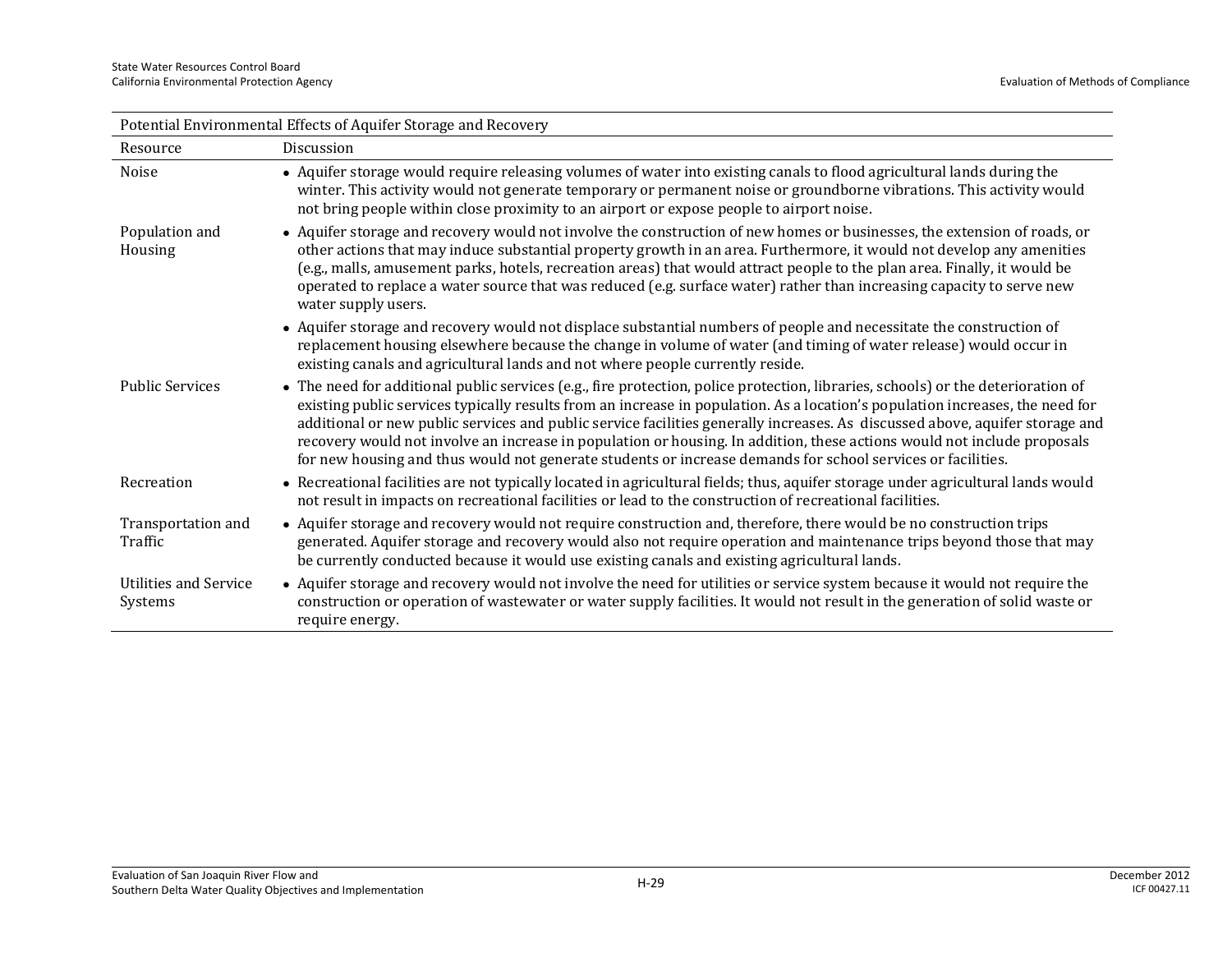## **H.2.4 Recycled Water Sources**

Reductions in surface water diversions are expected as a result approving the LSJR alternatives and the respective program of implementation; therefore, method to augment a water source is to use recycled water. Recycled water is wastewater treated to an acceptable water quality standard at a wastewater treatment plant (WWTP) and then distributed and used for another purpose. Typically, recycled water costs less than potable water because it does not meet the same water quality standards. For example, a farmer can purchase treated wastewater effluent at a discount to irrigate alfalfa for a dairy instead of purchasing potable water or pumping groundwater. Thus more potable water could be available for other beneficial uses (e.g., municipal uses). The costs and potential environmental impacts associated with obtaining more water from groundwater supplies are evaluated below.

### **Cost Evaluation**

The complexity and cost of a recycled water project depends on many factors, such as the level of treatment at the WWTP, the desired water quality for the second beneficial use, the volume of recycled water needed, and the distance from where recycled water is treated to where recycled water is used. Some categories of recycled water projects are listed in detail below.

#### **Landscape Irrigation**

Recycled water could be used to offset potable water used to irrigate parks, commercial campus landscapes, ornamental ponds, golf courses, recreational sports fields, botanical gardens, freeway medians, and other spaces where humans will not have direct contact with recycled water. To construct a landscape irrigation project, a wastewater treatment agency would likely need to determine potential recycled water users, determine the required water quality to meet recycled water demand, determine the volume of recycled water needed, secure agreements with potential recycled water users, increase treatment at the WWTP, and construct a recycled water distribution system (with pumps). Landscape irrigation recycled water projects typically cost between \$400– \$2,100/AF, including capital, operations, and maintenance (WRF 2011).

#### **Agricultural Irrigation**

Similar to landscape irrigation, recycled water could be used to offset potable water used to grow crops. Due to permitting requirements, most recycled water used for agricultural irrigation is for nonhuman consumptive crops (e.g., alfalfa grown for a dairy). Recycled water used for human consumptive crops is required to be treated to a higher water quality than recycled water used on nonhuman consumptive crops. The process to construct an agricultural irrigation recycled water project is similar to a landscape irrigation recycled water project and typically costs assume similar project components.

#### **Direct Potable Reuse**

Recycled water could be used to replace potable water for domestic use. Technology is available to take WWTP effluent and clean it to drinking water standards. Direct potable reuse is practiced in areas where supply water is extremely scarce, such as Singapore, Namibia, and remote communities in the American West (WRF 2011). Major concerns for direct potable reuse are: public perception,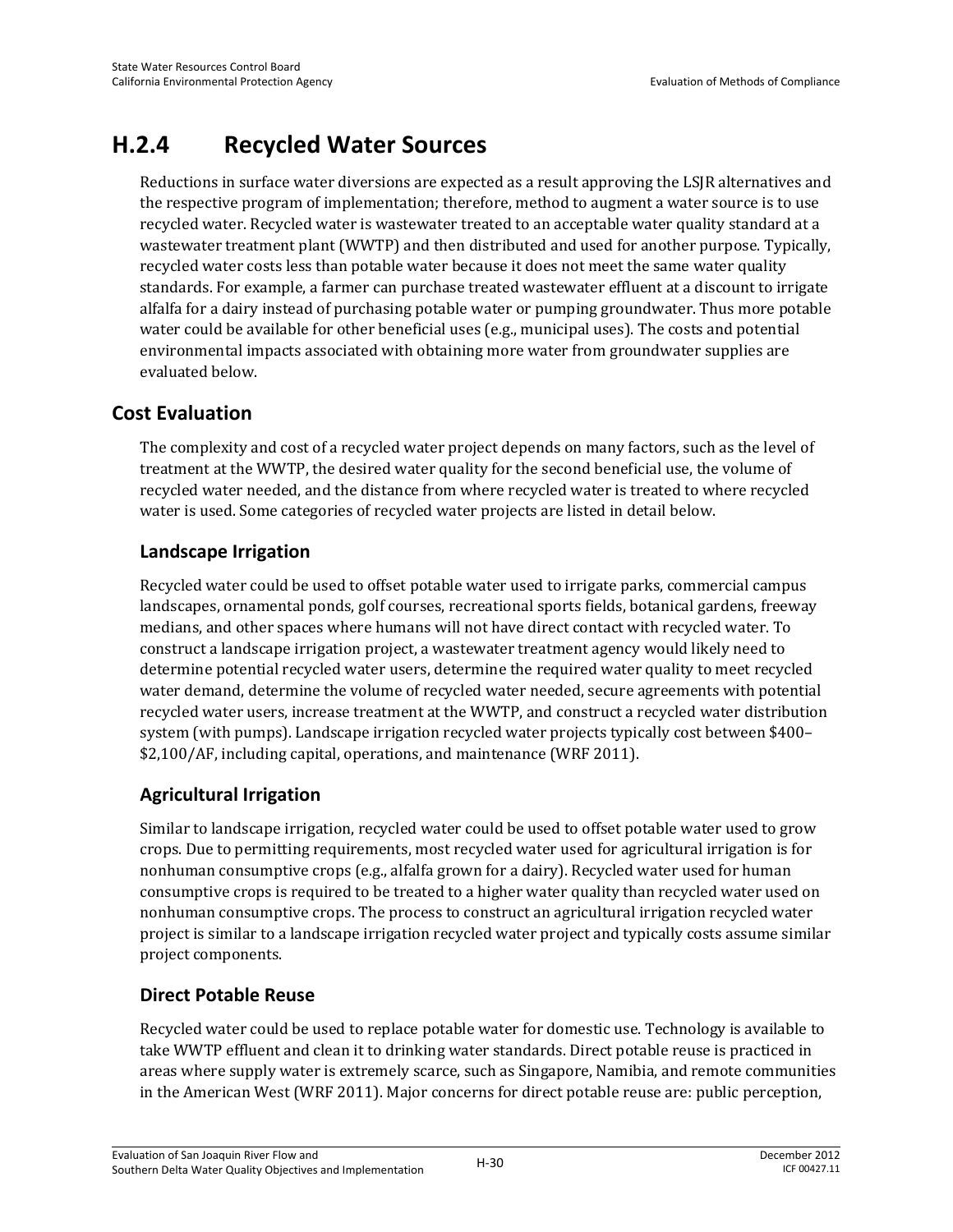balancing water chemistry, engineered storage buffers, blending with other water sources, and multiple barriers to ensure public safety (WRF 2011). Direct potable reuse projects typically cost \$700–\$1,200/AF, including capital, operations, and maintenance (WRF 2011).

#### **Process Water**

Recycled water could be used by the commercial, institutional, or industrial (CII) sector as process water. Some processes, such as water used in cooling towers at power plants, could use recycled water to offset their need for potable water. Water quality is a concern for CII users because the recycled water is likely used in systems designed for use with potable water, or highly treated potable water. Use of water of less quality may damage CII process equipment, reducing the economic feasibility of using recycled water. Constructing a process water recycled water project is the same as explained above under Landscape Irrigation, but more treatment is likely needed at the WWTP. Process water recycling projects typically cost the same as direct potable reuse projects due to the need for higher water quality.

### **Environmental Evaluation**

#### **Summary of Potential Action**

The location, timing of construction, and details of the modifications to existing WWTPs and respective distribution system to support the development of recycled water sources, cannot be known at this time. It is assumed these modifications would be carried out by the municipalities and/or wastewater treatment service providers in the plan area. Municipalities and/or wastewater treatment service providers include, but are not limited to: City of Ceres, City of Merced, City of Manteca, City of Ripon, City of Riverbank, City of Turlock, or City of Stockton. Whether the wastewater treatment facilities are modified depends on a number of variables that are unknown at this time, such as the market available for the use of recycled water, future agreements reached between the wastewater treatment service providers and the potential end users of the recycled water or existing water districts (if they are the end users), and the availability of funding.

For purposes of this discussion, it is assumed construction and operation would occur within the footprint of an existing WWTP or within very close proximity because recycling wastewater needs to be integrated into the existing wastewater treatment stream. It is also assumed WWTPs are located within close proximity to receiving waters (e.g., creeks or rivers) because WWTPs typically discharge treated effluent into receiving waters. Finally, it is assumed WWTPs are located in more urbanized areas adjacent to industrial and urban uses because (1) they must be located in an area to serve their existing municipal customers, and (2) they are typically considered public facilities that are generally located on lands designated and zoned for public facilities and industrial uses. The distribution system for recycled wastewater distribution would likely be constructed and operated within existing rights of way of roads and would be located below ground surface adjacent to existing utility lines at depths of 3–8 feet. The new lines would likely be in municipal service district areas and generally within urban areas.

The operation of any modification to existing WWTPs cannot be known at this time because it depends on the type of wastewater treatment currently conducted at a WWTP, the availability of resources (e.g., funding and space), and the management of the WWTP by the local wastewater treatment special district or municipality. However, for the purposes of this discussion, it is assumed the operation of the WWTP would occur in conjunction with the existing normal operation of a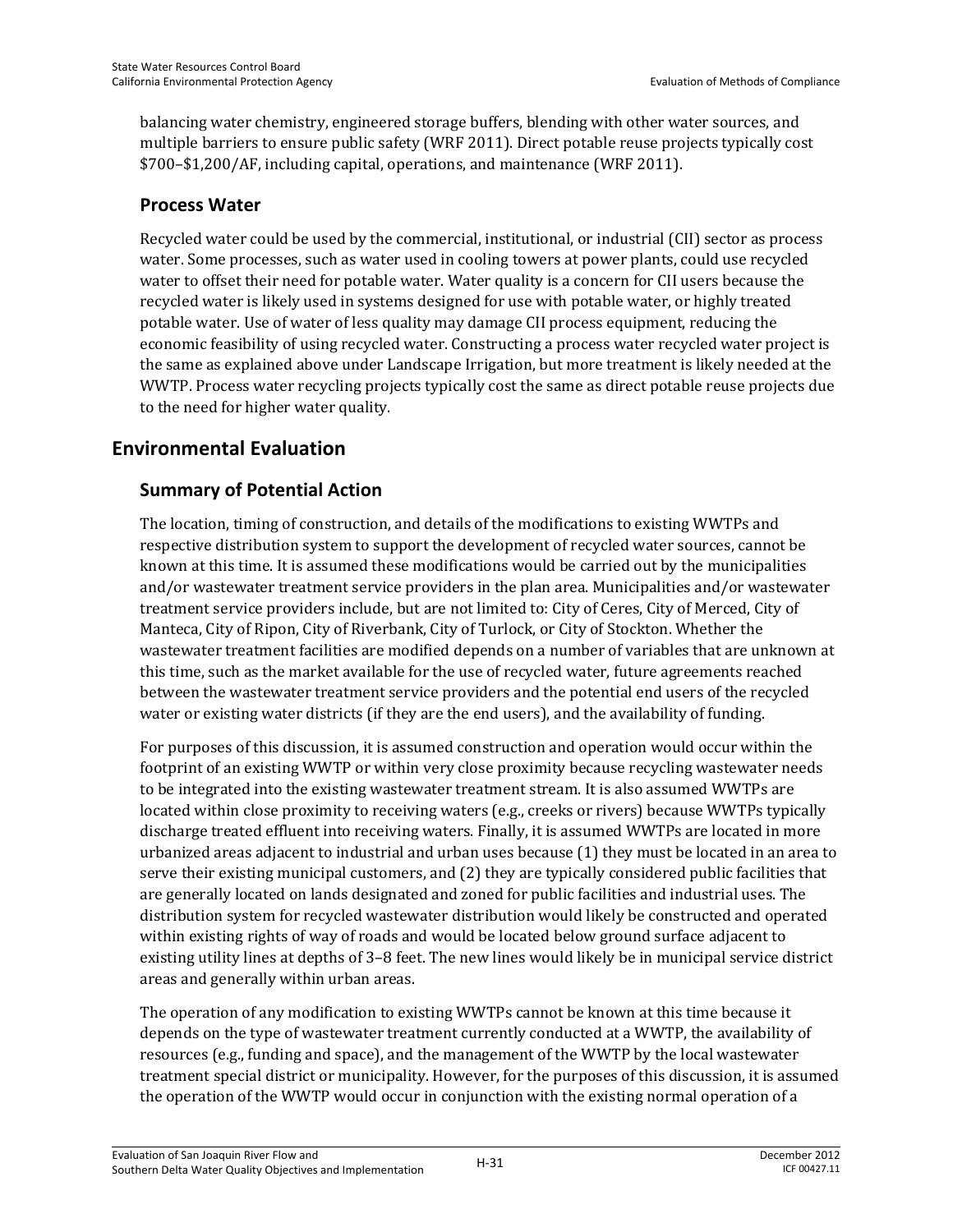WWTP and would not result in a substantial increase in the volume of treated effluent discharged because the effluent would be distributed to recycled water users. Furthermore, it is not expected the operation of recycled water facilities would result in a substantial increased number of employees because they would be located within the existing wastewater treatment facilities, and it is anticipated the existing employees of the wastewater treatment facilities would operate the recycled water facilities.

### **Potential Environmental Effects**

Construction of any recycled water facilities would likely result in temporary, and localized effects typically associated with similar activities including air quality effects and ground disturbance. Increased use of recycled water (e.g., landscape irrigation) may result in some runoff into local waterways; however, the quality of recycled water for such uses is highly regulated and approaches potable quality. In addition, increased use of recycled water will result in an equivalent decrease in discharge of lower quality treated effluent, thereby resulting in no net effect related to local waterways.

Treatment facilities to produce recycled water are typically relatively energy intensive; however the overall increased electrical load would be extremely small compared to the existing electrical load of the service area. Therefore it is unlikely to require the construction of major new power generation or transmission facilities, and therefore any potential air quality and greenhouse gas emissions would be minor. The operation of such facilities may require a slight increase in chemical transport and storage, but as the facilities would likely be constructed within or adjacent to existing wastewater treatment facilities, the increase would be negligible compared to existing chemical use and transport at these locations.

It is likely that such facilities would be constructed in areas that are already disturbed by urban development, and most facilities would be located within existing facility footprints and rights-ofway. In addition, because such facilities are publicly-owned and subject to CEQA and other environmental regulations, depending on site-specific conditions, any new recycled water projects would undergo the appropriate level of CEQA and other required regulatory compliance at the time they are proposed.

Table H-10 summarizes the potential environmental effects associated with developing recycled water sources. Table H-24, *Potential Mitigation Measures for Construction and Operation Activities Related to Methods of Compliance,* at the end of this appendix, lists potential mitigation measures associated with the construction or operation of the methods of compliance and is referenced in Table H-10 where appropriate.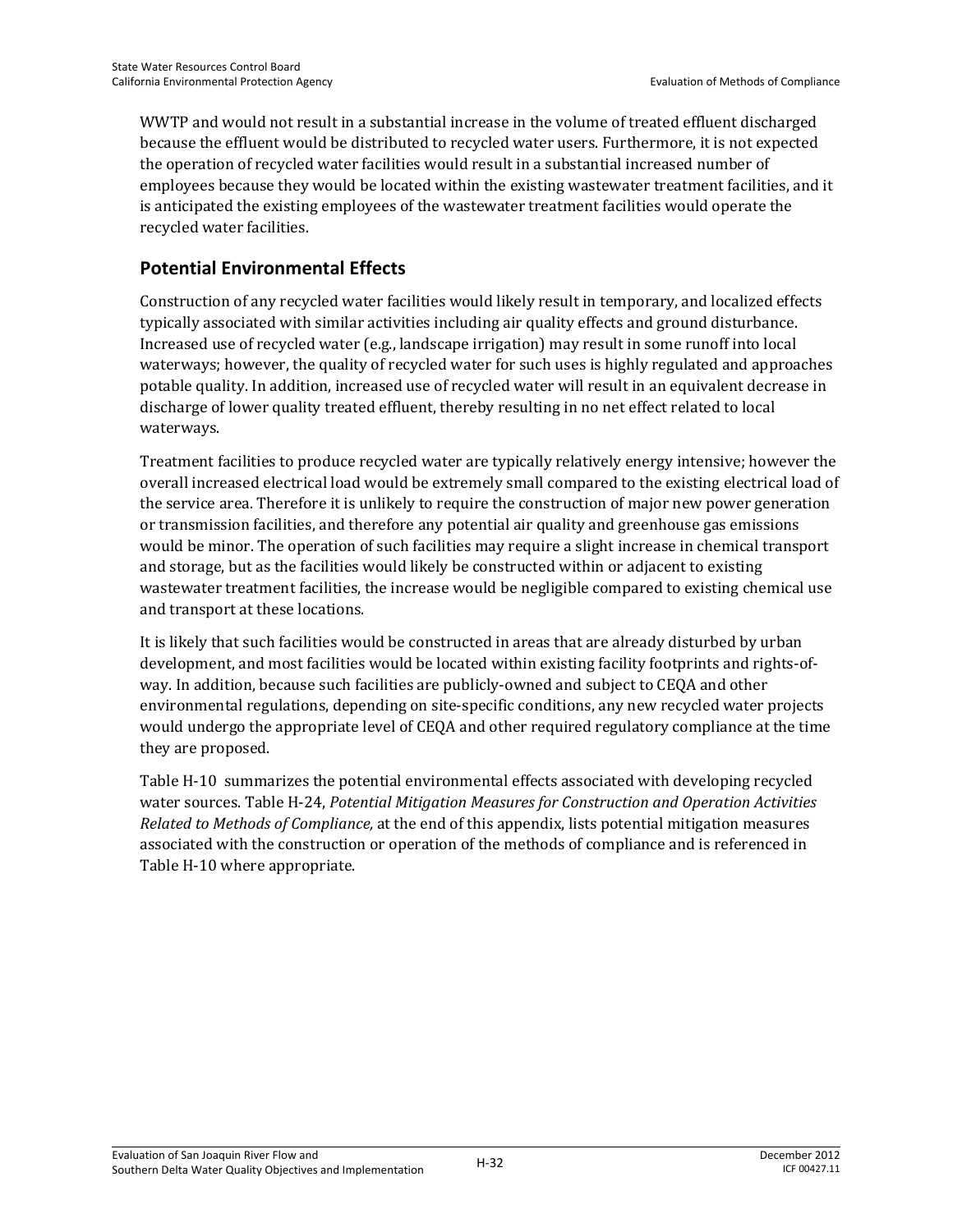| Potential Environmental Effects of Developing Recycled Water Sources |                                                                                                                                                                                                                                                                                                                                                                                                                                                                                                                                                                                                                                                                                                                                                                                                                                                                                                                                                                                                                                                                                                                                                                                                                                                                                                                                                                                                                                                                                                                                                          |  |
|----------------------------------------------------------------------|----------------------------------------------------------------------------------------------------------------------------------------------------------------------------------------------------------------------------------------------------------------------------------------------------------------------------------------------------------------------------------------------------------------------------------------------------------------------------------------------------------------------------------------------------------------------------------------------------------------------------------------------------------------------------------------------------------------------------------------------------------------------------------------------------------------------------------------------------------------------------------------------------------------------------------------------------------------------------------------------------------------------------------------------------------------------------------------------------------------------------------------------------------------------------------------------------------------------------------------------------------------------------------------------------------------------------------------------------------------------------------------------------------------------------------------------------------------------------------------------------------------------------------------------------------|--|
| Resource                                                             | Discussion                                                                                                                                                                                                                                                                                                                                                                                                                                                                                                                                                                                                                                                                                                                                                                                                                                                                                                                                                                                                                                                                                                                                                                                                                                                                                                                                                                                                                                                                                                                                               |  |
| Aesthetics                                                           | • Construction and operation of recycled water facilities would not be expected to significantly affect the visual character or<br>quality of areas because they would be located within the existing footprint of WWTPs or within close proximity and would<br>be similar in size and scale as the existing facilities of the WWTP. Construction and operation of recycled water facilities<br>may have operational and safety lights. Impacts would depend on the location of sensitive receptors to potential lighting;<br>however, lights would be expected to follow lighting guidelines and lighting plans of local jurisdictions approving the<br>construction and operation of the recycled water facilities. In addition, the recycled water facilities would likely be located<br>adjacent to wastewater facilities and infrastructure that may already have operational and safety lighting. Table H-24,<br>Potential Mitigation Measures for Construction and Operation Activities Related to Methods of Compliance, identifies potential<br>mitigation measures lead agencies (e.g., wastewater treatment special districts or municipalities) can and should implement<br>to reduce potentially significant environmental effects associated with lighting.                                                                                                                                                                                                                                                                                |  |
| Agriculture and<br><b>Forestry Resources</b>                         | • Construction and operation of recycled water facilities would not be expected to be located on lands used for agriculture<br>but rather within the footprint of existing WWTPs or within very close proximity such that the recycled water facilities can<br>use the existing wastewater treatment stream. Additionally, it is expected that agricultural uses would be able to use the<br>recycled water source to replace surface water diversions, which would potentially offset any consequence to agricultural<br>land that might be indirectly affected by the recycled water facilities.                                                                                                                                                                                                                                                                                                                                                                                                                                                                                                                                                                                                                                                                                                                                                                                                                                                                                                                                                       |  |
| Air Quality                                                          | • Recycled water facilities would likely be located in the San Joaquin Valley Air Basin (SJVAB), which generally covers San<br>Joaquin, Stanislaus, Merced, and Madera Counties. Particulate matter (PM10 and PM2.5) and ozone are of particular<br>concern in the basin. The State of California has classified the SJVAB as being a severe nonattainment area for ozone and a<br>nonattainment area for PM10 and PM2.5. The San Joaquin Valley Air Pollution Control District (SJVAPCD) has adopted an air<br>quality improvement plan that addresses nitrous oxide $(NOX)$ and reactive organic gases $(ROG)$ , both of which are ozone<br>precursors and contribute to the secondary formation of PM10 and PM2.5.                                                                                                                                                                                                                                                                                                                                                                                                                                                                                                                                                                                                                                                                                                                                                                                                                                    |  |
|                                                                      | • SJVAPCD's published guidelines, Guide for Assessing Air Quality Impacts (SJVAPCD 2002) do not require the quantification of<br>construction emissions. Rather, the guidelines require implementation of effective, comprehensive, and feasible control<br>measures to reduce PM10 emissions (SJVAPCD 2002). SJVAPCD considers PM10 emissions to be the greatest pollutant of<br>concern when assessing construction-related air quality impacts and has determined that compliance with its Regulation<br>VIII, including implementation of all feasible control measures specified in its Guide for Assessing Air Quality Impacts<br>(SJVAPCD 2002), constitutes sufficient mitigation to reduce construction-related PM10 emissions to less-than-significant<br>levels and minimize adverse air quality effects. All construction projects must abide by Regulation VIII. Since the publication<br>of the district's guidance manual, the district has revised some of the rules comprising Regulation VIII. Guidance from<br>district staff indicates that implementation of a Dust Control Plan would satisfy all of the requirements of SJVAPCD<br>Regulation VIII (Siong pers. comm.). Further consultation with SJVAPCD staff indicates that, though explicit thresholds for<br>construction-related emissions of ozone precursors are not enumerated in the Guide for Assessing and Mitigating Air Quality<br><i>Impacts</i> , SJVAPCD considers it a significant impact when construction or operational emissions of ROG or $NQ_x$ exceed 10 |  |

#### **Table H-10. Potential Environmental Effects of Developing Recycled Water Sources**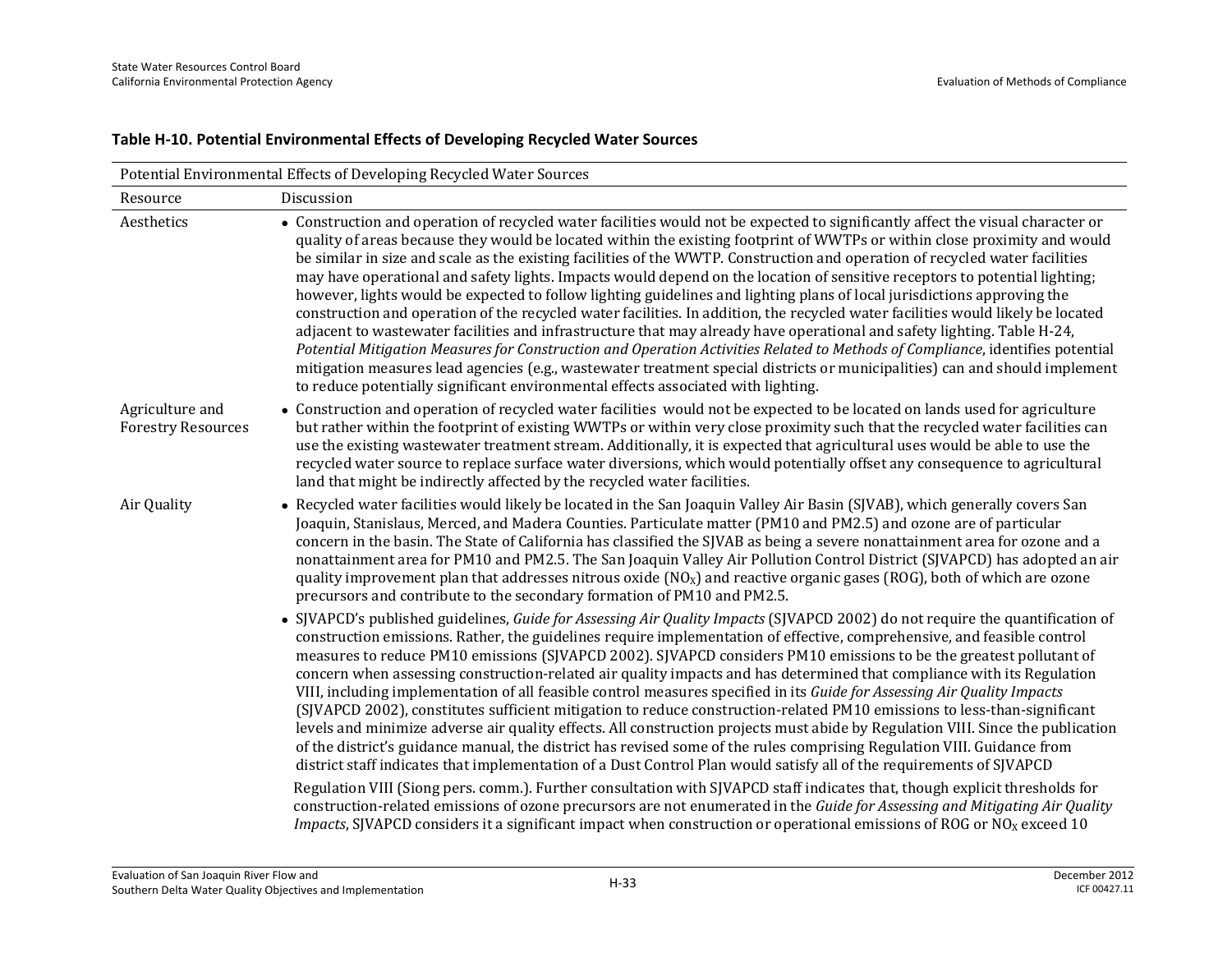| Potential Environmental Effects of Developing Recycled Water Sources |                                                                                                                                                                                                                                                                                                                                                                                                                                                                                                                                                                                                                                                                                                                                                                                                                                                                                                                                                                                                                                                                                                                                                                                                                                                                                                                                                                                                                                                                                                                                                            |  |
|----------------------------------------------------------------------|------------------------------------------------------------------------------------------------------------------------------------------------------------------------------------------------------------------------------------------------------------------------------------------------------------------------------------------------------------------------------------------------------------------------------------------------------------------------------------------------------------------------------------------------------------------------------------------------------------------------------------------------------------------------------------------------------------------------------------------------------------------------------------------------------------------------------------------------------------------------------------------------------------------------------------------------------------------------------------------------------------------------------------------------------------------------------------------------------------------------------------------------------------------------------------------------------------------------------------------------------------------------------------------------------------------------------------------------------------------------------------------------------------------------------------------------------------------------------------------------------------------------------------------------------------|--|
| Resource                                                             | Discussion                                                                                                                                                                                                                                                                                                                                                                                                                                                                                                                                                                                                                                                                                                                                                                                                                                                                                                                                                                                                                                                                                                                                                                                                                                                                                                                                                                                                                                                                                                                                                 |  |
|                                                                      | tons per year or if PM10 or PM2.5 emissions exceed 15 tons per year (Siong pers. comm.).                                                                                                                                                                                                                                                                                                                                                                                                                                                                                                                                                                                                                                                                                                                                                                                                                                                                                                                                                                                                                                                                                                                                                                                                                                                                                                                                                                                                                                                                   |  |
|                                                                      | • Prior to a project dealing with a stationary source of emissions (such as a WWTP) is required to receive an Authority to<br>Construct (ATC) from SJVAPCD. The project is subject to the requirements of SJVAPD Rule 2201. As stated under Section 1.0<br>and 1.2 of Rule 2201 <sup>1</sup> :                                                                                                                                                                                                                                                                                                                                                                                                                                                                                                                                                                                                                                                                                                                                                                                                                                                                                                                                                                                                                                                                                                                                                                                                                                                             |  |
|                                                                      | The purpose of this rule is to provide for the following: 1.1 The review of new and modified Stationary Sources of air<br>pollution and to provide mechanisms including emission trade-offs by which Authorities to Construct such sources may<br>be granted, without interfering with the attainment or maintenance of Ambient Air Quality Standards; No net increase in<br>emissions above specified thresholds from new and modified Stationary Sources of all nonattainment pollutants and their<br>precursors.                                                                                                                                                                                                                                                                                                                                                                                                                                                                                                                                                                                                                                                                                                                                                                                                                                                                                                                                                                                                                                        |  |
|                                                                      | • This rule applies to new stationary sources and all modifications to existing stationary sources that are subject to permit<br>requirements and after construction may emit one or more affected pollutant. The requirements of this rule go in effect on<br>the date the application is determined to be complete by the Air Pollution Control Officer.                                                                                                                                                                                                                                                                                                                                                                                                                                                                                                                                                                                                                                                                                                                                                                                                                                                                                                                                                                                                                                                                                                                                                                                                 |  |
|                                                                      | • Construction of recycled water facilities would likely result in emissions associated with construction equipment and<br>construction worker truck trips, as well as fugitive dust emissions from ground disturbance. The quantity, duration, and the<br>intensity of construction activity have an effect on the amount of construction emissions and related pollutant<br>concentrations occurring at any one time. As such, more emissions are typically generated by relatively large amounts of<br>relatively intense construction. However, if construction is delayed or takes place over a longer time period, emissions could<br>be reduced because of (1) a more modern and cleaner-burning construction equipment fleet mix, and/or (2) a less intensive<br>buildout schedule (i.e., fewer daily emissions occurring over a longer time interval). Depending on the level of activities and<br>amount of infrastructure built, construction of recycled water facilities could exceed thresholds established by SJVAPCD and<br>would be required to implement measures to help reduce or minimize construction-related emissions. Furthermore,<br>construction emissions generated would need to comply with the SJVAPCD regulations described above. Lead agencies (e.g.,<br>wastewater treatment special districts or municipalities) can and should implement potential mitigation measures<br>identified in Table H-24 to reduce potentially significant environmental effects associated with construction emissions and<br>air quality. |  |

<sup>1</sup> Sources whose primary function is permitted by the SJVAPCD through Rules 2010 and 2201 are not subject to SJVAPCD Rule 9510 (Indirect Source Review). Projects subject to Rule 9510 are required to quantify and reduce indirect (i.e., mobile source emissions), area-source (e.g., space heating, landscaping, and maintenance), and construction exhaust emissions.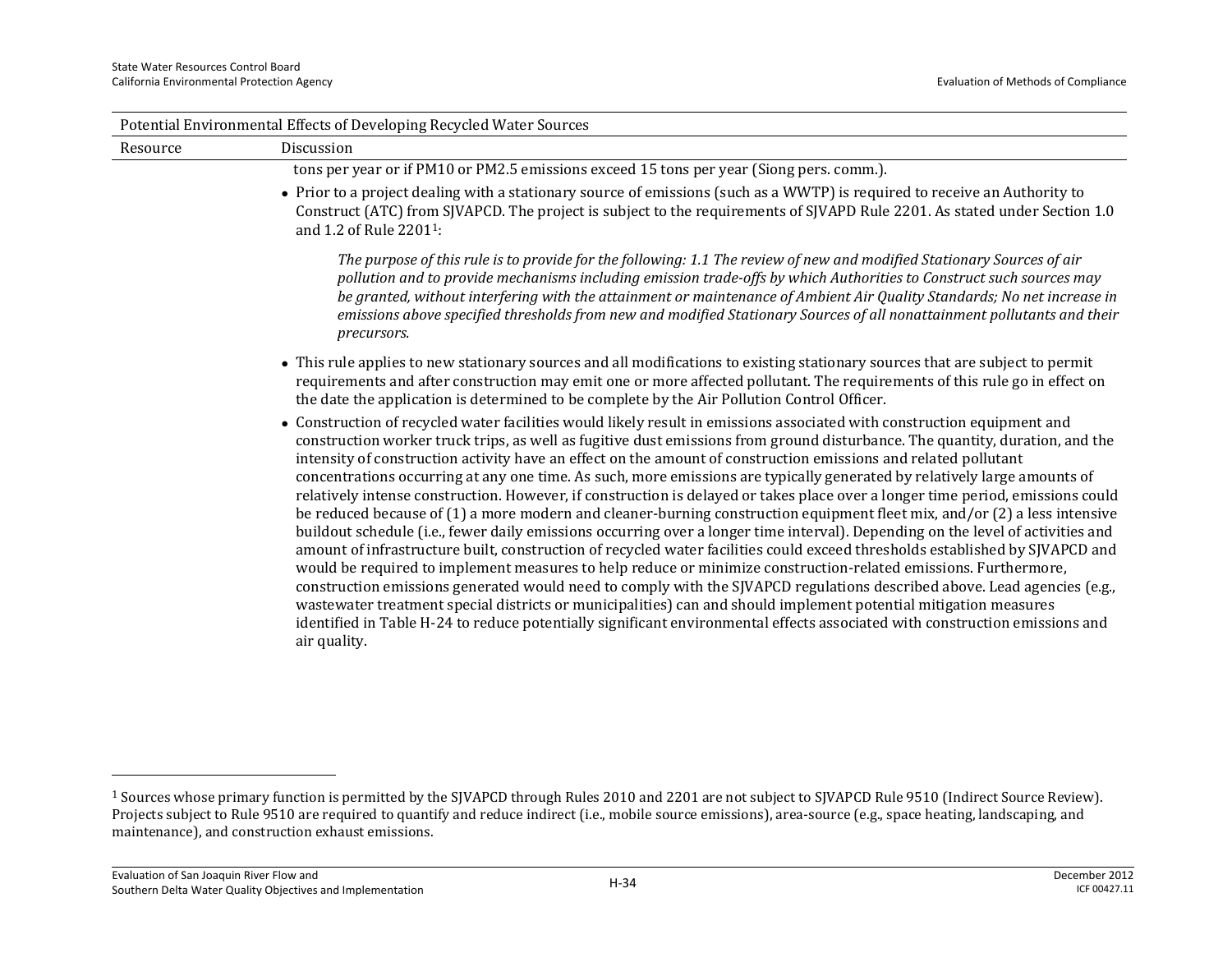| Potential Environmental Effects of Developing Recycled Water Sources |                                                                                                                                                                                                                                                                                                                                                                                                                                                                                                                                                                                                                                                                                                                                                                                                                                                                                                                                                                                                                                                                                                                                                                                                                                                                                                                                                                                                                                                                                                                                                                                                                                               |  |
|----------------------------------------------------------------------|-----------------------------------------------------------------------------------------------------------------------------------------------------------------------------------------------------------------------------------------------------------------------------------------------------------------------------------------------------------------------------------------------------------------------------------------------------------------------------------------------------------------------------------------------------------------------------------------------------------------------------------------------------------------------------------------------------------------------------------------------------------------------------------------------------------------------------------------------------------------------------------------------------------------------------------------------------------------------------------------------------------------------------------------------------------------------------------------------------------------------------------------------------------------------------------------------------------------------------------------------------------------------------------------------------------------------------------------------------------------------------------------------------------------------------------------------------------------------------------------------------------------------------------------------------------------------------------------------------------------------------------------------|--|
| Resource                                                             | Discussion                                                                                                                                                                                                                                                                                                                                                                                                                                                                                                                                                                                                                                                                                                                                                                                                                                                                                                                                                                                                                                                                                                                                                                                                                                                                                                                                                                                                                                                                                                                                                                                                                                    |  |
|                                                                      | • Operation of recycled water facilities would likely be electric because of their expected locations in urban and suburban<br>areas and the expected location in close proximity to existing wastewater treatment infrastructure. They may use<br>nonelectric backup only for intermittent emergency circumstances. Operations could include facility inspection and<br>maintenance activities and are expected to be similar to or less than inspection and maintenance of existing wastewater<br>treatment facilities. The need for additional energy could result in increased criteria pollutant emissions at other power<br>facilities. However, the power facilities that would compensate for the additional power are already built and permitted to<br>emit a maximum amount of criteria pollutants. These facilities are required to offset additional power generation by the use<br>of pollution credit. Therefore, if additional emissions are generated, they would be generated by facilities that are permitted<br>to do so. Lead agencies (e.g., wastewater treatment special districts or municipalities) can and should implement potential<br>mitigation measures identified in Table H-24 to reduce potentially significant environmental effects associated with<br>operational emissions and air quality.                                                                                                                                                                                                                                                                                                             |  |
|                                                                      | • SJVAPCD has determined some common types of facilities that have been known to produce odors in the SJVAB. Some of<br>these facilities are wastewater treatment facilities, sanitary landfills, transfer stations, composting facilities, petroleum<br>refineries, asphalt batch plants, chemical manufacturing facilities, fiberglass manufacturing facilities, painting/coating<br>operations, food processing facilities, feed lots/dairies, and rendering plants. Construction and operation of recycled water<br>facilities would not involve the type of facility identified by SJVAPCD as a known odor source (SJVAPCD 2002). The<br>recycled wastewater facilities would be located at the wastewater treatment facility but would not produce additional odors<br>beyond what currently may be produced at the wastewater treatment facility. This is because the recycled water process<br>typically uses the existing volume of wastewater that is already treated to secondary levels (as required by state law). The<br>recycled water process further processes the wastewater to meet recycled water quality standards. Therefore, the<br>additional processing of the secondary treated wastewater does not produce any additional odors because the odors are<br>typically generated during primary treatment and biosolids production. Furthermore, many WWTPs contain odors by<br>enclosing primary treatment and biosolids production and scrubbing odor-generating emissions. Consequently, it is<br>expected recycled water facilities would not create objectionable odors affecting a substantial number of people. |  |
| <b>Biological Resources</b>                                          | • It is expected that construction and operation of recycled water facilities would be in urban and suburban areas within the<br>footprint of existing wastewater treatment plants (WWTPs). These areas are expected to have a very low potential for<br>special-status plant species, animal species, and habitat, and are unlikely to support special-status biological resources<br>because they are typically industrial facilities with buildings and primarily impervious surfaces. Table H-24 lists potential<br>mitigation measures lead agencies (e.g., wastewater treatment special districts or municipalities) can and should implement<br>to reduce potentially significant environmental effects of construction and operations on special-status biological resources.<br>Since there is a low potential for special-status plant species, animal species, and habitat to exist, it is not expected that<br>construction and operation would conflict with local policies protecting biological resources or conflict with provisions of<br>an adopted habitat conservation plan or natural community conservation plan.                                                                                                                                                                                                                                                                                                                                                                                                                                                                                                       |  |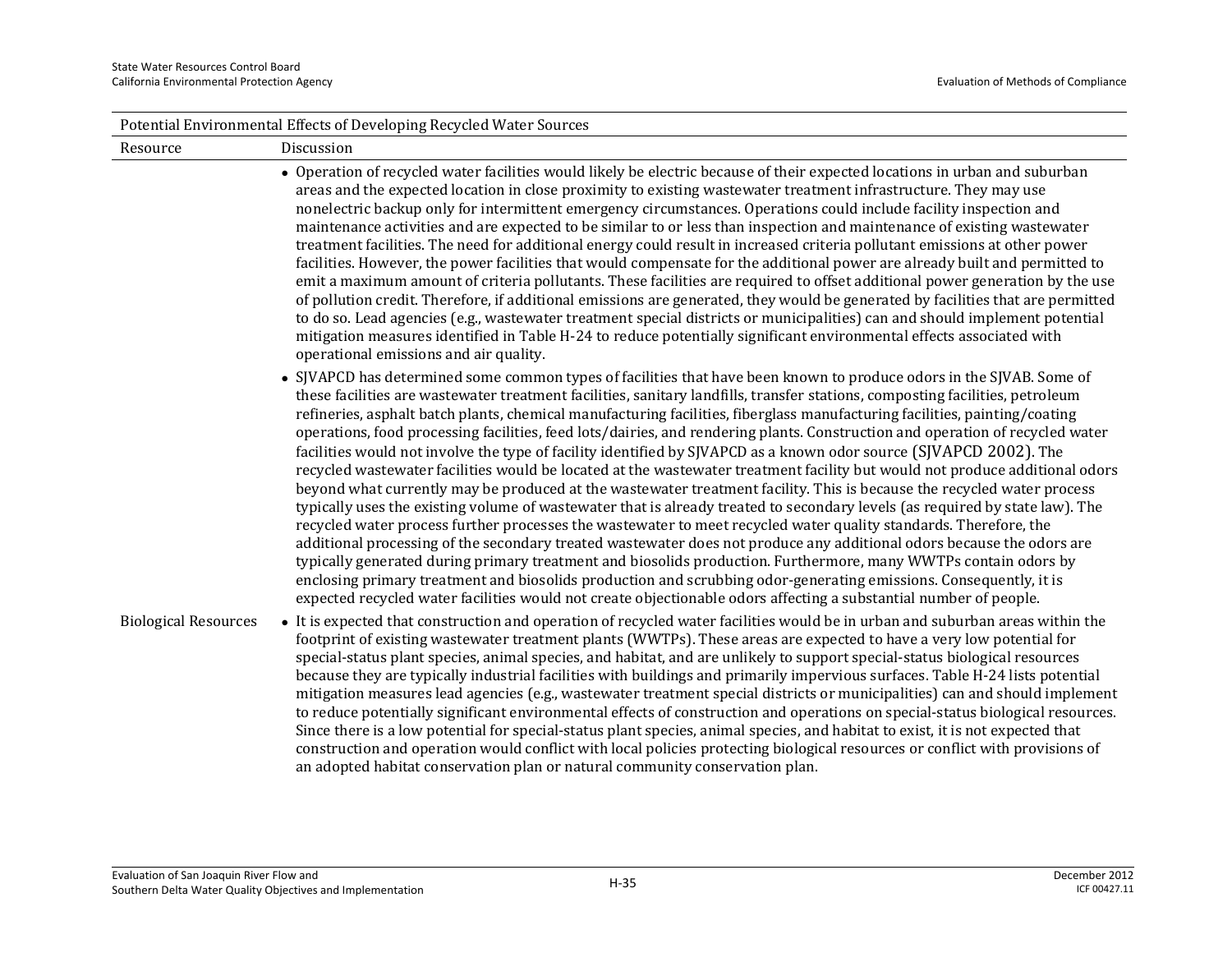| Potential Environmental Effects of Developing Recycled Water Sources |                                                                                                                                                                                                                                                                                                                                                                                                                                                                                                                                                                                                                                                                                                                                                                                                                                                                                                                                                                                                                                                                                                                                                                                                                                                                                                                                                 |  |
|----------------------------------------------------------------------|-------------------------------------------------------------------------------------------------------------------------------------------------------------------------------------------------------------------------------------------------------------------------------------------------------------------------------------------------------------------------------------------------------------------------------------------------------------------------------------------------------------------------------------------------------------------------------------------------------------------------------------------------------------------------------------------------------------------------------------------------------------------------------------------------------------------------------------------------------------------------------------------------------------------------------------------------------------------------------------------------------------------------------------------------------------------------------------------------------------------------------------------------------------------------------------------------------------------------------------------------------------------------------------------------------------------------------------------------|--|
| Resource                                                             | Discussion                                                                                                                                                                                                                                                                                                                                                                                                                                                                                                                                                                                                                                                                                                                                                                                                                                                                                                                                                                                                                                                                                                                                                                                                                                                                                                                                      |  |
|                                                                      | • It is expected that operation of recycled wastewater facilities would not result in any increased volume of treated effluent<br>discharged or a change in the quality of the treated effluent discharged as a result of the recycling process that could affect<br>special-status fish species. This is because the recycled water would be distributed to end users and be counter to the<br>principle of recycling wastewater to then discharge it from the wastewater facility. Therefore, it is not expected to affect<br>special-status fish species or the migration of such species.                                                                                                                                                                                                                                                                                                                                                                                                                                                                                                                                                                                                                                                                                                                                                   |  |
|                                                                      | • Use of recycled water by consumers (e.g., golf courses or industrial processes) could result in runoff entering receiving<br>water and potentially affecting aquatic resources. However, consumers are required to have management plans to control<br>runoff and reduce receiving water inflow. Specifically the applicable regional water quality control board is required by the<br>California Code of Regulations, Title 22, Division 4, to issue a Master Water Recycling Permit that includes specific<br>requirements for the use of recycled water (SDRWQCB 2009). Furthermore, the quality of recycled water for such uses is<br>highly regulated by the regional water quality control boards and the California Department of Public Health by regulations<br>or laws such as the Health and Safety Code (Division 104, Part 12, Chapter 4, Article 7, § 116551) and approaches potable<br>quality (CDPH 2011).                                                                                                                                                                                                                                                                                                                                                                                                                   |  |
| <b>Cultural Resources</b>                                            | • Construction and operation of recycled water facilities would likely exist in urban and suburban areas adjacent or within<br>close proximity to existing wastewater treatment facilities and infrastructure. While it is unknown if cultural resources exist<br>in these locations, these areas would have likely been previously disturbed during the construction of the existing<br>wastewater treatment facilities, thus reducing the potential for significant unknown cultural resources to exist. Operation of<br>recycled water facilities would have a very low potential to affect cultural resources because operation would consist of<br>distributing recycled water in pipes (generally located underground).                                                                                                                                                                                                                                                                                                                                                                                                                                                                                                                                                                                                                   |  |
|                                                                      | • Construction and operation of the distribution system to distribute recycled water would include laying pipeline generally<br>along the rights-of-way of existing roads. Construction of the distribution system has the potential to encounter significant<br>unknown buried cultural resources because it cannot be predicted with certainty whether significant unknown buried<br>cultural deposits are currently present or absent within these sediments. At this time, however, no specific projects have<br>been proposed, and the actual future distribution system alignments are unknown. Even so, given that most of the<br>construction would occur within highly developed public rights-of-way where much of the sediments have been previously<br>disturbed, the potential to encounter significant buried cultural resources is greatly reduced. Therefore, there is a very low<br>potential for unknown cultural resources to be located in these areas. Lead agencies (e.g., wastewater treatment special<br>districts or municipalities) can and should implement potential mitigation measures identified in Table H-24 to reduce<br>potentially significant environmental effects associated with construction on cultural resources should unknown significant<br>cultural resources be discovered during construction. |  |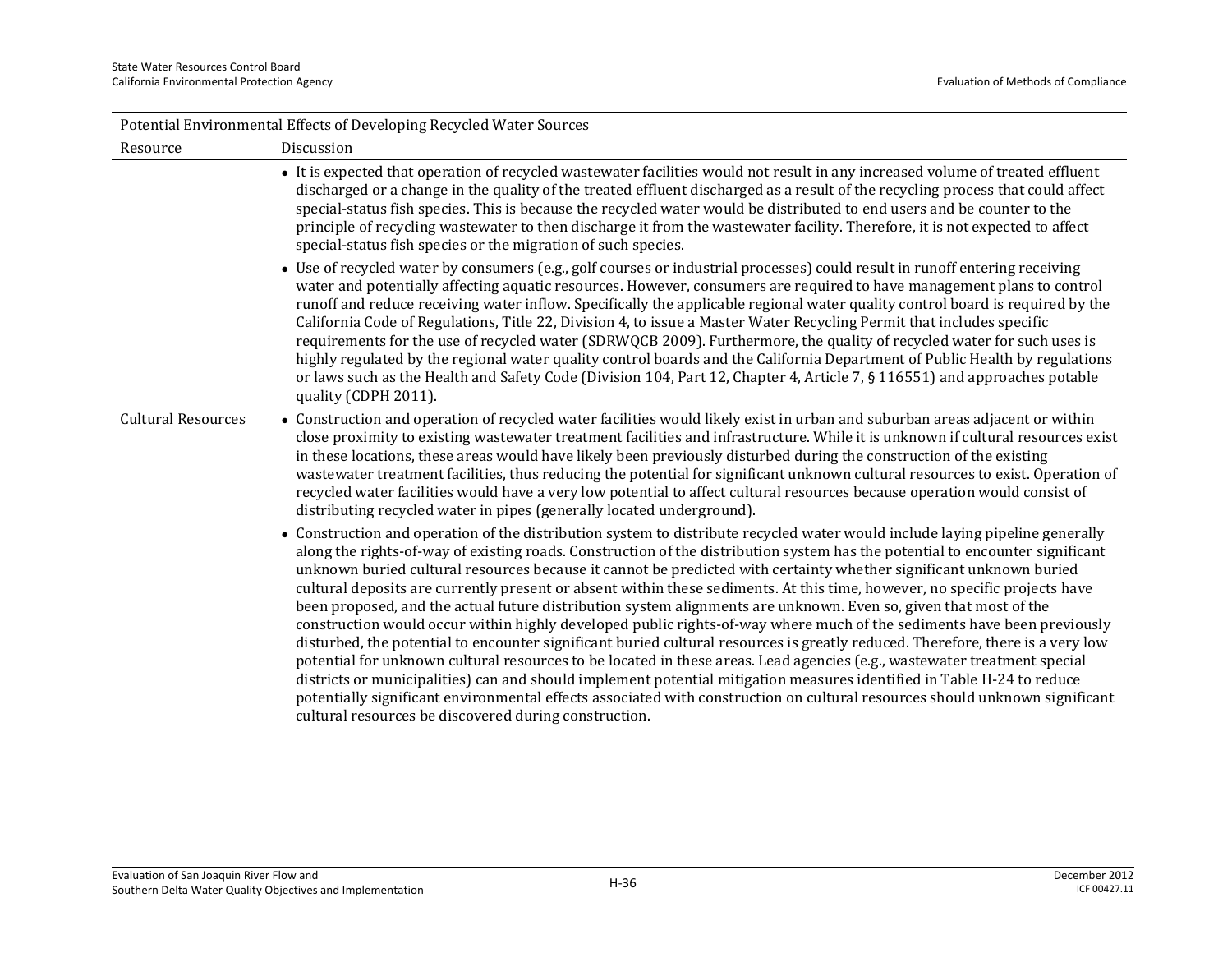|                   | Potential Environmental Effects of Developing Recycled Water Sources                                                                                                                                                                                                                                                                                                                                                                                                                                                                                                                                                                                                                                                                                                                                                                                                                                                                                                                                                                                                                                                                                                                                                                                     |  |  |
|-------------------|----------------------------------------------------------------------------------------------------------------------------------------------------------------------------------------------------------------------------------------------------------------------------------------------------------------------------------------------------------------------------------------------------------------------------------------------------------------------------------------------------------------------------------------------------------------------------------------------------------------------------------------------------------------------------------------------------------------------------------------------------------------------------------------------------------------------------------------------------------------------------------------------------------------------------------------------------------------------------------------------------------------------------------------------------------------------------------------------------------------------------------------------------------------------------------------------------------------------------------------------------------|--|--|
| Resource          | Discussion                                                                                                                                                                                                                                                                                                                                                                                                                                                                                                                                                                                                                                                                                                                                                                                                                                                                                                                                                                                                                                                                                                                                                                                                                                               |  |  |
|                   | • As described above, it is expected the wastewater treatment sites would be previously disturbed. Therefore, it is highly<br>unlikely human remains, typically buried at depths of six feet, would be disturbed during construction. If, in the highly<br>unlikely event human remains are uncovered during construction compliance with the State Health and Safety Code would<br>be required. As specified by Section 7050.5, no further disturbance would occur until the county coroner has made the<br>necessary findings as to origin and disposition pursuant to Public Resources Code 5097.98. If such a discovery occurs,<br>excavation or construction would halt in the area of the discovery, the area would be protected, and consultation and<br>treatment would occur as prescribed by law. If the coroner recognizes the remains to be Native American, he or she would<br>contact the Native American Heritage Commission, who shall appoint the Most Likely Descendent. Additionally, if the bones<br>are determined to be Native American, a plan would be developed regarding the treatment of human remains and<br>associated burial objects, and the plan shall be implemented under the direction of the Most Likely Descendent. |  |  |
| Geology and Soils | • There are no impact mechanisms associated with recycled water facilities that could result in an impact on or be affected<br>by: Alquist-Priolo faults, strong seismic shaking, seismic-related ground failure, expansive soils, soil erosion, loss of topsoil,<br>or landslides. Furthermore, any new facilities would be constructed using the latest geotechnical information for the site<br>specific conditions. Finally, recycled water facilities would not bring people to the risk of earthquakes or geologic hazards,<br>meaning the operation of the recycled water facilities would not substantially increase the number of people exposed to the<br>risk of earthquakes or geologic hazards because it would not draw people to earthquake areas or hazard locations not<br>already frequented. Table H-24 also lists potential mitigation measures that lead agencies (e.g., wastewater treatment<br>special districts or municipalities) can and should implement to reduce potentially significant impacts related to geology<br>and soils associated with construction.                                                                                                                                                              |  |  |
|                   | • The construction and operation of recycled water facilities would not involve constructing or operating septic tanks and<br>therefore septic tanks would not be affected by soils incapable of supporting the use of them or other alternative<br>wastewater disposal systems.                                                                                                                                                                                                                                                                                                                                                                                                                                                                                                                                                                                                                                                                                                                                                                                                                                                                                                                                                                         |  |  |
|                   | • Construction of recycled water facilities and the distribution system would result in limited ground-disturbing activities<br>that could cause soil erosion or loss of topsoil; however, ground-disturbing activities would be limited in duration and<br>geography. Furthermore, ground-disturbing activities of 1 acre or greater would require the need for preparation and<br>implementation of a Stormwater Pollution Prevention Plan (SWPPP), as required by the Central Valley Water Board. The<br>SWPPP would require soil and erosion control mechanisms. Table H-24 also lists potential mitigation measures that lead<br>agencies (e.g., wastewater treatment special districts or municipalities) can and should implement to reduce potentially<br>significant impacts related to soil erosion and stormwater runoff and erosion associated with construction.                                                                                                                                                                                                                                                                                                                                                                            |  |  |
|                   | • Increases in groundwater pumping are not expected to occur under the construction and operation of recycled water<br>facilities or the distribution system and may actually result in replenishment of groundwater resources or a reduction of the<br>groundwater pumping because the recycled water would be used as an alternative source of water.                                                                                                                                                                                                                                                                                                                                                                                                                                                                                                                                                                                                                                                                                                                                                                                                                                                                                                  |  |  |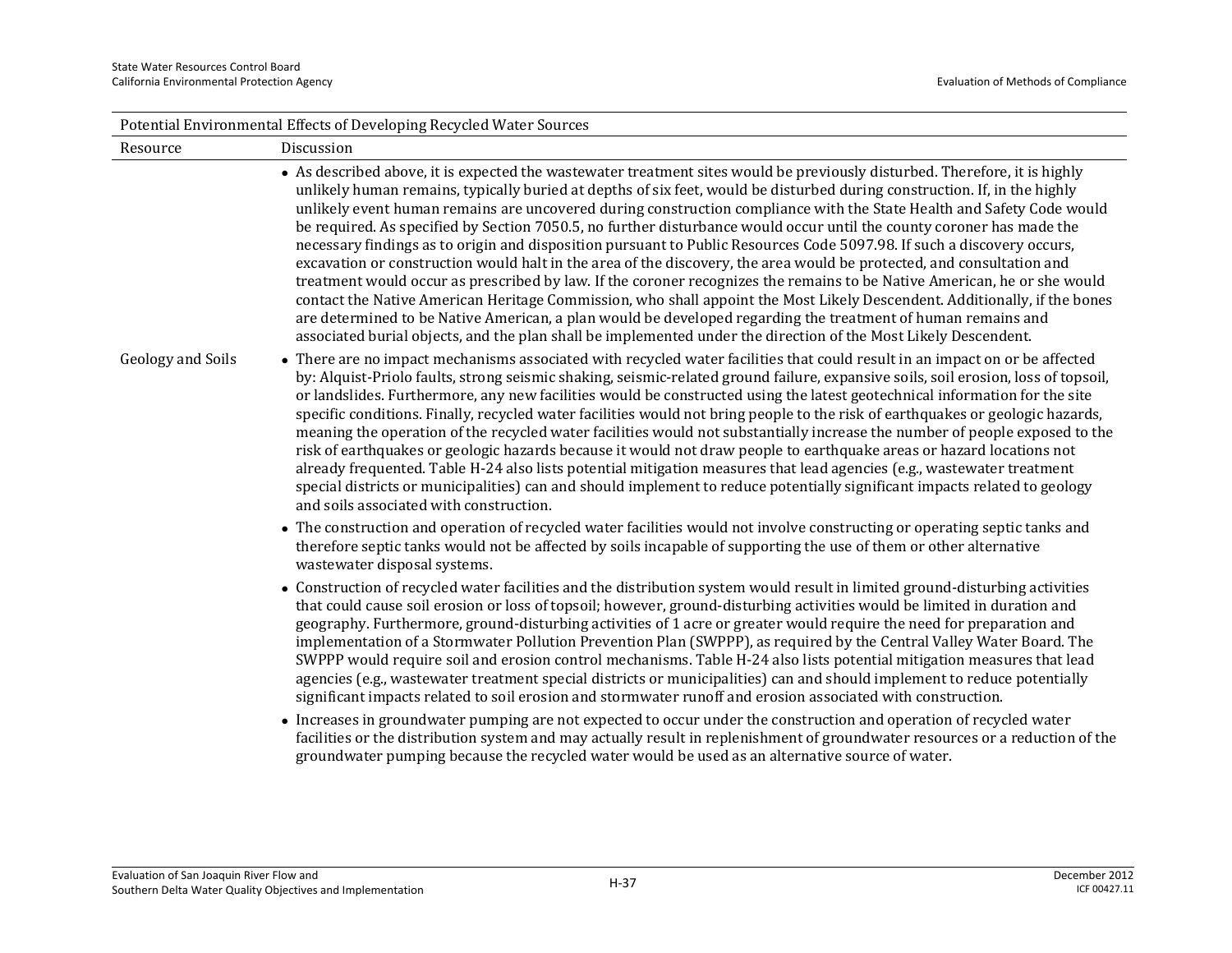| Potential Environmental Effects of Developing Recycled Water Sources |                                                                                                                                                                                                                                                                                                                                                                                                                                                                                                                                                                                                                                                                                                                                                                                                                                                                                                                                                                                                                                                                                                                                                                                                                                                                                                                                                                                                                                                                                                                                                                                                                                                                                                                                                                                                                                                                                            |  |
|----------------------------------------------------------------------|--------------------------------------------------------------------------------------------------------------------------------------------------------------------------------------------------------------------------------------------------------------------------------------------------------------------------------------------------------------------------------------------------------------------------------------------------------------------------------------------------------------------------------------------------------------------------------------------------------------------------------------------------------------------------------------------------------------------------------------------------------------------------------------------------------------------------------------------------------------------------------------------------------------------------------------------------------------------------------------------------------------------------------------------------------------------------------------------------------------------------------------------------------------------------------------------------------------------------------------------------------------------------------------------------------------------------------------------------------------------------------------------------------------------------------------------------------------------------------------------------------------------------------------------------------------------------------------------------------------------------------------------------------------------------------------------------------------------------------------------------------------------------------------------------------------------------------------------------------------------------------------------|--|
| Resource                                                             | Discussion                                                                                                                                                                                                                                                                                                                                                                                                                                                                                                                                                                                                                                                                                                                                                                                                                                                                                                                                                                                                                                                                                                                                                                                                                                                                                                                                                                                                                                                                                                                                                                                                                                                                                                                                                                                                                                                                                 |  |
| Greenhouse Gas<br>Emissions                                          | • Construction and operation of recycled water facilities would likely result in increased use of electricity and fuels.<br>Furthermore, the recycled water process is an energy-intensive process. However, the overall increased electrical load<br>would be extremely small compared to the existing electrical load. Therefore, it is unlikely to require the construction of<br>major new power generation or transmission facilities, and any potential air quality and greenhouse gas emissions would<br>be minor. Furthermore, one of the ways to offset greenhouse gas emissions is to implement water recycling practices or<br>policies; thus, constructing and operating water recycling facilities would support this. Table H-24 also lists potential<br>mitigation measures that lead agencies (e.g., wastewater treatment special districts or municipalities) can and should<br>implement to reduce potentially significant impacts on greenhouse gas emissions.                                                                                                                                                                                                                                                                                                                                                                                                                                                                                                                                                                                                                                                                                                                                                                                                                                                                                                          |  |
| Hazards and<br><b>Hazardous Materials</b>                            | • Construction of recycled water facilities would be short term and may involve the limited transport, storage, use, and<br>disposal of hazardous materials such as fuel and lubricating grease for motorized heavy equipment. Some examples of<br>typical hazardous materials handling are fueling and servicing construction equipment on the site and transporting fuels,<br>lubricating fluids, solvents, and bonding adhesives. These types of materials are not acutely hazardous, and storage,<br>handling, and disposal of these materials is regulated by local, county, and state laws. Furthermore, the quantities of these<br>materials used during construction would be small (e.g., less than 100 gallons) because construction would be limited in<br>duration. Therefore, if a spill occurred, it could be readily and easily contained. Table H-24 also lists potential mitigation<br>measures that lead agencies (e.g., wastewater treatment special districts or municipalities) can and should implement to<br>reduce potentially significant impacts associated with hazardous materials during construction.<br>• Operation of recycled water facilities could use chemicals during the wastewater treatment process, which could require                                                                                                                                                                                                                                                                                                                                                                                                                                                                                                                                                                                                                           |  |
|                                                                      | the routine transport, use, storage, and disposal of hazardous materials, such as chlorine gas, sulfur dioxide, and aqueous<br>ammonia. These materials are commonly used by WWTPs during their treatment process to comply with effluent discharge<br>standards set by the Central Valley Water Board. These chemicals are considered corrosive and represent inhalation,<br>ingestion, and contact hazards. WWTPs are required to have hazardous materials inventory (HMI) statements and a<br>consolidated contingency plan, as well as a federal risk management plan (RMP) and a California Accidental Release<br>Prevention Program (CalARP) RMP, to properly manage and control these hazardous materials per federal RMP regulations<br>(40 CFR Part 68) and the federal Occupational Safety and Health Administration's (OSHA) Process Safety Management<br>regulations (29 CFR Part 1910.119). The RMPs include the preparation of an offsite consequence analysis of worst-case<br>release of the stored chemicals, and preparation of emergency response plans, including coordination with local emergency<br>response agencies. The RMPs are required to be updated at least every 5 years and when there are significant changes to<br>the quantities of stored chemicals. In addition, The Hazardous Materials Release Response Plans and Inventory Act (also<br>known as the Business Plan Act) requires a business using hazardous materials to prepare a Business Plan describing the<br>facility, inventory, emergency response plans, and training programs. The local Certified Unified Program Agency (e.g., San<br>Joaquin County, Stanislaus County, or Merced County or local fire departments) and (U.S.) Environmental Protection Agency<br>(USEPA) have authority over the management of hazardous materials at WWTPs. Depending on the location of the WWTP, |  |
|                                                                      | these materials could be used within 1/4 mile of a school because WWTPs would likely be within urban and suburban areas<br>to serve the service area. Per existing regulations, the CalARP RMP would be updated accordingly to reflect the additional<br>volume of chemicals that might be transported, used, or disposed of as a result of the recycled water facilities. Added                                                                                                                                                                                                                                                                                                                                                                                                                                                                                                                                                                                                                                                                                                                                                                                                                                                                                                                                                                                                                                                                                                                                                                                                                                                                                                                                                                                                                                                                                                           |  |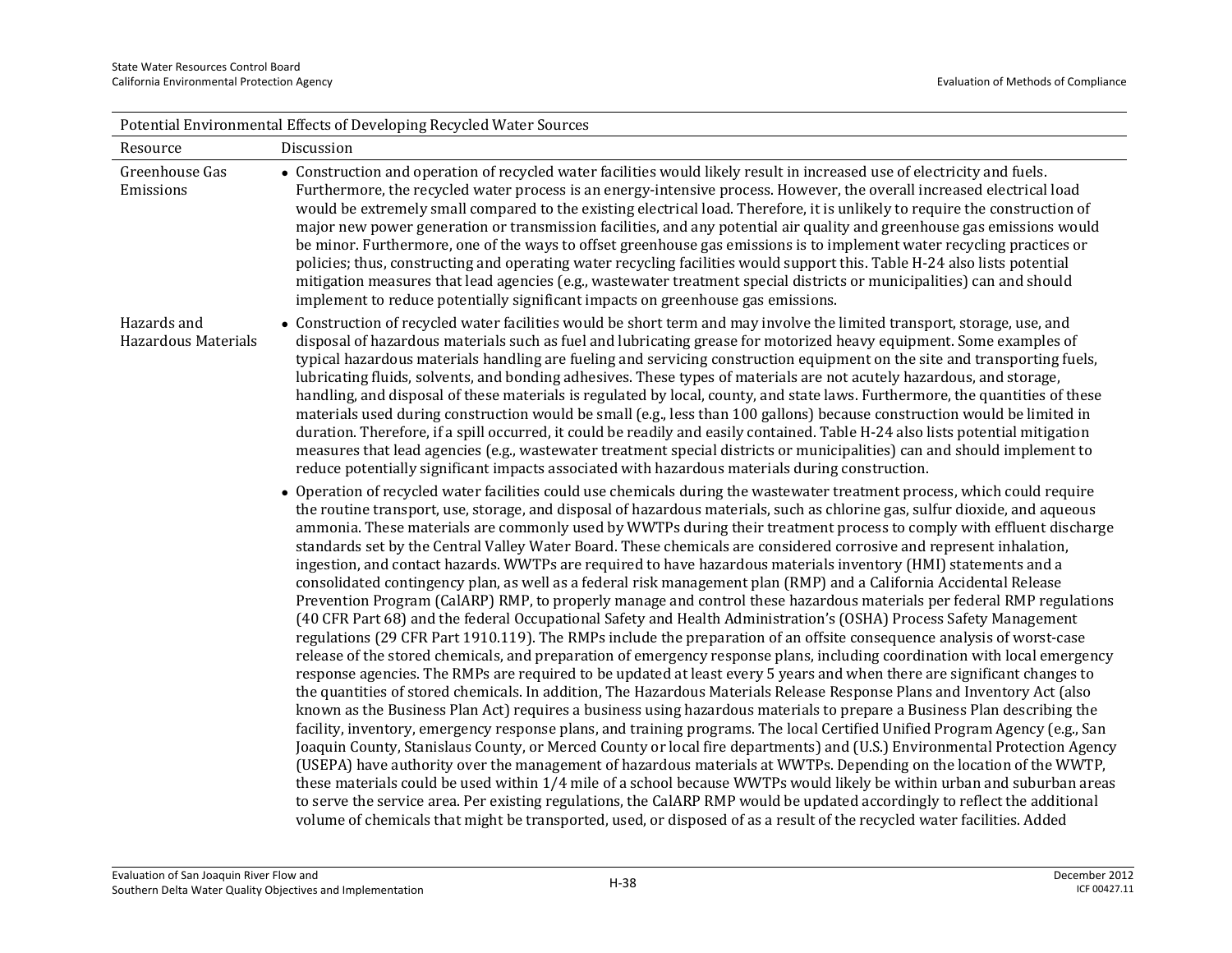|                                | Potential Environmental Effects of Developing Recycled Water Sources                                                                                                                                                                                                                                                                                                                                                                                                                                                                                                                                                                                                                                                                                                                                                                                                                                                                                                                                                                                                                                      |
|--------------------------------|-----------------------------------------------------------------------------------------------------------------------------------------------------------------------------------------------------------------------------------------------------------------------------------------------------------------------------------------------------------------------------------------------------------------------------------------------------------------------------------------------------------------------------------------------------------------------------------------------------------------------------------------------------------------------------------------------------------------------------------------------------------------------------------------------------------------------------------------------------------------------------------------------------------------------------------------------------------------------------------------------------------------------------------------------------------------------------------------------------------|
| Resource                       | Discussion                                                                                                                                                                                                                                                                                                                                                                                                                                                                                                                                                                                                                                                                                                                                                                                                                                                                                                                                                                                                                                                                                                |
|                                | transport, use, or disposal of chemicals would also require implementation of a revised CalARP RMP. As part of revising the<br>CalARP RMP, the wastewater facilities would evaluate if current containment systems would be adequate for the additional<br>truck deliveries and make any necessary modifications. Furthermore, Table H-24 also lists potential mitigation measures<br>that lead agencies (e.g., wastewater treatment special districts or municipalities) can and should implement to reduce<br>potentially significant impacts associated with hazardous materials during operation.                                                                                                                                                                                                                                                                                                                                                                                                                                                                                                     |
|                                | • Recycled water is not considered a hazardous waste (e.g., material that is corrosive, flammable, reactive, etc.). Furthermore,<br>there are many regulations which regulate the release, use, and management of recycled water to protect public health and<br>the environment. For example, purple pipe systems are required for new recycled water distribution systems so that the<br>systems are appropriately connected to the end use (e.g., landscaping). Therefore, people would not be exposed to hazards<br>or hazardous materials as a result of the use of recycled water.                                                                                                                                                                                                                                                                                                                                                                                                                                                                                                                  |
|                                | • Construction and operation of recycled water would not be a hazard or provide a safety concern to airports because<br>recycled water facilities would be constructed and operated within the existing footprint of wastewater treatment facilities<br>or within close proximity. Furthermore, distribution system would be underground.                                                                                                                                                                                                                                                                                                                                                                                                                                                                                                                                                                                                                                                                                                                                                                 |
|                                | • Construction and operation of recycled water facilities and distribution systems would not physically interfere with an<br>adopted emergency response plan since they would be located within existing facilities and the existing rights-of-way of<br>roads. During construction of the distribution facilities, road shoulders or lanes may be closed, but traffic construction<br>workers would be employed to direct and control traffic as is typical during work that occurs in the rights-of-way along<br>roads.                                                                                                                                                                                                                                                                                                                                                                                                                                                                                                                                                                                 |
|                                | • Construction and operation of recycled water facilities would not involve the construction of housing or an increase in<br>population and thus would not expose people or structures to wildland fires.                                                                                                                                                                                                                                                                                                                                                                                                                                                                                                                                                                                                                                                                                                                                                                                                                                                                                                 |
| Hydrology and Water<br>Quality | • Construction of recycled water facilities could result in temporary changes to drainages, erosion, or runoff associated with<br>typical construction activities, such as grading or preparation of land. As discussed earlier in this table (Geology and Soils),<br>soil disturbance of over 1 acre would require wastewater treatment special districts or municipalities to prepare and<br>implement a SWPPP. Table H-24 also lists potential mitigation measures that lead agencies (e.g., wastewater treatment<br>special districts or municipalities) can and should implement to reduce potentially significant impacts on hydrology and<br>water quality.                                                                                                                                                                                                                                                                                                                                                                                                                                        |
|                                | • It is likely that the recycled water facilities would be located in a flood hazard area because wastewater treatment facilities<br>are typically located adjacent to rivers and streams so they can discharge treated effluent into receiving waters. However,<br>because the recycled waste facilities would be located within the existing wastewater treatment footprint, the addition of<br>the recycled water facilities would not substantially add to the existing structures such that flood flows would be impeded<br>or redirected. Furthermore, the recycled water facilities would not substantially increase the number of people exposed to<br>the risk of flooding because they would not draw people to flood hazard locations. Construction of recycled water facilities<br>would not result in flooding or otherwise cause flooding. Table H-24 also lists potential mitigation measures that lead<br>agencies (e.g., wastewater treatment special districts or municipalities) can and should implement to reduce potentially<br>significant impacts on hydrology and water quality. |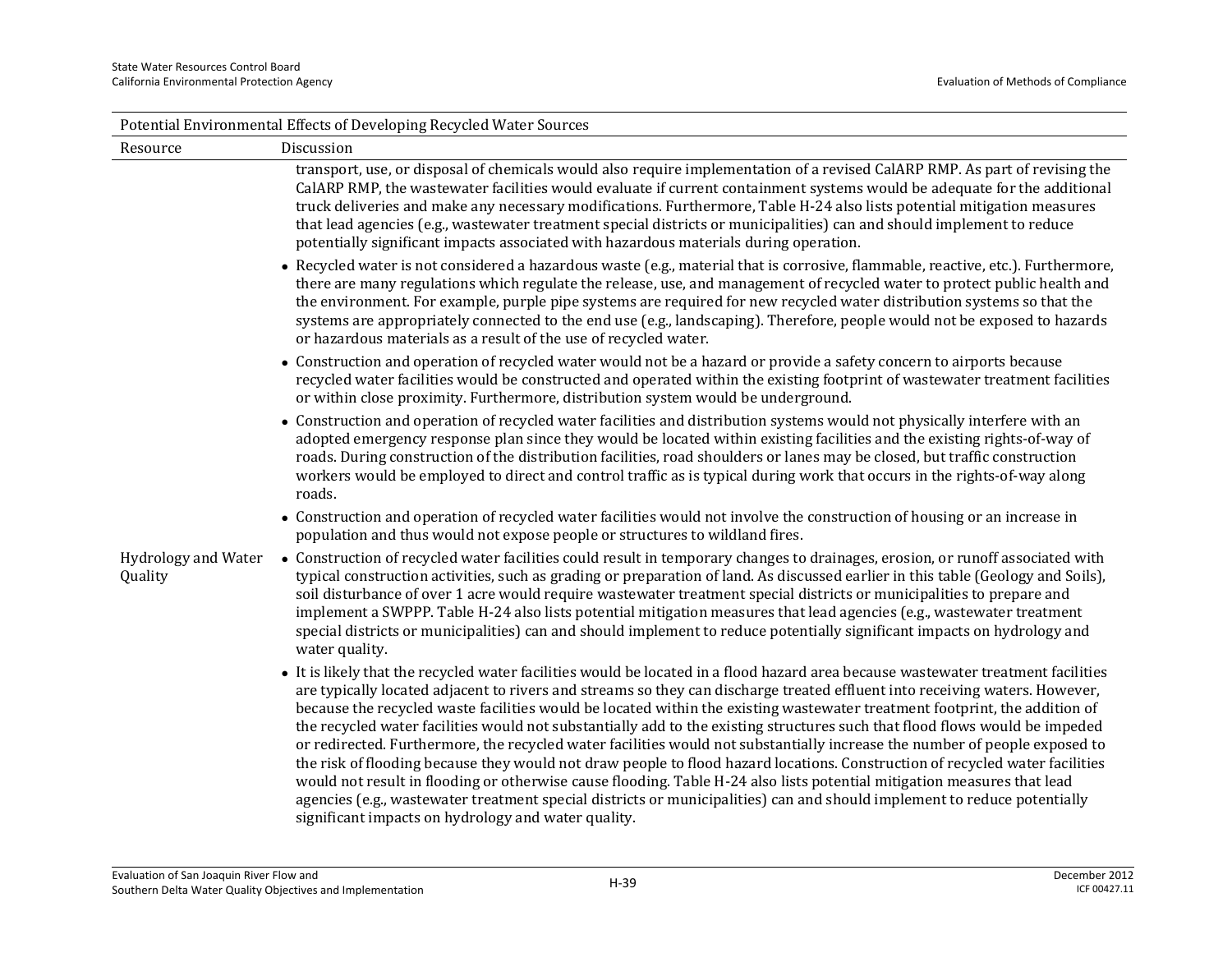| Potential Environmental Effects of Developing Recycled Water Sources |                                                                                                                                                                                                                                                                                                                                                                                                                                                                                                                                                                                                                                                                                                                                                                                                                                                                                                        |  |
|----------------------------------------------------------------------|--------------------------------------------------------------------------------------------------------------------------------------------------------------------------------------------------------------------------------------------------------------------------------------------------------------------------------------------------------------------------------------------------------------------------------------------------------------------------------------------------------------------------------------------------------------------------------------------------------------------------------------------------------------------------------------------------------------------------------------------------------------------------------------------------------------------------------------------------------------------------------------------------------|--|
| Resource                                                             | Discussion                                                                                                                                                                                                                                                                                                                                                                                                                                                                                                                                                                                                                                                                                                                                                                                                                                                                                             |  |
|                                                                      | • The recycled wastewater facility would have to comply with all recycling wastewater regulations to prevent degradation of<br>water quality in receiving waters. Furthermore, it is not anticipated that the recycled water facility would actually discharge<br>the recycled water into receiving waters because the water would be distributed to users in the service area for their use.<br>The users of the recycled water (e.g., golf courses) would have to prepare plans and undergo inspections by the municipality<br>operating the WWTP and prepare management plans to control runoff and limit inflow into receiving waters.                                                                                                                                                                                                                                                             |  |
|                                                                      | • Construction of recycled water facilities would not result in depletion of groundwater or interfere with groundwater<br>recharge because they would generally take place within existing facility footprints and would not need substantial volumes<br>of water. Furthermore, operation of recycled water facilities could increase actual groundwater recharge if it is used to<br>inject into groundwater basins. Users of recycled water (e.g., golf courses) may reduce their use of groundwater because<br>they would have an alternative source of water by using the recycled water.                                                                                                                                                                                                                                                                                                          |  |
|                                                                      | • Construction and operation of recycled wastewater facilities would be located in areas of flat relief because these types of<br>facilities are typically not located on the side of steep slopes. Therefore, the locations would not support mudflows, which<br>typically need very steep slopes and large amounts of precipitation to occur. Furthermore, these areas would not be<br>adjacent to the ocean and, therefore, they would not be affected by tsunamis.                                                                                                                                                                                                                                                                                                                                                                                                                                 |  |
| Land Use and<br>Planning                                             | • Construction and operation of recycled water facilities would not physically divide an established community because they<br>would likely be located in the existing footprint of the wastewater facility.                                                                                                                                                                                                                                                                                                                                                                                                                                                                                                                                                                                                                                                                                           |  |
|                                                                      | • Construction and operation of recycled water facilities would be take place on the footprint of an existing WWTP or within<br>close proximity and thus would not conflict with land use designations or zoning because WWTPs are typically located in<br>areas that are for public facilities or industrial uses. If the recycled water facilities were inconsistent with applicable land<br>use plans, policies, and regulations, an amendment or variant from the local jurisdiction approving the discretionary action<br>associated with the recycled water facilities would be required by the project proponent prior to project approval and<br>construction. If no discretionary action were to occur as a result of the construction or operation of the recycled water<br>facilities, it is assumed it would not result in a conflict with local land use plans, policies and regulations. |  |
|                                                                      | • Potential conflictss with habitat conservation plans, natural community conservation plans, or other plans, policies and<br>regulations protecting biological species and resources are evaluated in Biological Resources.                                                                                                                                                                                                                                                                                                                                                                                                                                                                                                                                                                                                                                                                           |  |
| <b>Mineral Resources</b>                                             | • Construction and operation of recycled water facilities would have a very low potential to result in the removal or inability<br>to access state or locally designated mineral resource areas. This is because the recycled water facility site(s) would be<br>within existing WWTPs. Furthermore, if the recycled water facilities (or distribution pipelines) are located within a state or<br>locally designated mineral resource area, construction and operation of the recycled water facilities would not permanently<br>remove access to a mineral resource as there would be other locations around the facilities that could provide access to the<br>mineral resource.                                                                                                                                                                                                                    |  |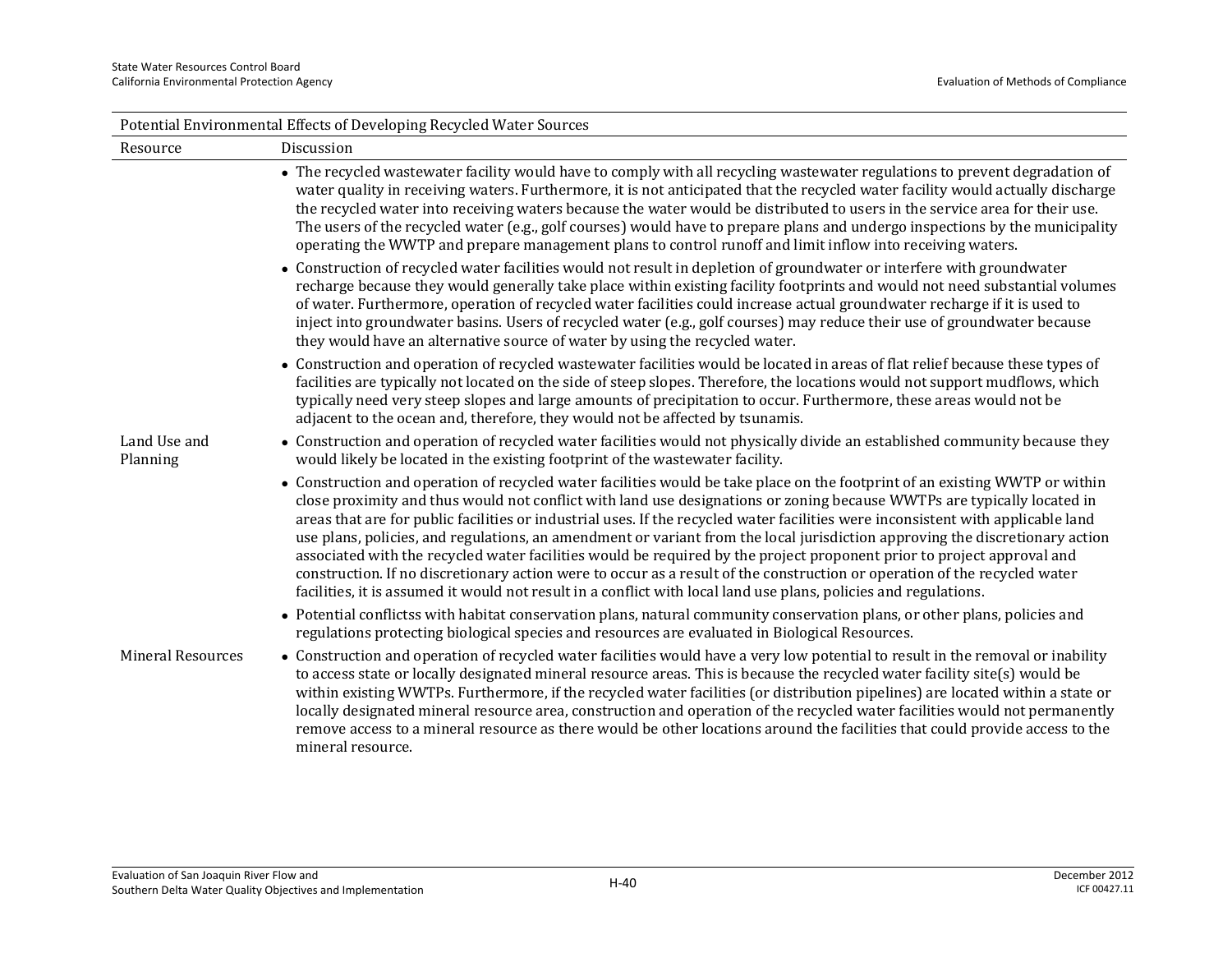|          | Potential Environmental Effects of Developing Recycled Water Sources                                                                                                                                                                                                                                                                                                                                                                                                                                                                                                                                                                                                                                                                                                                                                                                                                                                                                                                                                                                                                                                                                                       |  |  |
|----------|----------------------------------------------------------------------------------------------------------------------------------------------------------------------------------------------------------------------------------------------------------------------------------------------------------------------------------------------------------------------------------------------------------------------------------------------------------------------------------------------------------------------------------------------------------------------------------------------------------------------------------------------------------------------------------------------------------------------------------------------------------------------------------------------------------------------------------------------------------------------------------------------------------------------------------------------------------------------------------------------------------------------------------------------------------------------------------------------------------------------------------------------------------------------------|--|--|
| Resource | Discussion                                                                                                                                                                                                                                                                                                                                                                                                                                                                                                                                                                                                                                                                                                                                                                                                                                                                                                                                                                                                                                                                                                                                                                 |  |  |
| Noise    | • Construction of recycled water facilities could generate temporary noise or groundborne vibrations if pile driving is used. It<br>is likely that recycled water facilities would be constructed in areas with suitable land use designations and zoning for<br>infrastructure (e.g., public facilities or industrial) and thus would be unlikely to have sensitive receptors (e.g., residential<br>homes, hospitals, schools) to noise within close proximity. If sensitive receptors were adjacent to construction activities and<br>experienced construction noise, construction would be temporary and would be required to follow existing local noise<br>ordinances limiting the timing of construction (e.g., generally Mondays-Fridays, sometimes Saturdays, 7am-6pm, excluding<br>federal holidays and Sundays). Furthermore, Table H-24 lists potential mitigation measures that lead agencies (e.g.,<br>wastewater treatment special districts or municipalities) can and should implement to reduce potentially significant<br>impacts related to noise.                                                                                                      |  |  |
|          | • The operation of recycled water facilities may generate temporary noise during operation. However, the facilities would<br>likely not run continuously as there are peak hours during the day (e.g., early in the morning and the evening) when<br>wastewater is primarily generated. Additionally, the existing WWTPs already generate intermittent noise (e.g., from alarm<br>bells, pumps, and generators). Furthermore, it is anticipated there would be a very low probability that sensitive receptors<br>(e.g. residential homes, hospitals, schools) would be located within close proximity to experience the operating noise<br>generated because it is anticipated that the WWTPs would be located in areas with similar land uses (e.g., other public<br>facilities or industrial facilities). Finally, most of the wastewater treatment facilities are enclosed within buildings that can<br>act to mute the operating noise. Table H-24 lists potential mitigation measures that lead agencies (e.g., wastewater<br>treatment special districts or municipalities) can and should implement to reduce potentially significant impacts related to<br>noise. |  |  |
|          | • Construction of the distribution system would likely exceed noise standards established in local general plans or noise<br>ordinances. This construction would generally occur within public rights-of-way along roads. However, it is speculative to<br>know where distribution lines could be located; they could be located in residential neighborhoods or within immediate<br>proximity to other sensitive receptors (e.g., hospitals, schools, parks). However, Table H-24 lists potential mitigation<br>measures that lead agencies (e.g., wastewater treatment special districts or municipalities) can and should implement to<br>reduce potentially significant impacts related to noise.                                                                                                                                                                                                                                                                                                                                                                                                                                                                      |  |  |
|          | • Once operational, the distribution system would be located underground and would be used to transport recycled water to<br>end users. This would not result in any noise as it is not expected that new pumping stations or generators would be part of<br>operating the distribution system. Therefore, the operation of the distribution system would not exceed standards<br>established by a local general plan or noise ordinance.                                                                                                                                                                                                                                                                                                                                                                                                                                                                                                                                                                                                                                                                                                                                  |  |  |

 The construction and operation of recycled water facilities would not bring people within close proximity to an airport or expose people to airport noise.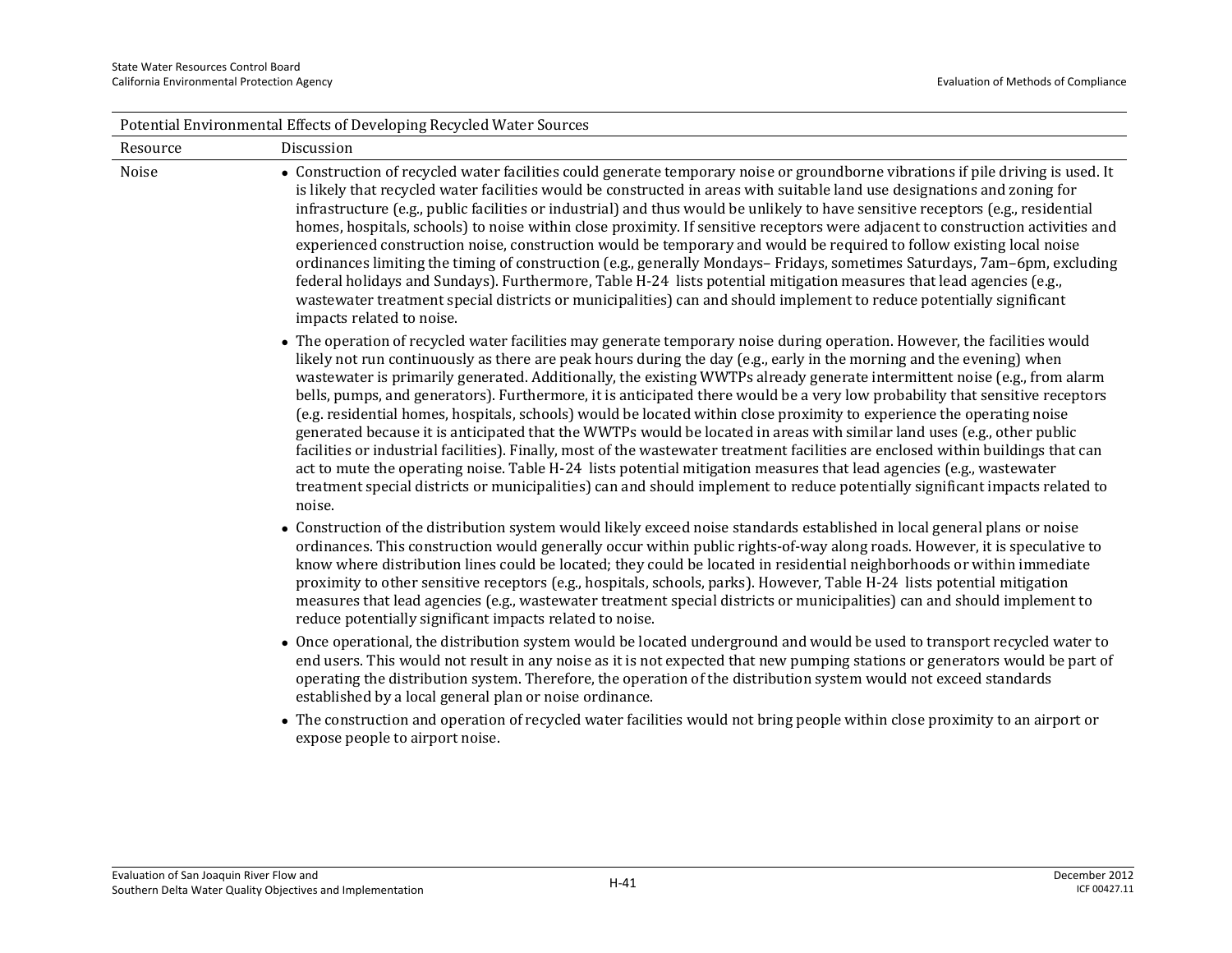| Potential Environmental Effects of Developing Recycled Water Sources |                                                                                                                                                                                                                                                                                                                                                                                                                                                                                                                                                                                                                                                                                                                                                                                                                                                                                                                                                                                                                                                                                                                                                                                                                                                                                                  |  |
|----------------------------------------------------------------------|--------------------------------------------------------------------------------------------------------------------------------------------------------------------------------------------------------------------------------------------------------------------------------------------------------------------------------------------------------------------------------------------------------------------------------------------------------------------------------------------------------------------------------------------------------------------------------------------------------------------------------------------------------------------------------------------------------------------------------------------------------------------------------------------------------------------------------------------------------------------------------------------------------------------------------------------------------------------------------------------------------------------------------------------------------------------------------------------------------------------------------------------------------------------------------------------------------------------------------------------------------------------------------------------------|--|
| Resource                                                             | Discussion                                                                                                                                                                                                                                                                                                                                                                                                                                                                                                                                                                                                                                                                                                                                                                                                                                                                                                                                                                                                                                                                                                                                                                                                                                                                                       |  |
| Population and<br>Housing                                            | • The construction and operation of recycled water facilities would not involve the construction of new homes or businesses,<br>the extension of roads, or other actions that may induce substantial property or population growth in an area. Furthermore,<br>it would not develop any amenities (e.g., malls, amusement parks, hotels, recreation areas) that would attract people to the<br>plan area. Finally, the facilities would be constructed and operated to replace a water source that was reduced (e.g. surface<br>water) rather than increasing capacity to serve new users.                                                                                                                                                                                                                                                                                                                                                                                                                                                                                                                                                                                                                                                                                                       |  |
|                                                                      | • The construction and operation of recycled water facilities would not displace substantial numbers of people and<br>necessitate the construction of replacement housing elsewhere because the facilities would be located in the existing<br>footprint of WWTPs, and the distribution system would be located in the rights-of-way of existing roads. Thus, no homes or<br>people would be displaced.                                                                                                                                                                                                                                                                                                                                                                                                                                                                                                                                                                                                                                                                                                                                                                                                                                                                                          |  |
| <b>Public Services</b>                                               | • The need for additional public services (e.g., fire protection, police protection, libraries, schools) or the deterioration of<br>existing public services typically results from an increase in population. As a location's population increases, the need for<br>additional or new public services and public service facilities generally increases. As discussed above, the construction and<br>operation of recycled wastewater facilities would not involve an increase in population or housing. In addition, these<br>actions would not include proposals for new housing and thus would not generate students or increase demands for school<br>services or facilities.                                                                                                                                                                                                                                                                                                                                                                                                                                                                                                                                                                                                               |  |
| Recreation                                                           | • Construction of recycled water facilities would likely occur within the footprint or immediately adjacent to existing<br>wastewater facilities. These facilities are typically located adjacent to receiving waters and in industrial or urban areas to<br>provide wastewater service to the urban, suburban, and industrial users of the wastewater system. So it is unlikely<br>recreational facilities would be located in areas where wastewater facilities currently exist. However, if recreational<br>facilities were located within very close proximity, construction of recycling facilities may affect them; however, it is<br>unlikely that there would be significant effects on recreational facilities because construction would be temporary and<br>limited. Construction and operation of recycled water facilities would not increase the use of existing parks or recreational<br>facilities and does not result in the construction of actual recreational facilities. Table H-24 lists potential mitigation<br>measures that lead agencies (e.g., wastewater treatment special districts or municipalities) can and should implement to<br>reduce potentially significant indirect impacts related to construction (noise, air quality, etc.) on recreational resources. |  |
| Transportation and<br>Traffic                                        | • Construction of recycled water facilities could result in some additional trips associated with construction workers.<br>Wastewater Treatment facilities may be located in urban and suburban areas that could already experience some<br>congestion. However, the temporary increased traffic during construction could exceed local or regional road trip<br>thresholds as it is unknown the number of construction trips that might be needed. Table H-24 lists potential mitigation<br>measures that lead agencies (e.g., wastewater treatment special districts or municipalities) can and should implement to<br>reduce potentially significant transportation and traffic impacts related to construction.                                                                                                                                                                                                                                                                                                                                                                                                                                                                                                                                                                              |  |
|                                                                      | • Operation of recycled water facilities would not generate additional trips beyond those required to maintain the existing<br>WWTP as operation of the new facilities would unlikely result in a substantial increase in the number of employees, thus the<br>amount of traffic generated on a daily basis would not increase.                                                                                                                                                                                                                                                                                                                                                                                                                                                                                                                                                                                                                                                                                                                                                                                                                                                                                                                                                                  |  |

Evaluation of San Joaquin River Flow and Southern Delta Water Quality Objectives and Implementation H-42 December <sup>2012</sup> ICF 00427.11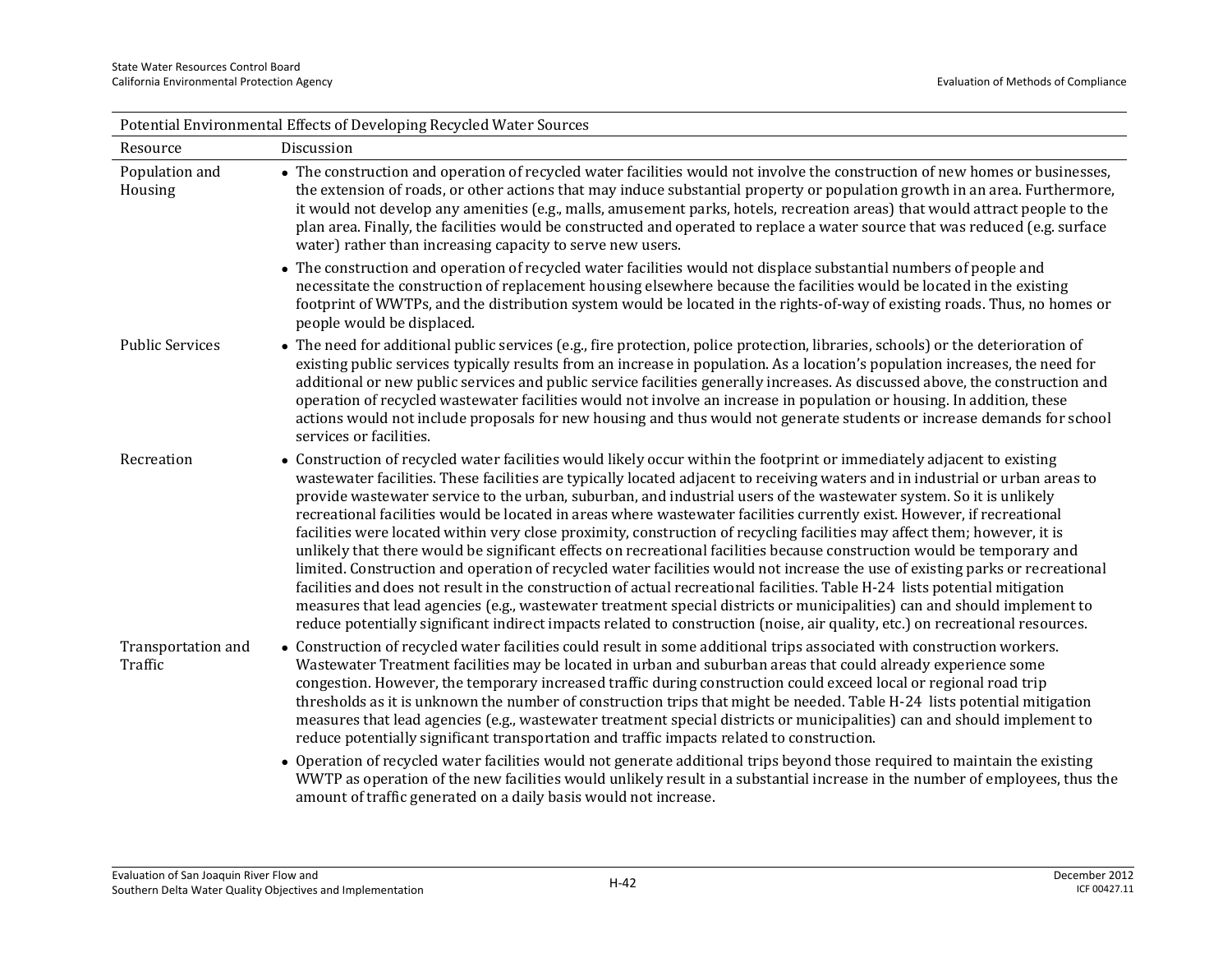| Potential Environmental Effects of Developing Recycled Water Sources |                                                                                                                                                                                                                                                                                                                                                                                                                                                                                                                                                                                                                                                                                                                                                                                                                                                                                                                      |
|----------------------------------------------------------------------|----------------------------------------------------------------------------------------------------------------------------------------------------------------------------------------------------------------------------------------------------------------------------------------------------------------------------------------------------------------------------------------------------------------------------------------------------------------------------------------------------------------------------------------------------------------------------------------------------------------------------------------------------------------------------------------------------------------------------------------------------------------------------------------------------------------------------------------------------------------------------------------------------------------------|
| Resource                                                             | Discussion                                                                                                                                                                                                                                                                                                                                                                                                                                                                                                                                                                                                                                                                                                                                                                                                                                                                                                           |
| <b>Utilities and Service</b><br>Systems                              | • Construction and operation of recycled water facilities would not be expected to exceed wastewater treatment<br>requirements of the Central Valley Water Board because it would not involve the discharge of treated effluent from a<br>WWTP. It would be contrary to the purpose of developing recycled water sources as a replacement for other water sources<br>if the wastewater treatment facility discharged the recycled water into receiving waters and did not deliver it to potential<br>users (e.g., golf courses or irrigation districts). Additionally, it would not result in a determination by the wastewater<br>treatment provider that it has inadequate capacity to meet the service area's demand because the wastewater facility would<br>continue to treat wastewater and the recycled water facilities would not increase the actual volume of wastewater<br>generated in the service area. |
|                                                                      | • Construction and operation of recycled water facilities involves construction at wastewater treatment facilities;<br>environmental effects are discussed earlier in this table (Aesthetics through Transportation and Traffic). Table H-24 lists<br>potential mitigation measures that lead agencies (e.g., wastewater treatment special districts or municipalities) can and<br>should implement to reduce potentially significant impacts related to all environmental resources.                                                                                                                                                                                                                                                                                                                                                                                                                                |
|                                                                      | • The construction and operation of recycled water facilities would not need the construction of additional stormwater drains<br>because the facilities would likely be built within the footprint of existing wastewater treatment facilities, which currently<br>have impervious surfaces that generate runoff, thus it is expected that existing stormwater infrastructure would be used.                                                                                                                                                                                                                                                                                                                                                                                                                                                                                                                         |
|                                                                      | • Construction and operation of recycled water facilities is not expected to generate a substantial increase in solid waste.<br>WWTPs currently generate solid waste in the form of biosolids and other byproducts of the treatment stream. While<br>recycled water facilities may also have some byproduct, it is anticipated it would be similar to the type and amount<br>currently generated by the wastewater treatment facility. Generally, this type of solid waste is not considered hazardous,<br>and the disposal of it follows all regulations and guidelines of solid waste at normal landfills. Furthermore, Table H-24 lists<br>potential mitigation measures that lead agencies (e.g., wastewater treatment special districts or municipalities) can and<br>should implement to reduce potentially significant impacts.                                                                               |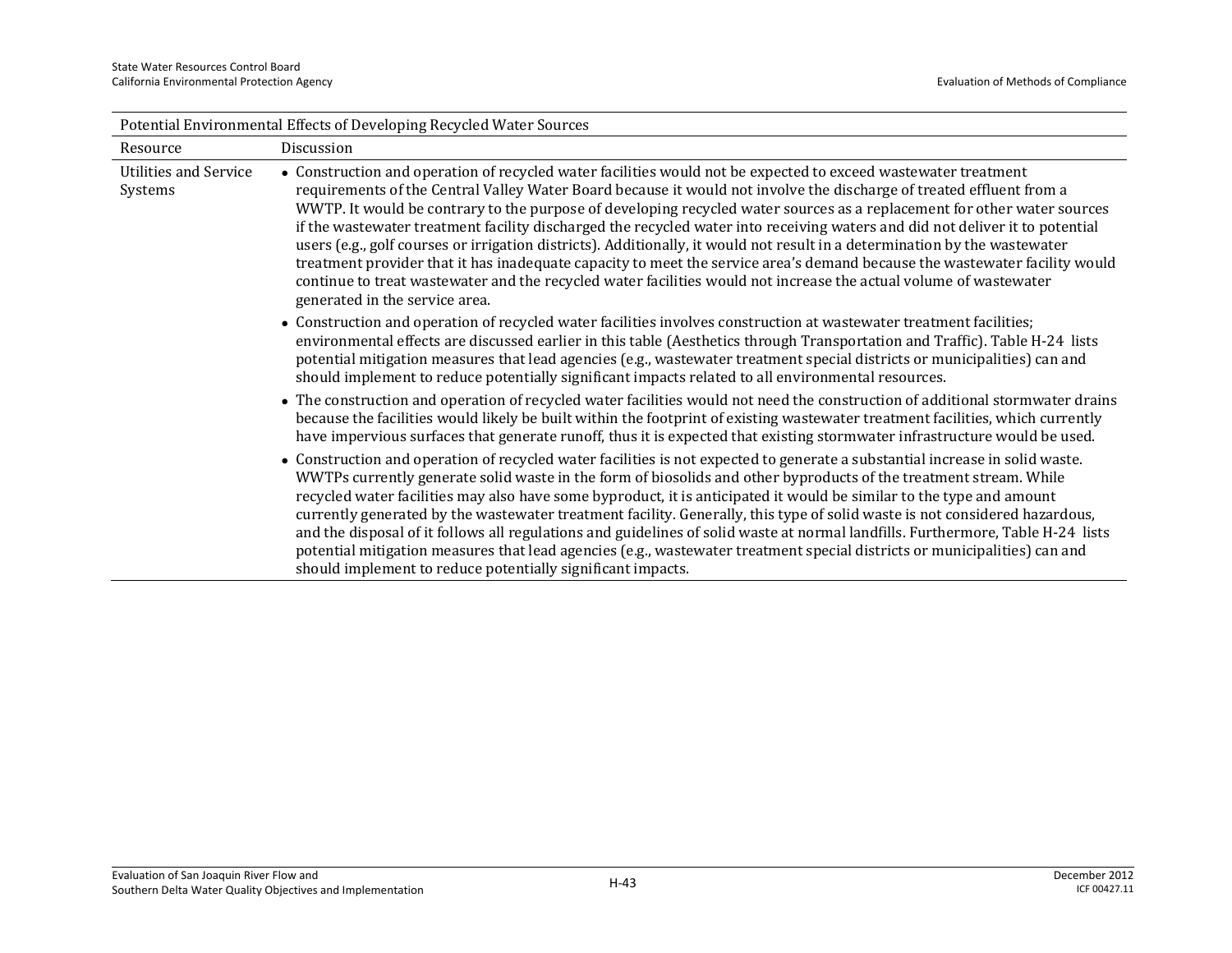# **H.3 Methods of Compliance for SDWQ Alternatives**

To achieve compliance with the numeric salinity objectives identified in the SDWQ alternatives, it is possible that the Central Valley Water Board may implement changes in the existing National Pollution Discharge Elimination System (NPDE) permits for point-source dischargers into the southern Delta (e.g., WWTPs). The changes to the NPDES permits may set the effluent discharge standards of the WWTPs to match the numeric objective (e.g., 1.0 dS/m or 1.4 dS/m). If these changes to NPDES permits were to occur, it is possible that service providers would undertake certain modifications. The regulated community (e.g., service providers) may choose to do one or a combination of many actions to achieve compliance with potential NPDES permit changes as a result of the SDWQ alternatives. The reasonably foreseeable methods of compliance that service providers may take to reduce salinity are:

- developing new source water supplies such that they have less salt;
- implementing salinity pretreatment programs that require industrial or commercial facilities or residential salinity source controls, which would reduce the amount of salts that are discharged to the sewer system;
- implementing salinity removal at the WWTP to remove salts via desalination before treated effluent is discharged to the southern Delta;
- implementing salinity removal through agricultural return flow salinity control before treated effluent is discharged to the southern Delta; or
- implementing low lift pumping stations in the southern Delta.

As a result of the SDWQ alternatives, it is possible that the Central Valley Water Board may implement a total maximum daily load (TMDL) for salinity in the southern Delta. If one were to be established, it may require agricultural users to reduce agricultural discharges to the southern Delta. If a TMDL were to be established, agricultural dischargers may possibly implement agricultural return flow salinity controls, such as changing the timing of the release of current discharges into the southern Delta or storing the agricultural discharge in evaporation ponds. The program of implementation for the SDWQ alternatives requires additional studies and monitoring of the southern Delta circulation and water levels. It is possible that additional studying and monitoring would determine the need for modifications of the temporary barriers. If this determination is made by the State Water Board, DWR may be required to install low lift pumping stations at the temporary barriers as a method of compliance.

The cost and environmental impacts of the actions associated with the methods of compliance by service providers, agricultural users, and DWR may implement are evaluated below. It should be noted that the regulated community could implement one, more than one, or none of the methods of compliance evaluated. Because it is unknown which members of the regulated community would decide on which method(s) of compliance, for the purposes of this discussion, the methods of compliance are analyzed separately.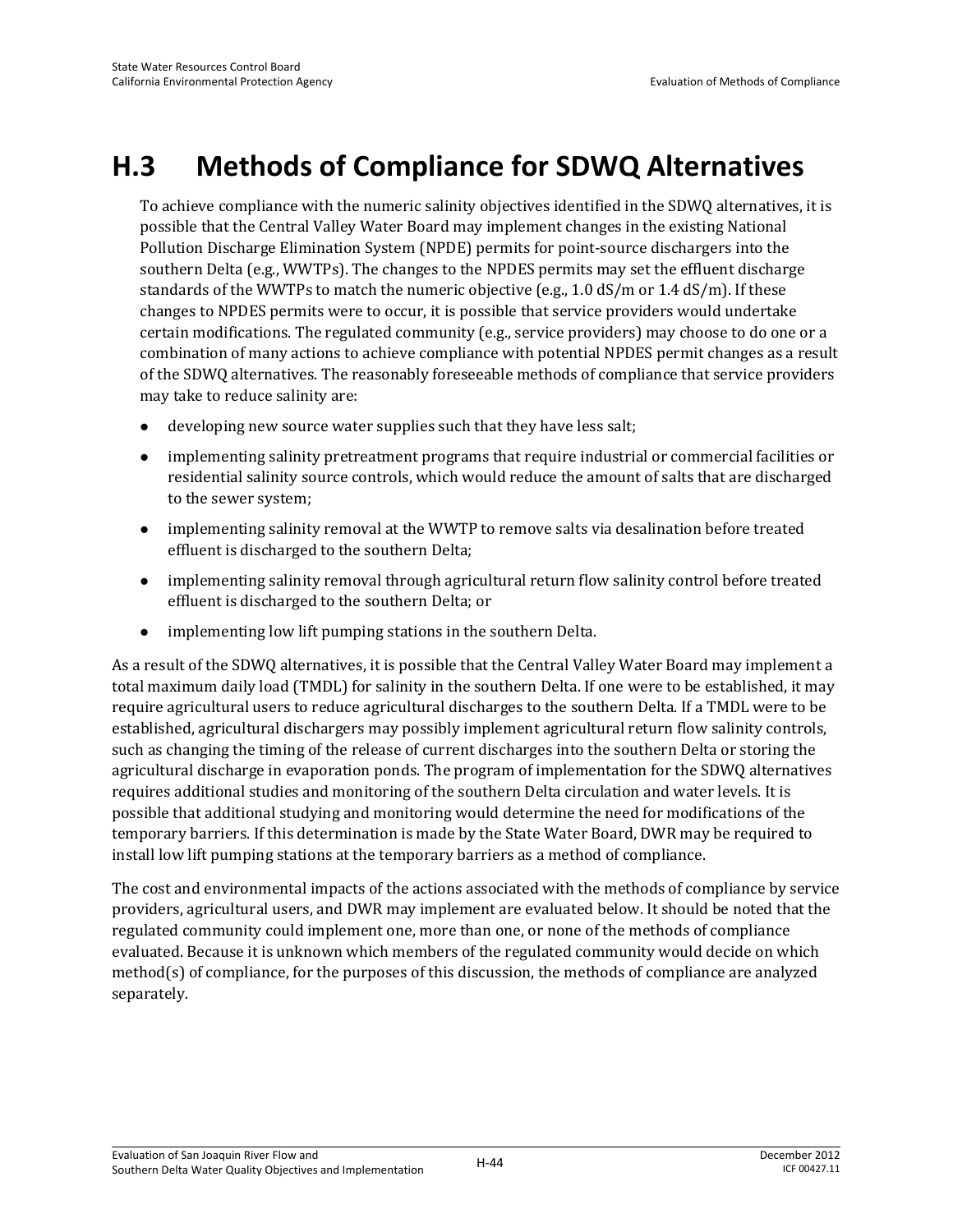# **H.3.1 New Source Water Supplies**

Water supplies with high salinity content can contribute to elevated salinity discharges to the southern Delta. Generally, water purveyors in the plan area (e.g., the Cities of Tracy, Manteca, and Modesto) rely on a combination of surface water and groundwater to meet potable water demand. Groundwater is typically more saline than surface water in the San Joaquin Basin. All things being equal, by reducing reliance on groundwater for potable water demand, salinity discharged to the southern Delta would decrease.

# **Cost Evaluation**

One method to reduce salinity discharges is to use more high water quality water (i.e., surface water) to meet water demands. To use more surface water, a water purveyor may need to enlarge existing structures (water intake, treatment facility, and pipelines and pumps), or build new structures.

One comparable project is the Davis-Woodland Water Supply Project (DWWSP). The DWWSP will construct a surface water intake, water treatment plant, pump stations, storage tanks, and associated transmission lines to develop 45,000 acre-feet per year (AFY) of new, high quality water resources on the Sacramento River. The DWWSP is in the planning and design phases at time of publication of this Substitute Environmental Document and is anticipated to start construction in 2014. The estimated project costs are detailed in Table H-11, *Design and Construction Costs for the Davis-Woodland Water Supply Project and Delta Water Supply Project* (WDCWA 2011).

The City of Stockton is nearing completion of its Delta Water Supply Project (DWSP) which will divert water pursuant to Water Code, Section 1485. Water Code, Section 1485 allows any municipality disposing of treated wastewater into the San Joaquin River (SJR) to seek a water right to divert a like amount of water, less losses, from the river downstream of the point of its wastewater discharge. The DWSP will develop 33,600 AFY of new water resources in the Delta. The DWSP is constructing a new surface water intake, water treatment plant, pump stations, and pipelines. The estimated project costs are also detailed in Table H-11 (Price pers. comm.).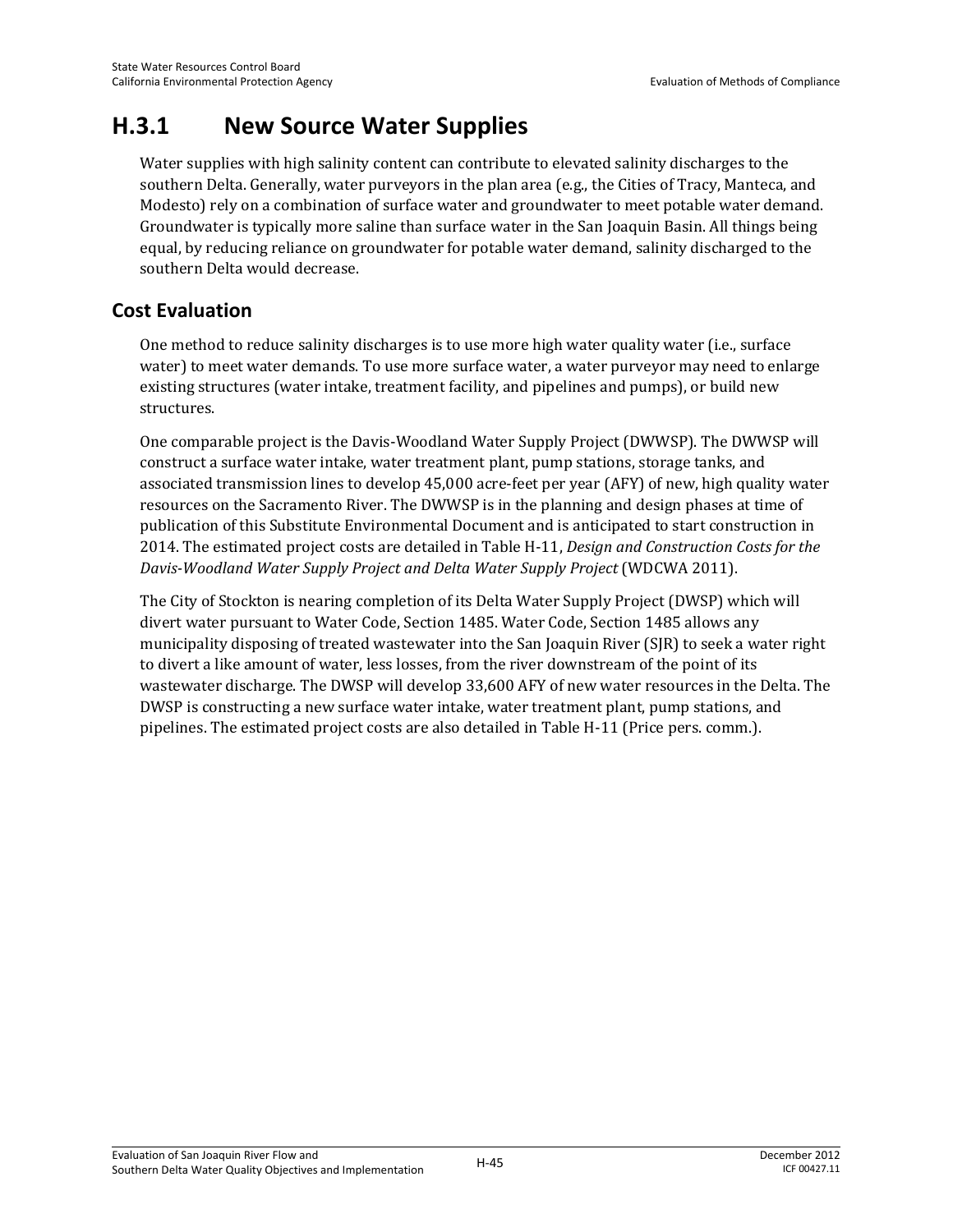| Cost Category                                                     | DWWSP (millions) | DWSP (millions) |
|-------------------------------------------------------------------|------------------|-----------------|
| Design and Construct Intake                                       | \$15.6           | \$22.3          |
| Design and Construct Treatment<br><b>Facilities and Pipelines</b> | \$236.9          | \$176.6         |
| Project Administration *                                          | \$33.1           | \$14.2          |
| Other Local Costs **                                              | \$51.4           | \$21.6          |
| Total                                                             | \$337            | \$234.7         |

#### **Table H-11. Design and Construction Costs for the Davis-Woodland Water Supply Project and Delta Water Supply Project**

Source: Price pers. Comm.

\* Project Administration includes environmental and construction permitting, land acquisitions, rights of way, pre-design, agency administration and contingency, program management, water rights permits, and water supply acquisition.

\*\* Other Local Costs includes costs to the water purveyor not included in the project, but necessary to integrate the project into the existing infrastructure.

All Costs in 2010 dollars.

DWWSP = Davis-Woodland Water Supply Project

DWSP = Delta Water Supply Project

Comparing these two projects, it would generally cost \$337–\$234.7 million to plan, design, manage, and construct the required facilities to develop 33,600–45,000 AFY of new surface water resources in the Delta.

# **Environmental Evaluation**

### **Summary of Potential Action**

Procuring and providing alternate low-salinity water source(s) to water users in a service area would reduce the salinity in the potable water used, ultimately lowering the salinity in the wastewater and treated effluent discharged from the WWTP. This action would require municipalities and/or water districts that serve customers in the southern Delta to obtain a new source of low-salinity water (e.g., purchasing surface water diversions from senior surface water users) and would likely require modifications to existing water supply distribution system(s) or the construction and operation of new water supply distribution system(s). The water supply distribution system(s) would take the new source of low-salinity water and distribute it within the water district service area. Municipalities and/or water districts with service areas within the southern Delta or that provide water to customers who ultimately discharge treated effluent into the southern Delta and could implement changes to their distribution system(s) include: the City of Manteca, Lathrop, and Raymus Village; City of Tracy; City of Stockton and Stockton East Water District.

The location, timing of construction, details of operation, and source of low-salinity water are all unknown. However, it is expected that obtaining an alternative source of low-salinity water would require the construction and operation of underground pipes and/or above-ground canals and pump stations to distribute water from one unknown location to another. Underground pipes would be typically located within existing rights-of-way of roads, adjacent to existing utility lines approximately 3–8 feet below ground surface. If canals were to be used, the location and volume of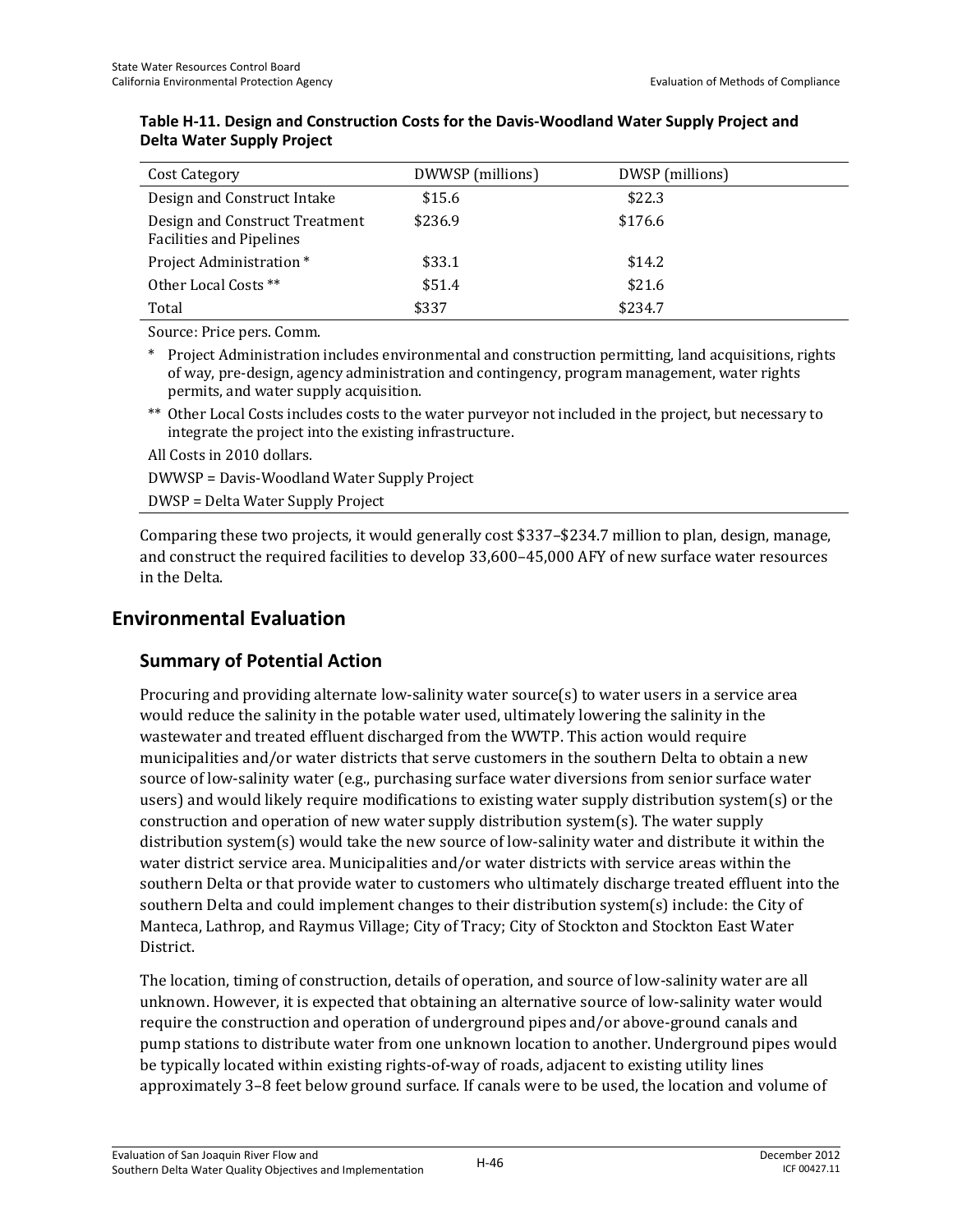canals are unknown. If pump stations are used, they would likely be located adjacent to the canals or the pipelines, but the location is unknown.

# **Potential Environmental Effects**

Construction of new source water supply facilities would likely result in temporary, and highly localized, effects typically associated with similar activities, such as air quality effects and ground disturbance. As noted above, it is likely that such facilities would be constructed in areas that are already disturbed by urban development, and most facilities would be located within existing facility footprints and rights-of-way of existing roads. Depending on the precise location, new diversion facilities could have the potential for aquatic resources effects during construction and operation, which would need to be evaluated and mitigated as part of the project level analysis. The construction and operation of such facilities are highly regulated, and any such project would be required to comply with these regulations. In addition, because such facilities would be publiclyowned by either water supply purveyors and service districts or WWTP service districts and subject to CEQA, any new projects would undergo the appropriate level of CEQA and other required regulatory compliance at the time they are proposed. Implementation of these potential methods of compliance would improve salinity conditions in the southern Delta, thereby slightly improving conditions for agricultural uses and aquatic resources.

Table H-12, *Potential Environmental Effects of New Source Water Supply Facilities*, summarizes the potential environmental effects associated with new source water supply facilities. Table H-24, *Potential Mitigation Measures for Construction and Operation Activities Related to Methods of Compliance,* at the end of this appendix, lists potential mitigation measures associated with the construction or operation of the methods of compliance and is referenced in Table H-12 where appropriate.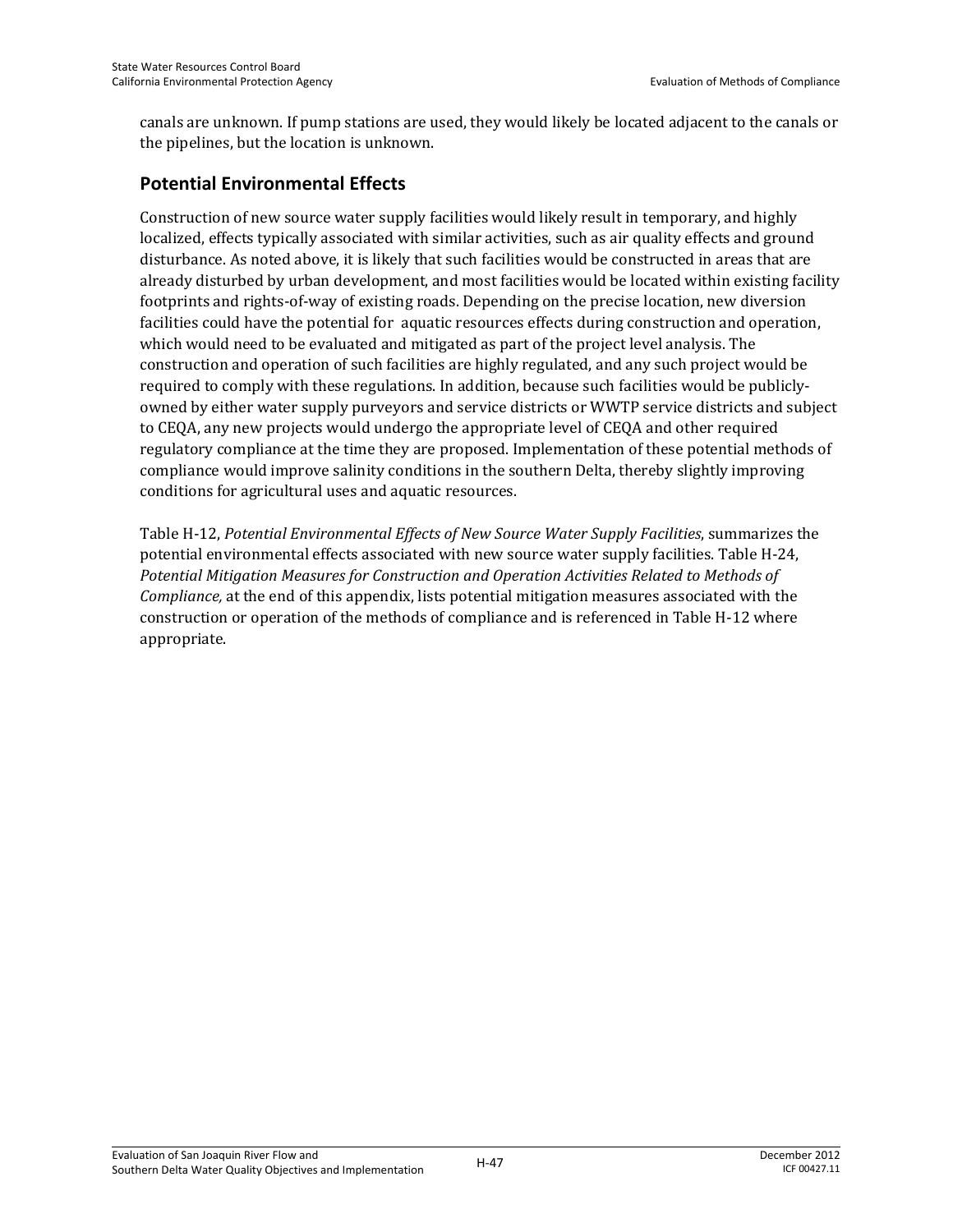### **Table H-12. Potential Environmental Effects of New Source Water Supply Facilities**

| Potential Environmental Effects of New Source Water Supply Facilities |                                                                                                                                                                                                                                                                                                                                                                                                                                                                                                                                                                                                                                                                                                                                                                                                                                                                                                                                                                                                                                                                                                                                                                                                                                                                                                                                                 |  |
|-----------------------------------------------------------------------|-------------------------------------------------------------------------------------------------------------------------------------------------------------------------------------------------------------------------------------------------------------------------------------------------------------------------------------------------------------------------------------------------------------------------------------------------------------------------------------------------------------------------------------------------------------------------------------------------------------------------------------------------------------------------------------------------------------------------------------------------------------------------------------------------------------------------------------------------------------------------------------------------------------------------------------------------------------------------------------------------------------------------------------------------------------------------------------------------------------------------------------------------------------------------------------------------------------------------------------------------------------------------------------------------------------------------------------------------|--|
| Resource                                                              | Discussion                                                                                                                                                                                                                                                                                                                                                                                                                                                                                                                                                                                                                                                                                                                                                                                                                                                                                                                                                                                                                                                                                                                                                                                                                                                                                                                                      |  |
| Aesthetics                                                            | • Construction and operation of new source water supply facilities could include the addition of pipelines, canals, small lift or<br>pump stations, and tie-in stations to existing intakes of existing water treatment plants. These types of facilities would not be<br>expected to significantly affect the visual character or quality of an area. Generally, these would unobtrusive structures, with<br>low profiles and a very low potential to affect existing sensitive receptors (e.g., residents or recreationists). Construction may<br>involve lighting for safety. Impacts would depend on the location of sensitive receptors to potential construction lighting;<br>however, lighting would be temporary and limited in scope, scale, and duration. Furthermore, many of the facilities (such as<br>pipelines) would likely be located below ground surface and, once operational, would not have the ability to affect the visual<br>quality or character of an area. Table H-24, Potential Mitigation Measures for Construction and Operation Activities Related to<br>Methods of Compliance, identifies potential mitigation measures lead agencies (e.g., municipalities or municipal water<br>purveyors) can and should implement to reduce potentially significant environmental effects associated with light and glare. |  |
| Agriculture and<br><b>Forestry Resources</b>                          | • Construction and operation of new source water supply facilities such as pipelines, small lift or pump stations, and tie in<br>stations, would not be expected to be located on agricultural lands because they are expected to be located along the rights of<br>way of existing roads or close to existing water supply infrastructure. If canals are constructed and operated, there is the<br>potential for canals to remove some amount of agricultural lands; however, the amount cannot be quantified because the<br>location of the canals is unknown. But it is expected that agricultural uses in the southern Delta would benefit from the<br>reduction in salinity discharges provided by the new source water supplies and thus potentially offset any agricultural land<br>that might be indirectly affected by the new source water supplies. Table H-24 identifies potential mitigation measures lead<br>agencies (e.g., municipalities or municipal water purveyors) can and should implement to reduce potentially significant<br>environmental effects associated with removal of agricultural resources.                                                                                                                                                                                                                  |  |
| Air Quality                                                           | • Construction and operation of new source water supply facilities would likely be located in the San Joaquin Valley Air Basin<br>(SJVAB), which generally covers San Joaquin, Stanislaus, Merced, and Madera Counties. Particulate matter (PM10 and PM2.5)<br>and ozone are of particular concern in the basin. The State of California has classified the SJVAB as being a severe<br>nonattainment area for ozone and a nonattainment area for PM10 and PM2.5. The San Joaquin Valley Air Pollution Control<br>District (SJVAPCD) has adopted an air quality improvement plan that addresses nitrous oxide ( $NOX$ ) and reactive organic<br>gases (ROG), both of which are ozone precursors and contribute to the secondary formation of PM10 and PM2.5.                                                                                                                                                                                                                                                                                                                                                                                                                                                                                                                                                                                     |  |
|                                                                       | • SJVAPCD's published guidelines, Guide for Assessing Air Quality Impacts (SJVAPCD 2002) do not require the quantification of<br>construction emissions. Rather, the guidelines require implementation of effective and comprehensive feasible control<br>measures to reduce PM10 emissions (SJVAPCD 2002). SJVAPCD considers PM10 emissions to be the greatest pollutant of<br>concern when assessing construction-related air quality impacts and has determined that compliance with its Regulation<br>VIII, including implementation of all feasible control measures specified in its Guide for Assessing Air Quality Impacts<br>(SJVAPCD 2002), constitutes sufficient mitigation to reduce construction-related PM10 emissions to less-than-significant<br>levels and minimize adverse air quality effects. All construction projects must abide by Regulation VIII. Since the publication<br>of the district's guidance manual, the district has revised some of the rules comprising Regulation VIII. Guidance from district                                                                                                                                                                                                                                                                                                           |  |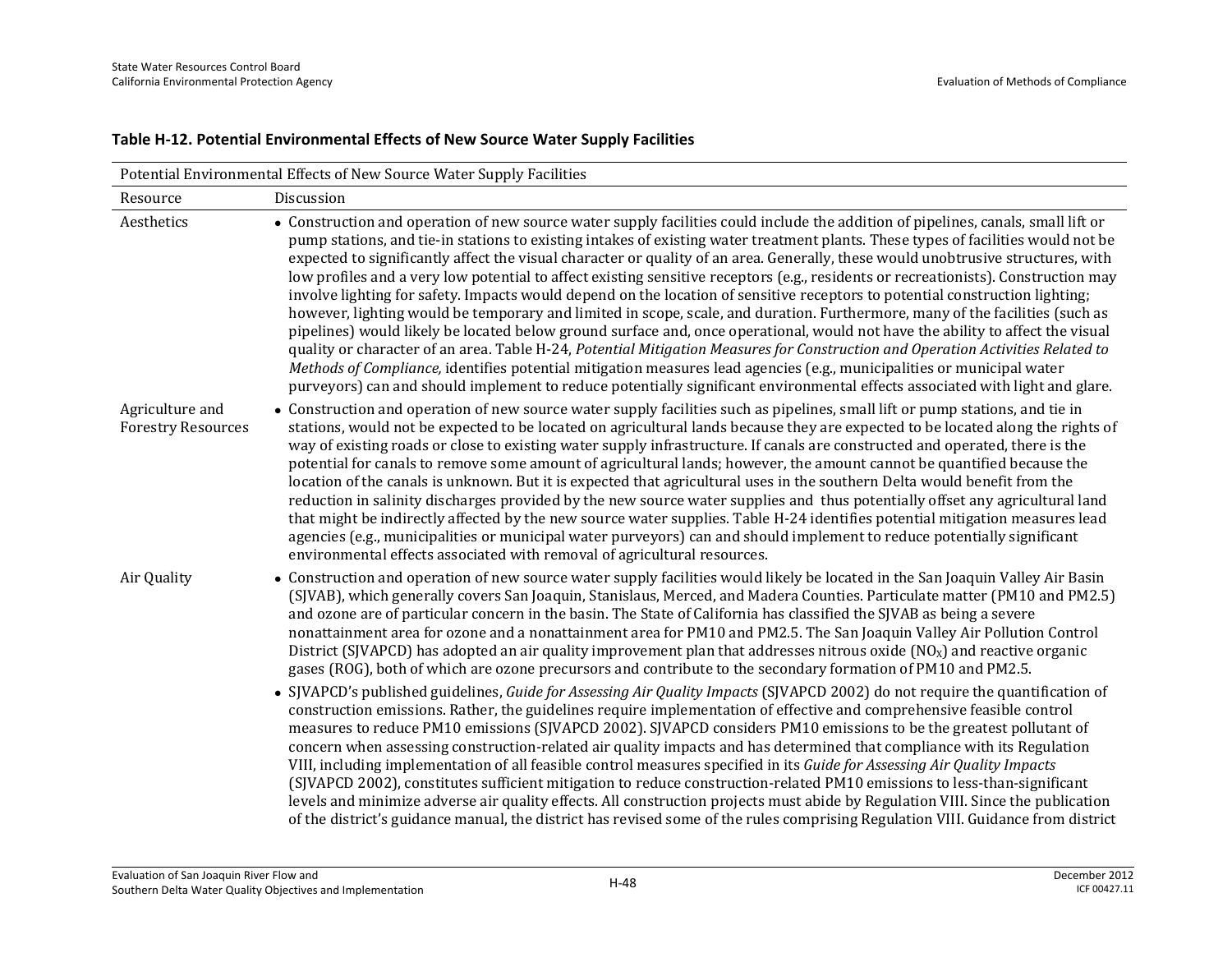|          | Potential Environmental Effects of New Source Water Supply Facilities                                                                                                                                                                                                                                                                                                                                                                                                                                                                                                                                                                                                                                                                                                                                                                                                                                                                                                                                                                                                                                                                                                                                                                                                                                                                                                                                                                                                                                                                |
|----------|--------------------------------------------------------------------------------------------------------------------------------------------------------------------------------------------------------------------------------------------------------------------------------------------------------------------------------------------------------------------------------------------------------------------------------------------------------------------------------------------------------------------------------------------------------------------------------------------------------------------------------------------------------------------------------------------------------------------------------------------------------------------------------------------------------------------------------------------------------------------------------------------------------------------------------------------------------------------------------------------------------------------------------------------------------------------------------------------------------------------------------------------------------------------------------------------------------------------------------------------------------------------------------------------------------------------------------------------------------------------------------------------------------------------------------------------------------------------------------------------------------------------------------------|
| Resource | Discussion                                                                                                                                                                                                                                                                                                                                                                                                                                                                                                                                                                                                                                                                                                                                                                                                                                                                                                                                                                                                                                                                                                                                                                                                                                                                                                                                                                                                                                                                                                                           |
|          | staff indicates that implementation of a Dust Control Plan would satisfy all of the requirements of SJVAPCD Regulation VIII<br>(Siong pers. comm.). Further consultation with SJVAPCD staff indicates that, though explicit thresholds for construction-<br>related emissions of ozone precursors are not enumerated in the Guide for Assessing and Mitigating Air Quality Impacts,<br>SJVAPCD considers it to be a significant impact when construction or operational emissions of ROG or $NOX$ exceed 10 tons<br>per year or if PM10 or PM2.5 emissions exceed 15 tons per year (Siong pers. comm.).                                                                                                                                                                                                                                                                                                                                                                                                                                                                                                                                                                                                                                                                                                                                                                                                                                                                                                                              |
|          | • Construction of new source water supply facilities would likely result in emissions associated with construction equipment<br>and construction worker truck trips, as well as fugitive dust emissions from ground disturbance. The quantity, duration, and<br>intensity of construction activity have an effect on the amount of construction emissions and related pollutant<br>concentrations occur at any one time. More emissions are typically generated by relatively large amounts of relatively<br>intense construction. However, if construction is delayed or occurs over a longer time period, emissions could be reduced<br>because of (1) a more modern and cleaner-burning construction equipment fleet mix, and/or (2) a less intensive buildout<br>schedule (i.e., fewer daily emissions occurring over a longer time interval). Depending on the level of activities and amount of<br>infrastructure built, construction of source water supply facilities could exceed thresholds established by SJVAPCD and<br>would require implementation of measures to help reduce or minimize construction-related emissions. Furthermore,<br>generated construction emissions would need to comply with the SJVAPCD regulations described above. Lead agencies (e.g.,<br>municipalities or municipal water purveyors) can and should implement potential mitigation measures identified in Table H-<br>24 to reduce potentially significant environmental effects associated with construction emissions and air quality. |
|          | • Operation of new source water supply facilities could include facility inspection and maintenance activities but are expected<br>to be similar to or less than inspection and maintenance of existing water supply facilities. The need for additional energy to<br>distribute the new water supply could result in increased criteria pollutant emissions at other power facilities. However, the<br>power facilities that would compensate for the additional power are already built and permitted to emit a maximum amount<br>of criteria pollutants. These facilities are required to offset additional power generation by the use of pollution credit.<br>Therefore, if additional emissions are generated, they would be generated by facilities that are permitted to do so. Lead<br>agencies (e.g., municipalities or municipal water purveyors) can and should implement potential mitigation measures<br>identified in Table H-24 to reduce potentially significant environmental effects associated with operational emissions and air<br>quality.                                                                                                                                                                                                                                                                                                                                                                                                                                                                    |
|          | • SJVAPCD has determined some common types of facilities that have been known to produce odors in the SJVAB. Some of<br>these facilities are wastewater treatment facilities, sanitary landfills, transfer stations, composting facilities, petroleum<br>refineries, asphalt batch plants, chemical manufacturing facilities, fiberglass manufacturing facilities, painting/coating<br>operations, food processing facilities, feed lots/dairies, and rendering plants. Construction and operation of new water<br>supply facilities would not involve the type of facility identified by SJVAPCD as a known odor source (SJVAPCD 2002).<br>Consequently, it is expected new water supply facilities would not create objectionable odors affecting a substantial number<br>of people.                                                                                                                                                                                                                                                                                                                                                                                                                                                                                                                                                                                                                                                                                                                                               |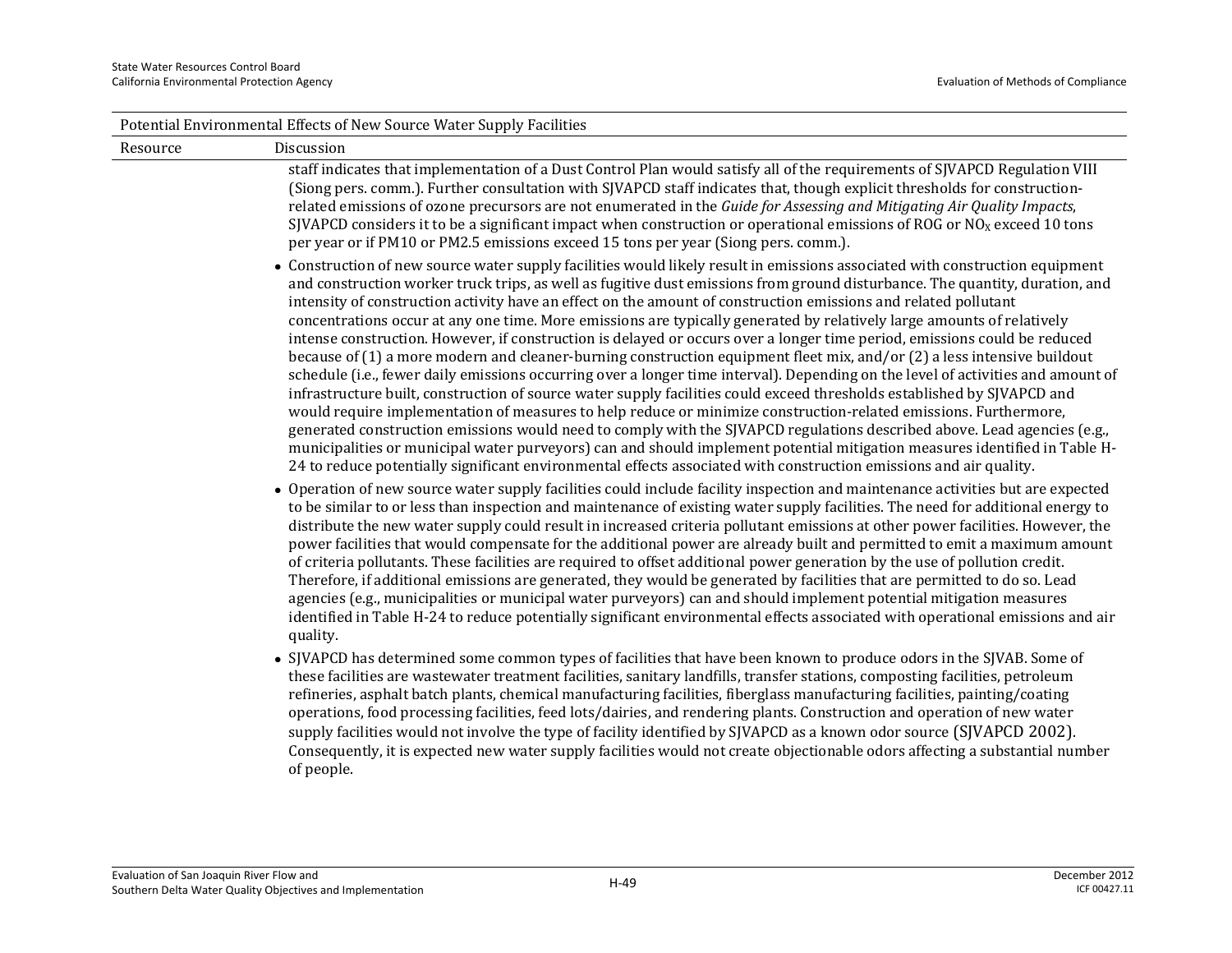| Potential Environmental Effects of New Source Water Supply Facilities |                                                                                                                                                                                                                                                                                                                                                                                                                                                                                                                                                                                                                                                                                                                                                                                                                                                                                                                                                                                                                                                                                                                                                                                                                                                                                                                                                                                                                                                                                                                                                 |  |
|-----------------------------------------------------------------------|-------------------------------------------------------------------------------------------------------------------------------------------------------------------------------------------------------------------------------------------------------------------------------------------------------------------------------------------------------------------------------------------------------------------------------------------------------------------------------------------------------------------------------------------------------------------------------------------------------------------------------------------------------------------------------------------------------------------------------------------------------------------------------------------------------------------------------------------------------------------------------------------------------------------------------------------------------------------------------------------------------------------------------------------------------------------------------------------------------------------------------------------------------------------------------------------------------------------------------------------------------------------------------------------------------------------------------------------------------------------------------------------------------------------------------------------------------------------------------------------------------------------------------------------------|--|
| Resource                                                              | Discussion                                                                                                                                                                                                                                                                                                                                                                                                                                                                                                                                                                                                                                                                                                                                                                                                                                                                                                                                                                                                                                                                                                                                                                                                                                                                                                                                                                                                                                                                                                                                      |  |
| <b>Biological Resources</b>                                           | • Construction and operation of new source water supply facilities, such as pipelines, lift pumps, and tie-ins, would primarily<br>be underground, in the public rights-of-way in existing streets, or adjacent to existing water supply facilities, and are<br>expected to have a low potential to disturb only a very limited habitat or few special-status biological species above ground.<br>If canals are constructed and operated, there is the potential for canals to disturb some amount of habitat or some special-<br>status biological species depending on the location of the canals; however, the potential disturbance cannot be quantified<br>because the location of the canals are unknown. Construction and operation could result in disturbing riparian habitat,<br>jurisdictional aquatic features, and/or special-status plant or animal species. As specific source water supply facilities are<br>designed, lead agencies (e.g., municipalities or municipal water purveyors) would be required to evaluate construction<br>effects of new source water supply facilities such as the potential for direct impacts on jurisdictional waters, habitat, and<br>special-status biological species on a case-by-case basis in subsequent CEQA documents. Table H-24 lists potential mitigation<br>measures lead agencies (e.g., municipalities or municipal water purveyors) can and should implement to reduce potentially<br>significant environmental effects of construction on special-status biological resources. |  |
|                                                                       | • Under operation, the new source water supply facilities would primarily be underground and would convey water supplies<br>from a currently unknown source throughout the water district or municipality service area. Therefore, direct and indirect<br>impacts on special-status biological resources or habitat are very unlikely to occur during operation. Furthermore, since the<br>water would likely come from an existing senior water right holder, it is assumed the senior water right holder is using the<br>water for another purpose and, therefore, a change in use of the water for municipal purposes would not result in direct or<br>indirect impacts on special-status biological resources and habitat. Finally, lead agencies (e.g., municipalities or municipal<br>water purveyors) will evaluate the operation of the new source water supply facilities and the potential for direct impacts on<br>jurisdictional waters, habitat, and special-status biological species on a case-by-case basis in subsequent CEQA documents.<br>Table H-24 lists potential mitigation measures lead agencies (e.g., municipalities or municipal water purveyors) can and<br>should implement to reduce potentially significant environmental effects of operations on special-status biological resources.                                                                                                                                                                                                                         |  |
| <b>Cultural Resources</b>                                             | • Construction of the new water supply facilities would include laying pipeline generally along the rights-of-way of existing<br>roads or installing lift stations or tie-ins in close proximity to existing water supply facilities. There is the potential to<br>encounter significant unknown buried cultural resources during construction because whether significant unknown buried<br>cultural deposits are currently present or absent within these sediments cannot be predicted with certainty. At this time,<br>however, no specific projects have been proposed, and the actual future new source water supply facilities are unknown.<br>Even so, given that most of the construction would occur within highly developed public rights-of-way or where much of the<br>sediments have been previously disturbed, the potential to encounter significant buried cultural resources is greatly<br>reduced. Construction of new water supply facilities such as canals may involve the disturbance of ground not within the<br>rights-of-way of existing roads; however, the location is unknown at this time and, therefore, it the potential to uncover<br>unknown significant cultural resources cannot be determined. However, lead agencies (e.g., municipalities or municipal<br>water purveyors) can and should implement potential mitigation measures identified in Table H-24 to reduce potentially<br>significant environmental effects on cultural resources associated with construction.                                |  |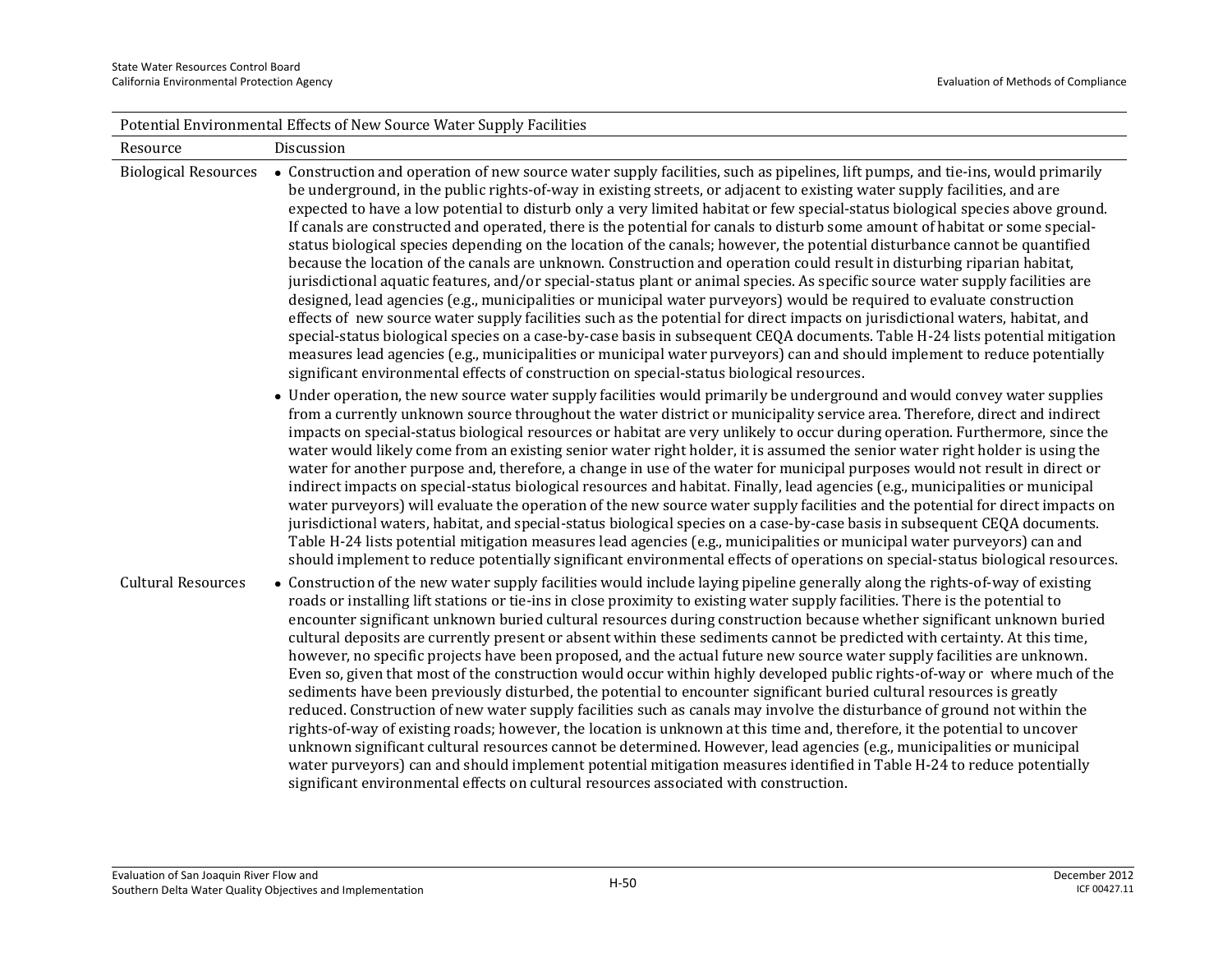| Potential Environmental Effects of New Source Water Supply Facilities |                                                                                                                                                                                                                                                                                                                                                                                                                                                                                                                                                                                                                                                                                                                                                                                                                                                                                                                                                                                                                                                                                                                                                                                                                                                                                                                                                            |  |
|-----------------------------------------------------------------------|------------------------------------------------------------------------------------------------------------------------------------------------------------------------------------------------------------------------------------------------------------------------------------------------------------------------------------------------------------------------------------------------------------------------------------------------------------------------------------------------------------------------------------------------------------------------------------------------------------------------------------------------------------------------------------------------------------------------------------------------------------------------------------------------------------------------------------------------------------------------------------------------------------------------------------------------------------------------------------------------------------------------------------------------------------------------------------------------------------------------------------------------------------------------------------------------------------------------------------------------------------------------------------------------------------------------------------------------------------|--|
| Resource                                                              | Discussion                                                                                                                                                                                                                                                                                                                                                                                                                                                                                                                                                                                                                                                                                                                                                                                                                                                                                                                                                                                                                                                                                                                                                                                                                                                                                                                                                 |  |
|                                                                       | • As described above, new water supply facilities would primarily be located within the rights-of-way of roads. Therefore, it is<br>highly unlikely human remains, would be disturbed during construction, because these areas have already been highly<br>disturbed. However, canals may be located outside the rights-of-way of public roads; therefore, in the event human remains<br>are uncovered during construction, compliance with the State Health and Safety Code would be required. As specified by<br>Section 7050.5, no further disturbance would occur until the county coroner has made the necessary findings as to origin and<br>disposition pursuant to Public Resources Code 5097.98. If such a discovery occurs, excavation or construction would halt in<br>the area of the discovery, the area would be protected, and consultation and treatment would occur as prescribed by law. If<br>the coroner recognizes the remains to be Native American, he or she would contact the Native American Heritage<br>Commission, who would appoint the Most Likely Descendent. Additionally, if the bones are determined to be Native<br>American, a plan would be developed regarding the treatment of human remains and associated burial objects, and the plan<br>shall be implemented under the direction of the Most Likely Descendent. |  |
| Geology and Soils                                                     | • The locations of the new source water supply facilities could occur in areas known to have an earthquake fault, experience<br>strong seismic ground shaking, experience seismic related ground failure, experience landslides, or be located on a geologic<br>unit or soil that is unstable or be located on expansive soil. However, these facilities would not bring people to the risk of<br>earthquakes or geologic hazards, meaning the construction and operation new water supply facilities would not substantially<br>increase the number of people exposed to the risk of earthquakes or geologic hazards because it would not draw people to<br>earthquake areas or hazard locations not already frequented.                                                                                                                                                                                                                                                                                                                                                                                                                                                                                                                                                                                                                                  |  |
|                                                                       | • Furthermore, all facilities would be required to follow all appropriate building codes and would be designed to withstand<br>seismic-related activities as identified by the building codes. Geologic studies would also be required, and design guidelines<br>would be incorporated into the design and build that would reduce the geologic risk to the structures. Table H-24 also lists<br>potential mitigation measures that lead agencies (e.g., municipalities or municipal water purveyors) can and should<br>implement to reduce potentially significant impacts related to geology and soils associated with construction.                                                                                                                                                                                                                                                                                                                                                                                                                                                                                                                                                                                                                                                                                                                     |  |
|                                                                       | • Construction of the new source water supply facilities would result in limited ground-disturbing activities, which could cause<br>soil erosion or loss of topsoil; however, ground-disturbing activities would be limited in duration and geography.<br>Furthermore, ground-disturbing activities of an 1 acre or greater would require the water district or municipality to prepare<br>and implement a Stormwater Pollution Prevention Plan (SWPPP), as required by the Central Valley Water Board. The SWPPP<br>would require soil and erosion control mechanisms to reduce the effects of soil, erosion, and runoff that may be generated<br>during construction. Table H-24 also lists potential mitigation measures that lead agencies (e.g., municipalities or municipal<br>water purveyors) can and should implement to reduce potentially significant impacts related to soil erosion and stormwater<br>runoff and erosion associated with construction.                                                                                                                                                                                                                                                                                                                                                                                        |  |
|                                                                       | • The construction and operation of new source water supply facilities would not involve constructing or operating septic<br>tanks and, therefore, septic tanks would not be affected by soils incapable of supporting the use of them or other alternative<br>wastewater disposal systems.                                                                                                                                                                                                                                                                                                                                                                                                                                                                                                                                                                                                                                                                                                                                                                                                                                                                                                                                                                                                                                                                |  |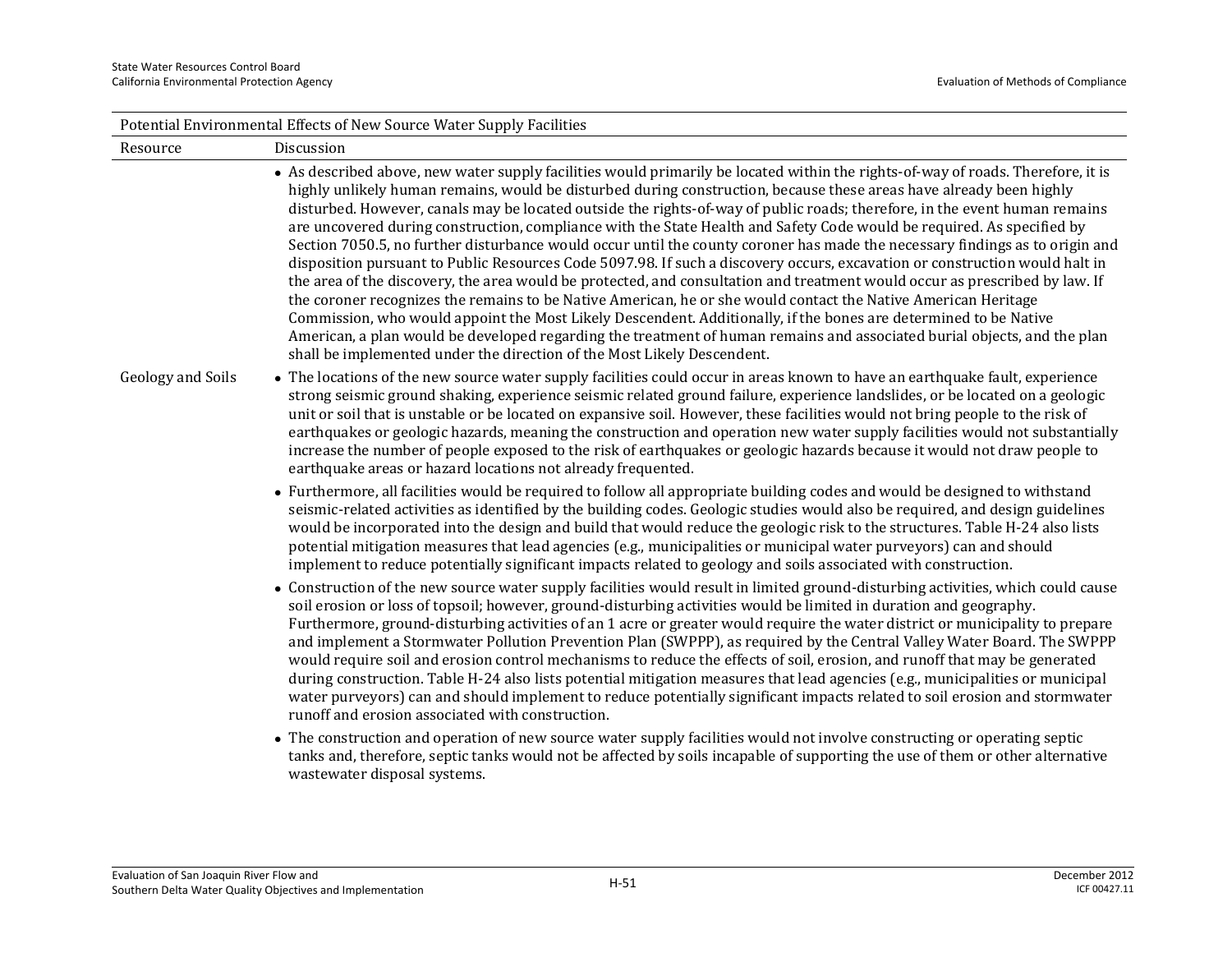| Potential Environmental Effects of New Source Water Supply Facilities |                                                                                                                                                                                                                                                                                                                                                                                                                                                                                                                                                                                                                                                                                                                                                                                                                                                                                                                                                                                                                                                                                                                                                                                                                                                                                    |  |
|-----------------------------------------------------------------------|------------------------------------------------------------------------------------------------------------------------------------------------------------------------------------------------------------------------------------------------------------------------------------------------------------------------------------------------------------------------------------------------------------------------------------------------------------------------------------------------------------------------------------------------------------------------------------------------------------------------------------------------------------------------------------------------------------------------------------------------------------------------------------------------------------------------------------------------------------------------------------------------------------------------------------------------------------------------------------------------------------------------------------------------------------------------------------------------------------------------------------------------------------------------------------------------------------------------------------------------------------------------------------|--|
| Resource                                                              | Discussion                                                                                                                                                                                                                                                                                                                                                                                                                                                                                                                                                                                                                                                                                                                                                                                                                                                                                                                                                                                                                                                                                                                                                                                                                                                                         |  |
| Greenhouse Gas<br>Emissions                                           | • Construction and operation of new source water supply facilities would likely result in increased use of electricity and fuels.<br>However, the overall increased electrical load would be extremely small compared to the existing electrical load. Therefore it<br>is unlikely to require the construction of major new power generation or transmission facilities and, therefore, any potential<br>air quality and greenhouse gas emissions would be minor. Table H-24 also lists potential mitigation measures that lead<br>agencies (e.g., municipalities or municipal water purveyors) can and should implement to reduce potentially significant<br>impacts on greenhouse gas emissions associated with construction.                                                                                                                                                                                                                                                                                                                                                                                                                                                                                                                                                    |  |
| Hazards and<br>Hazardous<br>Materials                                 | • Construction of new water supply facilities would be short term and may involve the limited transport, storage, use, and<br>disposal of hazardous materials such as fuel and lubricating grease for motorized heavy equipment. Some examples of typical<br>hazardous materials handling are fueling and servicing construction equipment on the site and transporting fuels, lubricating<br>fluids, solvents, and bonding adhesives. These types of materials are not acutely hazardous, and storage, handling, and<br>disposal of these materials is regulated by local, county, and state laws. Furthermore, the quantities of these materials used<br>during construction would be small (e.g., less than 100 gallons) because construction would be limited in duration.<br>Therefore, if a spill occurred, it could be readily and easily contained. Table H-24 also lists potential mitigation measures that<br>lead agencies (e.g., municipalities or municipal water purveyors) can and should implement to reduce potentially significant<br>impacts associated with hazardous materials during construction.                                                                                                                                                           |  |
|                                                                       | • Construction and operation new source water supply facilities would not be a hazard or provide safety concerns to airports<br>since the facilities would be relatively low profile and/or underground.                                                                                                                                                                                                                                                                                                                                                                                                                                                                                                                                                                                                                                                                                                                                                                                                                                                                                                                                                                                                                                                                           |  |
|                                                                       | • Construction of new source water supply facilities, such as pipelines, lift stations, or tie-ins, would not physically interfere<br>with an adopted emergency response plan since they would be located in the existing rights-of-way of public roads. During<br>construction, road shoulders or lanes may be closed, but traffic construction workers would be employed to direct and<br>control traffic as is typical during construction work that occurs in the rights-of-way of public roads. Road shoulders or lanes<br>may be closed as a result of construction of canals if the canals are adjacent to roads or cross roads. Table H-24 also lists<br>potential mitigation measures that lead agencies (e.g., municipalities or municipal water purveyors) can and should<br>implement to reduce potentially significant impacts associated with traffic and potential conflicts with emergency response.<br>Once new source water supply facilities are operational, they would either be underground, adjacent to existing water supply<br>infrastructure, or contained in a linear canal and would not physically interfere with an emergency response plan because<br>they would not interrupt the ability of people to use roads and escape potential emergencies. |  |
|                                                                       | • Construction and operation of new source water supply facilities would not involve the construction of housing or an<br>increase in population and thus would not expose people or structures to wildland fires.                                                                                                                                                                                                                                                                                                                                                                                                                                                                                                                                                                                                                                                                                                                                                                                                                                                                                                                                                                                                                                                                 |  |
| Hydrology and<br><b>Water Quality</b>                                 | • Construction of new source water supply facilities could result in temporary changes to drainages, erosion, or runoff<br>associated with typical construction activities such as grading or preparation of land. As discussed earlier in this table<br>(Geology and Soils), soil disturbance of over 1 acre would require water districts or municipalities to prepare and implement<br>a SWPPP. Table H-24 also lists potential mitigation measures that lead agencies (e.g., municipalities or municipal water<br>purveyors) can and should implement to reduce potentially significant impacts on hydrology and water quality.                                                                                                                                                                                                                                                                                                                                                                                                                                                                                                                                                                                                                                                |  |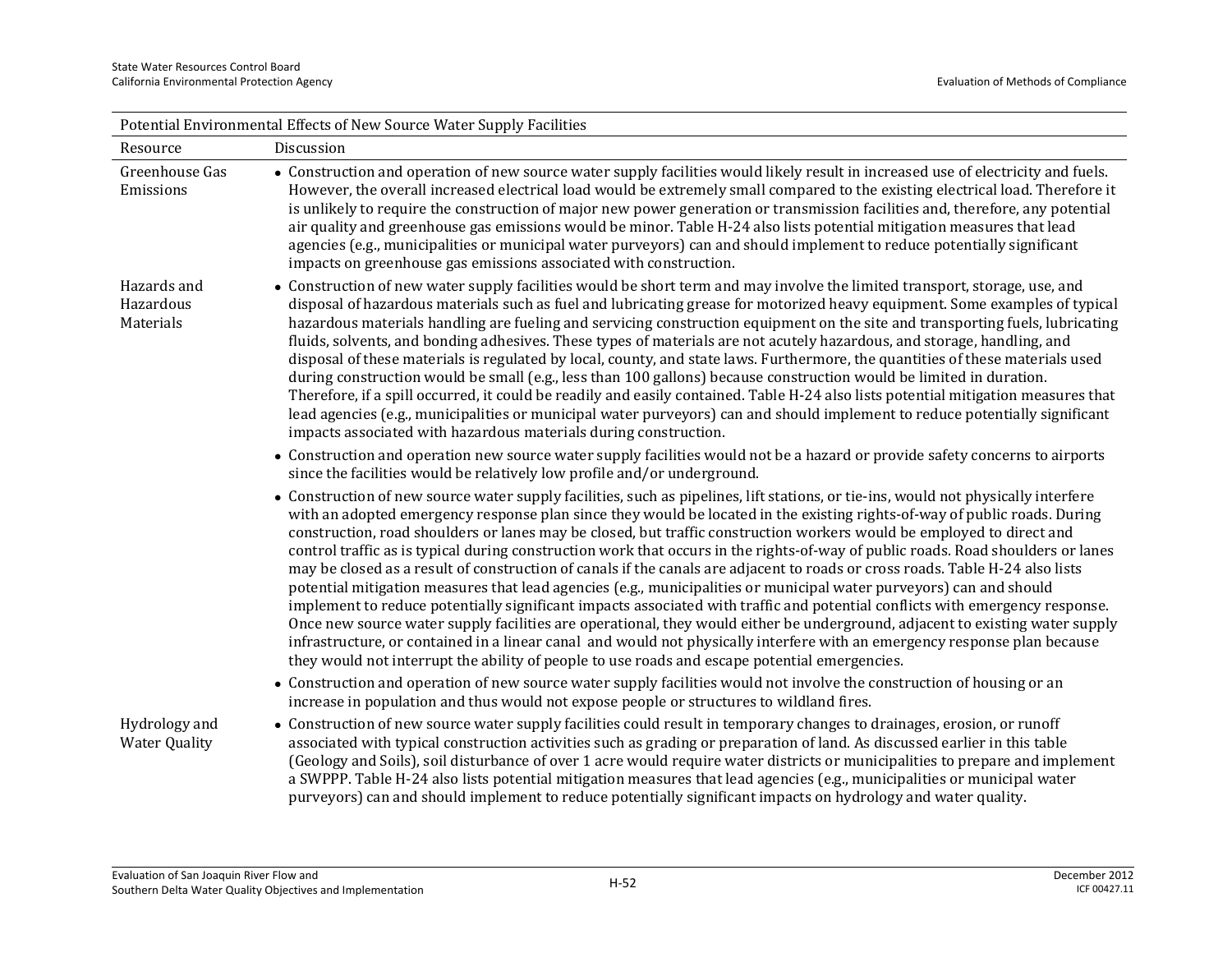| Potential Environmental Effects of New Source Water Supply Facilities |                                                                                                                                                                                                                                                                                                                                                                                                                                                                                                                                                                                                                                                                                                                                                                                                                                                                                                                                         |  |
|-----------------------------------------------------------------------|-----------------------------------------------------------------------------------------------------------------------------------------------------------------------------------------------------------------------------------------------------------------------------------------------------------------------------------------------------------------------------------------------------------------------------------------------------------------------------------------------------------------------------------------------------------------------------------------------------------------------------------------------------------------------------------------------------------------------------------------------------------------------------------------------------------------------------------------------------------------------------------------------------------------------------------------|--|
| Resource                                                              | Discussion                                                                                                                                                                                                                                                                                                                                                                                                                                                                                                                                                                                                                                                                                                                                                                                                                                                                                                                              |  |
|                                                                       | • Under operating conditions of a new source water supply facility, a water district or municipality would need to purchase<br>water from a source such as an irrigation district. The source would have a water right to obtain water from various<br>locations and allocate the amount of water as it sees fit. The source has to comply with its water right, and the water right is<br>designed to comply with all applicable objectives. Therefore, impacts on hydrology and water quality would not occur under<br>operating conditions of new source water supplies because the water district or municipality could not obtain water from a<br>source that was out of compliance with its water right.                                                                                                                                                                                                                          |  |
|                                                                       | • It is unknown if new source water supply facilities would be located in a flood hazard area. However, the new source water<br>supply facilities would not substantially increase the number of people exposed to the risk of flooding because they would<br>not draw people to flood hazard locations. Construction of new source water supply facilities would not result in flooding or<br>otherwise cause flooding. The new source water supply facilities are expected to be low in profile and/or underground and<br>would, therefore, not impede or redirect flood flows.                                                                                                                                                                                                                                                                                                                                                       |  |
|                                                                       | • Construction and operation of new source water supply facilities would not result in depletion of groundwater or interfere<br>with groundwater recharge. Furthermore, new source water supplies could actually reduce the amount of groundwater<br>pumped because typically groundwater is saline, and the use of it increases the salinity concentration in the treated effluent<br>discharged into the southern Delta.                                                                                                                                                                                                                                                                                                                                                                                                                                                                                                              |  |
|                                                                       | • Construction and operation of new source water supply facilities would primarily be located in areas of relatively flat relief<br>because pipelines and canals are typically not located on the side of steep slopes. Therefore, these locations would not<br>support mudflows, which typically need very steep slopes and large amounts of precipitation to occur. Furthermore, these<br>areas would not be adjacent to the ocean and, therefore, they would not be affected by tsunamis.                                                                                                                                                                                                                                                                                                                                                                                                                                            |  |
| Land Use and<br>Planning                                              | • Construction and operation of new source water supply facilities would not physically divide an established community<br>because the facilities would be located either underground or on land likely designated for infrastructure.                                                                                                                                                                                                                                                                                                                                                                                                                                                                                                                                                                                                                                                                                                  |  |
|                                                                       | • Typically, general land use designations and zoning designations allow for the development of infrastructure, such as<br>pipelines or pumping stations. Thus, it is not anticipated the construction or operation of the new source water supply<br>facilities would result in a conflict with land use designations or zoning. If the new source water supply facilities were<br>inconsistent with applicable land use plans, policies, or regulations, an amendment or variant from the local jurisdiction<br>approving the discretionary action associated with the facilities would be required by the project proponent (e.g., water<br>district or municipality) prior to project approval and construction. If no discretionary action were to occur as a result of the<br>construction or operation of the facilities, it is assumed it would not result in a conflict with local land use plans, policies or<br>regulations. |  |
|                                                                       | • Potential conflictss with habitat conservation plans, natural community conservation plans, or other plans, policies and<br>regulations protecting biological species and resources are evaluated in Biological Resources.                                                                                                                                                                                                                                                                                                                                                                                                                                                                                                                                                                                                                                                                                                            |  |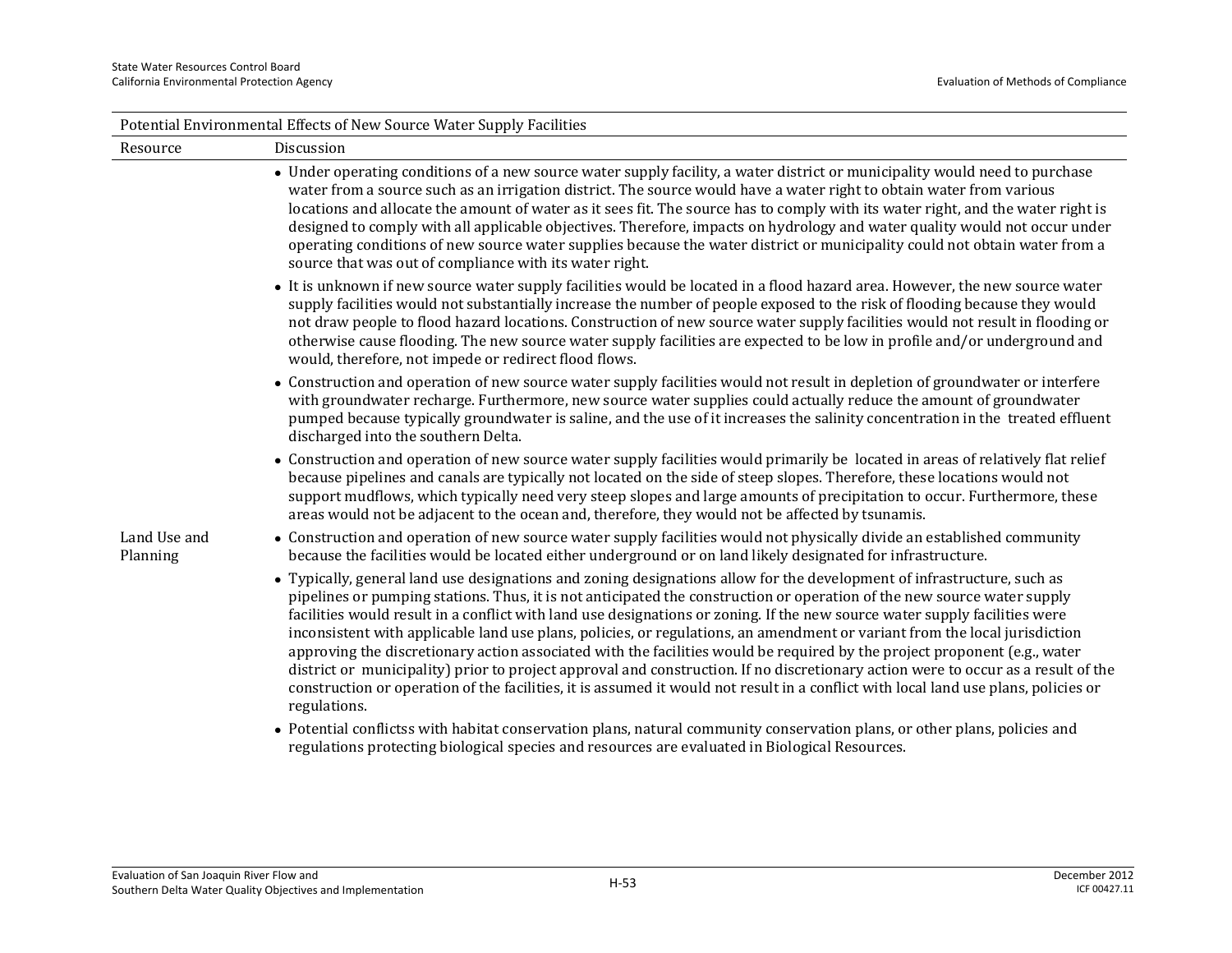| Potential Environmental Effects of New Source Water Supply Facilities |                                                                                                                                                                                                                                                                                                                                                                                                                                                                                                                                                                                                                                                                                                                                                                                                                                                                                                                                                                                                                                                                                           |  |
|-----------------------------------------------------------------------|-------------------------------------------------------------------------------------------------------------------------------------------------------------------------------------------------------------------------------------------------------------------------------------------------------------------------------------------------------------------------------------------------------------------------------------------------------------------------------------------------------------------------------------------------------------------------------------------------------------------------------------------------------------------------------------------------------------------------------------------------------------------------------------------------------------------------------------------------------------------------------------------------------------------------------------------------------------------------------------------------------------------------------------------------------------------------------------------|--|
| Resource                                                              | Discussion                                                                                                                                                                                                                                                                                                                                                                                                                                                                                                                                                                                                                                                                                                                                                                                                                                                                                                                                                                                                                                                                                |  |
| <b>Mineral Resources</b>                                              | • Construction and operation of new source water supply facilities would have a very low potential to result in the removal or<br>inability to access state or locally designated mineral resource areas. This is because the new source water supply facilities<br>would likely be located within the rights-of-way of existing public roads or adjacent to water supply facilities. Additionally, if<br>the new source water supply facilities are located within a state or locally designated mineral resource area, construction<br>and operation of the facilities would not permanently remove access to a mineral resource as there would be other locations<br>around the facilities that could provide access to the mineral resource.                                                                                                                                                                                                                                                                                                                                          |  |
| Noise                                                                 | • Construction of the new source water supply facilities would likely exceed noise standards established in local general plans<br>or noise ordinances. This construction would generally occur within rights-of-way along public roads; however, it is<br>unknown where the new source water supply facilities (e.g., canals) would be located. They could be located in residential<br>neighborhoods or within immediate proximity to other sensitive receptors (e.g., schools, hospitals, parks). If sensitive<br>receptors were adjacent to construction activities and experienced construction noise, construction would likely be<br>temporary and it would be required to follow existing local noise ordinances limiting the timing of construction (e.g.,<br>generally Mondays-Fridays, sometimes Saturdays, 7am-6pm, excluding federal holidays and Sundays). Table H-24 lists<br>potential mitigation measures that lead agencies (e.g., municipalities or municipal water purveyors) can and should<br>implement to reduce potentially significant impacts related to noise. |  |
|                                                                       | • Once operational, the new source water supply facilities would be located underground and may include some lift stations.<br>Although the location of the lift pump stations is unknown, it is unlikely they would generate sufficient noise to exceed noise<br>standards established by a local general plan or noise ordinance as they would likely be enclosed for security purposes by<br>some type of enclosed structure or fencing that would serve to mute and reduce noise generated.                                                                                                                                                                                                                                                                                                                                                                                                                                                                                                                                                                                           |  |
|                                                                       | • The construction and operation of new source water supply facilities would not bring people within close proximity to an<br>airport or expose people to airport noise.                                                                                                                                                                                                                                                                                                                                                                                                                                                                                                                                                                                                                                                                                                                                                                                                                                                                                                                  |  |
| Population and<br>Housing                                             | • The construction and operation of new source water supply facilities would not involve the construction of new homes or<br>businesses, the extension of roads, or other actions that may induce substantial property or population growth in an area.<br>Furthermore, it would not develop any amenities (e.g., malls, amusement parks, hotels, recreation areas) that would attract<br>people to the southern Delta. Finally, they would not be constructed and operated to increase capacity to serve new users.<br>• The construction and operation of new source water supply facilities would not displace substantial numbers of people and<br>necessitate the construction of replacement housing elsewhere because the pipeline facilities and lift pump stations are<br>expected to be located in the rights-of-way of existing roads and adjacent to existing water supply infrastructure. While it is<br>unknown where a canal might be located, it is likely the canal would avoid established homes and neighborhoods.                                                     |  |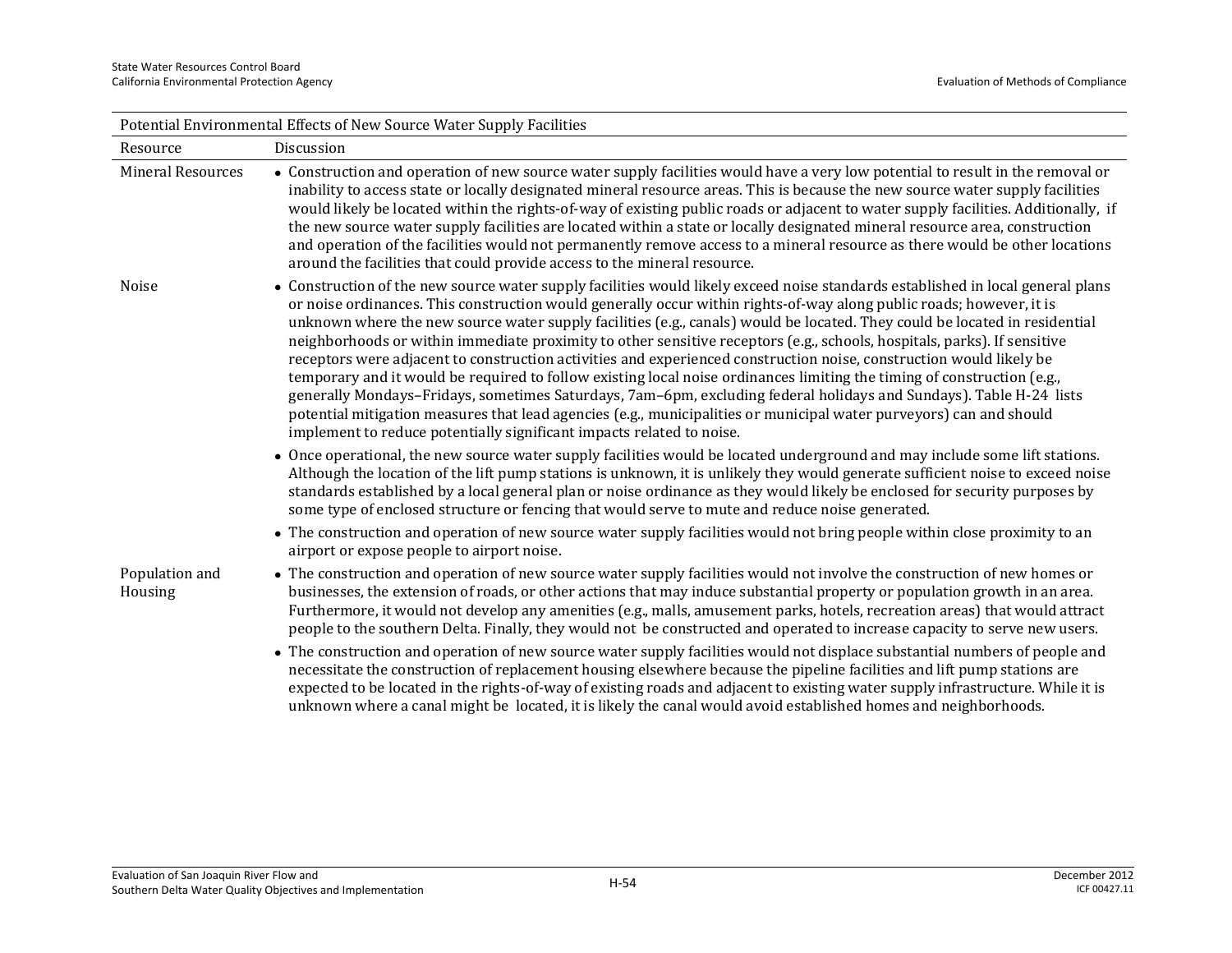| Potential Environmental Effects of New Source Water Supply Facilities |                                                                                                                                                                                                                                                                                                                                                                                                                                                                                                                                                                                                                                                                                                                                                                                                                                                                                                                                                                                                                                   |  |
|-----------------------------------------------------------------------|-----------------------------------------------------------------------------------------------------------------------------------------------------------------------------------------------------------------------------------------------------------------------------------------------------------------------------------------------------------------------------------------------------------------------------------------------------------------------------------------------------------------------------------------------------------------------------------------------------------------------------------------------------------------------------------------------------------------------------------------------------------------------------------------------------------------------------------------------------------------------------------------------------------------------------------------------------------------------------------------------------------------------------------|--|
| Resource                                                              | Discussion                                                                                                                                                                                                                                                                                                                                                                                                                                                                                                                                                                                                                                                                                                                                                                                                                                                                                                                                                                                                                        |  |
| <b>Public Services</b>                                                | • The need for additional public services (e.g., fire protection, police protection, libraries, schools) or the deterioration of<br>existing public services typically results from an increase in population. As a location's population increases, the need for<br>additional or new public services and public service facilities generally increases. As discussed above, construction and<br>operation of new source water supply facilities would not involve an increase in population or housing. In addition, these<br>actions would not include proposals for new housing and thus would not generate students or increased demands for school<br>services or facilities. As discussed above in Hazards and hazardous materials, table H-24 lists potential mitigation measures<br>that lead agencies (e.g., municipalities or municipal water purveyors) can and should implement to reduce potentially<br>significant impacts related to emergency vehicles and access.                                               |  |
| Recreation                                                            | • Construction of new source water supply facilities would likely occur in the rights-of-way of public roads or adjacent to<br>waters supply infrastructure. If recreational facilities were located within very close proximity to construction, the new<br>source water supply facilities may affect recreation; however, construction would be unlikely to result in significant effects<br>on recreational facilities because construction would be temporary and contained to the footprint of the construction area<br>(e.g., rights-of-way of public roads). Construction and operation of new source water supply facilities would not increase the<br>use of existing parks or recreational facilities and would not result in the construction of actual recreational facilities. Table<br>H-24 lists potential mitigation measures that lead agencies (e.g., municipalities or municipal water purveyors) can and<br>should implement to reduce potentially significant impacts on recreation related to construction. |  |
| Transportation and<br>Traffic                                         | • Construction of new source water supply facilities could result in some additional trips associated with construction<br>workers. These facilities may be located in urban and suburban areas that could already experience some congestion. The<br>temporary increased traffic during construction could exceed local or regional road trip thresholds; however, it is unknown<br>the number of construction trips that might be needed for these facilities. But it is expected construction would be relatively<br>limited in duration. Table H-24 lists potential mitigation measures that lead agencies (e.g., municipalities or municipal water<br>purveyors) can and should implement to reduce potentially significant impacts of transportation and traffic related to<br>construction.<br>• Operation of new source water supply facilities would not generate additional trips beyond those required to maintain the                                                                                                 |  |
|                                                                       | existing facilities as operation of the facilities would unlikely result in a substantial increase in the number of employees<br>employed by the water district or municipality, thus the amount of traffic generated on a daily basis would not increase.                                                                                                                                                                                                                                                                                                                                                                                                                                                                                                                                                                                                                                                                                                                                                                        |  |
| <b>Utilities and Service</b><br>Systems                               | • Construction and operation of new source water supply facilities would not be expected to exceed wastewater treatment<br>requirements of the Central Valley Water Board because it would not involve the discharge of treated effluent from a<br>wastewater treatment plant (WWTP). Furthermore, it would actually help achieve wastewater treatment requirements<br>because it is expected the lower-salinity source water would result in lower-salinity treated effluent discharged into the<br>southern Delta. Additionally, it would not result in a determination by the wastewater treatment provider that it has<br>inadequate capacity to meet the service area's demand because the wastewater facility would continue to treat the same<br>volume of wastewater as it currently does.                                                                                                                                                                                                                                |  |
|                                                                       | • Construction and operation of new source water supply facilities does not involve the construction of wastewater treatment<br>facilities.                                                                                                                                                                                                                                                                                                                                                                                                                                                                                                                                                                                                                                                                                                                                                                                                                                                                                       |  |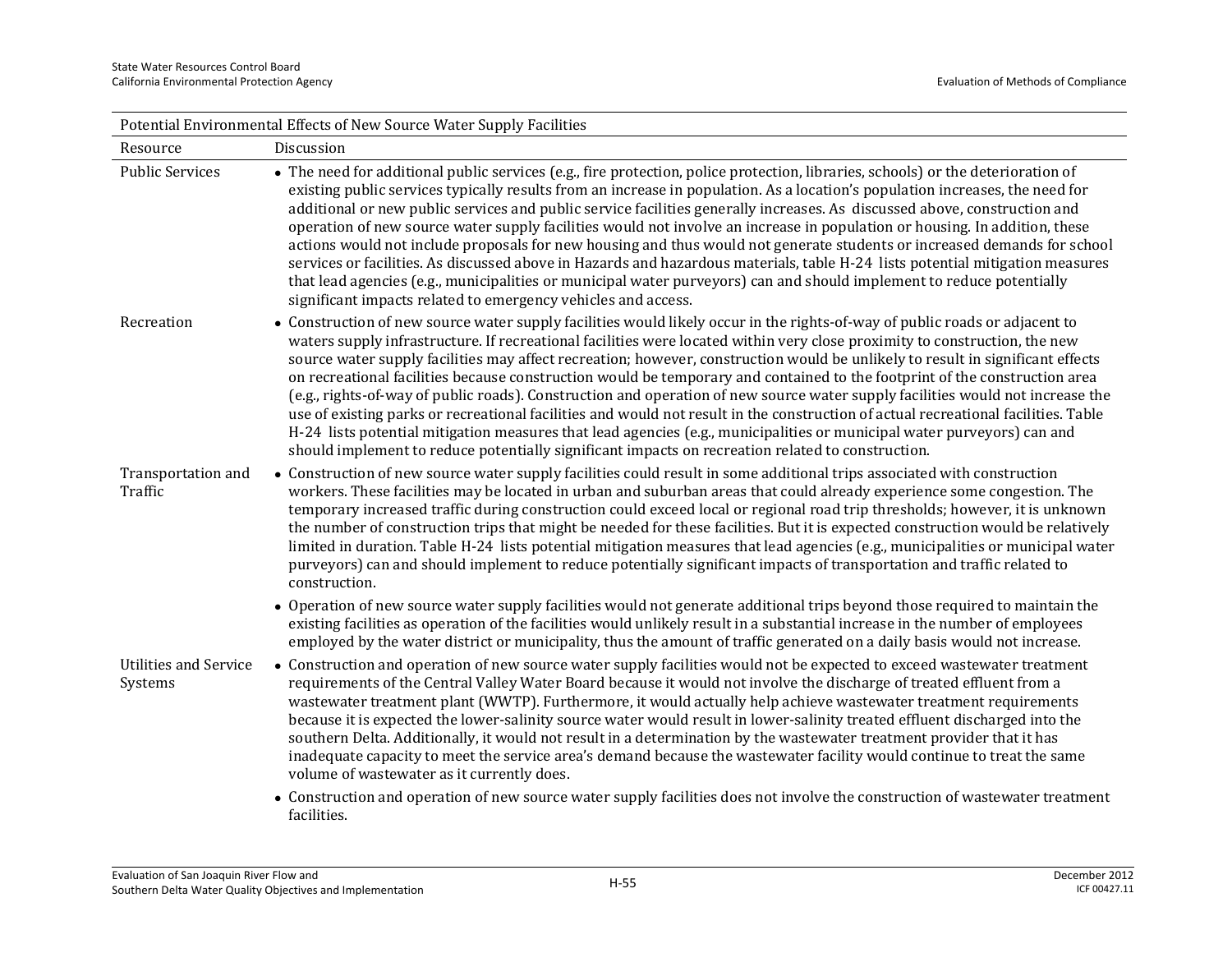| Potential Environmental Effects of New Source Water Supply Facilities |                                                                                                                                                                                                                                                                                                                                                                                                                                                                                                                                          |  |
|-----------------------------------------------------------------------|------------------------------------------------------------------------------------------------------------------------------------------------------------------------------------------------------------------------------------------------------------------------------------------------------------------------------------------------------------------------------------------------------------------------------------------------------------------------------------------------------------------------------------------|--|
| Resource                                                              | Discussion                                                                                                                                                                                                                                                                                                                                                                                                                                                                                                                               |  |
|                                                                       | • Construction and operation of new source water supply facilities does not involve the construction of water supply<br>infrastructure. Environmental effects associated with water supply infrastructure are discussed earlier in this table<br>(Aesthetics through Transportation and Traffic). Table H-24 lists potential mitigation measures that lead agencies (e.g.,<br>municipalities or municipal water purveyors) can and should implement to reduce potentially significant impacts related to<br>all environmental resources. |  |
|                                                                       | • The construction and operation of new source water supply facilities are not expected to need the construction of additional<br>stormwater drains because the facilities would either be underground (e.g., pipelines) or be conveyance canals that would<br>not generate substantial volumes of runoff. Thus, it is expected that existing stormwater infrastructure would be used.                                                                                                                                                   |  |
|                                                                       | • Construction and operation of new source water supply facilities would be unlikely to generate substantial amounts or an<br>increase in solid waste. The new source water supply facilities would move water from one location to another and would<br>not generate solid waste. Solid waste generated during construction would be disposed of at landfills as it would not be<br>considered hazardous and would comply with all applicable laws related to construction debris recycling and solid waste<br>disposal in California.  |  |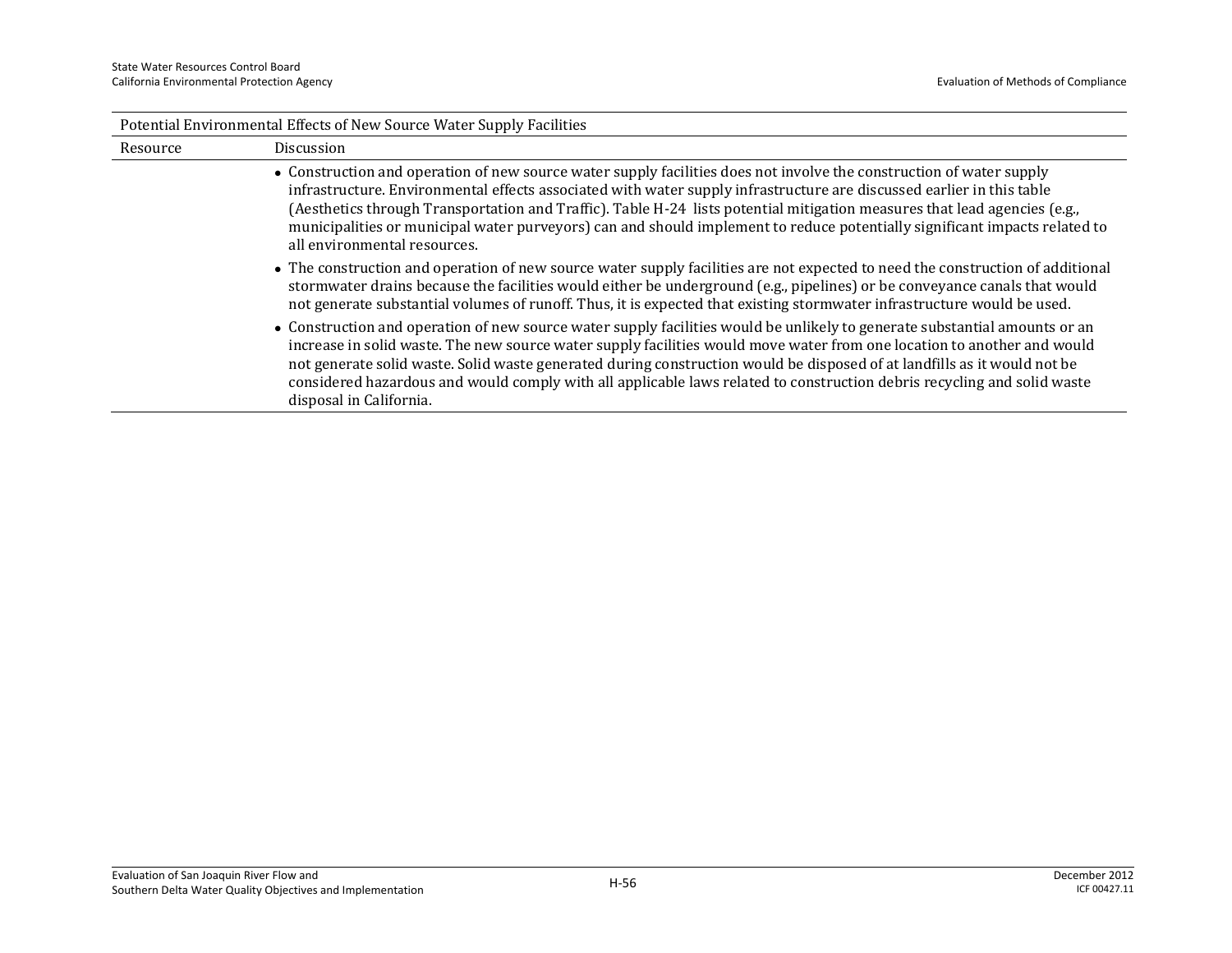# **H.3.2 Salinity Pretreatment Programs**

A salinity pretreatment program would target salinity loading in a wastewater service provider's wastewater collection system from domestic (residential) and industrial and commercial sources. It would provide salinity source controls at different locations within a service district to reduce the overall salt loading into the sewer system.

Domestic water similar to that found in the southern Delta may have a high concentration of minerals (typically magnesium and calcium). Water softeners are frequently used in residences to remove these minerals. During a water softener's recharge cycle, brine is used to clean the system and remove magnesium and calcium that accumulate in the mineral exchange tank. The recharge water, with suspended minerals, is then discharged to the wastewater collection system. This brine<sup>2</sup> and mineral solution is rarely treated at a wastewater treatment facility. By removing selfregenerating (or "automatic") water softeners and reducing salinity discharged to the wastewater collection system, salinity in the southern Delta would be expected to be reduced. Many wastewater treatment agencies operate a water softener buy-back program to remove water softeners from domestic use.

Salts also can enter the wastewater collection system as a byproduct of CII activities. Commercial activities, industrial processes, and food preparation activities can contribute to elevated salt loads entering the wastewater collection system and discharging into the southern Delta. Some CII sources of salinity are commercial laundry facilities, food processing operations, and industrial fabrication shops. To address salinity loading by CII dischargers, many wastewater treatment agencies prohibit CII users from discharging to the wastewater collection system or strictly regulate the quality of wastewater entering the wastewater collection system. To improve the water quality of CII dischargers, a variety of pollution-control methods can be used, such as BMPs and desalination devices, depending on the activities conducted by the CII discharger. These methods are typically applied at the industrial or commercial business generating the wastewater.

# **Cost Evaluation**

l

Many wastewater treatment agencies offer rebate programs for removal of water softeners. Currently, the Inland Empire Utilities Agency (IEUA) and the Los Angeles County Sanitation Districts (LACSD) offer \$206–\$2,000 to homeowners to remove water softeners (Proctor pers. comm. and Ghuman pers. comm.). Rules for each agency's programs differ, but in general, once a homeowner certifies that the water softener is removed (and it is later verified by the wastewater treatment agency), the wastewater treatment agency will reimburse the homeowner for the cost of removal.

To operate a water softener buyback program, a wastewater treatment agency must: advertise the program, coordinate inspections, process rebate claims, and conduct verification inspections. In some cases, the wastewater treatment agency will hire a plumber to remove water softeners. The administrative support for an in-home water softener rebate program varies. Table H-13, *Inland Empire Utilities Agency Water Softener Buy-Back Program Costs* and Table H-14, *Los Angeles County Sanitation Districts Water Softener Buy-Back Program Costs,* offer general program costs for IEUA and LACSD.

<sup>2</sup> Brine is the saline solution prevented from traveling through an RO filter.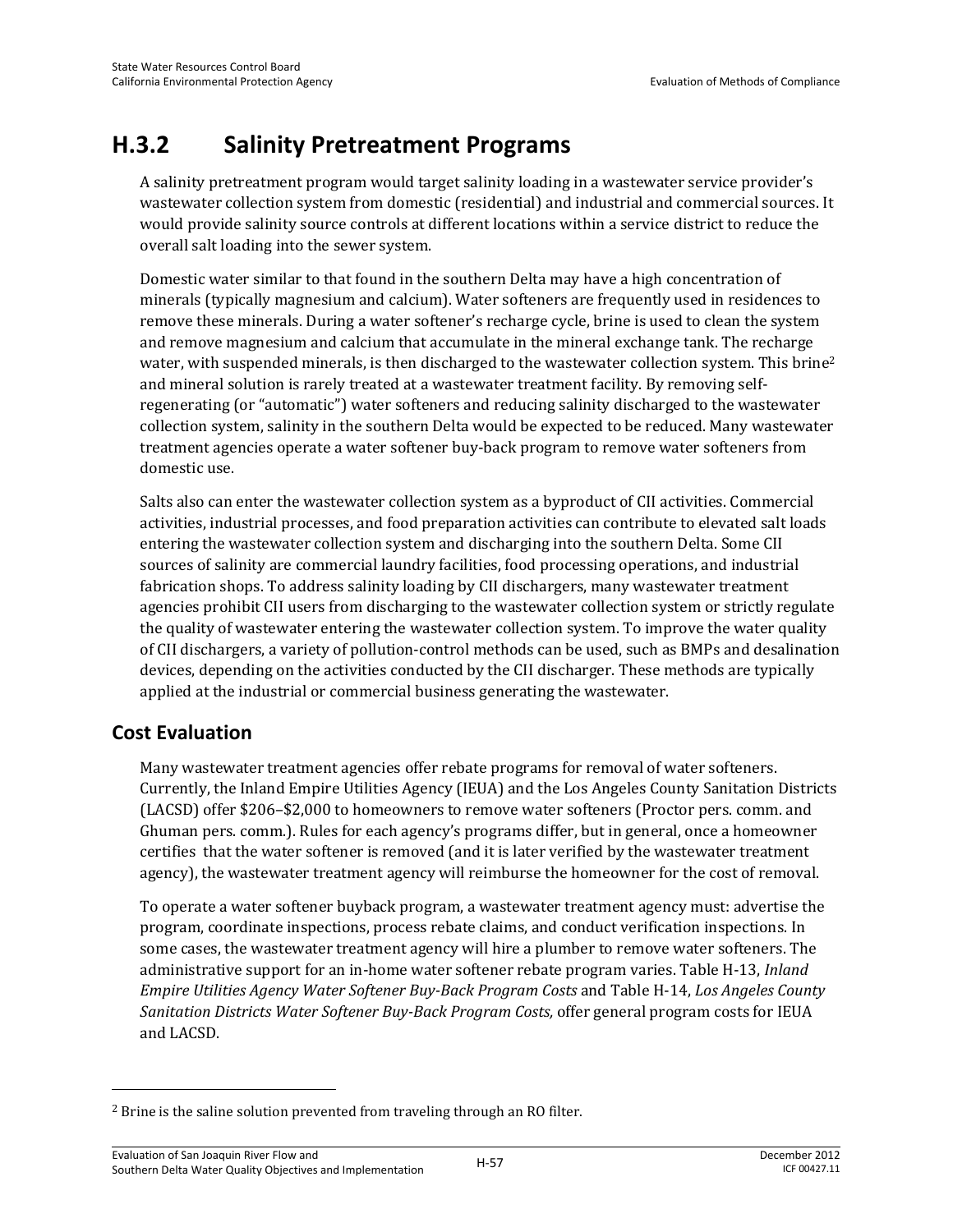High and low estimates for project cost were obtained by dividing the amount each entity spent on rebates by the upper and lower bounds of the eligible rebate amount, which provided a high and low estimate of the number of rebates issued. The total program cost was divided by the estimated number of rebates issued to obtain a per rebate cost.

|                                                        | Cost            |
|--------------------------------------------------------|-----------------|
| <b>Program Duration</b>                                | 4 years         |
| <b>Total Program Cost</b>                              | 639,541<br>\$   |
| <b>Total Amount Spent on Rebates</b>                   | 307,453<br>\$   |
| Eligible Range of Rebate                               | $$300 - $2,000$ |
| Number of Rebates Actually Issued                      | 463             |
| Low Estimate - Program Cost Per \$300 Rebate Issued    | \$620           |
| High Estimate – Program Cost Per \$2,000 Rebate Issued | \$4,160         |
| Actual Cost - Program Cost Per Rebate Issued           | \$1,380         |
| Source: Proctor pers. comm.                            |                 |

#### **Table H-13. Inland Empire Utilities Agency Water Softener Buy-Back Program Costs**

#### **Table H-14. Los Angeles County Sanitation Districts Water Softener Buy-Back Program Costs**

|                                                        | Cost            |
|--------------------------------------------------------|-----------------|
| <b>Program Duration</b>                                | 7 years         |
| <b>Total Program Cost</b>                              | \$5,931,388     |
| <b>Total Amount Spent on Rebates</b>                   | \$2,631,667     |
| Eligible Range of Rebate                               | $$206 - $2,000$ |
| Number of Rebates Actually Issued                      | N/A             |
| Low Estimate - Program Cost Per \$206 Rebate Issued    | \$460           |
| High Estimate – Program Cost Per \$2,000 Rebate Issued | \$4,510         |
| Actual Cost - Program Cost Per Rebate Issued           | N/A             |
| Source: Ghuman pers. comm.                             |                 |

Based on the information presented in Tables H-13 and H-14, if a wastewater treatment agency anticipates replacing 2,000 water softeners over 5 years, the agency can reasonably expect to pay \$928,590–\$9,015,410 over a period of 5 years (\$185,720–\$1,803,080 per year).

Processes to pretreat CII wastewater vary due to discharger type and sources of elevated saline discharge. In some cases, an activity can be modified to reduce the amount of salts discharged to the wastewater collection system. Some general examples of BMPs that a wastewater treatment agency's pretreatment program could implement to reduce salinity are to conserve water, pretreat water, install a desalination device, reduce water runoff, use process water for landscape irrigation, or dispose of solids in landfills instead of in the wastewater collection system.

The costs of some BMPs (e.g., disposing of solids in landfills) have nominal costs (e.g., a slightly higher garbage removal bill). Other BMPs may save the CII money (e.g., using process water for landscape irrigation could reduce the user's monthly water bill).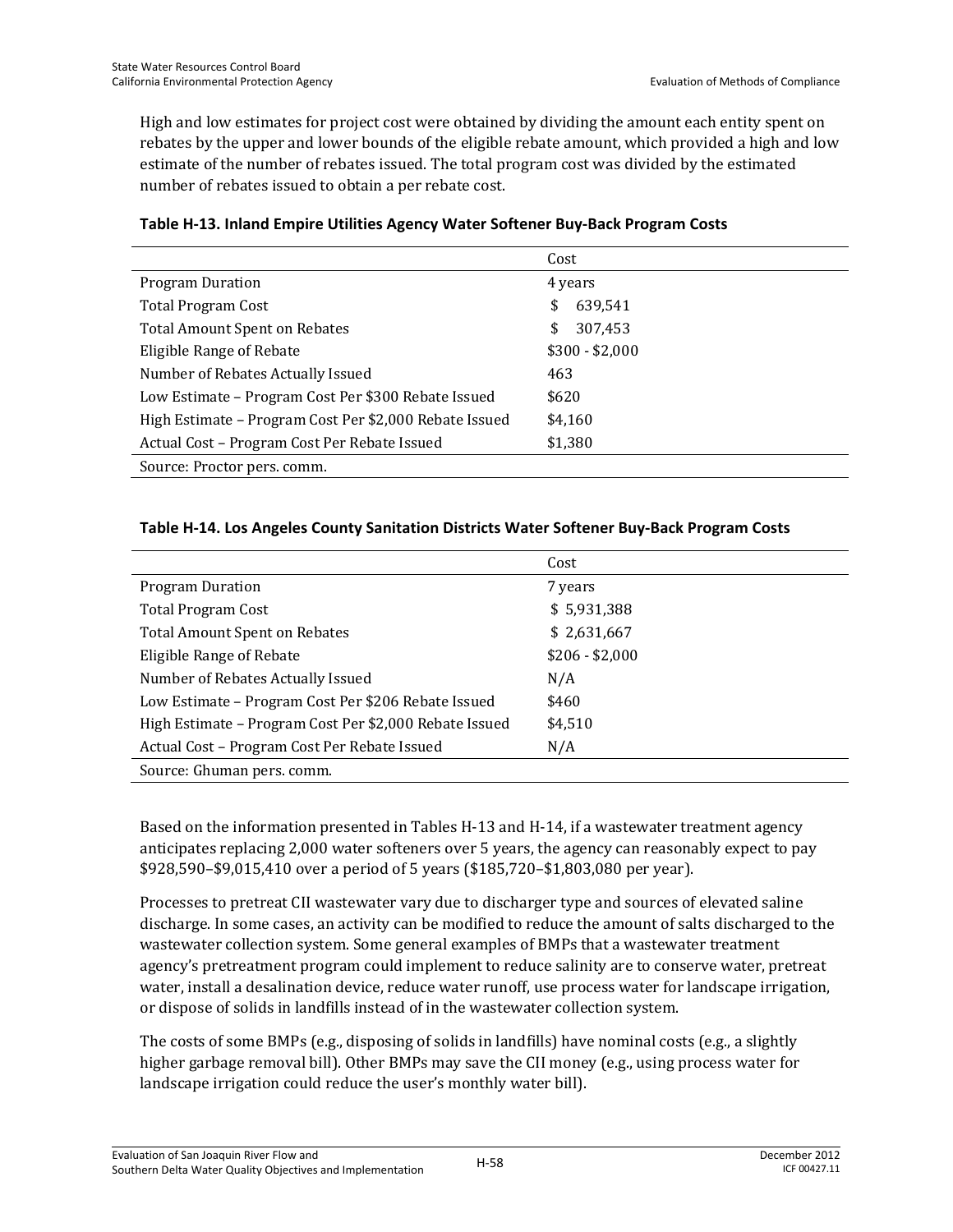In the case when a CII discharger decides to install a desalination device, costs vary based on what is being discharged, the volume, and the desired water quality entering the wastewater collection system. Some light commercial reverse osmosis (RO) filtration systems cost as little as \$1,000 to install and \$200 per year to operate. These systems would purify the domestic water supply for the specific discharger, but the brine must be thrown away in a landfill and not discharged back to the wastewater collection system. Other systems cost millions to install and tens of thousands to operate per year, per user. In some areas, the wastewater treatment agency will bear the cost of procuring and installing a CII pretreatment device; in other areas, the costs will be split between the CII discharger and the wastewater treatment agency.

# **Environmental Evaluation**

# **Summary of Potential Action**

Salinity pretreatment programs would provide salinity source controls at residential homes or existing industrial or commercial facilities within a wastewater treatment service provider's service area. It is anticipated that the following municipalities and/or wastewater treatment service providers that discharge into the southern Delta could implement such programs: City of Tracy, City of Manteca, City of Stockton, Town of Discovery Bay Community Services District, and Mountain House Community Services District. The decision to implement pretreatment programs would include many variables, such as the type and number of industrial or commercial wastewater dischargers in the service area of each service provider and the availability of funding to implement a residential home program.

For residential homes, the program would request or compensate residential users to modify their activities. For industrial or commercial users, a salinity pretreatment program would be expected to modify existing industrial processes and/or require the construction and operation of salinity source controls, such as RO. These salinity source controls would be located at existing industrial or commercial facilities. The location, timing of construction, and details of operation of industrial salinity source controls is unknown. However, any new salinity source controls at an existing industrial facility would likely be constructed and operated within an existing industrial facility footprint or within relative close proximity. This is because salinity source controls would have to be integrated with the industrial waste stream process to capture and treat the water either prior to the industrial process or capture and treat it prior to discharge into the sewer system. Furthermore, it is expected that the industrial facility would be located in urban areas with other industrial uses because generally land uses such as these are located in appropriately designated and zoned areas of municipalities. There may be some highly concentrated salt waste as a result of the operation of the industrial salinity source controls. This concentrated waste could not be disposed of in the sewer and would likely need to be trucked offsite and disposed of in a nonhazardous landfill because the salt waste would not be considered hazardous material. It is anticipated these salinity source controls at industrial facilities would not require additional employees and would not modify or change the volume of industrial or commercial wastewater discharged into the sewer system. However, it is anticipated the quality of the wastewater would be better as the salinity source controls would reduce the salinity of the wastewater.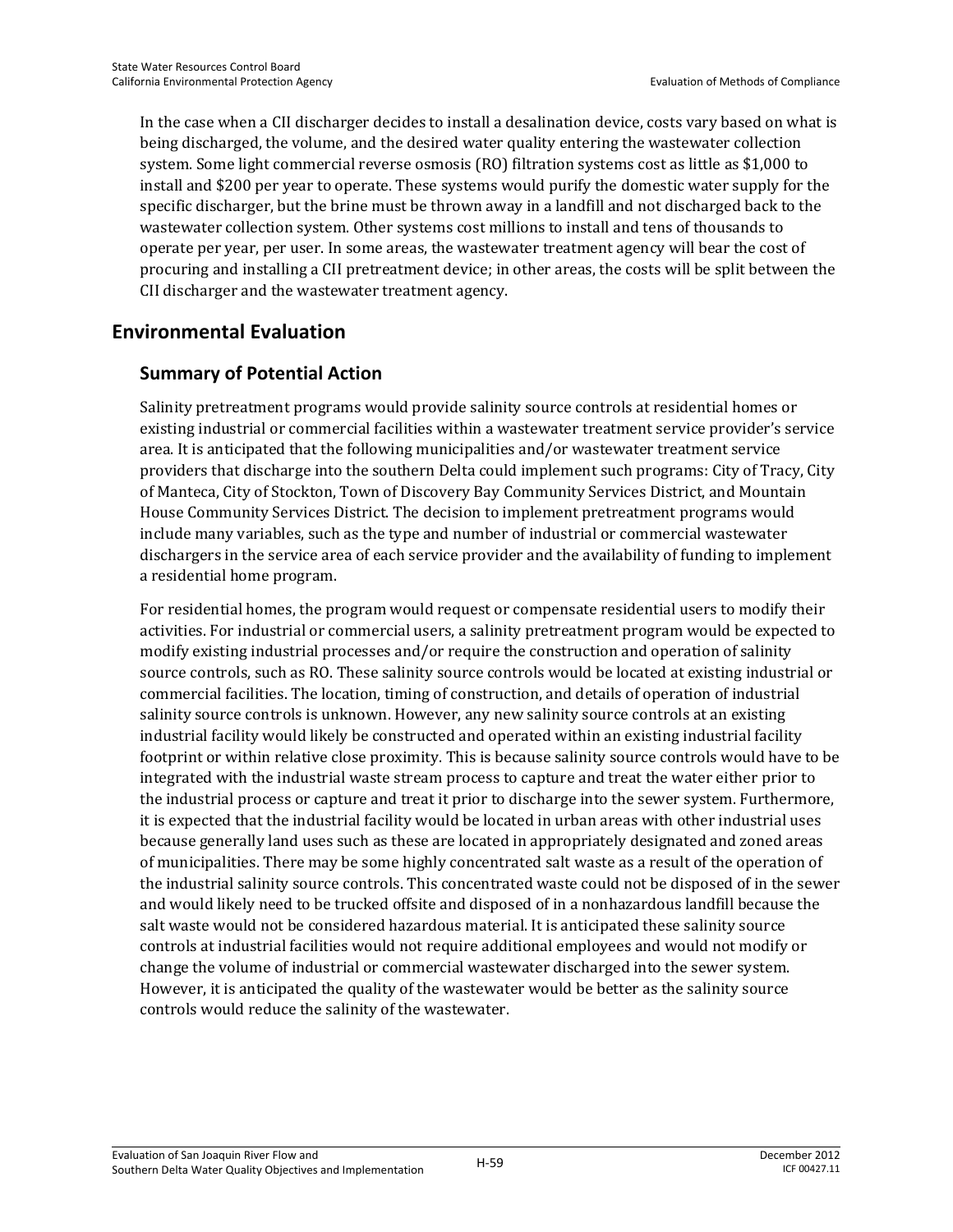### **Potential Environmental Effects**

Any environmental effects associated with salinity source control activities at industrial or commercial facilities would be expected to be very minor. Installation of salinity control equipment at existing industrial facilities would involve short-term construction-related effects, such as air quality and ground-disturbing effects. Any construction of new facilities at industrial locations would not be likely to affect natural or cultural resources as those locations because these areas are likely already highly disturbed. Programs involving residential users would not be expected to produce measurable environmental effects. Both residential and industrial programs may result in the production of minor amounts of solid waste, which would be disposed of in accordance with applicable laws and regulations. To the extent such programs were successful in reducing salinity in the southern Delta, agricultural uses and aquatic resources would benefit.

Table H-15 summarizes the potential environmental effects associated with salinity source controls at industrial or commercial facilities. Table H-24, *Potential Mitigation Measures for Construction and Operation Activities Related to Methods of Compliance*, at the end of this appendix, lists potential mitigation measures associated with the construction or operation of the methods of compliance and is referenced in Table H-15 where appropriate.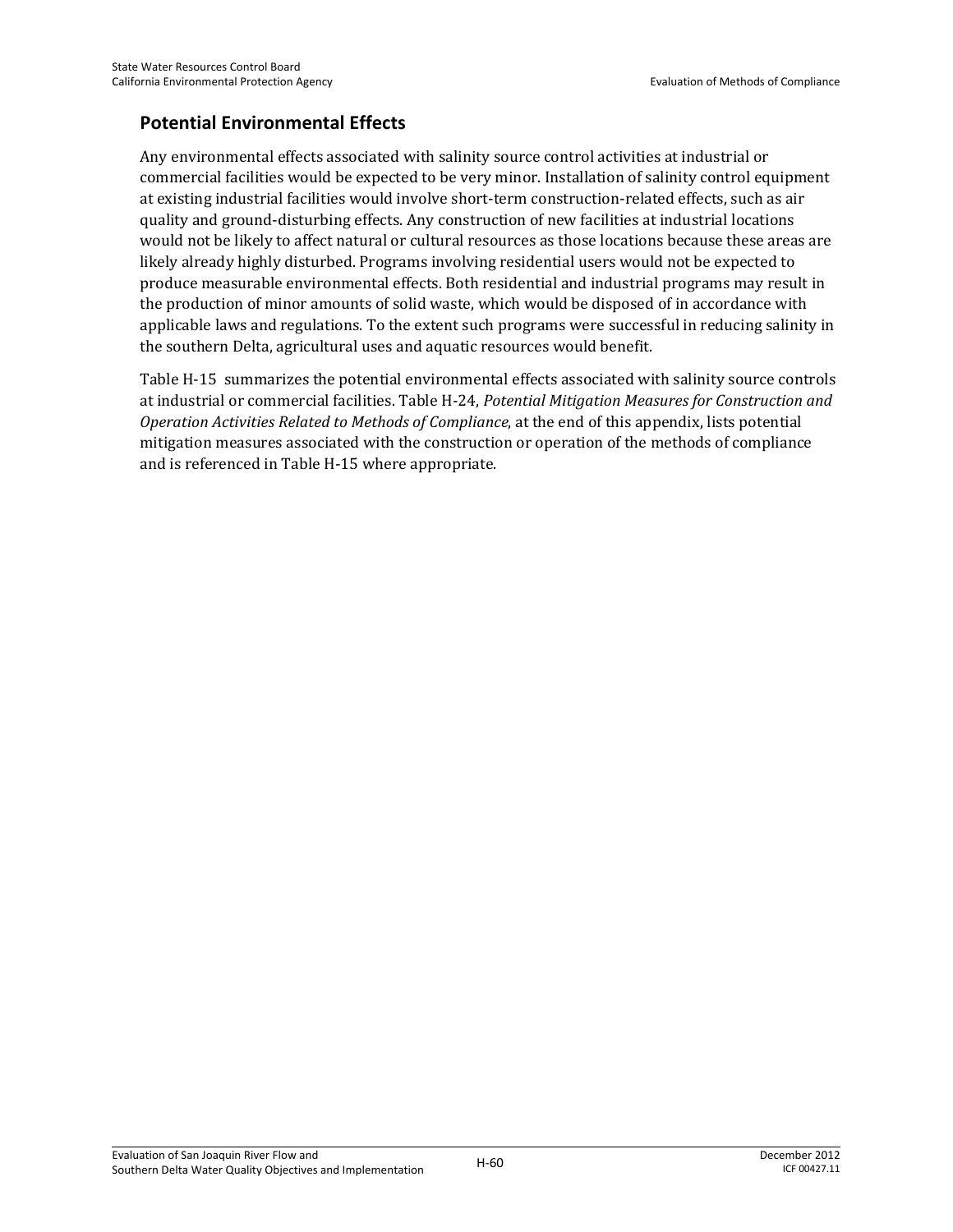### **Table H-15. Potential Environmental Effects of Salinity Source Controls**

| Potential Environmental Effects of Salinity Source Controls |                                                                                                                                                                                                                                                                                                                                                                                                                                                                                                                                                                                                                                                                                                                                                                                                                                                                                                                                                                                                                                                                                                                                                                                                                                                                                                                                                                                                                                                                                                                                                                                                                 |  |
|-------------------------------------------------------------|-----------------------------------------------------------------------------------------------------------------------------------------------------------------------------------------------------------------------------------------------------------------------------------------------------------------------------------------------------------------------------------------------------------------------------------------------------------------------------------------------------------------------------------------------------------------------------------------------------------------------------------------------------------------------------------------------------------------------------------------------------------------------------------------------------------------------------------------------------------------------------------------------------------------------------------------------------------------------------------------------------------------------------------------------------------------------------------------------------------------------------------------------------------------------------------------------------------------------------------------------------------------------------------------------------------------------------------------------------------------------------------------------------------------------------------------------------------------------------------------------------------------------------------------------------------------------------------------------------------------|--|
| Resource                                                    | Discussion                                                                                                                                                                                                                                                                                                                                                                                                                                                                                                                                                                                                                                                                                                                                                                                                                                                                                                                                                                                                                                                                                                                                                                                                                                                                                                                                                                                                                                                                                                                                                                                                      |  |
| Aesthetics                                                  | • Construction and operation of salinity source controls at existing industrial or commercial facilities would not be expected to<br>significantly affect the visual character or quality of areas because the facilities would be located within the existing footprint of<br>other industrial facilities so as to appropriately treat the wastewater prior to discharge into the sewer system. The salinity<br>source controls would be either much smaller than the existing industrial facilities or similar in size and scale as the existing<br>facilities so the wastewater generated by the industrial process can be targeted and treated. Construction and operation of<br>salinity source controls may involve operational and safety lights. Impacts associated with lighting would depend on the<br>location of sensitive receptors to potential lighting; however, lights would be expected to follow lighting guidelines and lighting<br>plans of local jurisdictions approving the construction and operation of the salinity source controls. In addition, as stated<br>above, the salinity source controls would likely be within existing industrial facilities and infrastructure, which may already<br>have operational and safety lighting. Table H-24, Potential Mitigation Measures for Construction and Operation Activities Related<br>to Methods of Compliance, identifies potential mitigation measures lead agencies (e.g., industrial facilities or municipalities) can<br>and should implement to reduce potentially significant environmental effects associated with lighting. |  |
| Agriculture and<br>Forestry<br>Resources                    | • Construction and operation of salinity source controls would not be expected to be located on lands used for agriculture or<br>convert agricultural lands to nonagricultural uses because the salinity source controls are expected to be located within the<br>footprint of existing industrial or commercial facilities. Additionally, it is expected that agricultural uses in the southern Delta<br>would benefit from the reduction in salinity and thus potentially offset any agricultural land that might be indirectly affected by<br>the salinity source controls.                                                                                                                                                                                                                                                                                                                                                                                                                                                                                                                                                                                                                                                                                                                                                                                                                                                                                                                                                                                                                                  |  |
| Air Quality                                                 | • Industrial or commercial facilities that would implement salinity source controls would likely be located in the San Joaquin<br>Valley Air Basin (SJVAB), which generally covers San Joaquin, Stanislaus, Merced, and Madera Counties. Particulate matter<br>(PM10 and PM2.5) and ozone are of particular concern in the basin. The State of California has classified the SJVAB as being a<br>severe nonattainment area for ozone and a nonattainment area for PM10 and PM2.5. The San Joaquin Valley Air Pollution<br>Control District (SJVAPCD) has adopted an air quality improvement plan that addresses nitrous oxide ( $NOx$ ) and reactive<br>organic gases (ROG), both of which are ozone precursors and contribute to the secondary formation of PM10 and PM2.5.                                                                                                                                                                                                                                                                                                                                                                                                                                                                                                                                                                                                                                                                                                                                                                                                                                    |  |
|                                                             | • SJVAPCD's published guidelines, Guide for Assessing Air Quality Impacts (SJVAPCD 2002) do not require the quantification of<br>construction emissions. Rather, the guidelines require implementation of effective and comprehensive feasible control<br>measures to reduce PM10 emissions (SJVAPCD 2002). SJVAPCD considers PM10 emissions to be the greatest pollutant of<br>concern when assessing construction-related air quality impacts and has determined that compliance with its Regulation VIII,<br>including implementation of all feasible control measures specified in its Guide for Assessing Air Quality Impacts (SJVAPCD<br>2002), constitutes sufficient mitigation to reduce construction-related PM10 emissions to less-than-significant levels and<br>minimize adverse air quality effects. All construction projects must abide by Regulation VIII. Since the publication of the<br>district's guidance manual, the district has revised some of the rules comprising Regulation VIII. Guidance from district staff<br>indicates that implementation of a Dust Control Plan would satisfy all of the requirements of SJVAPCD Regulation VIII (Siong<br>pers. comm.). Further consultation with SJVAPCD staff indicates that, though explicit thresholds for construction-related                                                                                                                                                                                                                                                                                                        |  |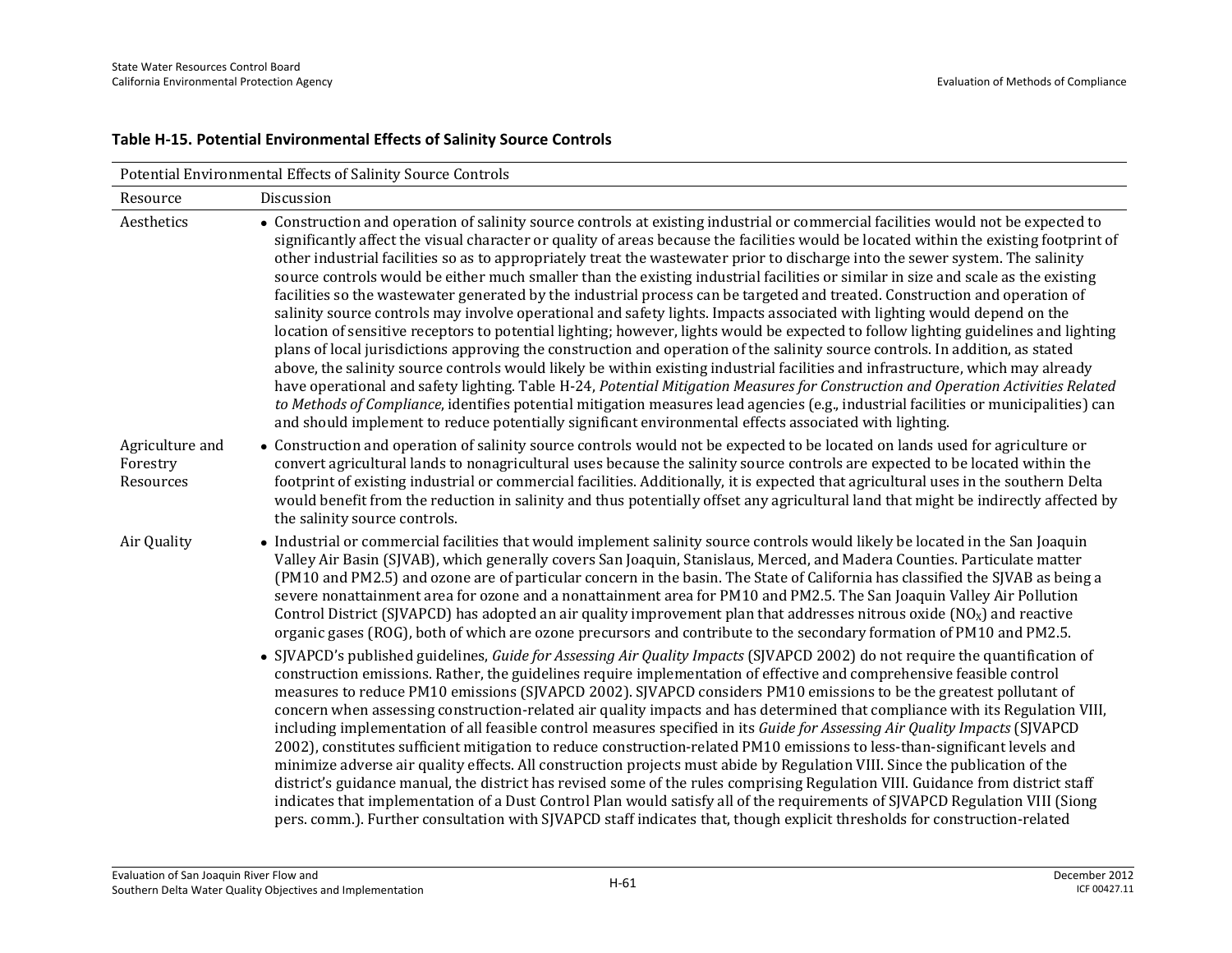|          | Potential Environmental Effects of Salinity Source Controls                                                                                                                                                                                                                                                                                                                                                                                                                                                                                                                                                                                                                                                                                                                                                                                                                                                                                                                                                                                                                                                                                                                                                                                                                                                                                                                                                                                                                                                    |
|----------|----------------------------------------------------------------------------------------------------------------------------------------------------------------------------------------------------------------------------------------------------------------------------------------------------------------------------------------------------------------------------------------------------------------------------------------------------------------------------------------------------------------------------------------------------------------------------------------------------------------------------------------------------------------------------------------------------------------------------------------------------------------------------------------------------------------------------------------------------------------------------------------------------------------------------------------------------------------------------------------------------------------------------------------------------------------------------------------------------------------------------------------------------------------------------------------------------------------------------------------------------------------------------------------------------------------------------------------------------------------------------------------------------------------------------------------------------------------------------------------------------------------|
| Resource | Discussion                                                                                                                                                                                                                                                                                                                                                                                                                                                                                                                                                                                                                                                                                                                                                                                                                                                                                                                                                                                                                                                                                                                                                                                                                                                                                                                                                                                                                                                                                                     |
|          | emissions of ozone precursors are not enumerated in the Guide for Assessing and Mitigating Air Quality Impacts, SJVAPCD<br>considers it a significant impact when construction or operational emissions of ROG or $NOX$ exceed 10 tons per year or if PM10<br>or PM2.5 emissions exceed 15 tons per year (Siong pers. comm.).                                                                                                                                                                                                                                                                                                                                                                                                                                                                                                                                                                                                                                                                                                                                                                                                                                                                                                                                                                                                                                                                                                                                                                                  |
|          | • Prior to a project dealing with a stationary source of emissions (such as an industrial or commercial facility), it is required to<br>receive an Authority to Construct (ATC) from SJVAPCD. The project is subject to the requirements of SJVAPD Rule 2201. As<br>stated under Section 1.0 and 1.2 of Rule 22013:                                                                                                                                                                                                                                                                                                                                                                                                                                                                                                                                                                                                                                                                                                                                                                                                                                                                                                                                                                                                                                                                                                                                                                                            |
|          | The purpose of this rule is to provide for the following: 1.1 The review of new and modified Stationary Sources of air<br>pollution and to provide mechanisms including emission trade-offs by which Authorities to Construct such sources may be<br>granted, without interfering with the attainment or maintenance of Ambient Air Quality Standards; No net increase in<br>emissions above specified thresholds from new and modified Stationary Sources of all nonattainment pollutants and their<br>precursors.                                                                                                                                                                                                                                                                                                                                                                                                                                                                                                                                                                                                                                                                                                                                                                                                                                                                                                                                                                                            |
|          | • This rule applies to new stationary sources and all modifications to existing stationary sources that are subject to permit<br>requirements and after construction may emit one or more affected pollutant.                                                                                                                                                                                                                                                                                                                                                                                                                                                                                                                                                                                                                                                                                                                                                                                                                                                                                                                                                                                                                                                                                                                                                                                                                                                                                                  |
|          | • Construction of salinity source controls would likely result in emissions associated with construction equipment and<br>construction worker truck trips, as well as fugitive dust emissions from ground disturbance. The quantity, duration, and<br>intensity of construction activity have an effect on the amount of construction emissions and related pollutant concentrations<br>occur at any one time. More emissions are typically generated by relatively large amounts of relatively intense construction.<br>However, if construction is delayed or occurs over a longer time period, emissions could be reduced because of (1) a more<br>modern and cleaner-burning construction equipment fleet mix, and/or (2) a less intensive buildout schedule (i.e., fewer daily<br>emissions occurring over a longer time interval). Depending on the level of activities and amount of infrastructure built,<br>construction of salinity source controls could exceed thresholds established by SJVAPCD and would be required to implement<br>measures to help reduce or minimize construction-related emissions. Furthermore, construction emissions generated would<br>need to comply with the SJVAPCD regulations described above. Lead agencies (e.g., industrial facilities or municipalities) can<br>and should implement potential mitigation measures identified in Table H-24 to reduce potentially significant environmental<br>effects associated with construction emissions and air quality. |

<sup>&</sup>lt;sup>3</sup> Sources whose primary function is permitted by SJVAPCD through Rules 2010 and 2201 are not subject to SJVAPCD Rule 9510 (Indirect Source Review). Projects subject to Rule 9510 are required to quantify and reduce indirect (mobile source emissions), area-source (space heating, landscaping, and maintenance), and construction exhaust emissions.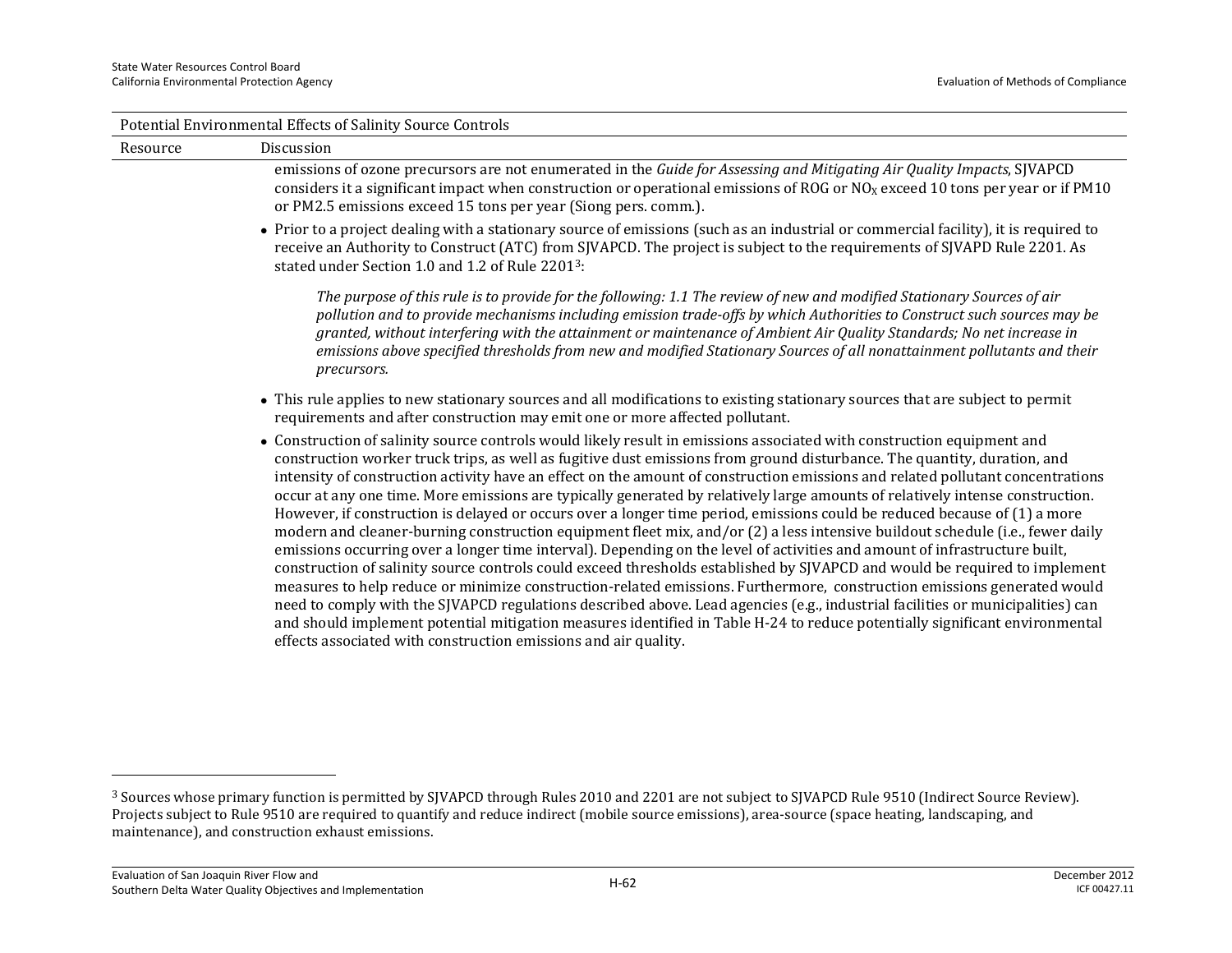|                         | Potential Environmental Effects of Salinity Source Controls                                                                                                                                                                                                                                                                                                                                                                                                                                                                                                                                                                                                                                                                                                                                                                                                                                                                                                                                                                                                                                                                                                                                                                                                                                                                                                                                                                                                                                                                                                                                                                                                                                                                                                                                                                                                                                                                                                                                                              |  |
|-------------------------|--------------------------------------------------------------------------------------------------------------------------------------------------------------------------------------------------------------------------------------------------------------------------------------------------------------------------------------------------------------------------------------------------------------------------------------------------------------------------------------------------------------------------------------------------------------------------------------------------------------------------------------------------------------------------------------------------------------------------------------------------------------------------------------------------------------------------------------------------------------------------------------------------------------------------------------------------------------------------------------------------------------------------------------------------------------------------------------------------------------------------------------------------------------------------------------------------------------------------------------------------------------------------------------------------------------------------------------------------------------------------------------------------------------------------------------------------------------------------------------------------------------------------------------------------------------------------------------------------------------------------------------------------------------------------------------------------------------------------------------------------------------------------------------------------------------------------------------------------------------------------------------------------------------------------------------------------------------------------------------------------------------------------|--|
| Resource                | Discussion                                                                                                                                                                                                                                                                                                                                                                                                                                                                                                                                                                                                                                                                                                                                                                                                                                                                                                                                                                                                                                                                                                                                                                                                                                                                                                                                                                                                                                                                                                                                                                                                                                                                                                                                                                                                                                                                                                                                                                                                               |  |
|                         | • Operation of salinity source controls would likely be electric because of their expected locations in urban and suburban areas<br>and the expected location within the footprint of an industrial or commercial facility. Salinity source controls may use<br>nonelectric backup intermittently for emergency circumstances. Operations could include facility inspection and maintenance<br>activities and are expected to be similar to or fewer activities than inspection and maintenance of existing wastewater<br>treatment facilities. The need for additional energy could result in increased criteria pollutant emissions at other power<br>facilities. However, the power facilities that would compensate for the additional power are already built and permitted to emit<br>a maximum amount of criteria pollutants. These facilities are required to offset additional power generation by the use of<br>pollution credit. Therefore, if additional emissions are generated, they would be generated by facilities that are permitted to do<br>so. There would be an increased number of truck trips associated with the disposal of salt concentrate at landfills, and these<br>trips would produce emissions (e.g., diesel). The number of truck trips would depend on the salinity of the wastewater, which<br>is a function of the quality and volume of the influent and the industrial or commercial process and therefore cannot be fully<br>quantified. Lead agencies (e.g., industrial facilities or municipalities) can and should implement potential mitigation measures<br>identified in Table H-24 to reduce potentially significant environmental effects associated with operational emissions and air<br>quality.<br>• SJVAPCD has determined some common types of facilities that have been known to produce odors in the SJVAB. Some of these<br>facilities are wastewater treatment facilities, sanitary landfills, transfer stations, composting facilities, petroleum refineries, |  |
|                         | asphalt batch plants, chemical manufacturing facilities, fiberglass manufacturing facilities, painting/coating operations, food<br>processing facilities, feed lots/dairies, and rendering plants (SJVAPCD 2002). While salinity source controls may be applied at<br>one or more of these types of facilities, the salinity source controls would not contribute to any odors that would already be<br>produced by the facilities. This is because the salinity source controls take the facility wastewater that is already produced on<br>site and remove salt. Therefore, construction and operation of salinity source controls would not create objectionable odors<br>affecting a substantial number of people.                                                                                                                                                                                                                                                                                                                                                                                                                                                                                                                                                                                                                                                                                                                                                                                                                                                                                                                                                                                                                                                                                                                                                                                                                                                                                                   |  |
| Biological<br>Resources | • It is expected that construction and operation of salinity source controls would be in urban and suburban areas within the<br>footprint of existing industrial or commercial facilities. These areas are expected to have a low potential for special-status plant<br>species, animal species, and habitat because the footprint of the industrial or commercial facilities are expected to have a very<br>low potential for special-status plant species, animal species, and habitat because they typically have buildings and impervious<br>surfaces and would be very unlikely to support special-status biological resources. Because of their location, construction and<br>operation of such facilities are unlikely to interfere with the migration of biological resources. Because of this, it is highly<br>unlikely construction and operation of salinity source controls would conflict with local policies protecting biological resources<br>or conflict with an adopted natural community conservation plan or habitat conservation plan. Furthermore, it is expected that<br>the treated effluent discharged from the wastewater treatment plant (WWTP) would actually be improved from baseline<br>conditions because the salinity source controls would remove salinity, and this would be considered beneficial to aquatic and<br>other biological resources. Table H-24 lists potential mitigation measures lead agencies (e.g., industrial facilities or<br>municipalities) can and should implement to reduce potentially significant environmental impact of construction and<br>operations on special-status biological resources.                                                                                                                                                                                                                                                                                                                                                            |  |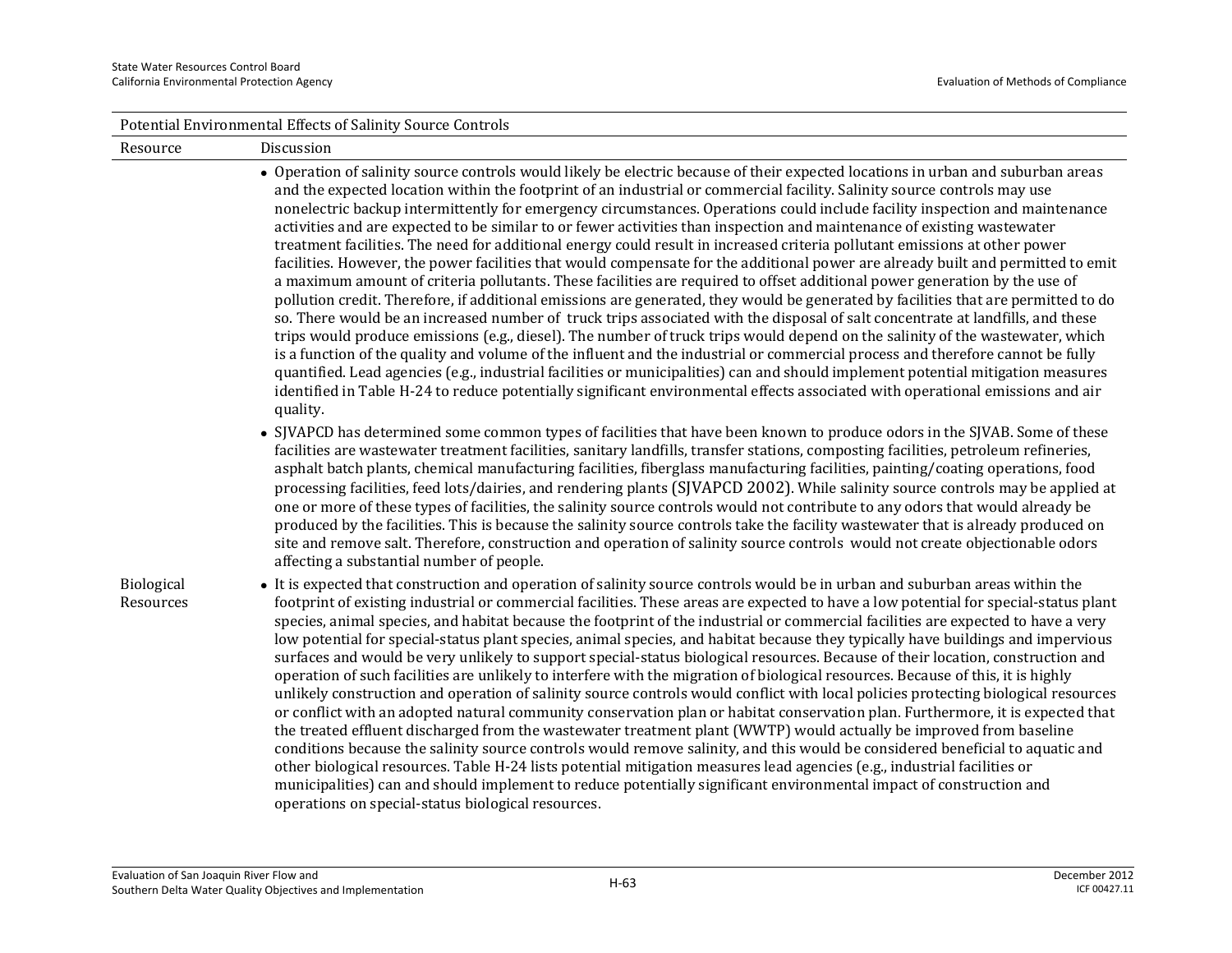| Potential Environmental Effects of Salinity Source Controls |                                                                                                                                                                                                                                                                                                                                                                                                                                                                                                                                                                                                                                                                                                                                                                                                                                                                                                                                                                                                                                                                                                                                                                   |  |
|-------------------------------------------------------------|-------------------------------------------------------------------------------------------------------------------------------------------------------------------------------------------------------------------------------------------------------------------------------------------------------------------------------------------------------------------------------------------------------------------------------------------------------------------------------------------------------------------------------------------------------------------------------------------------------------------------------------------------------------------------------------------------------------------------------------------------------------------------------------------------------------------------------------------------------------------------------------------------------------------------------------------------------------------------------------------------------------------------------------------------------------------------------------------------------------------------------------------------------------------|--|
| Resource                                                    | Discussion                                                                                                                                                                                                                                                                                                                                                                                                                                                                                                                                                                                                                                                                                                                                                                                                                                                                                                                                                                                                                                                                                                                                                        |  |
|                                                             | • The brine generated by salinity source controls would be disposed of at landfills, and would have a very low potential to affect<br>special-status biological resources because the brine would be within the landfill's boundaries.                                                                                                                                                                                                                                                                                                                                                                                                                                                                                                                                                                                                                                                                                                                                                                                                                                                                                                                            |  |
| Cultural<br>Resources                                       | • Construction and operation of salinity source controls would likely exist in urban and suburban areas within industrial or<br>commercial facilities. Construction may result in some ground-disturbing activities, which has the potential to disturb or<br>destroy buried, unknown significant cultural resources. While it is unknown if cultural resources exist in these locations, these<br>areas would have likely been previously disturbed during the construction of the existing industrial or commercial facilities,<br>thus reducing the potential for significant unknown cultural resources to exist. Operation of salinity source controls has no<br>potential to affect cultural resources because the facilities would simply remove salt and discharge a higher quality wastewater<br>into the sewer system. Lead agencies (e.g., industrial facilities or municipalities) can and should implement potential mitigation<br>measures identified in Table H-24 to reduce potentially significant environmental effects on cultural resources associated with<br>construction.                                                                  |  |
|                                                             | • As described above, it is expected the industrial or commercial facility locations would be previously disturbed. If, in the highly<br>unlikely event human remains are uncovered during construction, compliance with the State Health and Safety Code would be<br>required. As specified by Section 7050.5, no further disturbance shall occur until the county coroner has made the necessary<br>findings as to origin and disposition pursuant to Public Resources Code 5097.98. If such a discovery occurs, excavation or<br>construction shall halt in the area of the discovery, the area shall be protected, and consultation and treatment shall occur as<br>prescribed by law. If the coroner recognizes the remains to be Native American, he or she shall contact the Native American<br>Heritage Commission, who shall appoint the Most Likely Descendent. Additionally, if the bones are determined to be Native<br>American, a plan shall be developed regarding the treatment of human remains and associated burial objects, and the plan shall<br>be implemented under the direction of the Most Likely Descendent.                           |  |
| Geology and Soils                                           | • There are no impact mechanisms associated with salinity source controls that could result in an impact on, or be affected by:<br>Alquist-Priolo faults, strong seismic shaking, seismic-related ground failure, expansive soils, or landslides. Since the facilities<br>would be located within existing industrial or commercial facilities, the addition of the salinity source controls would not<br>substantially add to the structure such that it would increase the exposure of the structure to potential substantial adverse<br>effects, such as risk of loss to rupture of known earthquake fault, seismic ground shaking, or seismic ground-related failure.<br>Furthermore, all new structures related to salinity source controls would be required to follow all appropriate building codes<br>and be designed to withstand seismic-related activities as identified by the building codes. Finally, salinity source controls<br>would not substantially increase the number of people exposed to the risk of earthquakes or geologic hazards because it would<br>not draw people to earthquake areas or hazard locations not already frequented. |  |
|                                                             | • The construction and operation of salinity source controls would not involve constructing or operating septic tanks and,<br>therefore, septic tanks would not be affected by soils incapable of supporting the use of them or other alternative wastewater<br>disposal systems.                                                                                                                                                                                                                                                                                                                                                                                                                                                                                                                                                                                                                                                                                                                                                                                                                                                                                 |  |
|                                                             | • Construction of salinity source controls could result in limited ground-disturbing activities, which could cause soil erosion or                                                                                                                                                                                                                                                                                                                                                                                                                                                                                                                                                                                                                                                                                                                                                                                                                                                                                                                                                                                                                                |  |

 Construction of salinity source controls could result in limited ground-disturbing activities, which could cause soil erosion or loss of topsoil; however, ground-disturbing activities would be limited in duration and geography and would be contained within the site of the industrial or commercial facility. Furthermore, ground-disturbing activities of 1 acre or greater would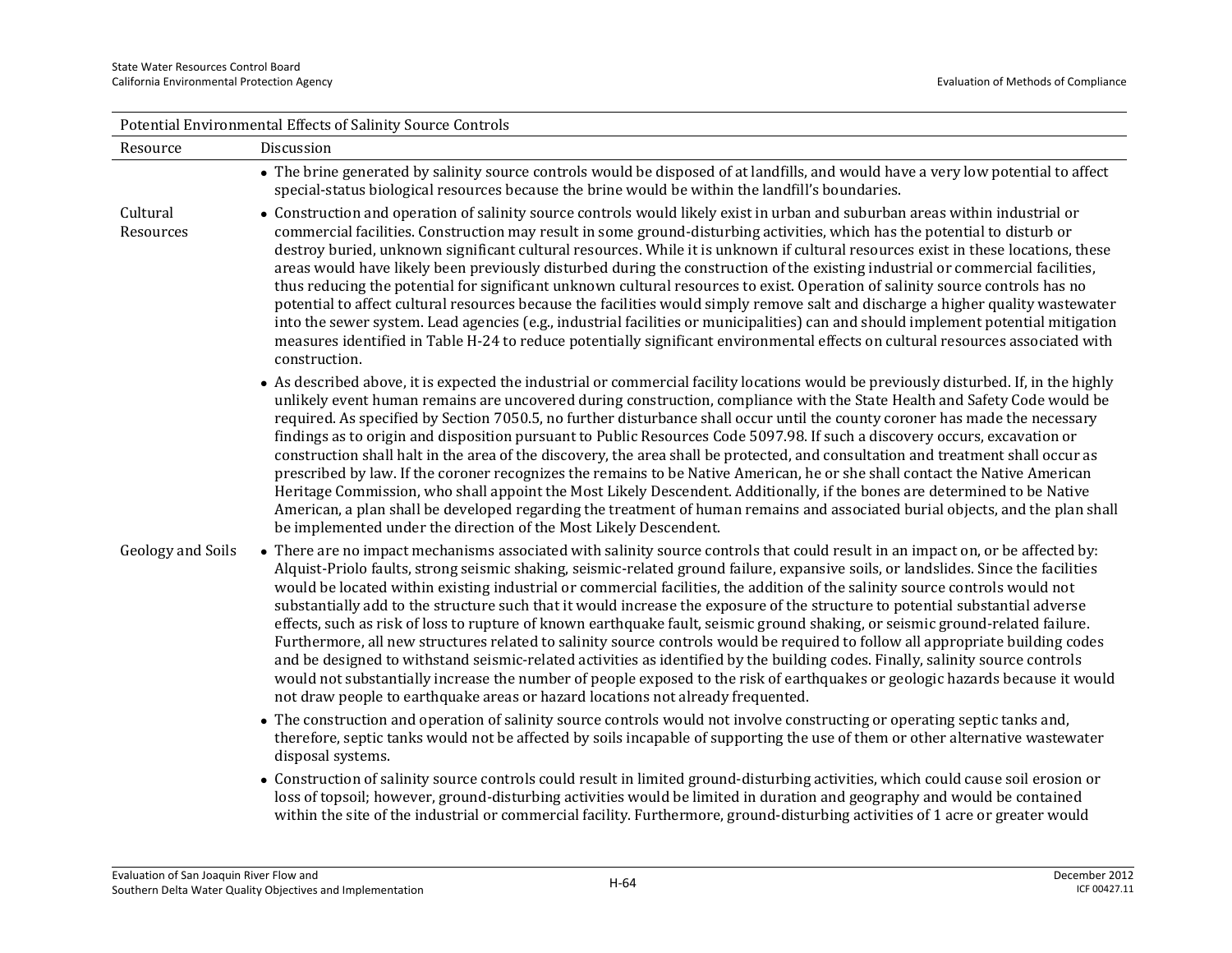| Potential Environmental Effects of Salinity Source Controls |                                                                                                                                                                                                                                                                                                                                                                                                                                                                                                                                                                                                                                                                                                                                                                                                                                                                                                                                                                                                                                                                                                                                  |  |
|-------------------------------------------------------------|----------------------------------------------------------------------------------------------------------------------------------------------------------------------------------------------------------------------------------------------------------------------------------------------------------------------------------------------------------------------------------------------------------------------------------------------------------------------------------------------------------------------------------------------------------------------------------------------------------------------------------------------------------------------------------------------------------------------------------------------------------------------------------------------------------------------------------------------------------------------------------------------------------------------------------------------------------------------------------------------------------------------------------------------------------------------------------------------------------------------------------|--|
| Resource                                                    | Discussion                                                                                                                                                                                                                                                                                                                                                                                                                                                                                                                                                                                                                                                                                                                                                                                                                                                                                                                                                                                                                                                                                                                       |  |
|                                                             | require the need for preparation and implementation of a Stormwater Pollution Prevention Plan (SWPPP) as required by the<br>Central Valley Water Board. The SWPPP would require soil and erosion control mechanisms. Table H-24 also lists potential<br>mitigation measures that lead agencies (e.g., industrial facilities or municipalities) can and should implement to reduce<br>potentially significant impacts related to soil erosion and stormwater runoff and erosion associated with construction.                                                                                                                                                                                                                                                                                                                                                                                                                                                                                                                                                                                                                     |  |
| Greenhouse Gas<br>Emissions                                 | • Construction and operation of salinity source controls would likely result in increased use of electricity and fuels. Furthermore,<br>depending on the process used (e.g., reverse osmosis) salinity source controls is known to be an energy-intensive process.<br>However, the overall increased electrical load would be extremely small compared to the existing electrical load of the service<br>area. Therefore it is unlikely to require the construction of major new power generation or transmission facilities and,<br>therefore, any potential air quality and greenhouse gas emissions would be minor. Table H-24 also lists potential mitigation<br>measures that lead agencies (e.g., industrial facilities or municipalities) can and should implement to reduce potentially<br>significant impacts on greenhouse gas emissions.                                                                                                                                                                                                                                                                              |  |
| Hazards and<br>Hazardous<br>Materials                       | • Construction of salinity source controls would be short term in nature and may involve the limited transport, storage, use, and<br>disposal of hazardous materials such as fuel and lubricating grease for motorized heavy equipment. Some examples of typical<br>hazardous materials handling are fueling and servicing construction equipment on the site and transporting fuels, lubricating<br>fluids, solvents, and bonding adhesives. These types of materials are not acutely hazardous, and all storage, handling, and<br>disposal of these materials are regulated by local, county, and state laws. Furthermore, the quantities of these materials used<br>during construction would be small (e.g., less than 100 gallons) because construction would be limited in duration. Therefore,<br>if a spill occurred, it could be readily and easily contained. Table H-24 also lists potential mitigation measures that lead<br>agencies (e.g., industrial facilities or municipalities) can and should implement to reduce potentially significant impacts<br>associated with hazardous materials during construction. |  |
|                                                             | • Operation of salinity source controls would not produce any new wastewater that would not already be produced and<br>discharged to the sewer system and ultimately treated at the WWTP. If municipal wastewater already contains constituents,<br>they should not be hazardous due to pretreatment requirements with which industrial and commercial facilities must comply.<br>Therefore, when compared to baseline, no new quantities of hazardous materials would be used, transported, or disposed of.<br>There could be a new waste stream (e.g., salt concentrated waste) generated from the industrial or commercial facility that<br>would need to be removed; however, it is unlikely this would be deemed hazardous because of the pretreatment program and<br>because it would be primarily comprised of salt. Table H-24 also lists potential mitigation measures that lead agencies (e.g.,<br>industrial facilities or municipalities) can and should implement to reduce potentially significant impacts associated with                                                                                         |  |

hazardous materials during operation.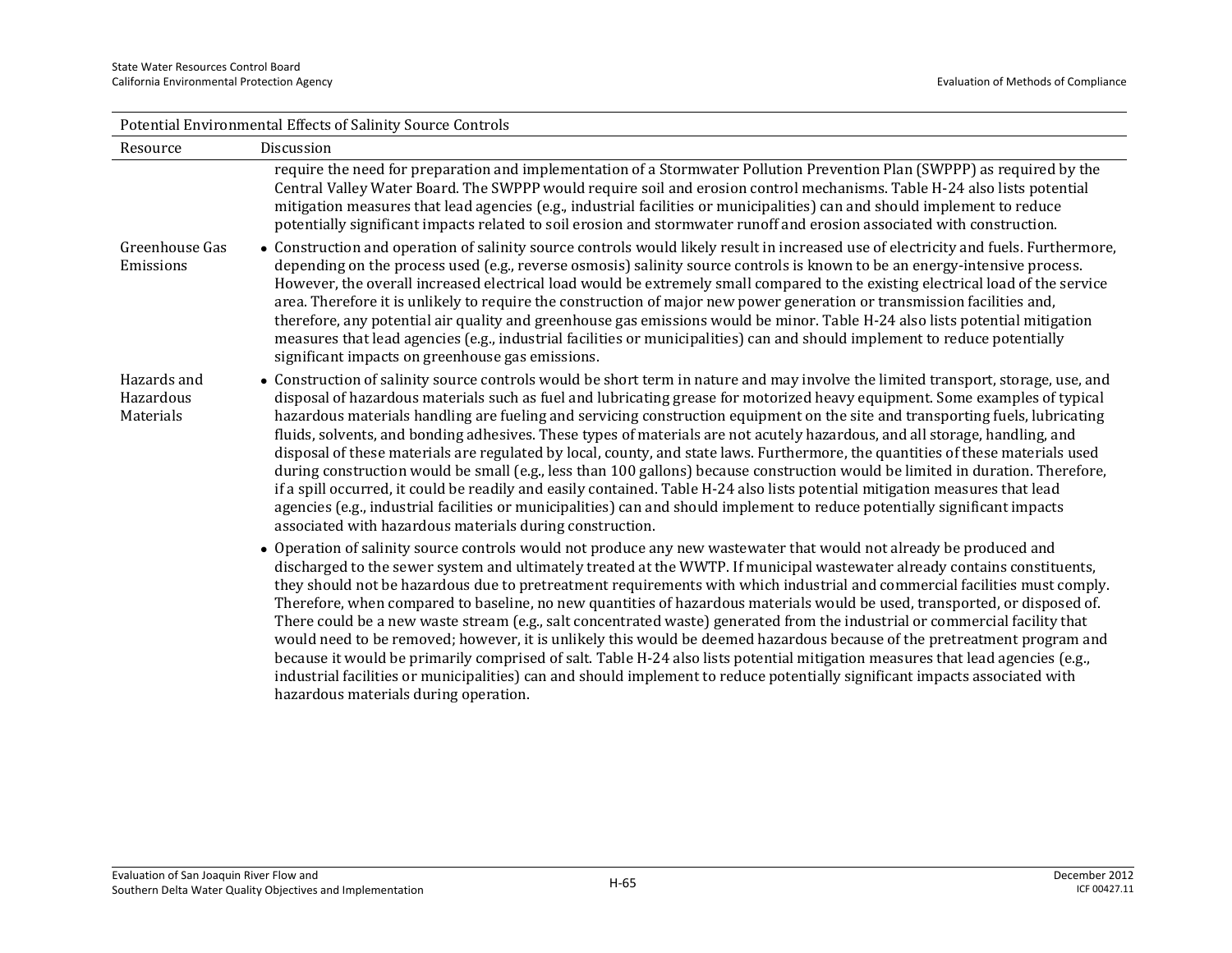| Potential Environmental Effects of Salinity Source Controls |                                                                                                                                                                                                                                                                                                                                                                                                                                                                                                                                                                                                                                                                                                                                                                                                                                                                                                                                                                                                           |  |  |
|-------------------------------------------------------------|-----------------------------------------------------------------------------------------------------------------------------------------------------------------------------------------------------------------------------------------------------------------------------------------------------------------------------------------------------------------------------------------------------------------------------------------------------------------------------------------------------------------------------------------------------------------------------------------------------------------------------------------------------------------------------------------------------------------------------------------------------------------------------------------------------------------------------------------------------------------------------------------------------------------------------------------------------------------------------------------------------------|--|--|
| Resource                                                    | Discussion                                                                                                                                                                                                                                                                                                                                                                                                                                                                                                                                                                                                                                                                                                                                                                                                                                                                                                                                                                                                |  |  |
|                                                             | • Construction and operation of salinity source controls would not be a hazard or provide a safety concern to airports since<br>salinity source controls would be constructed and operated within the footprint of existing industrial or commercial facilities.                                                                                                                                                                                                                                                                                                                                                                                                                                                                                                                                                                                                                                                                                                                                          |  |  |
|                                                             | • Construction and operation of salinity source controls would not physically interfere with an adopted emergency response<br>plan since they would be located within exiting industrial or commercial facilities and therefore would not prohibit the<br>mobility of people to escape potential emergencies.                                                                                                                                                                                                                                                                                                                                                                                                                                                                                                                                                                                                                                                                                             |  |  |
|                                                             | • Construction and operation of salinity source controls would not involve the construction of housing or an increase in<br>population and thus would not expose people or structures to wildland fires.                                                                                                                                                                                                                                                                                                                                                                                                                                                                                                                                                                                                                                                                                                                                                                                                  |  |  |
| Hydrology and<br><b>Water Quality</b>                       | • Construction of salinity source controls could result in temporary changes to drainages, erosion, or runoff associated with<br>typical construction activities, such as grading or preparation of land. As discussed earlier in this table (Geology and Soils), for<br>soil disturbance of over 1 acre, wastewater treatment special districts or municipalities would be required to prepare and<br>implement a SWPPP. Table H-24 also lists potential mitigation measures that lead agencies (e.g., industrial facilities or<br>municipalities) can and should implement to reduce potentially significant impacts on hydrology and water quality.                                                                                                                                                                                                                                                                                                                                                    |  |  |
|                                                             | • It is unknown if industrial or commercial facilities implementing salinity source controls would be located in a flood hazard<br>area. However, since salinity source controls would be located within an existing industrial or commercial facility footprint, the<br>addition of salinity source controls would not substantially add to the existing structures such that flood flows would be<br>impeded or redirected. Furthermore, salinity source controls would not substantially increase the number of people exposed<br>to the risk of flooding because they would not draw people to flood hazard locations. Construction of salinity source controls<br>would not result in flooding or otherwise cause flooding.                                                                                                                                                                                                                                                                          |  |  |
|                                                             | • Under operating conditions, industrial or commercial facilities would continue to discharge pretreated wastewater into the<br>sewer and would have to comply with the pretreatment requirements of the receiving WWTP. The pretreatment requirements<br>are in place such that they meet waste discharge requirements of the WWTP. While there could be an exceedance in<br>wastewater treatment effluent due to an unforeseen circumstance, it would not be expected under normal operating<br>procedures of the industrial or commercial facility. Salinity source controls would not increase the volume of wastewater<br>discharged from the industrial facility but rather would reduce the salinity of the wastewater discharged into the sewer<br>system. Therefore, it is expected that hydrology or water quality would not be affected as the pretreated wastewater would be<br>the same volume the facility currently discharges and would be of better water quality (i.e., less salinity). |  |  |
|                                                             | • The salinity source controls would likely not result in the need for new stormwater facilities because there is a low likelihood<br>of new impervious surfaces being created as salinity source controls would likely be located in existing industrial or<br>commercial facility footprints.                                                                                                                                                                                                                                                                                                                                                                                                                                                                                                                                                                                                                                                                                                           |  |  |
|                                                             | • Increases in groundwater pumping are not expected under the construction and operation of salinity source controls because<br>these types of control measures would not need to pump groundwater. Furthermore, industrial or commercial uses do not<br>typically pump groundwater and receive their source water from municipal sources.                                                                                                                                                                                                                                                                                                                                                                                                                                                                                                                                                                                                                                                                |  |  |
|                                                             | • Construction and operation of salinity source controls would primarily be located in areas of relatively flat relief because they<br>would be within the footprint of existing industrial or commercial facilities, and these facilities typically are not located on the<br>side of steep slopes. Therefore, these locations would not support mudflows, which typically need very steep slopes and large                                                                                                                                                                                                                                                                                                                                                                                                                                                                                                                                                                                              |  |  |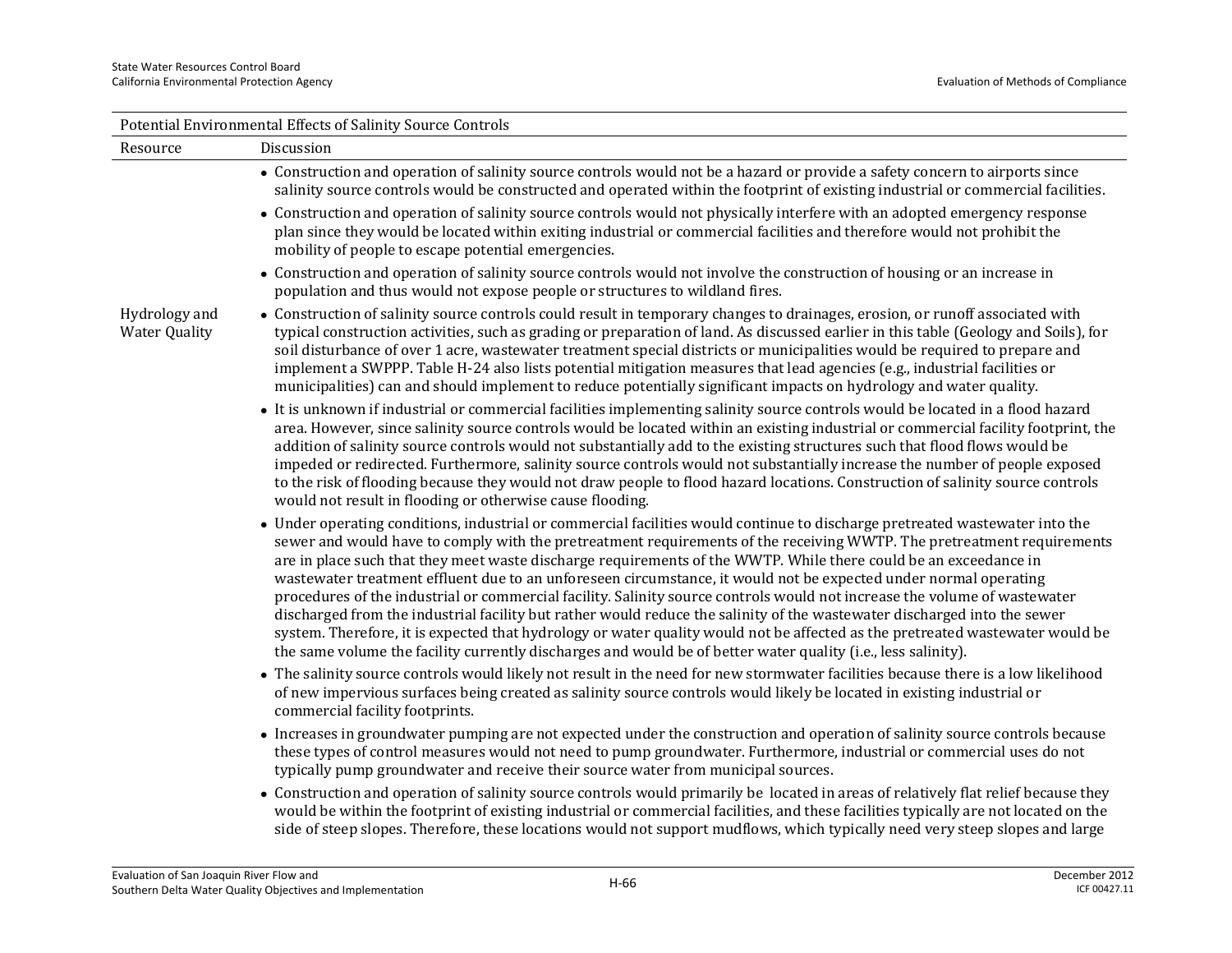| Potential Environmental Effects of Salinity Source Controls |                                                                                                                                                                                                                                                                                                                                                                                                                                                                                                                                                                                                                                                                                                                                                                                                                                                                                                                                                                                                                                               |  |  |
|-------------------------------------------------------------|-----------------------------------------------------------------------------------------------------------------------------------------------------------------------------------------------------------------------------------------------------------------------------------------------------------------------------------------------------------------------------------------------------------------------------------------------------------------------------------------------------------------------------------------------------------------------------------------------------------------------------------------------------------------------------------------------------------------------------------------------------------------------------------------------------------------------------------------------------------------------------------------------------------------------------------------------------------------------------------------------------------------------------------------------|--|--|
| Resource                                                    | Discussion                                                                                                                                                                                                                                                                                                                                                                                                                                                                                                                                                                                                                                                                                                                                                                                                                                                                                                                                                                                                                                    |  |  |
|                                                             | amounts of precipitation to occur. Furthermore, these areas would not be adjacent to the ocean and, therefore, would not be<br>affected by tsunamis.                                                                                                                                                                                                                                                                                                                                                                                                                                                                                                                                                                                                                                                                                                                                                                                                                                                                                          |  |  |
| Land Use and<br>Planning                                    | • Construction and operation of salinity source controls would not physically divide an established community because they<br>would likely be located in the existing footprint of industrial or commercial facilities.                                                                                                                                                                                                                                                                                                                                                                                                                                                                                                                                                                                                                                                                                                                                                                                                                       |  |  |
|                                                             | • Construction and operation of salinity source controls would take place on the footprint of existing industrial or commercial<br>facilities and thus would not conflict with land use designations or zoning because the industrial or commercial facilities are<br>allowed generally to update or modify their facilities and processes within their appropriate land use and zoning designations.                                                                                                                                                                                                                                                                                                                                                                                                                                                                                                                                                                                                                                         |  |  |
|                                                             | • If the salinity source controls were inconsistent with applicable land use plans, policies, or regulations, an amendment or<br>variant from the local jurisdiction approving the discretionary action associated with the salinity source controls would be<br>required by the project proponent prior to project approval and construction. If no discretionary action occurred as a result of<br>the construction or operation of the salinity source controls, it is assumed it would not result in a conflict with local land use<br>plans, policies, or regulations.                                                                                                                                                                                                                                                                                                                                                                                                                                                                   |  |  |
|                                                             | • Potential conflictss with habitat conservation plans, natural community conservation plans, or other plans, policies and<br>regulations protecting biological species and resources are evaluated in Biological Resources.                                                                                                                                                                                                                                                                                                                                                                                                                                                                                                                                                                                                                                                                                                                                                                                                                  |  |  |
| Mineral<br>Resources                                        | • Construction and operation of salinity source controls would have a very low potential to result in the removal or inability to<br>access state or locally designated mineral resource areas. This is because salinity source controls would be within existing<br>industrial and commercial facilities, which are typically not located in the middle of mineral resource extraction areas.<br>Furthermore, if the industrial or commercial facilities are located within a state or locally designated mineral resource area,<br>construction and operation of salinity source controls would not permanently remove access to a mineral resource as there<br>would be other locations around the facilities that could provide access to the mineral resource.                                                                                                                                                                                                                                                                           |  |  |
| Noise                                                       | • Construction of salinity source controls could generate temporary noise. It is likely salinity source controls would be<br>constructed in areas with suitable land use designations and zoning for industrial or commercial uses because they would be<br>within the footprint of existing industrial and commercial facilities; therefore, it would be unlikely that sensitive receptors (e.g.,<br>homes, hospitals, schools) would be within close proximity. If sensitive receptors were adjacent to construction activities and<br>experienced construction noise, construction would likely be temporary and would be required to follow existing local noise<br>ordinances limiting the timing of construction (e.g., generally Mondays -Fridays, sometimes Saturdays, 7am-6pm, excluding<br>federal holidays and Sundays). Table H-24 lists potential mitigation measures that lead agencies (e.g., industrial facilities or<br>municipalities) can and should implement to reduce potentially significant impacts related to noise. |  |  |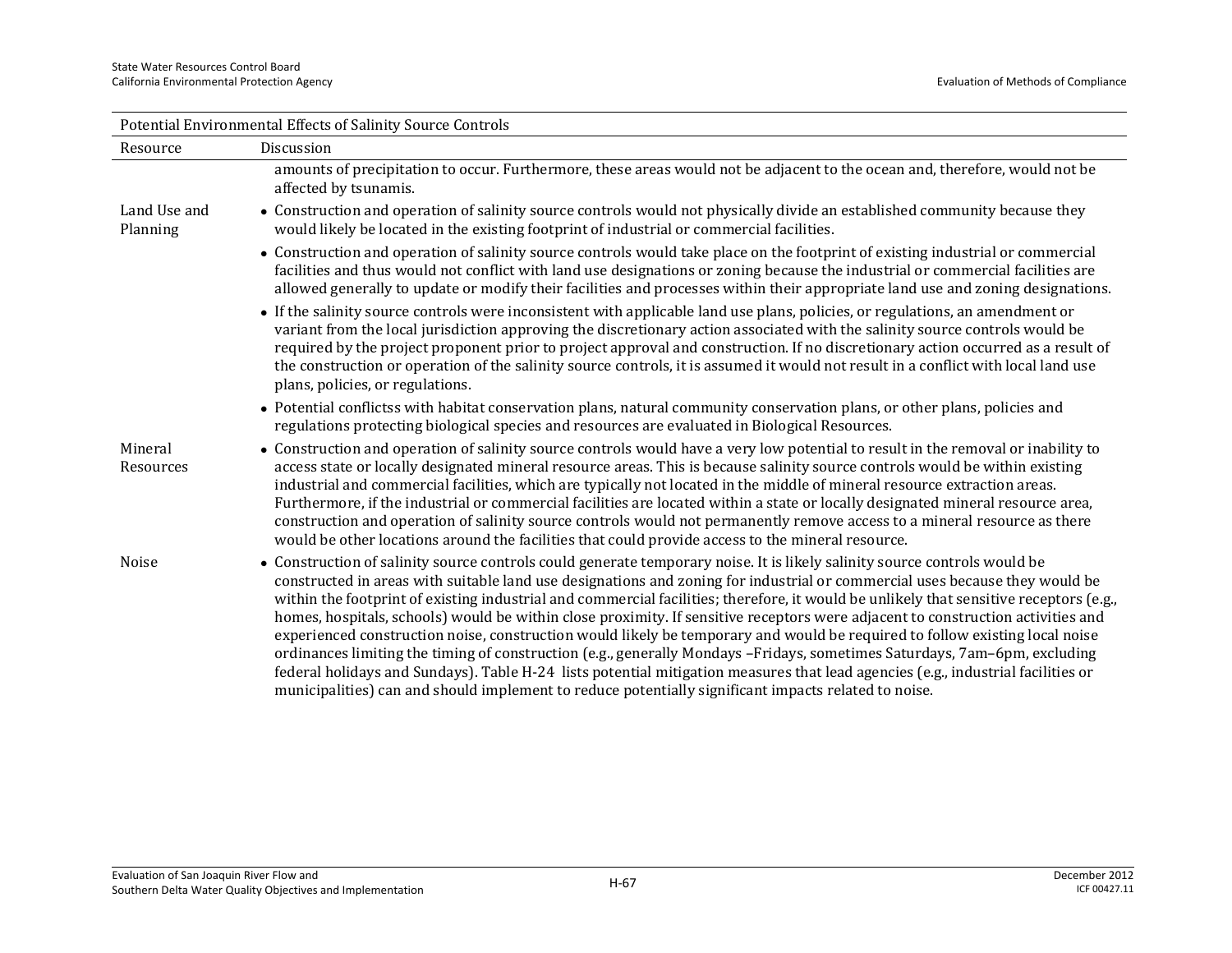| Potential Environmental Effects of Salinity Source Controls |                                                                                                                                                                                                                                                                                                                                                                                                                                                                                                                                                                                                                                                                                                                                                                                                                                                                                                                                                                                                                                                                                                                                                       |  |
|-------------------------------------------------------------|-------------------------------------------------------------------------------------------------------------------------------------------------------------------------------------------------------------------------------------------------------------------------------------------------------------------------------------------------------------------------------------------------------------------------------------------------------------------------------------------------------------------------------------------------------------------------------------------------------------------------------------------------------------------------------------------------------------------------------------------------------------------------------------------------------------------------------------------------------------------------------------------------------------------------------------------------------------------------------------------------------------------------------------------------------------------------------------------------------------------------------------------------------|--|
| Resource                                                    | Discussion                                                                                                                                                                                                                                                                                                                                                                                                                                                                                                                                                                                                                                                                                                                                                                                                                                                                                                                                                                                                                                                                                                                                            |  |
|                                                             | • The operation of salinity source controls may generate temporary noise when the industrial or commercial facility is running.<br>However, the existing facilities may already generate intermittent process noise (e.g., from alarm bells, pumps, and<br>generators). Furthermore, it is anticipated there would be a very low probability that sensitive receptors (e.g., homes,<br>hospitals, schools) would be located within close proximity to experience the operating noise generated because it is<br>anticipated that the industrial or commercial facilities would be located in areas with similar land uses (e.g., other industrial<br>facilities). Finally, it is expected that the salinity source controls would be enclosed within the industrial or commercial<br>buildings, which can act to mute the operating noise.                                                                                                                                                                                                                                                                                                            |  |
|                                                             | • The construction and operation of salinity source controls would not bring people within close proximity to an airport or<br>expose people to airport noise.                                                                                                                                                                                                                                                                                                                                                                                                                                                                                                                                                                                                                                                                                                                                                                                                                                                                                                                                                                                        |  |
| Population and<br>Housing                                   | • The construction and operation of salinity source controls would not involve the construction of new homes or businesses, the<br>extension of roads, or other actions that may induce substantial property or population growth in an area. Furthermore, it<br>would not develop any amenities (e.g., malls, amusement parks, hotels, recreation areas) that would attract people to the<br>southern Delta.                                                                                                                                                                                                                                                                                                                                                                                                                                                                                                                                                                                                                                                                                                                                         |  |
|                                                             | • The construction and operation of salinity source controls would not displace substantial numbers of people and necessitate<br>the construction of replacement housing elsewhere because the facilities would be located in the existing footprint of industrial<br>or commercial buildings and not where people currently reside.                                                                                                                                                                                                                                                                                                                                                                                                                                                                                                                                                                                                                                                                                                                                                                                                                  |  |
| <b>Public Services</b>                                      | • The need for additional public services (e.g., fire protection, police protection, libraries, schools) or the deterioration of existing<br>public services typically results from an increase in population. As a location's population increases, the need for additional or<br>new public services and public service facilities generally increases. As discussed above, the construction and operation of<br>salinity source controls would not involve an increase in population or housing. In addition, these actions do not include<br>proposals for new housing and thus would not generate students or increased demands for school services or facilities.                                                                                                                                                                                                                                                                                                                                                                                                                                                                               |  |
| Recreation                                                  | • Construction of salinity source controls would likely occur within the footprint of industrial or commercial facilities. These<br>facilities are typically located adjacent to other commercial or industrial land uses, so it is unlikely recreational facilities would<br>be located in areas where they currently exist. However, if recreational facilities were located within very close proximity to<br>the salinity source controls, their construction may affect the recreational facilities. However, it is unlikely that salinity source<br>control construction would result in significant effects on recreational facilities because construction would be temporary and<br>limited. Construction and operation of salinity source controls would not increase the use of existing parks or recreational<br>facilities and would not result in the construction of actual recreational facilities. Table H-24 lists potential mitigation<br>measures that lead agencies (e.g., industrial facilities or municipalities) can and should implement to reduce potentially<br>significant impacts on recreation related to construction. |  |
| Transportation<br>and Traffic                               | • Construction of salinity source controls could result in some additional trips associated with construction workers. Industrial<br>or commercial facilities may be located in urban and suburban areas that could already experience some congestion. The<br>temporary increased traffic during construction could exceed local or regional road trip thresholds as it is unknown the<br>number of construction trips that might be needed. Table H-24 lists potential mitigation measures that lead agencies (e.g.,<br>industrial facilities or municipalities) can and should implement to reduce potentially significant transportation and traffic                                                                                                                                                                                                                                                                                                                                                                                                                                                                                              |  |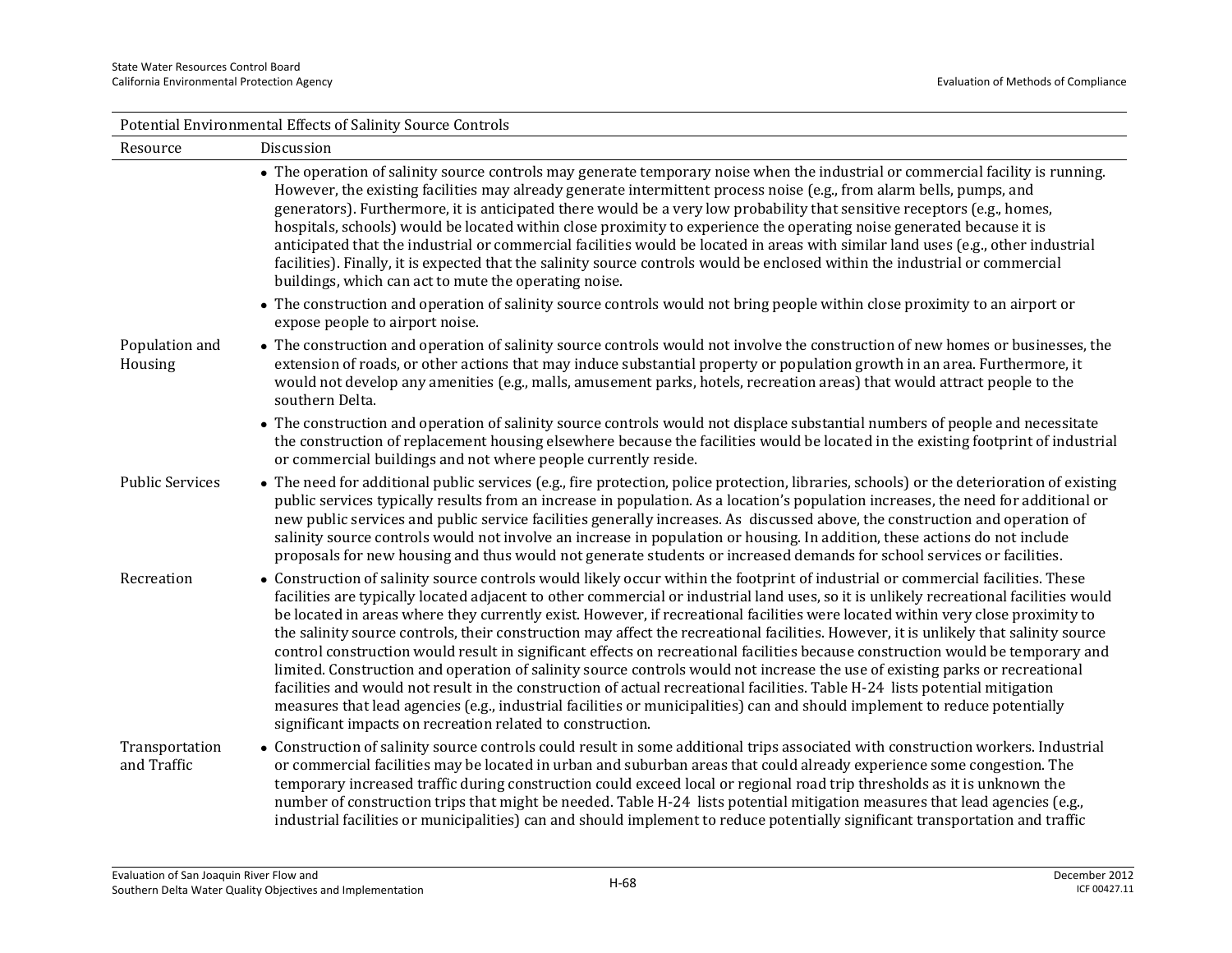| Potential Environmental Effects of Salinity Source Controls |                                                                                                                                                                                                                                                                                                                                                                                                                                                                                                                                                                                                                                                                                                                                                                                                           |  |
|-------------------------------------------------------------|-----------------------------------------------------------------------------------------------------------------------------------------------------------------------------------------------------------------------------------------------------------------------------------------------------------------------------------------------------------------------------------------------------------------------------------------------------------------------------------------------------------------------------------------------------------------------------------------------------------------------------------------------------------------------------------------------------------------------------------------------------------------------------------------------------------|--|
| Resource                                                    | Discussion                                                                                                                                                                                                                                                                                                                                                                                                                                                                                                                                                                                                                                                                                                                                                                                                |  |
|                                                             | impacts related to construction.                                                                                                                                                                                                                                                                                                                                                                                                                                                                                                                                                                                                                                                                                                                                                                          |  |
|                                                             | • Operation of salinity source controls would generate additional truck trips to dispose of the salt concentration generated by<br>the salinity source control process. The number of truck trips depends on the volume of wastewater treated per day and the<br>quality of water; therefore, the number of trucks that would be required is unknown. Table H-24 lists potential mitigation<br>measures that lead agencies (e.g., industrial facilities or municipalities) can and should implement to reduce potentially<br>significant transportation and traffic impacts related to operations.                                                                                                                                                                                                        |  |
| Utilities and<br>Service Systems                            | • Construction and operation of salinity source controls would not be expected to exceed wastewater treatment requirements of<br>the Central Valley Water Board because it would actually improve the water quality of wastewater entering a WWTP and<br>therefore would overall reduce the salinity in the treated effluent that is discharged into receiving waters. Additionally,<br>construction and operation of salinity source controls would not result in a determination by a wastewater treatment provider<br>that it has inadequate capacity to meet the service area's demand because industrial or commercial facilities would discharge<br>the same volume of wastewater into the sewer system; therefore, the wastewater treatment facility would treat the same<br>volume of wastewater. |  |
|                                                             | • Construction and operation of salinity source controls would not involve the construction of wastewater treatment facilities or<br>water supply treatment facilities or infrastructure.                                                                                                                                                                                                                                                                                                                                                                                                                                                                                                                                                                                                                 |  |
|                                                             | • The construction and operation of salinity source controls would not need the construction of additional stormwater drains<br>because they would likely be built within the footprint of the existing industrial or commercial facilities, which currently have<br>impervious surfaces that generate runoff; therefore, it is expected that existing stormwater infrastructure would be used.                                                                                                                                                                                                                                                                                                                                                                                                           |  |
|                                                             | • Construction and operation of salinity source controls could generate solid waste in the form of salt concentrate. This type of<br>solid waste is not considered hazardous, and the disposal of brine would follow all regulations and guidelines of solid waste in<br>Class I/II landfills (non-hazardous waste landfills). Table H-24 lists potential mitigation measures that lead agencies (e.g.,<br>industrial facilities or municipalities) can and should implement to reduce potentially significant impacts.                                                                                                                                                                                                                                                                                   |  |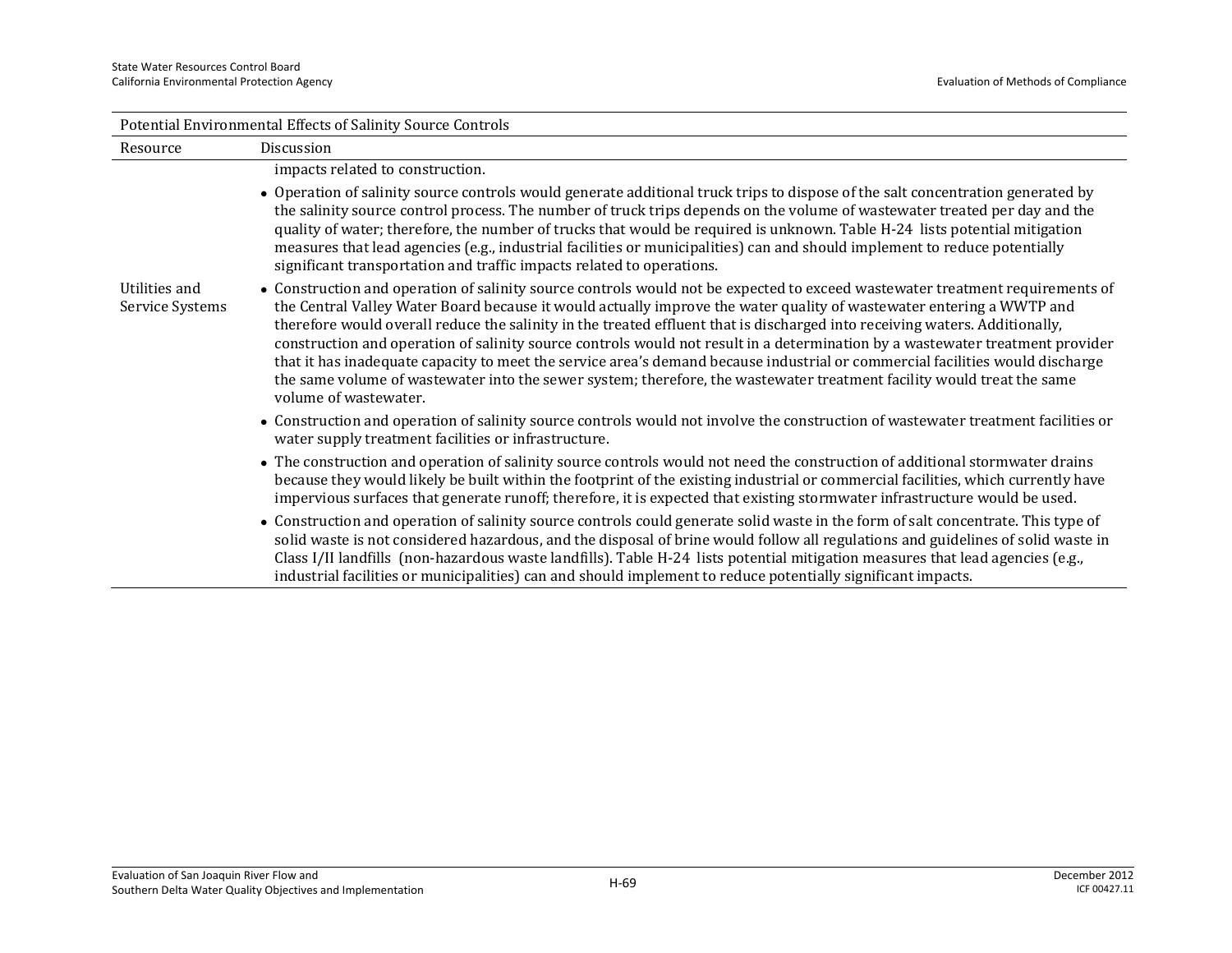# **H.3.3 Desalination**

Some wastewater treatment agencies may opt to remove salts at the WWTP before treated effluent is discharged to the southern Delta. Conventional wastewater treatment processes do not significantly remove salts from the wastewater treatment stream. To remove salts, a discharger must desalinate treated wastewater effluent. Methods to desalinate water at WWTPs include thermal separation, electro-dialysis, and reverse osmosis (RO). RO is analyzed herein because it is the most common desalination technology in California and is comparable or less expensive than other desalination methods (e.g., ion exchange, distillation, etc.) (DWR 2009).

# **Cost Evaluation**

The costs of RO include the costs associated with the construction of the RO facilities and operation and maintenance costs associated with energy and brine disposal. Brine's salinity is a function of the quality and volume of the influent into the RO filter and the efficiency of the RO filter. For example, if the influent water had 75,000 pounds of salt per 10 million gallons per day, and the RO filter was 85 percent efficient, the brine would contain 75,000 pounds of salt per 1.5 million gallons of RO filter reject water (or a 5 percent saline brine solution).

Brine disposal is an important consideration when evaluating wastewater treatment technologies used to reduce salinity. This is because of the associated costs potential environmental effects of brine disposal. There are five major methods of brine disposal: (1) disposal to WWTPs, (2) disposal to surface waters, (3) deep-well injection, (4) evaporation ponds, and (5) evaporation to dryness (crystallization). Approximately 40 percent of all desalination facilities in the country discharge brine to an existing wastewater collection system (Sethi, et al. 2006; USBR 2006b). Approximately 48 percent of all desalination facilities in the country discharge brine directly to surface water (Sethi, et al. 2006; USBR 2006b). In some areas, brine may be discharged to a deep well, below potable water aquifers (TWDB 2009). Regulatory concerns associated with this method of brine disposal include the receiving water's transmissivity, the salinity of the receiving water, and the presence of a structurally isolating and confining layer between the receiving aquifer and any overlying source of drinking water (Sethi, et al. 2006; USBR 2006b). Evaporation ponds can be used in relatively warm, dry climates with high evaporation rates, level terrain, and low land costs (Sethi, et al. 2006a). Evaporation ponds allow the brine to dewater, and then be hauled to a landfill for ultimate disposal. Thermal separators and vapor compression systems can completely remove water from brine, leaving a crystallized solid for disposal. These systems are very energy intensive. The capital, operations, and maintenance costs can exceed the cost of the desalination facility. This potential brine disposal method is used for very small flows where other discharge methods are not feasible (Sethi, et al. 2006). Other methods that have been utilized are treatment wetlands and other developing technologies (TWDB 2009).

Evaporation ponds were selected for this cost evaluation because of their associated cost and regulatory constraints. The assumptions included in the cost evaluation are: a portion or all of the wastewater would be treated with RO at the wastewater facility; the brine would be dewatered in evaporation ponds located at the wastewater facility or adjacent to the wastewater facility; and solids remaining after evaporation would be transported and disposed of at a Class I/II landfill (nonhazardous waste landfill).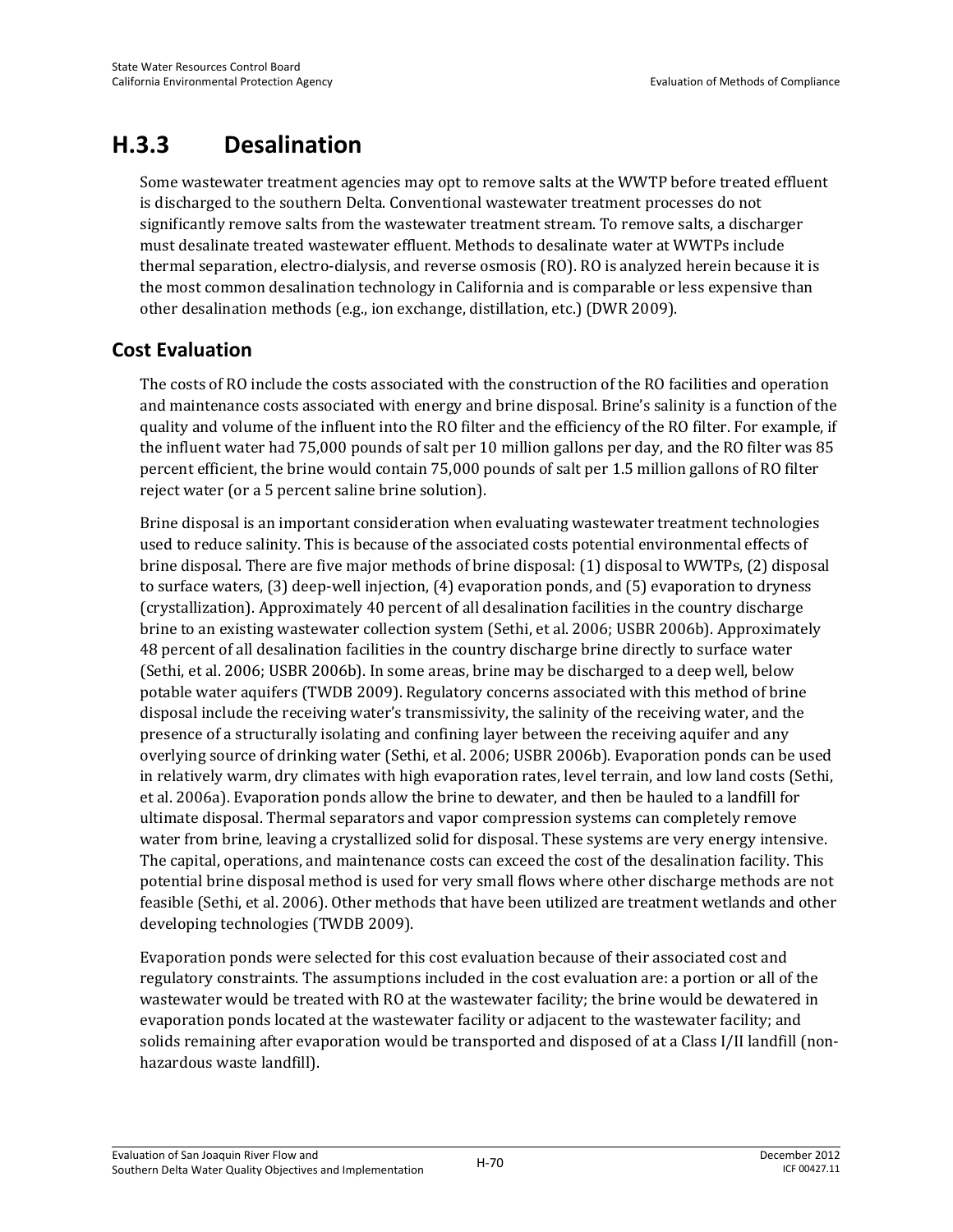The cost to install a desalination system at a WWTP is highly variable. Important factors to consider are: the quality and quantity of water entering the desalination system, the desired water quality leaving the desalination system, energy costs, the chosen method of desalination, and the brine disposal method. Some WWTPs will only need to treat a portion of the influent wastewater to achieve effluent limitations for salinity, which would reduce costs.

The California Water Plan Update 2009 discusses the cost of desalination, with the following summary of costs (Table H-16, DWR 2009).

|                   |         | Total Water Cost (\$/AF) |  |  |
|-------------------|---------|--------------------------|--|--|
| Type of Desalting | Low     | High                     |  |  |
| Groundwater       | \$500   | \$900                    |  |  |
| Wastewater        | \$500   | \$2,000                  |  |  |
| Seawater          | \$1,000 | \$2,500                  |  |  |
| Source: DWR 2009  |         |                          |  |  |
| $AF = acre-free$  |         |                          |  |  |

Using this approximation, a 10 million gallon per day discharger can expect to pay \$5–\$22 million to construct an RO system at the WWTP. Extrapolating this trend is nonlinear. The associated administrative, engineering, and legal costs do not generally decrease for smaller projects. Larger RO facilities cost more, but the typical unit price of water produced decreases due to the scale of construction costs compared to administrative, engineering, and legal costs.

# **Environmental Evaluation**

# **Summary of Potential Action**

The location, timing of construction, and details of operation of desalination facilities is unknown. However, any modified or new desalination facilities would likely be constructed and operated in the existing footprint of, or within very close proximity to, a WWTP that discharges treated effluent into the southern Delta waterways or is physically located within the southern Delta. This is because the desalination process would have to be integrated with the wastewater treatment stream to capture the wastewater, remove the salt, and release the treated effluent into existing receiving water. Additionally, it is assumed WWTPs are located within close proximity to creeks or rivers because they must discharge treated effluent into receiving waters. It is also assumed WWTPs are located in more urbanized areas and adjacent to industrial and urban uses because they must be located in an area to serve their existing municipal customers. Treatment plants are generally located on lands designated and zoned for public facilities and industrial uses. Desalination would likely require the disposal of highly concentrated salt waste streams (e.g., brine). These waste streams are assumed to be trucked offsite and disposed of in a landfill for nonhazardous materials. Since the operation of the desalination facilities would be located within existing WWTPs or within close proximity, and the process is highly automated, it is anticipated that the current employees of the existing WWTP would maintain and operate the facility and that substantial additional employees would not be needed.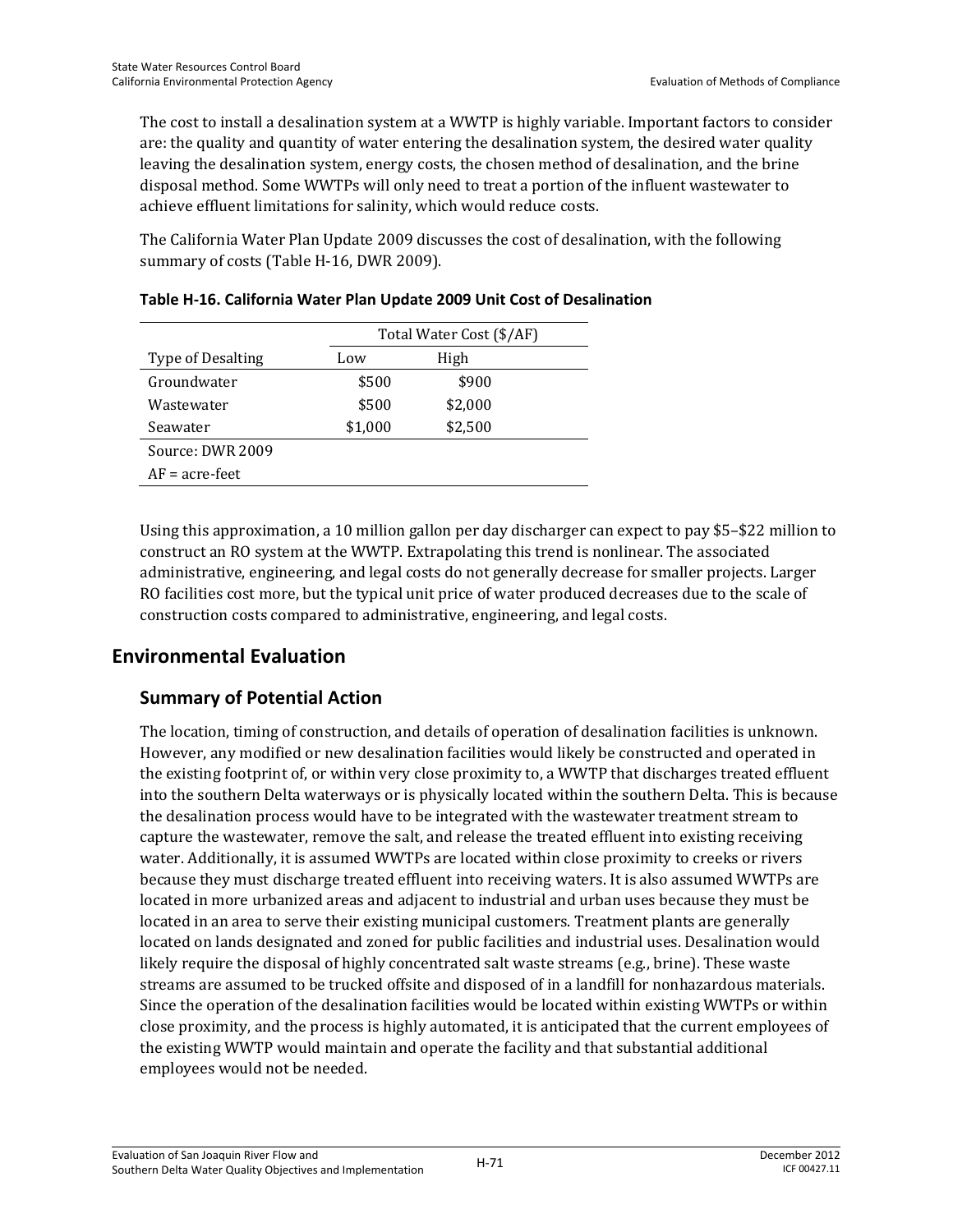### **Potential Environmental Effects**

Construction of wastewater desalination facilities would likely result in minor, temporary, and highly localized effects typically associated with similar activities including air quality effects and ground disturbance. As noted above, it is likely that such facilities would be constructed in areas that are already disturbed by urban development, and most facilities would be located within existing facility footprints and rights-of-way. In addition, because such facilities are publicly-owned in the plan area and subject to CEQA, any new projects would undergo the appropriate level of CEQA compliance at the time they were proposed.

Desalination facilities are typically relatively energy intensive. However, the overall increased electrical load for new treatment facilities would be very small compared to the existing electrical grid capacity and is unlikely to require the construction of major new power generation or transmission facilities. Any potential air quality and GHG emissions due to increased power generation would be minor. The operation of new treatment facilities may require a slight increase in chemical transport and storage, but this potential increase would likely be minimal because new facilities would likely be constructed within or adjacent to existing wastewater treatment facilities. Therefore, the increase would be negligible compared to existing chemical use and transport. New desalination facilities may result in the production of solid waste, which would be disposed of in accordance with applicable laws and regulations in landfills. To the extent such programs were successful in reducing salinity in the southern Delta, agricultural uses and aquatic resources would benefit.

Table H-17 summarizes the potential environmental effects associated with desalination. Table H-24, *Potential Mitigation Measures for Construction and Operation Activities Related to Methods of Compliance*, at the end of this appendix lists potential mitigation measures associated with the construction or operation of the methods of compliance and is referenced in Table H-17 where appropriate.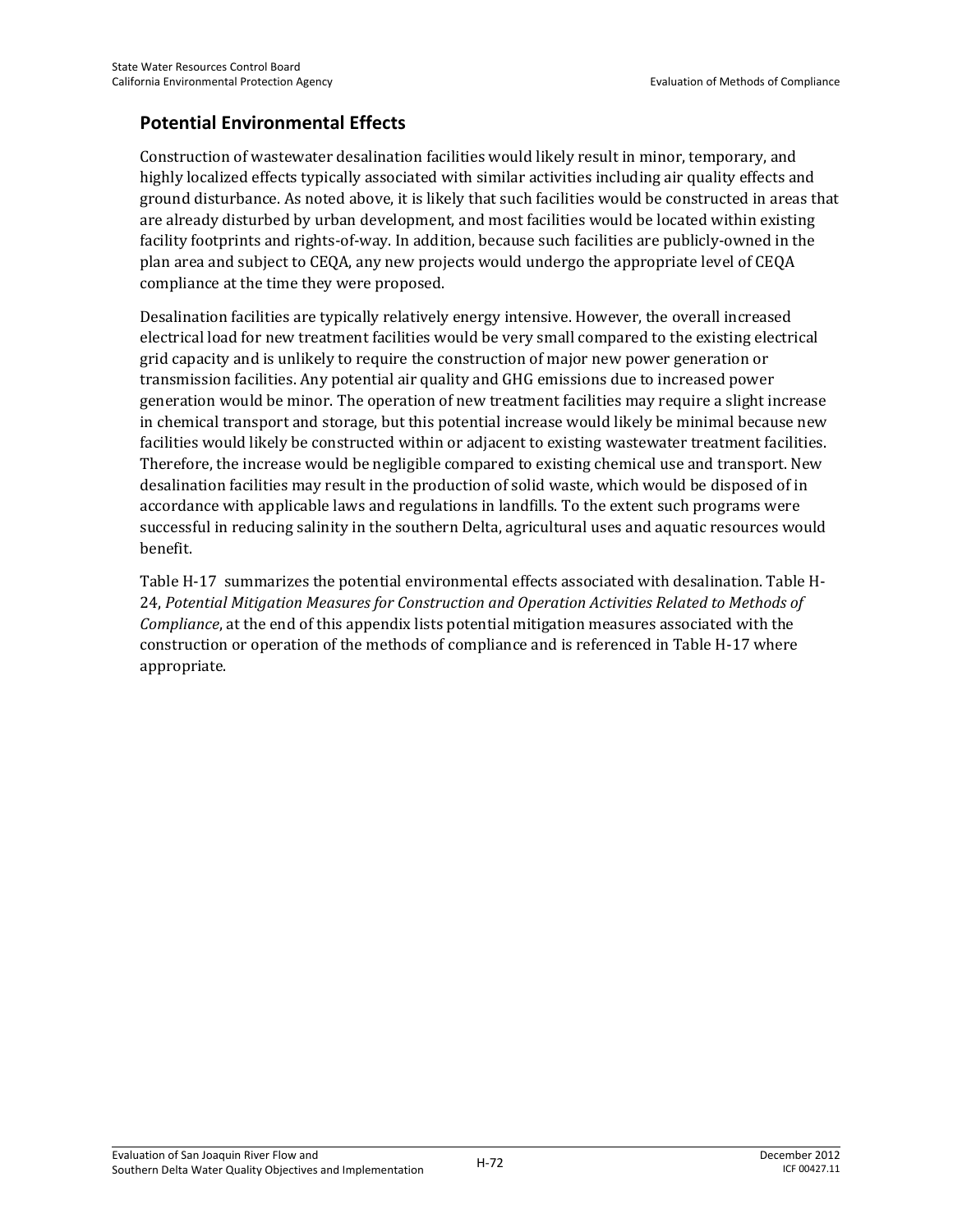#### **Table H-17. Potential Environmental Effects of Wastewater Treatment Plant Desalination**

| Potential Environmental Effects of Wastewater Treatment Plant Desalination |                                                                                                                                                                                                                                                                                                                                                                                                                                                                                                                                                                                                                                                                                                                                                                                                                                                                                                                                                                                                                                                                                                                                                                                                                                                                                                                                |  |
|----------------------------------------------------------------------------|--------------------------------------------------------------------------------------------------------------------------------------------------------------------------------------------------------------------------------------------------------------------------------------------------------------------------------------------------------------------------------------------------------------------------------------------------------------------------------------------------------------------------------------------------------------------------------------------------------------------------------------------------------------------------------------------------------------------------------------------------------------------------------------------------------------------------------------------------------------------------------------------------------------------------------------------------------------------------------------------------------------------------------------------------------------------------------------------------------------------------------------------------------------------------------------------------------------------------------------------------------------------------------------------------------------------------------|--|
| Resource                                                                   | Discussion                                                                                                                                                                                                                                                                                                                                                                                                                                                                                                                                                                                                                                                                                                                                                                                                                                                                                                                                                                                                                                                                                                                                                                                                                                                                                                                     |  |
| Aesthetics                                                                 | • Construction and operation of wastewater treatment plant (WWTP) desalination would not be expected to significantly<br>affect the visual character or quality of areas because desalination facilities would be located within the existing footprint<br>of WWTPs or within close proximity. These facilities would be similar in size and scale as the existing facilities of the<br>WWTP. Construction and operation of desalination facilities may have operational and safety lights. Impacts would<br>depend on the location of sensitive receptors to potential lighting; however, lights would be expected to follow lighting<br>guidelines and lighting plans of local jurisdictions approving the construction and operation of the desalination facilities.<br>In addition, the desalination facilities would likely be located adjacent to wastewater facilities and infrastructure, which<br>may already have operational and safety lighting. Table H-24, Potential Mitigation Measures for Construction and<br>Operation Activities Related to Methods of Compliance, identifies potential mitigation measures lead agencies (e.g.,<br>wastewater treatment special districts or municipalities) can and should implement to reduce potentially significant<br>environmental effects associated with lighting. |  |
| Agriculture and<br><b>Forestry Resources</b>                               | • Construction and operation of desalination facilities would not be expected to take place on lands used for agriculture<br>because they would be located within the footprint of existing WWTPs or within very close proximity such that the<br>desalination facilities can use the existing wastewater treatment stream. Additionally, it is expected that agricultural uses<br>in the southern Delta would benefit from the reduction in salinity and thus potentially offset any losses of agricultural<br>land that might be indirectly affected by the desalination facilities. Furthermore, if agricultural lands were removed, the<br>local jurisdiction would implement applicable policies to compensate for the loss of the land. Table H-24 identifies<br>potential mitigation measures lead agencies (e.g., wastewater treatment special districts or municipalities) can and<br>should implement to reduce potentially significant environmental effects on agricultural resources.                                                                                                                                                                                                                                                                                                                             |  |
| Air Quality                                                                | • Desalination facilities would likely be located in the San Joaquin Valley Air Basin (SJVAB), which generally covers San<br>Joaquin, Stanislaus, Merced, and Madera Counties. Particulate matter (PM10 and PM2.5) and ozone are of particular<br>concern in the basin. The State of California has classified the SJVAB as being a severe nonattainment area for ozone and a<br>nonattainment area for PM10 and PM2.5. The San Joaquin Valley Air Pollution Control District (SJVAPCD) has adopted an<br>air quality improvement plan that addresses nitrous oxide $(NOX)$ and reactive organic gases (ROG), both of which are<br>ozone precursors and contribute to the secondary formation of PM10 and PM2.5.                                                                                                                                                                                                                                                                                                                                                                                                                                                                                                                                                                                                               |  |
|                                                                            | • SJVAPCD's published guidelines, Guide for Assessing Air Quality Impacts (SJVAPCD 2002) do not require the quantification<br>of construction emissions. Rather, the guidelines require implementation of effective and comprehensive feasible control<br>measures to reduce PM10 emissions (SJVAPCD 2002). SJVAPCD considers PM10 emissions to be the greatest pollutant of<br>concern when assessing construction-related air quality impacts and has determined that compliance with its Regulation<br>VIII, including implementation of all feasible control measures specified in its Guide for Assessing Air Quality Impacts<br>(SJVAPCD 2002), constitutes sufficient mitigation to reduce construction-related PM10 emissions to less-than-significant<br>levels and minimize adverse air quality effects. All construction projects must abide by Regulation VIII. Since the<br>publication of the district's guidance manual, the district has revised some of the rules comprising Regulation VIII.                                                                                                                                                                                                                                                                                                                 |  |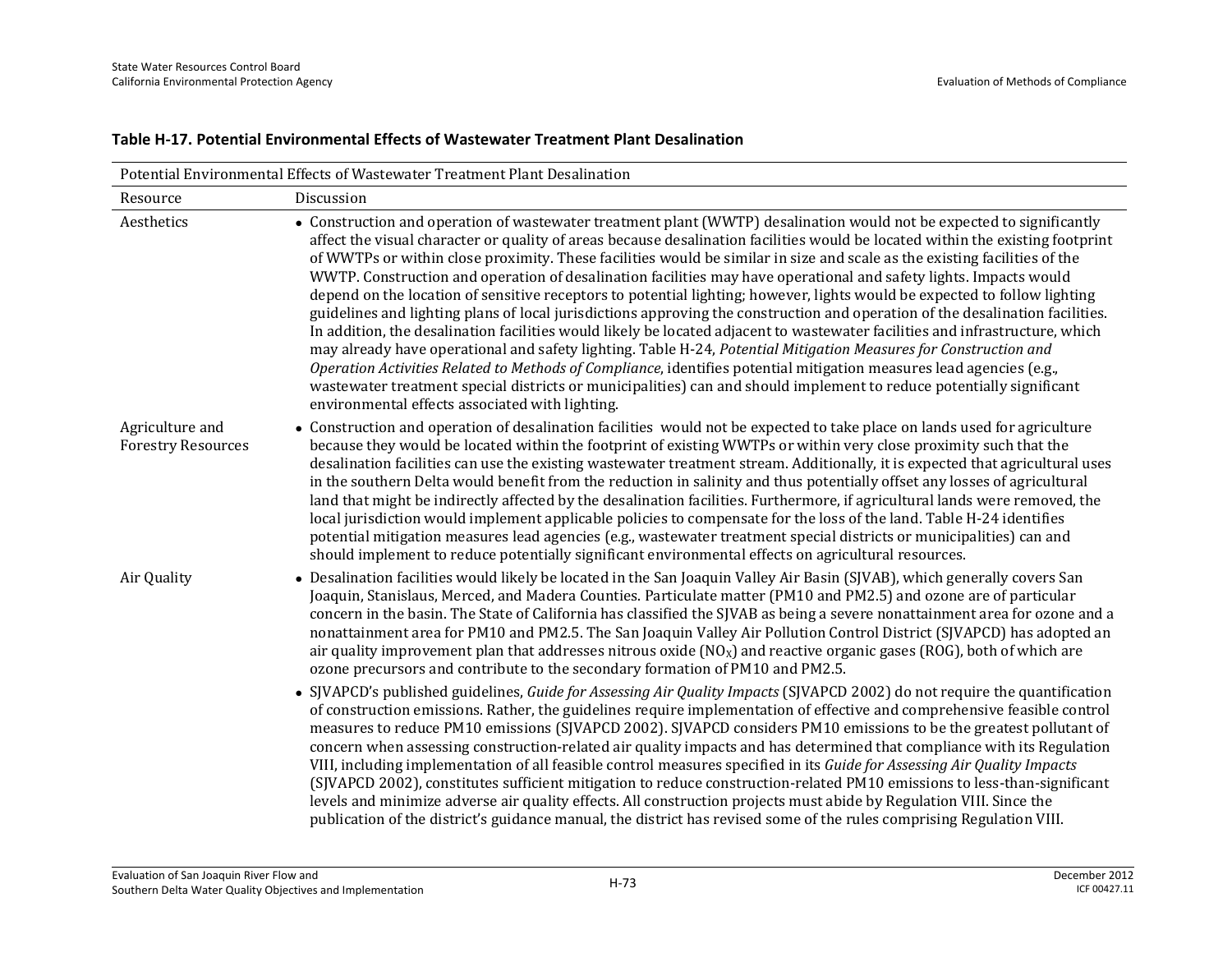|                   | Potential Environmental Effects of Wastewater Treatment Plant Desalination                                                                                                                                                                                                                                                                                                                                                                                                                                                                                                                                                                                                                                                                                                                                                                                                                                                                                                                                                                                                                                                                                                                                                                                                                                                                                                                                                                                                                                                      |
|-------------------|---------------------------------------------------------------------------------------------------------------------------------------------------------------------------------------------------------------------------------------------------------------------------------------------------------------------------------------------------------------------------------------------------------------------------------------------------------------------------------------------------------------------------------------------------------------------------------------------------------------------------------------------------------------------------------------------------------------------------------------------------------------------------------------------------------------------------------------------------------------------------------------------------------------------------------------------------------------------------------------------------------------------------------------------------------------------------------------------------------------------------------------------------------------------------------------------------------------------------------------------------------------------------------------------------------------------------------------------------------------------------------------------------------------------------------------------------------------------------------------------------------------------------------|
| Resource          | Discussion                                                                                                                                                                                                                                                                                                                                                                                                                                                                                                                                                                                                                                                                                                                                                                                                                                                                                                                                                                                                                                                                                                                                                                                                                                                                                                                                                                                                                                                                                                                      |
|                   | Guidance from district staff indicates that implementation of a Dust Control Plan would satisfy some requirements of<br>SJVAPCD Regulation VIII (Siong pers. comm.). Further consultation with SJVAPCD staff indicates that, though explicit<br>thresholds for construction-related emissions of ozone precursors are not enumerated in the Guide for Assessing and<br>Mitigating Air Quality Impacts, SJVAPCD considers it a significant impact when construction or operational emissions of<br>ROG or NO <sub>X</sub> exceed 10 tons per year or if PM10 or PM2.5 emissions exceed 15 tons per year (Siong pers. comm.).<br>• Prior to a project dealing with a stationary source of emissions (such as a WWTP) it is required to receive an Authority to<br>Construct (ATC) from SJVAPCD. The project is subject to the requirements of SJVAPD Rule 2201. As stated under Section<br>1.0 and 1.2 of Rule 2201 <sup>4</sup> :                                                                                                                                                                                                                                                                                                                                                                                                                                                                                                                                                                                                |
| their precursors. | The purpose of this rule is to provide for the following: 1.1 The review of new and modified Stationary Sources of air<br>pollution and to provide mechanisms including emission trade-offs by which Authorities to Construct such sources may<br>be granted, without interfering with the attainment or maintenance of Ambient Air Quality Standards; No net increase<br>in emissions above specified thresholds from new and modified Stationary Sources of all nonattainment pollutants and                                                                                                                                                                                                                                                                                                                                                                                                                                                                                                                                                                                                                                                                                                                                                                                                                                                                                                                                                                                                                                  |
|                   | • This rule applies to new stationary sources and all modifications to existing stationary sources that are subject to permit<br>requirements and after construction may emit one or more affected pollutant. The requirements of this rule in effect on<br>the date the application is determined to be complete by the Air Pollution Control Officer shall apply to such application.                                                                                                                                                                                                                                                                                                                                                                                                                                                                                                                                                                                                                                                                                                                                                                                                                                                                                                                                                                                                                                                                                                                                         |
|                   | • Construction of desalination facilities would likely result in emissions associated with construction equipment and<br>construction worker truck trips as well as fugitive dust emissions from ground disturbance. The quantity, duration, and<br>intensity of construction activity have an effect on the amount of construction emissions and related pollutant<br>concentrations occurring at any one time. As such, more emissions are typically generated by relatively large amounts of<br>relatively intense construction. However, if construction is delayed or occurs over a longer time period, emissions could<br>be reduced because of (1) a more modern and cleaner-burning construction equipment fleet mix, and/or (2) a less<br>intensive buildout schedule (i.e., fewer daily emissions occurring over a longer time interval). Depending on the level of<br>activities and amount of infrastructure built, construction of desalination facilities could exceed thresholds established by<br>SJVAPCD and would be required to implement measures to help reduce or minimize construction-related emissions.<br>Furthermore, construction emissions generated would need to comply with the SJVAPCD regulations described above.<br>Lead agencies (e.g., wastewater treatment special districts or municipalities) can and should implement potential<br>mitigation measures identified in Table H-24 to reduce potentially significant environmental effects of construction<br>emissions and air quality. |

<sup>4</sup> Sources whose primary function is permitted by SJVAPCD through Rules 2010 and 2201 are not subject to SJVAPCD Rule 9510 (Indirect Source Review). Projects subject to Rule 9510 are required to quantify and reduce indirect (mobile source emissions), area-source (space heating, landscaping, and maintenance), and construction exhaust emissions.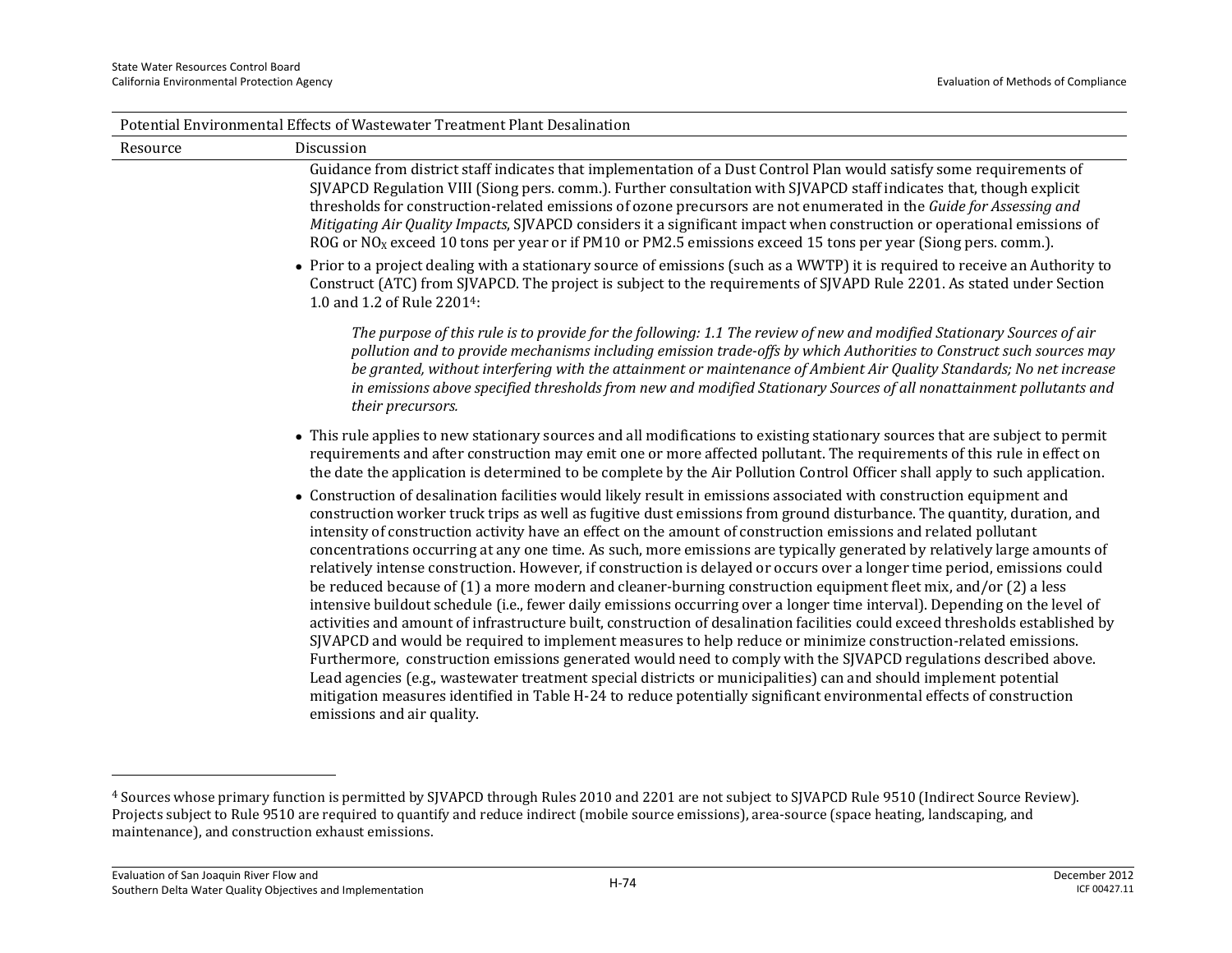| Potential Environmental Effects of Wastewater Treatment Plant Desalination |                                                                                                                                                                                                                                                                                                                                                                                                                                                                                                                                                                                                                                                                                                                                                                                                                                                                                                                                                                                                                                                                                                                                                                                                                                                                                                                                                                                                                                                                                                                                                                                                                                                                                                                                                                                                                                                              |  |
|----------------------------------------------------------------------------|--------------------------------------------------------------------------------------------------------------------------------------------------------------------------------------------------------------------------------------------------------------------------------------------------------------------------------------------------------------------------------------------------------------------------------------------------------------------------------------------------------------------------------------------------------------------------------------------------------------------------------------------------------------------------------------------------------------------------------------------------------------------------------------------------------------------------------------------------------------------------------------------------------------------------------------------------------------------------------------------------------------------------------------------------------------------------------------------------------------------------------------------------------------------------------------------------------------------------------------------------------------------------------------------------------------------------------------------------------------------------------------------------------------------------------------------------------------------------------------------------------------------------------------------------------------------------------------------------------------------------------------------------------------------------------------------------------------------------------------------------------------------------------------------------------------------------------------------------------------|--|
| Resource                                                                   | Discussion                                                                                                                                                                                                                                                                                                                                                                                                                                                                                                                                                                                                                                                                                                                                                                                                                                                                                                                                                                                                                                                                                                                                                                                                                                                                                                                                                                                                                                                                                                                                                                                                                                                                                                                                                                                                                                                   |  |
|                                                                            | • Operation of desalination facilities would likely be electric because of their expected locations in urban and suburban<br>areas and the expected location in close proximity to existing wastewater treatment infrastructure. They may use<br>nonelectric backup for intermittent emergency circumstances. Operations could include facility inspection and<br>maintenance activities and are expected to be similar to or fewer maintenance activities than inspection and maintenance<br>of existing wastewater treatment facilities. The need for additional energy could result in increased criteria pollutant<br>emissions at other power facilities. However, the power facilities that would compensate for the additional power are<br>already built and permitted to emit a maximum amount of criteria pollutants. These facilities are required to offset<br>additional power generation by the use of pollution credits. Therefore, if additional emissions are generated, they would<br>be generated by facilities that are permitted to do so. The increased number of truck trips that would be associated with<br>the disposal of brine at landfills would produce emissions (e.g., diesel). The brine would be dewatered in evaporation<br>ponds and then transported offsite to landfills. The number of truck trips cannot be fully quantified because it would<br>depend on the salinity of the wastewater, which is a function of the quality and volume of the influent and the time the<br>brine would need to spend in the evaporation ponds. Lead agencies (e.g., wastewater treatment special districts or<br>municipalities) can and should implement potential mitigation measures identified in Table H-24 to reduce potentially<br>significant environmental effects associated with operational emissions and air quality. |  |
|                                                                            | • SJVAPCD has determined some common types of facilities that have been known to produce odors in the SJVAB. Some of<br>these facilities are wastewater treatment facilities, sanitary landfills, transfer stations, composting facilities, petroleum<br>refineries, asphalt batch plants, chemical manufacturing facilities, fiberglass manufacturing facilities, painting/coating<br>operations, food processing facilities, feed lots/dairies, and rendering plants. Construction and operation of desalination<br>facilities would not involve the type of facility identified by SJVAPCD as a known odor source (SJVAPCD 2002). The<br>desalination facilities would be located at the wastewater treatment facility but would not produce additional odors<br>beyond what currently may be produced at the wastewater treatment facility. This is because the desalination process<br>typically uses the existing volume of wastewater which is already treated to secondary levels (as required by state law).<br>The desalination process further processes the wastewater. Therefore, the additional processing of the wastewater does<br>not produce further odors as the odors are typically generated during primary treatment and biosolids production.<br>Furthermore, many WWTPs contain any odors by enclosing primary treatment and biosolids production and by<br>scrubbing odor-generating emissions. Consequently, it is expected desalination would create objectionable odors<br>affecting a substantial number of people.                                                                                                                                                                                                                                                                                                             |  |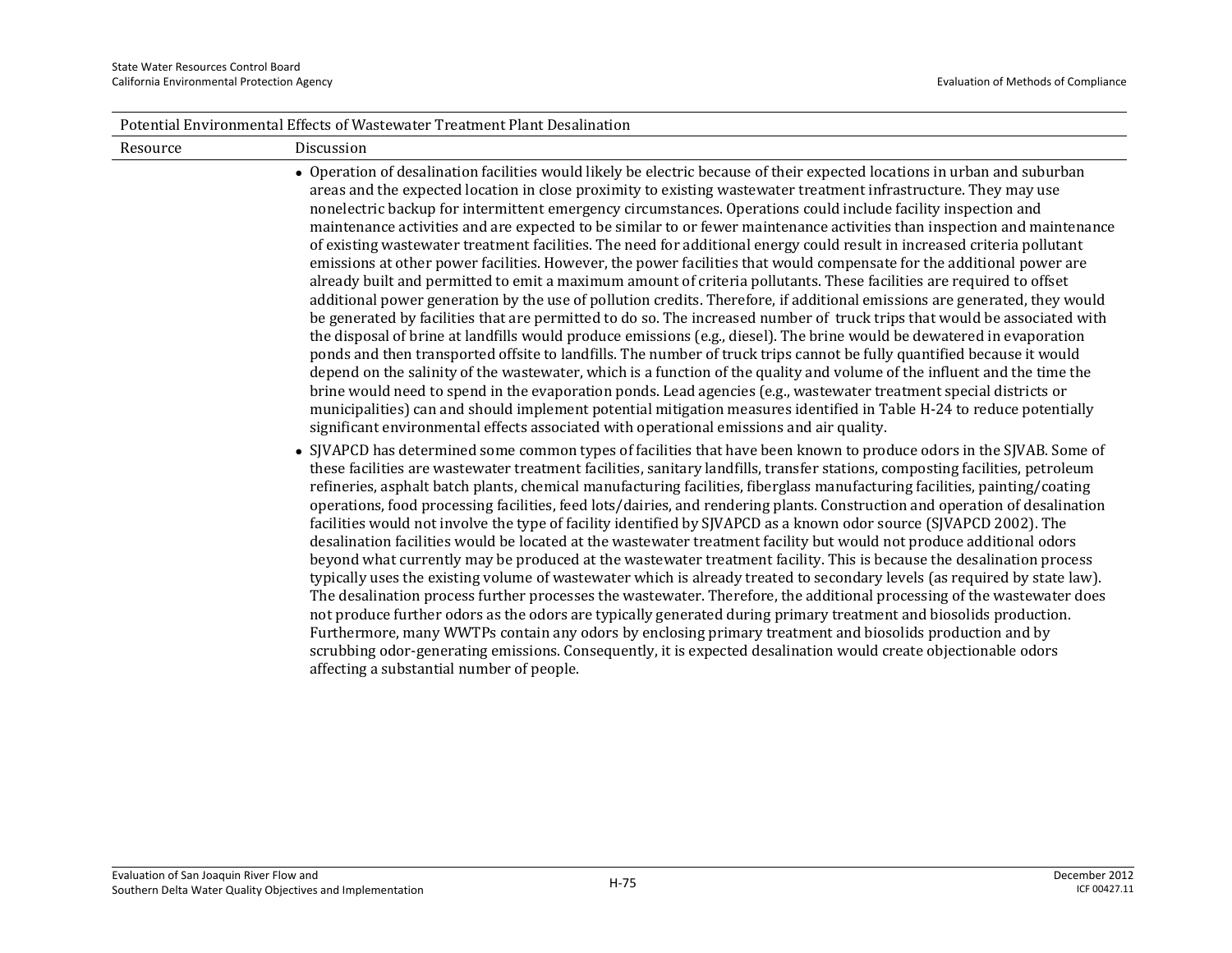| Potential Environmental Effects of Wastewater Treatment Plant Desalination |                                                                                                                                                                                                                                                                                                                                                                                                                                                                                                                                                                                                                                                                                                                                                                                                                                                                                                                                                                                                                                                                                                                                                                                                                                                                                                                                                                                                                                                                         |  |
|----------------------------------------------------------------------------|-------------------------------------------------------------------------------------------------------------------------------------------------------------------------------------------------------------------------------------------------------------------------------------------------------------------------------------------------------------------------------------------------------------------------------------------------------------------------------------------------------------------------------------------------------------------------------------------------------------------------------------------------------------------------------------------------------------------------------------------------------------------------------------------------------------------------------------------------------------------------------------------------------------------------------------------------------------------------------------------------------------------------------------------------------------------------------------------------------------------------------------------------------------------------------------------------------------------------------------------------------------------------------------------------------------------------------------------------------------------------------------------------------------------------------------------------------------------------|--|
| Resource                                                                   | Discussion                                                                                                                                                                                                                                                                                                                                                                                                                                                                                                                                                                                                                                                                                                                                                                                                                                                                                                                                                                                                                                                                                                                                                                                                                                                                                                                                                                                                                                                              |  |
| <b>Biological Resources</b>                                                | • It is expected that construction and operation of desalination facilities would be in urban and suburban areas within the<br>footprint of existing WWTPs. These areas are expected to have a low potential for special-status plant species, animal<br>species, and habitat. Furthermore, the footprints of WWTPs are expected to have a very low potential for special-status<br>biological resources because typically WWTPs are industrial facilities with buildings and impervious surfaces that would<br>be unlikely to support special-status biological resources. Furthermore, it is expected that the treated effluent discharged<br>from the WWTP would actually be improved from baseline conditions because the desalination facilities would remove<br>salinity prior to discharge into the receiving water. This would be considered beneficial to aquatic resources and not<br>interfere with migration or habitat. Therefore, it is expected that construction or operation of desalination facilities would<br>not result in a conflict with an existing local policy or an adopted habitat conservation plan or natural community<br>conservation plan. Table H-24 lists potential mitigation measures lead agencies (e.g., wastewater treatment special<br>districts or municipalities) can and should implement to reduce potentially significant environmental effects of<br>construction and operations on special-status biological resources. |  |
|                                                                            | • Disposal of the brine generated by the desalination facilities would occur at landfills and would have a very low potential<br>to affect sensitive biological resources because the brine would remain within the landfill's boundaries.                                                                                                                                                                                                                                                                                                                                                                                                                                                                                                                                                                                                                                                                                                                                                                                                                                                                                                                                                                                                                                                                                                                                                                                                                              |  |
| <b>Cultural Resources</b>                                                  | • Construction and operation of desalination facilities would likely take place in urban and suburban areas adjacent or<br>within close proximity to existing wastewater treatment facilities and infrastructure. Construction may result in some<br>ground-disturbing activities which have the potential to disturb or destroy buried, unknown, significant cultural<br>resources. While it is unknown if cultural resources exist in these locations, these areas would likely have been previously<br>disturbed during the construction of the existing wastewater treatment facilities, thus reducing the potential for<br>significant unknown cultural resources to exist. Operation of desalination facilities have no potential to affect cultural<br>resources because the facilities would simply remove salt and discharge treated effluent into receiving waters as is<br>currently done under baseline conditions. Lead agencies (e.g., wastewater treatment special districts or municipalities)<br>can and should implement potential mitigation measures identified in Table H-24 to reduce potentially significant<br>environmental effects on cultural resources associated with construction.                                                                                                                                                                                                                                                        |  |
|                                                                            | • As described above, it is expected the wastewater treatment sites would have been previously disturbed. Therefore, it is<br>highly unlikely human remains, typically buried at depths of 6 feet, would be disturbed during construction. If, in the<br>highly unlikely event human remains are uncovered during construction compliance with the State Health and Safety<br>Code would be required. As specified by Section 7050.5, no further disturbance would occur until the county coroner has<br>made the necessary findings as to origin and disposition pursuant to Public Resources Code 5097.98. If such a discovery<br>occurs, excavation or construction would halt in the area of the discovery, the area would be protected, and consultation<br>and treatment would occur as prescribed by law. If the coroner recognizes the remains to be Native American, he or she<br>would contact the Native American Heritage Commission, who would appoint the Most Likely Descendent. Additionally, if<br>the bones are determined to be Native American, a plan would be developed regarding the treatment of human remains                                                                                                                                                                                                                                                                                                                                  |  |

and associated burial objects, and the plan would be implemented under the direction of the Most Likely Descendent.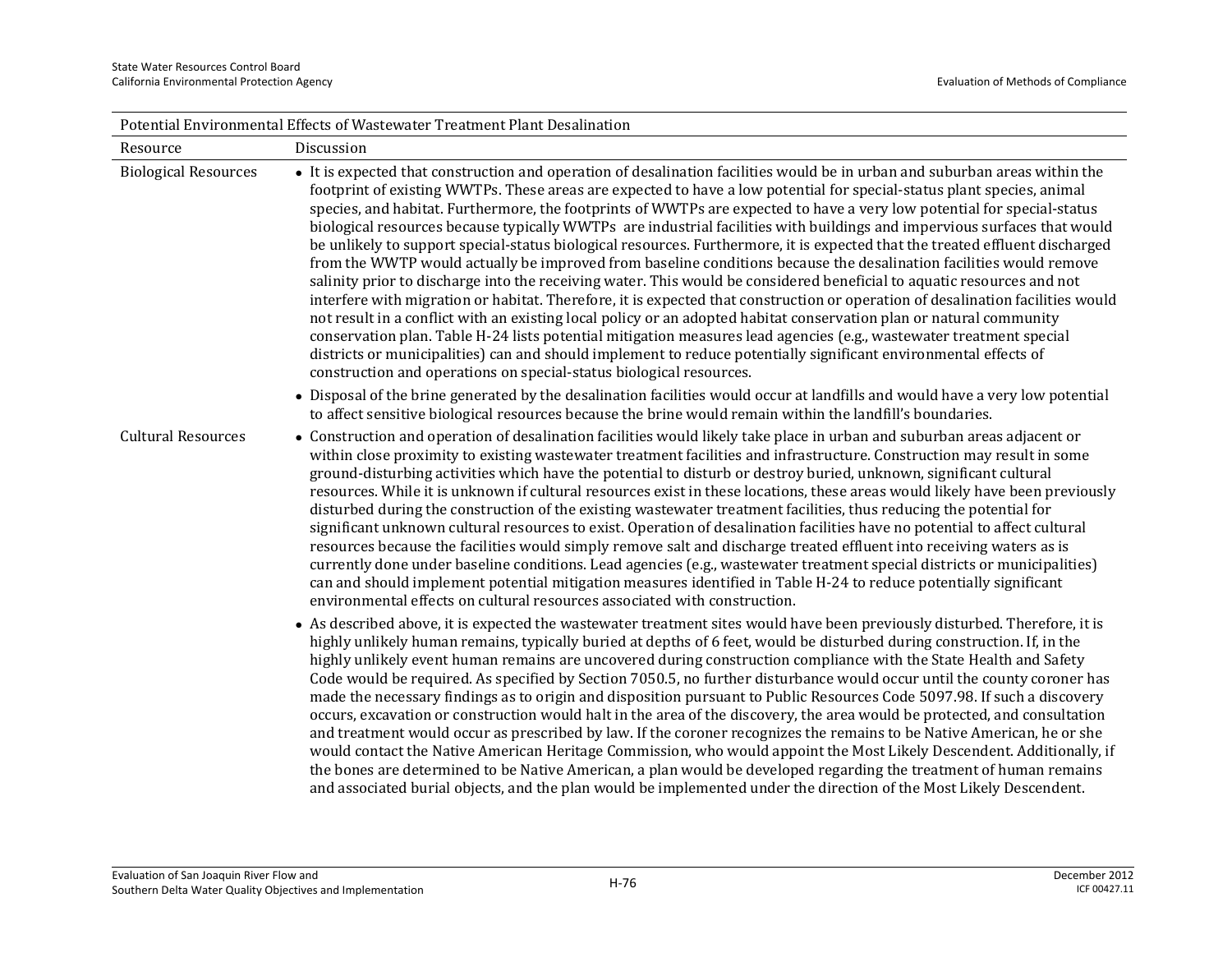|                             | Potential Environmental Effects of Wastewater Treatment Plant Desalination                                                                                                                                                                                                                                                                                                                                                                                                                                                                                                                                                                                                                                                                                                                                                                                                                                                                                                                                                                                                                                                                                                                                                                                                                                                                                                                             |
|-----------------------------|--------------------------------------------------------------------------------------------------------------------------------------------------------------------------------------------------------------------------------------------------------------------------------------------------------------------------------------------------------------------------------------------------------------------------------------------------------------------------------------------------------------------------------------------------------------------------------------------------------------------------------------------------------------------------------------------------------------------------------------------------------------------------------------------------------------------------------------------------------------------------------------------------------------------------------------------------------------------------------------------------------------------------------------------------------------------------------------------------------------------------------------------------------------------------------------------------------------------------------------------------------------------------------------------------------------------------------------------------------------------------------------------------------|
| Resource                    | Discussion                                                                                                                                                                                                                                                                                                                                                                                                                                                                                                                                                                                                                                                                                                                                                                                                                                                                                                                                                                                                                                                                                                                                                                                                                                                                                                                                                                                             |
| <b>Geology and Soils</b>    | • There are no impact mechanisms associated with desalination facilities that could result in an impact on or be affected by:<br>Alquist-Priolo faults, strong seismic shaking, seismic-related ground failure, expansive soils, or landslides. Since the<br>facilities would be located within or in close proximity to existing WWTPs, the addition of the desalination facilities would<br>not substantially add to the structure such it would increase the exposure of the structure to potential substantial adverse<br>effects, such as the risk of loss to rupture of known earthquake faults, seismic ground shaking, or seismic ground-related<br>failure. Furthermore, all new structures would be required to follow all appropriate building codes and would be<br>designed to withstand seismic-related activities as identified by the building codes. Finally, desalination facilities would<br>not substantially increase the number of people exposed to the risk of earthquakes or geologic hazards because it would<br>not draw people to earthquake areas or hazard locations not already frequented. Table H-24 also lists potential mitigation<br>measures that lead agencies (e.g., wastewater treatment special districts or municipalities) can and should implement to<br>reduce potentially significant impacts related to geology and soils associated with construction. |
|                             | • The construction and operation of desalination facilities would not involve constructing or operating septic tanks and,<br>therefore, septic tanks would not be affected by soils incapable of supporting the use of them or other alternative<br>wastewater disposal systems.                                                                                                                                                                                                                                                                                                                                                                                                                                                                                                                                                                                                                                                                                                                                                                                                                                                                                                                                                                                                                                                                                                                       |
|                             | • Construction of desalination facilities and the distribution system would result in limited ground-disturbing activities that<br>could cause soil erosion or loss of topsoil; however, ground-disturbing activities would be limited in duration and<br>geography. Furthermore, ground-disturbing activities of 1 acre or greater would require the need for preparation and<br>implementation of a Stormwater Pollution Prevention Plan (SWPPP), as required by the Central Valley Water Board. The<br>SWPPP would require soil and erosion control mechanisms. Table H-24 also lists potential mitigation measures that lead<br>agencies (e.g., wastewater treatment special districts or municipalities) can and should implement to reduce potentially<br>significant impacts on soil erosion and stormwater runoff associated with construction.                                                                                                                                                                                                                                                                                                                                                                                                                                                                                                                                                |
| Greenhouse Gas<br>Emissions | • Construction and operation of desalination facilities would likely result in increased use of electricity and fuels.<br>Furthermore, the desalination process is an energy-intensive process. However, the overall increased electrical load<br>would be extremely small compared to the existing electrical load. Therefore, it is unlikely to require the construction of<br>major new power generation or transmission facilities, and therefore any potential air quality and greenhouse gas<br>emissions would be minor. Table H-24 also lists potential mitigation measures that lead agencies (e.g., wastewater<br>treatment special districts or municipalities) can and should implement to reduce potentially significant impacts of<br>construction and operations on greenhouse gas emissions.                                                                                                                                                                                                                                                                                                                                                                                                                                                                                                                                                                                           |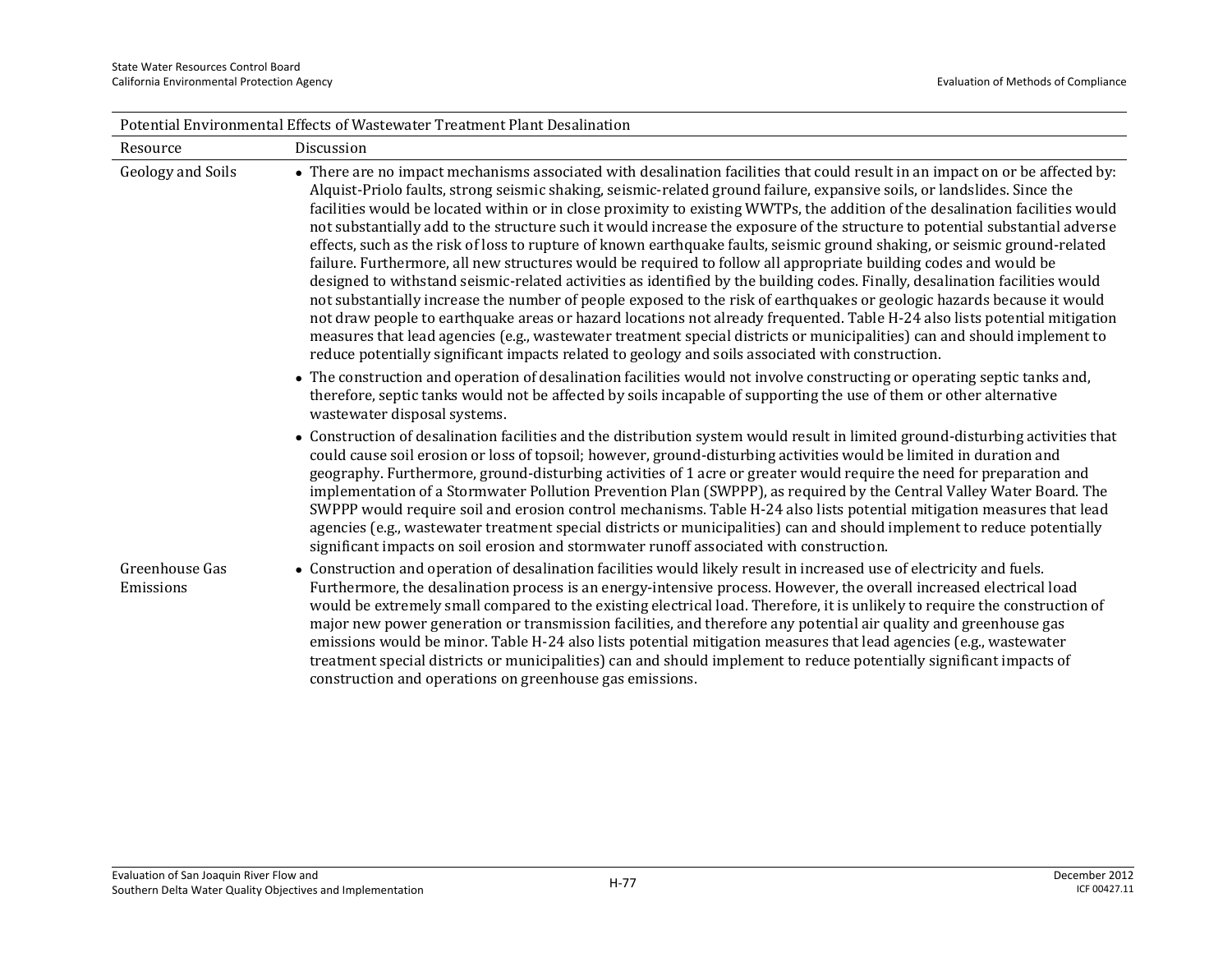|                                    | Potential Environmental Effects of Wastewater Treatment Plant Desalination                                                                                                                                                                                                                                                                                                                                                                                                                                                                                                                                                                                                                                                                                                                                                                                                                                                                                                                                                                                                                                                             |
|------------------------------------|----------------------------------------------------------------------------------------------------------------------------------------------------------------------------------------------------------------------------------------------------------------------------------------------------------------------------------------------------------------------------------------------------------------------------------------------------------------------------------------------------------------------------------------------------------------------------------------------------------------------------------------------------------------------------------------------------------------------------------------------------------------------------------------------------------------------------------------------------------------------------------------------------------------------------------------------------------------------------------------------------------------------------------------------------------------------------------------------------------------------------------------|
| Resource                           | Discussion                                                                                                                                                                                                                                                                                                                                                                                                                                                                                                                                                                                                                                                                                                                                                                                                                                                                                                                                                                                                                                                                                                                             |
| Hazards and Hazardous<br>Materials | • Construction of desalination facilities would be short term and may involve the limited transport, storage, use, and<br>disposal of hazardous materials such as fuel and lubricating grease for motorized heavy equipment. Some examples of<br>typical hazardous materials handling are fueling and servicing construction equipment on the site and transporting fuels,<br>lubricating fluids, solvents, and bonding adhesives. These types of materials are not acutely hazardous, and all storage,<br>handling, and disposal of these materials are regulated by local, county, and state laws. Furthermore, the quantities of<br>these materials used during construction would be small (e.g., less than 100 gallons) because construction would be<br>limited in duration. Therefore, if a spill occurred, it could be readily and easily contained. Table H-24 also lists potential<br>mitigation measures that lead agencies (e.g., wastewater treatment special districts or municipalities) can and should<br>implement to reduce potentially significant impacts associated with hazardous materials during construction. |
|                                    | • Operation of desalination facilities would not produce any new wastewater that would not already be discharged. If<br>municipal wastewater already contains constituents, they should not be hazardous due to pretreatment requirements<br>with which industrial and commercial facilities must comply. Therefore, when compared to baseline, no new quantities of<br>hazardous materials would be used, transported, or disposed of. However, there would be a new waste stream (e.g.,<br>brine) generated from the WWTP that would need to be removed. Table H-24 also lists potential mitigation measures that<br>lead agencies (e.g., wastewater treatment special districts or municipalities) can and should implement to reduce<br>potentially significant impacts associated with hazardous materials during operations.                                                                                                                                                                                                                                                                                                     |
|                                    | • Construction and operation of desalination facilities would not be a hazard or provide safety concerns to airports since<br>the facilities would be constructed and operated within the footprint of existing wastewater treatment facilities or within<br>close proximity.                                                                                                                                                                                                                                                                                                                                                                                                                                                                                                                                                                                                                                                                                                                                                                                                                                                          |
|                                    | • Construction and operation of desalination facilities would not physically interfere with an adopted emergency response<br>plan since they would be located within existing facilities and therefore would not prohibit the mobility of people to<br>escape potential emergencies.                                                                                                                                                                                                                                                                                                                                                                                                                                                                                                                                                                                                                                                                                                                                                                                                                                                   |
|                                    | • Construction and operation of desalination facilities would not involve the construction of housing or an increase in<br>population and thus would not expose people or structures to wildland fires.                                                                                                                                                                                                                                                                                                                                                                                                                                                                                                                                                                                                                                                                                                                                                                                                                                                                                                                                |
| Hydrology and Water<br>Quality     | • Construction of desalination facilities could result in temporary changes to drainages, erosion, or runoff associated with<br>typical construction activities, such as grading or preparation of land. As discussed earlier in this table (Geology and<br>Soils), for soil disturbance of over 1 acre, wastewater treatment special districts or municipalities would be required to<br>prepare and implement a SWPPP. Table H-24 also lists potential mitigation measures that lead agencies (e.g., wastewater<br>treatment special districts or municipalities) can and should implement to reduce potentially significant impacts of<br>construction on hydrology and water quality.                                                                                                                                                                                                                                                                                                                                                                                                                                              |
|                                    | • It is likely that the desalination facilities would be located in a flood hazard area because wastewater treatment facilities<br>are typically located adjacent to rivers and streams so they can discharge treated effluent into receiving waters. However,<br>since the desalination facilities would be located within the existing wastewater treatment footprint (or in close<br>proximity), the addition of the desalination facilities would not substantially add to the existing structures such that flood<br>flows would be impeded or redirected. Furthermore, the desalination facilities would not substantially increase the                                                                                                                                                                                                                                                                                                                                                                                                                                                                                          |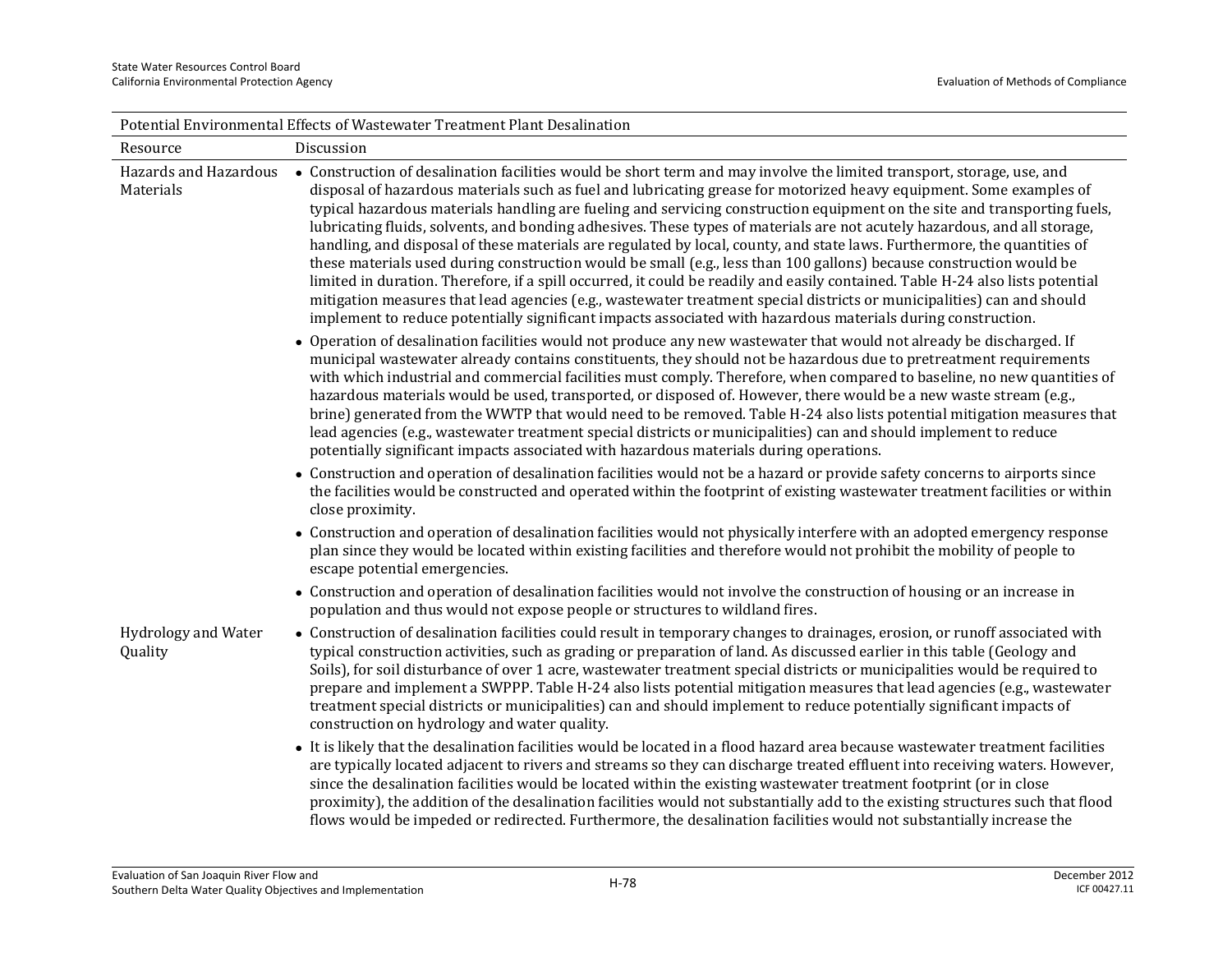| Potential Environmental Effects of Wastewater Treatment Plant Desalination |                                                                                                                                                                                                                                                                                                                                                                                                                                                                                                                                                                                                                                                |  |
|----------------------------------------------------------------------------|------------------------------------------------------------------------------------------------------------------------------------------------------------------------------------------------------------------------------------------------------------------------------------------------------------------------------------------------------------------------------------------------------------------------------------------------------------------------------------------------------------------------------------------------------------------------------------------------------------------------------------------------|--|
| Resource                                                                   | Discussion                                                                                                                                                                                                                                                                                                                                                                                                                                                                                                                                                                                                                                     |  |
|                                                                            | number of people exposed to the risk of flooding because they would not draw people to flood hazard locations.<br>Construction of desalination facilities would not result in flooding or otherwise cause flooding.                                                                                                                                                                                                                                                                                                                                                                                                                            |  |
|                                                                            | • Desalination in conjunction with the wastewater treatment process would not be expected to increase the volume of<br>treated effluent discharged into receiving waters. This is because the amount of wastewater entering the facilities and<br>leaving the facilities would be the same, and only salts would be removed. Therefore, it is expected that hydrology would<br>not be affected. The treated effluent released would have less salinity and therefore not degrade water quality and comply<br>with beneficial use standards, objectives, and National Pollution Discharge Elimination System permits.                           |  |
|                                                                            | • Increases in groundwater pumping are not expected to occur under the construction and operation of desalination<br>facilities because wastewater treatment facilities do not pump groundwater. Furthermore it is anticipated that<br>evaporation ponds would be lined such that salts could not enter the groundwater system.                                                                                                                                                                                                                                                                                                                |  |
|                                                                            | • Construction and operation of desalination facilities would primarily be located in areas of relatively flat relief because<br>they would be within the footprint of existing WWTPs or within relatively close proximity, and WWTPs typically are not<br>located on the side of steep slopes. Therefore, these locations would not support mudflows, which typically need very<br>steep slopes and large amounts of precipitation to occur. Furthermore, these areas would not be adjacent to the ocean<br>and, therefore, they would not be affected by tsunamis.                                                                           |  |
| Land Use and Planning                                                      | • Construction and operation of desalination facilities would not physically divide an established community because they<br>would likely be located in the footprint of the existing wastewater facility.                                                                                                                                                                                                                                                                                                                                                                                                                                     |  |
|                                                                            | • Construction and operation of desalination facilities would take place on the footprint of an existing WWTP or within<br>close proximity and thus would not conflict with land use designations or zoning because WWTPs are typically located in<br>areas that are for public facilities or industrial uses.                                                                                                                                                                                                                                                                                                                                 |  |
|                                                                            | • If the desalination facilities were inconsistent with applicable land use plans, policies, or regulations, an amendment or<br>variant from the local jurisdiction approving the discretionary action associated with the desalination facilities would be<br>required by the project proponent prior to project approval and construction. If no discretionary action occurred as a<br>result of the construction or operation of the desalination facilities, it is assumed it would not result in a conflict with local<br>land use plans, policies, or regulations.                                                                       |  |
|                                                                            | • Potential conflictss with habitat conservation plans, natural community conservation plans, or other plans, policies and<br>regulations protecting biological species and resources are evaluated in Biological Resources.                                                                                                                                                                                                                                                                                                                                                                                                                   |  |
| <b>Mineral Resources</b>                                                   | • Construction and operation of desalination facilities would have a very low potential to result in the removal or inability<br>to access state or locally designated mineral resource areas. This is because the recycled water facility site(s) would be<br>within existing WWTPs. Furthermore, if the desalination facilities are located within a state or locally designated mineral<br>resource area, construction and operation of the desalination facilities would not permanently remove access to a mineral<br>resource as there would be other locations around the facilities that could provide access to the mineral resource. |  |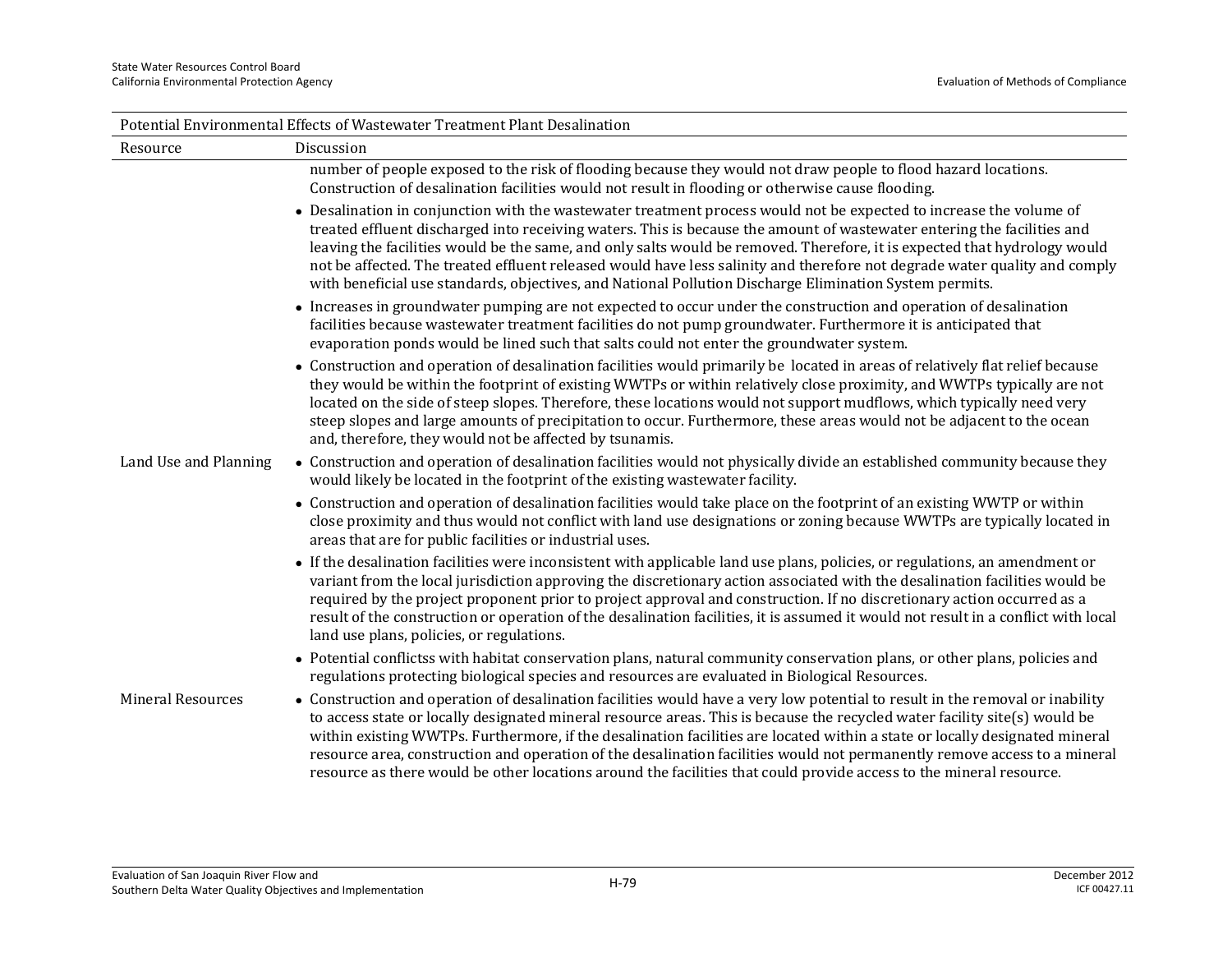|                           | Potential Environmental Effects of Wastewater Treatment Plant Desalination                                                                                                                                                                                                                                                                                                                                                                                                                                                                                                                                                                                                                                                                                                                                                                                                                                                                                                                                                                     |
|---------------------------|------------------------------------------------------------------------------------------------------------------------------------------------------------------------------------------------------------------------------------------------------------------------------------------------------------------------------------------------------------------------------------------------------------------------------------------------------------------------------------------------------------------------------------------------------------------------------------------------------------------------------------------------------------------------------------------------------------------------------------------------------------------------------------------------------------------------------------------------------------------------------------------------------------------------------------------------------------------------------------------------------------------------------------------------|
| Resource                  | Discussion                                                                                                                                                                                                                                                                                                                                                                                                                                                                                                                                                                                                                                                                                                                                                                                                                                                                                                                                                                                                                                     |
| Noise                     | • Construction of desalination facilities could generate temporary noise or groundborne vibrations if pile driving is used. It<br>is likely desalination facilities would be constructed in areas with suitable land use designations and zoning for<br>infrastructure (e.g., public facilities or industrial) and thus would be unlikely to have sensitive receptors (e.g., homes,<br>hospitals, schools) within close proximity. If sensitive receptors were adjacent to construction activities and experienced<br>construction noise, construction would likely be temporary and would be required to follow existing local noise<br>ordinances limiting the timing of construction (e.g., generally Mondays-Fridays, sometimes Saturdays, 7am-6pm,<br>excluding federal holidays and Sundays). Table H-24 lists potential mitigation measures that lead agencies (e.g.,<br>wastewater treatment special districts or municipalities) can and should implement to reduce potentially significant<br>noise impacts related to construction. |
|                           | • Desalination facilities may generate temporary noise when the facilities are in operation. However, the facilities would<br>likely not run continuously as there are peak hours during the day (e.g., early in the morning and the evening) when<br>wastewater is primarily generated. Additionally, the existing WWTPs already generate intermittent noise (e.g., from<br>alarm bells, pumps, and generators). Furthermore, it is anticipated there would be a very low probability that sensitive<br>receptors (e.g., homes, hospitals, schools) would be located within close proximity to experience the operating noise<br>generated because it is anticipated that the WWTPs would be located in areas with similar land uses (e.g., other public<br>facilities or industrial facilities). Finally, most of the wastewater treatment facilities are enclosed within buildings that can<br>act to mute the operating noise.                                                                                                             |
|                           | • The construction and operation of desalination facilities would not bring people within close proximity to an airport or<br>expose people to airport noise.                                                                                                                                                                                                                                                                                                                                                                                                                                                                                                                                                                                                                                                                                                                                                                                                                                                                                  |
| Population and<br>Housing | • The construction and operation of desalination facilities would not involve the construction of new homes or businesses,<br>the extension of roads, or other actions that may induce substantial property or population growth in an area.<br>Furthermore, it would not develop any amenities (e.g., malls, amusement parks, hotels, recreation areas) that would<br>attract people to the southern Delta. Finally, they would not be constructed and operated increase capacity to serve new<br>users.                                                                                                                                                                                                                                                                                                                                                                                                                                                                                                                                      |
|                           | • The construction and operation of desalination facilities would not displace substantial numbers of people and<br>necessitate the construction of replacement housing elsewhere because the facilities would be located in the existing<br>footprint of WWTPs and not where people currently reside.                                                                                                                                                                                                                                                                                                                                                                                                                                                                                                                                                                                                                                                                                                                                         |
| <b>Public Services</b>    | • The need for additional public services (e.g., fire protection, police protection, libraries, schools) or the deterioration of<br>existing public services typically results from an increase in population. As a location's population increases, the need for<br>additional or new public services and public service facilities generally increases. As discussed above, the construction<br>and operation of desalination facilities would not involve an increase in population or housing. In addition, these actions<br>do not include proposals for new housing, and thus would not generate students or increase demands for school services<br>or facilities.                                                                                                                                                                                                                                                                                                                                                                      |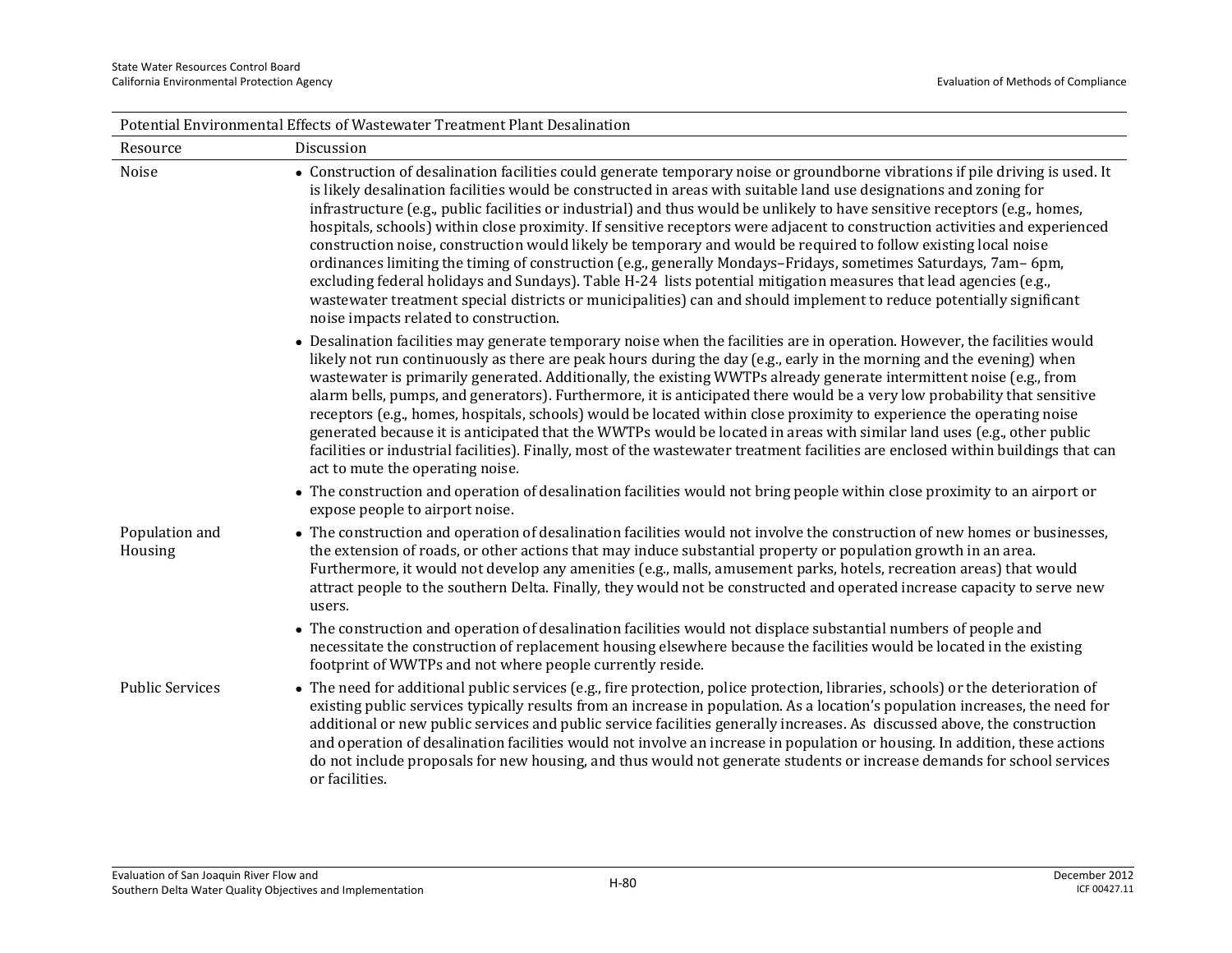| Potential Environmental Effects of Wastewater Treatment Plant Desalination |                                                                                                                                                                                                                                                                                                                                                                                                                                                                                                                                                                                                                                                                                                                                                                                                                                                                                                                                                                                                                                                                                                                                                                                                                                                                           |  |
|----------------------------------------------------------------------------|---------------------------------------------------------------------------------------------------------------------------------------------------------------------------------------------------------------------------------------------------------------------------------------------------------------------------------------------------------------------------------------------------------------------------------------------------------------------------------------------------------------------------------------------------------------------------------------------------------------------------------------------------------------------------------------------------------------------------------------------------------------------------------------------------------------------------------------------------------------------------------------------------------------------------------------------------------------------------------------------------------------------------------------------------------------------------------------------------------------------------------------------------------------------------------------------------------------------------------------------------------------------------|--|
| Resource                                                                   | Discussion                                                                                                                                                                                                                                                                                                                                                                                                                                                                                                                                                                                                                                                                                                                                                                                                                                                                                                                                                                                                                                                                                                                                                                                                                                                                |  |
| Recreation                                                                 | • Construction of desalination facilities would likely occur within the footprint or immediately adjacent to existing<br>wastewater facilities. These facilities are typically located adjacent to receiving waters and in industrial or urban areas to<br>provide wastewater service to the urban, suburban, industrial users of the wastewater system. So it is unlikely<br>recreational facilities would be located in areas where wastewater facilities currently exist. However, if recreational<br>facilities were located within very close proximity, construction of desalination facilities may affect them; however,<br>construction of desalination facilities is unlikely to result in significant effects on recreational facilities because<br>construction would be temporary and limited. Construction and operation of desalination facilities would not increase the<br>use of existing parks or recreational facilities and does not result in the construction of actual recreational facilities. Table<br>H-24 lists potential mitigation measures that lead agencies (e.g., wastewater treatment special districts or municipalities)<br>can and should implement to reduce potentially significant impacts on recreation related to construction. |  |
| Transportation and<br>Traffic                                              | • Construction of desalination facilities could result in some additional trips associated with construction workers.<br>Wastewater treatment facilities may be located in urban and suburban areas that could already experience some<br>congestion. The temporary increased traffic during construction could exceed local or regional road trip thresholds as it is<br>unknown the number of construction trips that might be needed. Table H-24 lists potential mitigation measures that lead<br>agencies (e.g., wastewater treatment special districts or municipalities) can and should implement to reduce potentially<br>significant impacts on transportation and traffic related to the construction.                                                                                                                                                                                                                                                                                                                                                                                                                                                                                                                                                           |  |
|                                                                            | • Operation of desalination facilities would generate additional truck trips to dispose of the brine generated by the<br>desalination process. The number of truck trips depends on the volume of wastewater treated per day and the quality of<br>water; therefore, the number of trucks that would be required is unknown. Trucks would likely not be required every day<br>because the evaporation ponds would first dewater the brine solution. Table H-24 lists potential mitigation measures<br>that lead agencies (e.g., wastewater treatment special districts or municipalities) can and should implement to reduce<br>potentially significant impacts on transportation and traffic associated with operations.                                                                                                                                                                                                                                                                                                                                                                                                                                                                                                                                                 |  |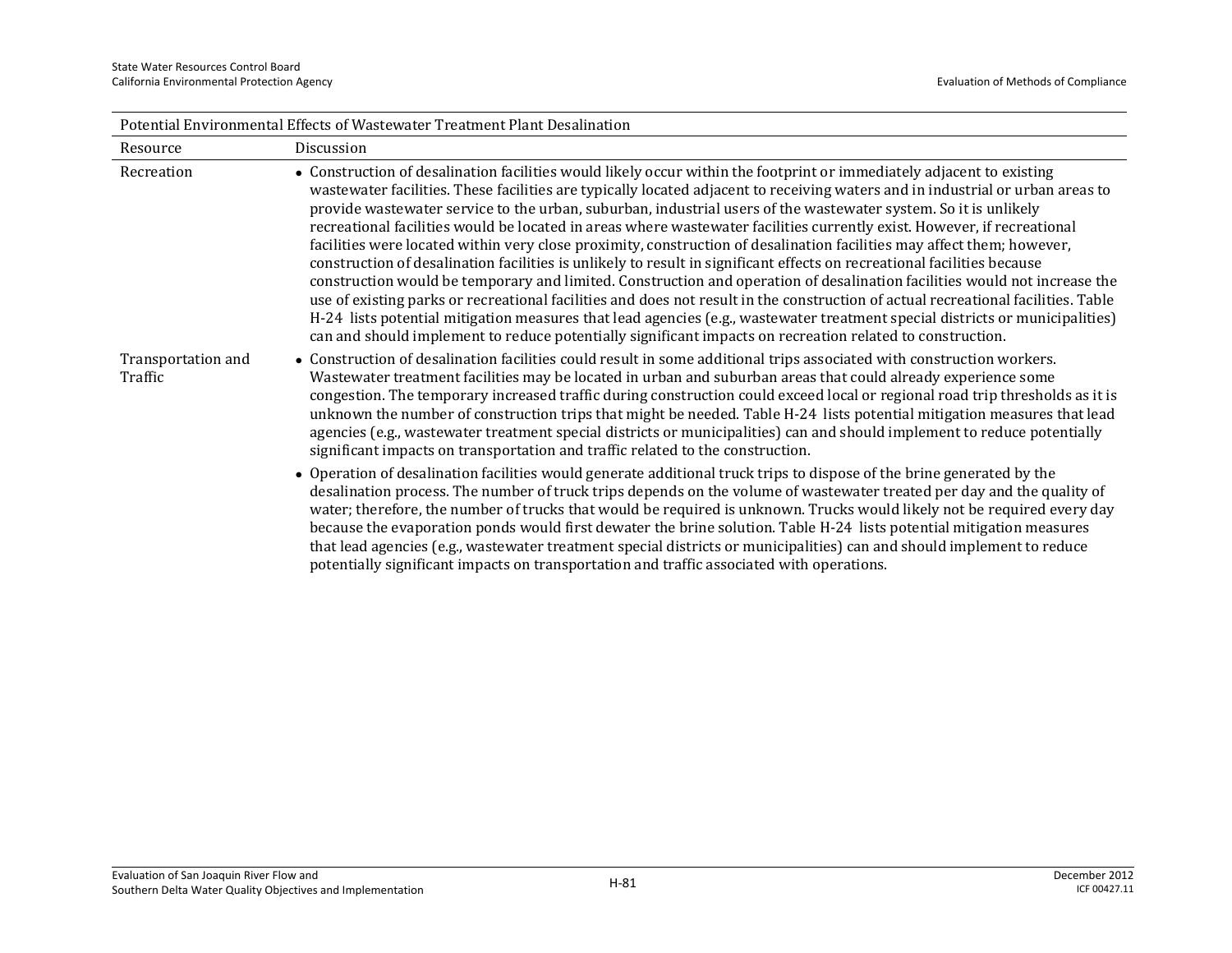| Potential Environmental Effects of Wastewater' Freatment Plant Desailhation |                                                                                                                                                                                                                                                                                                                                                                                                                                                                                                                                                                                                                           |  |
|-----------------------------------------------------------------------------|---------------------------------------------------------------------------------------------------------------------------------------------------------------------------------------------------------------------------------------------------------------------------------------------------------------------------------------------------------------------------------------------------------------------------------------------------------------------------------------------------------------------------------------------------------------------------------------------------------------------------|--|
| Resource                                                                    | Discussion                                                                                                                                                                                                                                                                                                                                                                                                                                                                                                                                                                                                                |  |
| Utilities and Service<br>Systems                                            | • Construction and operation of desalination facilities would not be expected to exceed wastewater treatment<br>requirements of the Central Valley Water Board because, by removing salts, it would actually improve the water quality of<br>the treated effluent that is discharged into receiving waters. Additionally, it would not result in a determination by the<br>wastewater treatment provider that it has inadequate capacity to meet the service area's demand because the<br>desalination facilities would not increase the actual volume of wastewater generated in the service area.                       |  |
|                                                                             | • Construction and operation of desalination facilities involve construction at wastewater treatment facilities;<br>environmental effects associated with this are discussed earlier in this table (Aesthetics through Transportation and<br>Traffic). Table H-24 lists potential mitigation measures that lead agencies (e.g., wastewater treatment special districts or<br>municipalities) can and should implement to reduce potentially significant impacts related to all environmental<br>resources.                                                                                                                |  |
|                                                                             | • The construction and operation of desalination facilities would not need the construction of additional stormwater drains<br>because desalination facilities would likely be built within the footprints of existing wastewater treatment facilities, which<br>currently have impervious surfaces that generate runoff; therefore, it is expected that existing stormwater infrastructure<br>would be used.                                                                                                                                                                                                             |  |
|                                                                             | • Construction and operation of desalination facilities could generate solid waste in the form of brine. This type of solid<br>waste is not considered hazardous, and the disposal of brine would follow all regulations and guidelines of solid waste in<br>Class I/II landfills (non-hazardous waste landfills). Furthermore, Table H-24 lists potential mitigation measures that lead<br>agencies (e.g., wastewater treatment special districts or municipalities) can and should implement to reduce potentially<br>significant impacts on utilities and service systems associated with construction and operations. |  |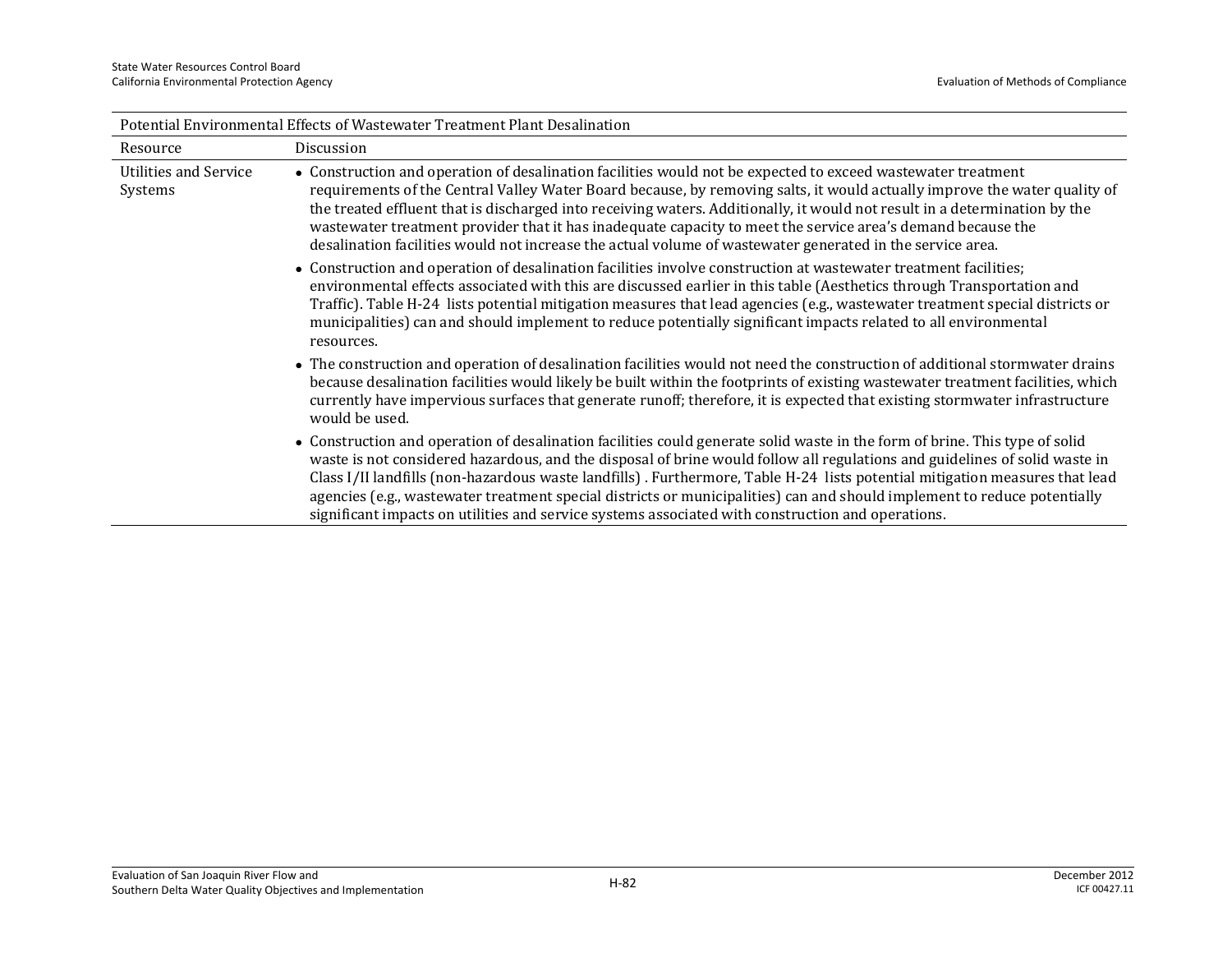## **H.3.4 Agricultural Return Flow Salinity Control**

Agricultural return flow salinity controls, such as real-time management (e.g., changing the timing of the release of agricultural discharge to receiving waters) or containing agricultural discharge in evaporation ponds, are potential methods of compliance for agricultural water users that must comply with numeric salinity objectives. These methods, either as stand-alone actions or implemented comprehensively, may reduce salinity entering the southern Delta.

## **Cost Evaluation**

## **Real-Time Management**

Agricultural dischargers could monitor receiving water's assimilative capacity on a real-time basis, and time discharges to coincide with periods of high flow (i.e., more assimilative capacity). This potential method of compliance with proposed salinity standards would require dischargers to establish a network of monitoring stations and a discharge schedule. When there is no assimilative capacity, irrigators would either recycle water that would otherwise be discharged or would discharge to a detention pond until discharges to the receiving waters are permitted. This method of compliance could be integrated with other BMPs (such as water recycling or use of evaporation ponds) to reduce salinity entering the plan area.

Temporary discharge basin sizing was estimated in the Central Valley Water Board's *Amendments to the Water Quality Control Plan for the Sacramento River and San Joaquin River Basins for the Control of Salt and Boron Discharges into the Lower San Joaquin River, July 2004* (Basin Plan Amendments 2004). The Basin Plan Amendments analyzed a project area that included 1.4 million acres of irrigated agricultural land. The Central Valley Water Board estimated that for this irrigated area, 50,000 AF of water may need to be stored annually for when there is no assimilative capacity in the river (Central Valley Water Board 2004). For this plan area, it is assumed that there are roughly 137,000 acres of irrigated agricultural land (roughly the size of the South Delta Water Agency [SDWA]). Using the relationship of detention volume to agricultural land developed in the Basin Plan Amendments 2004 and this plan area's assumed irrigated land acreage, it is estimated that this method of compliance would need 4.9 thousand acre-feet (TAF) of detention basin storage. If each detention basin is 10 feet deep, approximately 490 acres would be used for this potential method of compliance.

Enhanced monitoring equipment, modeling, and forecasting capability would be needed to forecast assimilative capacity in the LSJR. Control gates and conveyance systems would also be needed to divert drainage from river discharge to permanent treatment structures when assimilative capacity is not available. Personnel would be needed to manage real-time systems and coordinate discharges from multiple subareas in the LSJR watershed. (Central Valley Water Board 2004). It is assumed that there would be multiple subareas within the project area that would manage discharges in real time, creating a real-time monitoring system. Table H-18, *Costs and Components of a Real-Time Management System*, estimates the components needed and costs associated with constructing a real-time management system.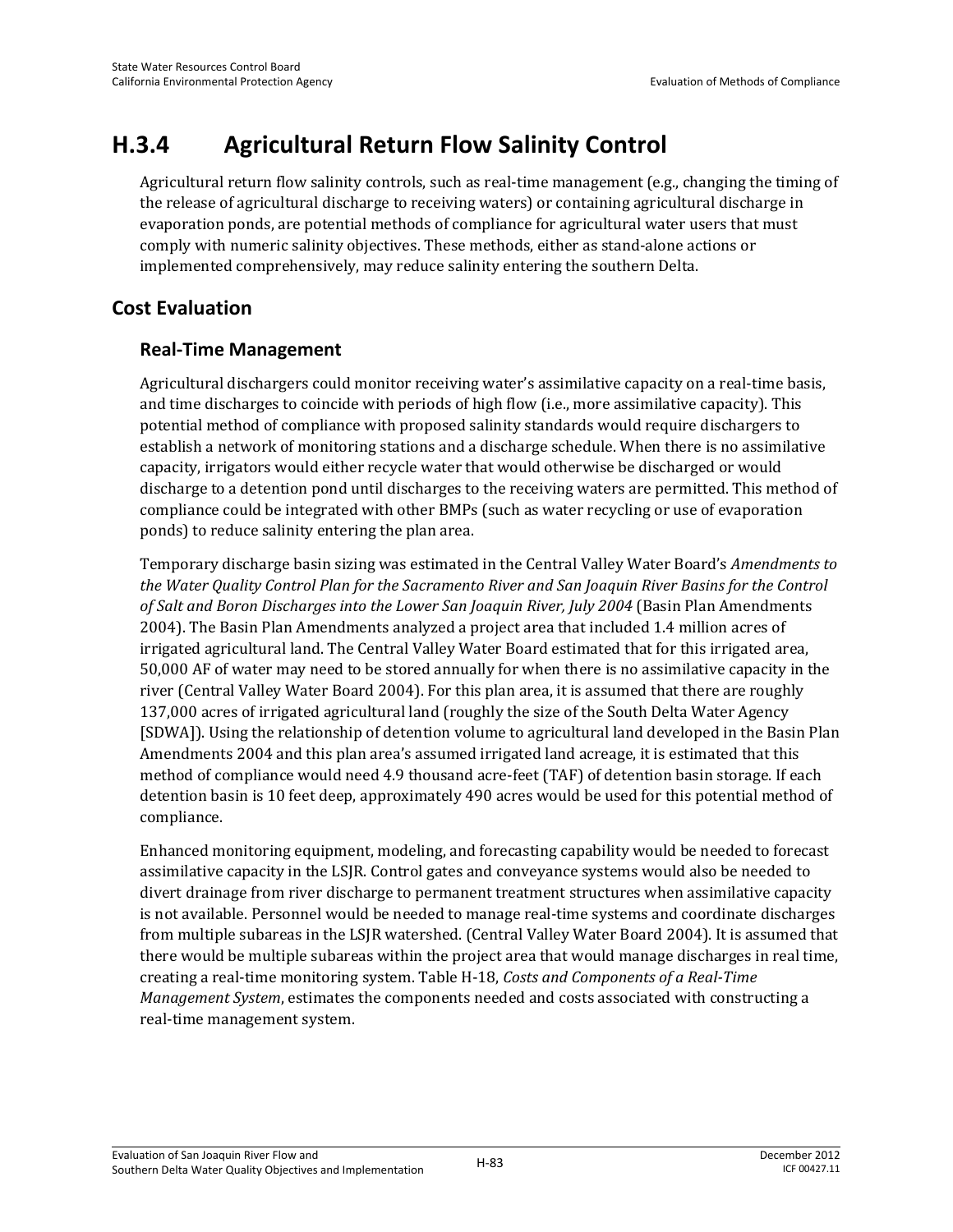| Construction                               |                    |  |
|--------------------------------------------|--------------------|--|
| <b>Computer and Software</b>               | \$5,000            |  |
| Control Gates (10)                         | \$100,000          |  |
| Floats, Weirs, and EC Monitoring Equipment | \$50,000           |  |
| Installation of Monitoring Components      | \$75,000           |  |
| Conveyance to River                        | \$100,000          |  |
| Subtotal                                   | \$330,000          |  |
| Contingency (30%)                          | \$99,000           |  |
| <b>Total Construction Cost</b>             | \$429,000          |  |
|                                            |                    |  |
| <b>Operations and Maintenance</b>          |                    |  |
| Operations and Maintenance (Including      | \$100,000 per year |  |
| Coordinating Discharges)                   |                    |  |
|                                            |                    |  |
| Source: Central Valley Water Board 2004    |                    |  |
| $EC =$ salinity                            |                    |  |

#### **Table H-18. Costs and Components of a Real-Time Management System**

The costs in Table H-18 were adapted from the Central Valley Regional Water Board's Basin Plan Amendments 2004. Costs for a real-time management system in the plan area were assumed to be the same as those in Table H-18 , but the contingency was increased to 30 percent of construction costs based on best professional judgment. It is assumed that 11 systems would need to be constructed to effectively cover the major water users in the plan area (Central Valley Water Board 2004). The total estimated construction cost for 11 systems is \$4,719,000, with an operations and maintenance budget of \$1,100,000 per year. This cost is in addition to the costs to construct and operate temporary detention ponds, which are the same as the costs to construct and operate evaporation ponds, discussed below.

#### **Evaporation Ponds**

Water treatment actions, such as implementation of evaporation ponds, may reduce salt loading in the plan area. Before water is discharged to receiving waters, evaporation ponds may be installed to allow a portion of the discharged water to evaporate and leave behind suspended and dissolved solids. These solid salts are then collected and hauled to landfills for disposal instead of being discharged to receiving waters.

Based on estimations in the Central Valley Water Board's Basin Plan Amendments 2004, sizing of evaporation ponds for the plan area was estimated. The Basin Plan Amendments 2004 estimated that 514–494 TAF of mean annual volume of agricultural drainage needing treatment is produced each year. The range is due to water year types, with more drainage needing treatment occurring in wetter water years. The Basin Plan Amendments 2004 analyzed a project area that included 1.4 million acres of irrigated agricultural land. Assuming 137,000 acres of irrigated agricultural land for the plan area (roughly the size of SDWA), then 48–50 TAF storage is needed assuming zero discharge to the river.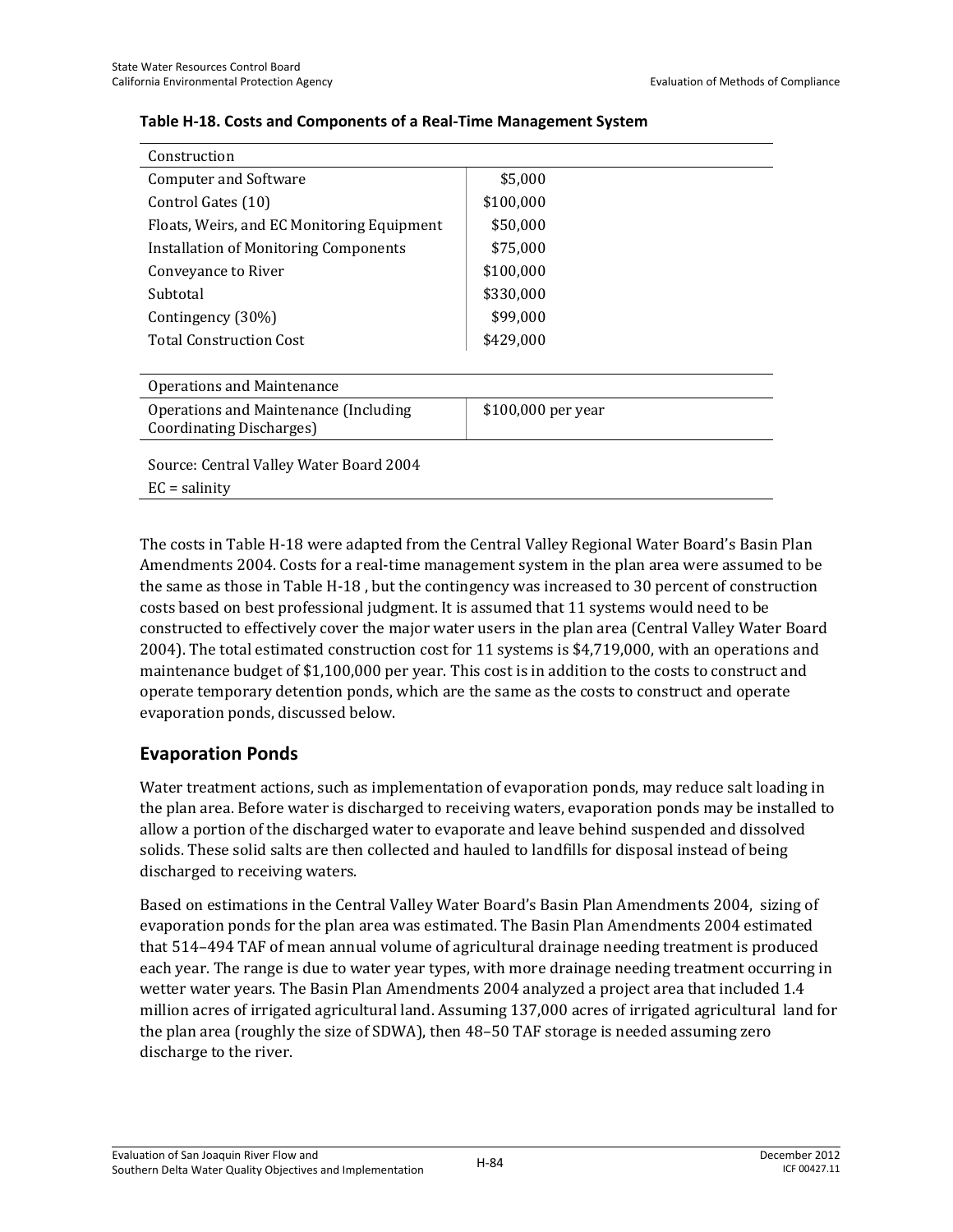The Central Valley Water Board analyzed evaporation ponds as a potential method of compliance with the proposed TMDL for salt and boron in 2004. Generally, to construct an evaporation pond, it would cost \$340 per AF. These costs include construction, land acquisition, purchase of compensatory land (if needed on a 1:1 basis), and a 30 percent contingency (Central Valley Water Board 2004). To operate an evaporation pond system, it would generally cost \$50 per AF, including maintenance, pumping power, and monitoring (Central Valley Water Board 2004). Assuming a maximum of 50 TAF of storage is needed for zero surface water discharge, it is estimated to cost \$17 million to construct the evaporation ponds and \$2.5 million per year to operate them. Actual costs are assumed to be less because there is no proposal to eliminate surface water discharges.

It is estimated that concentrated salts could be stored in an evaporation pond for up to 50 years before salt would have to be hauled to a landfill. To haul salts to a landfill may cost \$200 per ton and \$25 per ton for operations and maintenance (Central Valley Water Board 2004).

## **Environmental Evaluation**

### **Summary of Potential Action**

The potential establishment of a salinity TMDL in the southern Delta by the Central Valley Water Board would trigger possible actions by the agricultural dischargers in the southern Delta. The Central Valley Water Board may need to undertake additional evaluation of the reasonably foreseeable methods of compliance that the regulated community (i.e., agricultural dischargers) would take with a TMDL in an environmental document (i.e., CEQA document). As part of this evaluation, the Central Valley Water Board may identify particular actions they would take based on the particular requirements and salinity loading of the TMDL.

The two potential agricultural return flow salinity control measures that could be implemented, real-time management and evaporating salts using evaporation ponds, are very similar in their activities and effects. Real-time management would include shifting the agricultural discharge timing such that the timing of the agricultural return flow released from agricultural lands would occur during times of high assimilative capacity for the receiving waters. This would require agricultural dischargers to hold or contain their discharge in detention ponds and release it at different times of the year. The agricultural dischargers could hold salt in the soil column for a period of time and then leach it by applying water. The leached water (e.g., agricultural return flow) could be held in a detention pond or released directly into the receiving water, depending on the assimilative capacity of the receiving water at the time of leaching. While assimilative capacity can increase in receiving waters during higher flows, the relationship between assimilative capacity and flow is not always linear. The construction of detention ponds on the agricultural discharger property would likely be contained in close proximity to the discharge point and the generation source (e.g., fields and orchards in the southern Delta). The location, timing of construction, and details of operation for the detention ponds are unknown. However, detention ponds for these types of purposes would likely be less than 0.5 acre and take a few months to construct. The volume of agricultural discharge would essentially remain the same, and discharges would be expected to occur from current outfall locations along the receiving waters.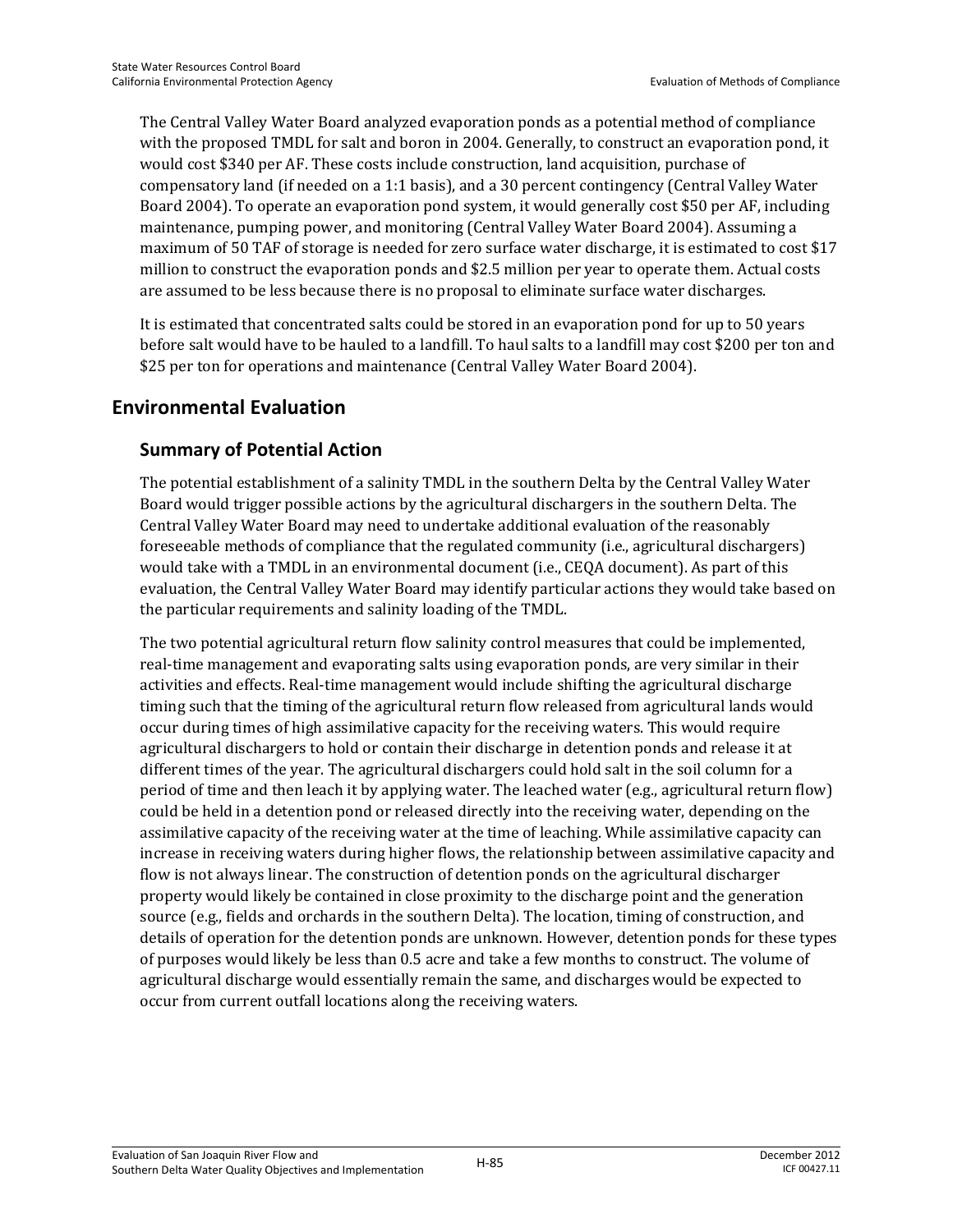Evaporating salts from agricultural return flow would use evaporation ponds to contain the agricultural discharge and naturally evaporate the salts from the water. The location, timing of construction, and details of operation of the salt evaporation ponds are unknown. However, it is likely they would be constructed and operated on existing agricultural property in the southern Delta because they would need to be located in close proximity to the discharge generation location (e.g., the fields and orchards in the southern Delta) and the discharge outfall location. The evaporation ponds would likely need to store the entire volume of agricultural return flow for the season and thus would be located on several acres. While the rate of water evaporation would be relatively rapid as the southern Delta is generally a warm location with sunlight to aid the process, the rate of salt accumulation in the evaporation pond would be slow. This is because the agricultural return flow has a relatively low concentration of salt as a result of its freshwater condition when compared to water that has higher concentrations of salt, such as salt water. Operation of the salt evaporation ponds would create a waste stream of salt that would be collected and disposed. It is likely that the salt would be collected by truck and disposed of at a nonhazardous landfill because salt is not considered a hazardous material. However, because of the slow accumulation of salt in the evaporation ponds, it is anticipated that the collection of salt would likely occur once every 50 years (Central Valley Water Board 2004). The volume of agricultural return flow would be reduced overall, but some return flow would continue to be discharged from existing outfall location points into the southern Delta.

### **Potential Environmental Effects**

The most likely potential effect of a change in discharge timing and the use of detention ponds or evaporation ponds would be the repurposing of lands currently used for agriculture. Discharge timing or the use of detention ponds or evaporation ponds would not result in the loss of agricultural land but only a reuse of that land. While there may be economic effects for individuals, the amount of land temporarily taken out of production would be small compared to the amount of agricultural land in the southern Delta (primarily located in San Joaquin County). There is some potential that natural and cultural resources adjacent to existing agricultural lands could be affected. However, detention pond facilities or evaporation ponds would be subject to local land use and sometimes federal regulations (e.g., Clean Water Act) that could minimize such effects. Implementation of these methods of compliance would improve salinity conditions in the South Delta, thereby slightly improving conditions for agricultural uses and aquatic resources. The removal, transport, and disposal of salt collected would result in very minor, unnoticeable environmental effects, given the relatively small change in traffic that would be consistent with the surrounding agricultural area.

Table H-19 summarizes the potential environmental effects associated with agricultural return flow salinity controls. Table H-24, *Potential Mitigation Measures for Construction and Operation Activities Related to Methods of Compliance*, at the end of this appendix lists potential mitigation measures associated with the construction or operation of the methods of compliance and is referenced in Table H-19 where appropriate.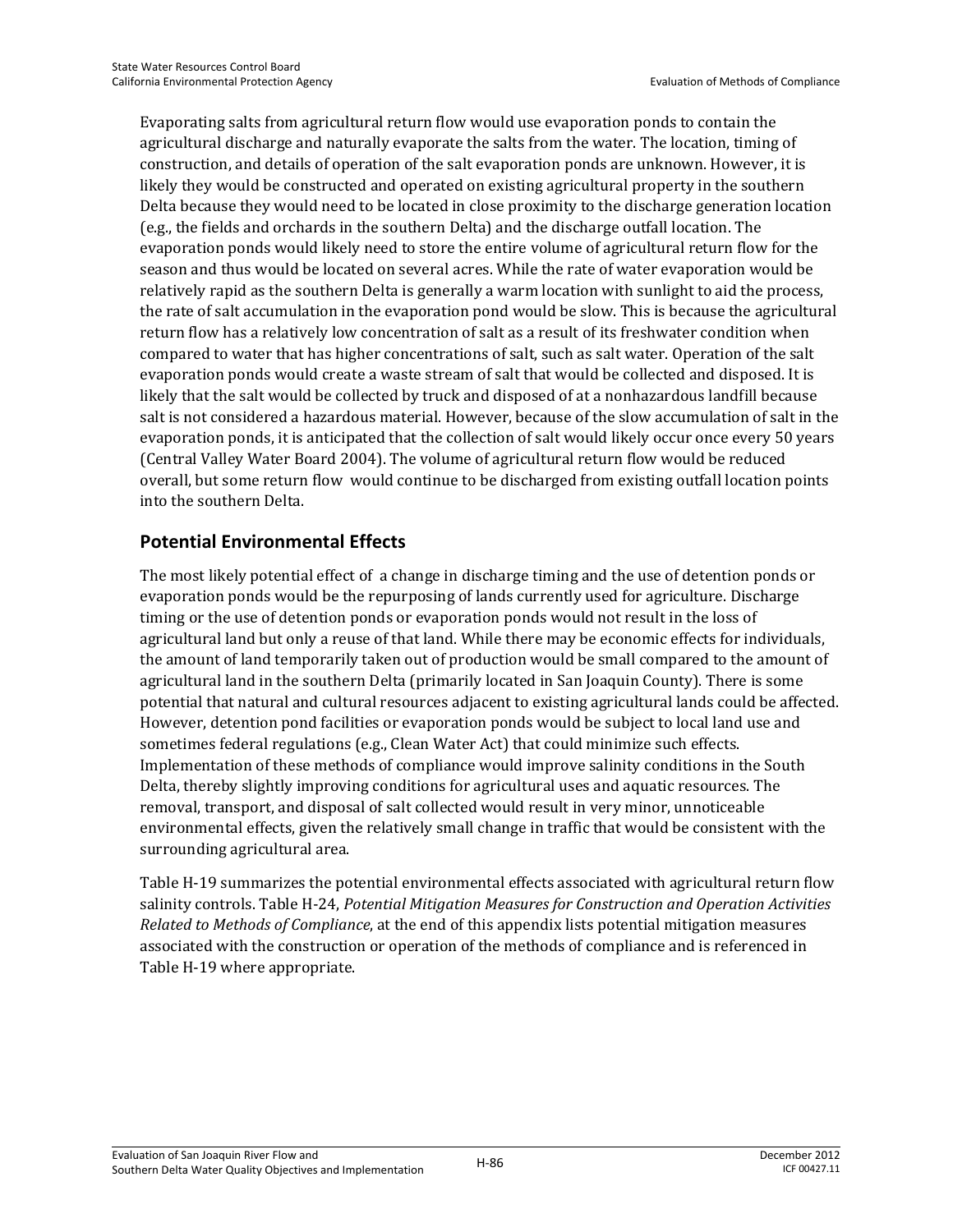| Potential Environmental Effects of Agricultural Return Flow Salinity Controls |                                                                                                                                                                                                                                                                                                                                                                                                                                                                                                                                                                                                                                                                                                                                                                                                                                                                                                       |  |
|-------------------------------------------------------------------------------|-------------------------------------------------------------------------------------------------------------------------------------------------------------------------------------------------------------------------------------------------------------------------------------------------------------------------------------------------------------------------------------------------------------------------------------------------------------------------------------------------------------------------------------------------------------------------------------------------------------------------------------------------------------------------------------------------------------------------------------------------------------------------------------------------------------------------------------------------------------------------------------------------------|--|
| Resource                                                                      | Discussion                                                                                                                                                                                                                                                                                                                                                                                                                                                                                                                                                                                                                                                                                                                                                                                                                                                                                            |  |
| Aesthetics                                                                    | • The detention or evaporation ponds that may store agricultural discharges would be on private agricultural property in the<br>southern Delta. There are relatively few sensitive receptors to views in the southern Delta, but receptors may include<br>boaters on southern Delta waterways. The detention or evaporation ponds would have a very low potential to affect any<br>sensitive receptors because the ponds are not expected to involve large buildings or facilities, and they would have a very<br>low profile because they would be below grade. They may be fenced for security purposes, and this fencing would serve as a<br>screen from viewers. These facilities would not substantially detract from the existing agricultural activities and facilities in<br>the southern Delta.                                                                                              |  |
| Agriculture and<br><b>Forestry Resources</b>                                  | • The detention or evaporation ponds would likely be constructed and operated within existing agricultural land. They would<br>be relatively small in size when compared to the overall amount of agricultural land in production in the southern Delta.<br>Therefore, they would have a low potential to convert large amounts of agricultural land. Furthermore, they would be<br>supporting existing agricultural lands by reducing salinity of the discharge used for irrigation and increasing the water<br>quality of the southern Delta. However, Table H-24, Potential Mitigation Measures for Construction and Operation Activities<br>Related to Methods of Compliance, identifies potential mitigation measures the Central Valley Water Board can and should<br>implement if there was a net loss of prime or unique farmland prior to the adoption of a total maximum daily load (TMDL). |  |
| Air Quality                                                                   | • Construction of detention or evaporation ponds may require soil disturbance, but it would generally be on less than 2 acres<br>of land, be constructed in several months, and require a limited amount of equipment. Therefore, it is anticipated there<br>would be a very low potential to generate air quality emissions that would exceed local and regional thresholds.<br>Furthermore, all construction projects must abide by San Joaquin Valley Air Pollution Control District (SJVAPCD) Regulation<br>VIII, including the implementation of a Dust Control Plan (Siong pers. comm.).                                                                                                                                                                                                                                                                                                        |  |
|                                                                               | • Operation of detention ponds would not release air quality emissions because changing the timing of the release of<br>discharge into receiving waters does not generate air quality emissions.                                                                                                                                                                                                                                                                                                                                                                                                                                                                                                                                                                                                                                                                                                      |  |
|                                                                               | • Operations of evaporation ponds would likely require some number of truck trips associated with removing the salt left<br>behind in the evaporation process and taking it to landfills. The number of truck trips would depend on the actual size of the<br>evaporation pond, the rate of evaporation, and the accumulation of salt; therefore, the number of trips cannot be quantified.<br>However, because of the freshwater source, it is anticipated that the salt would accumulate at a relatively slow rate, and<br>thus the truck trips needed would take place only during a limited period of time after decades of evaporation. Therefore, it<br>is not anticipated that the number of truck trips needed would be sufficient to exceed local and regional air quality<br>thresholds.                                                                                                    |  |

#### **Table H-19. Potential Environmental Effects of Agricultural Return Flow Salinity Controls**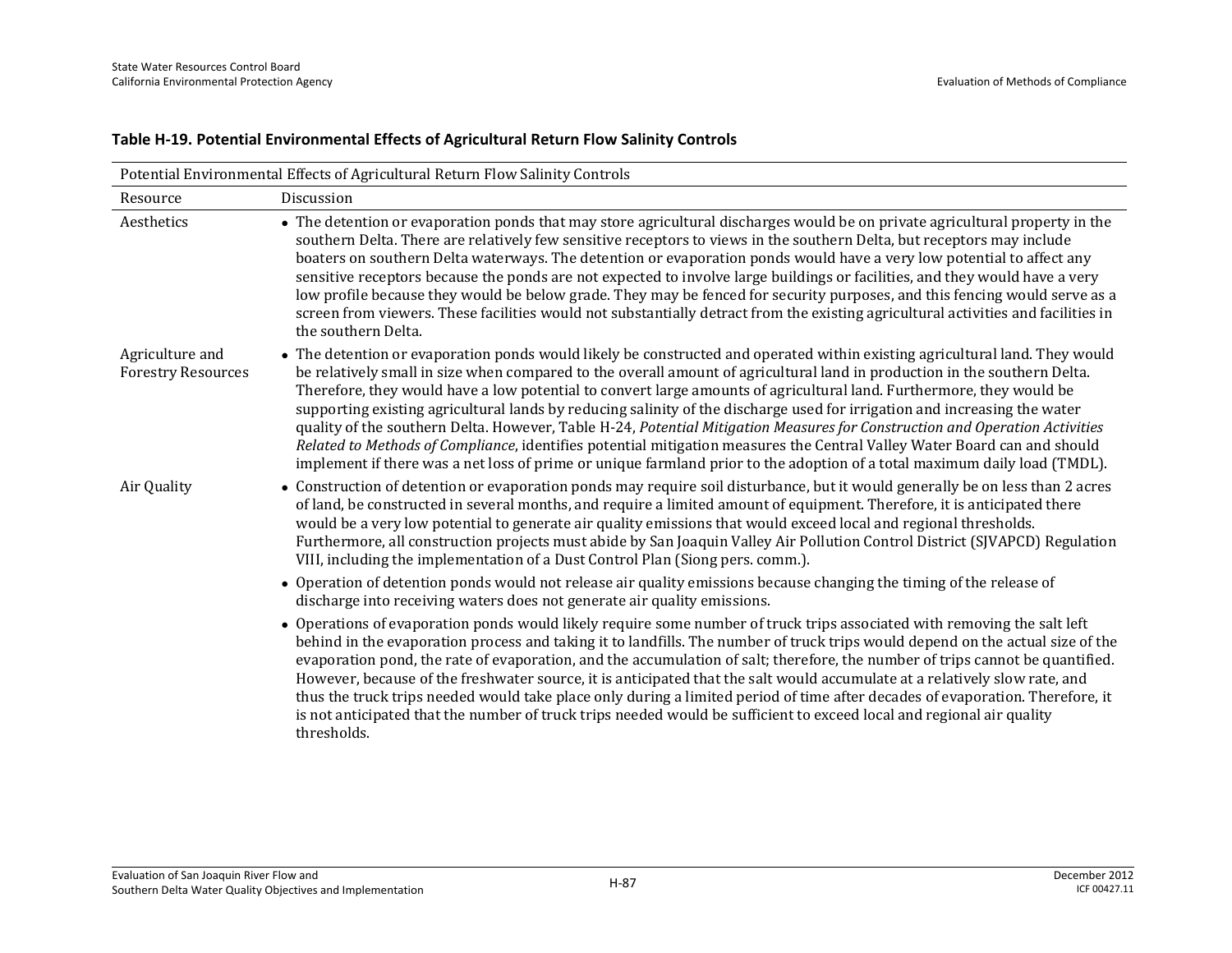| Potential Environmental Effects of Agricultural Return Flow Salinity Controls |                                                                                                                                                                                                                                                                                                                                                                                                                                                                                                                                                                                                                                                                                                                                                                                              |  |  |  |
|-------------------------------------------------------------------------------|----------------------------------------------------------------------------------------------------------------------------------------------------------------------------------------------------------------------------------------------------------------------------------------------------------------------------------------------------------------------------------------------------------------------------------------------------------------------------------------------------------------------------------------------------------------------------------------------------------------------------------------------------------------------------------------------------------------------------------------------------------------------------------------------|--|--|--|
| Resource                                                                      | Discussion                                                                                                                                                                                                                                                                                                                                                                                                                                                                                                                                                                                                                                                                                                                                                                                   |  |  |  |
|                                                                               | • The evaporation ponds could result in salt dust; however, the evaporation ponds can be wetted and would be wetted during<br>the evaporation process, thus it is expected salt dust would be minimal and might only occur during removal from ponds by<br>trucks for disposal purposes. Furthermore, in compliance with SJVAPCD Regulation VIII it is anticipated that a Dust Control<br>Plans would have to be prepared. Table H-24 lists potential mitigation measures the Central Valley Water Board can and<br>should implement to reduce potentially significant environmental effects on air quality resources prior to the adoption of a<br>TMDL.                                                                                                                                    |  |  |  |
|                                                                               | • SJVAPCD has determined some common types of facilities that have been known to produce odors in the SJVAB. Some of<br>these facilities are wastewater treatment facilities, sanitary landfills, transfer stations, composting facilities, petroleum<br>refineries, asphalt batch plants, chemical manufacturing facilities, fiberglass manufacturing facilities, painting/coating<br>operations, food processing facilities, feed lots/dairies, and rendering plants (SJVAPCD 2002). Construction and operation<br>of detention or evaporation ponds would not involve the type of facility identified by SJVAPCD as a known odor source.<br>Consequently, it is expected detention or evaporation ponds would not create objectionable odors affecting a substantial<br>number of people. |  |  |  |
| <b>Biological Resources</b>                                                   | • Construction of detention or evaporation ponds would result in soil disturbance in areas of active agricultural management<br>and land disturbance. There is generally a low potential for special-status plant species, animal species, or habitat in these<br>areas because of the active agriculture and the changing landscape. However, Table H-24 lists potential mitigation measures<br>the Central Valley Water Board can and should implement to reduce potentially significant environmental effects on<br>biological resources prior to the adoption of a TMDL.                                                                                                                                                                                                                 |  |  |  |
|                                                                               | • Operations of the detention ponds would be expected to discharge agricultural flow in receiving waters when salinity levels<br>in the river are less than the designated salinity objective and with high assimilative capacity (i.e. ability for the receiving<br>waters to absorb an increase in salt). Thus, the salinity in the receiving waters would likely have salinity that would not<br>result in effects on fish and wildlife. Furthermore, these fish and wildlife are adapted to exist in tidally influenced<br>environments which exhibit a wide range of salinity levels.                                                                                                                                                                                                   |  |  |  |
|                                                                               | • Operation of the evaporation ponds would discharge a reduced volume of agricultural return flow into receiving waters<br>with less salt. Thus it is expected water quality would improve providing a benefit to aquatic species.                                                                                                                                                                                                                                                                                                                                                                                                                                                                                                                                                           |  |  |  |
| <b>Cultural Resources</b>                                                     | • Construction of detention or evaporation ponds would result in ground disturbance in existing managed and active<br>agricultural lands in the southern Delta. It is likely managed and active agricultural lands have been disturbed before;<br>however, cultural resources could exist depending on the location. The Central Valley Water Board can and should<br>implement potential mitigation measures identified in Table H-24 to reduce potentially significant environmental effects<br>associated with construction of detention or evaporation ponds should unknown significant cultural resources be<br>discovered during construction prior to the adoption of a TMDL.                                                                                                         |  |  |  |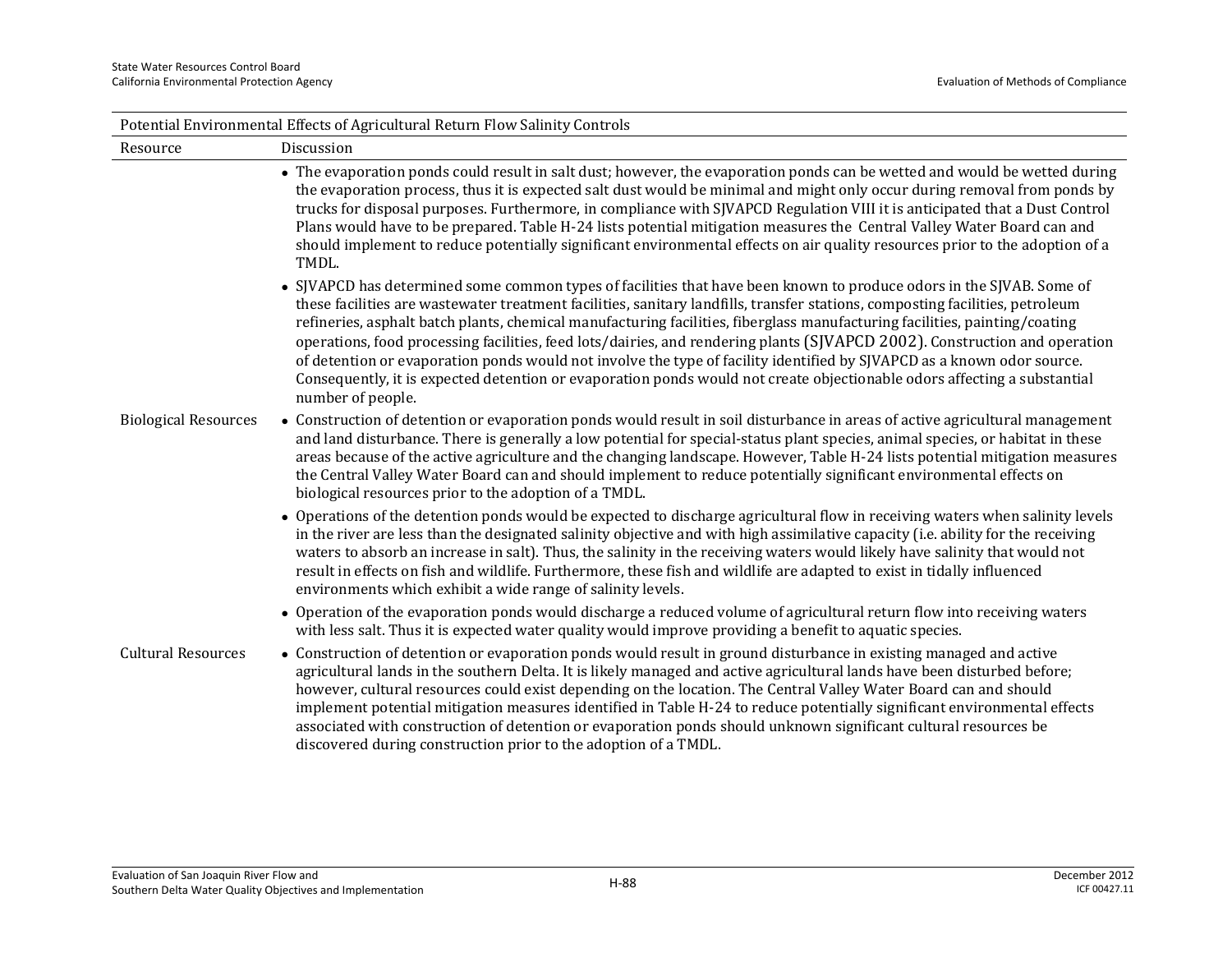|                   | Potential Environmental Effects of Agricultural Return Flow Salinity Controls                                                                                                                                                                                                                                                                                                                                                                                                                                                                                                                                                                                                                                                                                                                                                                                                                                                                                                                                                                                                                                                                                                                                                                                     |
|-------------------|-------------------------------------------------------------------------------------------------------------------------------------------------------------------------------------------------------------------------------------------------------------------------------------------------------------------------------------------------------------------------------------------------------------------------------------------------------------------------------------------------------------------------------------------------------------------------------------------------------------------------------------------------------------------------------------------------------------------------------------------------------------------------------------------------------------------------------------------------------------------------------------------------------------------------------------------------------------------------------------------------------------------------------------------------------------------------------------------------------------------------------------------------------------------------------------------------------------------------------------------------------------------|
| Resource          | Discussion                                                                                                                                                                                                                                                                                                                                                                                                                                                                                                                                                                                                                                                                                                                                                                                                                                                                                                                                                                                                                                                                                                                                                                                                                                                        |
|                   | • Construction of detention ponds or evaporation ponds would result in ground-disturbing activities at depths greater than 6<br>feet. While it is considered unlikely human remains, typically buried at depths of 6 feet, would be disturbed during<br>construction, in the event human remains are uncovered during construction, compliance with the State Health and Safety<br>Code would be required. As specified by Section 7050.5, no further disturbance shall occur until the county coroner has<br>made the necessary findings as to origin and disposition pursuant to Public Resources Code 5097.98. If such a discovery<br>occurs, excavation or construction shall halt in the area of the discovery, the area shall be protected, and consultation and<br>treatment shall occur as prescribed by law. If the coroner recognizes the remains to be Native American, he or she shall<br>contact the Native American Heritage Commission, who shall appoint the Most Likely Descendent. Additionally, if the bones<br>are determined to be Native American, a plan shall be developed regarding the treatment of human remains and associated<br>burial objects, and the plan shall be implemented under the direction of the Most Likely Descendent |
|                   | • Operation of detention ponds or evaporation ponds would result in a change in timing of release of water or a change in the<br>volume of agricultural return flow released and would not involve ground-disturbing activities. Therefore, it is highly<br>unlikely any known or unknown cultural resources would be affected because of the lack of ground-disturbing activities<br>during operation.                                                                                                                                                                                                                                                                                                                                                                                                                                                                                                                                                                                                                                                                                                                                                                                                                                                           |
| Geology and Soils | • There are no impact mechanisms associated with construction or operation of a detention or evaporation pond that could<br>result in an impact on, or be affected by: Alquist-Priolo faults, strong seismic shaking, seismic-related ground failure,<br>unstable geologic units, expansive soils or landslides. Furthermore, storing agricultural return flow in a detention pond or<br>evaporation pond land would not bring people to the risk of earthquakes or geologic hazards, meaning construction or<br>operation of detention ponds or evaporation ponds use would not substantially increase the number of people exposed to<br>the risk of earthquakes or geologic hazards because it would not draw people to earthquake areas or hazard locations not<br>already frequented.                                                                                                                                                                                                                                                                                                                                                                                                                                                                        |
|                   | • Construction of the detention or evaporation ponds would result in ground-disturbing activities that could result in soil<br>erosion or loss of topsoil; however, ground-disturbing activities would be limited in duration and geography. Furthermore,<br>ground-disturbing activities of an 1 acre or greater would require the need for preparation and implementation of a<br>Stormwater Pollution Prevention Plan (SWPPP) as required by the Central Valley Water Board. The SWPPP would require<br>soil and erosion control mechanisms. Table H-24 also lists potential mitigation measures the Central Valley Water Board<br>can and should implement to reduce potentially significant impacts related to soil erosion and stormwater runoff prior to<br>the adoption of a TMDL.                                                                                                                                                                                                                                                                                                                                                                                                                                                                        |
|                   | • Operation of detention or evaporation ponds would involve the release of agricultural return flow into receiving waters. It is<br>expected the releases would occur at existing discharge points and thus the releases would not result in erosion or topsoil<br>loss.                                                                                                                                                                                                                                                                                                                                                                                                                                                                                                                                                                                                                                                                                                                                                                                                                                                                                                                                                                                          |
|                   | • Construction and operation of detention or evaporation ponds would not involve constructing or operating septic tanks                                                                                                                                                                                                                                                                                                                                                                                                                                                                                                                                                                                                                                                                                                                                                                                                                                                                                                                                                                                                                                                                                                                                           |

and, therefore, they would not be affected.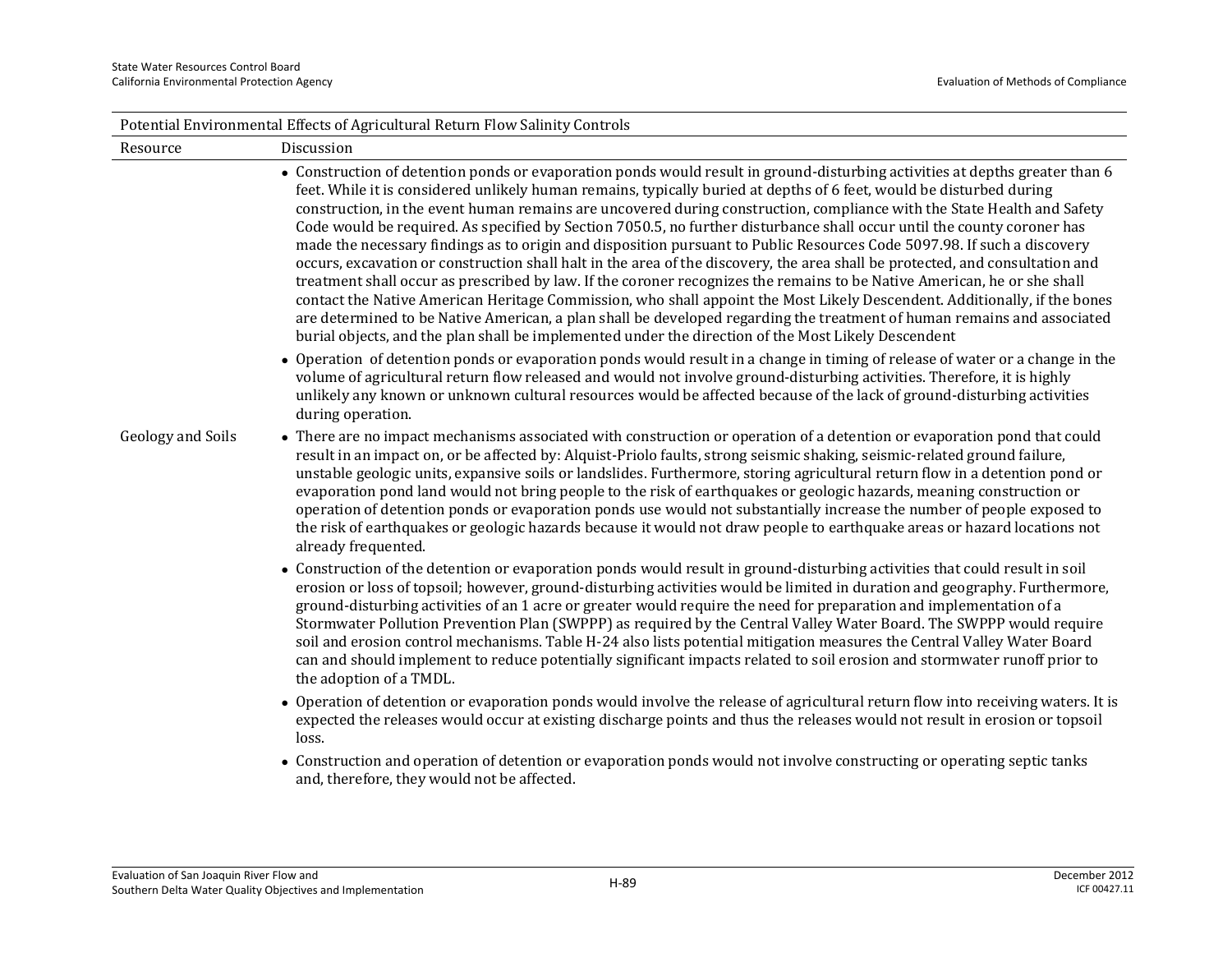|                                    | Potential Environmental Effects of Agricultural Return Flow Salinity Controls                                                                                                                                                                                                                                                                                                                                                                                                                                                                                                                                                                                                                                                                                                                                                                                                                                                                                                                                                                                                                                                                                      |
|------------------------------------|--------------------------------------------------------------------------------------------------------------------------------------------------------------------------------------------------------------------------------------------------------------------------------------------------------------------------------------------------------------------------------------------------------------------------------------------------------------------------------------------------------------------------------------------------------------------------------------------------------------------------------------------------------------------------------------------------------------------------------------------------------------------------------------------------------------------------------------------------------------------------------------------------------------------------------------------------------------------------------------------------------------------------------------------------------------------------------------------------------------------------------------------------------------------|
| Resource                           | Discussion                                                                                                                                                                                                                                                                                                                                                                                                                                                                                                                                                                                                                                                                                                                                                                                                                                                                                                                                                                                                                                                                                                                                                         |
| Greenhouse Gas<br>Emissions        | • Construction of detention or evaporation ponds would likely result in increased use of electricity and fuels and emission of<br>greenhouse gases. However, the overall increase in greenhouse gases would be extremely small when compared to the<br>overall emission of the gases within the plan area because of the limited duration of construction. Therefore it is unlikely<br>potential greenhouse gas emissions would exceed local or regional thresholds. Table H-24 also lists potential mitigation<br>measures that the Central Valley Water Board can and should implement to reduce potentially significant impacts on<br>greenhouse gas emissions prior to the adoption of a TMDL.                                                                                                                                                                                                                                                                                                                                                                                                                                                                 |
|                                    | • Operation of the evaporation ponds would result in truck trips associated with the removal of salt. However, because of the<br>freshwater source, it is anticipated that the salt would accumulate at a relatively slow rate, and thus the number of truck<br>trips needed would take place only during a limited period of time after decades of evaporation. Therefore, it is not<br>anticipated that the number of truck trips needed would be sufficient to exceed greenhouse gas thresholds. The release of<br>agricultural return flow into receiving waters from detention or evaporation ponds does not have the potential to emit<br>greenhouse gases.                                                                                                                                                                                                                                                                                                                                                                                                                                                                                                  |
| Hazards and<br>Hazardous Materials | • Construction of detention or evaporation ponds would be short term and may involve the limited transport, storage, use,<br>and disposal of hazardous materials such as fuel and lubricating grease for motorized heavy equipment. Some examples of<br>typical hazardous materials handling are fueling and servicing construction equipment on the site and transporting fuels,<br>lubricating fluids, solvents, and bonding adhesives. These types of materials are not acutely hazardous, and all storage,<br>handling, and disposal of these materials are regulated by local, county, and state laws. Furthermore, the quantities of these<br>materials used during construction would be small (e.g., less than 100 gallons) because construction would be limited in<br>duration. Therefore, if a spill occurred, it could be readily and easily contained. Table H-24 also lists potential mitigation<br>measures that the Central Valley Water Board can and should implement to reduce potentially significant impacts<br>associated with hazardous materials during construction of detention or evaporation ponds prior to the adoption of a<br>TMDL. |
|                                    | • Operation of detention or evaporation ponds would result in a change in timing or volume of agricultural return flow<br>discharged into receiving waters. The activity of discharging agricultural return flow would not result in the use, transport,<br>or disposal of hazardous materials. Nor would it interfere with an airport or result in an increased risk of wildland fire<br>exposure.                                                                                                                                                                                                                                                                                                                                                                                                                                                                                                                                                                                                                                                                                                                                                                |

Potential Environmental Effects of Agricultural Return Flow Salinity Controls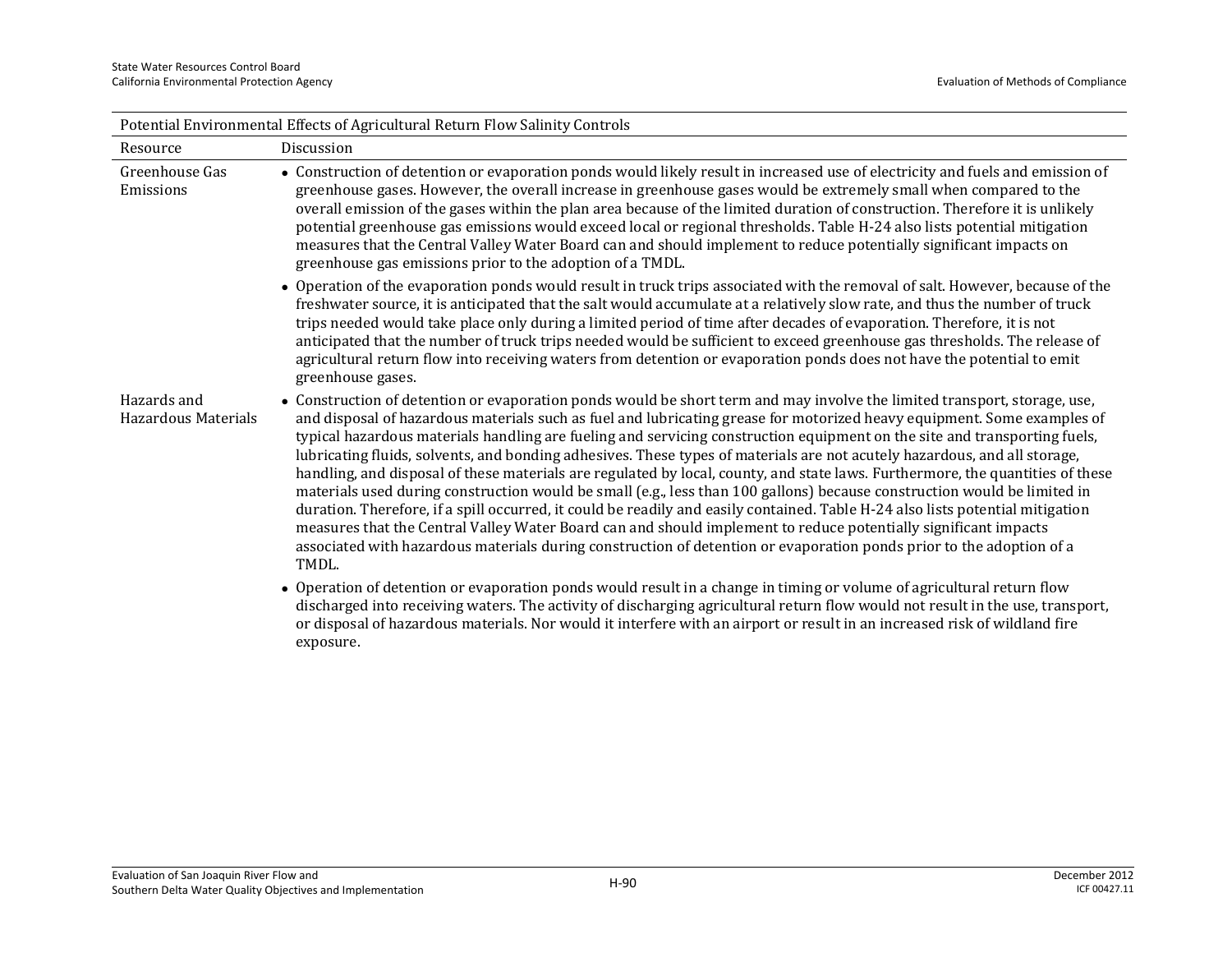|                                       | Potential Environmental Effects of Agricultural Return Flow Salinity Controls                                                                                                                                                                                                                                                                                                                                                                                                                                                                                                                                                                                                                                                                                                                                                                                                                                          |
|---------------------------------------|------------------------------------------------------------------------------------------------------------------------------------------------------------------------------------------------------------------------------------------------------------------------------------------------------------------------------------------------------------------------------------------------------------------------------------------------------------------------------------------------------------------------------------------------------------------------------------------------------------------------------------------------------------------------------------------------------------------------------------------------------------------------------------------------------------------------------------------------------------------------------------------------------------------------|
| Resource                              | Discussion                                                                                                                                                                                                                                                                                                                                                                                                                                                                                                                                                                                                                                                                                                                                                                                                                                                                                                             |
| <b>Hydrology and Water</b><br>Quality | • Construction of detention or evaporation ponds could result in temporary changes to drainages, erosion, or runoff<br>associated with typical construction activities such as grading or preparation of land. As discussed earlier in this table<br>(Geology and Soils), for soil disturbance of over 1 acre, wastewater treatment special districts or municipalities would be<br>required to prepare and implement a SWPPP. Table H-24 also lists potential mitigation measures that the Central Valley<br>Water Board can and should implement to reduce potentially significant impacts on hydrology and water quality prior to<br>the adoption of a TMDL.                                                                                                                                                                                                                                                        |
|                                       | • Operation of a detention pond is expected to change the seasonal fluctuations of agricultural return flow by changing the<br>timing of the discharge from agricultural lands to receiving waters. Although the discharge could have a different salinity<br>concentration than the discharge previously released, the change in timing of the release would allow the receiving water to<br>have the ability to assimilate the discharge. Thus the discharge would not be considered polluted runoff. The same volume<br>of discharge would be released under baseline conditions when compared to the method of compliance conditions. Since<br>assimilative capacity does not necessarily correspond with higher flow, it is unknown if discharges would occur during<br>higher flows or normal flows. Water quality standards would be maintained because the method of compliance would<br>comply with the TMDL. |
|                                       | • The evaporation ponds would likely be lined with clay to reduce the potential for percolation. There would be an overall<br>reduction in discharge to surface water because the discharge would be contained within evaporation ponds, and the water<br>would be allowed to evaporate rather than being released continuously. The volume of discharge normally released under<br>baseline conditions is expected to be reduced (although the magnitude or timing of the reduction is unknown). This would<br>reduce the volume of the discharge such that runoff, erosion, or the possibility of flooding would also be reduced when<br>compared to baseline. Salinity in the receiving waters is expected to be reduced, thus complying with water quality<br>objectives and standards and not representing a substantial degradation of water quality.                                                            |
|                                       | • Detention or evaporation ponds could be located within a 100-year flood hazard area; however these structures are of low<br>relief, and/or below ground surface, and would not impede or redirect flood flows. Additionally, they would not bring<br>people to a location which could result in flooding or increase the risk of flooding.                                                                                                                                                                                                                                                                                                                                                                                                                                                                                                                                                                           |
|                                       | • Detention or evaporation ponds would be constructed in areas of low land relief. Therefore, these locations would not<br>support mudflows, which typically need very steep slopes and large amounts of precipitation to occur. Furthermore, these<br>areas would not be adjacent to the ocean and, therefore, they would likely not be affected by tsunamis.                                                                                                                                                                                                                                                                                                                                                                                                                                                                                                                                                         |
|                                       | • Construction and operation of the detention or evaporation ponds would not substantially deplete groundwater supplies<br>because they would not pump groundwater.                                                                                                                                                                                                                                                                                                                                                                                                                                                                                                                                                                                                                                                                                                                                                    |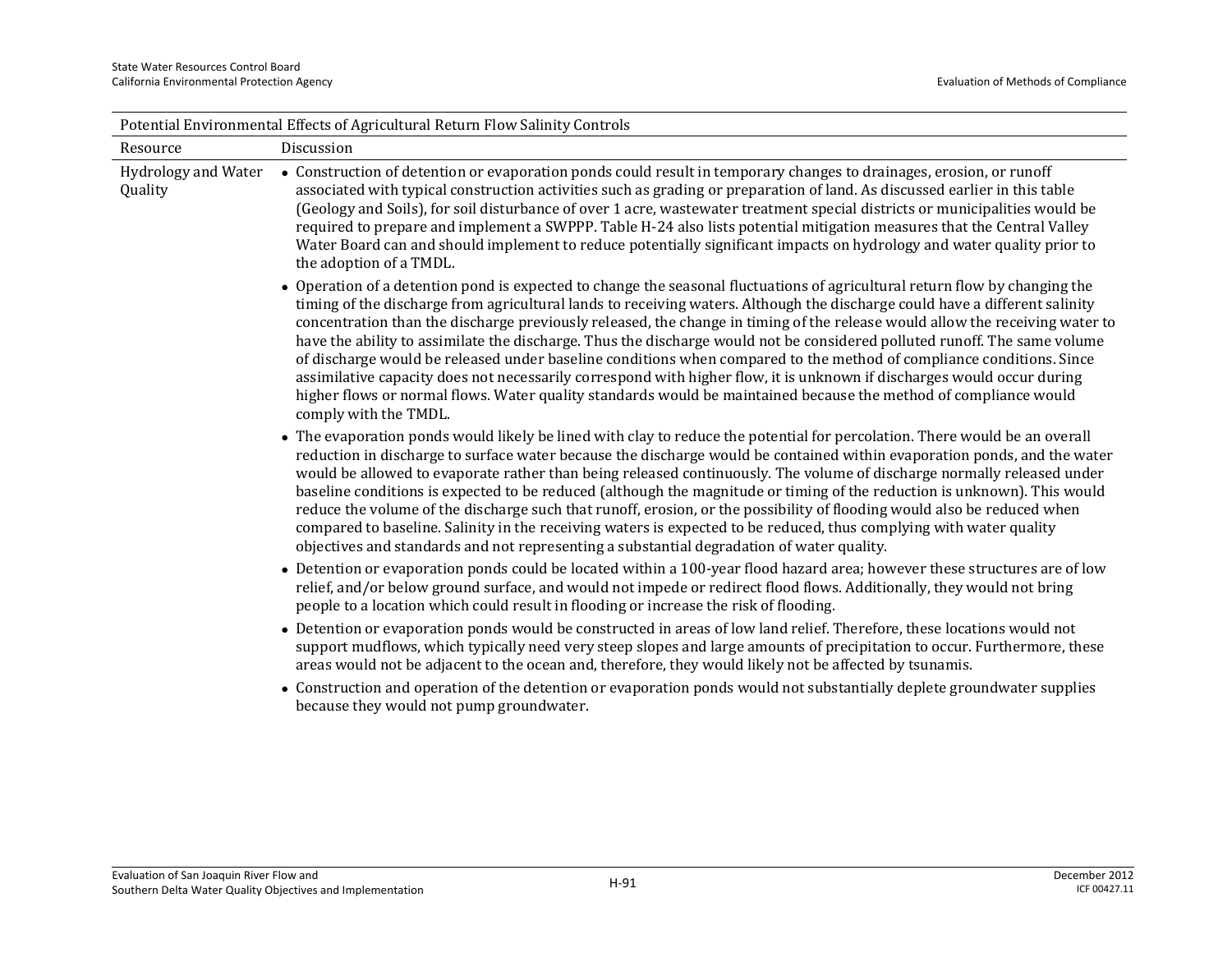|                           | Potential Environmental Effects of Agricultural Return Flow Salinity Controls                                                                                                                                                                                                                                                                                                                                                                                                                                                                                                                                                                                                                                                                                                                                                                                                                                                                                                                                                                                                                                                                           |
|---------------------------|---------------------------------------------------------------------------------------------------------------------------------------------------------------------------------------------------------------------------------------------------------------------------------------------------------------------------------------------------------------------------------------------------------------------------------------------------------------------------------------------------------------------------------------------------------------------------------------------------------------------------------------------------------------------------------------------------------------------------------------------------------------------------------------------------------------------------------------------------------------------------------------------------------------------------------------------------------------------------------------------------------------------------------------------------------------------------------------------------------------------------------------------------------|
| Resource                  | Discussion                                                                                                                                                                                                                                                                                                                                                                                                                                                                                                                                                                                                                                                                                                                                                                                                                                                                                                                                                                                                                                                                                                                                              |
| Land Use and<br>Planning  | • Construction and operation of detention or evaporation ponds is not expected to physically divide established community<br>because the ponds would be developed on existing agricultural land and support existing agricultural practices and because<br>the discharge locations already exist on the agricultural lands. Detention or evaporation ponds would support agricultural<br>land use and zoning designations as these two types of activities are considered agricultural infrastructure and agricultural<br>infrastructure is typically included within agricultural land use designations and zoning. Furthermore, the amount of<br>agricultural land that might be removed as a result of the detention or evaporation ponds would be minimal when<br>compared to all the agricultural lands in the southern Delta. If the construction and operation of detention or evaporation<br>ponds were inconsistent with local land use plans, policies and regulations, and required a discretionary action by a local<br>government agency, the project would obtain an amendment or variant from the local jurisdiction prior to operation. |
|                           | • Potential conflictss with habitat conservation plans, natural community conservation plans, or other plans, policies and<br>regulations protecting biological species and resources are evaluated in Biological Resources.                                                                                                                                                                                                                                                                                                                                                                                                                                                                                                                                                                                                                                                                                                                                                                                                                                                                                                                            |
| <b>Mineral Resources</b>  | • Construction and operation of the detention ponds or evaporation ponds would not result in the removal or inability to<br>access state or locally designated mineral resource areas. This is because these uses would be located within existing<br>agricultural lands that are not used for mineral extraction.                                                                                                                                                                                                                                                                                                                                                                                                                                                                                                                                                                                                                                                                                                                                                                                                                                      |
| Noise                     | • Construction and operation of the detention ponds or evaporation ponds would occur in agricultural areas where there are<br>limited sensitive receptors. Additionally, loud agricultural activities are part of the existing noise conditions in active<br>agricultural lands. Furthermore, construction would be temporary and limited to ground-disturbing activities and would be<br>required to follow existing local noise ordinances limiting the timing of construction (e.g., generally Mondays-Fridays,<br>sometimes Saturdays, 7am-6pm, excluding federal holidays and Sundays). Table H-24 also lists potential mitigation<br>measures that the Central Valley Water Board can and should implement to reduce potentially significant impacts<br>associated with noise during construction of detention or evaporation ponds prior to the adoption of a TMDL.                                                                                                                                                                                                                                                                              |
|                           | • Once operational, detention or evaporation ponds would not produce noise as they would either discharge agricultural<br>return flows into receiving waters or evaporate water, neither of which is a noise-producing activity.                                                                                                                                                                                                                                                                                                                                                                                                                                                                                                                                                                                                                                                                                                                                                                                                                                                                                                                        |
|                           | • Construction and operation of the detention ponds or evaporation ponds would not bring more people within close<br>proximity to an airport or expose people to airport noise than may already occur (depending on the location of the<br>detention ponds or evaporation ponds).                                                                                                                                                                                                                                                                                                                                                                                                                                                                                                                                                                                                                                                                                                                                                                                                                                                                       |
| Population and<br>Housing | • Construction and operation of detention or evaporation ponds would not involve the construction of new homes or<br>businesses, the extension of roads, or other actions that may induce substantial property growth in an area. Furthermore, it<br>would not develop any amenities (e.g., malls, amusement parks, hotels, recreation areas) that would attract people to the<br>southern Delta.                                                                                                                                                                                                                                                                                                                                                                                                                                                                                                                                                                                                                                                                                                                                                       |
|                           | • Construction and operation of detention or evaporation ponds would not displace substantial numbers of people and<br>necessitate the construction of replacement housing elsewhere because the change in volume of water (and timing of<br>release of water) would take place at existing discharge points and agricultural lands, and not where people currently<br>reside.                                                                                                                                                                                                                                                                                                                                                                                                                                                                                                                                                                                                                                                                                                                                                                          |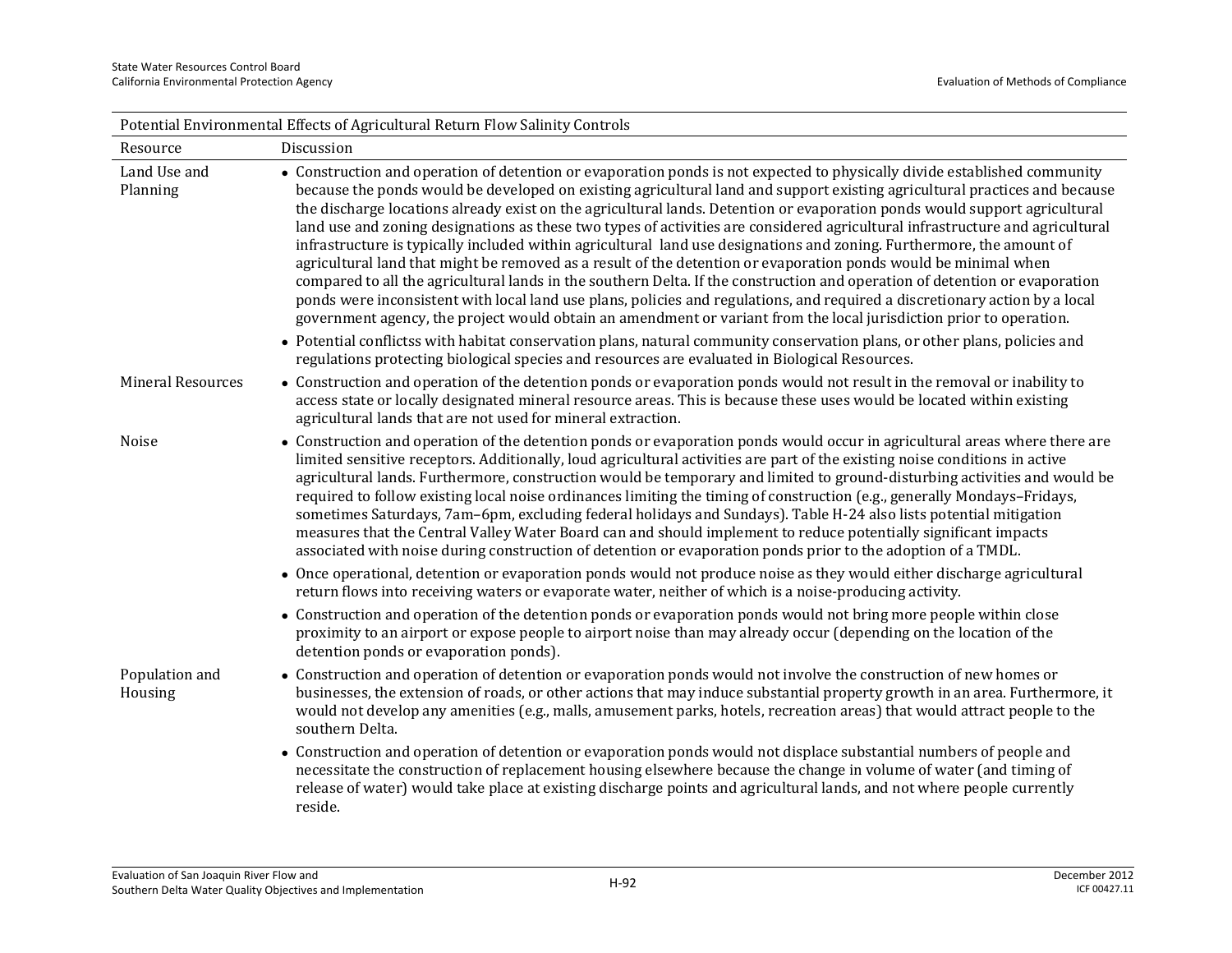|                                         | Potential Environmental Effects of Agricultural Return Flow Salinity Controls                                                                                                                                                                                                                                                                                                                                                                                                                                                                                                                                                                                                                                 |
|-----------------------------------------|---------------------------------------------------------------------------------------------------------------------------------------------------------------------------------------------------------------------------------------------------------------------------------------------------------------------------------------------------------------------------------------------------------------------------------------------------------------------------------------------------------------------------------------------------------------------------------------------------------------------------------------------------------------------------------------------------------------|
| Resource                                | Discussion                                                                                                                                                                                                                                                                                                                                                                                                                                                                                                                                                                                                                                                                                                    |
| <b>Public Services</b>                  | • The need for additional public services (e.g., fire protection, police protection, libraries, schools) or the deterioration of<br>existing public services typically results from an increase in population. As a location's population increases, the need for<br>additional or new public services and public service facilities generally increases. As discussed above, construction and<br>operation of the detention or evaporation ponds would not involve an increase in population or housing. In addition,<br>construction and operation of the ponds would not include proposals for new housing, and thus would not generate<br>students or increase demands for school services or facilities. |
| Recreation                              | • Recreational facilities are not typically located in agricultural fields, and thus the construction and operation of detention or<br>evaporation ponds in agricultural lands would not result in impacts on recreational facilities or lead to the construction of<br>recreational facilities.                                                                                                                                                                                                                                                                                                                                                                                                              |
| Transportation and<br>Traffic           | • Construction of detention or evaporation ponds may involve truck or worker trips. But due to the limited geographic scale<br>and limited duration of construction, it is not expected truck or worker trips would exceed local or regional road trip<br>thresholds.                                                                                                                                                                                                                                                                                                                                                                                                                                         |
|                                         | • Operation of the detention ponds would not require trips.                                                                                                                                                                                                                                                                                                                                                                                                                                                                                                                                                                                                                                                   |
|                                         | • Operation of the evaporation ponds would require a limited number of truck trips to collect and dispose of the salt<br>accumulated from the evaporation process. However, because of the freshwater source, it is anticipated that the salt would<br>accumulate at a relatively slow rate, and thus the truck trips needed would take place only during a limited period of time<br>after decades of evaporation. Therefore, it is not anticipated that the number of truck trips needed would be sufficient to<br>exceed local or regional traffic thresholds.                                                                                                                                             |
| <b>Utilities and Service</b><br>Systems | • Construction and operation of detention or evaporation ponds would not involve the need for utilities or service system<br>because it would not require the construction or operation of wastewater facilities or water supply facilities. It would not<br>result in the generation of solid waste.                                                                                                                                                                                                                                                                                                                                                                                                         |

Potential Environmental Effects of Agricultural Return Flow Salinity Controls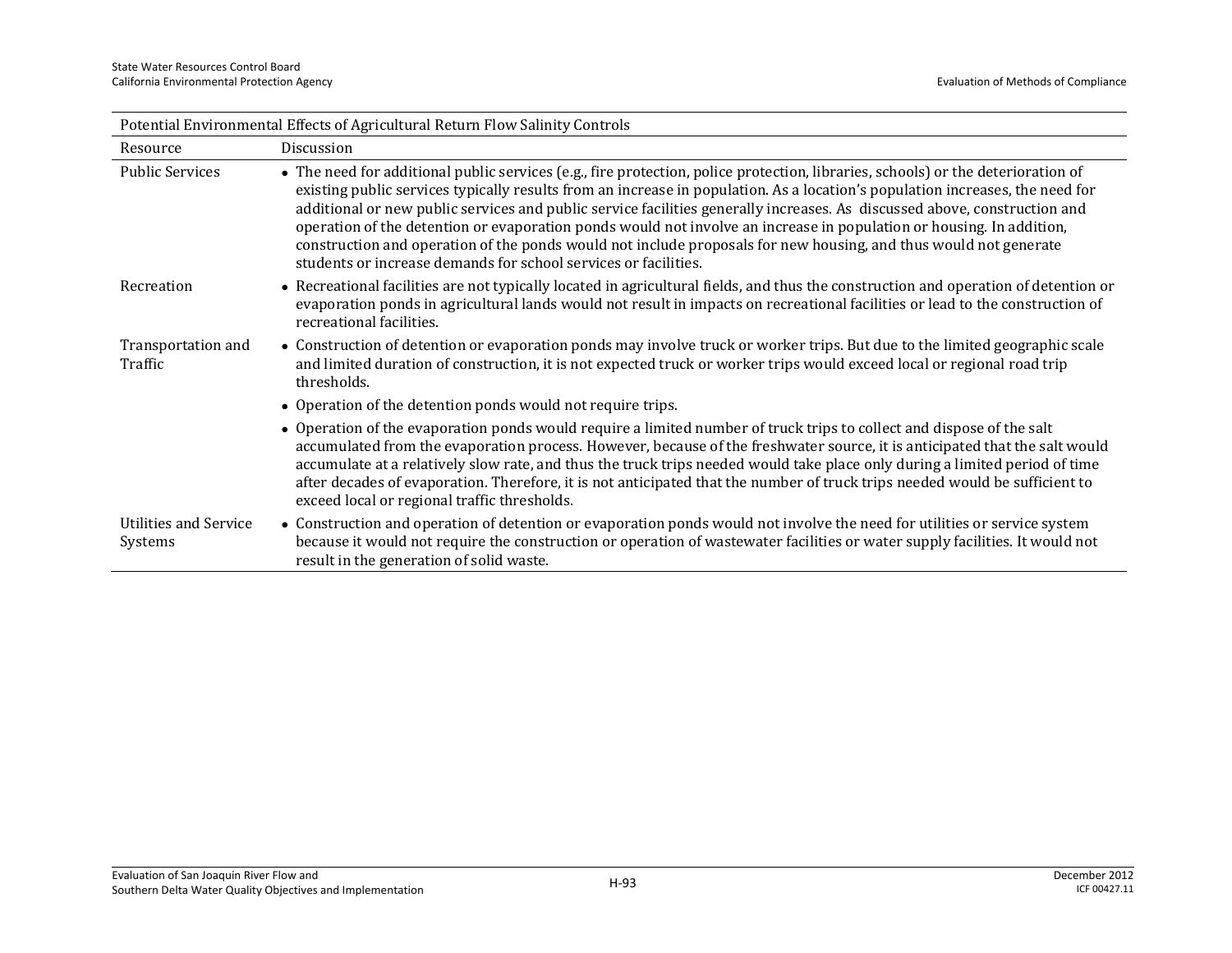## **H.3.5 Low Lift Pumping Stations**

The program of implementation for the SDWQ alternatives requires additional studies and monitoring of the southern Delta circulation and water levels. It is possible that additional study and monitoring would determine the need for modifications of the existing South Delta Temporary Barriers Project. If this determination is made by the State Water Board, DWR may be required to install low lift pumping stations at the temporary barriers as a method of compliance.

Modifications could include providing additional lift stations at the barriers. DWR prepared the Low-Head Pumping Conceptual Plan (2011) describing potential modifications to the operations of these barriers. Below is the cost evaluation and environmental evaluation performed by the Low Head Pumping Conceptual plan for the installation of either permanent or temporary pumps at the southern Delta temporary barriers.

## **Cost Evaluation**

Cost evaluations were based on a number of layouts and scenarios. Costs were evaluated for standalone pumping sites or "single pumping sites" on each of the agricultural barriers in the southern Delta (Old River, Middle River, and Grant Line Canal). Costs were also evaluated for two-pumping sites, or pumping sites on two of the three agricultural barriers (Middle and Old Rivers or Middle River and Grant Line Canal). Three intake structure types were analyzed: temporary cylindrical, permanent cylindrical, and permanent flat intake screens. Lastly, pumping capacities were also analyzed with the above variables. The three analyzed pumping capacities were 250, 1,000, and 1,500 cubic feet per second (cfs). Tables H-20 through H-23 show the costs of these potential methods of compliance.

|                                              | Pump Capacity [cfs] |                   |                  |  |  |  |
|----------------------------------------------|---------------------|-------------------|------------------|--|--|--|
| <b>Pump Facility Intake</b><br>Screen Design | 250                 | 500               | 1,000            |  |  |  |
| Temporary Cylindrical                        | $$5.5 - $20.7$      | $$9.8 - $40.9$    | $$19.6 - $80.9$  |  |  |  |
| Permanent Cylindrical                        | $$20.2 - $60.8$     | \$40.9-\$112.9    | $$81.7 - $234.3$ |  |  |  |
| Permanent Flat                               | $$120 - $161.4$     | $$214.5 - $286.6$ | \$391.7-\$551    |  |  |  |
| Source: DWR 2011                             |                     |                   |                  |  |  |  |
| All values in millions of dollars<br>Note:   |                     |                   |                  |  |  |  |
| cfs = cubic feet per second                  |                     |                   |                  |  |  |  |

#### **Table H-20. Single Pumping Sites Estimated Initial Capital Costs**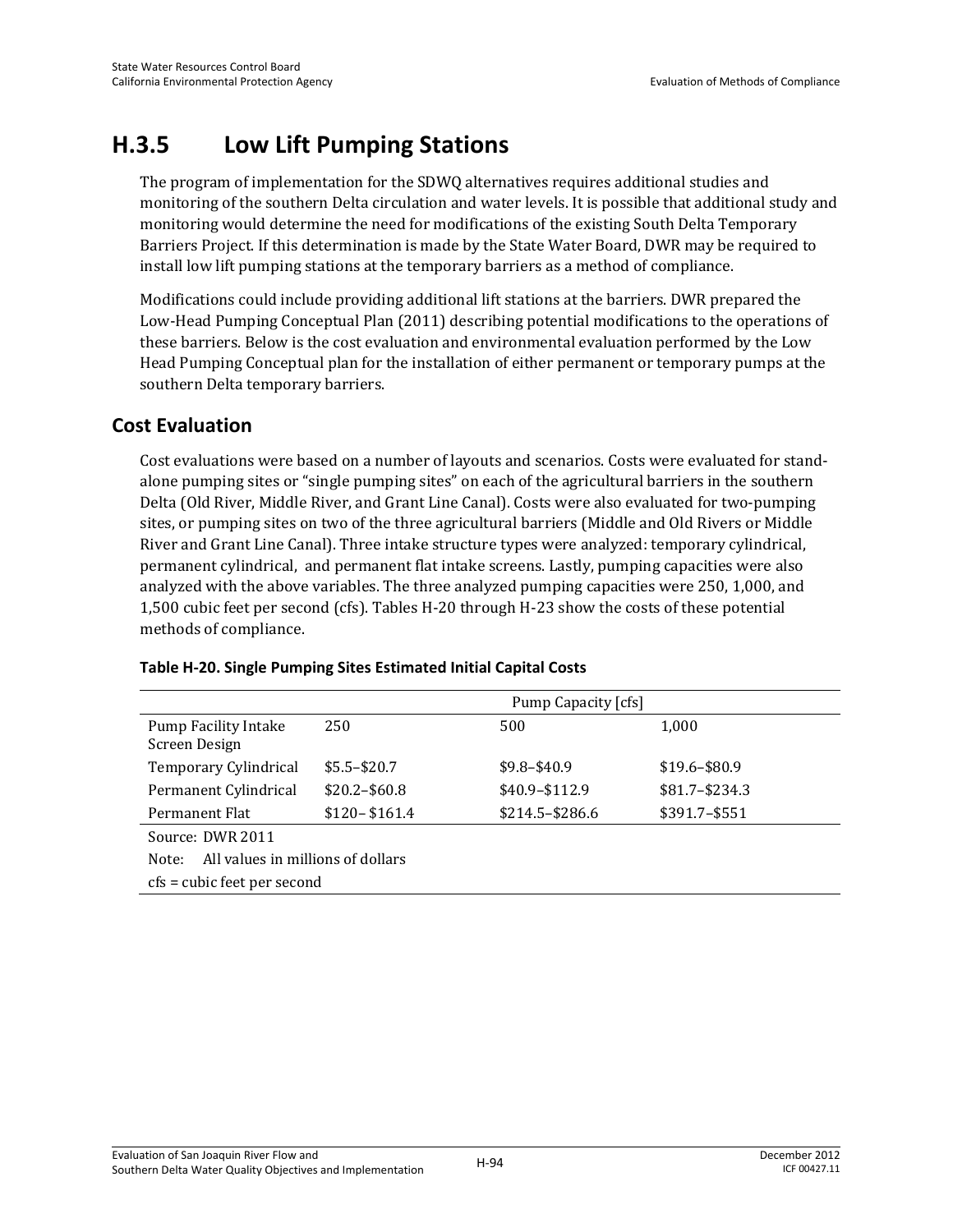|                                              | Pump Capacity [cfs]         |         |         |  |  |
|----------------------------------------------|-----------------------------|---------|---------|--|--|
| <b>Pump Facility Intake</b><br>Screen Design | 250                         | 500     | 1,000   |  |  |
| Temporary Cylindrical                        | \$14.9                      | \$28.4  | \$55.5  |  |  |
| Permanent Cylindrical                        | \$49.5                      | \$87.6  | \$168.1 |  |  |
| Permanent Flat                               | \$186.9                     | \$301.0 | \$540.7 |  |  |
| Source: DWR 2011                             |                             |         |         |  |  |
| All values in millions of dollars<br>Note:   |                             |         |         |  |  |
|                                              | cfs = cubic feet per second |         |         |  |  |

#### **Table H-21. Two Pumping Sites Estimated Initial Capital Costs**

#### **Table H-22. Single Pumping Sites Estimated Annual Costs**

|                                              | Pump Capacity [cfs]           |                 |                 |  |  |  |
|----------------------------------------------|-------------------------------|-----------------|-----------------|--|--|--|
| <b>Pump Facility Intake</b><br>Screen Design | 250                           | 500             | 1,000           |  |  |  |
| Temporary Cylindrical                        | $$10 - $22.6$                 | $$15.6 - $45.1$ | $$32.4 - $89.9$ |  |  |  |
| Permanent Cylindrical                        | $$0.7 - $1.4$                 | $$1.4 - $2.6$   | $$2.7 - $5.3$   |  |  |  |
| Permanent Flat                               | $$3.4 - $4.5$                 | $$6.1 - $8.5$   | $$11.8 - $16.3$ |  |  |  |
| Source: DWR 2011                             |                               |                 |                 |  |  |  |
| All values in millions of dollars<br>Note:   |                               |                 |                 |  |  |  |
|                                              | $cfs = cubic feet per second$ |                 |                 |  |  |  |

#### **Table H-23. Two Pumping Sites Estimated Annual Costs**

|                                              | Pump Capacity [cfs]         |        |        |  |  |
|----------------------------------------------|-----------------------------|--------|--------|--|--|
| <b>Pump Facility Intake</b><br>Screen Design | 250                         | 500    | 1,000  |  |  |
| Temporary Cylindrical                        | \$17.8                      | \$33.5 | \$62.7 |  |  |
| Permanent Cylindrical                        | \$1.3                       | \$2.3  | \$4.5  |  |  |
| Permanent Flat                               | \$4.7                       | \$8.0  | \$14.7 |  |  |
| Source: DWR 2011                             |                             |        |        |  |  |
| All values in millions of dollars<br>Note:   |                             |        |        |  |  |
|                                              | cfs = cubic feet per second |        |        |  |  |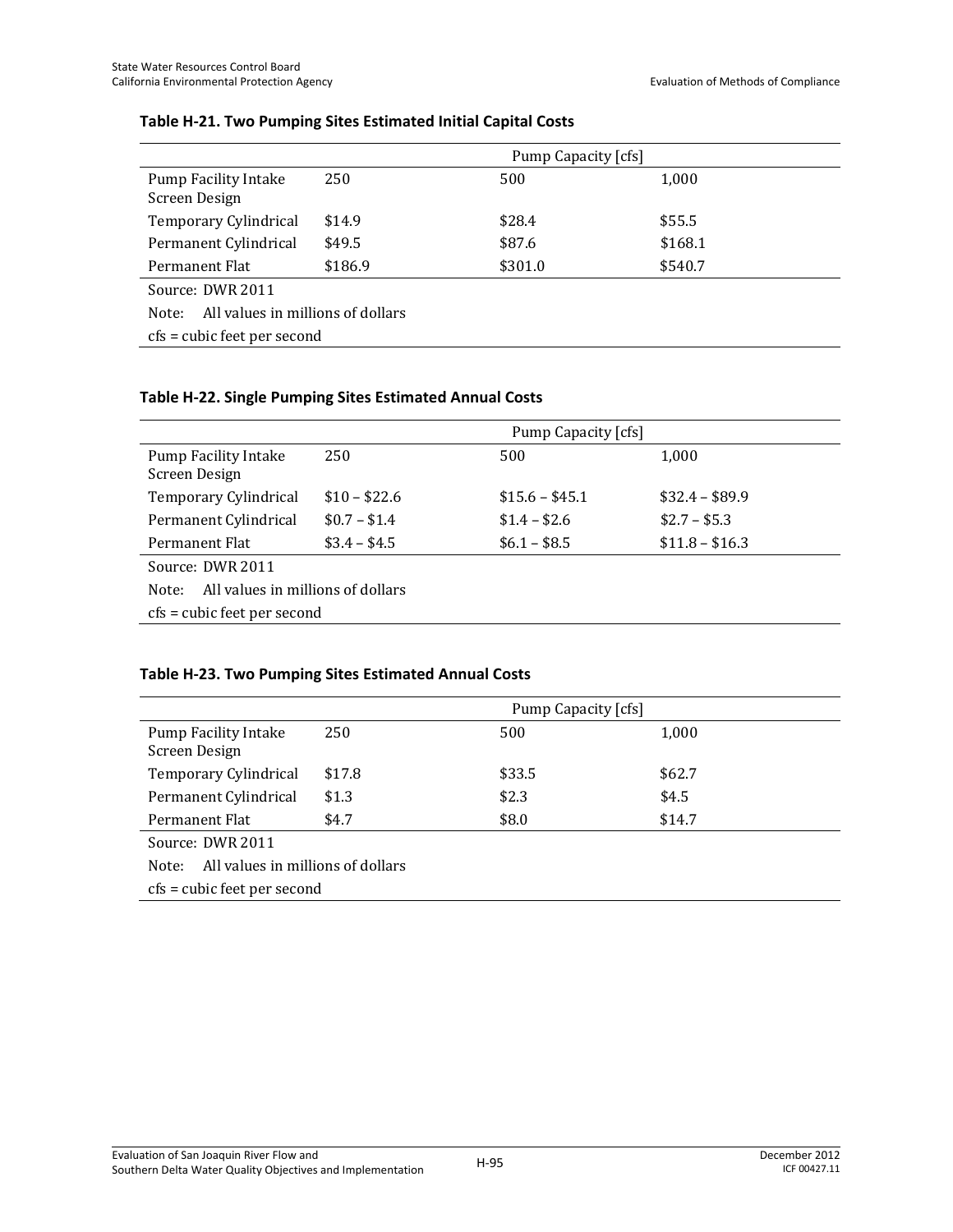The cost ranges are based on different site layout configurations analyzed in DWRs Low-Head Pumping Conceptual Plan. The site layout that would provide the greatest reduction in water quality violations is a two-pumping site alternative with 1,000 cfs pumping capacity combined pumping at Middle and Old River barriers (DWR 2011). The estimated cost of this layout is \$55.5–\$540.7 million; the estimated annual costs are \$4.5–\$62.7 million.

## **Environmental Evaluation**

As part of the conceptual plan (2011), DWR prepared an environmental checklist and analysis documenting potential impacts on environmental resources should the conceptual plan be implemented. The environmental checklist and analysis identified environmental commitments and/or potential mitigation measures to be implemented by DWR, should the project move forward, to reduce potentially significant impacts for the following resources: aesthetics, agriculture, air quality, biological resources, cultural resources, geology and soils, greenhouse gas emissions, hazards and hazardous materials, hydrology and water quality, land use and planning, noise, transportation and traffic, and utilities and service systems. The environmental checklist and analysis identified less-than-significant impacts for the following resources: mineral resources, population and housing, public services, and recreation. Attachment 1 of this appendix contains the analysis of the conceptual plan and is incorporated into this evaluation as a method of compliance. Table H-24, *Potential Mitigation Measures for Construction and Operation Activities Related to Methods of Compliance*, lists potential mitigation measures that DWR can and should implement to reduce potentially significant environmental effects on the environmental resources identified in Attachment 1 of this appendix.

# **H.4 Sources of Funding**

There are many financial assistance programs designed to assist agencies implement water supply and water quality projects. The federal and state governments manage these programs. Often, these funding programs can leverage each other to make a project more feasible. Below is a brief description of some pertinent funding programs.

## **H.4.1 Federal Sources**

## **United States Department of Agriculture (USDA)**

Water and wastewater loans and grants are offered through USDA Rural Development. Eligible applicants are public entities, nonprofit organizations, federally recognized tribes, and mutual water companies located outside cities, with a population under 10,000 people. Financial assistance recipients may receive a grant and loan component. The grant component cannot exceed 75 percent of the total financial assistance requested. Loans are offered up to a 40-year term at an interest rate updated quarterly, based on nonmetropolitan median household income (CFCC 2012).

## **United States Department of the Interior, Bureau of Reclamation (USBR)**

The Water Sustain and Manage America's Resources for Tomorrow (Water SMART) Program is an umbrella program that manages many grant programs for water supply research and implementation projects. The core focus of Water SMART is sustainable management and water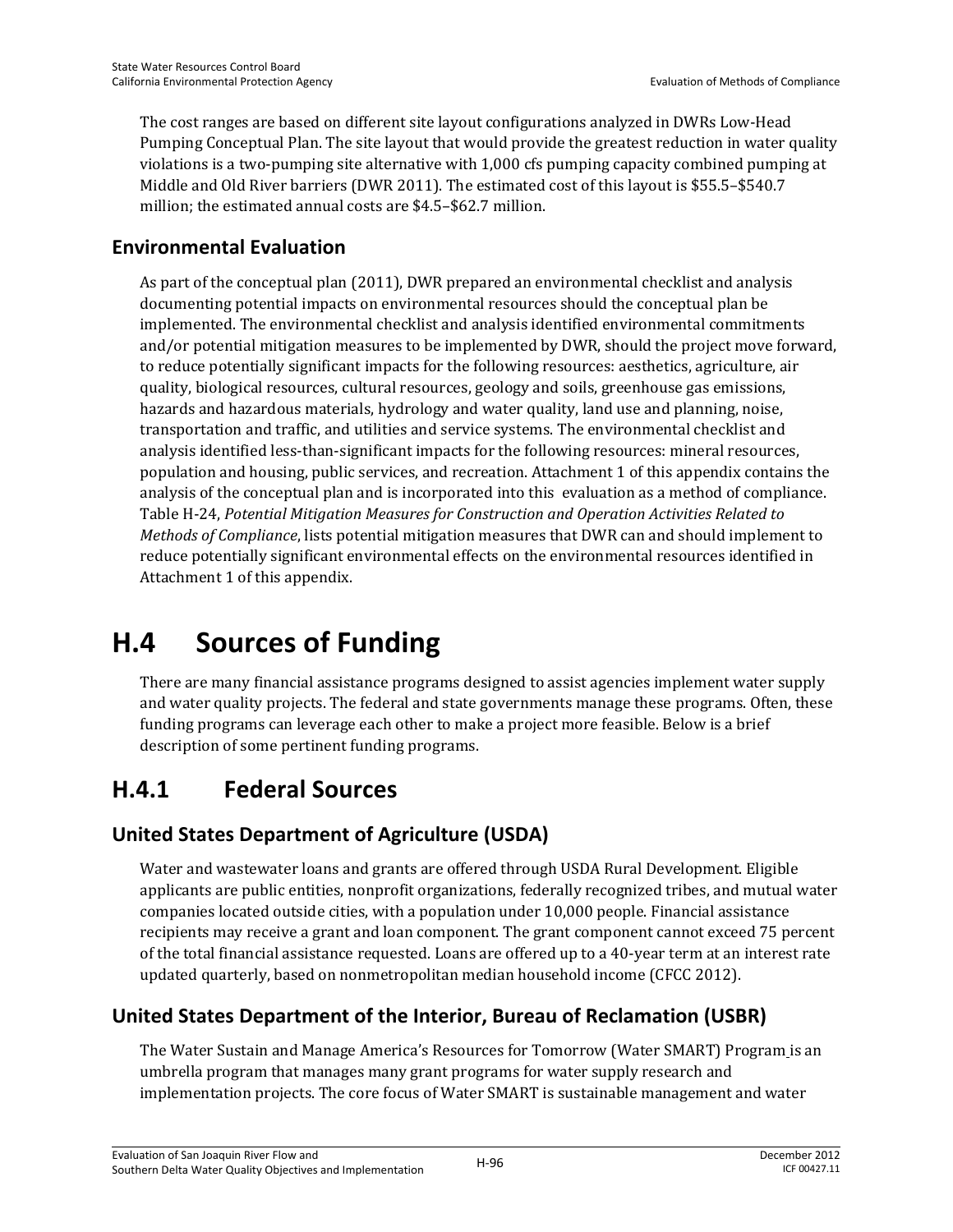efficiency. Typical projects include projects to reduce water losses in distribution systems, water recycling projects, and the creation of new water sources for agricultural irrigation purposes. Water SMART has multiple funding opportunities for municipal and agricultural water users. Typical grant awards range from \$200,000 to \$1,500,000 (CFCC 2012).

USBR also offers grant programs targeted at improving the Bay-Delta's water resources and water quality through the Bay-Delta Restoration Water Use Efficiency Grants Program. Funds are available for improving water supply reliability and for increasing water use efficiency. Eligible applicants are public entities with authority over water delivery located within the CALFED solution area as identified in the 1999 *CALFED Programmatic Environmental Impact Statement/ Environmental Impact Report* (CFCC 2012).

## **H.4.2 State Sources**

## **California Infrastructure and Economic Development Bank**

The Infrastructure State Revolving Fund finances water supply and water quality projects. Financial assistance is available in the form of lower-than-market interest rate loans. Based on a project description and applicant's credit score, an interest rate is computed. The term of the loan can be up to 30 years. Eligible applicants include public entities, such as cities, counties, and special districts (CFCC 2012).

## **Department of Water Resources (DWR)**

The Agricultural Water Use Efficiency Grant Program provides funds for projects that improve agricultural water use efficiency. Projects must result in water savings, increased in-stream flow, increased water quality, or increased energy efficiency in water systems. Sample projects include: feasibility studies, research, development, training, education, public outreach, and pilot projects (CFCC 2012).

Integrated Regional Water Management (IRWM) provides funds for many types of water quality activities. Current IRWM grant programs include: planning, implementation, and stormwater flood management. IRWM grants focus on holistic watershed management activities and regional coordination of water supplies. Eligible applicants include cities, counties, districts, and nonprofit organizations (CFCC 2012).

DWR manages the Delta and San Joaquin and Sacramento Rivers Water Quality Grant Program to assist agencies with projects that protect drinking water supplies. Eligible projects include (a) projects that reduce or eliminate discharges of salt, dissolved organic carbon, pesticides, pathogens, and other pollutants to the SJR; (b) projects that reduce or eliminate discharges of bromide, dissolved organic carbon, salt, pesticides, and pathogens from discharges to the Sacramento River; (c) projects at Franks Tract and other locations in the Delta that will reduce salinity or other pollutants at agricultural and drinking water intakes; and (d) projects identified in the June 2005 Delta Region Drinking Water Quality Management Plan, prioritizing design and construction of the relocation of drinking water intake facilities for in-Delta water users (CFCC 2012).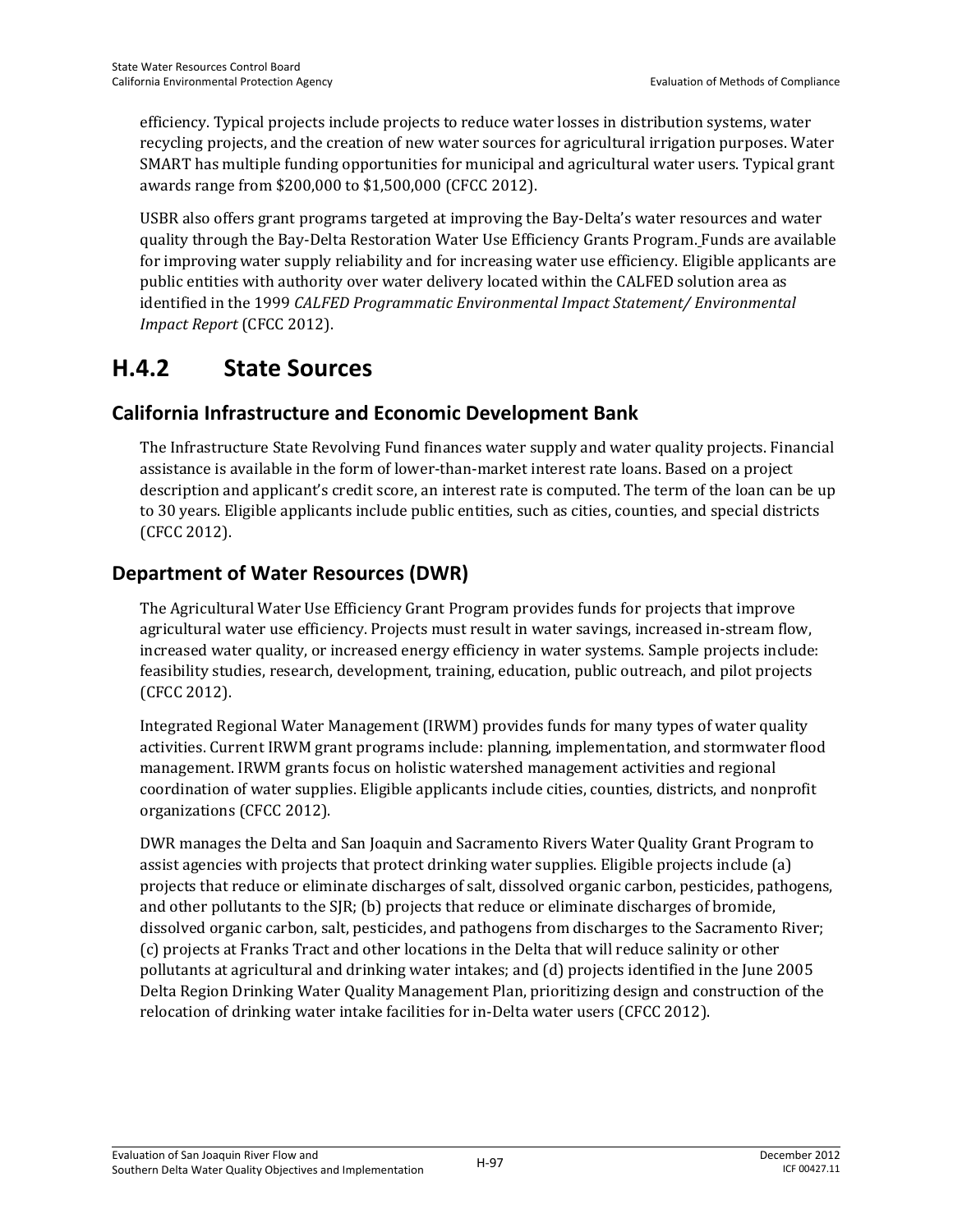## **State Water Resources Control Board**

The Clean Water State Revolving Fund provides low-interest loans for water quality improvement projects, including water recycling and desalination. The loan term is up to 30 years, and the interest rate is between 0 percent and half the general obligation bond rate (2.4 percent–3 percent) depending on the applicant's population and median household income. Principal forgiveness is available for small disadvantaged communities. Typical loans are for 20 years at half the State's general obligation bond rate. Eligible applicants are cities, counties, special districts, and joint powers authorities (CFCC 2012).

Water recycling projects that offset potable water supplies are eligible to apply for financial assistance from the Water Recycling Funding Program (WRFP). WRFP has funds available to assist with planning and implementation of water recycling projects. Only public entities (e.g., cities, counties, special districts) are eligible to apply for these funds. The WRFP offers both grants and loans (CFCC 2012).

The Agricultural Drainage Loan and Agricultural Drainage Management Loan Programs provide funding for projects that address treatment, storage, conveyance, or disposal of agricultural drainage that threatens waters of the State. An example project is the installation of tailwater recirculation systems and drip irrigation systems to reduce the volume of tailwater and contaminants discharged to a receiving water body. Eligible applicants include public entities (e.g., cities, counties), districts, joint powers authority, or other political subdivisions of the State involved with water management (CFCC 2012).

## **Department of Public Health**

The Safe Drinking Water State Revolving Fund provides low-interest loans for projects that correct and upgrade drinking water infrastructure. The loan term is up to 30 years, and the interest rate is between 0 percent and half the general obligation bond rate (2.4 percent–3 percent) depending on the applicant's population and median household income. Principal forgiveness is available for small disadvantaged communities. Typical loans are for 20 years at half the State's general obligation bond rate. Eligible applicants are cities, counties, special districts, and joint powers authorities (CFCC 2012).

# **H.5 Potential Mitigation Measures**

The regulated public agencies would likely be required to comply with CEQA and perform a projectspecific analysis, and engineering design should they determine the need, to approve a discretionary action associated with a method of compliance. The project-specific analysis would be required to identify potentially significant environmental impacts. The lead agency would be required to require the implementation of all feasible mitigation measures to reduce impacts to less than significant or be responsible for providing a statement of overriding considerations for significant impacts that cannot be mitigated to a level of less than significant. Table H-24, *Potential Mitigation Measures for Construction and Operation Activities Related to Methods of Compliance*, identifies the potential mitigation measures that the regulated community could implement should they determine a discretionary action they approve has significant impacts. These mitigation measures are based, in part, on mitigation measures presented in the following documents.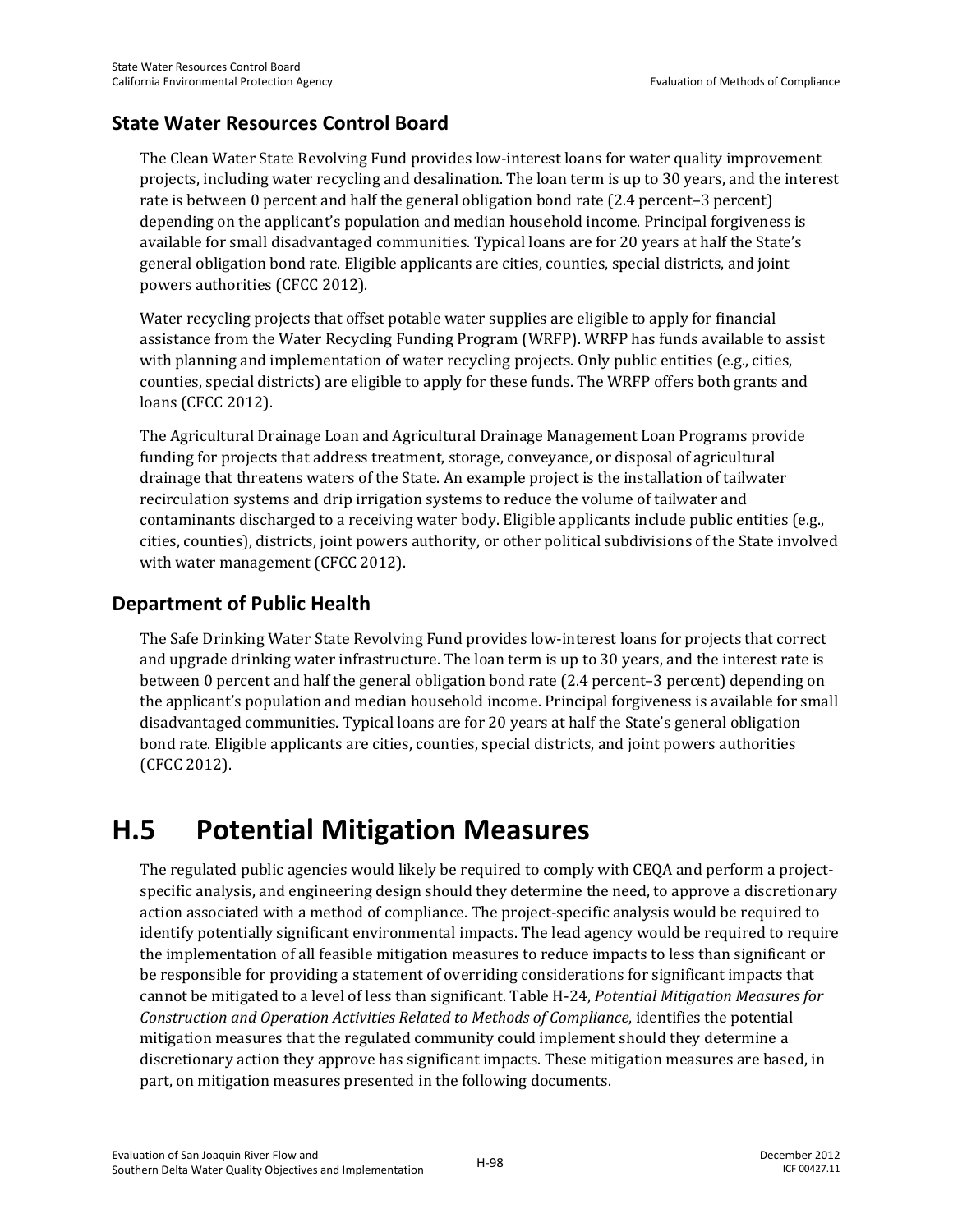- North Coast Regional Water Quality Control Board *Proposed Amendment to the Water Quality Control Plan for the North Coast Region to Establish Exception Criteria to Point Source Waste Discharge Prohibition by Raising the Action Plan for Storm Water Discharges and Adding a New Action Plan for Low Threat Discharges.*
- Central Valley Regional Water Quality Control Board *Amendments to the Water Quality Control Plan for the Sacramento River and San Joaquin River Basins for the Control of Methylmercury and Total Mercury in the Sacramento and San Joaquin Delta Estuary*.
- California Regional Water Quality Control Board, Los Angeles Region Substitute Environmental Document for *Toxic Pollutants in the Dominguez Chanel and Greater Los Angeles and Long Beach Waters Total Maximum Daily Load*.
- City of Tracy *Initial Study and Mitigated Negative Declaration for the Tracy Desalination and Green Energy Project*.
- Central Valley Regional Water Quality Control Board *Irrigated Lands Regulatory Program Program Environmental Impacts Report*.
- California Department of Water Resources *Low Head Pump Salinity Control Study Prepared to Meet requirements of the State of California State Water Resources Control Board Water Rights Order WR 2010-0002, Condition A.7. Appendix C: Environmental Considerations for South Delta Low Head Pump Station*.

The State Water Board may not have the authority to implement the mitigation measures presented in Table H-24.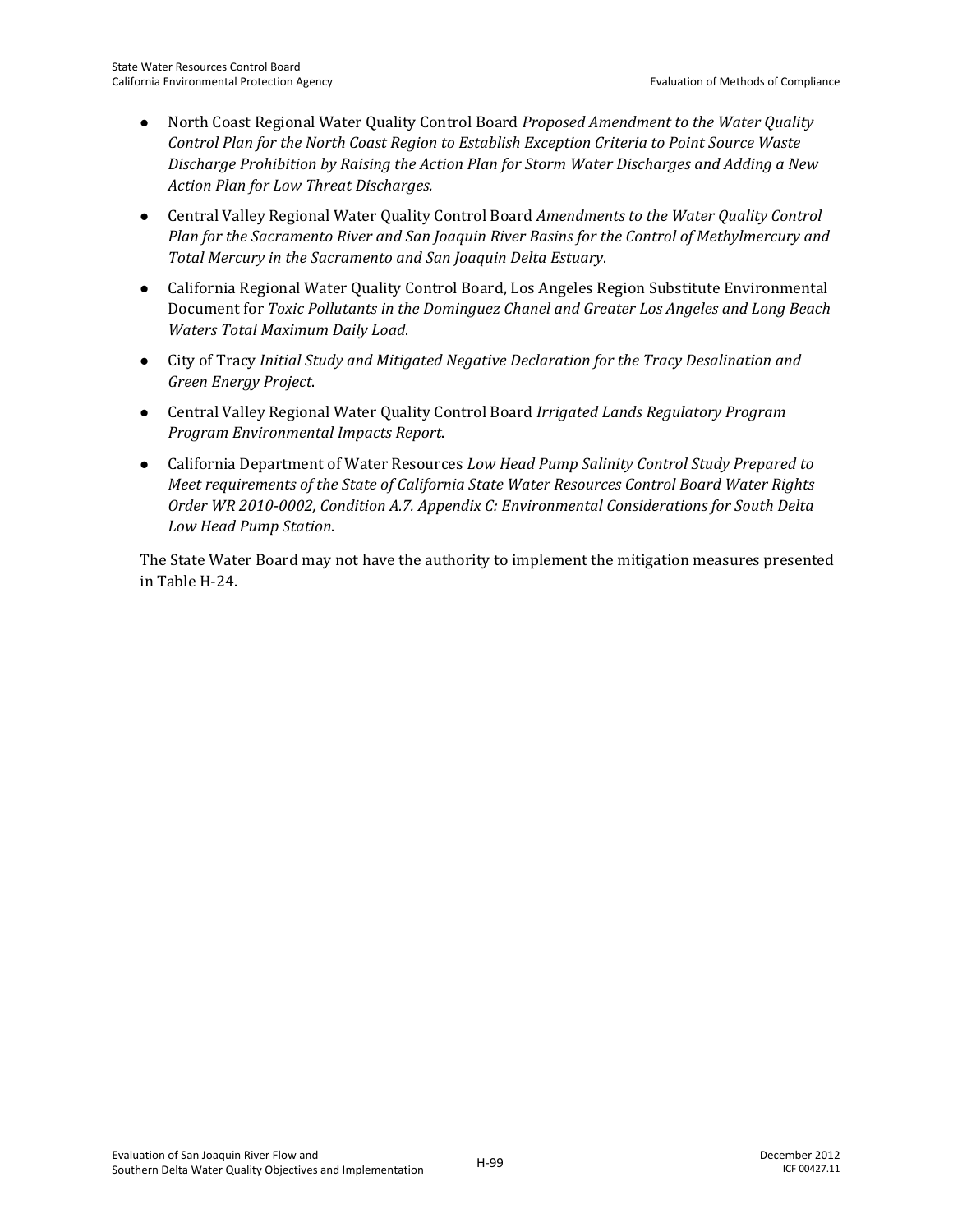| Table H-24. Potential Mitigation Measures for Construction and Operation Activities Related to Methods of Compliance |  |  |  |  |
|----------------------------------------------------------------------------------------------------------------------|--|--|--|--|
|----------------------------------------------------------------------------------------------------------------------|--|--|--|--|

| Resource                                 | <b>Potential Mitigation Measure</b>                                                                                                                                                                                                                                                                                                                                                                                                                                                                                                                                                                                                | Alternative<br>Surface Water<br>Supplies | Substituting<br>surface water<br>with<br>groundwater | Aquifer<br>Storage and<br>Recovery | Recycled<br>Water<br>Source | New Source<br><b>Water Supply</b> | Salinity<br>Source<br>Control | Wastewater<br>Treatment<br>Plant<br>Desalinization | Agricultural<br><b>Return Flow</b><br>Salinity<br>Controls | Low Lift<br>Pump<br>Station(s) |
|------------------------------------------|------------------------------------------------------------------------------------------------------------------------------------------------------------------------------------------------------------------------------------------------------------------------------------------------------------------------------------------------------------------------------------------------------------------------------------------------------------------------------------------------------------------------------------------------------------------------------------------------------------------------------------|------------------------------------------|------------------------------------------------------|------------------------------------|-----------------------------|-----------------------------------|-------------------------------|----------------------------------------------------|------------------------------------------------------------|--------------------------------|
| Construction                             |                                                                                                                                                                                                                                                                                                                                                                                                                                                                                                                                                                                                                                    |                                          |                                                      |                                    |                             |                                   |                               |                                                    |                                                            |                                |
| Aesthetics                               | • Direct construction lighting away from residential and roadway areas if sensitive<br>receptors are present. <sup>2</sup>                                                                                                                                                                                                                                                                                                                                                                                                                                                                                                         |                                          | X                                                    |                                    | X                           | X                                 | X                             | X                                                  |                                                            |                                |
| Agriculture and<br>Forestry<br>Resources | • If forest or vegetation is removed by a qualified forester or restoration ecologist<br>and reviewed by the appropriate agencies, develop and implement a reforestation<br>and/or revegetation plan. <sup>2</sup>                                                                                                                                                                                                                                                                                                                                                                                                                 |                                          |                                                      |                                    |                             |                                   |                               | X                                                  |                                                            |                                |
|                                          | • Restrict ground-disturbing mechanical operations around sensitive forested or<br>agricultural areas. <sup>2</sup>                                                                                                                                                                                                                                                                                                                                                                                                                                                                                                                |                                          |                                                      |                                    |                             |                                   |                               | X                                                  |                                                            |                                |
|                                          | • Preserve or replace onsite trees as a means of maintaining forest resource(s) and<br>providing carbon storage (afforestation/reforestation). <sup>2</sup>                                                                                                                                                                                                                                                                                                                                                                                                                                                                        |                                          |                                                      |                                    |                             |                                   |                               | $\mathbf X$                                        |                                                            |                                |
|                                          | • Require payment of the appropriate Agricultural Mitigation Fee, as required by<br>local agencies, to offset the loss of Prime and Unique Farmland if construction<br>activities disturb or destroy Prime Farmland or Unique Farmland, as defined by the<br>California Department of Conservation. <sup>4</sup>                                                                                                                                                                                                                                                                                                                   |                                          |                                                      |                                    |                             | X                                 |                               | X                                                  | X                                                          |                                |
|                                          | • Avoid agricultural lands to the greatest extent possible. <sup>6</sup>                                                                                                                                                                                                                                                                                                                                                                                                                                                                                                                                                           |                                          |                                                      |                                    |                             |                                   |                               |                                                    |                                                            | X                              |
| Air Quality                              | • Apply appropriate construction mitigation measures from the applicable air district<br>(e.g., San Joaquin Valley Air Pollution Control District) to reduce construction<br>emissions. These measures will be applied on a project-level basis and may be<br>tailored in consultation with the appropriate air district, depending on the severity<br>of anticipated construction emissions. Although not specifically cited in this<br>document, references to individual air district documents that contain<br>recommended mitigation measures are included in the references section of this<br>appendix. <sup>5</sup>        |                                          | X                                                    |                                    | X                           | X                                 | X                             | X                                                  | X                                                          |                                |
|                                          | • Apply appropriate Toxic Air Contaminants (TAC) and Hazardous Air Pollutants<br>(HAP) mitigation measures from the applicable air district to reduce public<br>exposure to Diesel Particulate Matter (DPM), pesticides, and asbestos. These<br>measures are documented in official rules and guidance reports; however, not all<br>districts make recommendations for mitigation measures for TAC/HAP emissions.<br>These measures will be applied on a project-level basis and may be tailored in<br>consultation with the appropriate air district, depending on the severity of<br>anticipated TAC/HAP emissions. <sup>5</sup> |                                          | X                                                    |                                    | X                           | X                                 | X                             | X                                                  | X                                                          |                                |
|                                          | • Use vehicles with zero-emission or lower-emission engines. <sup>2</sup>                                                                                                                                                                                                                                                                                                                                                                                                                                                                                                                                                          |                                          |                                                      |                                    |                             |                                   |                               |                                                    |                                                            |                                |
|                                          | • Limit the unnecessary idling of vehicles and equipment. <sup>2</sup>                                                                                                                                                                                                                                                                                                                                                                                                                                                                                                                                                             |                                          |                                                      |                                    |                             |                                   |                               |                                                    |                                                            |                                |
|                                          | • Use soot-reduction traps or diesel particulate filters. <sup>2</sup>                                                                                                                                                                                                                                                                                                                                                                                                                                                                                                                                                             |                                          |                                                      |                                    |                             |                                   |                               |                                                    |                                                            |                                |
|                                          | • Use low/zero carbon/alternative fuels, such as B20 biodiesel or renewable diesel. <sup>2</sup>                                                                                                                                                                                                                                                                                                                                                                                                                                                                                                                                   |                                          |                                                      |                                    |                             | X                                 |                               | X                                                  |                                                            |                                |
|                                          | • Control visible emissions from off-road diesel powered equipment. <sup>2</sup>                                                                                                                                                                                                                                                                                                                                                                                                                                                                                                                                                   |                                          |                                                      |                                    |                             |                                   |                               |                                                    |                                                            |                                |
|                                          | • Design structural devices to minimize the frequency of maintenance trips. <sup>2</sup>                                                                                                                                                                                                                                                                                                                                                                                                                                                                                                                                           |                                          |                                                      |                                    |                             | X                                 |                               | X                                                  |                                                            |                                |
|                                          | • Perform necessary equipment maintenance, such as inspections and corrections, to<br>detect failures early keep equipment operating cleanly and efficiently. <sup>2</sup>                                                                                                                                                                                                                                                                                                                                                                                                                                                         |                                          | X                                                    |                                    |                             | X                                 | X                             | X                                                  |                                                            |                                |
|                                          | • Use the proper sized equipment for the job during construction and operation. <sup>2</sup>                                                                                                                                                                                                                                                                                                                                                                                                                                                                                                                                       |                                          | X                                                    |                                    |                             | X                                 | X                             | X                                                  | X                                                          |                                |
|                                          | • Train equipment operators in proper use of equipment during construction and<br>operation. <sup>2</sup>                                                                                                                                                                                                                                                                                                                                                                                                                                                                                                                          |                                          | X                                                    |                                    | X                           | X                                 | X                             | $\mathbf X$                                        | X                                                          |                                |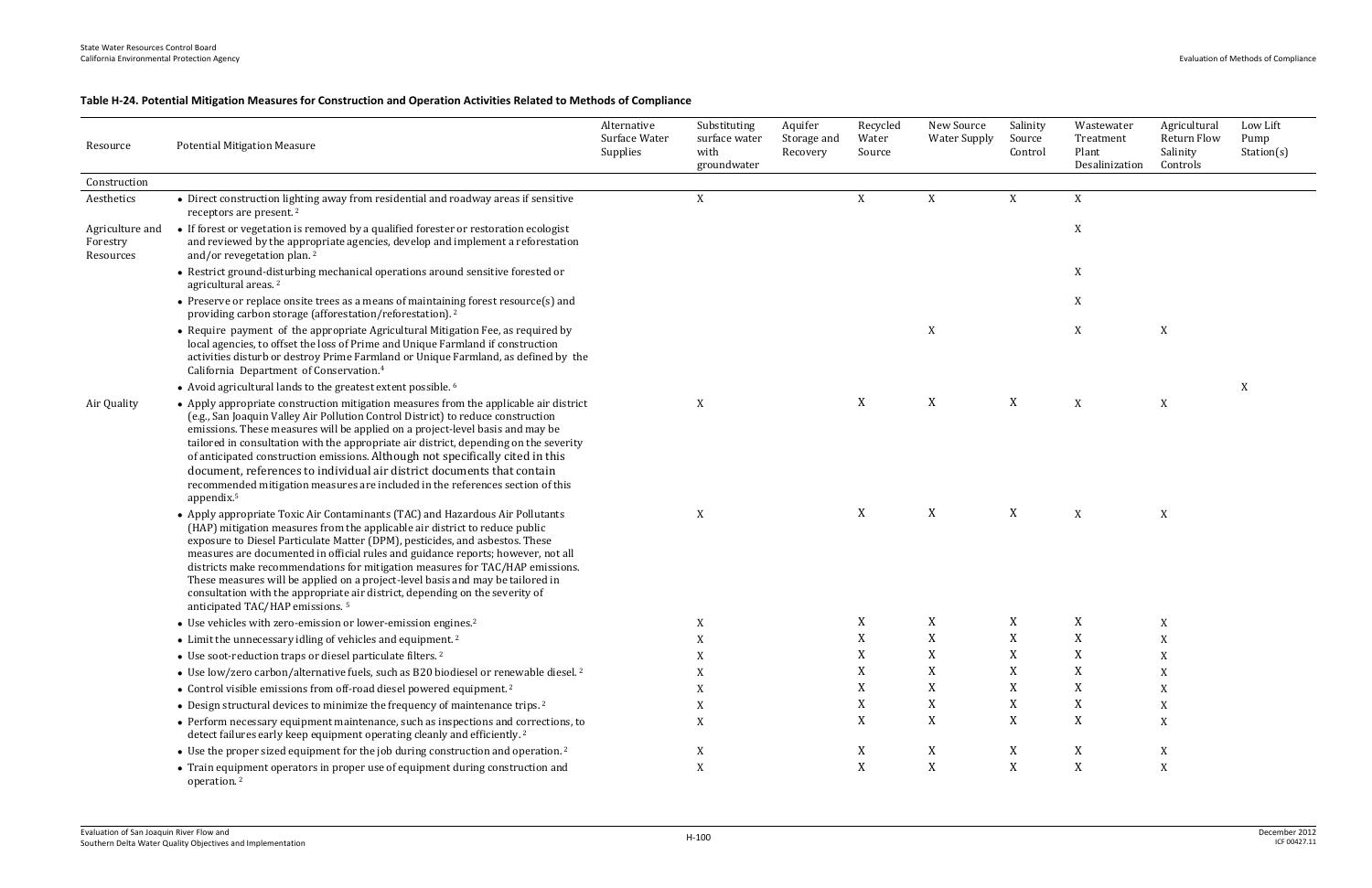| Resource | <b>Potential Mitigation Measure</b>                                                                                                                                                                                                                                                                               | Alternative<br>Surface Water<br>Supplies | Substituting<br>surface water<br>with<br>groundwater | Aquifer<br>Storage and<br>Recovery | Recycled<br>Water<br>Source | New Source<br><b>Water Supply</b> | Salinity<br>Source<br>Control | Wastewater<br>Treatment<br>Plant<br>Desalinization | Agricultural<br><b>Return Flow</b><br>Salinity<br>Controls | Low Lift<br>Pump<br>Station(s) |
|----------|-------------------------------------------------------------------------------------------------------------------------------------------------------------------------------------------------------------------------------------------------------------------------------------------------------------------|------------------------------------------|------------------------------------------------------|------------------------------------|-----------------------------|-----------------------------------|-------------------------------|----------------------------------------------------|------------------------------------------------------------|--------------------------------|
|          | • Produce concrete onsite if determined to be less emissive than transporting ready<br>mix <sup>2</sup>                                                                                                                                                                                                           |                                          | X                                                    |                                    | X                           | X                                 | X                             | X                                                  | X                                                          |                                |
|          | • Minimize the amount of concrete for paved surfaces or utilize a low-carbon<br>concrete option. <sup>2</sup>                                                                                                                                                                                                     |                                          | X                                                    |                                    | X                           | $\mathbf X$                       | X                             | X                                                  | X                                                          |                                |
|          | • Use locally sourced or recycled materials for construction materials. <sup>2</sup>                                                                                                                                                                                                                              |                                          | X                                                    |                                    | X                           | $\mathbf X$                       | X                             | X                                                  | X                                                          |                                |
|          | • Control fugitive dust emissions during land clearing, grubbing, scraping, excavation,<br>leveling, grading, or cut and fill operations with application of water (at least twice<br>daily) or by presoaking. 2,4                                                                                                |                                          | X                                                    |                                    | $\mathbf X$                 | $\mathbf X$                       | $\mathbf X$                   | $\mathbf X$                                        | $\boldsymbol{X}$                                           |                                |
|          | • Cover stockpiles of soil, sand, and other materials, and stabilize all disturbed areas<br>and storage piles that are not being actively utilized for construction purposes<br>using water, chemical stabilizers, or by covering with tarps, other suitable cover, or<br>vegetative ground cover. <sup>2,4</sup> |                                          | X                                                    |                                    | X                           | $\mathbf X$                       | X                             | X                                                  | $\mathbf X$                                                |                                |
|          | • Pave, apply water, or apply soil stabilizers to unpaved areas, including all access<br>roads and parking areas <sup>2,4</sup>                                                                                                                                                                                   |                                          | X                                                    |                                    | X                           | $\mathbf X$                       | X                             | X                                                  | X                                                          |                                |
|          | • Sweep surrounding streets and paved areas (e.g., once per day). $2^{\circ}$                                                                                                                                                                                                                                     |                                          | X                                                    |                                    | X                           | X                                 | X                             | X                                                  | X                                                          |                                |
|          | • Suspend excavation and grading activity when winds (instantaneous gusts) exceed                                                                                                                                                                                                                                 |                                          | X                                                    |                                    | X                           | $\mathbf X$                       | $\mathbf X$                   | $\mathbf X$                                        | X                                                          |                                |
|          | • 25 miles per hour and/or greater than 20 mph over a 1-hour period. <sup>2,4</sup>                                                                                                                                                                                                                               |                                          |                                                      |                                    |                             |                                   |                               |                                                    |                                                            |                                |
|          | • Initiate landscaping and revegetation as soon as construction tasks allow in order<br>to minimize wind erosion. <sup>2</sup>                                                                                                                                                                                    |                                          | X                                                    |                                    | X                           | $\mathbf X$                       | X                             | X                                                  | $\mathbf X$                                                |                                |
|          | • Encourage ride sharing and of use transit transportation for construction<br>employees commuting to the project site. <sup>4</sup>                                                                                                                                                                              |                                          | X                                                    |                                    | X                           | $\mathbf X$                       | X                             | X                                                  | X                                                          |                                |
|          | • Use electric equipment for construction whenever possible in lieu of fossil fuel-<br>powered equipment. 4                                                                                                                                                                                                       |                                          | X                                                    |                                    | X                           | X                                 | X                             | X                                                  | X                                                          |                                |
|          | • Do not operate construction equipment longer than 8 cumulative hours per day. <sup>4</sup>                                                                                                                                                                                                                      |                                          | X                                                    |                                    | X                           | X                                 | X                             | X                                                  | X                                                          |                                |
|          | • Use cooled exhaust gas recirculation (EGR) if permitted under manufacturer's<br>guidelines for on-road and off-road diesel equipment. <sup>4</sup>                                                                                                                                                              |                                          | X                                                    |                                    | X                           | $\mathbf X$                       | X                             | $\mathbf X$                                        | X                                                          |                                |
|          | • Use Caterpillar prechamber diesel engines or equivalent if economical and available<br>to reduce $NOx$ emissions. <sup>4</sup>                                                                                                                                                                                  |                                          | X                                                    |                                    | X                           | $\mathbf X$                       | X                             | X                                                  | X                                                          |                                |
|          | • Discontinue all construction activities during first stage smog alerts, first stage<br>ozone alerts, and/or curtail construction during periods of high ambient pollutant<br>concentrations <sup>4</sup>                                                                                                        |                                          | X                                                    |                                    | X                           | $\mathbf X$                       | X                             | $\boldsymbol{\mathrm{X}}$                          | X                                                          |                                |
|          | • Water previously disturbed exposed surfaces (soil) a minimum of 3 times per day<br>or whenever visible dust is capable of drifting from the site or approaches 20<br>percent opacity. <sup>4</sup>                                                                                                              |                                          | X                                                    |                                    | X                           | X                                 | X                             | X                                                  | X                                                          |                                |
|          | • Water all haul roads (unpaved) a minimum of 3 times per day or whenever visible<br>dust is capable of drifting from the site or approaches 20 percent opacity. <sup>4</sup>                                                                                                                                     |                                          | X                                                    |                                    | X                           | X                                 | X                             | X                                                  | X                                                          |                                |
|          | • Reduce speed on unpaved roads to less than 15 miles per hour. <sup>4</sup>                                                                                                                                                                                                                                      |                                          | X                                                    |                                    | X                           | X                                 | $\boldsymbol{\mathrm{X}}$     | X                                                  | X                                                          |                                |
|          | • Install and maintain a trackout control device that meets the specifications of<br>regional air board requirements if needed (e.g., SJVAPCD Rule 8041 if the site<br>exceeds 150 vehicle trips per day or more than 20 vehicle trips per day by vehicles<br>with three or more axles. <sup>4</sup>              |                                          | X                                                    |                                    | X                           | $\mathbf X$                       | $\mathbf X$                   | $\mathbf X$                                        | $\mathbf X$                                                |                                |
|          | • Cover trucks hauling debris, soil, sand, or other material to reduce dust and<br>suspended air particles, and when transporting materials offsite, maintain a<br>freeboard limit of at least 6 inches or effectively wet to limit visible dust emissions.                                                       |                                          | X                                                    |                                    | X                           | X                                 | X                             | X                                                  | X                                                          |                                |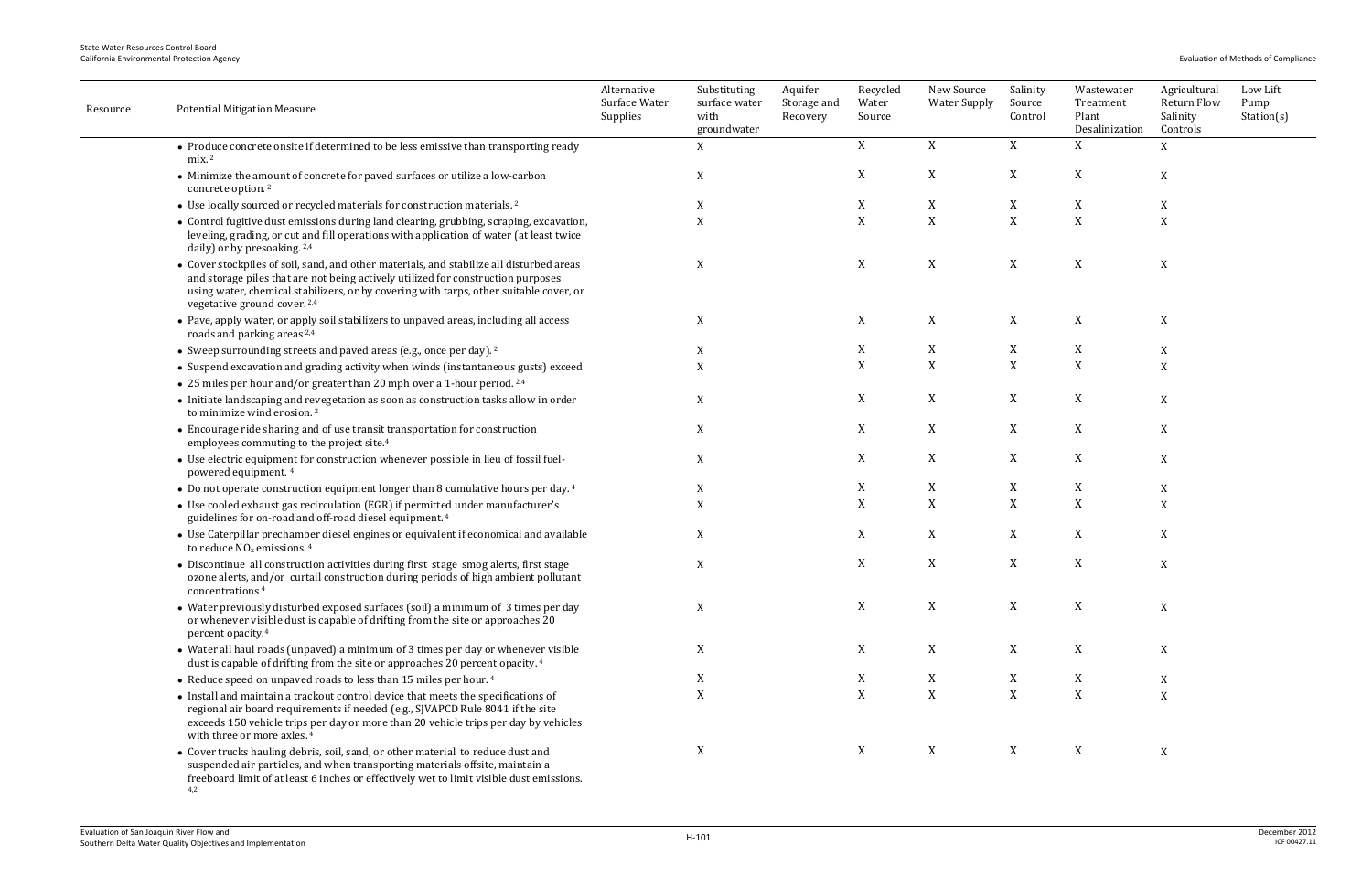| Resource                             | <b>Potential Mitigation Measure</b>                                                                                                                                                                                                                                                                                                                                                                                                                                                                                                                                                                                                                                                                                                                                                                                                                                                                                                                                                                                                                                                                                    | Alternative<br>Surface Water<br>Supplies | Substituting<br>surface water<br>with<br>groundwater | Aquifer<br>Storage and<br>Recovery | Recycled<br>Water<br>Source | New Source<br><b>Water Supply</b> | Salinity<br>Source<br>Control | Wastewater<br>Treatment<br>Plant<br>Desalinization | Agricultural<br>Return Flow<br>Salinity<br>Controls | Low Lift<br>Pump<br>Station(s) |
|--------------------------------------|------------------------------------------------------------------------------------------------------------------------------------------------------------------------------------------------------------------------------------------------------------------------------------------------------------------------------------------------------------------------------------------------------------------------------------------------------------------------------------------------------------------------------------------------------------------------------------------------------------------------------------------------------------------------------------------------------------------------------------------------------------------------------------------------------------------------------------------------------------------------------------------------------------------------------------------------------------------------------------------------------------------------------------------------------------------------------------------------------------------------|------------------------------------------|------------------------------------------------------|------------------------------------|-----------------------------|-----------------------------------|-------------------------------|----------------------------------------------------|-----------------------------------------------------|--------------------------------|
|                                      | • Limit and remove the accumulation of mud and/or dirt from adjacent public<br>roadways at the end of each workday. <sup>4</sup>                                                                                                                                                                                                                                                                                                                                                                                                                                                                                                                                                                                                                                                                                                                                                                                                                                                                                                                                                                                       |                                          | X                                                    |                                    | X                           | X                                 | $\mathbf X$                   | X                                                  | X                                                   |                                |
|                                      | • Remove visible trackout from the site at the end of each workday. <sup>4</sup>                                                                                                                                                                                                                                                                                                                                                                                                                                                                                                                                                                                                                                                                                                                                                                                                                                                                                                                                                                                                                                       |                                          | X                                                    |                                    | X                           | X                                 | X                             | X                                                  | X                                                   |                                |
|                                      | • Comply with applicable regional air board asphalt-concrete paving rules such as<br>SJVAPCD Rule 4641 (e.g., restrict use of cutback, slow-sure, and emulsified asphalt<br>paving materials) 4                                                                                                                                                                                                                                                                                                                                                                                                                                                                                                                                                                                                                                                                                                                                                                                                                                                                                                                        |                                          | $\mathbf X$                                          |                                    | $\mathbf X$                 | $\mathbf X$                       | $\mathbf X$                   | $\mathbf X$                                        | X                                                   |                                |
|                                      | $\bullet$ Use emulsified/aqueous diesel fuel. 2,6                                                                                                                                                                                                                                                                                                                                                                                                                                                                                                                                                                                                                                                                                                                                                                                                                                                                                                                                                                                                                                                                      |                                          | X                                                    |                                    | X                           | X                                 | X                             | X                                                  | X                                                   | X                              |
|                                      | • Install diesel particulate filter and utilize diesel oxidation catalyst. <sup>6</sup>                                                                                                                                                                                                                                                                                                                                                                                                                                                                                                                                                                                                                                                                                                                                                                                                                                                                                                                                                                                                                                |                                          |                                                      |                                    |                             |                                   |                               |                                                    |                                                     | X                              |
|                                      | • Install other after-treatment products. <sup>6</sup>                                                                                                                                                                                                                                                                                                                                                                                                                                                                                                                                                                                                                                                                                                                                                                                                                                                                                                                                                                                                                                                                 |                                          |                                                      |                                    |                             |                                   |                               |                                                    |                                                     | X                              |
|                                      | • Require the pump system be electric or alternatively fueled. <sup>6</sup>                                                                                                                                                                                                                                                                                                                                                                                                                                                                                                                                                                                                                                                                                                                                                                                                                                                                                                                                                                                                                                            |                                          |                                                      |                                    |                             |                                   |                               |                                                    |                                                     | X                              |
|                                      | • Locate pump system/emissions generating activity as far from sensitive receptors<br>as possible. <sup>6</sup>                                                                                                                                                                                                                                                                                                                                                                                                                                                                                                                                                                                                                                                                                                                                                                                                                                                                                                                                                                                                        |                                          | X                                                    |                                    | X                           | $\boldsymbol{\mathrm{X}}$         | X                             | X                                                  | X                                                   | X                              |
| Biological<br>Resources <sup>a</sup> | • Prior to land disturbance, contact U.S. Fish and Wildlife Service (USFWS)and<br>Department of Fish and Game (DFG) and conduct all necessary pre-construction<br>surveys for special-status plants, species, and habitat prior to construction<br>activities. This may include the hiring of a qualified biologist to identify riparian and<br>other sensitive vegetation communities and/or habitat for special-status plants and<br>animals. <sup>1,5, 6</sup>                                                                                                                                                                                                                                                                                                                                                                                                                                                                                                                                                                                                                                                      |                                          | X                                                    |                                    | X                           | X                                 | $\mathbf X$                   | $\mathbf X$                                        | X                                                   | X                              |
|                                      | • Comply with local, state, and federal regulations and ordinances such as those listed<br>below.<br>o USFWS Endangered Species Act (ESA) Section 7 consultation for threatened and<br>endangered species. <sup>2</sup>                                                                                                                                                                                                                                                                                                                                                                                                                                                                                                                                                                                                                                                                                                                                                                                                                                                                                                |                                          | X                                                    |                                    | X                           | X                                 | X                             | X                                                  | X                                                   |                                |
|                                      | o U.S. Army Corps of Engineers (USACE) Section 404 Permit and State Section 401<br>Water Quality Certification for filling or dredging waters of the United States and<br>other federal permitting actions. <sup>2,5</sup>                                                                                                                                                                                                                                                                                                                                                                                                                                                                                                                                                                                                                                                                                                                                                                                                                                                                                             |                                          |                                                      |                                    |                             |                                   |                               |                                                    |                                                     |                                |
|                                      | o DFG 1601 Agreement for Streambed Alteration. <sup>2</sup>                                                                                                                                                                                                                                                                                                                                                                                                                                                                                                                                                                                                                                                                                                                                                                                                                                                                                                                                                                                                                                                            |                                          |                                                      |                                    |                             |                                   |                               |                                                    |                                                     |                                |
|                                      | o California Water Quality Control Board waste discharge requirements (which are<br>also permits for purposes of the Clean Water Act (CWA), if applicable). <sup>2</sup>                                                                                                                                                                                                                                                                                                                                                                                                                                                                                                                                                                                                                                                                                                                                                                                                                                                                                                                                               |                                          |                                                      |                                    |                             |                                   |                               |                                                    |                                                     |                                |
|                                      | o General plan conservation requirements. <sup>2</sup>                                                                                                                                                                                                                                                                                                                                                                                                                                                                                                                                                                                                                                                                                                                                                                                                                                                                                                                                                                                                                                                                 |                                          |                                                      |                                    |                             |                                   |                               |                                                    |                                                     |                                |
|                                      | o City and/or county tree ordinances. <sup>2</sup>                                                                                                                                                                                                                                                                                                                                                                                                                                                                                                                                                                                                                                                                                                                                                                                                                                                                                                                                                                                                                                                                     |                                          |                                                      |                                    |                             |                                   |                               |                                                    |                                                     |                                |
|                                      | • Contract with qualified botanists, wildlife biologists, and arborists to develop<br>biological assessments if a project's specific location warrants doing so. At a<br>minimum, assessments should include project area-specific literature searches,<br>reviews of DFG's California Natural Diversity Data Base and the California Native<br>Plant Society's Inventory of Rare and Endangered Plants of California, and field<br>surveys of all potential project sites and their surrounding areas to identify and<br>map existing plant communities, wildlife habitat, and heritage trees, and to identify<br>wildlife species that currently occur, have occurred in the past (e.g., resident and<br>migratory wildlife species that have been documented as foraging or nesting at the<br>site), or have the potential to occur at the site due to the presence of suitable<br>habitat. Field surveys should follow protocols established by DFG and should be<br>conducted during the appropriate time(s) of year (e.g., during the blooming period<br>of potentially occurring plant species). <sup>2,5</sup> |                                          | X                                                    |                                    | X                           | X                                 | X                             | X                                                  | X                                                   |                                |
|                                      | • Select a project site that does not contain critical habitat if there are project site<br>alternatives. Or locate project facilities outside the boundaries of critical habitat<br>areas if there is only one project site available. <sup>2,5</sup>                                                                                                                                                                                                                                                                                                                                                                                                                                                                                                                                                                                                                                                                                                                                                                                                                                                                 |                                          | X                                                    |                                    | X                           | X                                 | X                             | X                                                  | X                                                   |                                |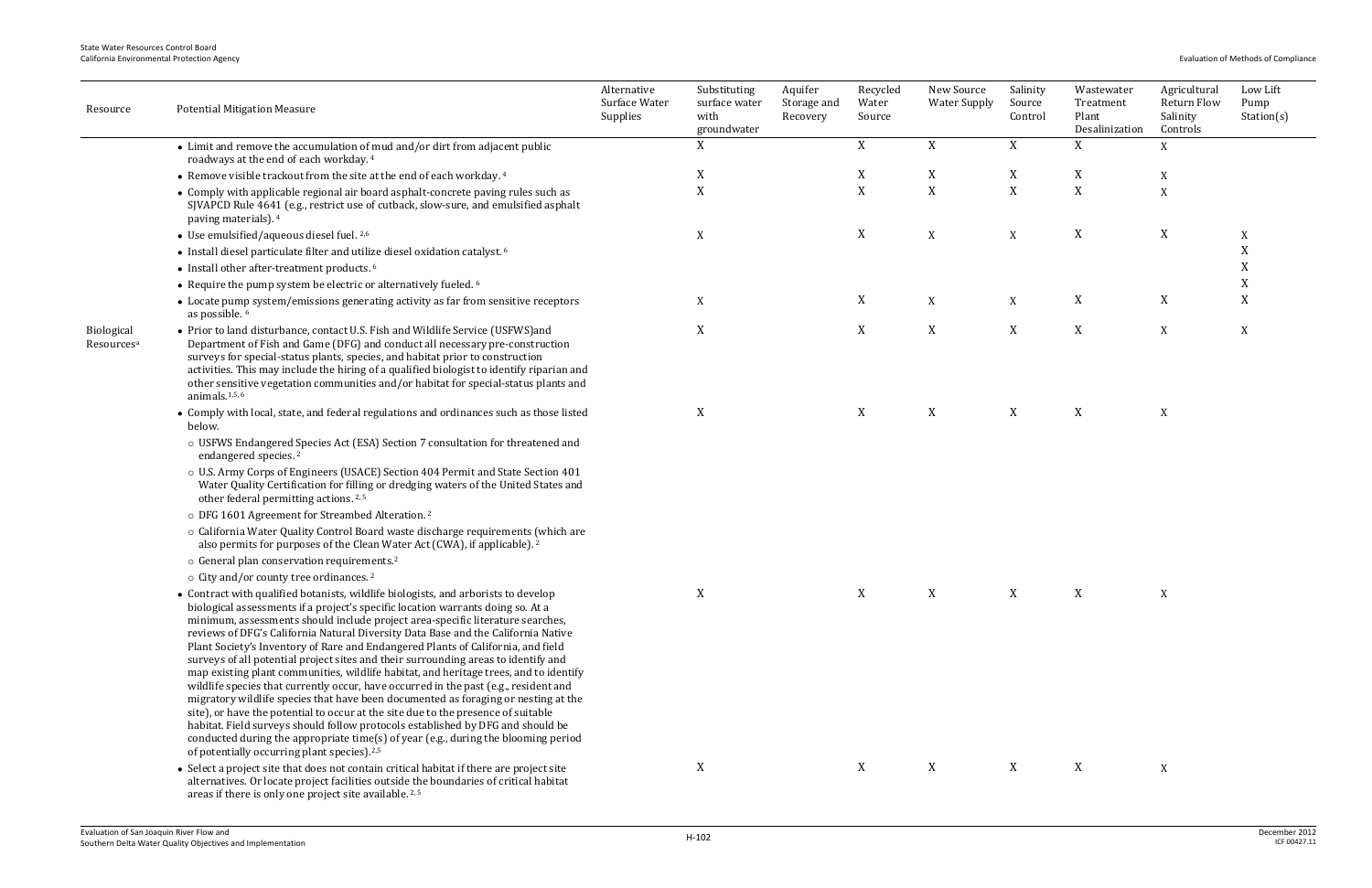| Resource | <b>Potential Mitigation Measure</b>                                                                                                                                                                                                                                                                                                                                                                                                                                                                                                                                                                                                                                                                                                                                                                                                                             | Alternative<br>Surface Water<br>Supplies | Substituting<br>surface water<br>with<br>groundwater | Aquifer<br>Storage and<br>Recovery | Recycled<br>Water<br>Source | New Source<br><b>Water Supply</b> | Salinity<br>Source<br>Control | Wastewater<br>Treatment<br>Plant<br>Desalinization | Agricultural<br><b>Return Flow</b><br>Salinity<br>Controls | Low Lift<br>Pump<br>Station(s) |
|----------|-----------------------------------------------------------------------------------------------------------------------------------------------------------------------------------------------------------------------------------------------------------------------------------------------------------------------------------------------------------------------------------------------------------------------------------------------------------------------------------------------------------------------------------------------------------------------------------------------------------------------------------------------------------------------------------------------------------------------------------------------------------------------------------------------------------------------------------------------------------------|------------------------------------------|------------------------------------------------------|------------------------------------|-----------------------------|-----------------------------------|-------------------------------|----------------------------------------------------|------------------------------------------------------------|--------------------------------|
|          | • Avoid and minimize disturbance of riparian and other sensitive vegetation<br>communities <sup>5</sup>                                                                                                                                                                                                                                                                                                                                                                                                                                                                                                                                                                                                                                                                                                                                                         |                                          | X                                                    |                                    | X                           | X                                 | X                             | X                                                  | $\mathbf X$                                                |                                |
|          | • Avoid and minimize disturbance of areas containing special-status plant or animal<br>species. <sup>5</sup>                                                                                                                                                                                                                                                                                                                                                                                                                                                                                                                                                                                                                                                                                                                                                    |                                          | X                                                    |                                    | X                           | $\mathbf X$                       | X                             | X                                                  | $\mathbf X$                                                |                                |
|          | • Where adverse effects on sensitive biological resources (including fish species)<br>cannot be avoided, undertake additional CEQA review and develop a restoration or<br>compensation plan to mitigate the loss of the resources. <sup>5</sup>                                                                                                                                                                                                                                                                                                                                                                                                                                                                                                                                                                                                                 |                                          | X                                                    |                                    | $\mathbf X$                 | $\mathbf X$                       | $\boldsymbol{\mathrm{X}}$     | $\mathbf X$                                        | $\mathbf X$                                                |                                |
|          | • Where construction in areas that may contain special-status fish species cannot be<br>avoided through the use of alternative management practices, conduct an<br>assessment of habitat conditions and the potential for presence of special-status<br>fish species prior to construction; this may include the hiring of a qualified fish<br>biologist to determine the presence of special-status fish species. <sup>5</sup>                                                                                                                                                                                                                                                                                                                                                                                                                                 |                                          | X                                                    |                                    | X                           | $\mathbf X$                       | X                             | $\mathbf X$                                        | $\mathbf X$                                                |                                |
|          | • Based on the species present in adjacent water bodies and the likely extent of<br>construction work that may affect fish, limit construction to periods that avoid or<br>minimize impacts on special-status fish species. <sup>5</sup>                                                                                                                                                                                                                                                                                                                                                                                                                                                                                                                                                                                                                        |                                          | X                                                    |                                    | X                           | $\mathbf X$                       | X                             | X                                                  | X                                                          |                                |
|          | • Develop a mitigation and management plan in coordination with DFG and USFWS to<br>implement all appropriate measures as required by USFWS ESA Section 7<br>consultation and to satisfy any other local, state, and federal requirements for<br>achieving no net loss of wetlands or other critical habitat, or take of wildlife species<br>of concern. The plan should be submitted to the local city/county environmental<br>planning department, USACE, USFWS, DFG, applicable regional board (e.g., as part<br>of a Section 401 Water Quality Certification application), and/or other oversight<br>agencies as applicable for approval prior to its implementation if an impact on<br>special-status species population(s) is determined to occur based on the biological<br>assessment and evaluation of the final project site and design. <sup>2</sup> |                                          | X                                                    |                                    | X                           | $\mathbf X$                       | X                             | X                                                  | $\mathbf X$                                                |                                |
|          | • Develop a revegetation plan if vegetation would be disturbed during construction<br>or operation. The re-vegetation plan should be prepared by a qualified restoration<br>ecologist and reviewed by the appropriate agencies. The plan should specify sites<br>where revegetation should take place, the planting stock appropriate for the region,<br>appropriate designs (e.g., plant arrangements that, when mature, replicate the<br>natural structure and species composition of similar habitats in the region),<br>planting techniques, monitoring frequency, and success criteria (e.g., sapling trees<br>no longer require active management). <sup>2</sup>                                                                                                                                                                                          |                                          | X                                                    |                                    | X                           | X                                 | X                             | X                                                  | X                                                          |                                |
|          | • Establish temporary construction buffers for drainages, wetlands/vernal pools, and<br>other sensitive habitat in the project area that could be affected by construction<br>activities. The outer edges of the buffer zones will be demarcated using flagging or<br>temporary orange mesh construction fencing before initiation of construction<br>activities and based on site-specific conditions, seasonal restrictions for wildlife,<br>local planning department specifications, and resource agency (e.g., USFWS and<br>DFG) requirements. <sup>2,6</sup>                                                                                                                                                                                                                                                                                              |                                          | X                                                    |                                    | X                           | X                                 | X                             | X                                                  | X                                                          | X                              |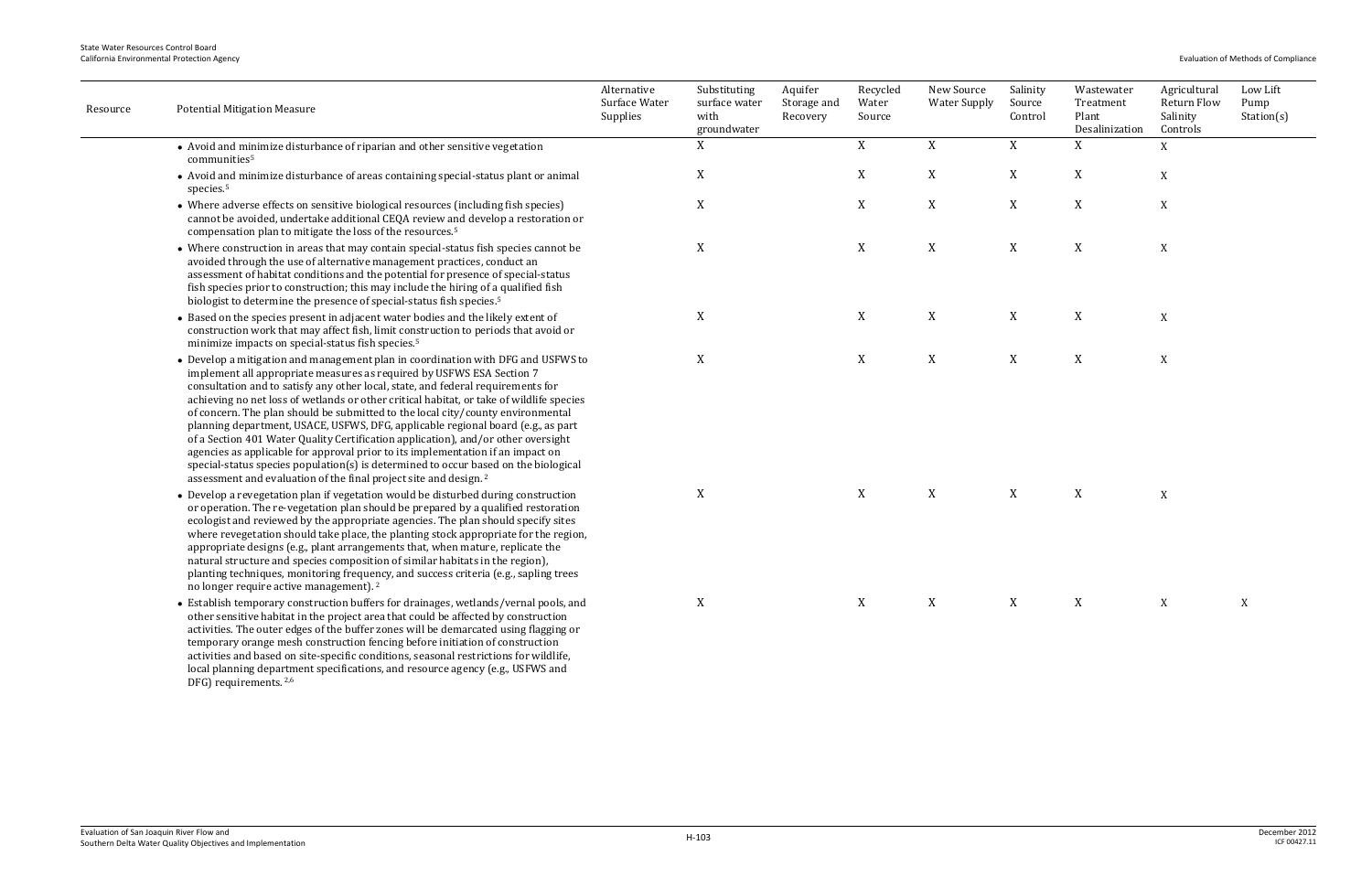Salinity Source Control Wastewater Treatment Plant Desalinization Agricultural Return Flow Salinity Controls Low Lift Pump Station(s)  $X$  $X$  $X$  $X$  $X$ 

| Resource | <b>Potential Mitigation Measure</b>                                                                                                                                                                                                                                                                                                                                                                                                                                                                                                                                                      | Alternative<br>Surface Water<br>Supplies | Substituting<br>surface water<br>with<br>groundwater | Aquifer<br>Storage and<br>Recovery | Recycled<br>Water<br>Source | New Source<br>Water Supply | Salinity<br>Source<br>Control | Wastewater<br>Treatment<br>Plant<br>Desalinization | Agricultural<br>Return Flow<br>Salinity<br>Controls | <sup>St</sup> |
|----------|------------------------------------------------------------------------------------------------------------------------------------------------------------------------------------------------------------------------------------------------------------------------------------------------------------------------------------------------------------------------------------------------------------------------------------------------------------------------------------------------------------------------------------------------------------------------------------------|------------------------------------------|------------------------------------------------------|------------------------------------|-----------------------------|----------------------------|-------------------------------|----------------------------------------------------|-----------------------------------------------------|---------------|
|          | • Require a qualified biologist to perform the following construction functions if<br>sensitive habitat or species are present.                                                                                                                                                                                                                                                                                                                                                                                                                                                          |                                          | X                                                    |                                    | X                           | X                          | X                             | X                                                  | X                                                   | X             |
|          | o Perform required preconstruction surveys to determine the current presence of,<br>and demarcate the boundaries of construction buffers around, sensitive habitats,<br>and submit survey reports according to DFG and local agency guidelines for<br>approval prior to construction. <sup>1,2,5, 6</sup>                                                                                                                                                                                                                                                                                |                                          |                                                      |                                    |                             |                            |                               |                                                    |                                                     |               |
|          | o Provide USFWS-approved worker environmental awareness training that<br>informs all construction personnel about sensitive plant and wildlife species and<br>habitats. <sup>2</sup>                                                                                                                                                                                                                                                                                                                                                                                                     |                                          |                                                      |                                    |                             |                            |                               |                                                    |                                                     |               |
|          | o Oversee major excavation and other construction activities with the authority to<br>stop construction activities until appropriate corrective measures have been<br>completed. <sup>2</sup>                                                                                                                                                                                                                                                                                                                                                                                            |                                          |                                                      |                                    |                             |                            |                               |                                                    |                                                     |               |
|          | o Report to USFWS any incidental take. <sup>2</sup>                                                                                                                                                                                                                                                                                                                                                                                                                                                                                                                                      |                                          |                                                      |                                    |                             |                            |                               |                                                    |                                                     |               |
|          | o Periodically reinspect the project site (e.g., every week) during construction<br>activities or whenever a there has been a substantial lapse in construction<br>activity (e.g., more than 2 weeks). <sup>2</sup>                                                                                                                                                                                                                                                                                                                                                                      |                                          |                                                      |                                    |                             |                            |                               |                                                    |                                                     |               |
|          | • Locate temporary access roads and staging areas outside the boundaries of critical<br>habitat areas, restrict movement of heavy equipment to and from the project site to<br>established roadways and areas designated for construction and staging, and do not<br>allow parking of vehicles or storage of potentially-toxic chemicals near or up-<br>gradient of drainages or sensitive habitats or under heritage trees. <sup>2</sup>                                                                                                                                                |                                          | X                                                    |                                    | X                           | X                          | $\mathbf X$                   | X                                                  | X                                                   |               |
|          | • Implement measures to control dust, erosion and noise (see the Air Quality,<br>Geology and Soils, and Noise sections, respectively). <sup>2</sup>                                                                                                                                                                                                                                                                                                                                                                                                                                      |                                          | X                                                    |                                    | X                           | X                          | $\mathbf X$                   | X                                                  | X                                                   |               |
|          | • Properly contain or remove all trash that may attract predators to the worksite<br>during construction. <sup>2</sup>                                                                                                                                                                                                                                                                                                                                                                                                                                                                   |                                          | X                                                    |                                    | X                           | X                          | $\mathbf X$                   | X                                                  | X                                                   |               |
|          | • Remove any temporary fill and construction debris and, wherever feasible, restore<br>disturbed areas to preproject conditions according to the before-mentioned<br>revegetation plan after completion of construction activities. <sup>2</sup>                                                                                                                                                                                                                                                                                                                                         |                                          | X                                                    |                                    | X                           | X                          | X                             | X                                                  | X                                                   |               |
|          | • Provide compensation for unavoidable degradation or loss of critical habitat due to<br>project construction to ensure no net loss of that habitat as required by local, state,<br>or federal agencies. Compensation could be provided at a minimum ratio (e.g., 3:1, 3<br>acres of restored wetlands for every 1 acre affected, or three native oak trees<br>planted for every native oak tree eliminated) that ensures long-term replacement of<br>habitat functions and values and complies with local, state, and federal<br>requirements. Examples of compensation are as follows. |                                          | X                                                    |                                    | X                           | X                          | X                             | X                                                  | X                                                   |               |
|          | o Construct replacement habitat as close as possible to the previous habitat<br>location at the project site (e.g., locate replacement riparian and wetland habitats<br>along the same drainage affected by the project construction).                                                                                                                                                                                                                                                                                                                                                   |                                          |                                                      |                                    |                             |                            |                               |                                                    |                                                     |               |
|          | o If site limitations prevent onsite habitat replacement, construct replacement<br>habitat as near the project site as possible.                                                                                                                                                                                                                                                                                                                                                                                                                                                         |                                          |                                                      |                                    |                             |                            |                               |                                                    |                                                     |               |
|          | o Provide payment on a per-acre basis to an approved restoration or mitigation<br>bank or other trust fund. <sup>2</sup>                                                                                                                                                                                                                                                                                                                                                                                                                                                                 |                                          |                                                      |                                    |                             |                            |                               |                                                    |                                                     |               |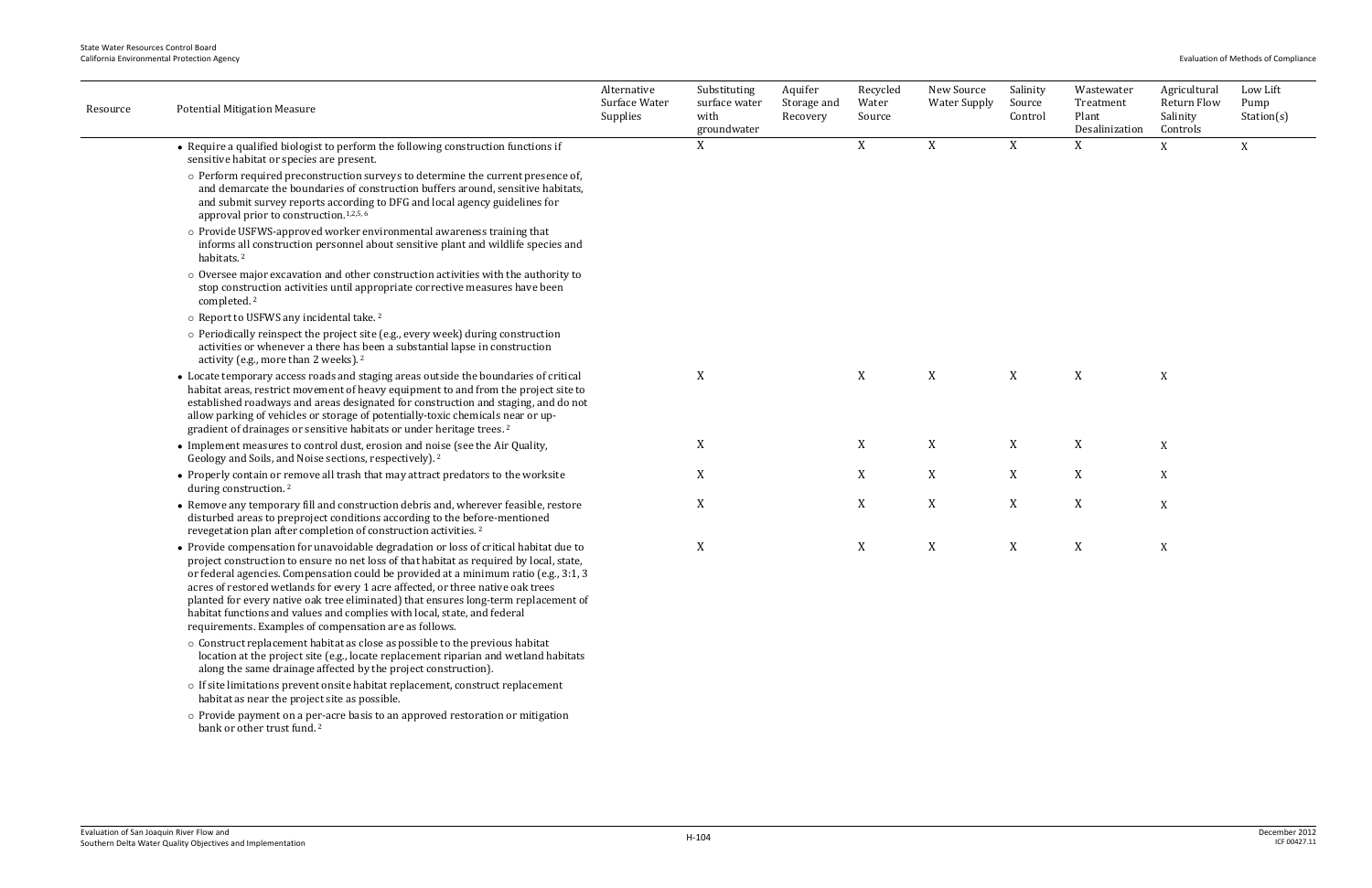Salinity Source Control Wastewater Treatment Plant Desalinization Agricultural Return Flow Salinity Controls Low Lift Pump Station(s)  $X$  $X$  X  $X$  X  $X$  X  $X$ 

| Resource              | <b>Potential Mitigation Measure</b>                                                                                                                                                                                                                                                                                                                                                                                                                                                                                                                                                                                                                                                                                             | Alternative<br>Surface Water<br>Supplies | Substituting<br>surface water<br>with<br>groundwater | Aquifer<br>Storage and<br>Recovery | Recycled<br>Water<br>Source | New Source<br>Water Supply | Salinity<br>Source<br>Control | Wastewater<br>Treatment<br>Plant<br>Desalinization | Agricultural<br>Return Flow<br>Salinity<br>Controls | S۱ |
|-----------------------|---------------------------------------------------------------------------------------------------------------------------------------------------------------------------------------------------------------------------------------------------------------------------------------------------------------------------------------------------------------------------------------------------------------------------------------------------------------------------------------------------------------------------------------------------------------------------------------------------------------------------------------------------------------------------------------------------------------------------------|------------------------------------------|------------------------------------------------------|------------------------------------|-----------------------------|----------------------------|-------------------------------|----------------------------------------------------|-----------------------------------------------------|----|
|                       | • Comply with measures contained within habitat conservation plans or natural<br>community conservation plans, such as the San Joaquin Multiple Habitat<br>Conservation Plan. Consult with appropriate biologists who have training and are<br>knowledgeable about the habitat conservation plan or natural community<br>conservation plan. Monitoring, construction, and relocation surveys by a qualified<br>biologist would be done as appropriate. <sup>4</sup>                                                                                                                                                                                                                                                             |                                          | X                                                    |                                    | X                           | X                          | $\mathbf X$                   | X                                                  | X                                                   |    |
|                       | • Prior to implementing any management practice that would result in the<br>permanent loss of wetlands, conduct a delineation of affected wetland areas to<br>determine the acreage of loss in accordance with current USACE methods. For<br>compliance with the CWA Section 404 permit and Waste Discharge Requirements<br>(WDRs), compensate for the permanent loss (fill) of wetlands and ensure no net<br>loss of habitat functions and values. Compensation ratios will be determined<br>through coordination with the Central Valley Water Board and USACE as part of the<br>permitting process. Compensation may be a combination of mitigation bank credits<br>and restoration/creation of habitat, as described below. |                                          | $\mathbf X$                                          |                                    | X                           | X                          | X                             | X                                                  | $\mathbf X$                                         |    |
|                       | o Purchase credits for the affected wetland type (e.g., perennial marsh, seasonal<br>wetland) at a locally approved mitigation bank and provide written evidence to<br>the resource agencies that compensation has been established through the<br>purchase of mitigation credits.                                                                                                                                                                                                                                                                                                                                                                                                                                              |                                          |                                                      |                                    |                             |                            |                               |                                                    |                                                     |    |
|                       | o Develop and ensure implementation of a wetland restoration plan that involves<br>creating or enhancing the affected wetland type. <sup>5</sup>                                                                                                                                                                                                                                                                                                                                                                                                                                                                                                                                                                                |                                          |                                                      |                                    |                             |                            |                               |                                                    |                                                     |    |
|                       | • Install species exclusion fencing for animal species during construction; install a<br>temporary, plastic mesh-type construction fences at least 1.2 meters tall around<br>any established special-status plant species buffer areas to prevent encroachment<br>by construction vehicles and personnel; a qualified biologist will determine the<br>exact location of the fencing. <sup>6</sup>                                                                                                                                                                                                                                                                                                                               |                                          |                                                      |                                    |                             |                            |                               |                                                    |                                                     | X  |
|                       | • Conduct pile driving with vibratory hammer. <sup>6</sup>                                                                                                                                                                                                                                                                                                                                                                                                                                                                                                                                                                                                                                                                      |                                          |                                                      |                                    |                             |                            |                               |                                                    |                                                     | X  |
|                       | • Implement turbidity monitoring during construction/removal. <sup>6</sup>                                                                                                                                                                                                                                                                                                                                                                                                                                                                                                                                                                                                                                                      |                                          |                                                      |                                    |                             |                            |                               |                                                    |                                                     | X  |
|                       | • Implement environmental awareness program for construction personnel. <sup>6</sup>                                                                                                                                                                                                                                                                                                                                                                                                                                                                                                                                                                                                                                            |                                          |                                                      |                                    |                             |                            |                               |                                                    |                                                     | X  |
| Cultural<br>Resources | • Where construction within areas that may contain cultural resources cannot be<br>avoided through the use of alternative management practices, conduct an<br>assessment of the potential for damage to cultural resources prior to construction;<br>this may require the hiring of a qualified cultural resources specialist to determine<br>the presence of significant cultural resources. <sup>5</sup>                                                                                                                                                                                                                                                                                                                      |                                          |                                                      |                                    | X                           | X                          | X                             | X                                                  | $\boldsymbol{\mathrm{X}}$                           |    |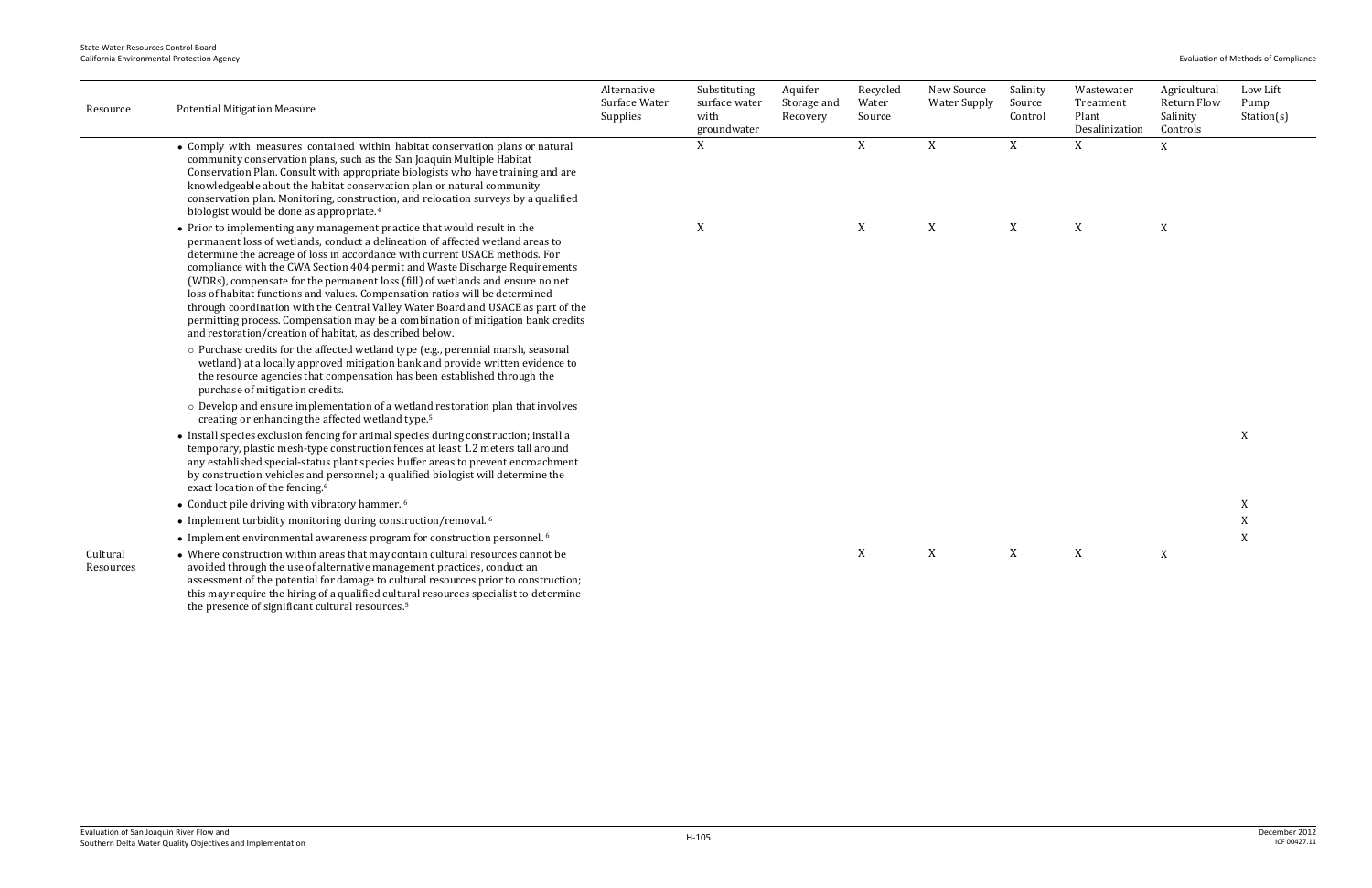| Resource | <b>Potential Mitigation Measure</b>                                                                                                                                                                                                                                                                                                                                                                                                                                                                                                      | Alternative<br>Surface Water<br>Supplies | Substituting<br>surface water<br>with<br>groundwater | Aquifer<br>Storage and<br>Recovery | Recycled<br>Water<br>Source | New Source<br><b>Water Supply</b> | Salinity<br>Source<br>Control | Wastewater<br>Treatment<br>Plant<br>Desalinization | Agricultural<br><b>Return Flow</b><br>Salinity<br>Controls | Low Lift<br>Pump<br>Station(s) |
|----------|------------------------------------------------------------------------------------------------------------------------------------------------------------------------------------------------------------------------------------------------------------------------------------------------------------------------------------------------------------------------------------------------------------------------------------------------------------------------------------------------------------------------------------------|------------------------------------------|------------------------------------------------------|------------------------------------|-----------------------------|-----------------------------------|-------------------------------|----------------------------------------------------|------------------------------------------------------------|--------------------------------|
|          | • Where the assessment indicates that damage may occur, and prior to land<br>disturbance, submit a nonconfidential records search request to the appropriate<br>California Historic Resources Information System (CHRIS) which potentially<br>includes the following in the plan area. <sup>1,5</sup>                                                                                                                                                                                                                                    |                                          |                                                      |                                    | X                           | X                                 | X                             | X                                                  | X                                                          |                                |
|          | o Calaveras County: Central California CHRIS Information Center <sup>5</sup>                                                                                                                                                                                                                                                                                                                                                                                                                                                             |                                          |                                                      |                                    |                             |                                   |                               |                                                    |                                                            |                                |
|          | o Contra Costa County: Central California CHRIS Information Center <sup>5</sup>                                                                                                                                                                                                                                                                                                                                                                                                                                                          |                                          |                                                      |                                    |                             |                                   |                               |                                                    |                                                            |                                |
|          | o Madera County: Southern San Joaquin Valley CHRIS Information Center <sup>5</sup>                                                                                                                                                                                                                                                                                                                                                                                                                                                       |                                          |                                                      |                                    |                             |                                   |                               |                                                    |                                                            |                                |
|          | o Mariposa County: Central California CHRIS Information Center <sup>5</sup>                                                                                                                                                                                                                                                                                                                                                                                                                                                              |                                          |                                                      |                                    |                             |                                   |                               |                                                    |                                                            |                                |
|          | o Merced County: Central California CHRIS Information Center <sup>5</sup>                                                                                                                                                                                                                                                                                                                                                                                                                                                                |                                          |                                                      |                                    |                             |                                   |                               |                                                    |                                                            |                                |
|          | o San Joaquin County: Central California CHRIS Information Center <sup>5</sup>                                                                                                                                                                                                                                                                                                                                                                                                                                                           |                                          |                                                      |                                    |                             |                                   |                               |                                                    |                                                            |                                |
|          | o Stanislaus County: Central California CHRIS Information Center <sup>5</sup>                                                                                                                                                                                                                                                                                                                                                                                                                                                            |                                          |                                                      |                                    |                             |                                   |                               |                                                    |                                                            |                                |
|          | o Tuolumne County: Central California CHRIS Information Center <sup>5</sup>                                                                                                                                                                                                                                                                                                                                                                                                                                                              |                                          |                                                      |                                    |                             |                                   |                               |                                                    |                                                            |                                |
|          | $\bullet$ Implement the recommendations provided by the CHRIS information center(s) in<br>response to the records search request. <sup>5</sup>                                                                                                                                                                                                                                                                                                                                                                                           |                                          |                                                      |                                    |                             |                                   |                               |                                                    |                                                            |                                |
|          | • Where adverse effects on cultural resources cannot be avoided, undertake<br>additional CEQA review and develop appropriate mitigation to avoid or minimize<br>the potential impact(s). $5$                                                                                                                                                                                                                                                                                                                                             |                                          |                                                      |                                    |                             |                                   |                               |                                                    |                                                            |                                |
|          | • Require a professional trained to identify evidence of cultural resources to observe<br>major excavation and earth-moving activities if significant cultural resources are<br>known to exist on the project site or if there is a high probability for significant<br>cultural resources to exist. <sup>2</sup>                                                                                                                                                                                                                        |                                          |                                                      |                                    | X                           | X                                 | X                             | $\mathbf X$                                        | $\mathbf X$                                                |                                |
|          | • Construction will stop within a 100-foot radius of any archaeological,<br>paleontological, or historical resources discovered during construction activities,<br>and treatment measures will be devised as needed. A qualified archaeologist should<br>be brought on site within 24 hours of the discovery. If the find is determined to be<br>significant, a full archaeological survey will take place. Construction activities in the<br>area resumes once the survey is completed and all cultural resources are recovered.<br>2.6 |                                          |                                                      |                                    | X                           | X                                 | X                             | X                                                  | X                                                          | X                              |
|          | • No further excavation or other site disturbance takes place if any human remains<br>are discovered during construction activities. Notify the local coroner so that a<br>determination can be made as to whether the remains are of Native American<br>origin or whether an investigation into the cause of death is required. If the remains<br>are determined to be Native American, the following actions would be taken.                                                                                                           |                                          |                                                      |                                    | X                           | X                                 | X                             | X                                                  | $\mathbf X$                                                |                                |
|          | o The coroner notifies the Native American Heritage Commission (NAHC) within 24<br>hours                                                                                                                                                                                                                                                                                                                                                                                                                                                 |                                          |                                                      |                                    |                             |                                   |                               |                                                    |                                                            |                                |
|          | o The NAHC immediately notifies those persons believed to be the most likely<br>descendant(s) (MLD) of the deceased                                                                                                                                                                                                                                                                                                                                                                                                                      |                                          |                                                      |                                    |                             |                                   |                               |                                                    |                                                            |                                |
|          | o Once the NAHC identifies the MLD, the MLD, with the permission of the<br>landowner, inspects the site of the discovery and makes recommendations for the<br>treatment or disposition of the remains and any associated grave items within 48<br>hours (per AB2641) of the MLD being granted access to the site.                                                                                                                                                                                                                        |                                          |                                                      |                                    |                             |                                   |                               |                                                    |                                                            |                                |
|          | o The landowner is to ensure that the immediate vicinity of the remains,<br>established according to standard professional practices, is not damaged or<br>disturbed by further activity until the landowner has conferred with the MLD.                                                                                                                                                                                                                                                                                                 |                                          |                                                      |                                    |                             |                                   |                               |                                                    |                                                            |                                |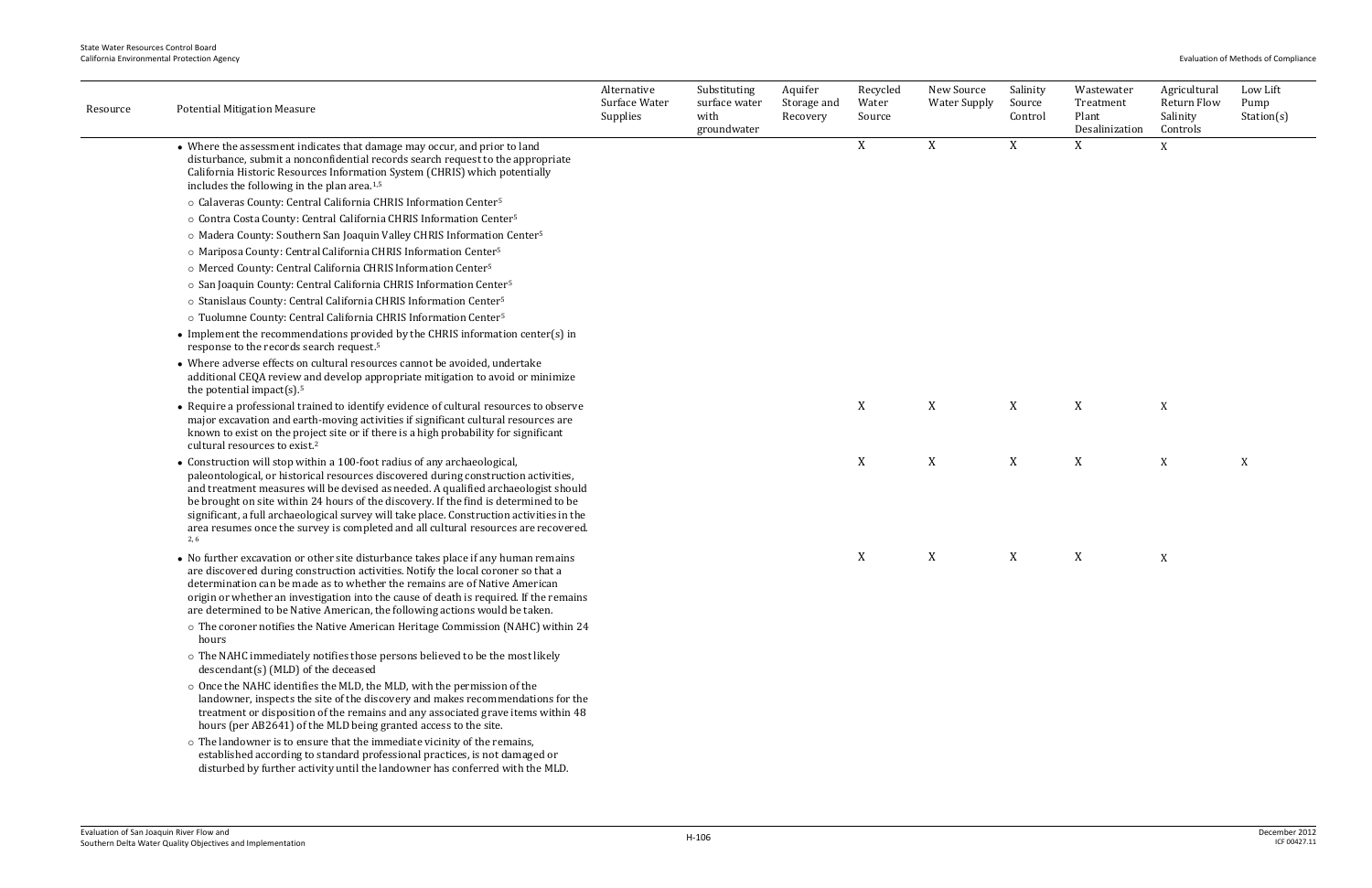| Resource             | <b>Potential Mitigation Measure</b>                                                                                                                                                                                                                                                                                                                                                                                                                                                                                                                                                                                                                                                                                                                                                                                                                                                                                                                                                                                                                                                                                                                  | Alternative<br>Surface Water<br>Supplies | Substituting<br>surface water<br>with<br>groundwater | Aquifer<br>Storage and<br>Recovery | Recycled<br>Water<br>Source | New Source<br><b>Water Supply</b> | Salinity<br>Source<br>Control | Wastewater<br>Treatment<br>Plant<br>Desalinization | Agricultural<br><b>Return Flow</b><br>Salinity<br>Controls | Low Lift<br>Pump<br>Station(s) |
|----------------------|------------------------------------------------------------------------------------------------------------------------------------------------------------------------------------------------------------------------------------------------------------------------------------------------------------------------------------------------------------------------------------------------------------------------------------------------------------------------------------------------------------------------------------------------------------------------------------------------------------------------------------------------------------------------------------------------------------------------------------------------------------------------------------------------------------------------------------------------------------------------------------------------------------------------------------------------------------------------------------------------------------------------------------------------------------------------------------------------------------------------------------------------------|------------------------------------------|------------------------------------------------------|------------------------------------|-----------------------------|-----------------------------------|-------------------------------|----------------------------------------------------|------------------------------------------------------------|--------------------------------|
|                      | o Discussion and consultation between the landowner and MLD should take into<br>account the possibility of multiple burials and reasonable options regarding the<br>MLD's preferences for treatment.                                                                                                                                                                                                                                                                                                                                                                                                                                                                                                                                                                                                                                                                                                                                                                                                                                                                                                                                                 |                                          |                                                      |                                    |                             |                                   |                               |                                                    |                                                            |                                |
|                      | o If the NAHC is unable to identify an MLD, if the MLD fails to make a<br>recommendation, or if the NAHC is unable to mediate a dispute concerning the<br>appropriate disposition of the remains, the landowner shall re-inter the human<br>remains and any associated items with appropriate dignity on the property in a<br>location not subject to further subsurface disturbance; and, to protect the<br>remains from disturbance, the landowner must record the site with the NAHC or<br>the appropriate CHRIS, use an open space or conservation zoning designation or<br>easement, and/or record a document with the county in which the property is<br>located. <sup>2,5</sup>                                                                                                                                                                                                                                                                                                                                                                                                                                                               |                                          |                                                      |                                    |                             |                                   |                               |                                                    |                                                            |                                |
|                      | • No further disturbance of an area, if fossils are encountered, will occur until the<br>materials have been evaluated by a qualified paleontologist and appropriate<br>treatment measures have been identified. <sup>4</sup>                                                                                                                                                                                                                                                                                                                                                                                                                                                                                                                                                                                                                                                                                                                                                                                                                                                                                                                        |                                          |                                                      |                                    | X                           | X                                 | X                             | $\mathbf X$                                        | X                                                          |                                |
|                      | • Construction workers should be aware of the following protocols for identifying<br>cultural resources:                                                                                                                                                                                                                                                                                                                                                                                                                                                                                                                                                                                                                                                                                                                                                                                                                                                                                                                                                                                                                                             |                                          |                                                      |                                    | X                           | X                                 | X                             | X                                                  | X                                                          |                                |
|                      | o If built environment resources or archaeological resources, including chipped<br>stone (often obsidian, basalt, or chert), ground stone (often in the form of a bowl<br>mortar or pestle), stone tools (such as projectile points or scrapers), unusual<br>amounts of shell or bone, historic debris (such as concentrations of cans or<br>bottles), building foundations, or structures are inadvertently discovered during<br>ground-disturbing activities, the land owner should stop work in the vicinity of<br>the find and retain a qualified cultural resources specialist to assess the<br>significance of the resources. If necessary, the cultural resource specialist also<br>will develop appropriate treatment measures for the find.                                                                                                                                                                                                                                                                                                                                                                                                 |                                          |                                                      |                                    |                             |                                   |                               |                                                    |                                                            |                                |
|                      | o If human bone is found as a result of ground disturbance, the land owner should<br>notify the county coroner in accordance with the instructions described above. If<br>Native American remains are identified and descendants are found, the<br>descendants may—with the permission of the owner of the land or his or her<br>authorized representative-inspect the site of the discovery of the Native<br>American remains. The descendants may recommend to the owner or the person<br>responsible for the excavation work means for treating or disposing of the human<br>remains and any associated grave goods, with appropriate dignity. The<br>descendants will make their recommendation within 48 hours of inspection of<br>the remains. If the NAHC is unable to identify a descendant, if the descendants<br>identified fail to make a recommendation, or if the landowner rejects the<br>recommendation of the descendants, the landowner will inter the human remains<br>and associated grave goods with appropriate dignity on the property in a location<br>not subject to further and future subsurface disturbance. <sup>5</sup> |                                          |                                                      |                                    |                             |                                   |                               |                                                    |                                                            |                                |
| Geology and<br>Soils | • Require a licensed geologist to evaluate county general plans and other available<br>geologic literature for additional geological information, and conduct site-specific<br>geologic, geotechnical, and soil investigations to evaluate the potential for the<br>presence of an active fault or other seismic risks (strong ground shaking,<br>liquefaction, landslides, mass wasting, or other ground failure) for site-specific<br>projects. <sup>2</sup>                                                                                                                                                                                                                                                                                                                                                                                                                                                                                                                                                                                                                                                                                       |                                          |                                                      |                                    | X                           | X                                 |                               | X                                                  | X                                                          |                                |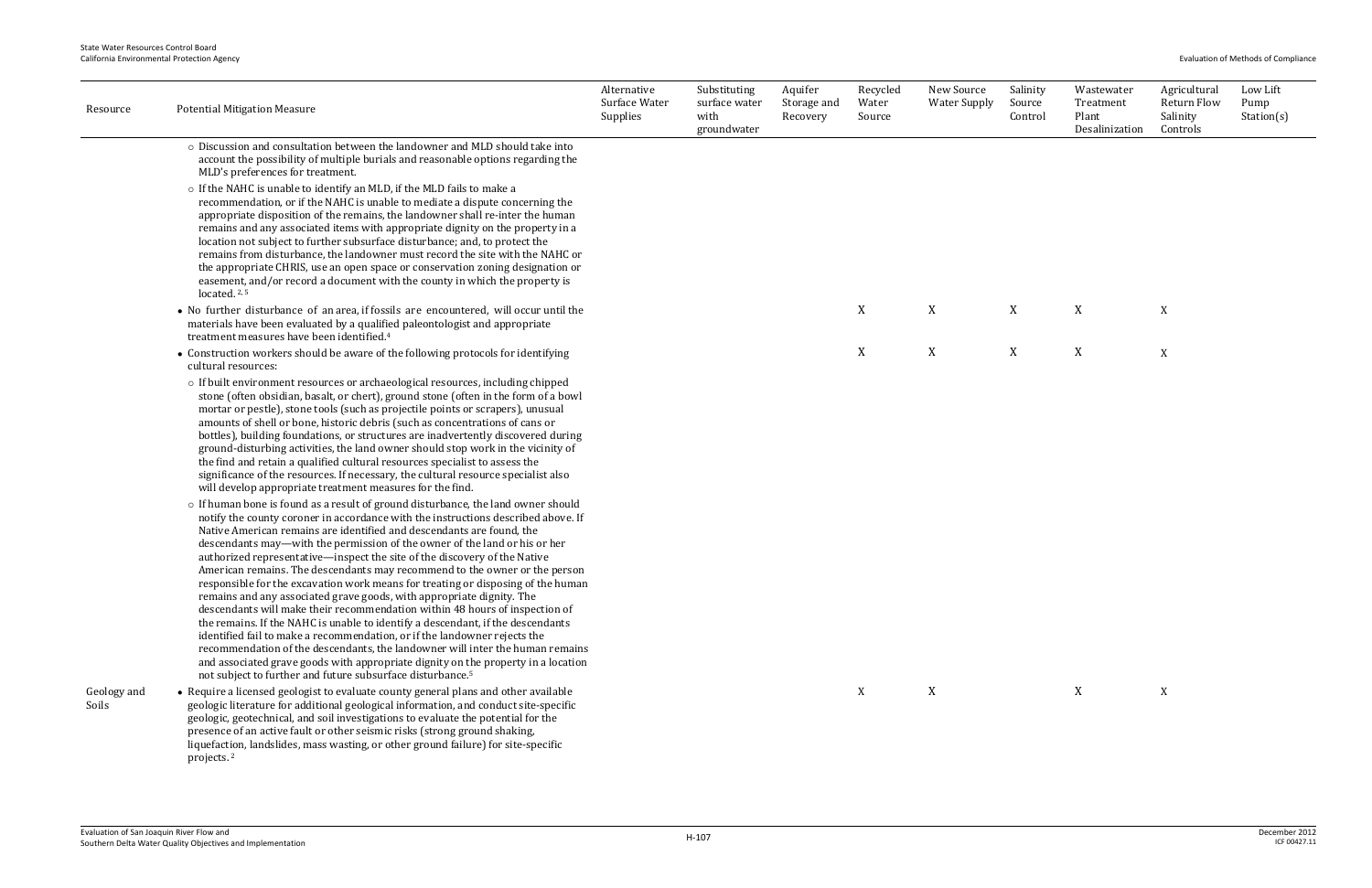| Resource | <b>Potential Mitigation Measure</b>                                                                                                                                                                                                                                                                                                                                                                                                                                                                                                                                                                                                                                                                                                                                                                          | Alternative<br>Surface Water<br>Supplies | Substituting<br>surface water<br>with<br>groundwater | Aquifer<br>Storage and<br>Recovery | Recycled<br>Water<br>Source | New Source<br><b>Water Supply</b> | Salinity<br>Source<br>Control | Wastewater<br>Treatment<br>Plant<br>Desalinization | Agricultural<br>Return Flow<br>Salinity<br>Controls | Low Lift<br>Pump<br>Station(s) |
|----------|--------------------------------------------------------------------------------------------------------------------------------------------------------------------------------------------------------------------------------------------------------------------------------------------------------------------------------------------------------------------------------------------------------------------------------------------------------------------------------------------------------------------------------------------------------------------------------------------------------------------------------------------------------------------------------------------------------------------------------------------------------------------------------------------------------------|------------------------------------------|------------------------------------------------------|------------------------------------|-----------------------------|-----------------------------------|-------------------------------|----------------------------------------------------|-----------------------------------------------------|--------------------------------|
|          | • Comply with existing local, state, and federal geotechnical regulations, building<br>codes, standards specifications, and the recommendations of geotechnical studies<br>prepared for site-specific projects. <sup>2,4</sup>                                                                                                                                                                                                                                                                                                                                                                                                                                                                                                                                                                               |                                          |                                                      |                                    | X                           | X                                 |                               | X                                                  | X                                                   |                                |
|          | • Evaluate the project site, and up- and down-gradient areas, for erosion potential.<br>Design the project and implement construction and maintenance activities to<br>prevent erosion and sedimentation. <sup>2</sup>                                                                                                                                                                                                                                                                                                                                                                                                                                                                                                                                                                                       |                                          |                                                      |                                    | $\boldsymbol{X}$            | X                                 |                               | X                                                  | $\mathbf X$                                         |                                |
|          | • Design stormwater runoff control systems to fit the hydrology of the project area<br>once it is fully developed, to have adequate capacity to transport the flow from all<br>upland/upstream areas, to be nonerosive, and to conduct runoff to a stable outlet.<br>Install systems prior to the rainy season. <sup>2</sup>                                                                                                                                                                                                                                                                                                                                                                                                                                                                                 |                                          |                                                      |                                    | X                           | X                                 |                               | X                                                  | X                                                   |                                |
|          | • Remove vegetation only when necessary and make every effort to conserve topsoil<br>for reuse in re-vegetation of disturbed areas. <sup>2</sup>                                                                                                                                                                                                                                                                                                                                                                                                                                                                                                                                                                                                                                                             |                                          |                                                      |                                    | X                           | X                                 |                               | X                                                  | X                                                   |                                |
|          | • Develop land in increments of workable size such that construction can be<br>completed during a single construction season, and coordinate erosion and<br>sediment control measures with the sequence of grading and construction<br>operations. <sup>2</sup>                                                                                                                                                                                                                                                                                                                                                                                                                                                                                                                                              |                                          |                                                      |                                    | X                           | X                                 |                               | $\boldsymbol{\mathrm{X}}$                          | X                                                   |                                |
|          | • Stabilize and revegetate all disturbed soil surfaces before the rainy season. <sup>2</sup>                                                                                                                                                                                                                                                                                                                                                                                                                                                                                                                                                                                                                                                                                                                 |                                          |                                                      |                                    | X                           | X                                 |                               | X                                                  | X                                                   |                                |
|          | • Restrict stockpiling of construction materials to the designated construction staging<br>areas and exclusive of habitats and their buffer zones. <sup>2</sup>                                                                                                                                                                                                                                                                                                                                                                                                                                                                                                                                                                                                                                              |                                          |                                                      |                                    | $\mathbf X$                 | X                                 |                               | X                                                  | X                                                   |                                |
|          | • Employ best management practices (BMPs) that prevent soil or sediment from<br>leaving construction sites, monitor them for effectiveness, and maintain them<br>throughout the construction operations and between construction seasons.<br>Standard measures include installation of sediment basins and traps in conjunction<br>with grading operations; development of slope drains; stabilization of stream<br>banks; use of hydraulic mulch, hydroseeding, straw, mulch anchored with a<br>tackifier, polyacrylamide, rolled erosion control products (e.g., blankets and mats),<br>earth dikes, drainage swales, and velocity dissipation devices; and installation of silt<br>fences, fiber rolls, gravel bag berms, sandbag barriers, storm drain inlet protection,<br>and check dams. <sup>2</sup> |                                          | X                                                    |                                    | X                           | X                                 | X                             | $\mathbf X$                                        | X                                                   |                                |
|          | • Contain runoff from truck and cement equipment washdown. <sup>2</sup>                                                                                                                                                                                                                                                                                                                                                                                                                                                                                                                                                                                                                                                                                                                                      |                                          |                                                      |                                    | X                           | X                                 |                               | X                                                  | X                                                   |                                |
|          | • Limit to the dry season any construction activities within an area of the Ordinary<br>High Water (OHW) line of drainages and lakes. Limit any construction activities<br>within a floodplain, but above an OHW line, to those actions that can adequately<br>withstand high river flows without resulting in the inundation of and entrainment<br>of materials in flood flows. <sup>2</sup>                                                                                                                                                                                                                                                                                                                                                                                                                |                                          |                                                      |                                    | $\mathbf X$                 | X                                 |                               | X                                                  | $\mathbf X$                                         |                                |
|          | • Have a professional hydrologist or licensed engineer develop an erosion control<br>and water quality protection plan to avoid habitat degradation and ensure<br>compliance with local and state erosion- and sedimentation-related requirements.<br>The plan should be integrated into the construction schedule and describe how site<br>cleanup and regrading will impact current physical conditions. <sup>2</sup>                                                                                                                                                                                                                                                                                                                                                                                      |                                          |                                                      |                                    | X                           | X                                 |                               | X                                                  | X                                                   |                                |
|          | • Locate projects away from areas with unsuitable soils or steep slopes. <sup>2</sup>                                                                                                                                                                                                                                                                                                                                                                                                                                                                                                                                                                                                                                                                                                                        |                                          |                                                      |                                    | X                           | X                                 |                               | X                                                  | X                                                   |                                |
|          |                                                                                                                                                                                                                                                                                                                                                                                                                                                                                                                                                                                                                                                                                                                                                                                                              |                                          |                                                      |                                    |                             |                                   |                               |                                                    |                                                     |                                |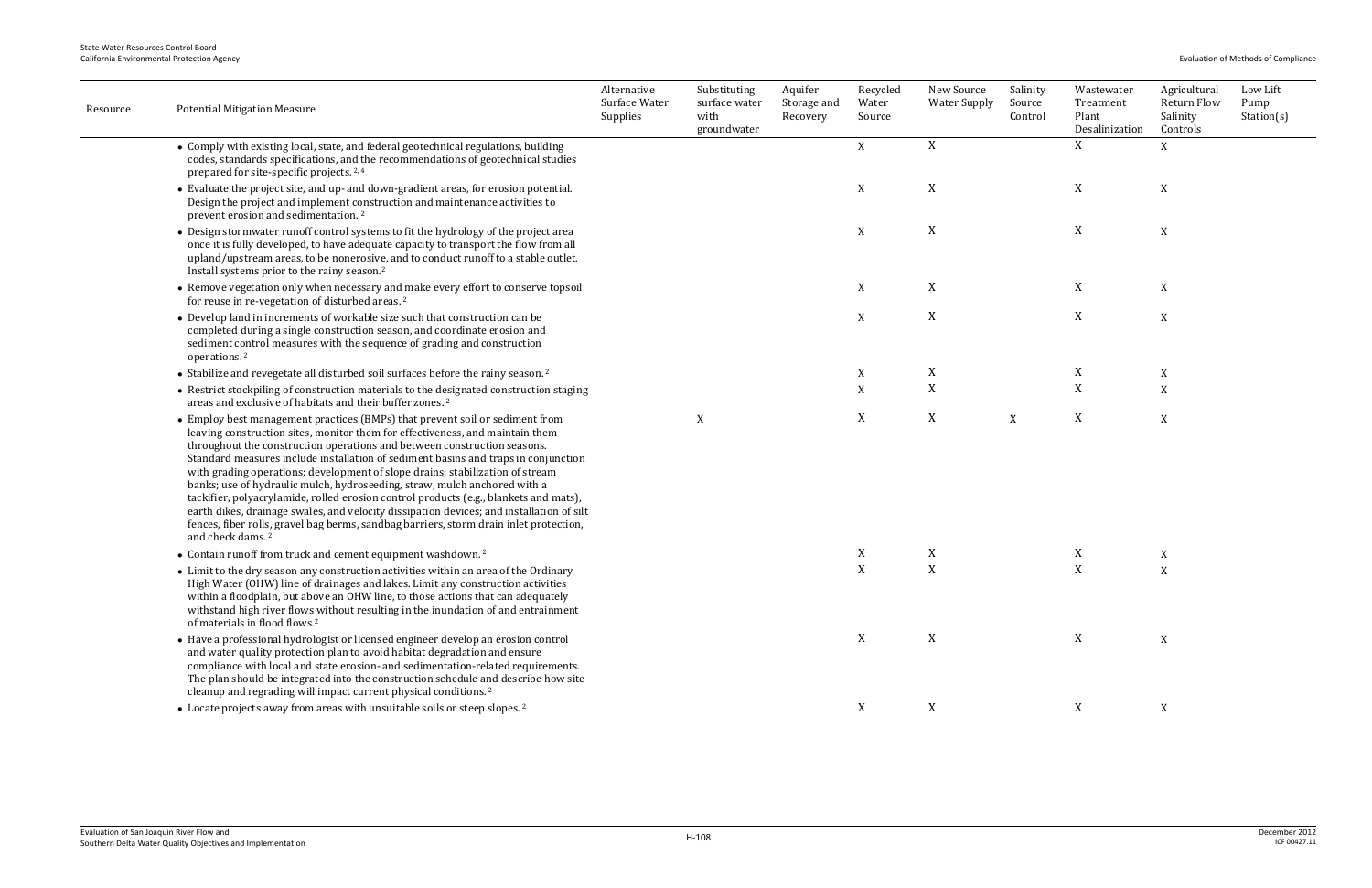| Resource                              | <b>Potential Mitigation Measure</b>                                                                                                                                                                                                                                                                                                                                                                                                                                                                                                                                                                                         | Alternative<br>Surface Water<br>Supplies | Substituting<br>surface water<br>with<br>groundwater | Aquifer<br>Storage and<br>Recovery | Recycled<br>Water<br>Source | New Source<br><b>Water Supply</b> | Salinity<br>Source<br>Control | Wastewater<br>Treatment<br>Plant<br>Desalinization | Agricultural<br><b>Return Flow</b><br>Salinity<br>Controls | Low Lift<br>Pump<br>Station(s) |
|---------------------------------------|-----------------------------------------------------------------------------------------------------------------------------------------------------------------------------------------------------------------------------------------------------------------------------------------------------------------------------------------------------------------------------------------------------------------------------------------------------------------------------------------------------------------------------------------------------------------------------------------------------------------------------|------------------------------------------|------------------------------------------------------|------------------------------------|-----------------------------|-----------------------------------|-------------------------------|----------------------------------------------------|------------------------------------------------------------|--------------------------------|
|                                       | • Depending on soil and geologic conditions, do the following.                                                                                                                                                                                                                                                                                                                                                                                                                                                                                                                                                              |                                          |                                                      |                                    | X                           | X                                 |                               | X                                                  | X                                                          |                                |
|                                       | o Ground improvements, such as soil compaction and excavation and disposal of<br>liquefiable soils.                                                                                                                                                                                                                                                                                                                                                                                                                                                                                                                         |                                          |                                                      |                                    |                             |                                   |                               |                                                    |                                                            |                                |
|                                       | o Structural improvements, such as berms or dikes, to prevent large lateral<br>spreading.                                                                                                                                                                                                                                                                                                                                                                                                                                                                                                                                   |                                          |                                                      |                                    |                             |                                   |                               |                                                    |                                                            |                                |
|                                       | o Buttress landslides.                                                                                                                                                                                                                                                                                                                                                                                                                                                                                                                                                                                                      |                                          |                                                      |                                    |                             |                                   |                               |                                                    |                                                            |                                |
|                                       | o Install special drainage devices and water injection wells.                                                                                                                                                                                                                                                                                                                                                                                                                                                                                                                                                               |                                          |                                                      |                                    |                             |                                   |                               |                                                    |                                                            |                                |
|                                       | o Monitor groundwater level to ensure stable conditions. <sup>2</sup>                                                                                                                                                                                                                                                                                                                                                                                                                                                                                                                                                       |                                          |                                                      |                                    |                             |                                   |                               |                                                    |                                                            |                                |
| Greenhouse Gas<br>Emissions           | • Implement all requirements under Air Quality, above.                                                                                                                                                                                                                                                                                                                                                                                                                                                                                                                                                                      |                                          | X                                                    |                                    | X                           | X                                 | X                             | X                                                  | X                                                          |                                |
|                                       | • Implement water recycling practices or policies. <sup>2</sup>                                                                                                                                                                                                                                                                                                                                                                                                                                                                                                                                                             |                                          |                                                      |                                    | X                           |                                   |                               |                                                    |                                                            |                                |
|                                       | • Preserve known greenhouse gas (GHG) sinks to the extent feasible and limit GHG<br>sources as a component of project design. <sup>2</sup>                                                                                                                                                                                                                                                                                                                                                                                                                                                                                  |                                          |                                                      |                                    |                             |                                   |                               |                                                    | X                                                          |                                |
|                                       | • Preserve or replace onsite trees or contribute to a mitigation program providing<br>carbon storage. <sup>2</sup>                                                                                                                                                                                                                                                                                                                                                                                                                                                                                                          |                                          |                                                      |                                    |                             |                                   |                               |                                                    | X                                                          |                                |
|                                       | • Implement local air district controls to reduce criteria pollutant emissions and help<br>to minimize GHG emissions. Measures to reduce vehicle trips and promote use of<br>alternative fuels, as well as clean diesel technology and construction equipment<br>retrofits, should be considered. <sup>5</sup>                                                                                                                                                                                                                                                                                                              |                                          | X                                                    |                                    | $\boldsymbol{\mathrm{X}}$   | $\mathbf X$                       | X                             | X                                                  | X                                                          |                                |
| Hazards and<br>Hazardous<br>Materials | • Provide hazardous materials and worksite safety training for construction workers<br>in accordance with local, state, and federal requirements including, but not limited<br>to the Occupational Safety and Health Act, Title 9 of the Code of Federal Regulations,<br>and Title 8 of the California Code of Regulations. <sup>2</sup>                                                                                                                                                                                                                                                                                    |                                          | X                                                    |                                    | $\mathbf X$                 | X                                 | X                             | $\boldsymbol{\mathrm{X}}$                          | X                                                          |                                |
|                                       | • Provide hazardous materials accidental spill response plans (and/or Hazardous<br>Materials Management Program) and training that would outline methods,<br>materials, and responsibilities for the response to, and clean-up of, an accidental<br>hazardous material spill during construction of the project. At a minimum, the plans<br>should include provisions for immediate response, containment, and cleanup of a<br>spill, including excavation and disposal of contaminated soil and notification<br>responsibilities. Materials needed for potential cleanup activities should be kept<br>onsite. <sup>2</sup> |                                          | X                                                    |                                    | X                           | X                                 | X                             | X                                                  | X                                                          | X                              |
|                                       | • Provide a health and safety plan for construction workers that is prepared by a<br>certified industrial hygienist; complies with all appropriate local, state, and federal<br>regulations; and identifies specific safety measures to be followed during all phases<br>of construction and long-term operation. <sup>2</sup>                                                                                                                                                                                                                                                                                              |                                          | X                                                    |                                    | X                           | X                                 | X                             | X                                                  | X                                                          |                                |
|                                       | • Conduct careful surveys of mine sites and prepare written reports and guidance in<br>compliance with applicable state and federal requirements before commencing<br>cleanup actions to identify and characterize safety concerns; potential for erosion<br>during and after cleanup actions; potentially recyclable materials (e.g.,<br>sediment/soil for fill, scrap steel, processing equipment, brick, wood, mercury, and<br>gold); and major waste streams for disposal in onsite or offsite landfills. <sup>2</sup>                                                                                                  |                                          | X                                                    |                                    | X                           | X                                 | $\mathbf X$                   | X                                                  | X                                                          |                                |
|                                       | • Implement dust-suppression and other measures available to prevent risks<br>associated with inhaling dust and exhaust during construction activities. <sup>2</sup>                                                                                                                                                                                                                                                                                                                                                                                                                                                        |                                          | X                                                    |                                    | X                           | X                                 | X                             | X                                                  | X                                                          |                                |
|                                       | • Label all hazardous materials onsite to inform users of potential risks and train<br>users in appropriate handling, storage, and disposal procedures. <sup>2</sup>                                                                                                                                                                                                                                                                                                                                                                                                                                                        |                                          | X                                                    |                                    | X                           | X                                 | X                             | $\boldsymbol{\mathrm{X}}$                          | X                                                          |                                |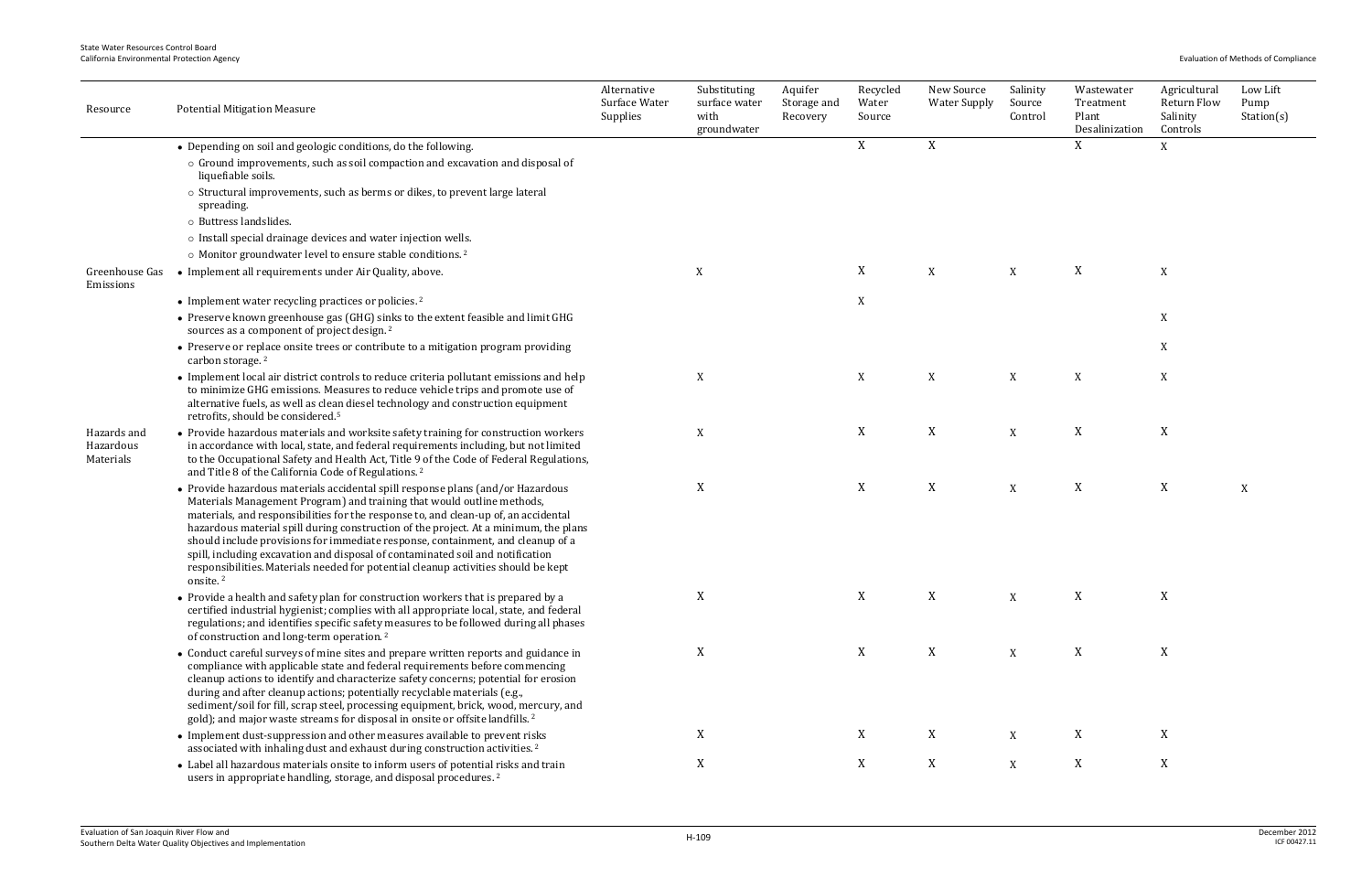| Resource | <b>Potential Mitigation Measure</b>                                                                                                                                                                                                                                                                                                                                                                                                                                                                                                                     | Alternative<br>Surface Water<br>Supplies | Substituting<br>surface water<br>with<br>groundwater | Aquifer<br>Storage and<br>Recovery | Recycled<br>Water<br>Source | New Source<br><b>Water Supply</b> | Salinity<br>Source<br>Control | Wastewater<br>Treatment<br>Plant<br>Desalinization | Agricultural<br><b>Return Flow</b><br>Salinity<br>Controls | Low Lift<br>Pump<br>Station(s) |
|----------|---------------------------------------------------------------------------------------------------------------------------------------------------------------------------------------------------------------------------------------------------------------------------------------------------------------------------------------------------------------------------------------------------------------------------------------------------------------------------------------------------------------------------------------------------------|------------------------------------------|------------------------------------------------------|------------------------------------|-----------------------------|-----------------------------------|-------------------------------|----------------------------------------------------|------------------------------------------------------------|--------------------------------|
|          | • Protect sites from unmonitored access with fencing and signs to prevent accidental<br>health hazards to the nearby residents. <sup>2</sup>                                                                                                                                                                                                                                                                                                                                                                                                            |                                          | X                                                    |                                    | X                           | X                                 | X                             | X                                                  | X                                                          |                                |
|          | • To control vector (e.g., mosquito) production, design projects so they do not<br>increase the area and/or duration of standing water; selectively install systems that<br>are prone to standing water away from high-density areas and away from<br>residential housing; and/or incorporate measures to mitigate vector creation (e.g.,<br>install netting over devices and/or employ vector control agencies to mitigate<br>vector production). Design projects to comply with local vector/mosquito control<br>agencies' requirements. <sup>2</sup> |                                          |                                                      |                                    |                             |                                   |                               |                                                    | X                                                          |                                |
|          | • Adhere to applicable building and safety codes and permits that would ensure<br>construction activities would result in less-than-significant delays in response times<br>for fire and police vehicles. <sup>2</sup>                                                                                                                                                                                                                                                                                                                                  |                                          |                                                      |                                    | X                           | X                                 |                               |                                                    |                                                            |                                |
|          | • Coordinate with local fire and police providers to establish alternative routes and<br>traffic control during the construction activities that could cause traffic congestion<br>or road closures. <sup>2</sup>                                                                                                                                                                                                                                                                                                                                       |                                          |                                                      |                                    | X                           | X                                 |                               |                                                    |                                                            |                                |
|          | • Review California Department of Fire's Fire Hazard Safety Zone maps, contact local<br>fire protection agencies during early phases of project planning and, if possible,<br>select project sites that are not in a High or Very High fire severity hazard zones. <sup>2</sup>                                                                                                                                                                                                                                                                         |                                          |                                                      |                                    | X                           |                                   |                               |                                                    |                                                            |                                |
|          | • Identify local laws, ordinances, and building codes related to fire prevention,<br>burning, welding and blasting, etc., to obtain any necessary permits and adhere to<br>permit conditions. <sup>2</sup>                                                                                                                                                                                                                                                                                                                                              |                                          |                                                      |                                    | X                           | X                                 |                               |                                                    |                                                            |                                |
|          | • Maintain an adequate number of fire extinguishers and other tools and equipment<br>that can be used for fighting fire onsite, and ensure that personnel are trained in<br>their use. <sup>2</sup>                                                                                                                                                                                                                                                                                                                                                     |                                          |                                                      |                                    | X                           | $\mathbf X$                       |                               |                                                    |                                                            |                                |
|          | $\bullet$ Maintain a water tender during extensive welding/cutting operations. <sup>2</sup>                                                                                                                                                                                                                                                                                                                                                                                                                                                             |                                          |                                                      |                                    | X                           | X                                 |                               |                                                    |                                                            |                                |
|          | • Maintain a fire watch during hazardous operations and after the work has ceased<br>for the day. <sup>2</sup>                                                                                                                                                                                                                                                                                                                                                                                                                                          |                                          |                                                      |                                    | $\mathbf X$                 |                                   |                               |                                                    |                                                            |                                |
|          | • Provide funding for an inspector from the local fire agency. <sup>2</sup>                                                                                                                                                                                                                                                                                                                                                                                                                                                                             |                                          |                                                      |                                    | X                           |                                   |                               |                                                    |                                                            |                                |
|          | • Provide equipment that gives construction personnel and fire agencies the ability to<br>communicate with one another. <sup>2</sup>                                                                                                                                                                                                                                                                                                                                                                                                                    |                                          |                                                      |                                    | $\boldsymbol{X}$            |                                   |                               |                                                    |                                                            |                                |
|          | • Remove materials that easily ignite or contribute to an increased intensity and<br>spread of fire from high risk areas. <sup>2</sup>                                                                                                                                                                                                                                                                                                                                                                                                                  |                                          |                                                      |                                    | X                           |                                   |                               |                                                    |                                                            |                                |
|          | • Prepare and implement a Risk Management Plan (RMP) for the use and storage of<br>anhydrous ammonia that meets the requirements of California Health and Safety<br>Code, Division 20, Chapter 6.95, Article 2 and the California Code of Regulation Title<br>19, Division 2, Chapter 4.5, Articles 1-11. Submit the RPM to the appropriate local<br>or regional agency for review and approval (e.g., San Joaquin County Environmental<br>Compliance Division). <sup>4</sup>                                                                           |                                          | X                                                    |                                    | X                           | X                                 |                               | X                                                  |                                                            |                                |
|          | • Identify existing underground utility lines at excavation sites prior to construction,<br>and avoid/relocate underground utility lines in coordination with utility<br>company/service provider; coordinate with natural gas companies and<br>Underground Service Alert before beginning any excavation or other construction<br>activities to ensure that pipelines are not impacted. <sup>2,6</sup>                                                                                                                                                 |                                          |                                                      |                                    | $\boldsymbol{\mathrm{X}}$   | X                                 | X                             | $\mathbf X$                                        | X                                                          | X                              |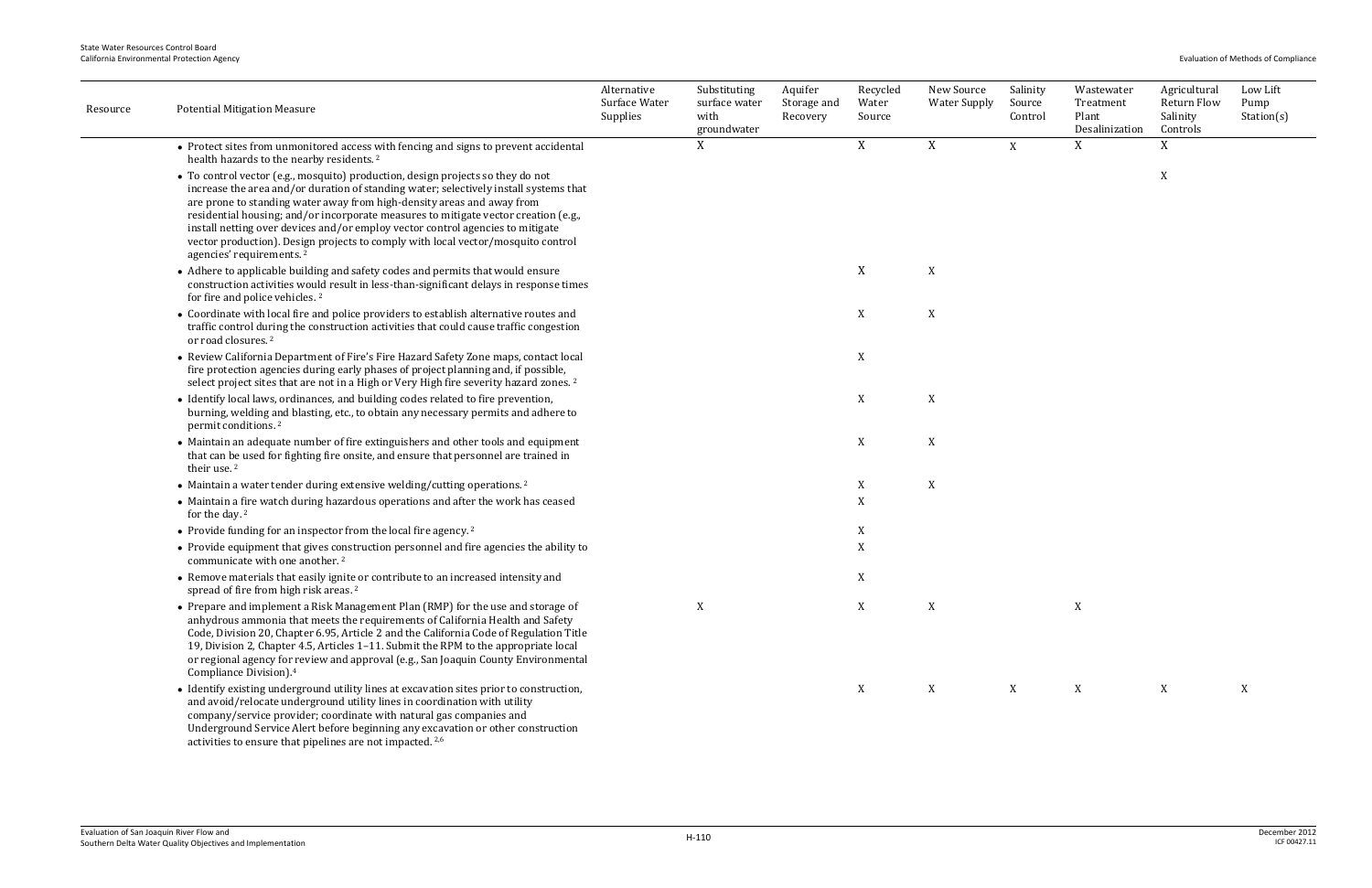| Resource                              | <b>Potential Mitigation Measure</b>                                                                                                                                                                                                                                                                                                                                                                                                                                                                                                                                                                                                                                                                                                                       | Alternative<br>Surface Water<br>Supplies | Substituting<br>surface water<br>with<br>groundwater | Aquifer<br>Storage and<br>Recovery | Recycled<br>Water<br>Source | New Source<br><b>Water Supply</b> | Salinity<br>Source<br>Control | Wastewater<br>Treatment<br>Plant<br>Desalinization | Agricultural<br>Return Flow<br>Salinity<br>Controls | Low Lift<br>Pump<br>Station(s) |
|---------------------------------------|-----------------------------------------------------------------------------------------------------------------------------------------------------------------------------------------------------------------------------------------------------------------------------------------------------------------------------------------------------------------------------------------------------------------------------------------------------------------------------------------------------------------------------------------------------------------------------------------------------------------------------------------------------------------------------------------------------------------------------------------------------------|------------------------------------------|------------------------------------------------------|------------------------------------|-----------------------------|-----------------------------------|-------------------------------|----------------------------------------------------|-----------------------------------------------------|--------------------------------|
| Hydrology and<br><b>Water Quality</b> | • Evaluate site-specific tsunami and seiche risks, comply with local building codes<br>that address tsunami and seiche risk, and consult with an engineer to ensure that<br>critical structures are designed to resist strong ground motion, tsunami, and seiche<br>wave impact if appropriate for the project site. <sup>2</sup>                                                                                                                                                                                                                                                                                                                                                                                                                         |                                          |                                                      |                                    |                             |                                   |                               |                                                    |                                                     |                                |
|                                       | • Elevate and brace any project buildings if buildings are located in areas prone to<br>flooding or tsunamis. <sup>2</sup>                                                                                                                                                                                                                                                                                                                                                                                                                                                                                                                                                                                                                                |                                          |                                                      |                                    | $\mathbf X$                 |                                   |                               | X                                                  |                                                     |                                |
|                                       | • Position project roads and structures to be perpendicular to potential waves so<br>there is less resistance and erosive force. <sup>2</sup>                                                                                                                                                                                                                                                                                                                                                                                                                                                                                                                                                                                                             |                                          |                                                      |                                    | X                           |                                   |                               | X                                                  |                                                     |                                |
|                                       | • Ensure that project activities do not weaken nearby levees. <sup>2</sup>                                                                                                                                                                                                                                                                                                                                                                                                                                                                                                                                                                                                                                                                                |                                          |                                                      |                                    | X                           |                                   |                               | X                                                  | X                                                   |                                |
|                                       | • Prepare a Storm Water Pollution Prevention Plan (SWPPP) that includes specific<br>types and sources of stormwater pollutants, determines the location and nature of<br>potential impacts, and specifies appropriate control measures to eliminate any<br>potentially significant impacts from stormwater runoff on receiving waters. The<br>SWPPP will require treatment BMPs that incorporate, at a minimum, the required<br>hydraulic sizing design criteria for volume and flow to treat projected stormwater<br>runoff. The SWPPP shall comply with the most current standards established by the<br>regional water quality control board. BMPs shall be selected from the local agency's<br>Stormwater Quality Control Standards. <sup>4., 6</sup> |                                          | $\mathbf X$                                          |                                    | X                           | X                                 | X                             | X                                                  | $\boldsymbol{X}$                                    | X                              |
|                                       | • Implement turbidity monitoring during construction/removal. <sup>6</sup>                                                                                                                                                                                                                                                                                                                                                                                                                                                                                                                                                                                                                                                                                |                                          |                                                      |                                    |                             |                                   |                               |                                                    |                                                     | X                              |
| Noise                                 | • Limit construction work to the appropriate windows of construction per the local<br>or regional noise ordinances. Typically construction is limited to 7:00 a.m.-6:00<br>p.m. on weekdays and permit no work on Saturdays, Sundays, or holidays unless<br>appropriate city and county building officials grant prior approval. 2,3                                                                                                                                                                                                                                                                                                                                                                                                                      |                                          | $\mathbf X$                                          |                                    | X                           | X                                 | X                             | $\boldsymbol{\mathrm{X}}$                          | $\mathbf X$                                         |                                |
|                                       | • Implement noise-reducing construction practices such that noise from construction<br>does not exceed applicable local noise standards or limits specified in the applicable<br>county ordinances and general plan noise elements. <sup>5,6</sup>                                                                                                                                                                                                                                                                                                                                                                                                                                                                                                        |                                          | $\mathbf X$                                          |                                    | X                           | X                                 | X                             | X                                                  | $\boldsymbol{\mathrm{X}}$                           | $\mathbf X$                    |
|                                       | • Use noise-generating equipment during periods when fewer people are present<br>near the construction area. <sup>2</sup>                                                                                                                                                                                                                                                                                                                                                                                                                                                                                                                                                                                                                                 |                                          | X                                                    |                                    | X                           | X                                 | X                             | X                                                  | X                                                   |                                |
|                                       | • Muffle or otherwise control all construction equipment with a high noise-<br>generating potential, including all equipment powered by internal combustion<br>engines. <sup>2</sup>                                                                                                                                                                                                                                                                                                                                                                                                                                                                                                                                                                      |                                          | X                                                    |                                    | X                           | X                                 | X                             | $\boldsymbol{\mathrm{X}}$                          | X                                                   |                                |
|                                       | • Use newer equipment with improved noise muffling, and ensure that all equipment<br>items have the manufacturers' recommended noise abatement measures, such as<br>mufflers, engine covers, and engine vibration isolators, intact and operational.<br>Newer equipment will generally be quieter in operation than older equipment. All<br>installation equipment should be inspected at periodic intervals to ensure proper<br>maintenance and presence of noise control devices (e.g., mufflers and shrouding). <sup>3</sup>                                                                                                                                                                                                                           |                                          | $\mathbf{X}$                                         |                                    | X                           | X                                 | X                             | X                                                  | X                                                   |                                |
|                                       | • Shroud or shield all impact tools. <sup>2</sup>                                                                                                                                                                                                                                                                                                                                                                                                                                                                                                                                                                                                                                                                                                         |                                          | X                                                    |                                    | X                           | X                                 | X                             | X                                                  | X                                                   |                                |
|                                       | • Locate all stationary noise-generating equipment, such as compressors, as far as<br>possible from adjacent occupied offices, residents, or sensitive habitats (if they are<br>adjacent to the project site). <sup>2</sup>                                                                                                                                                                                                                                                                                                                                                                                                                                                                                                                               |                                          | $\mathbf X$                                          |                                    | X                           | $\mathbf X$                       | X                             | $\mathbf X$                                        | X                                                   |                                |
|                                       | • Turn off mobile equipment and machinery when not in use to reduce noise from<br>idling equipment. <sup>2</sup>                                                                                                                                                                                                                                                                                                                                                                                                                                                                                                                                                                                                                                          |                                          | X                                                    |                                    | X                           | X                                 | X                             | X                                                  | X                                                   |                                |
|                                       | • Use temporary noise barriers or curtains along installation boundaries or partial<br>enclosures around continuously operating equipment. <sup>2</sup>                                                                                                                                                                                                                                                                                                                                                                                                                                                                                                                                                                                                   |                                          | X                                                    |                                    | X                           | X                                 | X                             | X                                                  | X                                                   |                                |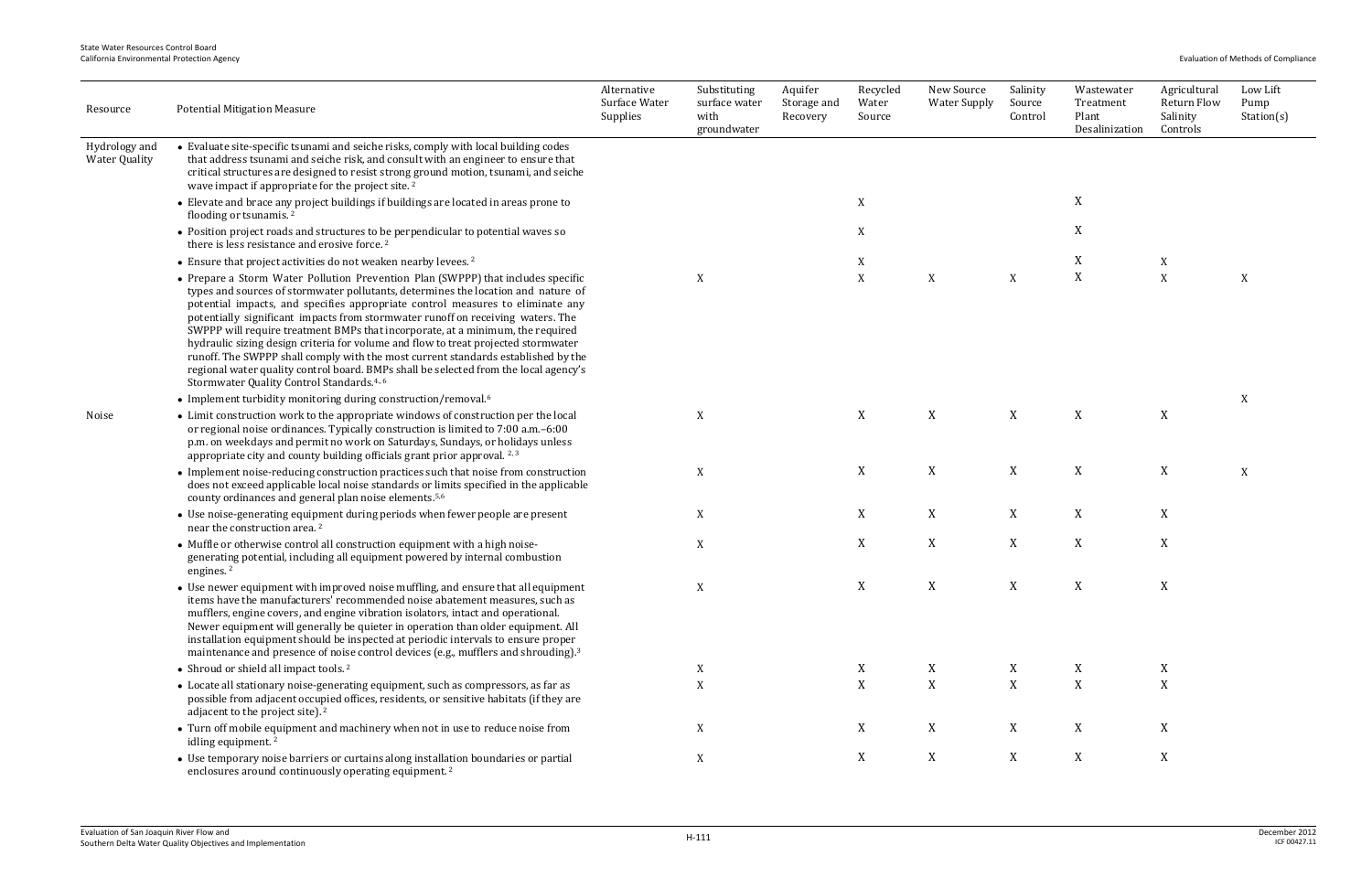| Resource                         | <b>Potential Mitigation Measure</b>                                                                                                                                                                                                                                                                                                                                                                                                                                                                                                                                                                                                                                                                                                                                                                                                                                                                                  | Alternative<br>Surface Water<br>Supplies | Substituting<br>surface water<br>with<br>groundwater | Aquifer<br>Storage and<br>Recovery | Recycled<br>Water<br>Source | New Source<br><b>Water Supply</b> | Salinity<br>Source<br>Control | Wastewater<br>Treatment<br>Plant<br>Desalinization | Agricultural<br><b>Return Flow</b><br>Salinity<br>Controls | Low Lift<br>Pump<br>Station(s) |
|----------------------------------|----------------------------------------------------------------------------------------------------------------------------------------------------------------------------------------------------------------------------------------------------------------------------------------------------------------------------------------------------------------------------------------------------------------------------------------------------------------------------------------------------------------------------------------------------------------------------------------------------------------------------------------------------------------------------------------------------------------------------------------------------------------------------------------------------------------------------------------------------------------------------------------------------------------------|------------------------------------------|------------------------------------------------------|------------------------------------|-----------------------------|-----------------------------------|-------------------------------|----------------------------------------------------|------------------------------------------------------------|--------------------------------|
|                                  | • Use the shortest possible routes from construction sites to local freeways for truck<br>delivery routes, except when selecting routes to avoid going through residential<br>neighborhoods. <sup>2</sup>                                                                                                                                                                                                                                                                                                                                                                                                                                                                                                                                                                                                                                                                                                            |                                          | X                                                    |                                    | X                           | $\mathbf X$                       | X                             | X                                                  | $\boldsymbol{\mathrm{X}}$                                  |                                |
|                                  | • Establish an active community liaison program that notifies landowners within 300<br>feet of construction areas of the construction schedule, in writing, prior to<br>construction to keep them informed of schedule changes, and designate a<br>"disturbance coordinator" for the construction site. <sup>2</sup>                                                                                                                                                                                                                                                                                                                                                                                                                                                                                                                                                                                                 |                                          | X                                                    |                                    | X                           | X                                 | X                             | X                                                  | X                                                          |                                |
|                                  | • Develop an operations plan for specific construction activities that documents<br>maximum noise limits and addresses the variety of available measures to limit the<br>impacts from noise on adjacent homes, businesses, or sensitive habitats. <sup>2</sup>                                                                                                                                                                                                                                                                                                                                                                                                                                                                                                                                                                                                                                                       |                                          | X                                                    |                                    | X                           | $\mathbf X$                       | X                             | $\mathbf X$                                        | $\mathbf X$                                                |                                |
|                                  | • Regularly inspect equipment and monitor noise and vibration to ensure that all<br>equipment on the site is in good condition and effectively muffled and that<br>contractors take all reasonable steps to minimize impacts, particularly when near<br>sensitive areas. <sup>2,3</sup>                                                                                                                                                                                                                                                                                                                                                                                                                                                                                                                                                                                                                              |                                          | X                                                    |                                    | X                           | X                                 | X                             | X                                                  | X                                                          |                                |
|                                  | • Monitor construction noise and vibrations and modify and/or reschedule<br>construction activities if monitoring determines that maximum limits set by local or<br>regional noise ordinances are exceeded. <sup>2,3</sup>                                                                                                                                                                                                                                                                                                                                                                                                                                                                                                                                                                                                                                                                                           |                                          | X                                                    |                                    | X                           | $\boldsymbol{\mathrm{X}}$         | X                             | X                                                  | X                                                          |                                |
| Transportation<br>and Traffic    | • Use signage, striping, fencing, barricades, and other physical structures to mark the<br>excavated areas, promote safety, and minimize pedestrian/bicyclist accidents. <sup>2</sup>                                                                                                                                                                                                                                                                                                                                                                                                                                                                                                                                                                                                                                                                                                                                |                                          | X                                                    |                                    | X                           | $\boldsymbol{\mathrm{X}}$         | X                             | X                                                  |                                                            |                                |
|                                  | • Control traffic with signals or traffic control personnel in compliance with<br>authorized local police or California Highway Patrol requirements. <sup>2</sup>                                                                                                                                                                                                                                                                                                                                                                                                                                                                                                                                                                                                                                                                                                                                                    |                                          | X                                                    |                                    | X                           | X                                 | $\mathbf X$                   | $\mathbf X$                                        |                                                            |                                |
|                                  | • Develop and implement a project-specific construction traffic management plan to<br>minimize traffic impacts upon the local circulation system and ensure that<br>construction activities adhere to local and state police and transportation<br>requirements. A construction traffic management plan could address traffic control<br>for any street closure, detour, or other disruption to traffic circulation; identify the<br>routes that construction vehicles will use to access the site, hours of construction<br>traffic, and traffic controls and detours; and include strategies for temporary traffic<br>control, temporary signage and tripping, location points for ingestion and egress of<br>construction vehicles, staging areas, and timing of construction activity that<br>appropriately limits hours during which large construction equipment may be<br>brought on or offsite. <sup>2</sup> |                                          | X                                                    |                                    | X                           | X                                 | $\mathbf X$                   | $\mathbf X$                                        |                                                            |                                |
|                                  | • Limit or restrict hours of construction so as to avoid peak traffic times. <sup>2</sup>                                                                                                                                                                                                                                                                                                                                                                                                                                                                                                                                                                                                                                                                                                                                                                                                                            |                                          | X                                                    |                                    | X                           | X                                 | X                             | X                                                  |                                                            |                                |
| <b>Public Services</b>           | • Notify local emergency and police service providers of construction activities and<br>road closures, if any, and coordinate with the local police protection to establish<br>alternative routes and traffic control during the installation activities. <sup>3</sup>                                                                                                                                                                                                                                                                                                                                                                                                                                                                                                                                                                                                                                               |                                          | X                                                    |                                    | X                           | X                                 |                               | X                                                  |                                                            |                                |
| Utilities and<br>Service Systems | • Coordinate power outages and notify potentially affected utility users of temporary<br>loss of electricity. <sup>6</sup>                                                                                                                                                                                                                                                                                                                                                                                                                                                                                                                                                                                                                                                                                                                                                                                           |                                          |                                                      |                                    |                             |                                   |                               |                                                    |                                                            | X                              |
|                                  | • Existing underground utility lines at excavation sites will be identified prior to<br>construction and underground utility lines will be avoided or relocated in<br>coordination with the utility company or service provider. <sup>6</sup>                                                                                                                                                                                                                                                                                                                                                                                                                                                                                                                                                                                                                                                                        |                                          |                                                      |                                    |                             |                                   |                               |                                                    |                                                            | X                              |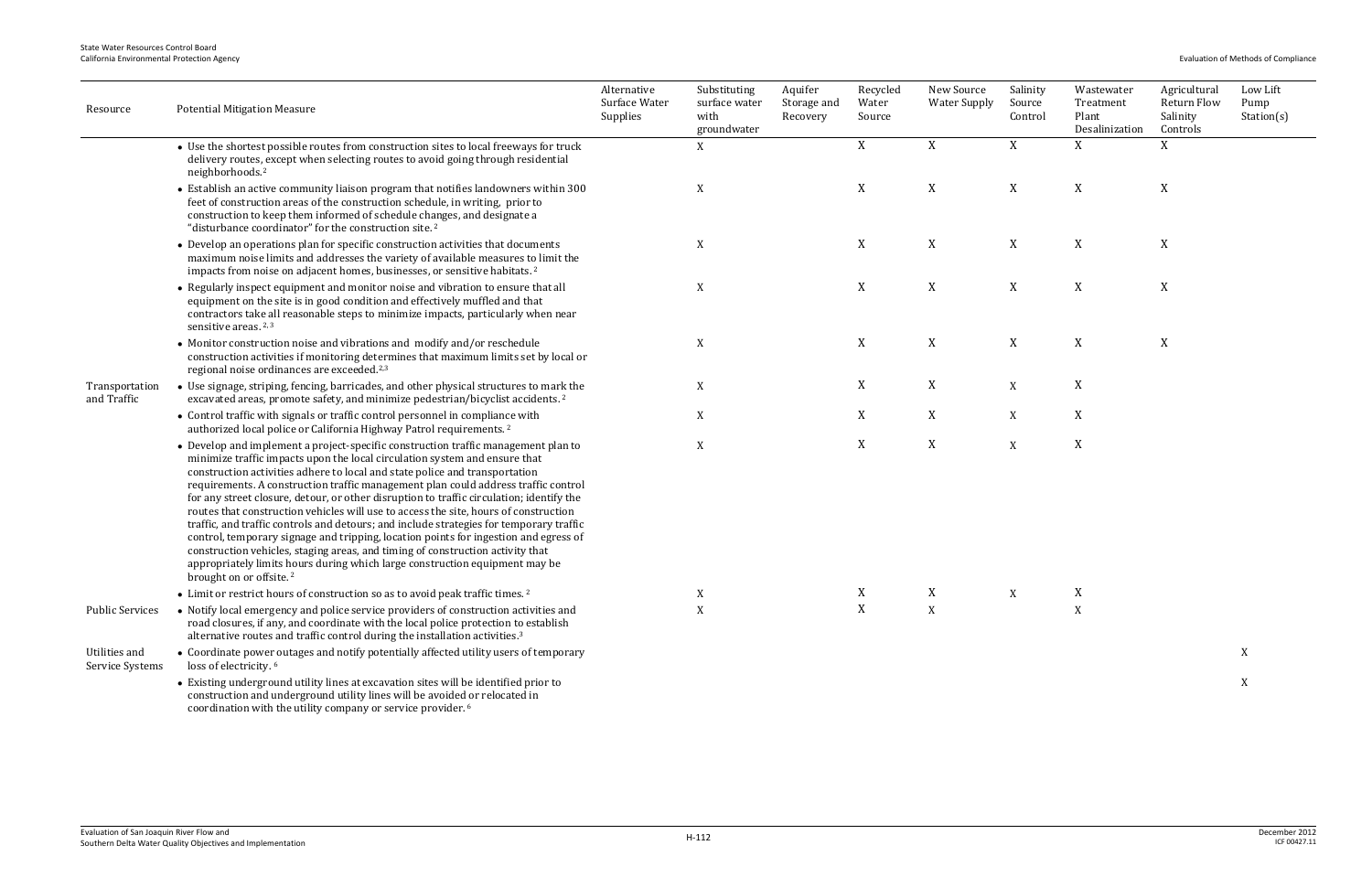Low Lift Pump Station(s)

| $rac{1}{2}$ | $\cdots$<br>Desalinization | Controls    | $rac{1}{2}$ |  |
|-------------|----------------------------|-------------|-------------|--|
|             |                            |             |             |  |
| X           | $\overline{\text{X}}$      |             |             |  |
| X           | $\mathbf X$                |             |             |  |
|             |                            |             |             |  |
|             |                            |             |             |  |
|             |                            |             |             |  |
|             |                            |             |             |  |
|             |                            |             |             |  |
|             |                            |             |             |  |
|             |                            |             |             |  |
|             |                            |             |             |  |
|             | $\mathbf X$                |             | $\mathbf X$ |  |
| X           |                            |             | $\mathbf X$ |  |
| X           | $\mathbf X$                |             | $\mathbf X$ |  |
|             |                            |             |             |  |
|             |                            |             |             |  |
|             |                            |             |             |  |
| X           | $\mathbf X$                | $\mathbf X$ | $\mathbf X$ |  |
|             |                            |             |             |  |
|             |                            |             |             |  |
|             |                            |             |             |  |
|             |                            |             |             |  |
| X           | $\mathbf X$                | $\mathbf X$ |             |  |
|             |                            |             |             |  |
|             |                            |             |             |  |
|             |                            |             |             |  |

| Return Flow<br>Salinity<br>Controls | St |
|-------------------------------------|----|
|                                     |    |
|                                     |    |
|                                     |    |
|                                     |    |
|                                     |    |
|                                     |    |
|                                     | X  |
|                                     | X  |
|                                     | X  |
|                                     |    |
|                                     | X  |
|                                     |    |
|                                     |    |
|                                     |    |
|                                     |    |
|                                     |    |
|                                     |    |
|                                     |    |
|                                     |    |
|                                     |    |
|                                     |    |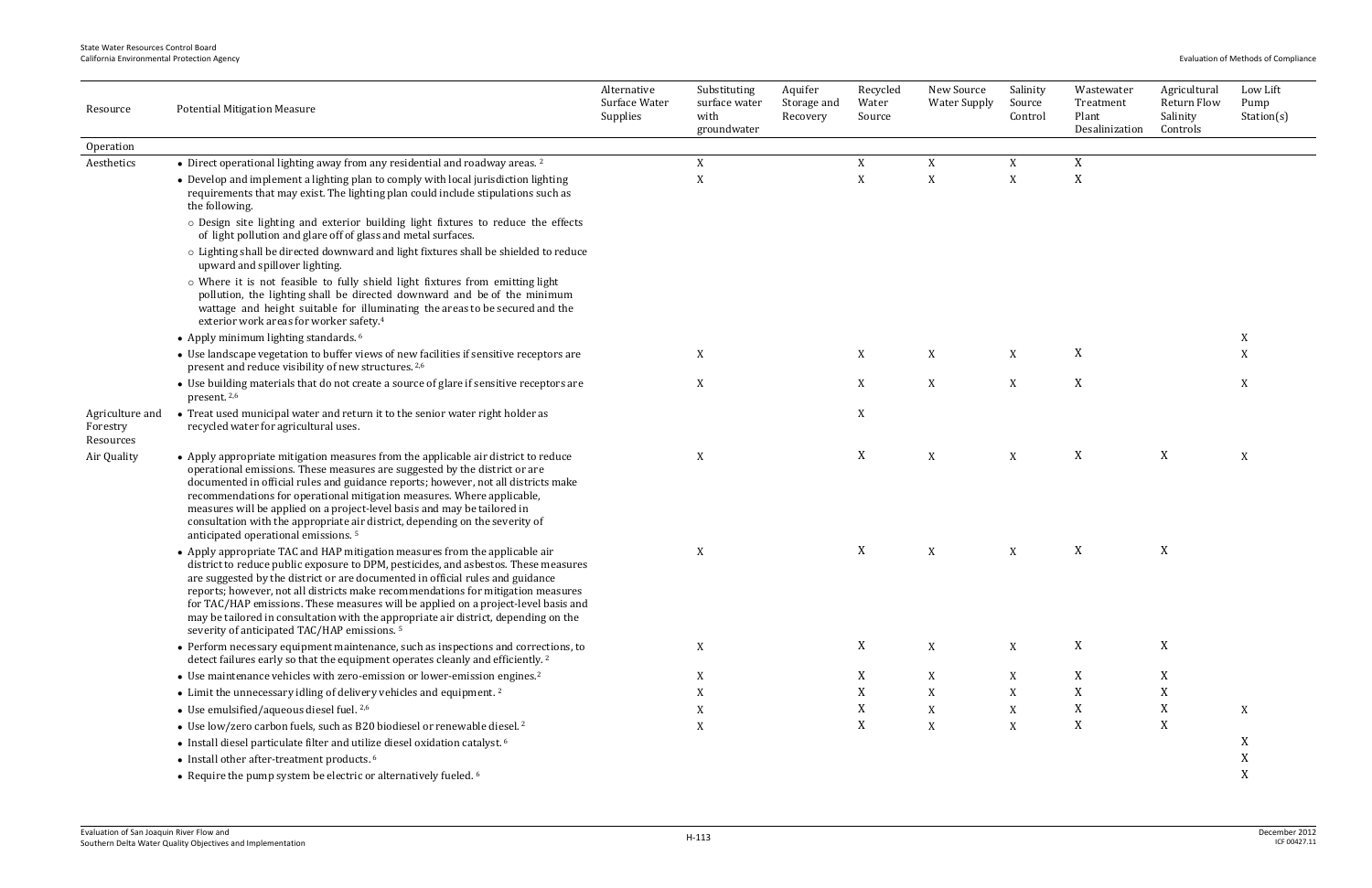| Resource                              | <b>Potential Mitigation Measure</b>                                                                                                                                                                                                                                                                                                                                                                                                                                                                                                                                                                                                     | Alternative<br>Surface Water<br>Supplies | Substituting<br>surface water<br>with<br>groundwater | Aquifer<br>Storage and<br>Recovery | Recycled<br>Water<br>Source | New Source<br><b>Water Supply</b> | Salinity<br>Source<br>Control | Wastewater<br>Treatment<br>Plant<br>Desalinization | Agricultural<br><b>Return Flow</b><br>Salinity<br>Controls | Low Lift<br>Pump<br>Station(s) |
|---------------------------------------|-----------------------------------------------------------------------------------------------------------------------------------------------------------------------------------------------------------------------------------------------------------------------------------------------------------------------------------------------------------------------------------------------------------------------------------------------------------------------------------------------------------------------------------------------------------------------------------------------------------------------------------------|------------------------------------------|------------------------------------------------------|------------------------------------|-----------------------------|-----------------------------------|-------------------------------|----------------------------------------------------|------------------------------------------------------------|--------------------------------|
|                                       | • Locate pump system/emissions generating activity as far from sensitive receptors<br>as possible. 6                                                                                                                                                                                                                                                                                                                                                                                                                                                                                                                                    |                                          | X                                                    |                                    | X                           | X                                 | X                             | X                                                  | X                                                          | X                              |
| Biological<br>Resources               | • During maintenance activities, properly contain or remove all trash that may attract<br>predators to the worksite. <sup>2</sup>                                                                                                                                                                                                                                                                                                                                                                                                                                                                                                       |                                          |                                                      |                                    | X                           | X                                 |                               |                                                    |                                                            | X                              |
| Greenhouse Gas<br>Emissions           | • See measures in Air Quality, above.                                                                                                                                                                                                                                                                                                                                                                                                                                                                                                                                                                                                   |                                          | X                                                    |                                    | X                           | $\mathbf X$                       | X                             | X                                                  | $\mathbf X$                                                |                                |
|                                       | • Perform necessary equipment maintenance, such as inspections and corrections, to<br>detect failures early so that the equipment operates cleanly and efficiently. <sup>2</sup>                                                                                                                                                                                                                                                                                                                                                                                                                                                        |                                          | X                                                    |                                    | X                           | $\mathbf X$                       | X                             | $\mathbf X$                                        |                                                            |                                |
|                                       | • Implement water recycling practices or policies. <sup>2</sup>                                                                                                                                                                                                                                                                                                                                                                                                                                                                                                                                                                         |                                          |                                                      |                                    | $\mathbf X$                 |                                   |                               | X                                                  |                                                            |                                |
|                                       | • The California Attorney General's office report entitled, Addressing Global Warming<br>at the Local Agency Level, identifies various example measures to reduce GHG<br>emissions at the project level (State of California Department of Justice 2008). The<br>following mitigation measures and project design features were compiled from the<br>California Attorney General's Office report. These measures are not meant to be<br>exhaustive but to provide a sample list of measures that could be incorporated into<br>future project design. The solid waste measures and transportation measures are<br>listed below.         |                                          |                                                      |                                    | X                           | $\mathbf X$                       | X                             | $\mathbf X$                                        | $\mathbf X$                                                |                                |
|                                       | o Reuse and recycle construction and demolition waste (including, but not limited<br>to, soil, vegetation, concrete, lumber, metal, and cardboard).<br>o Provide interior and exterior storage areas for recyclables and green waste and                                                                                                                                                                                                                                                                                                                                                                                                |                                          |                                                      |                                    |                             |                                   |                               |                                                    |                                                            |                                |
|                                       | adequate recycling containers.                                                                                                                                                                                                                                                                                                                                                                                                                                                                                                                                                                                                          |                                          |                                                      |                                    |                             |                                   |                               |                                                    |                                                            |                                |
|                                       | o Recover byproduct methane to generate electricity.                                                                                                                                                                                                                                                                                                                                                                                                                                                                                                                                                                                    |                                          |                                                      |                                    |                             |                                   |                               |                                                    |                                                            |                                |
|                                       | o Limit idling time for commercial vehicles, including delivery and construction<br>vehicles.                                                                                                                                                                                                                                                                                                                                                                                                                                                                                                                                           |                                          |                                                      |                                    |                             |                                   |                               |                                                    |                                                            |                                |
|                                       | o Use low- or zero-emission vehicles, including construction vehicles. <sup>5</sup>                                                                                                                                                                                                                                                                                                                                                                                                                                                                                                                                                     |                                          |                                                      |                                    |                             |                                   |                               |                                                    |                                                            |                                |
|                                       | • Require pump system to be electric. <sup>6</sup>                                                                                                                                                                                                                                                                                                                                                                                                                                                                                                                                                                                      |                                          |                                                      |                                    |                             |                                   |                               |                                                    |                                                            | X                              |
| Hazards and<br>Hazardous<br>Materials | • Provide hazardous materials and worksite safety training for workers who<br>maintain the projects in accordance with local, state, and federal requirements,<br>such as the Occupational Safety and Health Act, Title 9 of the Code of Federal<br>Regulations, and Title 8 of the California Code of Regulations. <sup>2</sup>                                                                                                                                                                                                                                                                                                        |                                          | X                                                    |                                    | $\mathbf X$                 |                                   | $\mathbf X$                   | $\mathbf X$                                        |                                                            |                                |
|                                       | • Provide hazardous materials accidental spill response plans (and/or Hazardous<br>Materials Management Program) and training that would outline methods,<br>materials, and responsibilities for the response to, and clean-up of, an accidental<br>hazardous material spill during long-term maintenance of the project. At a<br>minimum, the plans should include provisions for immediate response,<br>containment, and cleanup of a spill, including excavation and disposal of<br>contaminated soil and notification responsibilities. Materials needed for potential<br>clean-up activities should be kept onsite. <sup>2,6</sup> |                                          | X                                                    |                                    | X                           |                                   | X                             | X                                                  |                                                            |                                |
|                                       | • Provide a health and safety plan for maintenance workers that is prepared by a<br>certified industrial hygienist; complies with all appropriate local, state and federal<br>regulations; and identifies specific safety measures to be followed during long-term<br>operation. <sup>2</sup>                                                                                                                                                                                                                                                                                                                                           |                                          | X                                                    |                                    | X                           | X                                 | X                             | X                                                  |                                                            |                                |
|                                       | • Label all hazardous materials onsite to inform users of potential risks, and train<br>users in appropriate handling, storage, and disposal procedures. <sup>2</sup>                                                                                                                                                                                                                                                                                                                                                                                                                                                                   |                                          | $\mathbf X$                                          |                                    | X                           |                                   | X                             | X                                                  |                                                            |                                |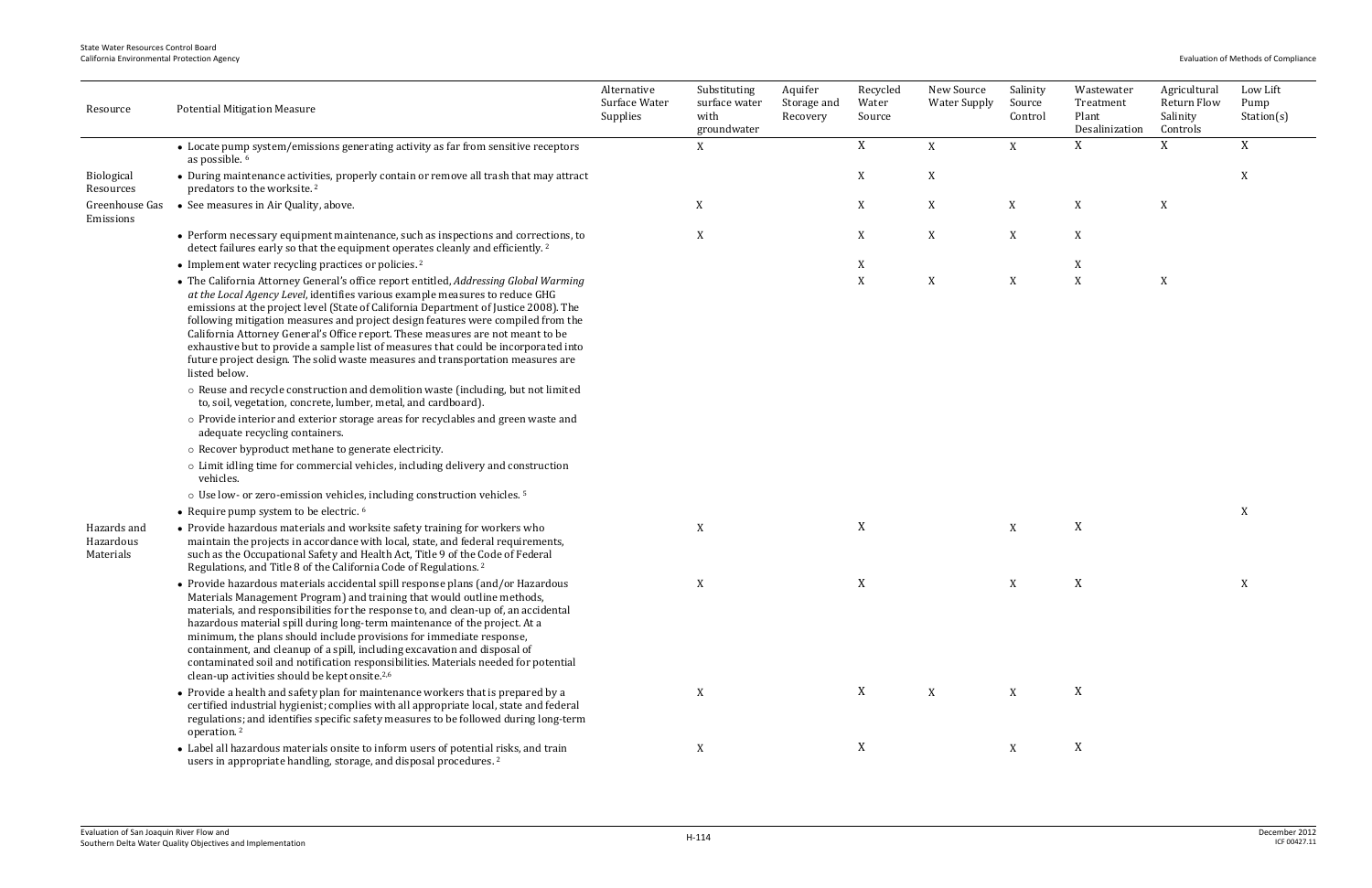- 
- 
- 
- 

| Resource                              | <b>Potential Mitigation Measure</b>                                                                                                                                                                                                                                                                                                        | Alternative<br>Surface Water<br>Supplies | Substituting<br>surface water<br>with<br>groundwater | Aquifer<br>Storage and<br>Recovery | Recycled<br>Water<br>Source | New Source<br><b>Water Supply</b> | Salinity<br>Source<br>Control | Wastewater<br>Treatment<br>Plant<br>Desalinization | Agricultural<br>Return Flow<br>Salinity<br>Controls | Low Lift<br>Pump<br>Station(s) |
|---------------------------------------|--------------------------------------------------------------------------------------------------------------------------------------------------------------------------------------------------------------------------------------------------------------------------------------------------------------------------------------------|------------------------------------------|------------------------------------------------------|------------------------------------|-----------------------------|-----------------------------------|-------------------------------|----------------------------------------------------|-----------------------------------------------------|--------------------------------|
|                                       | • Maintain an adequate number of fire extinguishers and other tools and equipment<br>that can be used for fighting fire onsite, and ensure that personnel are trained in<br>their use. <sup>2</sup>                                                                                                                                        |                                          | $\mathbf X$                                          |                                    | X                           |                                   | X                             | X                                                  |                                                     |                                |
|                                       | • Provide equipment that provides operations personnel and fire agencies the ability<br>to communicate with one another. <sup>2</sup>                                                                                                                                                                                                      |                                          | X                                                    |                                    | X                           |                                   |                               | X                                                  |                                                     |                                |
|                                       | • Maintain a defensible space around the perimeter of the project area. <sup>2</sup>                                                                                                                                                                                                                                                       |                                          |                                                      |                                    | X                           |                                   |                               | X                                                  |                                                     |                                |
|                                       | • Implement dust-suppression and other measures available to prevent risks<br>associated with inhaling dust and exhaust during maintenance activities. <sup>2</sup>                                                                                                                                                                        |                                          | X                                                    |                                    | X                           |                                   |                               | X                                                  |                                                     |                                |
|                                       | • Dewater and dispose of waste brine at an appropriate landfill. If suitable, and<br>depending on the volumes and characterization of the brine, use the brine<br>byproduct in a solar-thermal electrical generation process to help offset electrical<br>costs to run a desalination device.                                              |                                          |                                                      |                                    |                             |                                   |                               | X                                                  |                                                     |                                |
| Hydrology and<br><b>Water Quality</b> | • Actively educate project personnel about tsunami and seiche hazards,<br>characteristics, and evacuation routes as part of site safety training. <sup>2</sup>                                                                                                                                                                             |                                          |                                                      |                                    |                             |                                   |                               |                                                    |                                                     |                                |
|                                       | • Develop multiple ways to receive tsunami and seiche warnings and alert site<br>personnel. <sup>2</sup>                                                                                                                                                                                                                                   |                                          |                                                      |                                    |                             |                                   |                               |                                                    |                                                     |                                |
|                                       | • Develop a formal tsunami hazard plan as part of the project's site safety plan, and<br>conduct emergency exercises. <sup>2</sup>                                                                                                                                                                                                         |                                          |                                                      |                                    |                             |                                   |                               |                                                    |                                                     |                                |
| Noise                                 | • Employ noise reduce-reducing operational measures; develop plans for operations<br>and maintenance activities to address the variety of available measures to limit the<br>impacts from noise on adjacent homes, businesses, or sensitive habitats. <sup>2, 6</sup>                                                                      |                                          | X                                                    |                                    | X                           | X                                 |                               | $\mathbf X$                                        |                                                     | X                              |
|                                       | • Ensure all noise producing equipment under operating conditions (e.g., pumps) are<br>enclosed or located behind barriers such that noise does not exceed applicable local<br>noise standards or limits specified in the applicable county ordinances and general<br>plan noise elements if sensitive receptors are present. <sup>5</sup> |                                          | X                                                    |                                    | X                           | X                                 |                               | X                                                  |                                                     |                                |

<sup>a</sup> Potential mitigation measures for conflictss with habitat conservation plans, natural community conservation plans, or other plans, policies and regulations protecting biological species and resources that maybe attrib presented in Biological Resources.

<sup>2</sup> Central Valley Regional Water Quality Control Board. 2010. Amendments to the Water Quality Control Plan for the Sacramento River and San Joaquin River Basins for the Control of Methylmercury and Total Mercury in the Sa *Estuary*. April. Available: <http://www.waterboards.ca.gov/centralvalley/water\_issues/tmdl/central\_valley\_projects/delta\_hg/april\_2010\_hg\_tmdl\_hearing/apr2010\_bpa\_staffrpt\_final.pdf>. Accessed: April 14, 2012.

<sup>3</sup> California Regional Water Quality Control Board, Los Angeles Region, 2011. Substitute Environmental Document for Toxic Pollutants in the Dominauez Chanel and Greater Los Angeles and Long Beach Waters Total Maximum Dail <http://www.waterboards.ca.gov/losangeles/board\_decisions/basin\_plan\_amendments/technical\_documents/66\_New/11\_0630/07%20Final%20SED%2005%2005%2011.pdf>. Accessed: April 14, 2012.

4 City of Tracy. 2011. Draft Initial Study and Mitigated Negative Declaration for the Tracy Desalination and Green Energy Project. December. Available: < http://ci.tracy.ca.us/documents/20111201\_Tracy\_Desal\_Mitigated\_Neg.p

Notes:

<sup>6</sup> California Department of Water Resources. 2011. Low Head Pump Salinity Control Study Prepared to meet requirements of the State of California State Water Resources Control Board Water Rights Order WR 2010-0002, Conditi *Environmental Considerations for South Delta Low Head Pump Station*. April.

Sources:

<sup>1</sup> North Coast Regional Water Quality Control Board. 2009. Proposed Amendment to the Water Quality Control Plan for the North Coast Region to Establish Exception Criteria to Point Source Waste Discharge Prohibition by Rai Water Discharges and Adding a New Action Plan for Low Threat Discharges. July. Available: <http://www.waterboards.ca.gov/northcoast/board\_decisions/adopted\_orders/pdf/2009/090731\_LTDAStaffReport.pdf.> Accessed: April 14, 2

5 Central Valley Regional Water Quality Control Board. 2010. *Irrigated Lands Regulatory Program Environmental Impact Report*. July. Available: < http://www.swrcb.ca.gov/rwqcb5/water\_issues/irrigated\_lands/long\_term\_program\_development/index.shtml> Accessed: July 27, 2012.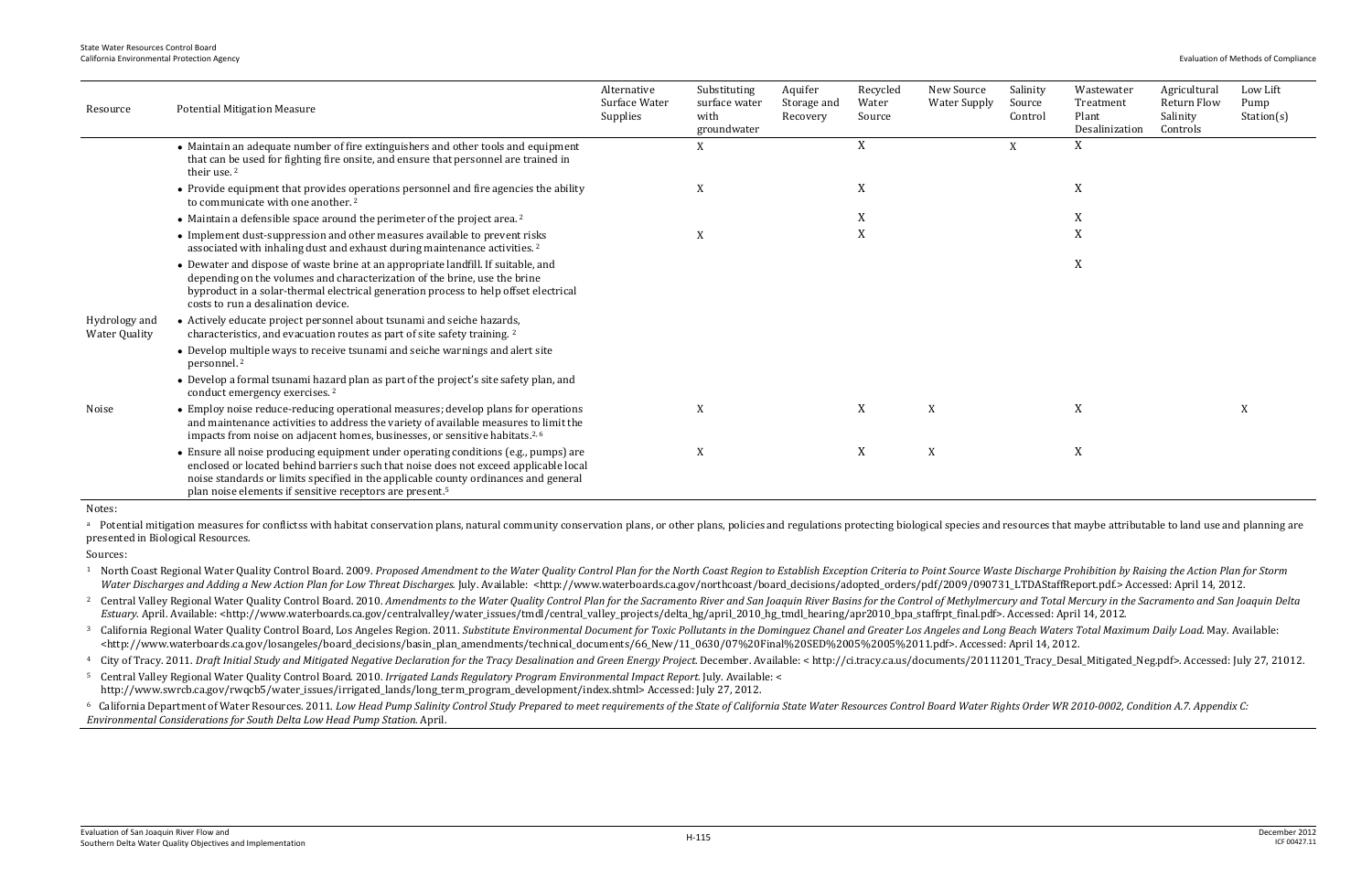# **H.6 References**

## **H.6.1 Printed References**

- Burt, Charles. 2011. Characteristics of Irrigated Pump Performance in Major Irrigated Areas of California. May. <http://itrc.org/reports/characteristics.htm>
- California Financing Coordinating Committee. 2012. *Infrastructure Financing For the 21st Century 2012 Funding Fairs. <* http://cfcc.ca.gov/res/docs/2012%20Handbook%20.pdf > Accessed on March 28, 2012.
- California Department of Water Resources (DWR). 1994. *Bulletin 160-93, The California Water Plan Update*. October. <http://www.waterplan.water.ca.gov/previous/b160-93/TOC.cfm>
- California Department of Water Resources (DWR). 2009. *Bulletin 160-09, The California Water Plan Update.* October. < http://www.waterplan.water.ca.gov/cwpu2009>
- California Department of Water Resources (DWR). 2011. *Low Head Pump Salinity Control Study Prepared to Meet Requirements of the State of California State Water Resources Control Board Water Rights Order WR 2010-0002, Condition A.7.*
- California Department of Water Resources. (DWR). 2012a. Integrated Regional Water Management Grants.

<http://www.water.ca.gov/irwm/grants/docs/Archives/Prop84/Submitted\_Applications/P84\_ Round1\_Implementation/> Accessed on March 29, 2012.

California Department of Water Resources (DWR). 2012b. Well Completion Reports and Well Permitting Agencies Website. Available at:

http://www.water.ca.gov/groundwater/well\_info\_and\_other/well\_permitting\_agencies.cfm. And http://www.water.ca.gov/groundwater/well\_info\_and\_other/well\_completion\_reports.cfm Accessed on: July 21, 2012.

California Department of Public Health. 2011. Available at: <http://www.cdph.ca.gov/certlic/drinkingwater/Documents/Lawbook/RWstatutes2011-01- 01.pdf. Accessed on: July 2012.

California Public Utilities Commission. 2011. Rates Charts and Tables – Electricity; Bundled customer rates by class from 2000 – 2011. <http://www.cpuc.ca.gov/PUC/energy/Electric+Rates/ENGRD/ratesNCharts\_elect.htm>

- Central Valley Regional Water Quality Control Board. 2004. *Amendments to the Water Quality Control Plan for the Sacramento River and San Joaquin River Basins for the Control of Salt and Boron Discharges into the Lower San Joaquin River Final Staff Report.*
- City of Merced. 2010. City of Merced 2010-2011 Adopted Budget Public Works Operations (Tab 11).

accessed on March 28, 2012.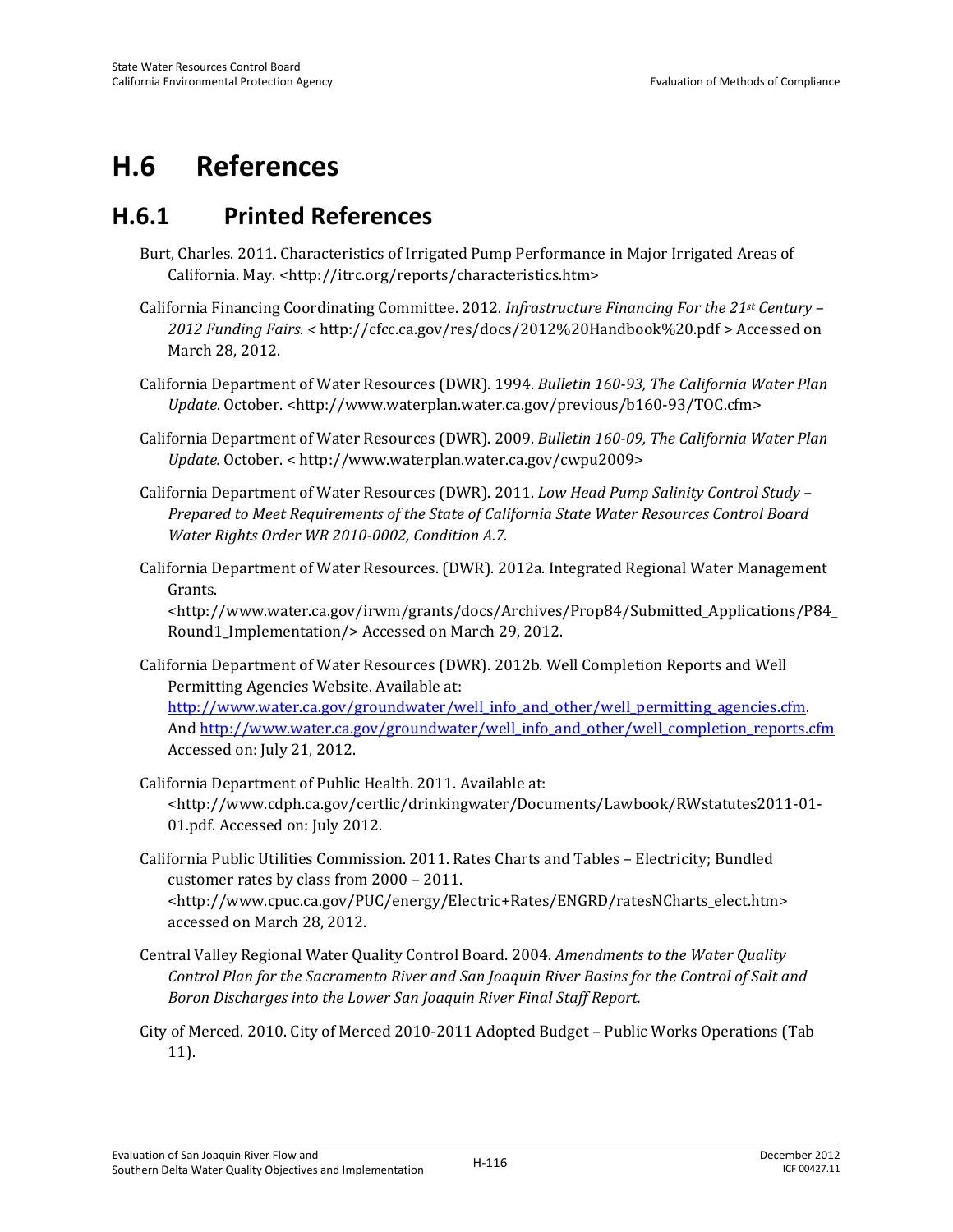Flex Your Power: Best Practice Guide – Local Governments <http://www.fypower.org/bpg/module.html?b=institutional&m=Water\_Use> accessed on May 14, 2012

HASA MSDS. 2011. HASA Industrial 12.5% Sodium Hypochlorite Solution Material Safety Data Sheet. Available: <http://www.hasaindustrial.com/msds/106.pdf >. Accessed: May 31, 2011

- MSDS. 2011. Ammoniapro Material Safety Datasheet Ammonium Hydroxide. Available: <http://ammoniapro.com/Ammonia%20Library/MSDS/29%25%20Aqua%20MSDS%20- %20TII.pdf>. Accessed: March 31, 2011.
- Sethi, Sandeep, et al. 2006. "Existing & Emerging Concentrate Minimization & Disposal Practices for Membrane Systems." Florida Water Resources Journal. June:38–48.
- San Joaquin Valley Air Pollution Control District (SJVAPCD). 2002. Guide for Assessing and Mitigation Air Quality Impacts. Mobile Source/CEQA Page 22–26. Section of the Planning Division of the San Joaquin Valley Unified Air Pollution Control District. Fresno, CA. January 2002.
- San Diego Regional Water Quality Control Board (SDRWQCB). 2009. Available at: http://www.waterboards.ca.gov/rwqcb9/water\_issues/programs/ground\_water\_basin/recycle d subsurface/recycled water permits.shtml Accessed on: July 2012.
- State of California Department of Justice. 2008. Addressing Global Warming at the Local Agency Level. Available at: < http://ag.ca.gov/globalwarming/pdf/GW\_mitigation\_measures.pdf>. Accessed on: December 20, 2012.
- Texas Water Development Board. 2009. *2008 Regional Specific Studies: Brackish Groundwater Study Prepared for Region D – North East Texas Regional Water Planning Group.*
- United States Bureau of Reclamation (USBR). 2006a. Initial Economic Evaluation for Plan Formulation – Los Vaqueros Expansion Investigation, California. July. http://www.usbr.gov/mp/vaqueros/docs/init\_econ\_eval/full\_report.pdf
- United States Bureau of Reclamation (USBR). 2006b. *Membrane Concentrate Disposal: Practices and Regulation – Agreement No. 98-FC-81-0054.*

Water Reuse Foundation (WRF). 2011. *Direct Potable Reuse – A Path Forward*.

Woodland-Davis Clean Water Agency. 2011. Memo from James Yost, Project Engineer to Dennis Diemer, General Manager. *DWWSP Development and Contracting Process*. December 9, 2011. <http://www.wdcwa.com/images/uploadsdoc/DWWSP\_Development\_Contracting\_Process.pdf >(As of April 23, 2012).

## **H.6.2 Personal Communications**

- Price, Melissa. Project Manager. City of Stockton Delta Water Supply Project. Stockton, CA. April 23, 2012.
- Proctor, Craig. Pretreatment and Source Control Supervisor. Inland Empire Utilities Agency. Chino, CA. January 24, 2012.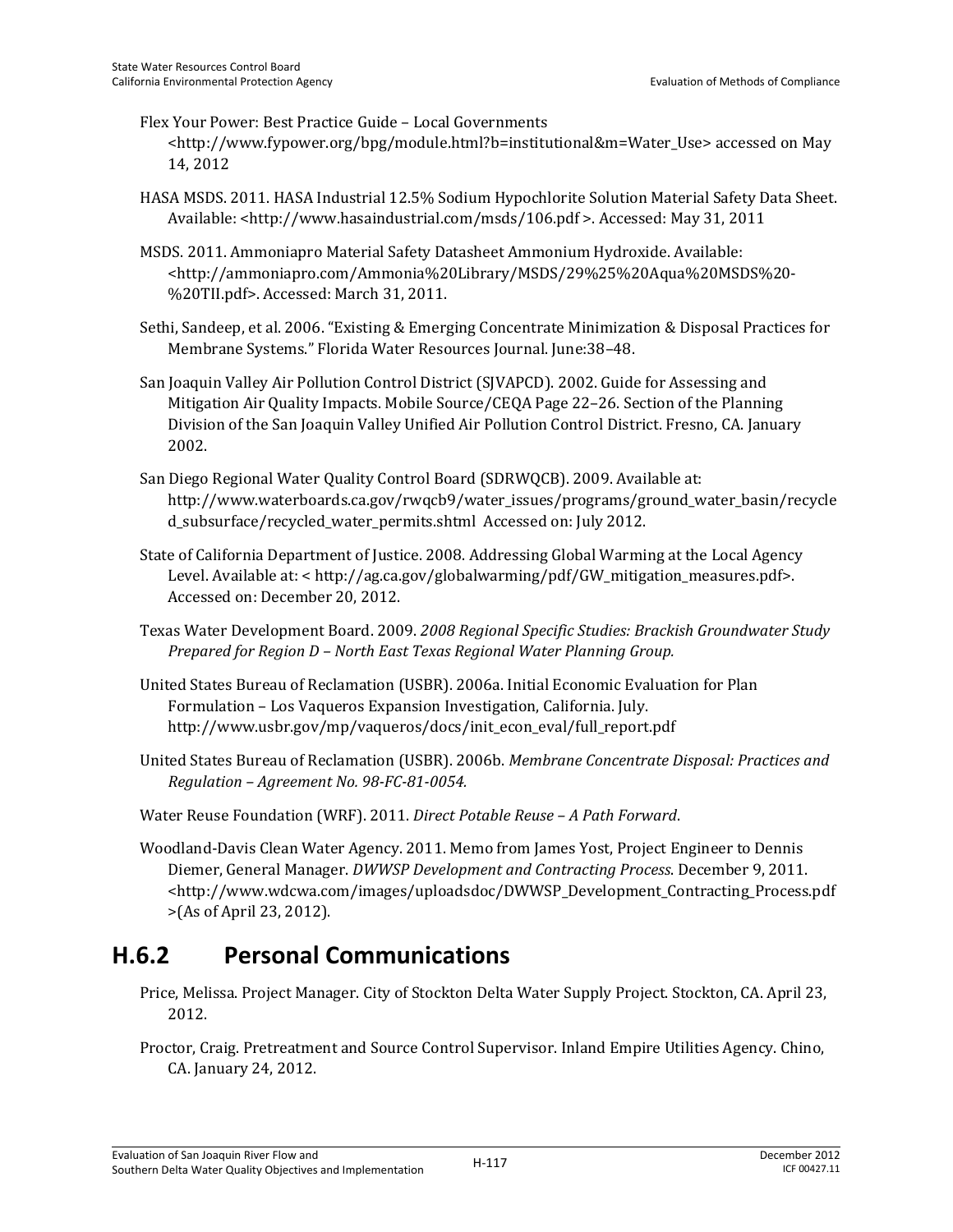Ghuman, Preeti. Civil Engineer. Los Angeles County Sanitation Districts. Los Angeles, CA. January 18, 2012.

Siong, Patia. Air Quality Planner, San Joaquin Valley Unified Air Pollution Control District. May 23, 2011—email to Shannon Hatcher regarding construction thresholds.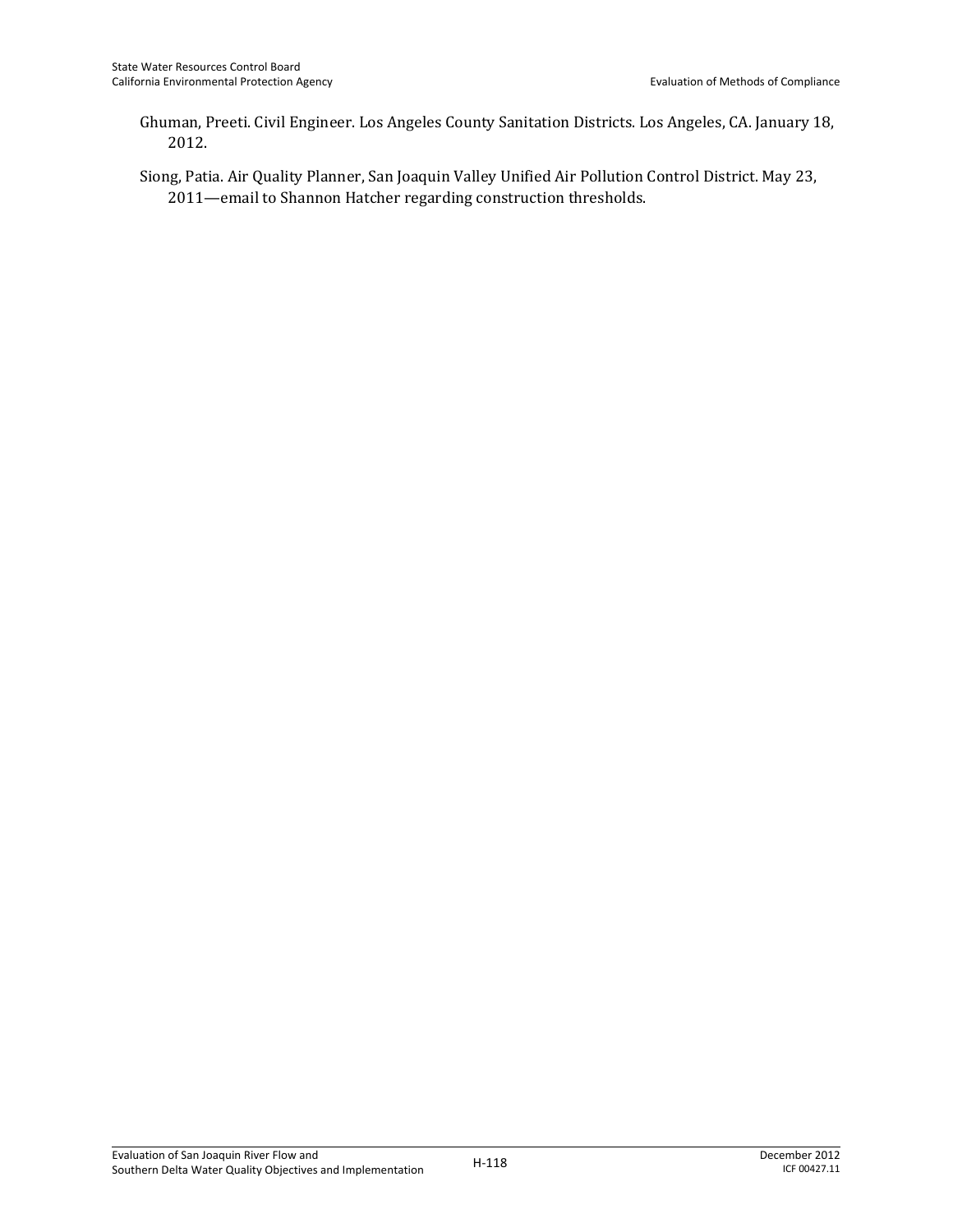# Attachment 1 **Environmental Considerations for South Delta Low Head Pump System**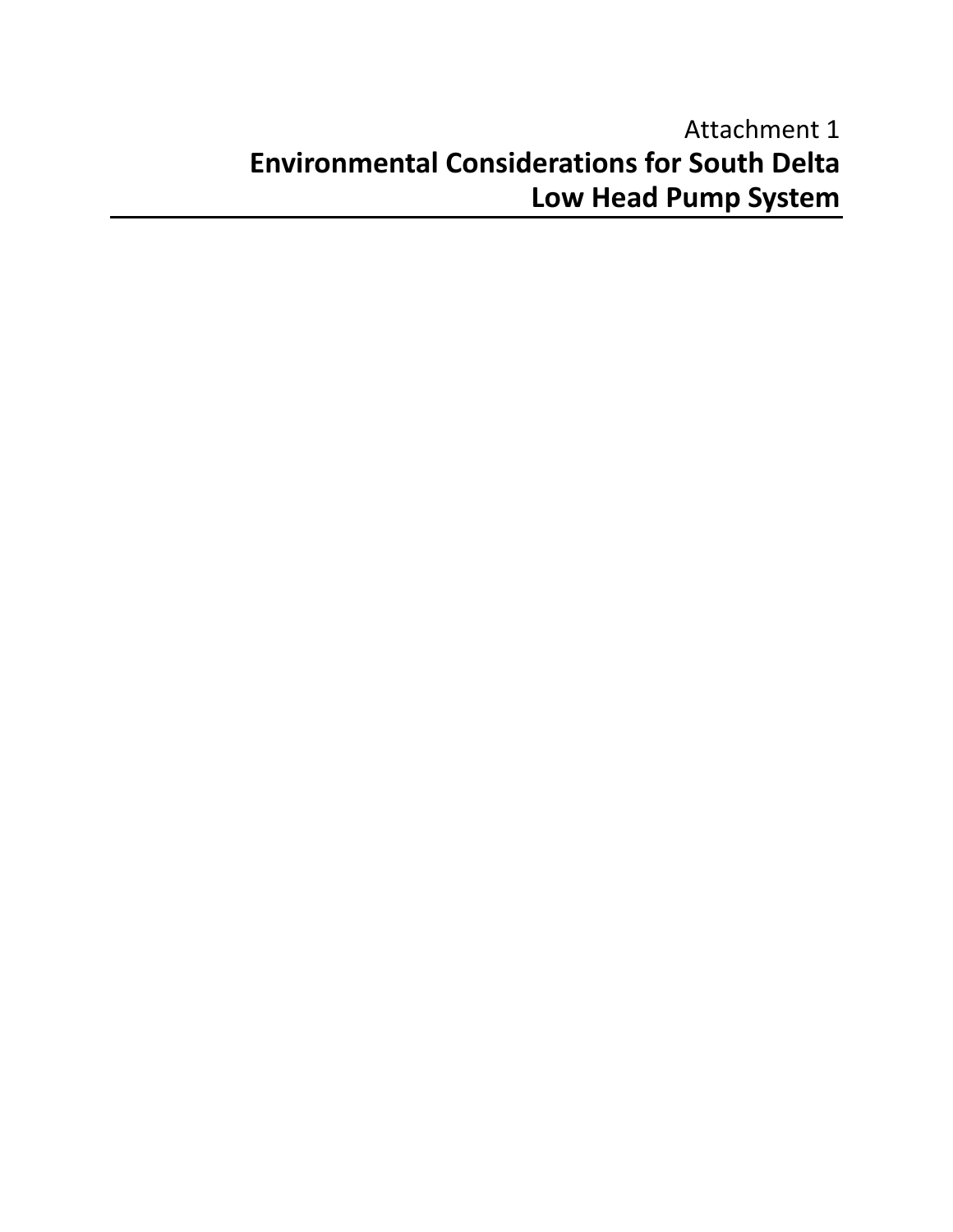

# **Memorandum**

| Date:    | April 7, 2011                                                                                                            |
|----------|--------------------------------------------------------------------------------------------------------------------------|
| To:      | Robert Pedlar<br>California Department of Water Resources, Bay-Delta Office<br>1416 Ninth Street<br>Sacramento, CA 95814 |
| From:    | Gregg Roy, Jennifer Pierre, and Lesa Erecius                                                                             |
| Subject: | <b>Environmental Considerations for South Delta Low Head Pump System</b>                                                 |

The following information was compiled to address your request for information about the potential environmental requirements associated with the placement of temporary or permanent pump systems at select sites in the south Delta to encourage flow to improve water quality. The information is presented separately for the permanent and temporary pump systems and is further divided into an overall discussion of the potential impacts and mitigation, and a specific discussion about permitting approach.

## **Summary**

The analysis of environmental considerations has been based on current requirements of the Title 14. Chapter 3, of the California Code of Regulations and Division 13, of the California Public Resource Code (CEQA Guidelines), our extensive experience working in the south Delta for the temporary barriers project (TBP) and the South Delta Improvements Project, various site visits over the years, and review of conceptual drawings and modeling outputs provided by DWR. Both permanent and temporary pumping systems are considered to be a modification of the currently implemented TBP and environmental considerations of this modification would require minor modifications to existing permits and mitigation obligations.

Overall, the permanent systems would require that DWR provide mitigation for the footprint of the new pumping systems in addition to the mitigation already in place for the TBP. This could be accomplished at a bank, such as was done at Kimball Island for the TBP. The temporary pumping systems would not require additional mitigation for species, but the installation and removal of these systems each year could result in air quality effects that could require mitigation above and beyond what is currently require for the TBP. However, some components of the temporary facilities would be left in place year-round on the crown of the levee to ease installation in subsequent years and minimize construction-related effects.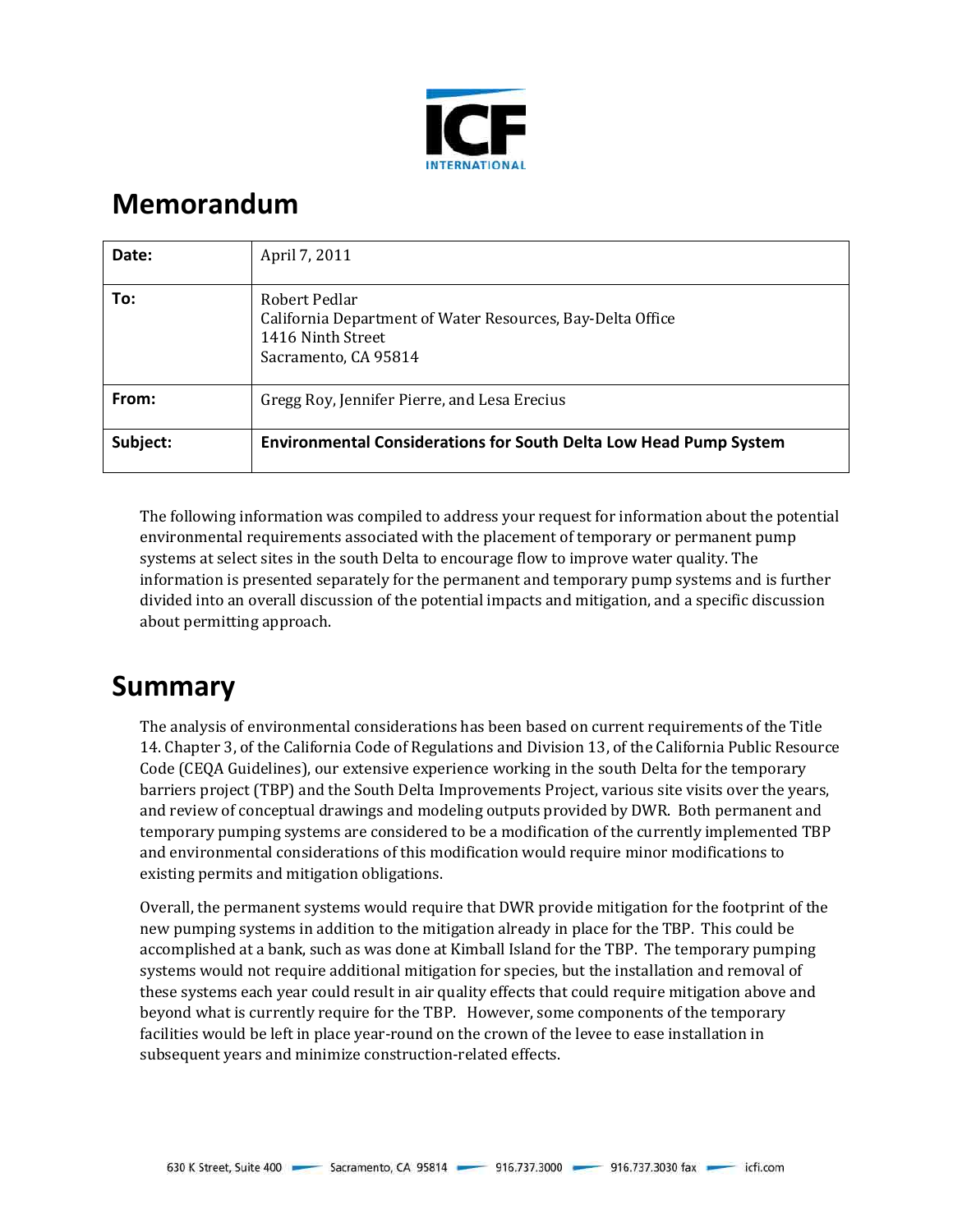Environmental Considerations for South Delta Low Head Pump System April 7, 2011 Page 2 of 14

# **Project Description and Purpose**

The Low Head Pump Salinity Control Study would consist of installing temporary pump systems, or permanent pumping systems near the Middle River (MR), Grant Line Canal (GLC) and/or Old River at Tracy (ORT) temporary barriers.

The purpose of the project is to improve water circulation and quality in the interior southern Delta for the purpose of improving flows and controlling salinity to comply with the State Water Resources Control Board's agricultural salinity standards for the South Delta.

## **Project Alternatives**

As part of the Low Head Pump Salinity Control Study, four alternative locations, for either permanent or temporary pump system placement in July through October, are being considered: MR; GLC, ORT, or MR and ORT. Additionally, under each of these alternatives, different pumping rates are being considered: 250, 500, or 1000 cubic feet per second [cfs]).

### **Middle River Pumping**

Under this alternative, pump systems would be installed, either permanently or temporarily, with intake downstream and discharge upstream of the MR barrier (MRB) and run 24 hours per day at 250, 500, or 1000 cfs while the temporary barriers are in place.

### **Grant Line Canal Pumping**

Under this alternative, pump systems would be installed, either permanently or temporarily, with intake downstream and discharge upstream of the GLC barrier and run 24 hours per day at 250, 500, or 1000 cfs while the temporary barriers are in place.

### **Old River at Tracy Pumping**

Under this alternative, pump systems would be installed, either permanently or temporarily, with intake downstream and discharge upstream of the ORT barrier and run 24 hours per day at 250, 500, or 1000 cfs while the temporary barriers are in place.

## **Middle River and Old River Pumping**

Under this alternative, pump systems would be installed, either permanently or temporarily, with intake downstream and discharge upstream of the MRB and with intake downstream and discharge upstream of the ORT barrier. All pumps would run simultaneously 24 hours per day at 125, 250, or 500 cfs while the temporary barriers are in place.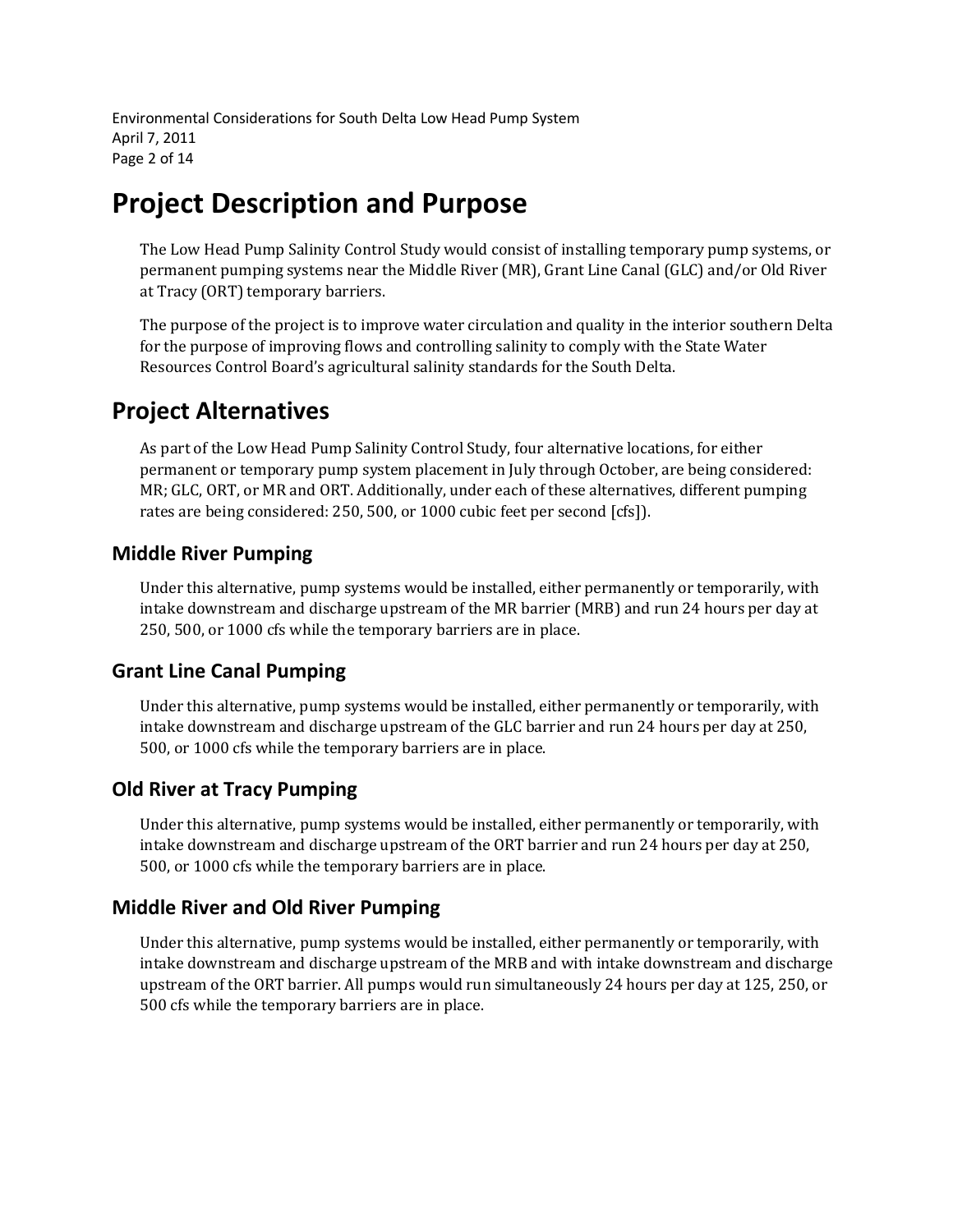Environmental Considerations for South Delta Low Head Pump System April 7, 2011 Page 3 of 14

# **Environmental Considerations**

## **Permanent Pump Systems**

This section provides a summary assessment of the environmental impacts and permitting requirements for the low-head permanent pump system.

## **Impacts and Potential Mitigation Obligations**

This section provides a summary of the potential environmental impacts (physical and biological) that may occur if the permanent low-head pump system is constructed and operated. The results of this assessment are shown in Table 1.

Also shown for comparison in Table 1 are potential impacts and mitigation commitments for a temporary pump system. Environmental considerations for a temporary pump system are presented on Page 13. These impacts could change as more detailed information regarding construction and operation of the pump system is developed. The impacts included in Table 1 assume the following regarding construction and operation of the permanent pump system:

- Project construction would require up to a year;
- Project construction would require the temporary installation of a cofferdam and dewatering within the cofferdam;
- Pump system would be operated 24 hours per day from July 1 to October 31;
- Pump system operation would require a high voltage power source. This power would need to be brought in from the nearest Western Area Power Administration (WAPA) service lines, which could be several miles or more from the MR, ORT and GLC barrier sites. As such, it would be necessary to install multiple power poles and tie in to existing WAPA lines;
- To the extent possible, staging areas used for construction of the MR, ORT, and/or GLC barriers would also be used for the installation of the permanent pump system at these locations. However, it may be necessary to establish new or additional staging areas, as would be the case for pump system installation at GLC under the 1000 cfs pumping scenario, for example, and this has been taken into account in assessing impacts;
- With the exception of water conveyance pipelines, most of the pump systems would be confined to the crown and landside of the levee; and
- All of the MR permanent pump systems would require channel dredging for the intakes to meet flow requirements.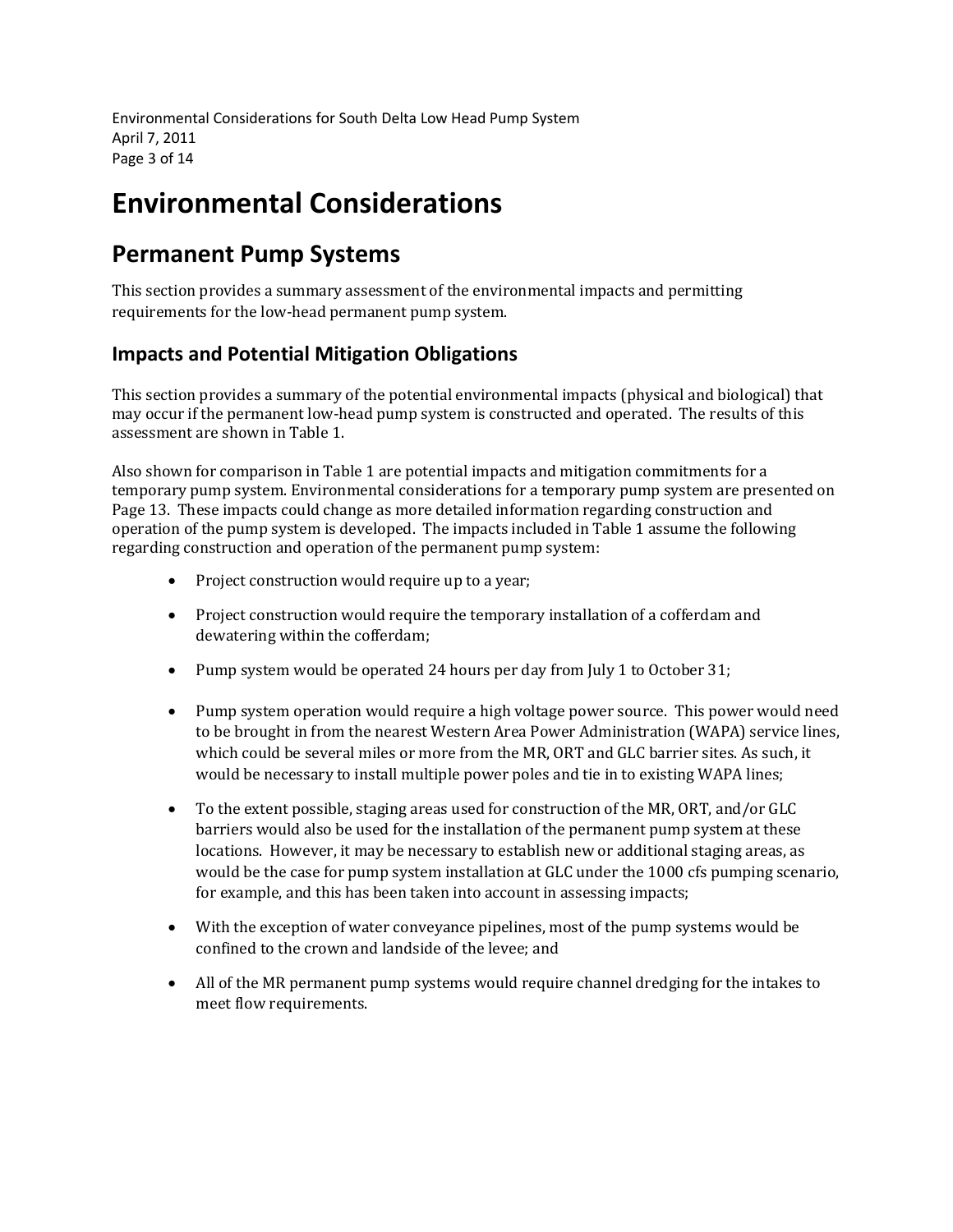Environmental Considerations for South Delta Low Head Pump System April 7, 2011 Page 4 of 14

#### **Table 1. Potential Impacts—Low Head Pump Salinity Control Study (Permanent vs. Temporary Pump Systems)**

| Permanent Pump System<br>Temporary Pump System                                                   |                                                                                                     | Mitigation/Environmental Commitment                                                                                                                                                                                                                   |
|--------------------------------------------------------------------------------------------------|-----------------------------------------------------------------------------------------------------|-------------------------------------------------------------------------------------------------------------------------------------------------------------------------------------------------------------------------------------------------------|
| <b>AESTHETICS</b>                                                                                |                                                                                                     |                                                                                                                                                                                                                                                       |
| Temporary Changes in Views during Project<br>Construction                                        | Temporary Changes in Views during Project<br>Construction/Removal                                   | This potential impact would be less than significant<br>and therefore would not require mitigation.                                                                                                                                                   |
| Create a New Source of Light or Glare                                                            | Create a New Source of Light or Glare                                                               | • Construct structures with low-sheen and non-<br>reflective surface materials (PP1) Apply<br>minimum lighting standards (PP,TP <sup>2</sup> )                                                                                                        |
| Temporary Changes in Nighttime Lighting in the<br>Proposed Project Area during Project Operation | Temporary Changes in Nighttime Lighting in<br>the Proposed Project Area during Project<br>Operation | • Apply minimum lighting standards (PP, TP)                                                                                                                                                                                                           |
| Permanent Changes in Views                                                                       | Permanent Changes in Views                                                                          | • Reduce visibility of new structures (PP, TP)<br>• Construct structures with low-sheen and non-<br>reflective surface materials (PP, TP)                                                                                                             |
| <b>AGRICULTURAL RESOURCES</b>                                                                    |                                                                                                     |                                                                                                                                                                                                                                                       |
| Temporary Conversion of Prime Farmland during<br>Construction/Installation                       | Temporary Conversion of Prime Farmland<br>during Construction/Installation                          | • Return disturbed areas to pre-project conditions<br>(PP, TP)                                                                                                                                                                                        |
| Permanent Conversion of Prime Farmland                                                           |                                                                                                     | Project is not expected to result in substantial<br>conversion of prime farmland                                                                                                                                                                      |
| <b>AIR QUALITY</b>                                                                               |                                                                                                     |                                                                                                                                                                                                                                                       |
| Conflict with Applicable Air Quality Plan or<br>Regulation                                       | Conflict with Applicable Air Quality Plan or<br>Regulation                                          | Project would not result in population and/or<br>employment growth, and therefore it is not<br>inconsistent with applicable air quality plans. This<br>potential impact would be less than significant and<br>therefore would not require mitigation. |
| Generation of Criteria Pollutants during Project<br>Construction                                 | Generation of Criteria Pollutants during<br>Project Installation/Removal                            | This potential impact would likely be less than<br>significant and therefore would not require<br>mitigation.                                                                                                                                         |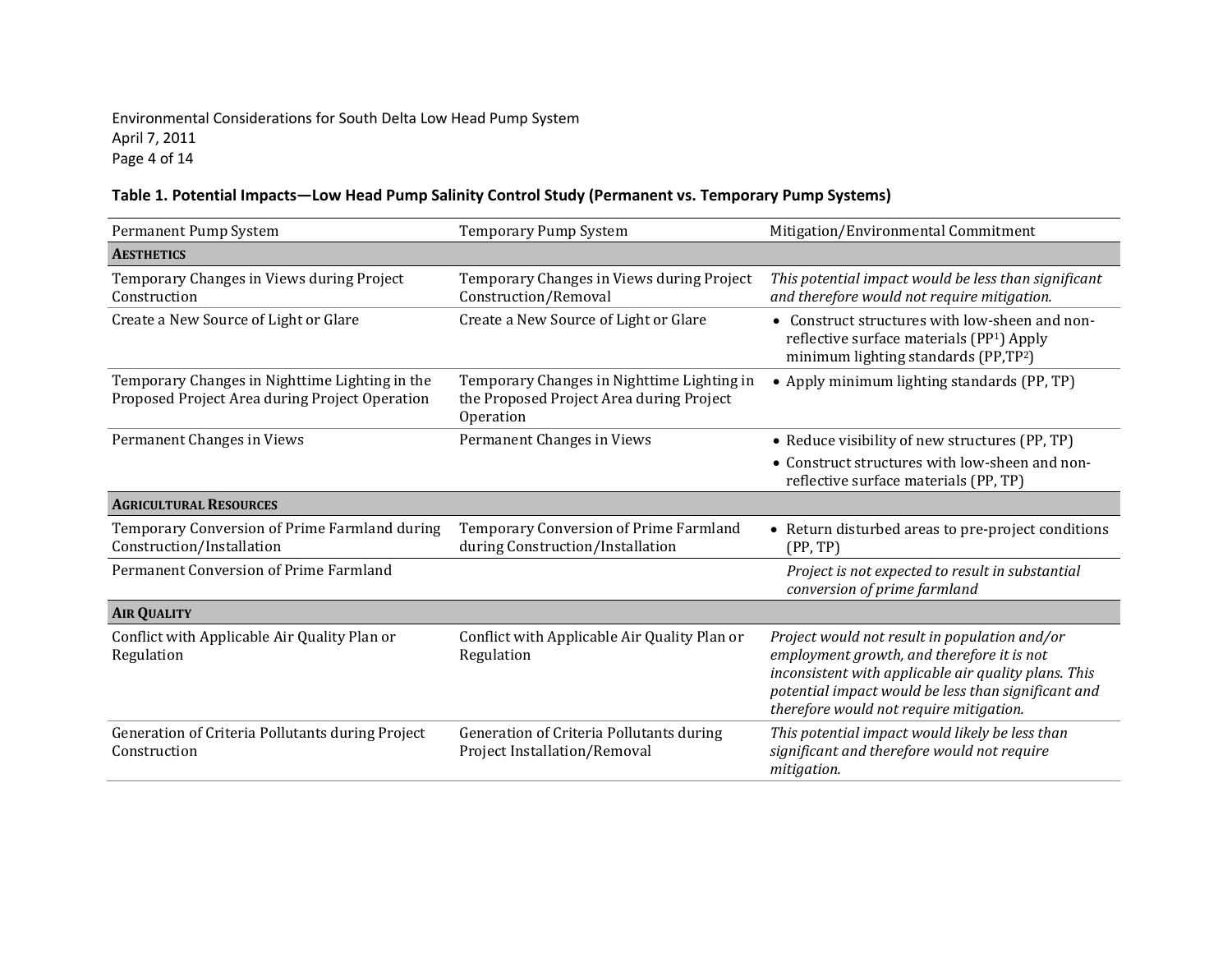#### Environmental Considerations for South Delta Low Head Pump System April 7, 2011 Page 5 of 14

| Permanent Pump System                                                                                                                          | <b>Temporary Pump System</b>                                                                                                                                     | Mitigation/Environmental Commitment                                                                                                                                                                                                                                                                                                                                        |
|------------------------------------------------------------------------------------------------------------------------------------------------|------------------------------------------------------------------------------------------------------------------------------------------------------------------|----------------------------------------------------------------------------------------------------------------------------------------------------------------------------------------------------------------------------------------------------------------------------------------------------------------------------------------------------------------------------|
| Generation of Criteria Pollutants during Project<br>Operation                                                                                  | Generation of Criteria Pollutants during<br>Project Operation                                                                                                    | Utilize aqueous diesel fuel (PP, TP)<br>$\bullet$<br>Install a Diesel Particulate Filter (PP, TP)<br>Utilize a diesel oxidation catalyst (PP, TP)<br>$\bullet$<br>Install other after-treatment products (PP, TP)<br>$\bullet$<br>Require the pump system be electric or<br>alternatively fueled (PP, TP)                                                                  |
| Generation of Criteria Pollutants during Project<br>Construction or Operation, Resulting in a<br><b>Cumulative Air Quality Impact</b>          | Generation of Criteria Pollutants during<br>Project Construction or Operation, Resulting<br>in a Cumulative Air Quality Impact                                   | Utilize aqueous diesel fuel (PP, TP)<br>$\bullet$<br>Install a Diesel Particulate Filter (PP, TP)<br>$\bullet$<br>Utilize a diesel oxidation catalyst (PP, TP)<br>$\bullet$<br>Install other after-treatment products (PP, TP)<br>$\bullet$<br>Require the pump system be electric or<br>alternatively fueled (PP, TP)                                                     |
| <b>Generation of Diesel Particulate Matter Emissions</b><br>during Project Construction or Operation,<br>Resulting in an Increased Health Risk | <b>Generation of Diesel Particulate Matter</b><br><b>Emissions during Project</b><br>Construction/Removal or Operation,<br>Resulting in an Increased Health Risk | Utilize aqueous diesel fuel (PP, TP)<br>$\bullet$<br>Install a Diesel Particulate Filter (PP, TP)<br>Utilize a diesel oxidation catalyst (PP, TP)<br>$\bullet$<br>Install other after-treatment products (PP, TP)<br>Require the pump system be electric or<br>alternatively fueled (PP, TP)<br>Locate pump system as far from sensitive<br>receptors as possible (PP, TP) |
| Generation of Odors during Project Construction<br>and Operations                                                                              | Generation of Odors during Project<br>Installation/Removal and Operations                                                                                        | Locate the pump systems as far from sensitive<br>$\bullet$<br>receptors as possible (PP, TP)<br>Encase the pump system (may be specified for<br>noise) (PP, TP)<br>Require the pump system be electric or<br>alternatively fueled (PP, TP)                                                                                                                                 |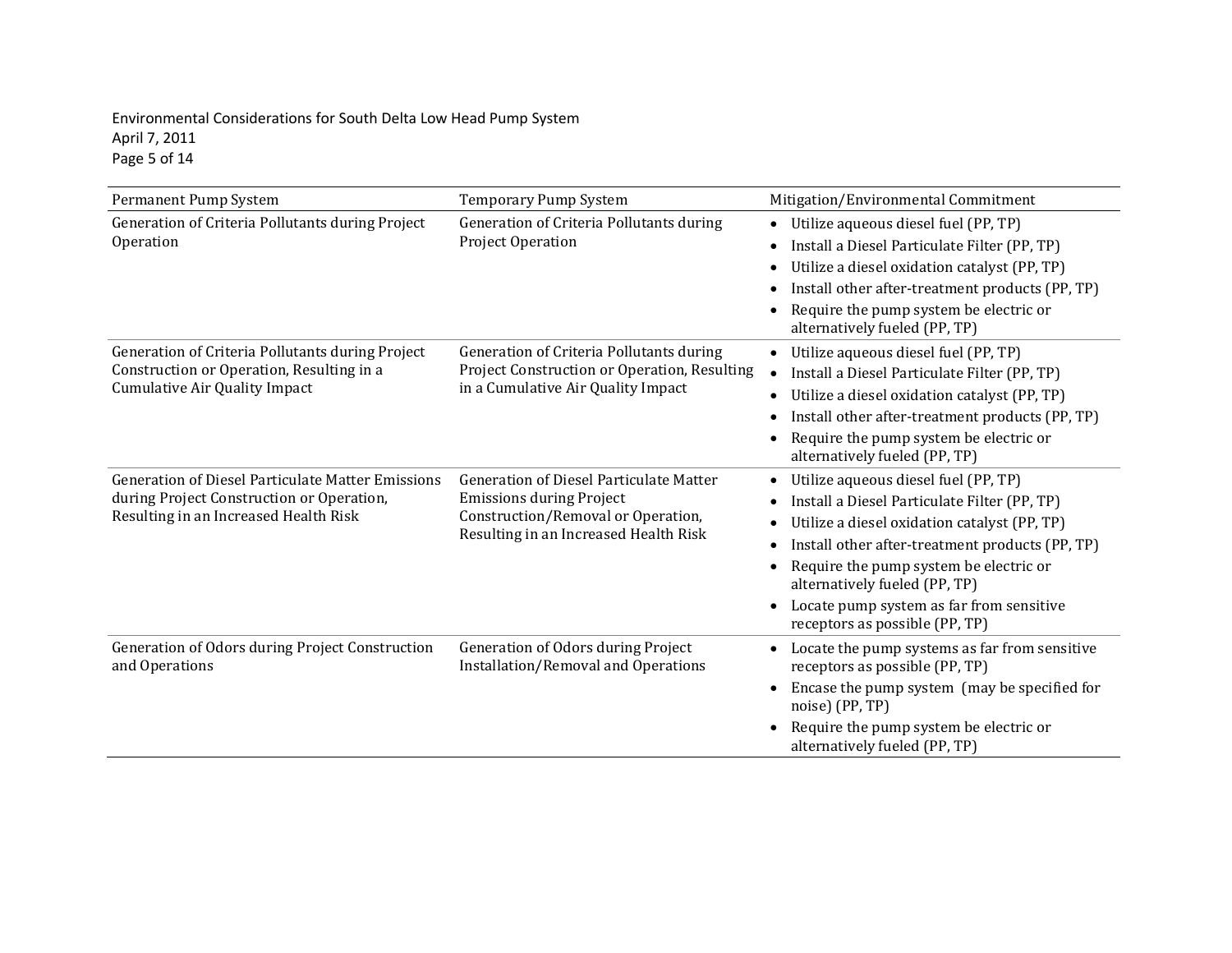#### Environmental Considerations for South Delta Low Head Pump System April 7, 2011 Page 6 of 14

| Permanent Pump System                                                                                                        | Temporary Pump System                                                                                                 | Mitigation/Environmental Commitment                                                                       |
|------------------------------------------------------------------------------------------------------------------------------|-----------------------------------------------------------------------------------------------------------------------|-----------------------------------------------------------------------------------------------------------|
| <b>BIOLOGICAL RESOURCES</b>                                                                                                  |                                                                                                                       |                                                                                                           |
| Disturbance of Active Swainson's Hawk Nests                                                                                  | Disturbance of Active Swainson's Hawk<br><b>Nests</b>                                                                 | Conduct surveys to locate Swainson's hawk nest<br>sites (PP, TP)                                          |
|                                                                                                                              |                                                                                                                       | Minimize Project-Related Disturbances within<br>1/4 Mile of Active Swainson's Hawk Nest Sites<br>(PP, TP) |
| Loss or Disturbance of Raptor Nests                                                                                          | Loss or Disturbance of Raptor Nests                                                                                   | <b>Conduct Surveys to Locate Raptor Nest Sites</b><br>(PP, TP)                                            |
|                                                                                                                              |                                                                                                                       | Minimize Project-Related Disturbances within<br>1/4 Mile of Active Nest Sites (PP, TP)                    |
| Loss or Disturbance of Migratory Bird Nests                                                                                  | Loss or Disturbance of Migratory Bird Nests                                                                           | Avoid and Minimize Effects on Nesting Birds<br>(PP, TP)                                                   |
| Potential Injury or Mortality of Western Pond<br>Turtle                                                                      | Potential Injury or Mortality of Western<br>Pond Turtle                                                               | Conduct preconstruction surveys (PP, TP)<br>٠                                                             |
|                                                                                                                              |                                                                                                                       | Install Exclusion Fencing for Western Pond<br>Turtle (PP, TP)                                             |
| Loss or Disturbance of Western Pond Turtle<br>Habitat                                                                        | Loss or Disturbance of Western Pond Turtle<br>Habitat                                                                 | Install Exclusion Fencing for Western Pond<br>$\bullet$<br>Turtle (PP, TP)                                |
| (degree of impact would increase w/increasing flow<br>regime [pumping capacity] because footprint would<br><i>increase</i> ) | (degree of impact would increase)<br>w/increasing flow regime [pumping capacity]<br>because footprint would increase) |                                                                                                           |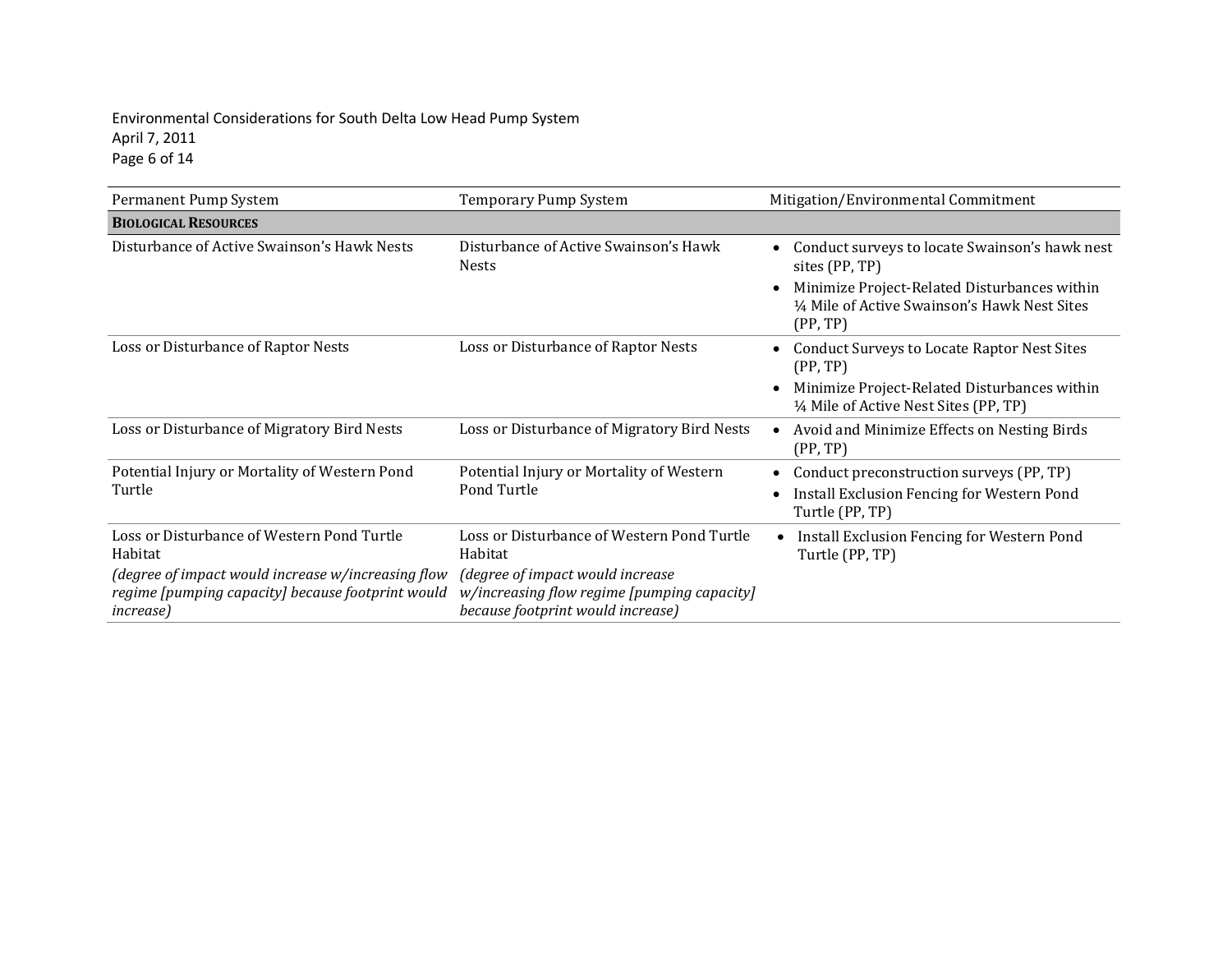#### Environmental Considerations for South Delta Low Head Pump System April 7, 2011 Page 7 of 14

| Permanent Pump System                                                                                                        | Temporary Pump System                                                               | Mitigation/Environmental Commitment                                                                                                                                                                                                                                                                                                   |
|------------------------------------------------------------------------------------------------------------------------------|-------------------------------------------------------------------------------------|---------------------------------------------------------------------------------------------------------------------------------------------------------------------------------------------------------------------------------------------------------------------------------------------------------------------------------------|
| Loss or Disturbance of Special-Status Plants                                                                                 |                                                                                     | Conduct preconstruction surveys<br>$\bullet$<br>Locations of special-status plants in proposed                                                                                                                                                                                                                                        |
|                                                                                                                              |                                                                                     | construction areas will be recorded using a<br>global positioning system unit and flagged                                                                                                                                                                                                                                             |
|                                                                                                                              |                                                                                     | Establish an adequate buffer area to exclude<br>$\bullet$<br>activities that would directly remove or alter<br>the habitat of an identified special-status plant<br>population or result in indirect adverse effects<br>on the species                                                                                                |
|                                                                                                                              |                                                                                     | Install a temporary, plastic mesh-type<br>$\bullet$<br>construction fence (Tensor Polygrid or<br>equivalent) at least 1.2 meters (4 feet) tall<br>around any established buffer areas to prevent<br>encroachment by construction vehicles and<br>personnel. A qualified biologist will determine<br>the exact location of the fencing |
| Pile-driving Effects on Fish                                                                                                 |                                                                                     | Conduct pile driving with a vibratory driver<br>$\bullet$<br>(PP)                                                                                                                                                                                                                                                                     |
| Decreased Water Quality and Increased Aquatic<br>Habitat Disturbance During Project Construction                             | Decreased Water Quality and Increased<br>Aquatic Habitat Disturbance During Project | <b>Implement Turbidity Monitoring During</b><br>Construction (PP)                                                                                                                                                                                                                                                                     |
| (degree of impact would increase w/increasing flow<br>regime [pumping capacity] because footprint would<br><i>increase</i> ) | Construction/Removal                                                                | <b>Implement Turbidity Monitoring During</b><br>Construction/Removal (TP)                                                                                                                                                                                                                                                             |
| Fish Harassment and Displacement During Project<br>Construction                                                              | Fish Harassment and Displacement During<br><b>Project Construction/Removal</b>      | Environmental Awareness Program for<br>Construction Personnel (PP,TP)                                                                                                                                                                                                                                                                 |
| Fish Harassment and Displacement During Project<br>Operation                                                                 | Fish Harassment and Displacement During<br>Project Operation                        | This potential impact would likely be less than<br>significant and therefore would not require<br>mitigation.                                                                                                                                                                                                                         |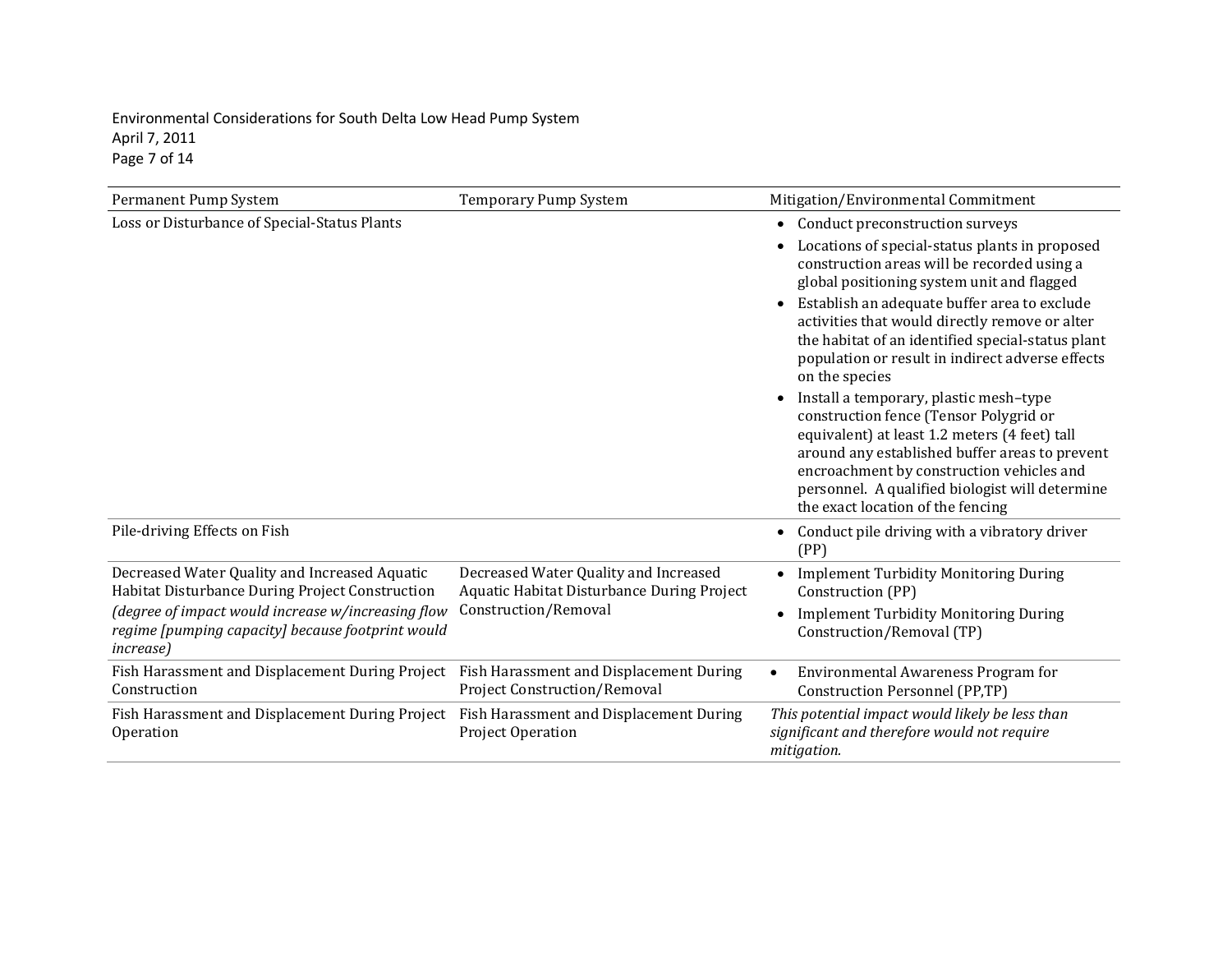#### Environmental Considerations for South Delta Low Head Pump System April 7, 2011 Page 8 of 14

| Permanent Pump System                                                                                                                | Temporary Pump System                                                        | Mitigation/Environmental Commitment                                                                                                                                                             |
|--------------------------------------------------------------------------------------------------------------------------------------|------------------------------------------------------------------------------|-------------------------------------------------------------------------------------------------------------------------------------------------------------------------------------------------|
| <b>CULTURAL RESOURCES</b>                                                                                                            |                                                                              |                                                                                                                                                                                                 |
| Damage to or Destruction of As-Yet-Unidentified<br>Cultural Resources, Including Human Remains                                       |                                                                              | Stop Work and Evaluate the Significance of<br>$\bullet$<br><b>Inadvertent Discoveries; Devise Treatment</b><br>Measures as Needed (PP)                                                          |
| <b>GEOLOGY AND SOILS</b>                                                                                                             |                                                                              |                                                                                                                                                                                                 |
| <b>Accelerated Erosion during Project Construction</b>                                                                               | <b>Accelerated Erosion during Project</b><br><b>Construction and Removal</b> | Prepare and implement a SWPPP (PP, TP)                                                                                                                                                          |
| Potential Structural Damage from Development on<br>Materials Subject to Liquefaction                                                 |                                                                              | This potential impact would be less than significant<br>and therefore would not require mitigation.                                                                                             |
| Potential Structural Damage from Development on<br><b>Expansive Soils</b>                                                            |                                                                              | This potential impact would be less than significant<br>and therefore would not require mitigation.                                                                                             |
| <b>GREENHOUSE GAS EMISSIONS</b>                                                                                                      |                                                                              |                                                                                                                                                                                                 |
| Generation of GHG Emissions from Project<br>Construction                                                                             | <b>Generation of GHG Emissions from Project</b><br>Construction/Removal      | This potential impact would likely be less than<br>significant and therefore would not require<br>mitigation.                                                                                   |
| Generation of GHG Emissions from Project<br>Operation                                                                                | Generation of GHG Emissions from Project<br>Operation                        | Require the pump system be electric or<br>$\bullet$<br>alternatively fueled (PP, TP)                                                                                                            |
| Conflict with Applicable GHG Reduction Plan or<br>Regulation                                                                         | Conflict with Applicable GHG Reduction Plan<br>or Regulation                 | Require the pump system be electric or<br>alternatively fueled (PP, TP)                                                                                                                         |
| <b>HAZARDS AND HAZARDOUS MATERIALS</b>                                                                                               |                                                                              |                                                                                                                                                                                                 |
| Inadvertent Release of Hazardous Materials during Release of Hazardous Materials during<br><b>Project Construction and Operation</b> | Project Construction, Operation and Removal                                  | Prepare and implement a Hazardous Materials<br>Management Program (PP, TP)                                                                                                                      |
| <b>HYDROLOGY AND WATER QUALITY</b>                                                                                                   |                                                                              |                                                                                                                                                                                                 |
| <b>Accelerated Erosion During Project Construction</b>                                                                               | Accelerated Erosion during Project<br><b>Construction and Removal</b>        | Prepare and implement SWPPP (PP, TP)<br><b>Implement Turbidity Monitoring During</b><br>٠<br>Construction (PP)<br><b>Implement Turbidity Monitoring During</b><br>Construction and Removal (TP) |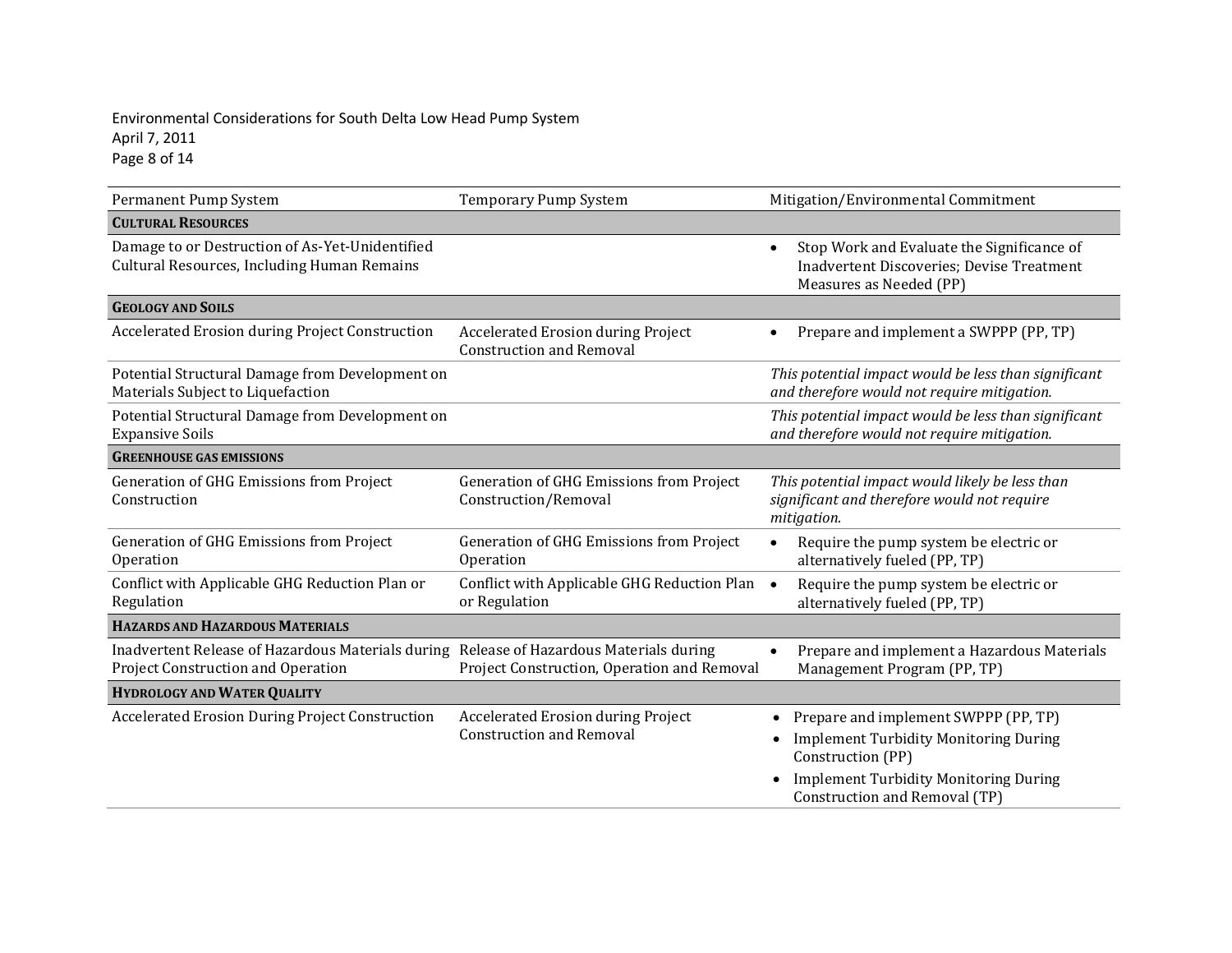#### Environmental Considerations for South Delta Low Head Pump System April 7, 2011 Page  $9$  of 14

| Permanent Pump System                                                                                                                                                              | <b>Temporary Pump System</b>                                                                                                                                                                                    |  | Mitigation/Environmental Commitment                                        |
|------------------------------------------------------------------------------------------------------------------------------------------------------------------------------------|-----------------------------------------------------------------------------------------------------------------------------------------------------------------------------------------------------------------|--|----------------------------------------------------------------------------|
| Inadvertent Release of Hazardous Materials to<br>Adjacent Water Body during Construction                                                                                           | <b>Inadvertent Release of Hazardous Materials</b><br>$\bullet$<br>to Adjacent Water Body during<br>Construction/Removal                                                                                         |  | Prepare and implement a Hazardous Materials<br>Management Program (PP, TP) |
| <b>LAND USE AND PLANNING</b>                                                                                                                                                       |                                                                                                                                                                                                                 |  |                                                                            |
| Conflict with Existing Zoning for Agricultural Use<br>(degree of impact would increase w/increasing flow<br>regime [pumping capacity] because footprint would<br><i>increase</i> ) | Conflict with Existing Zoning for Agricultural •<br>Use<br>(degree of impact would increase<br>w/increasing flow regime [pumping capacity]<br>because footprint of delivery pipeline would<br><i>increase</i> ) |  | Avoid agricultural lands to the greatest extent<br>possible (PP, TP)       |
| Incompatible with Existing Adjacent Land Uses<br>(degree of impact would increase w/increasing flow<br>regime [pumping capacity] because footprint would<br><i>increase</i> )      | Incompatible with Existing Adjacent Land<br>Uses<br>(degree of impact would increase<br>w/increasing flow regime [pumping capacity]<br>because footprint of pipeline would increase                             |  | Avoid agricultural lands to the greatest extent<br>possible (PP, TP)       |
| <b>MINERAL RESOURCES</b>                                                                                                                                                           |                                                                                                                                                                                                                 |  |                                                                            |
| None                                                                                                                                                                               |                                                                                                                                                                                                                 |  |                                                                            |
| <b>NOISE</b>                                                                                                                                                                       |                                                                                                                                                                                                                 |  |                                                                            |
| Exposure of Noise-Sensitive Land Uses to Project<br><b>Construction Noise</b>                                                                                                      | Exposure of Noise-Sensitive Land Uses to<br><b>Project Construction/Removal Noise</b>                                                                                                                           |  | Employ noise-reducing construction measures<br>(PP, TP)                    |
| Exposure of Noise-Sensitive Land Uses to Project<br><b>Operation Noise</b>                                                                                                         | Exposure of Noise-Sensitive Land Uses to<br><b>Project Operation Noise</b>                                                                                                                                      |  | Employ noise-reducing operational measures<br>(PP, TP)                     |
| <b>POPULATION AND HOUSING</b>                                                                                                                                                      |                                                                                                                                                                                                                 |  |                                                                            |
| None                                                                                                                                                                               |                                                                                                                                                                                                                 |  |                                                                            |
| <b>PUBLIC SERVICES</b>                                                                                                                                                             |                                                                                                                                                                                                                 |  |                                                                            |
| None                                                                                                                                                                               |                                                                                                                                                                                                                 |  |                                                                            |
| <b>RECREATION</b>                                                                                                                                                                  |                                                                                                                                                                                                                 |  |                                                                            |
| None                                                                                                                                                                               |                                                                                                                                                                                                                 |  |                                                                            |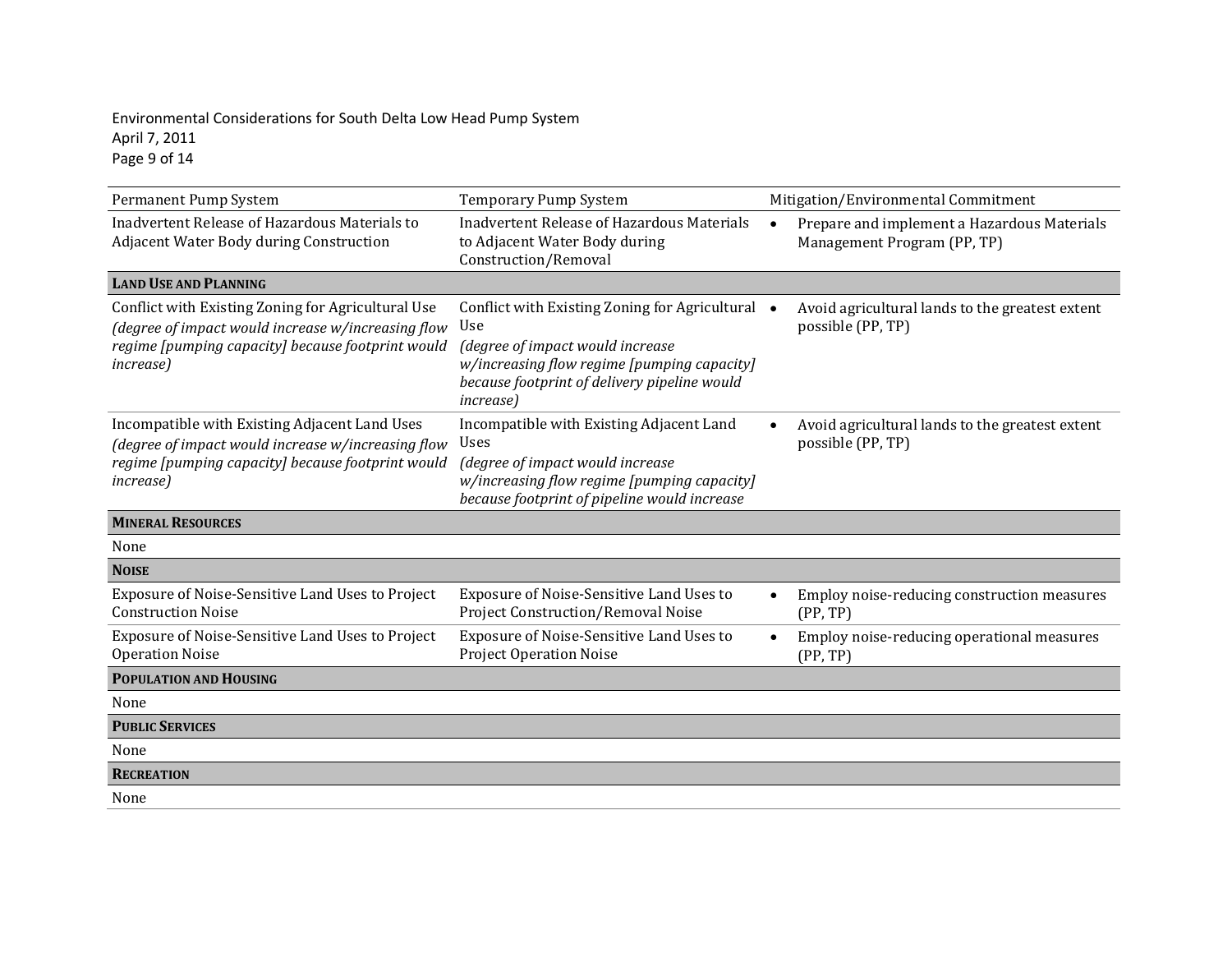#### Environmental Considerations for South Delta Low Head Pump System April 7, 2011 Page 10 of 14

| Permanent Pump System                                                          | Temporary Pump System                                        | Mitigation/Environmental Commitment                                                                                                                                                                                                  |
|--------------------------------------------------------------------------------|--------------------------------------------------------------|--------------------------------------------------------------------------------------------------------------------------------------------------------------------------------------------------------------------------------------|
| TRANSPORTATION/TRAFFIC                                                         |                                                              |                                                                                                                                                                                                                                      |
| Temporary Increase in Traffic during Construction                              | Temporary Increase in Traffic during<br>Construction/Removal | This potential impact would be less than significant<br>and therefore would not require mitigation.                                                                                                                                  |
| <b>UTILITIES AND SERVICE SYSTEMS</b>                                           |                                                              |                                                                                                                                                                                                                                      |
| Generation of Solid Waste during Project<br>Construction                       |                                                              | This potential impact would be less than significant<br>and therefore would not require mitigation.                                                                                                                                  |
| Increase in Power Consumption during Project<br>Operation                      | Increase in Power Consumption during<br>Project Operation    | This potential impact would be less than significant<br>and therefore would not require mitigation.                                                                                                                                  |
| Temporary Disruption of Electricity Service                                    |                                                              | Coordinate power outages and notify<br>potentially affected utility users of the<br>temporary loss of electricity.                                                                                                                   |
| Disruption to Underground Utility Lines during<br><b>Excavation Activities</b> |                                                              | Existing underground utility lines at excavation<br>sites will be identified prior to construction and<br>underground utility lines will be avoided or<br>relocated in coordination with the utility<br>company or service provider. |
| <sup>1</sup> PP: permanent pump system                                         |                                                              |                                                                                                                                                                                                                                      |
| <sup>2</sup> TP: temporary pump system                                         |                                                              |                                                                                                                                                                                                                                      |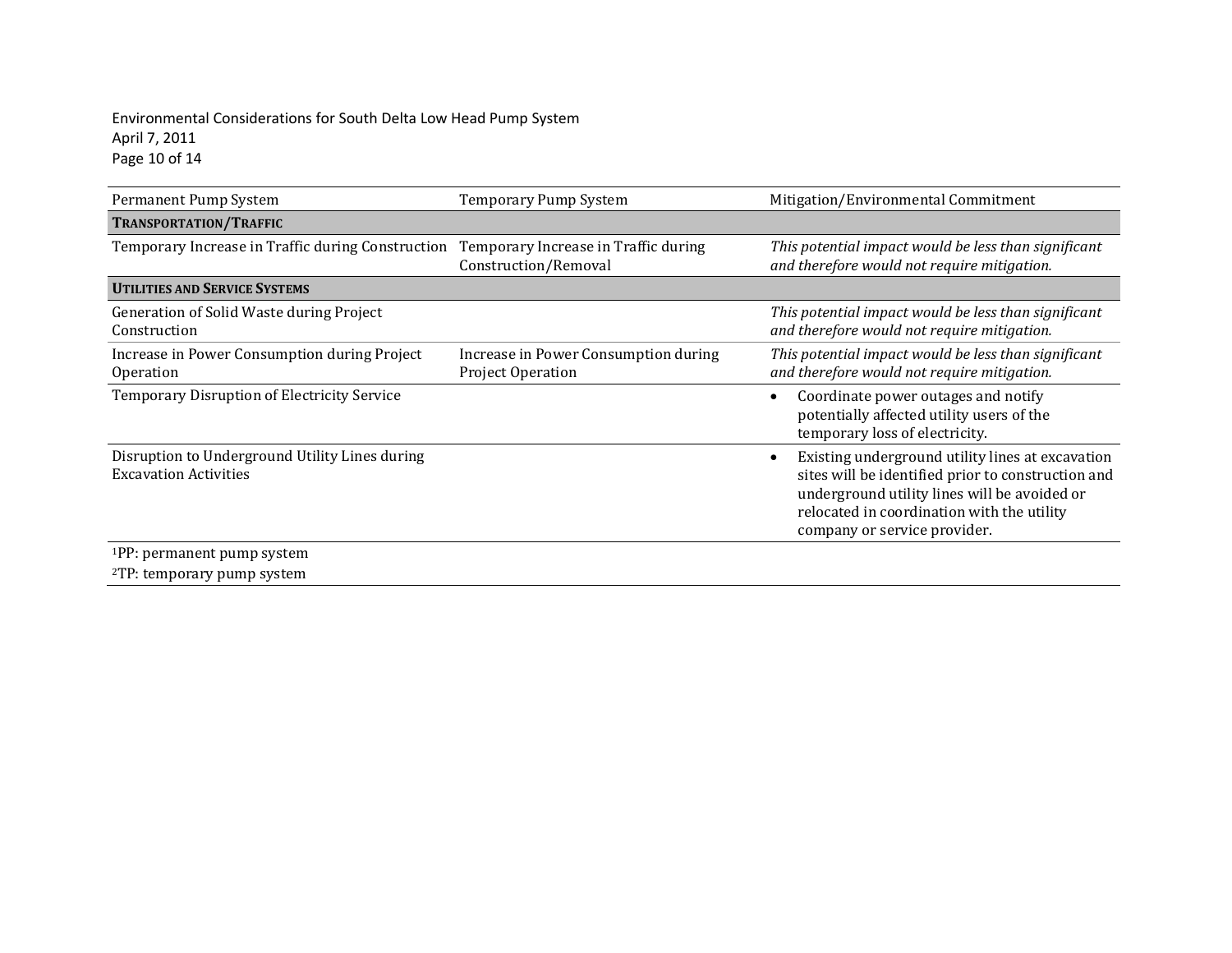Environmental Considerations for South Delta Low Head Pump System April 7, 2011 Page 11 of 14

### **Permitting Process**

Assuming the impacts described above, Table 2 provides an overview of the environmental permits that may be required for the construction and operation of the permanent pump system. The actual permits that would be required and the time to acquire them would depend on the actual estimated effects of the final proposal and coordination with resource and regulatory agencies. This also assumes that there would be no need to re-consult on the CVP/SWP Long Term Operations BOs (OCAP) primarily because there are no expected increased effects on federally-listed species resulting from the proposed annual July through October system operation. However, the NMFS and FWS may require that re-consultation is necessary to address the minor changes in the project description of the BOs that would occur as a result of modifying the TBP. As described above, the estimates included in Table 2 assume that the pump system would be included as an amended project description for the temporary barriers, similar to previous modifications (i.e., MRB raise). As such, permit documents would be abbreviated and would indicate that implementation of the pump system would be a modified component of the overall TBP. Should this be unacceptable to the regulatory agencies, timeline to obtain these permits would likely increase.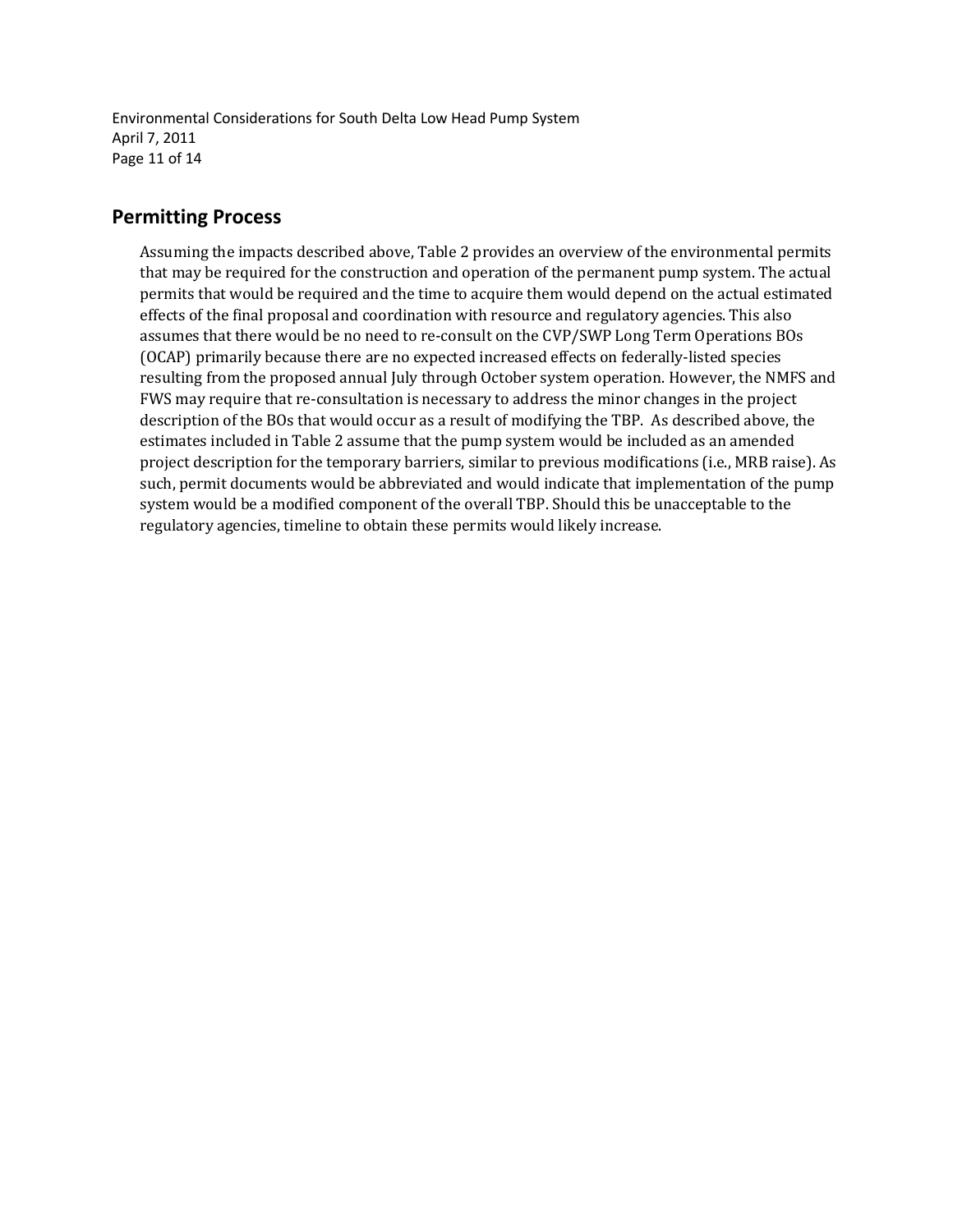#### Environmental Considerations for South Delta Low Head Pump System April 7, 2011 Page 12 of 14

#### **Table 2. Regulatory Compliance Permits and Approvals for Permanent Pump System**

| Authority/Agency                                                     | Permit/Approval                                                                                  | Timeline                                               | Trigger                                                                                                                                                                                                                                    |
|----------------------------------------------------------------------|--------------------------------------------------------------------------------------------------|--------------------------------------------------------|--------------------------------------------------------------------------------------------------------------------------------------------------------------------------------------------------------------------------------------------|
| U.S. Army Corps of Engineers                                         | Clean Water Act Section; 404/<br>Rivers and Harbors Act,<br>Section 10                           | NWP: up to 3 months<br>IP: up to 8 months <sup>1</sup> | Work within waters of the United States;<br>Construction of any structure in or over any<br>navigable water of the United States, or any<br>other work affecting the course, location,<br>condition, or physical capacity of these waters. |
| California Department of<br><b>Water Resources</b>                   | <b>CEQA</b>                                                                                      | Addendum: 1 month<br>Supplemental IS/MND: 4 months     | Potential impacts to the physical environment                                                                                                                                                                                              |
| U.S. Fish and Wildlife Service                                       | <b>ESA Take Permit (Section 7</b><br>consultation)                                               | $9$ months <sup>2</sup>                                | Potential effects on delta smelt or its designated<br>critical habitat                                                                                                                                                                     |
| National Marine Fisheries<br>Service                                 | <b>ESA Take Permit (Section 7</b><br>consultation)<br>Magnusson-Stevens Act, EFH<br>Consultation | 12 months $2$                                          | Potential take of steelhead, winter-run and<br>spring-run Chinook salmon, green sturgeon or<br>effects to designated critical habitat                                                                                                      |
| California Department of<br>Fish and Game                            | Incidental Take Permit                                                                           | $9$ months <sup>2</sup>                                | Potential take of delta smelt, longfin smelt,<br>spring-run Chinook salmon, or Swainson's hawk                                                                                                                                             |
| California Department of<br>Fish and Game                            | <b>Streambed Alteration</b><br>Agreement                                                         | 6 months                                               | Construction activity within waterside hinges of<br>the levee                                                                                                                                                                              |
| <b>Central Valley Regional</b><br><b>Water Quality Control Board</b> | Section 401 Certification or<br>Waiver                                                           | Up to 12 months <sup>3</sup>                           | Work within waters of the United States                                                                                                                                                                                                    |
| San Joaquin Valley Air<br><b>Pollution Control District</b>          | <b>Emission Reduction Credit</b><br>Lease                                                        | Up to 5 months                                         | Particulate and exhaust emission impacts<br>beyond established thresholds                                                                                                                                                                  |

ESA = federal Endangered Species Act.

CESA = California Endangered Species Act.

EFH = Essential Fish Habitat.

<sup>1</sup> If an individual permit is required, NEPA documentation may also be required.

<sup>2</sup> This timeline assumes that no re-consultation on OCAP is necessary.

<sup>3</sup> This timeline assumes the RWQCB does not issue a permit until NMFS and FWS issue BOs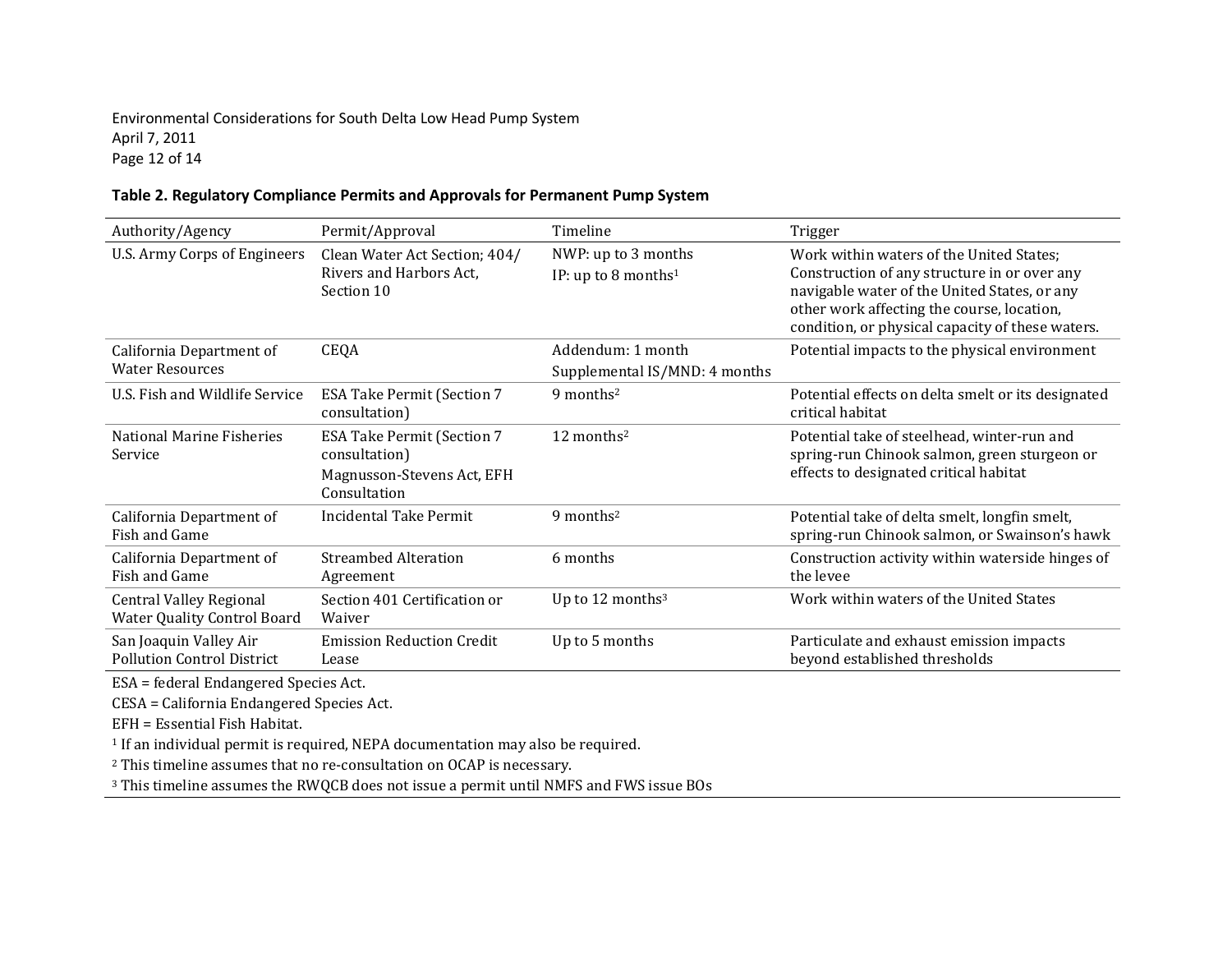Environmental Considerations for South Delta Low Head Pump System April 7, 2011 Page 13 of 14

## **Temporary Pump System**

This section provides a summary of the environmental impacts and permitting requirements for the low-head temporary pump system. The description of environmental considerations for the temporary pump system assumes these pumps would be placed on the levee adjacent to the barrier(s) during the irrigation season while the agricultural barriers are in place. There would be no permanent fill associated with the pump system and any in-water structures would be removed upon removal of the barriers. Some components of the pump facilities may be left in place on the crown of the levee to facilitate ease of installation in subsequent years.

### **Summary of Impacts and Potential Mitigation Obligations**

Table 1 provides a summary of the potential environmental impacts that may occur if the temporary low-head pump system is constructed and operated; potential mitigation obligations are also included. These impacts could change as more detailed information regarding construction and operation of the pump system is developed. The impacts included in Table 1 assume the following regarding construction and operation of the temporary pump system:

- Installation of the pump system would occur in the spring and would require up to 90 days the first year. After the first installation, subsequent annual installation would likely require less time because some infrastructure may remain in place after the pump system is removed;;
- Pump system would be operated 24 hours per day from July 1 to October 31;
- To the extent possible, staging areas used for construction of the MR, ORT, and/or GLC barriers would also be used for installation of the temporary pumps at these locations; and
- Skid-mounted pumps would be located along the levee crown and hooked up, via temporary water conveyance pipes. Water conveyance pipes would be located on the waterside of the levee and would be designed to avoid entrainment of fish that could be present between July and October.
- All in-water features would be removed and re-installed each year.

### **Permitting Process**

Based on preliminary discussions with the U.S. Army Corps of Engineers and California Department of Fish and Game, it is assumed that the placement and operation of temporary pump systems would not require permits for federal Clean Water Act, California Fish and Game Code Section 1602, or other in-water effects regulated by these agencies. Based on this input and assuming that there would be no need to re-consult on OCAP, it is assumed that consultation under the federal Endangered Species Act (ESA) would also not be required primarily because there are no expected increased effects on federally-listed species during the proposed annual July through October operation period. As such, the only potential effects are related primarily to noise and pollutant emissions that would occur when the pump systems are placed and operated (Table 3). However,